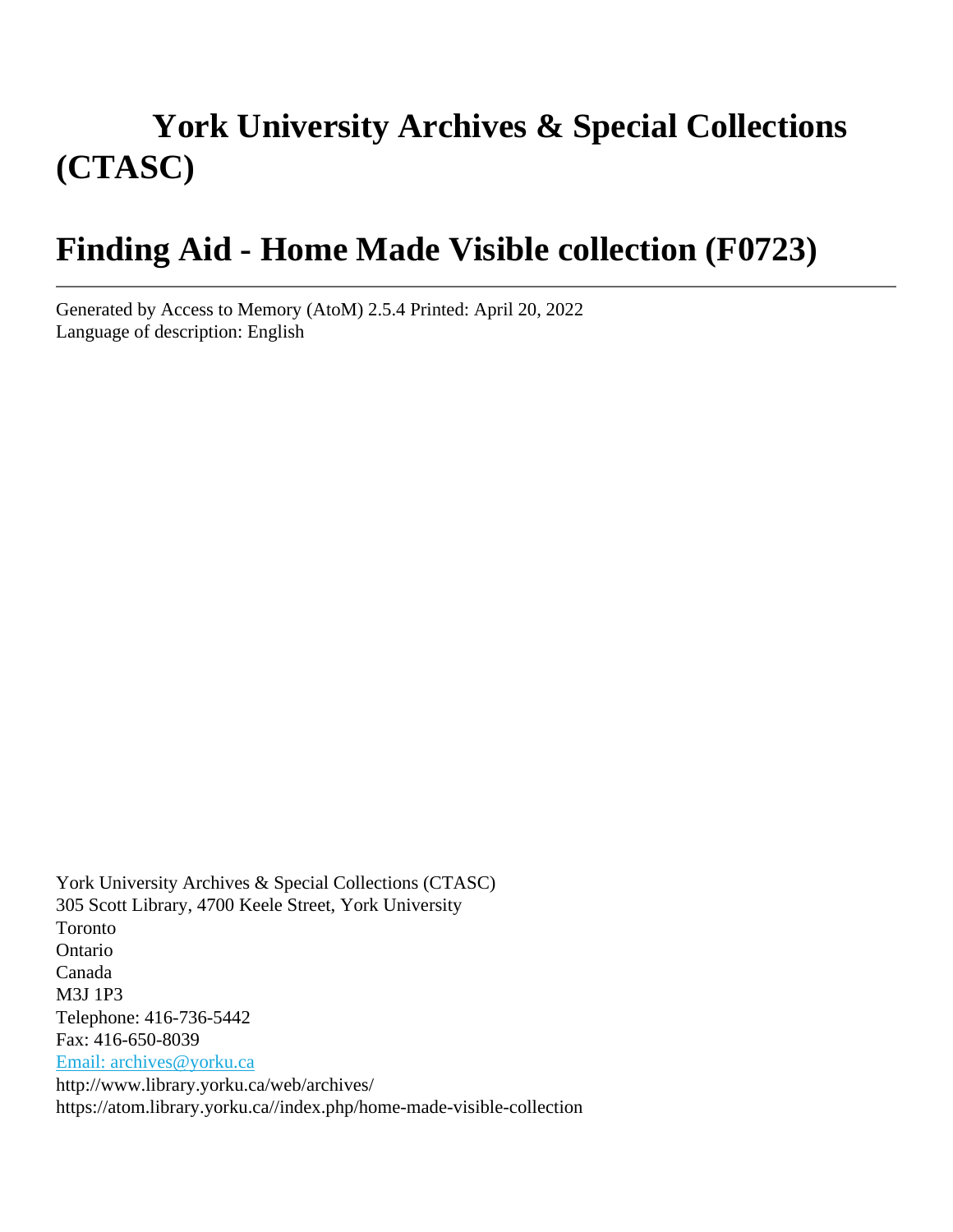## **Table of contents**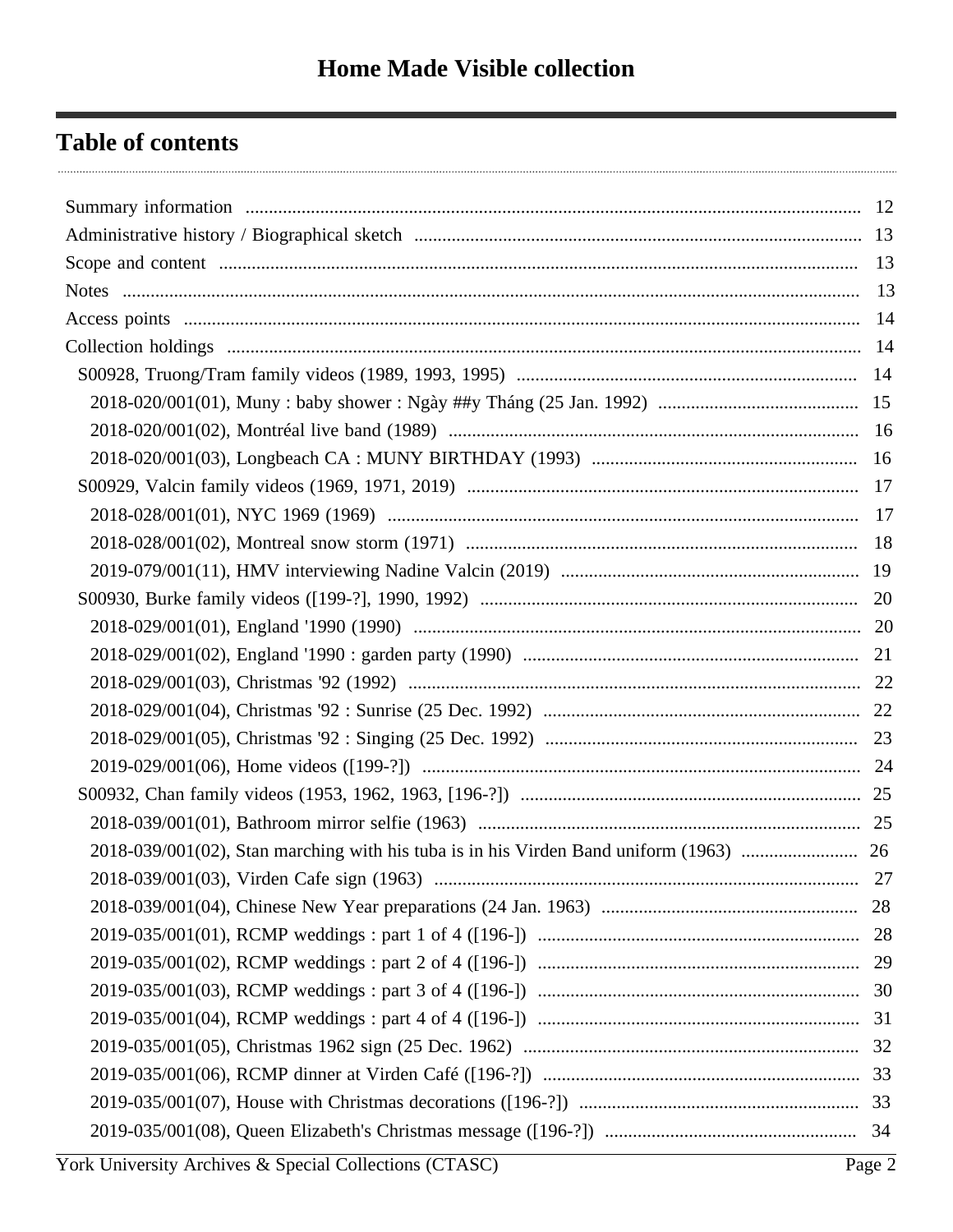| 2019-058/001(01), West-Coast 1969 Molinon Temple, snow storm, 1971 Home, Alex Gros Louis, Village |        |
|---------------------------------------------------------------------------------------------------|--------|
|                                                                                                   |        |
|                                                                                                   |        |
|                                                                                                   |        |
|                                                                                                   |        |
|                                                                                                   |        |
|                                                                                                   |        |
|                                                                                                   |        |
|                                                                                                   |        |
|                                                                                                   |        |
|                                                                                                   |        |
|                                                                                                   |        |
|                                                                                                   |        |
|                                                                                                   |        |
|                                                                                                   |        |
|                                                                                                   |        |
|                                                                                                   |        |
|                                                                                                   |        |
|                                                                                                   |        |
|                                                                                                   |        |
| York University Archives & Special Collections (CTASC)                                            | Page 3 |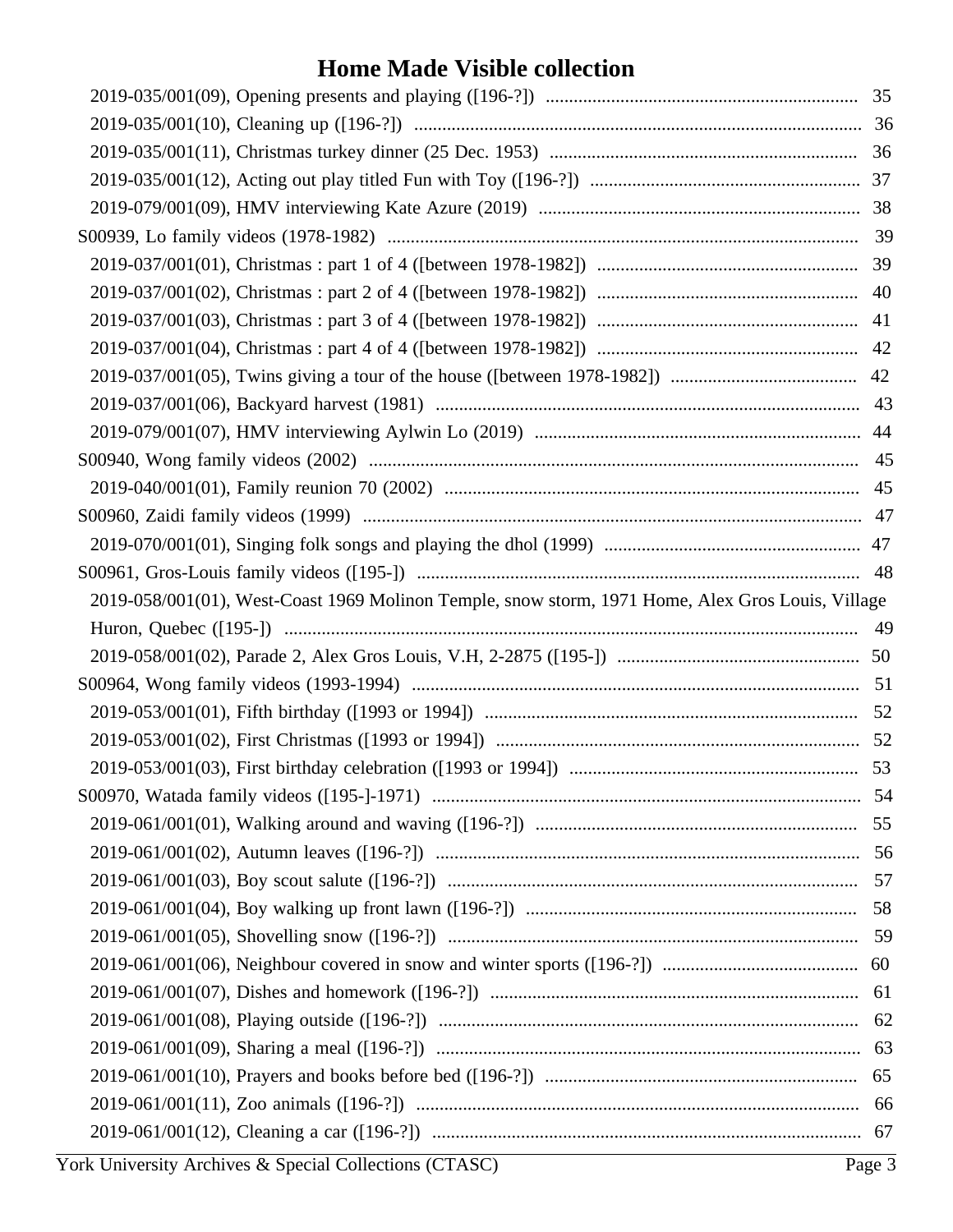|  | 101 |
|--|-----|
|  | 102 |
|  | 103 |
|  | 104 |
|  | 105 |
|  | 106 |
|  | 107 |
|  |     |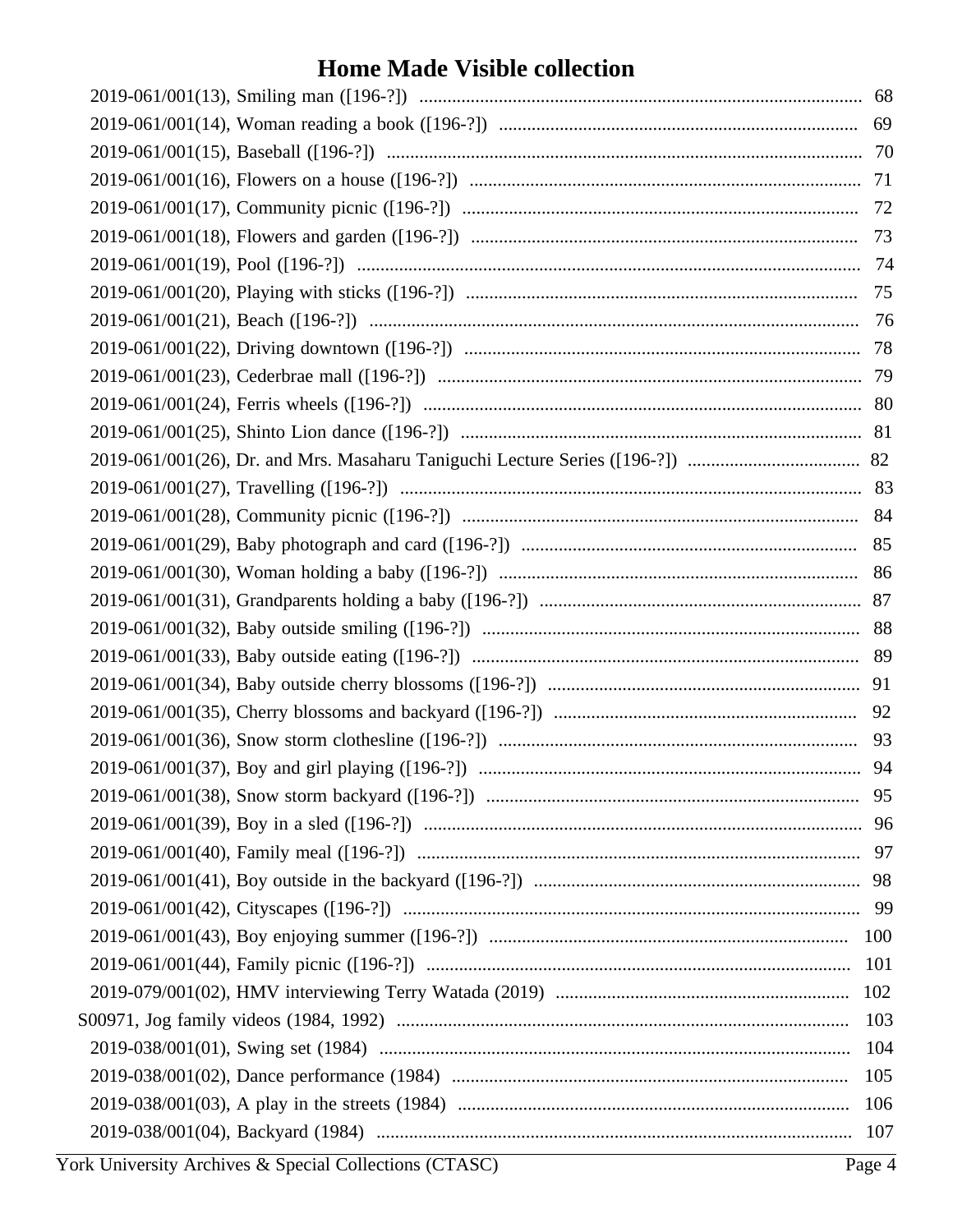|  | 109        |
|--|------------|
|  |            |
|  | <b>111</b> |
|  |            |
|  | 113        |
|  | 114        |
|  | 115        |
|  |            |
|  | 117        |
|  | 118        |
|  | 119        |
|  |            |
|  | 121        |
|  | 121        |
|  | 122        |
|  |            |
|  | 123        |
|  |            |
|  | 125        |
|  |            |
|  |            |
|  |            |
|  |            |
|  |            |
|  |            |
|  | 130        |
|  |            |
|  | 131        |
|  | 132        |
|  |            |
|  | 133        |
|  | 134        |
|  | 135        |
|  | 135        |
|  | 136        |
|  | 137        |
|  |            |
|  |            |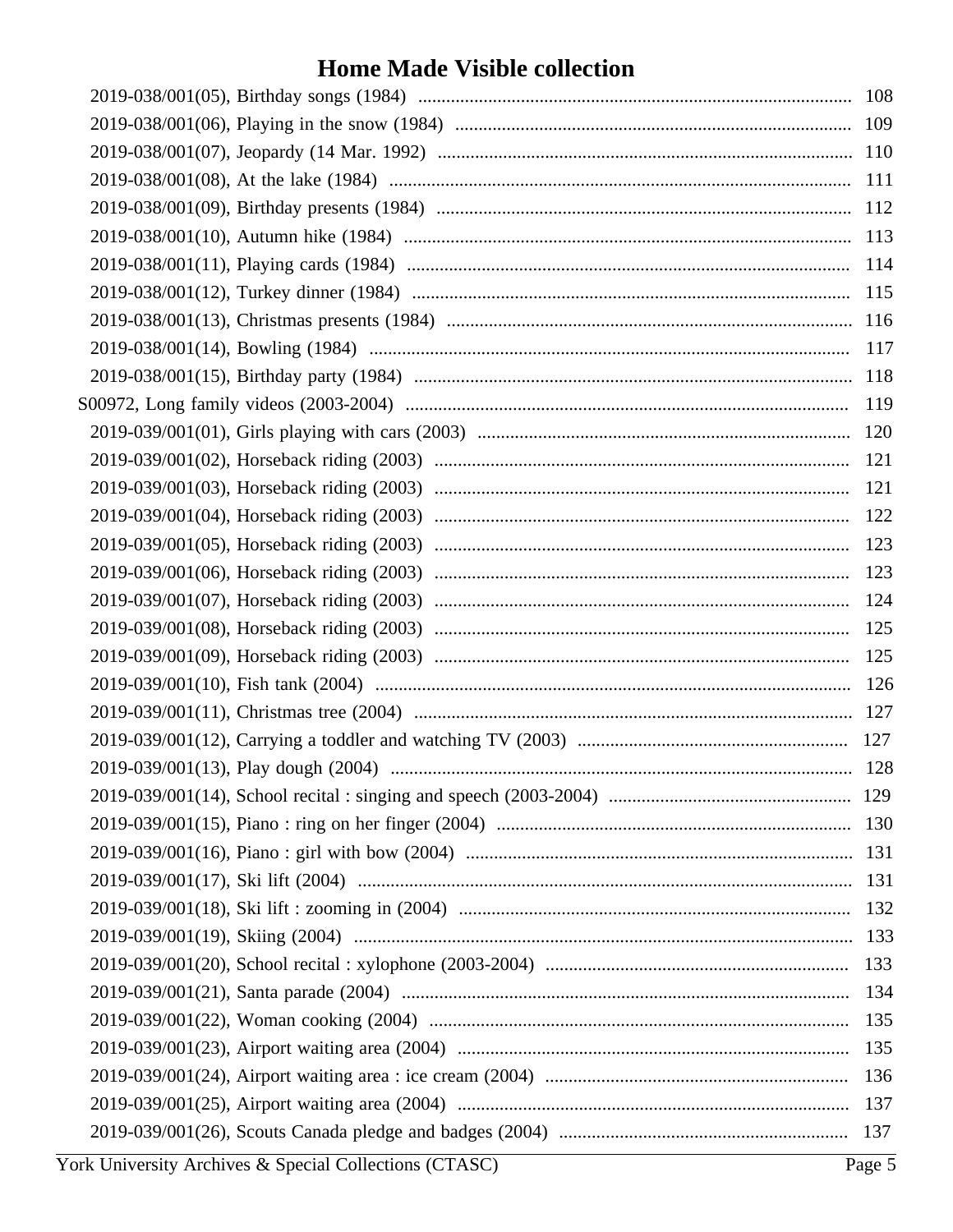| 143                                                                                     |     |
|-----------------------------------------------------------------------------------------|-----|
|                                                                                         |     |
|                                                                                         |     |
|                                                                                         |     |
|                                                                                         |     |
|                                                                                         |     |
| 2019-039/001(40), New Conservatory of Music : man writing and child playing (2004)  148 |     |
|                                                                                         |     |
|                                                                                         |     |
|                                                                                         |     |
|                                                                                         |     |
|                                                                                         |     |
|                                                                                         |     |
|                                                                                         |     |
|                                                                                         |     |
|                                                                                         |     |
|                                                                                         |     |
|                                                                                         |     |
|                                                                                         |     |
|                                                                                         |     |
|                                                                                         |     |
|                                                                                         |     |
|                                                                                         |     |
|                                                                                         |     |
|                                                                                         |     |
| 163                                                                                     |     |
| 163                                                                                     |     |
| 164                                                                                     |     |
| 165                                                                                     |     |
| 167                                                                                     |     |
|                                                                                         | 168 |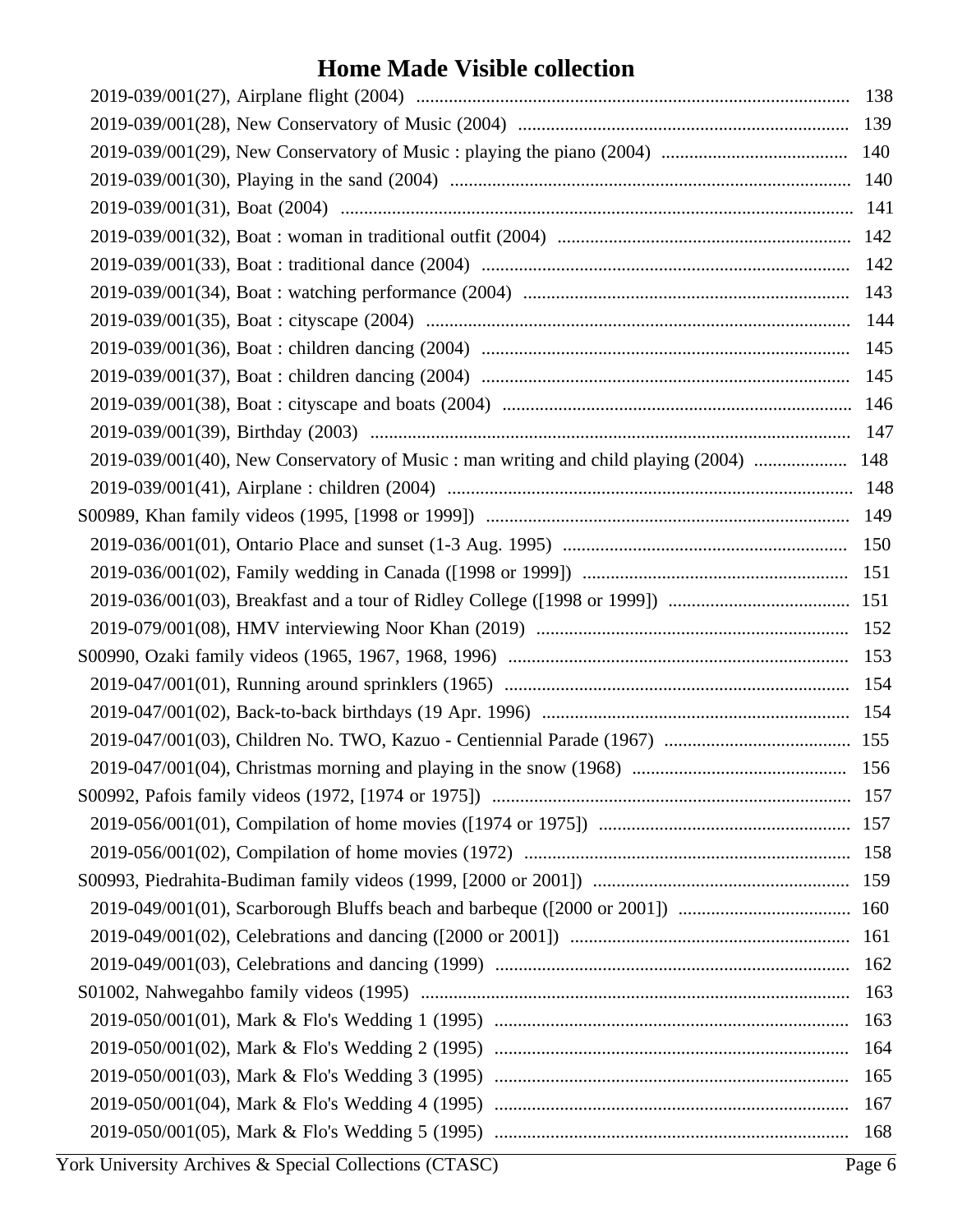|                                                                                                     | 171 |
|-----------------------------------------------------------------------------------------------------|-----|
|                                                                                                     | 172 |
|                                                                                                     | 173 |
| 2019-050/001(11), Mark & Flo's Wedding 11 : Kids and families the hall (1995)                       | 174 |
|                                                                                                     | 175 |
| 2019-050/001(13), Mark & Flo's Wedding 13 : at the table awaiting the first meal (1995)             | 176 |
|                                                                                                     |     |
|                                                                                                     | 178 |
| $2019-050/001(16)$ , Mark & Flo's Wedding 16 : DJ onstage and kids spin as people come in           |     |
|                                                                                                     | 180 |
|                                                                                                     |     |
|                                                                                                     |     |
| 2019-050/001(19), Mark & Flo's Wedding 19 : Star and her mother, woman dancing (1995)  183          |     |
|                                                                                                     | 184 |
| 2019-052/001(01), Premiere Communion de Josiane : multiple generations dancing (7 May               |     |
|                                                                                                     | 185 |
|                                                                                                     |     |
| 2019-052/001(03), Premiere Communion de Josiane : adults dancing (7 May 1985)                       | 186 |
|                                                                                                     | 187 |
|                                                                                                     | 188 |
| 2019-060/001(01), Winter in the Laurentian Mountains and Montreal ([1970 or 1971])  188             |     |
| 2019-060/001(02), Snow balls, riding snowmobiles, and snowy landscapes (1971)  189                  |     |
| 2019-060/001(03), Exiting a cottage, driving away, and two children playing in the snow (1968)  191 |     |
|                                                                                                     |     |
|                                                                                                     |     |
| 2019-048/001(01), Zubin Tanya Sikh Camp, Zubin's 13th Birthday (5 Aug. 1994)  193                   |     |
| 2019-048/001(02), Zubin Tanya Sikh Camp, Zubin's 13th Birthday (6 Aug. 1994)  194                   |     |
| 2019-048/001(03), Zubin Tanya Sikh Camp, Zubin's 13th Birthday (6 Aug. 1994)  195                   |     |
| 2019-048/001(04), Wedding (3) Anjah's home entry, Friday home party, Zubin Tanya Deep Cove : picnic |     |
|                                                                                                     |     |
| 2019-048/001(05), Wedding (3) Anjah's home entry, Friday home party, Zubin Tanya Deep Cove : family |     |
|                                                                                                     |     |
| 2019-048/001(06), Wedding (3) Anjah's home entry, Friday home party, Zubin Tanya Deep Cove:         |     |
|                                                                                                     | 198 |
| 2019-048/001(07), Bijay's Graduation, Home Bhangra: graduating from Stanford University with an     |     |
|                                                                                                     | 198 |
|                                                                                                     |     |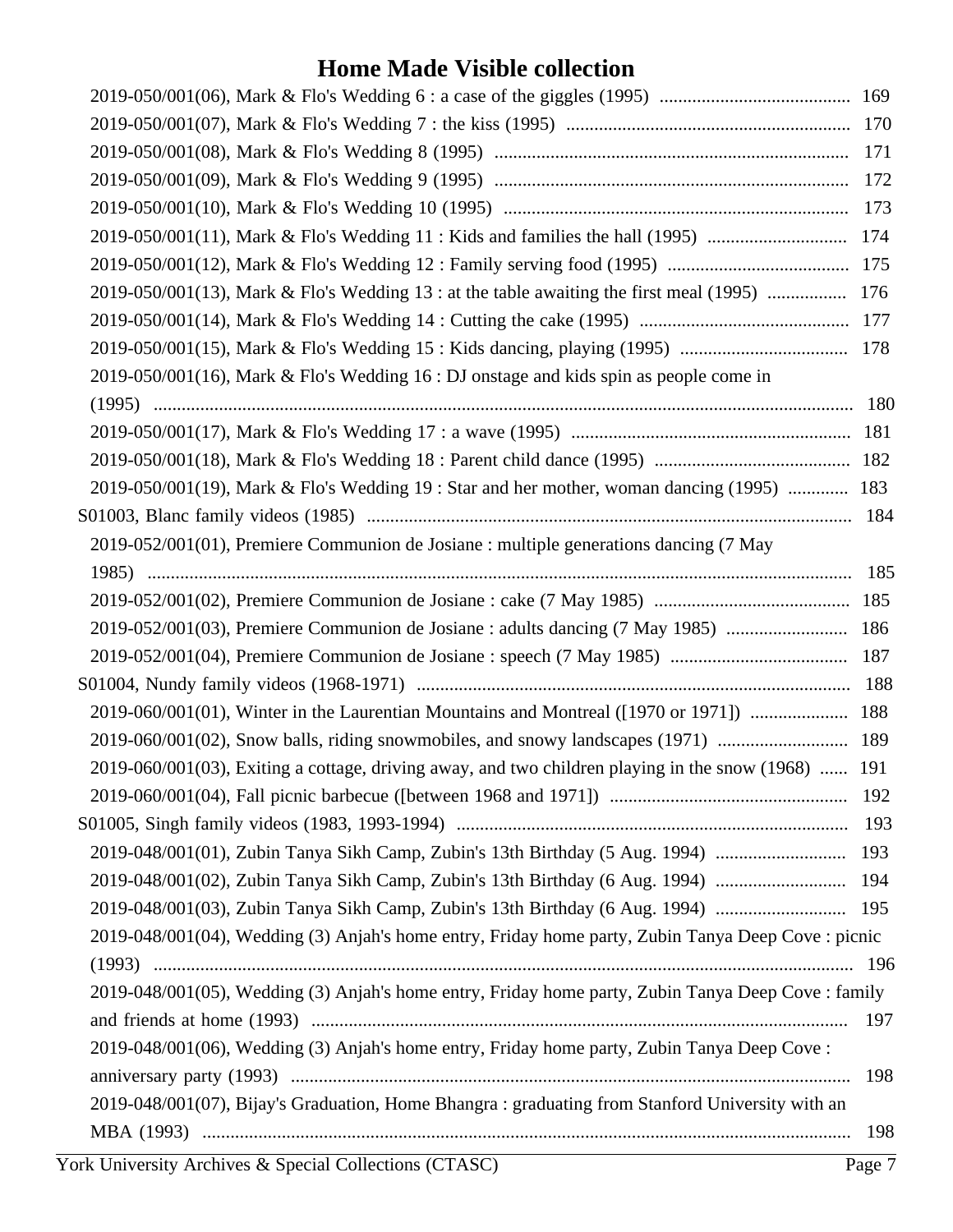| 2019-048/001(08), Bijay's Graduation, Home Bhangra: graduation toast (1993)  199                      |     |
|-------------------------------------------------------------------------------------------------------|-----|
| 2019-048/001(09), Bijay's Wedding (2) Civil Ceremony, Ghori, Cocktail Reception : civil vows          |     |
|                                                                                                       | 200 |
| 2019-048/001(10), Bijay's Wedding (2) Civil Ceremony, Ghori, Cocktail Reception : grandson dance      |     |
|                                                                                                       | 201 |
| 2019-048/001(11), Bijay's Wedding (2) Civil Ceremony, Ghori, Cocktail Reception : singing at my son's |     |
|                                                                                                       | 202 |
| 2019-048/001(12), Bijay's Wedding (2) Civil Ceremony, Ghori, Cocktail Reception : prayers for groom   |     |
|                                                                                                       |     |
| 2019-048/001(13), Bijay's Wedding (2) Civil Ceremony, Ghori, Cocktail Reception : sera bandi          |     |
|                                                                                                       | 204 |
| 2019-048/001(14), Bijay's Wedding (2) Civil Ceremony, Ghori, Cocktail Reception : riding a horse      |     |
|                                                                                                       | 205 |
| 2019-048/001(15), Amrita's Mehndi Party, Nussarat Wedding Songs: daughter's pre-wedding music         |     |
|                                                                                                       | 206 |
| 2019-048/001(16), Amrita's Mehndi Party, Nussarat Wedding Songs: singing at my daughter's wedding     |     |
|                                                                                                       | 207 |
| 2019-048/001(17), Amrita's Mehndi Party, Nussarat Wedding Songs: siblings sing and dance (Oct.        |     |
|                                                                                                       |     |
|                                                                                                       |     |
|                                                                                                       |     |
|                                                                                                       |     |
|                                                                                                       |     |
|                                                                                                       |     |
|                                                                                                       |     |
|                                                                                                       |     |
|                                                                                                       |     |
|                                                                                                       |     |
|                                                                                                       |     |
|                                                                                                       |     |
|                                                                                                       |     |
|                                                                                                       |     |
|                                                                                                       |     |
|                                                                                                       |     |
|                                                                                                       |     |
|                                                                                                       |     |
|                                                                                                       |     |
|                                                                                                       |     |
| York University Archives & Special Collections (CTASC)<br>Page 8                                      |     |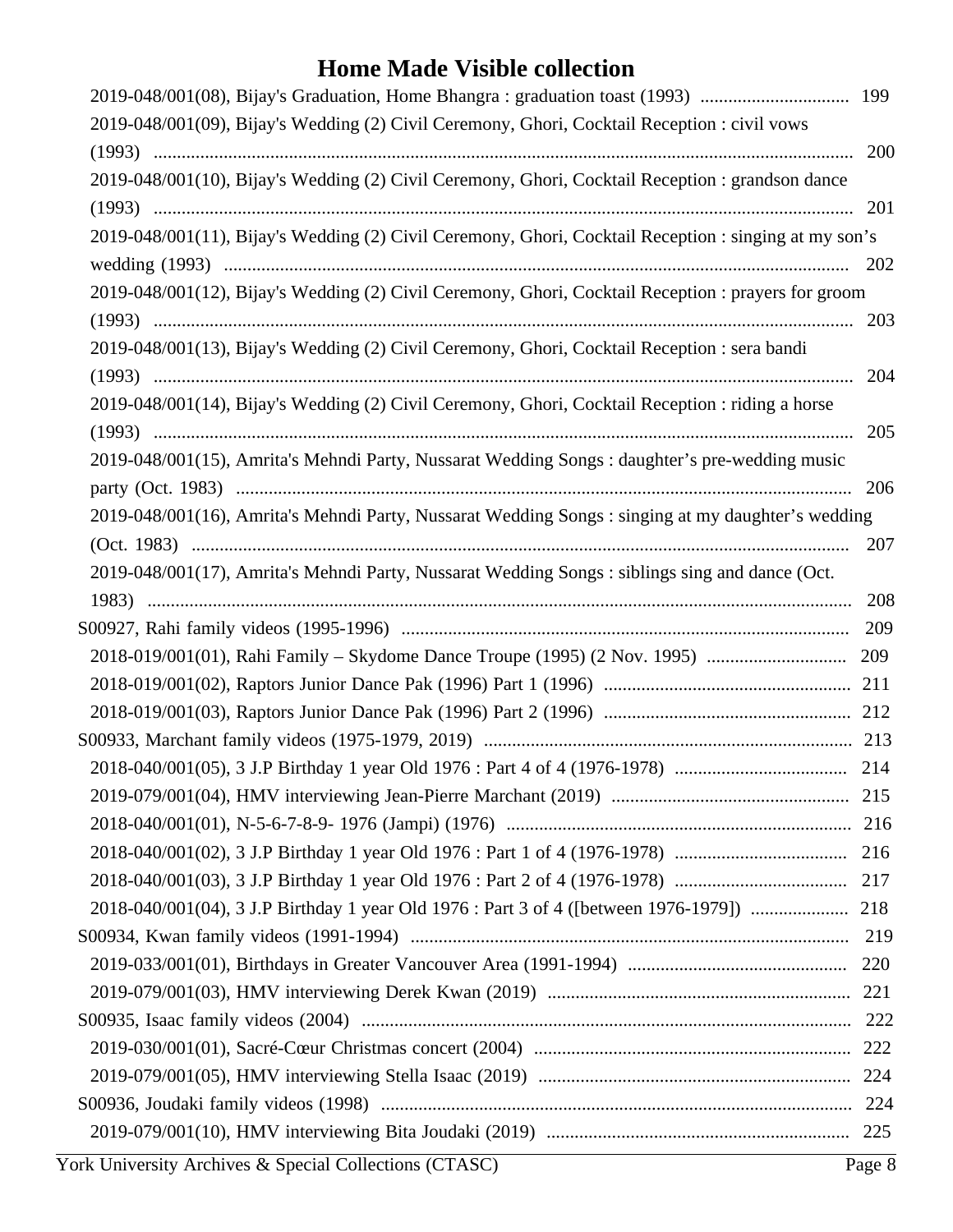| 2019-034/001(02), I & A (ages 7 & 3) Feb 2003 video letter for India Grandma: part 2 of 3 (9 Feb. |     |
|---------------------------------------------------------------------------------------------------|-----|
|                                                                                                   | 228 |
| 2019-034/001(01), I & A (ages 7 & 3) Feb 2003 video letter for India Grandma: part 1 of 3 (9 Feb. |     |
|                                                                                                   | 229 |
| 2019-034/001(03), I & A (ages 7 & 3) Feb 2003 video letter for India Grandma: part 3 of 3 (9 Feb. |     |
|                                                                                                   | 229 |
|                                                                                                   |     |
|                                                                                                   |     |
|                                                                                                   |     |
|                                                                                                   |     |
|                                                                                                   |     |
|                                                                                                   |     |
|                                                                                                   |     |
|                                                                                                   |     |
|                                                                                                   |     |
|                                                                                                   |     |
|                                                                                                   |     |
|                                                                                                   |     |
|                                                                                                   |     |
|                                                                                                   |     |
|                                                                                                   |     |
| 2019-055/001(03), Family dinner eating Injera and Tsebhi from a large dish ([1994?])  242         |     |
|                                                                                                   |     |
|                                                                                                   |     |
| 2019-067/001(02), Family picnic at La Fontaine Park, Montreal ([between 1977-1979])  245          |     |
|                                                                                                   |     |
|                                                                                                   |     |
|                                                                                                   |     |
|                                                                                                   |     |
|                                                                                                   |     |
|                                                                                                   |     |
|                                                                                                   |     |
|                                                                                                   |     |
|                                                                                                   |     |
|                                                                                                   |     |
|                                                                                                   |     |
|                                                                                                   |     |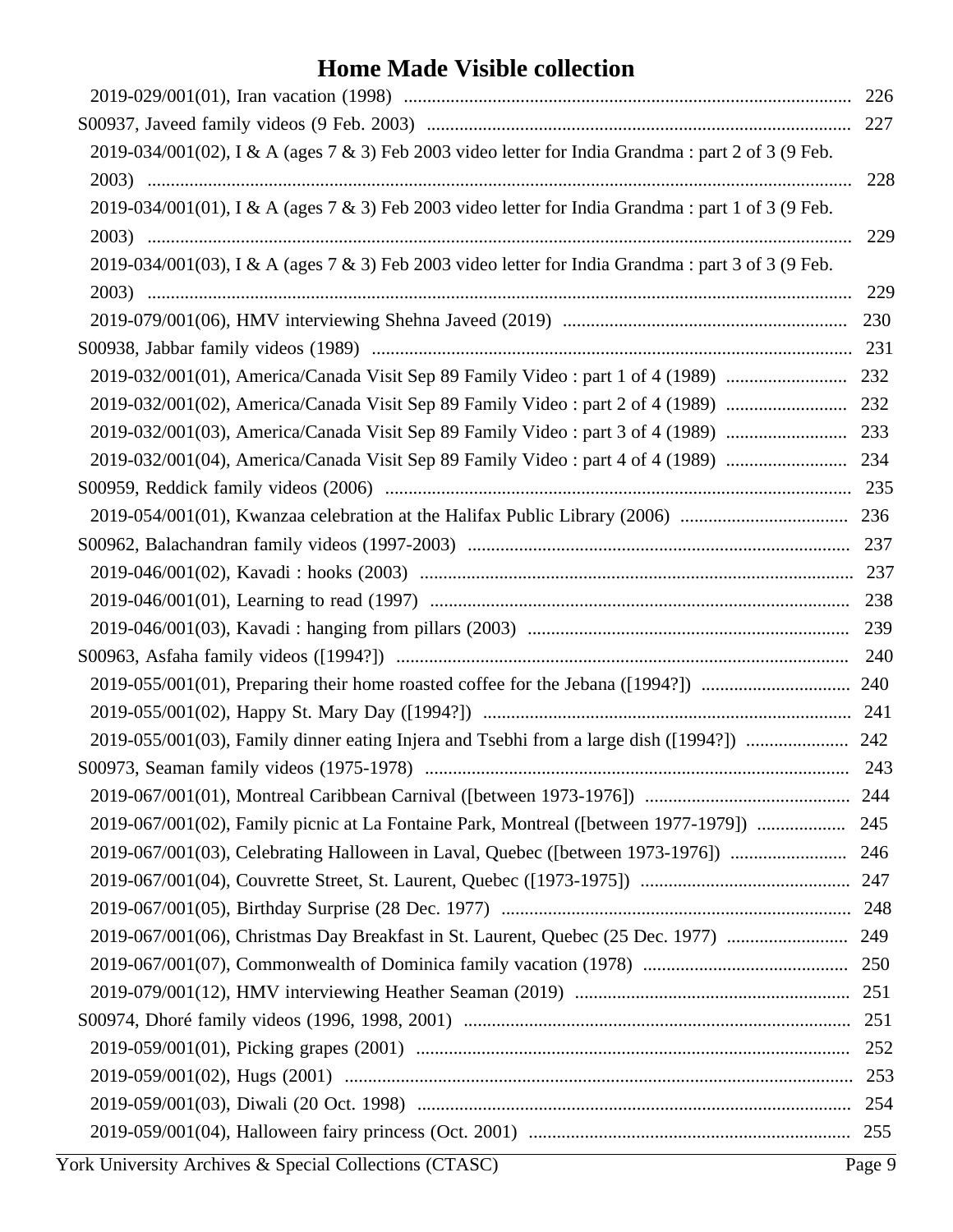| 2019-051/001(03), Traditional Sikh marriage in India : Sri Harmandir Sahib (Feb. 1985)  276    |     |
|------------------------------------------------------------------------------------------------|-----|
| 2019-051/001(04), Traditional Sikh marriage in India : Ardas, palla, and lama (Feb. 1985)  277 |     |
|                                                                                                |     |
| 2019-071/001(01), Amesthgot - Father's Day 2005, Building Cabin Aug 2005 (Aug. 2005)  279      |     |
| 2020-071/001(02), Skydome Pow wow 2001, City shots - Universe, Rebeka Reading Book Launch      |     |
|                                                                                                | 280 |
|                                                                                                | 281 |
|                                                                                                | 282 |
|                                                                                                |     |
|                                                                                                |     |
|                                                                                                |     |
|                                                                                                | 285 |
|                                                                                                | 286 |
|                                                                                                | 287 |
|                                                                                                | 288 |
|                                                                                                |     |
|                                                                                                |     |
|                                                                                                |     |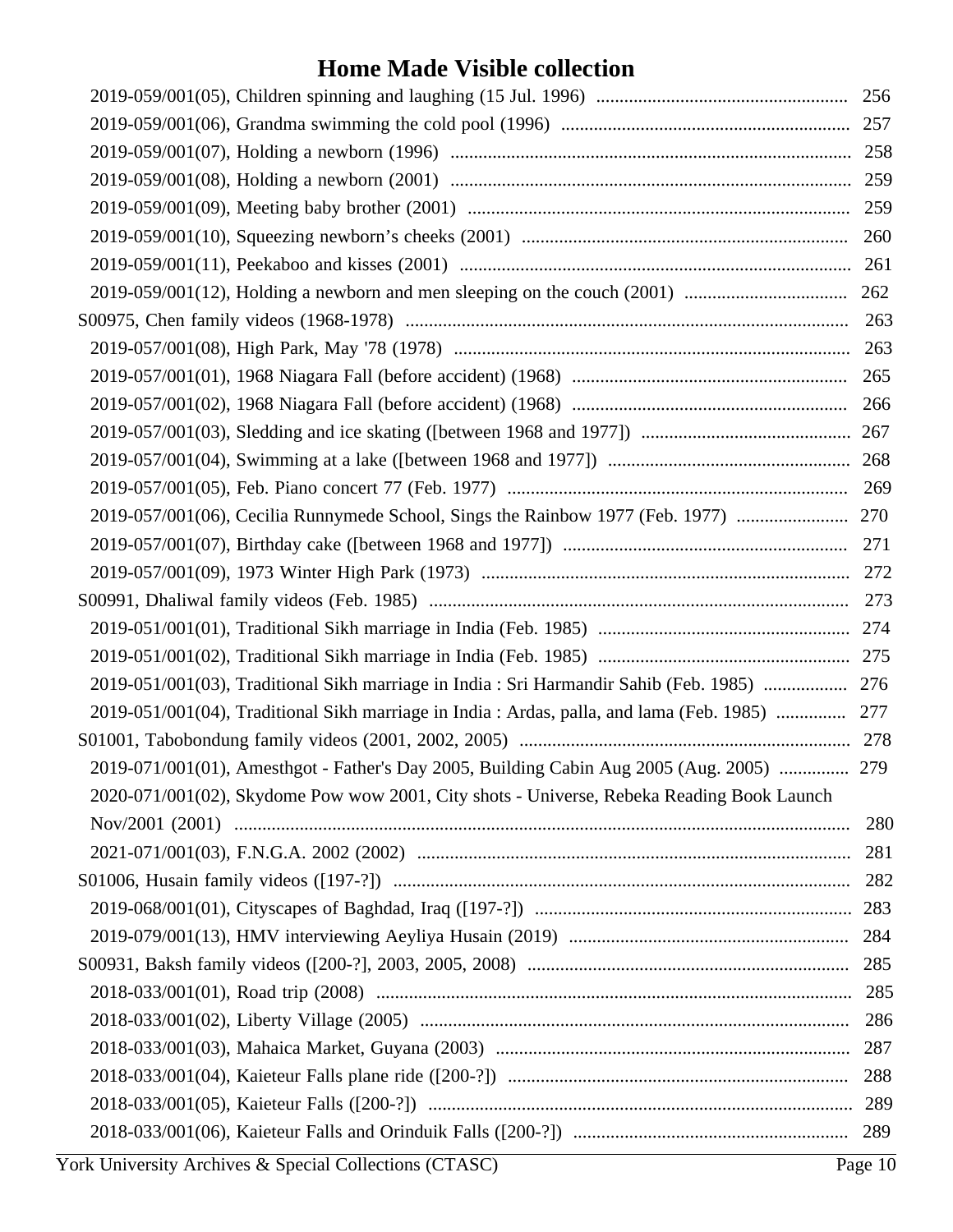| 290 |
|-----|
| 291 |
| 291 |
| 292 |
| 293 |
| 294 |
| 295 |
| 295 |
| 296 |
| 297 |
| 298 |
| 299 |
| 300 |
| 301 |
|     |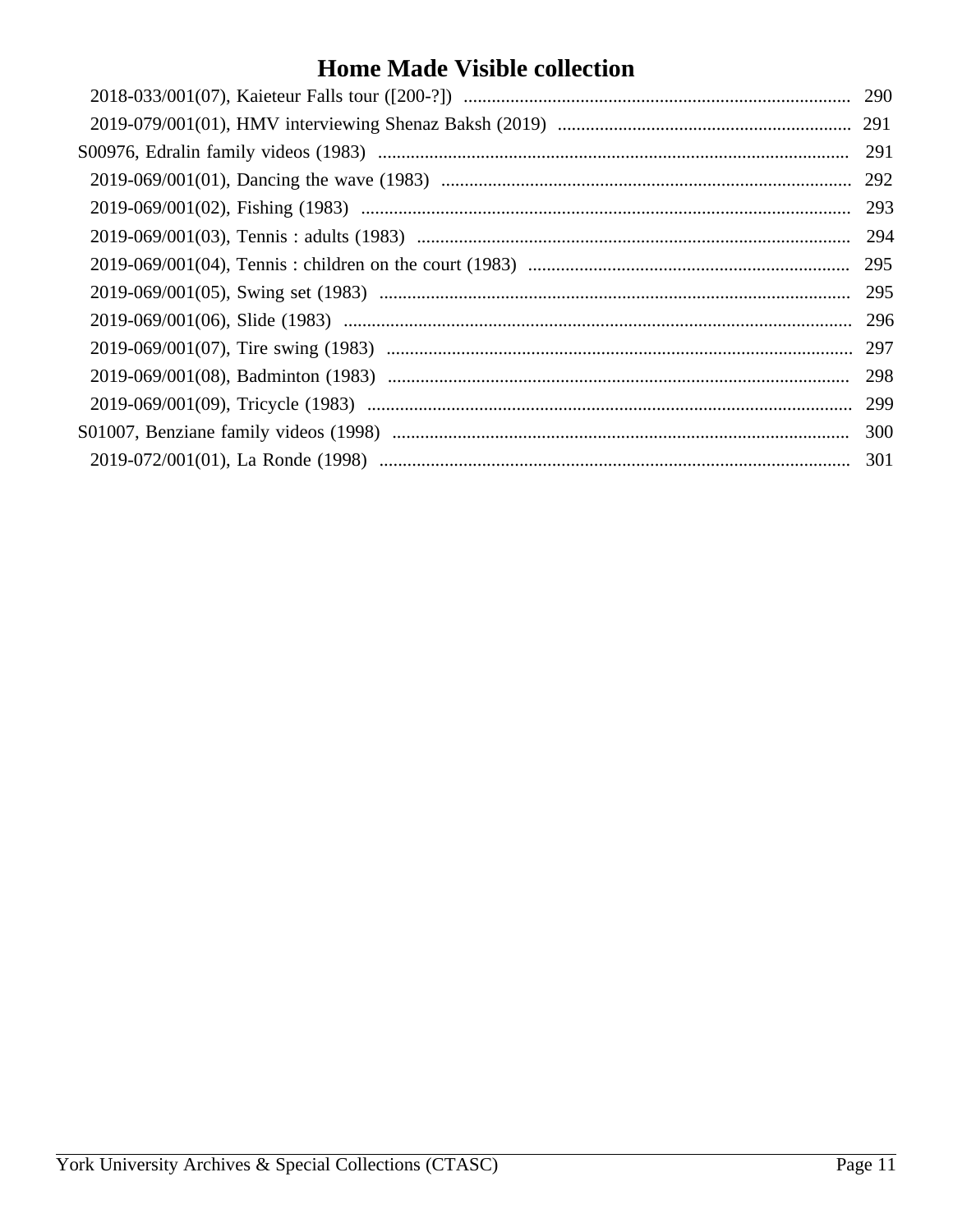## <span id="page-11-0"></span>**Summary information**

| <b>Repository:</b>           | York University Archives & Special Collections (CTASC)                                                                                                                               |
|------------------------------|--------------------------------------------------------------------------------------------------------------------------------------------------------------------------------------|
| <b>Title:</b>                | Home Made Visible collection                                                                                                                                                         |
| ID:                          | F0723                                                                                                                                                                                |
| Date:                        | [195-], 1953-2008, 2019 (date of creation)                                                                                                                                           |
| Language:                    | Amharic                                                                                                                                                                              |
| Language:                    | Arabic                                                                                                                                                                               |
| Language:                    | Chinese                                                                                                                                                                              |
| Language:                    | English                                                                                                                                                                              |
| Language:                    | French                                                                                                                                                                               |
| Language:                    | Haitian                                                                                                                                                                              |
| Language:                    | Japanese                                                                                                                                                                             |
| Language:                    | Khmer                                                                                                                                                                                |
| Language:                    | Persian                                                                                                                                                                              |
| Language:                    | Punjabi                                                                                                                                                                              |
| Language:                    | Spanish                                                                                                                                                                              |
| Language:                    | Tagalog                                                                                                                                                                              |
| Language:                    | Tlingit                                                                                                                                                                              |
| Language:                    | Urdu                                                                                                                                                                                 |
| Language:                    | Vietnamese                                                                                                                                                                           |
| <b>Physical description:</b> | 268 video files (ca. 975 min.; 939.68 GB)<br>13 audio files (ca. 487 min.; 5.17 GB): WAV<br>6 videocassettes : VHS<br>3 film reels (100 ft, 350 ft, 350 ft) : si., col. ; Super 8 mm |
| Note [generalNote]:          | Funding for Home Made Visible project, including digitization of<br>footage, provided by Canada Council for the Arts' New Chapter<br>program.                                        |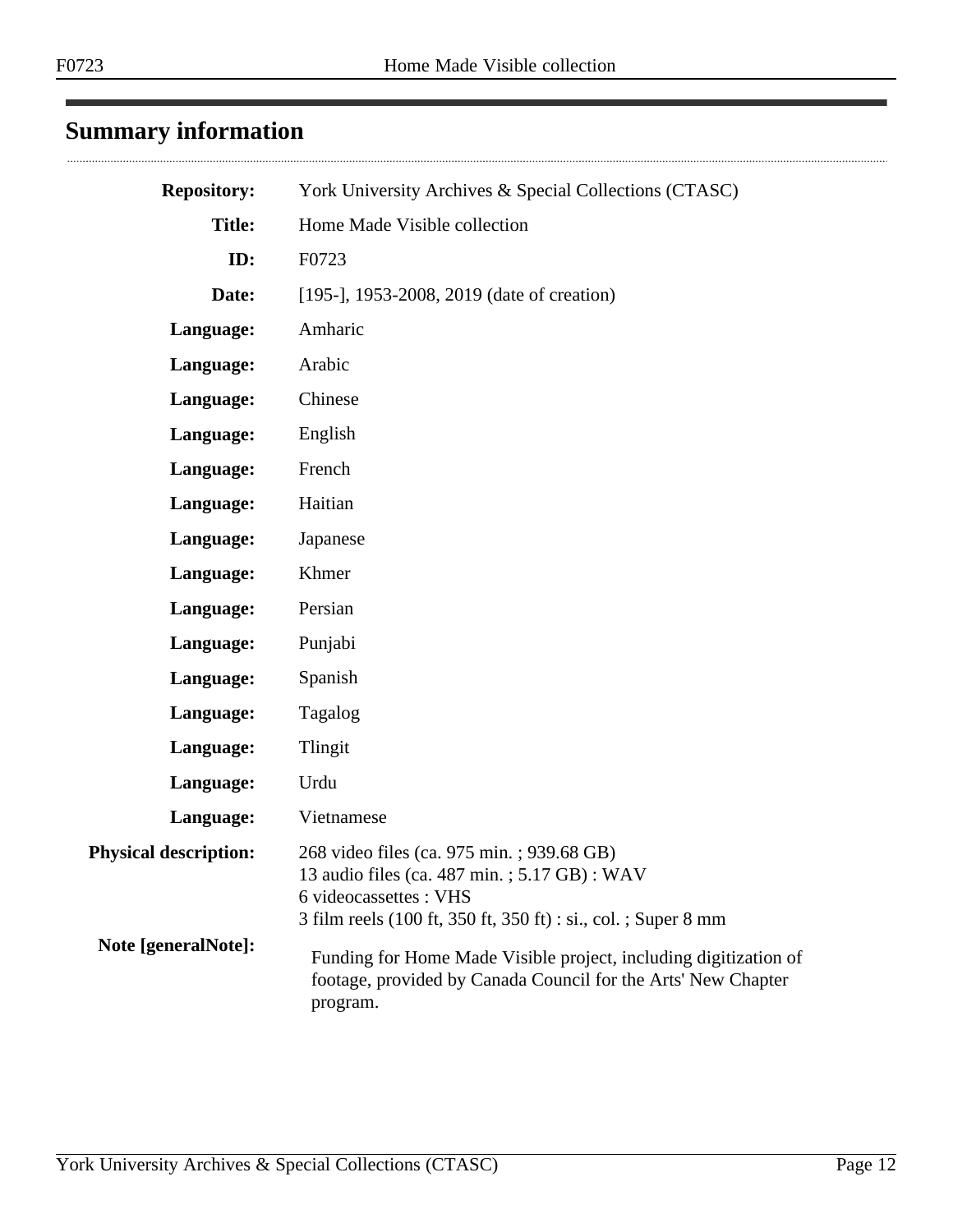## <span id="page-12-0"></span>**Administrative history / Biographical sketch**

#### **Note**

The Regent Park Film Festival is Toronto's longest running free-of-charge community film festival, dedicated to showcasing local and international independent works relevant to inner-city. In 2003, Chandra Siddan, a filmmaker and student in the York University's "Regent Park Community Education Program", founded the RPFF as an alternative educational setting for an assignment with support from her instructor Jeff Kugler, principal of Nelson Mandela Park Public School, who offered his school as the venue for the event, and Prof. Harry Smaller who garnered broadly-based support from the University. For seven years, the festival screened at the Nelson Mandela Park Public School before moving to the Lord Dufferin Public School for 2010 and 2011. On the tenth anniversary in 2012, the festival and its offices moved into the Daniels Spectrum cultural hub and started delivering year-round programming such as workshops and community screenings.

In 2007, a year after RPFF incorporated, Siddan stepped down as Festival Director and was replaced by Karin Haze until 2010, Richard Fung in 2011, Ananya Ohri from 2012 to 2018, and Tendisai Cromwell as of 2018.

In 2017, the RPFF embarked on a three-year home movie archive project titled "Home Made Visible" after receiving funding from the Canadian Council for the Arts New Chapter. The three-part nationwide project digitized home movies from the Indigenous and visible minority communities and donated a selection of clips for preservation, commissioned six artist films, and exhibited the artworks and selected home movie clips across Canada to encourage discussions around diverse histories and futures.

## <span id="page-12-1"></span>**Scope and content**

Collection contains digital and analogue home movies submitted to and digitized by Home Made Visible, a nation-wide project by the Regent Park Film Festival. The project collected movies from visible minority families and Indigenous peoples in Canada. Footage consists of everyday life including children playing and family trips, and celebrations including birthdays and holidays.

## <span id="page-12-2"></span>**Notes**

## **Title notes**

## **Immediate source of acquisition**

Donated in 2018 and 2019. See series level description for more information.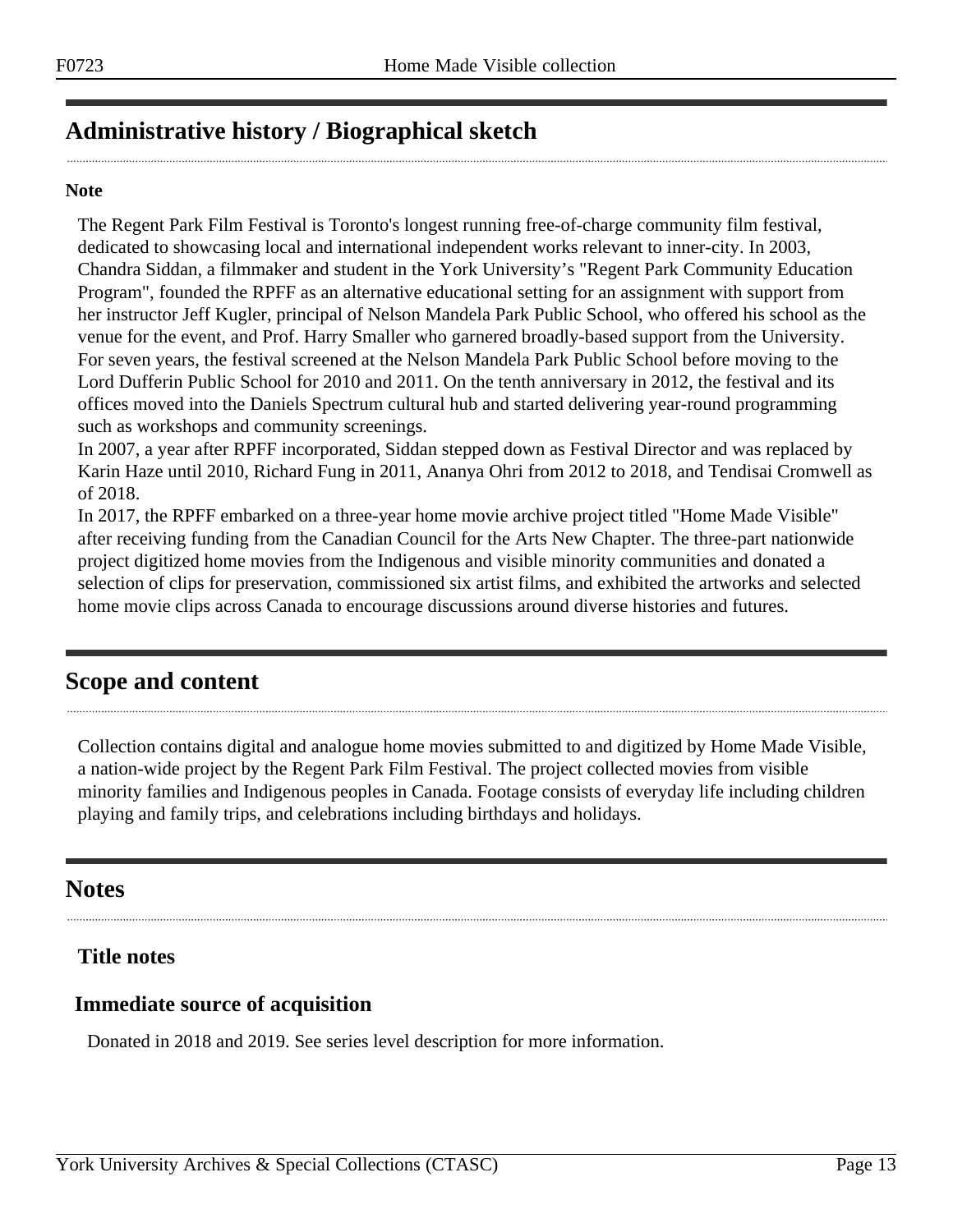## **Accruals**

The fonds comprises of the following accruals: 2018-019, 2018-020, 2018-028, 2018-029, 2018-033, 2019-036, 2018-039, 2018-040, 2019-029, 2019-030, 2019-032, 2019-033, 2019-034, 2019-035, 2019-036, 2019-037, 2019-038, 2019-039, 2019-040, 2019-046, 2019-047, 2019-048, 2019-049, 2019-050, 2019-051, 2019-052, 2019-053, 2019-054, 2019-055, 2019-056, 2019-057, 2019-058, 2019-060, 2019-067, 2019-069, 2019-070, 2019-071, 2019-072, 2019-079. No further accruals are expected.

### **Other notes**

- **Publication status**: Published
- **Level of detail**: Full
- **Status description:** Final

## <span id="page-13-0"></span>**Access points**

- Moving images (documentary form)
- Sound recording (documentary form)
- Interviews and oral history (subject)

## <span id="page-13-1"></span>**Collection holdings**

## <span id="page-13-2"></span>**Series: S00928 - Truong/Tram family videos**

Creator: Truong/Tram family

Title: Truong/Tram family videos

ID: S00928

Date: 1989, 1993, 1995 (date of creation)

Scope and content:

Series consists of home videos including footage of Khmer-Krom family celebrating a birthday.

Physical description: 3 videocassettes : VHS

Language of the material:

Khmer

Vietnamese

Immediate source of acquisition: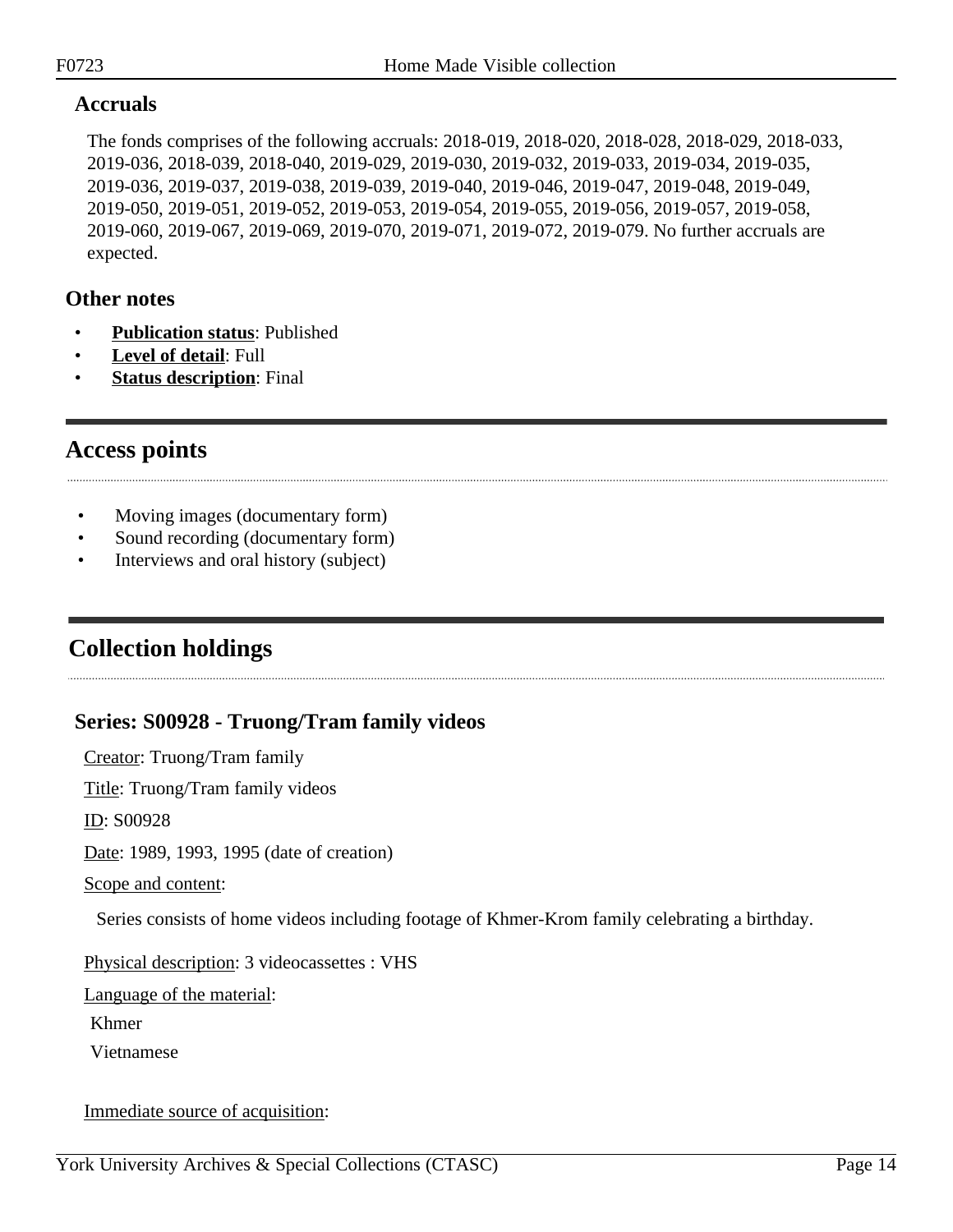Donated by Trinh Nha Truong in May 2018.

Publication status:

Published

Access points:

• Moving images (documentary form)

## <span id="page-14-0"></span>**Item: 2018-020/001(01) - Muny : baby shower : Ngày ##y Tháng**

Title: Muny : baby shower : Ngày ##y Tháng

ID: 2018-020/001(01)

YUDL [alternative]: yul:1148420

Date: 25 Jan. 1992 (date of creation)

Scope and content:

Item consists of an a Khmer-Krom family's home movie featuring a birthday celebration. Project and donor(s) contributed description follows: "The Truong/Tram family's home movie footage shot in VHS format on January 25th 1992, captures the 1-month old birthday party of their youngest son in Brantford, ON, shortly after moving from Hull, Quebec. A full and lively gathering, their celebration includes families chatting over a community meal, speeches, gift giving, dancing to 80's music, and loving footage of a peaceful baby enjoying the party. The Truongs/Trams are of Khmer-Krom ethnicity, translating to 'Khmer of the South'. The Khmer-Krom are an [unrecognised] Indigenous group and ethnic minority in the South of Vietnam. Many Khmer people who inhabited the same refugee camps in Vietnam later immigrated together to Canada. When the Truongs/Trams arrived in Hull, Quebec (now Gatineau, Quebec) in 1989, they were able to regularly connect with a Khmer community at gatherings like these. The Troung/Tram family have since relocated to Toronto ON where they continue to celebrate and take pride in their identity, and attend Khmer language and dance classes. The Khmer Buddhist Temple of Ontario in Hamilton remains central to them and their community. Mother, Trinh Nha Truong, was happy to share her footage with Home Made Visible because she wants to show other Canadians that 'our people live in Canada too.'"

Physical description: 1 videocassette (2 hrs., 01 min., 09 sec.) : VHS, sd.

Language of the material:

Khmer

Vietnamese

#### Alternative form available:

Digital copy available. Email archives@yorku.ca for access. Video can also be accessed at http:// homemadevisible.ca/home-movie/trinh-nha-truong-6-2-of-3/.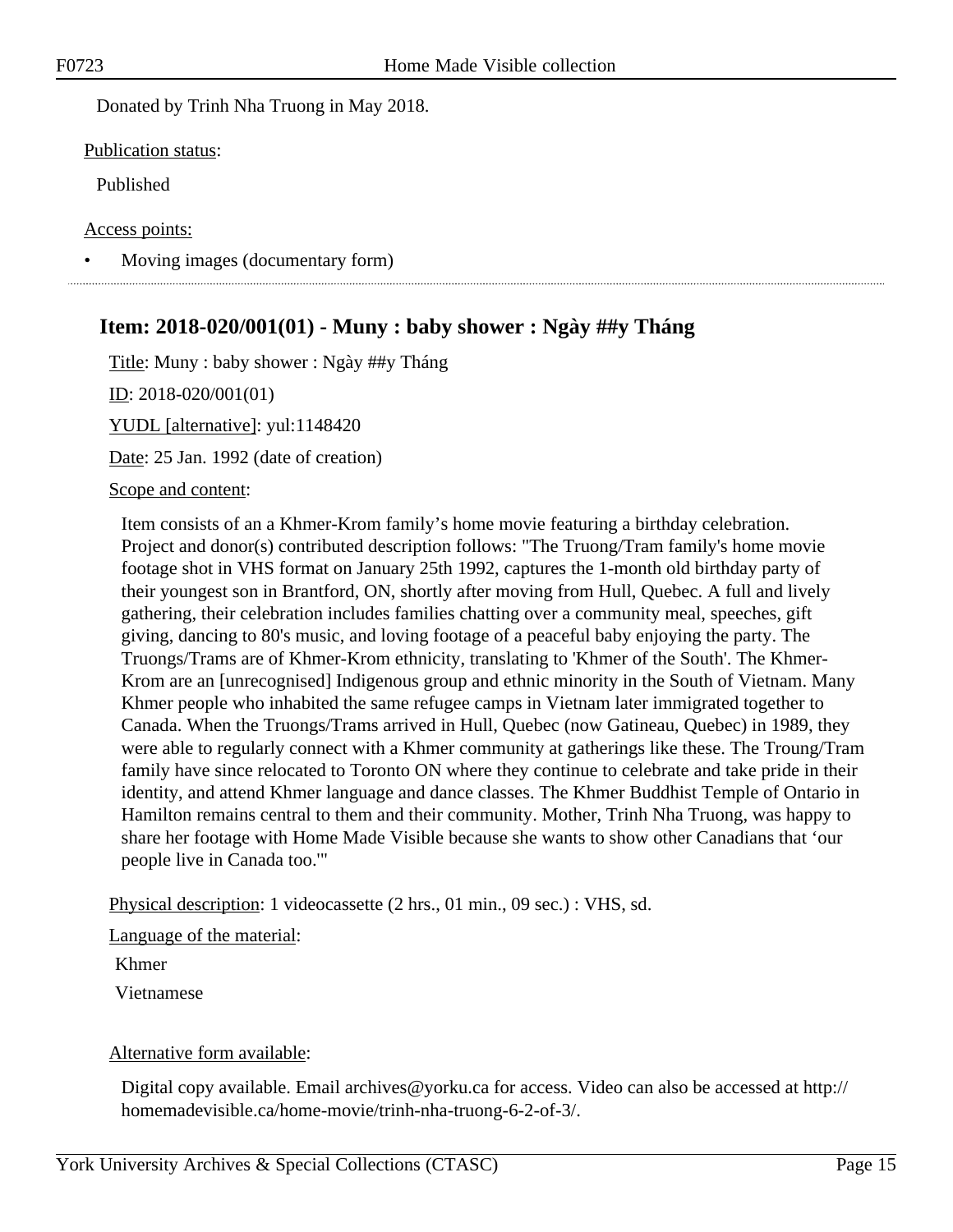#### Publication status:

Published

#### Access points:

- Moving images (documentary form)
- Digital record (documentary form)

## <span id="page-15-0"></span>**Item: 2018-020/001(02) - Montréal live band**

Title: Montréal live band

ID: 2018-020/001(02)

Date: 1989 (date of creation)

Scope and content:

Item consists of an a Khmer-Krom family's home movie.

Physical description: 1 videocassette : VHS

Language of the material:

Publication status:

Published

Access points:

• Moving images (documentary form)

## <span id="page-15-1"></span>**Item: 2018-020/001(03) - Longbeach CA : MUNY BIRTHDAY**

Title: Longbeach CA : MUNY BIRTHDAY

ID: 2018-020/001(03)

Date: 1993 (date of creation)

Scope and content:

Item consists of an a Khmer-Krom family's home movie.

Physical description: 1 videocassette : VHS

Language of the material:

Publication status:

Published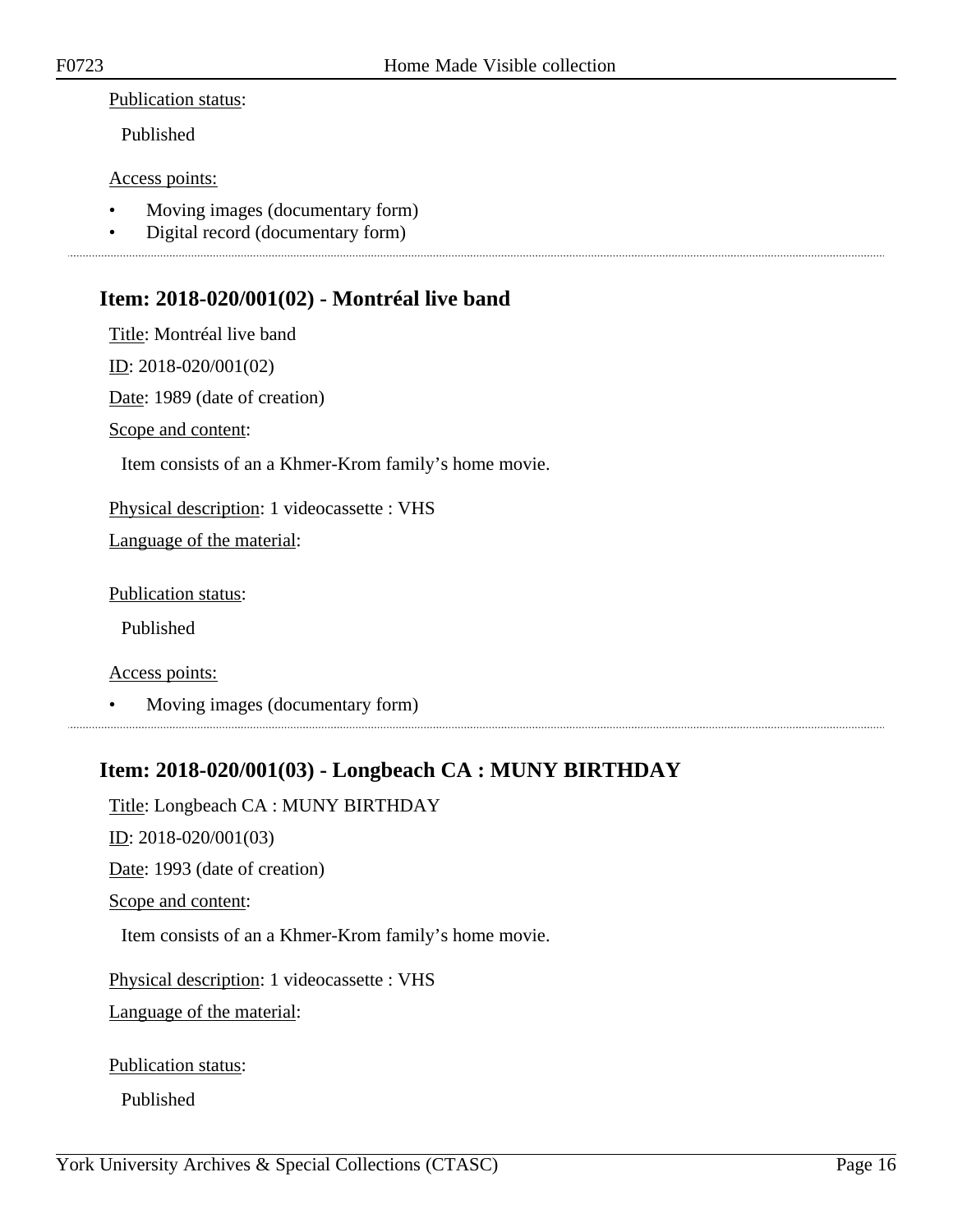Access points:

• Moving images (documentary form)

## <span id="page-16-0"></span>**Series: S00929 - Valcin family videos**

Creator: Valcin family

Title: Valcin family videos

ID: S00929

Date: 1969, 1971, 2019 (date of creation)

#### Scope and content:

Series consists of home videos documenting this Haitian family in New York City during Christmas in 1969 and digging out their home in the St. Leonard, Montreal after the 1971 snow storm. Footage was captured by André and Ginette Valcin.

Physical description: 2 video files (ca. 66 GB) : MOV, si. 1 audio file (9 min., 59 sec. ; 0.1 GB) : WAV

Language of the material:

English

Immediate source of acquisition:

Donated by Nadine Valcin in August 2018.

Publication status:

Published

Access points:

- Moving images (documentary form)
- Sound recording (documentary form)

### <span id="page-16-1"></span>**Item: 2018-028/001(01) - NYC 1969**

Title: NYC 1969

ID: 2018-028/001(01)

YUDL [alternative]: yul:1149819

Date: 1969 (date of creation)

Scope and content:

Item consists of an a Haitian Canadian family's home movie featuring the family in New York celebrating a birthday and Christmas. Video was filmed by André and Ginette Valcin.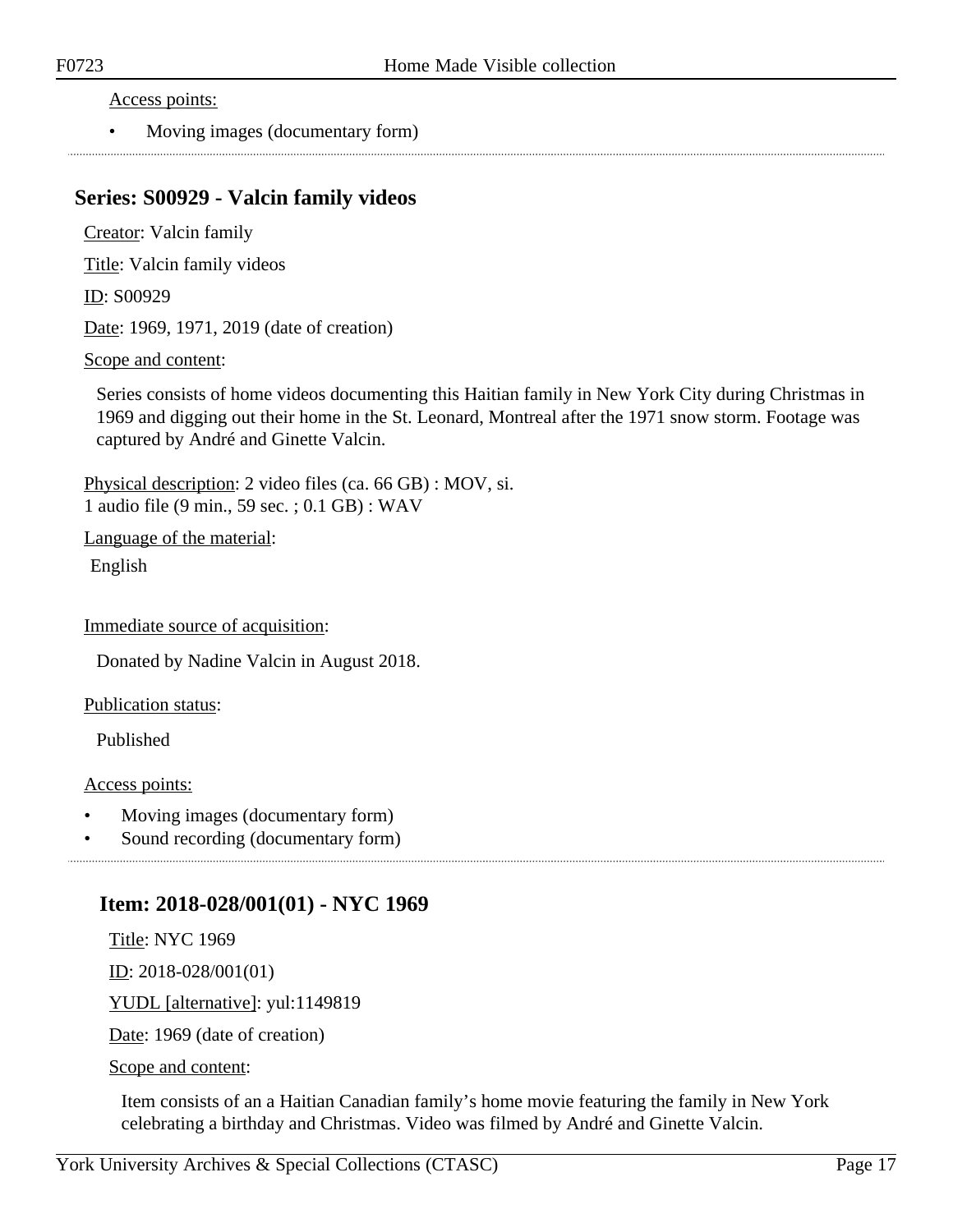Project and donor(s) contributed description follows: "It's November 1969 in New York City and the Valcin Family is celebrating Nadine's dad's birthday. Four-year-old Nadine waves at the camera and helps blow out her father's candles. We see Nadine's mother cutting the cake. Later in the day, Nadine, drinking her juice from a cocktail glass, is engrossed in a serious conversation with her father. Her mom is behind the camera shooting on Super 8mm film. At Christmas, the camera is pulled once more, a very exciting time for Nadine who was an only child. This private but celebratory occasion is one the whole family dresses up for. Nadine dons an all-white pantsuit she later swaps for something more comfortable, while her parents sport equally stylish crisp suits. The clothes become secondary to the gift unraveling — the toy car, doll, keyboard, all slowly collecting around her. André Valcin passed in 1999, so the Valcin family was happy to revisit these memories of him."

Physical description: 1 video file (2 min., 46 sec. ; 31 GB) : MOV, si.

Language of the material:

Note [generalNote]:

Digitized from Super 8mm film.

#### Alternative form available:

Digital copy available. Email archives@yorku.ca for access. Video can also be accessed at http:// homemadevisible.ca/home-movie/valcin-family-nyc-1969/.

Publication status:

Published

#### Access points:

- Moving images (documentary form)
- Digital record (documentary form)

## <span id="page-17-0"></span>**Item: 2018-028/001(02) - Montreal snow storm**

Title: Montreal snow storm

ID: 2018-028/001(02)

YUDL [alternative]: yul:1149820

Date: 1971 (date of creation)

#### Scope and content:

Item consists of an a Haitian Canadian family's home movie featuring the family and their neighbours shovelling snow and digging out the street. Recording also features children playing in the snow and a tractor plowing the street. Video was filmed by André and Ginette Valcin. Project and donor(s) contributed description follows: "On March 4th, 1971, Montreal saw the "Storm of the Century", a massive snowstorm brought 43cm of snow and 100/km winds to the city.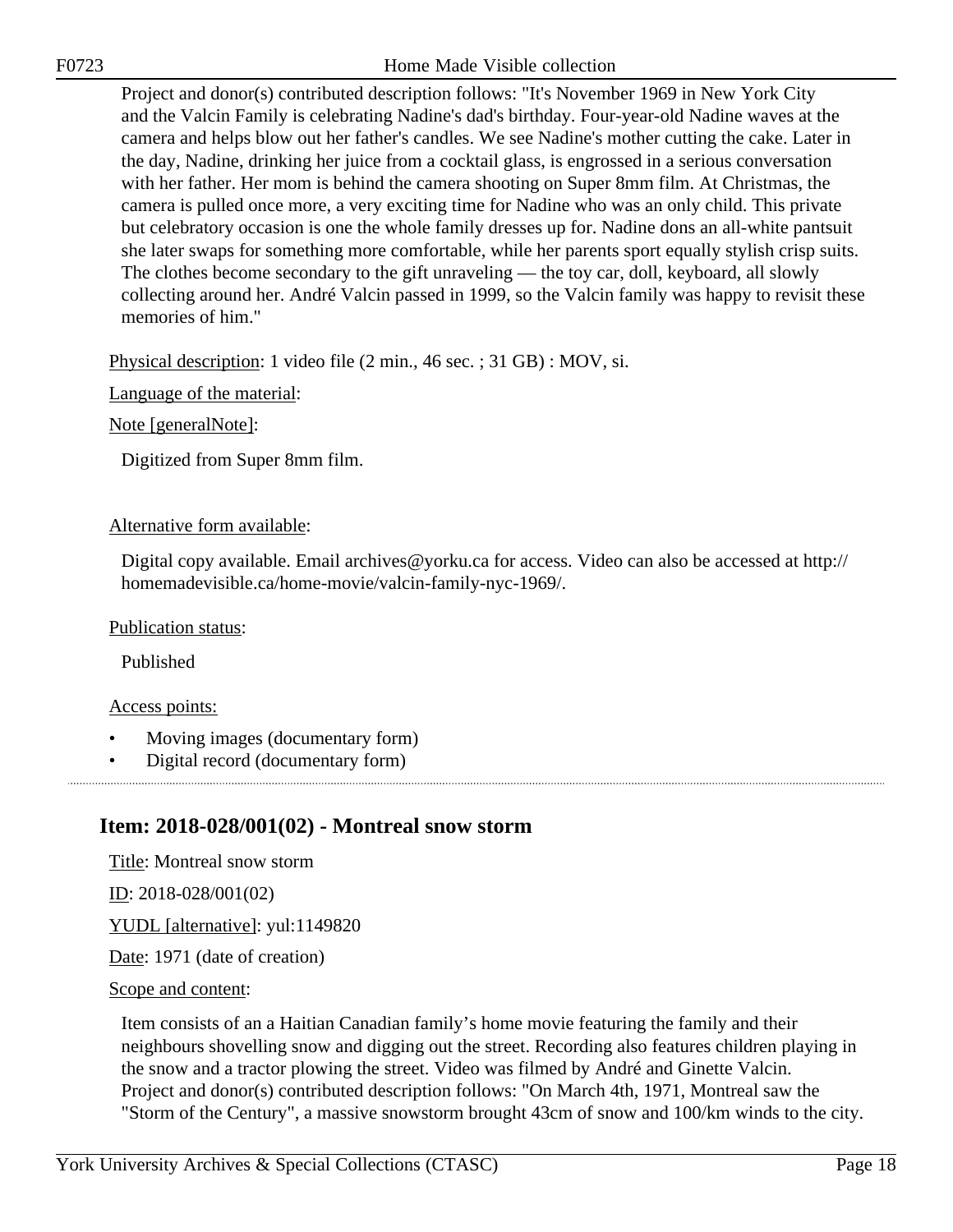It would take 41 years for this snowfall record to be broken. People lost electricity for as long as ten days. Nadine recalls living on St. Leonard and not being able to see through her patio doors and that the only people who could get around were emergency vehicles and snowmobiles. Of course this major setback meant snow days for everyone, and Nadine's parents and neighbours got to shovelling. In a predominantly Italian neighbourhood, Nadine suspects her family may have been the only Black family on this street. With no school, five-year old Nadine took pleasure in the Montreal pastime of building snow forts."

Physical description: 1 video file (3 min., 19 sec. ; 38 GB) : MOV, si.

Language of the material:

Note [generalNote]:

Digitized from Super 8mm film.

#### Alternative form available:

Digital copy available. Email archives@yorku.ca for access. Video can also be accessed at http:// homemadevisible.ca/home-movie/valcin-family-montreal-1971-snow-storm/.

#### Publication status:

Published

Access points:

- Moving images (documentary form)
- Digital record (documentary form)

## <span id="page-18-0"></span>**Item: 2019-079/001(11) - HMV interviewing Nadine Valcin**

Creator: Regent Park Film Festival

Title: HMV interviewing Nadine Valcin

<u>ID</u>: 2019-079/001(11)

YUDL [alternative]: yul:1153600

Date: 2019 (date of creation)

Scope and content:

Item contains a sound recording of an interview conducted by the Home Made Visible with a project participant.

Physical description: 1 audio file (9 min., 59 sec. ; 0.1 GB) : WAV

Language of the material:

English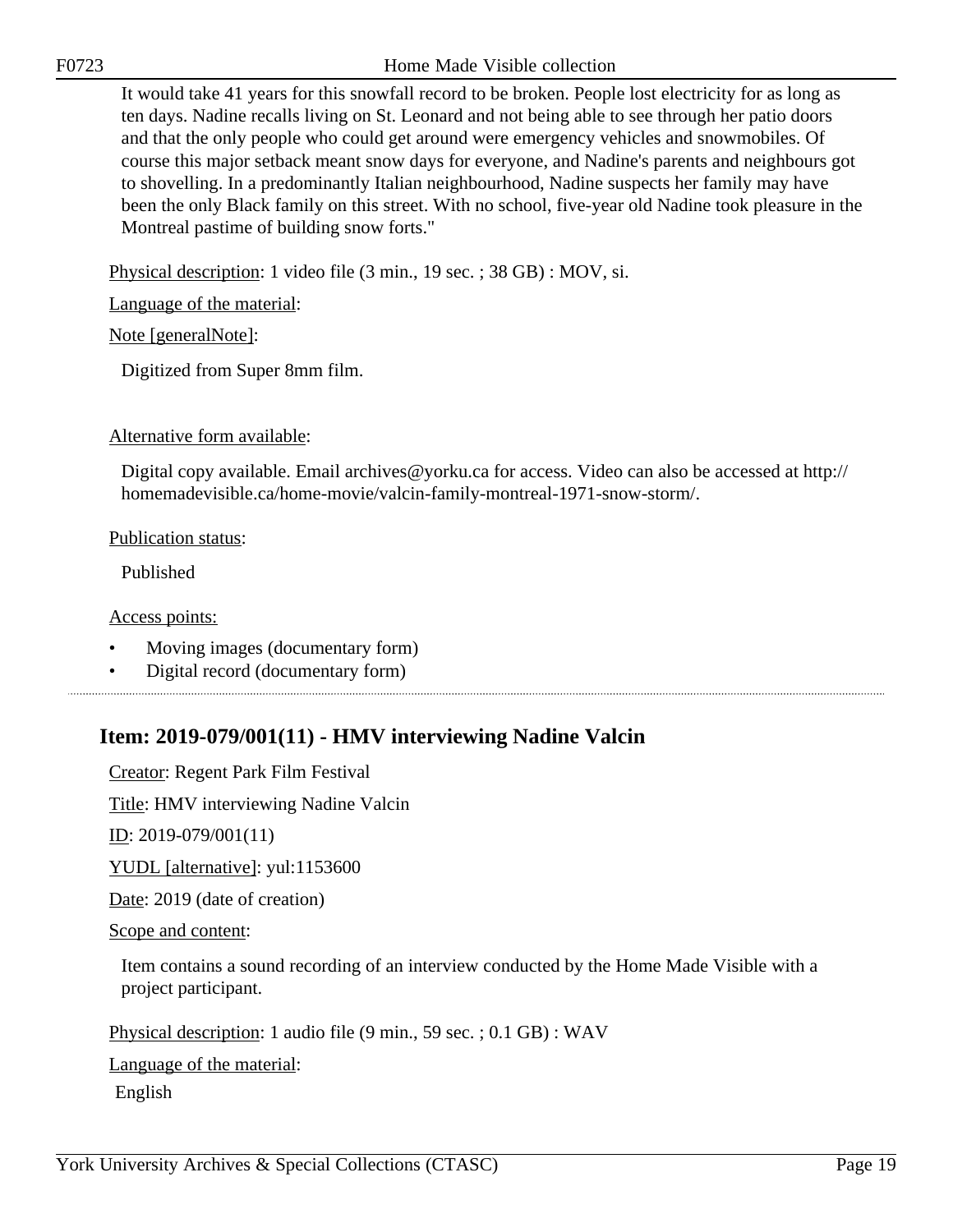#### Alternative form available:

Digital copy available. Email archives@yorku.ca for access.

Publication status:

Published

Access points:

- Sound recording (documentary form)
- Digital record (documentary form)

## <span id="page-19-0"></span>**Series: S00930 - Burke family videos**

Creator: Burke family

Title: Burke family videos

ID: S00930

Date: [199-?], 1990, 1992 (date of creation)

#### Scope and content:

Series consists of home videos including footage of donor's Jamaican-Guyanese family including Christmas in 1992 and their vacation in England in 1990. Footage captured by Leah Burke and other members of the Burke family.

Physical description: 3 video cassettes : VHS 2 video files ( 3.05 GB) : MOV, sd.

Language of the material:

English

Immediate source of acquisition:

Donated by Leah Burke in August 2018.

Publication status:

Published

#### Access points:

- Moving images (documentary form)
- Sound recording (documentary form)

## <span id="page-19-1"></span>**Item: 2018-029/001(01) - England '1990**

Title: England '1990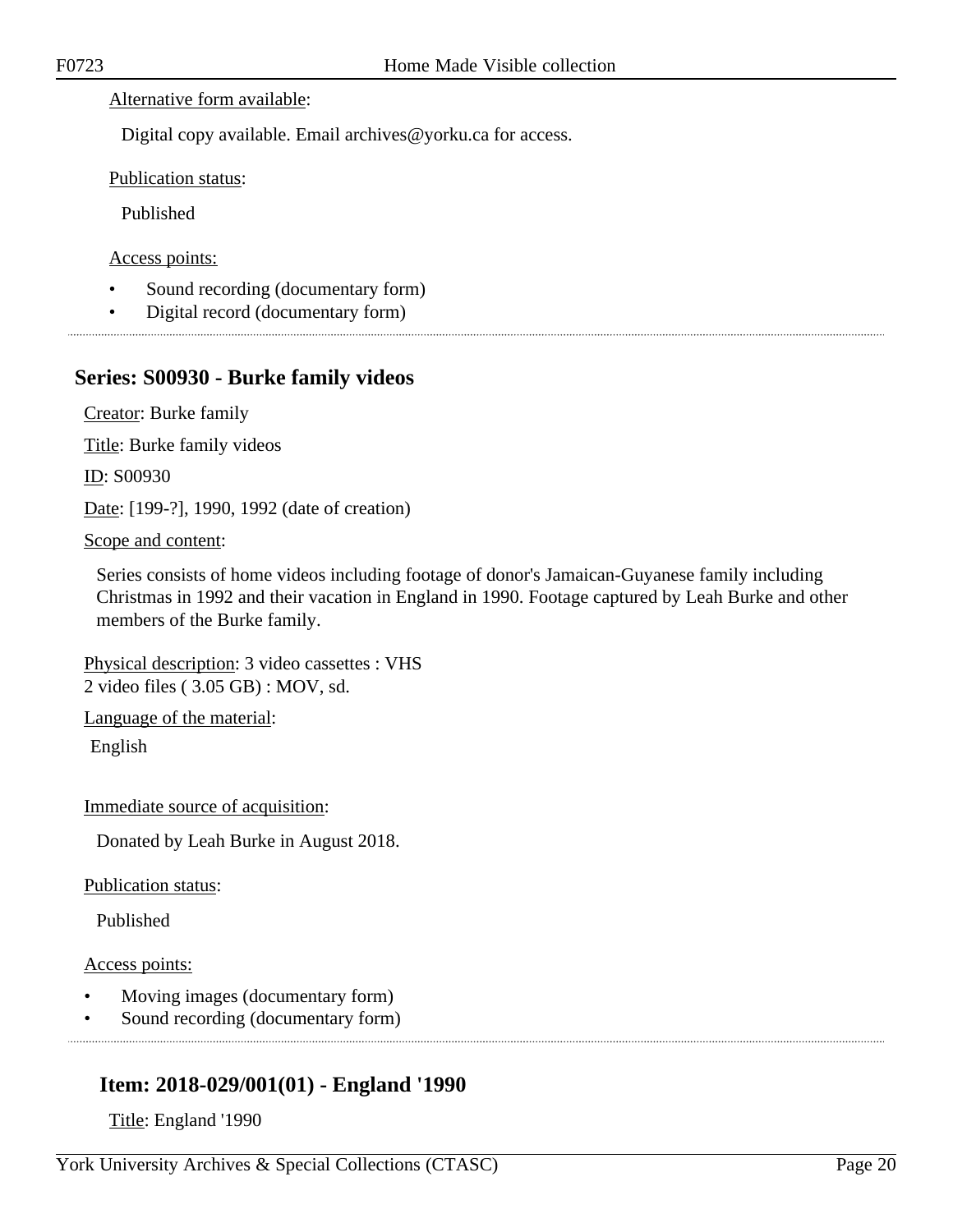ID: 2018-029/001(01)

Date: 1990 (date of creation)

Scope and content:

Item consists of a Jamaican-Guyanese family's home movie featuring travels to England.

Physical description: 1 videocassette : VHS

Language of the material:

English

Note [generalNote]:

Lip of tape is damaged.

Publication status:

Published

Access points:

• Moving images (documentary form)

## <span id="page-20-0"></span>**Item: 2018-029/001(02) - England '1990 : garden party**

Title: England '1990 : garden party ID: 2018-029/001(02) YUDL [alternative]: yul:1150174 Date: 1990 (date of creation)

Scope and content:

Item consists of a Jamaican-Guyanese family's home movie featuring two women and a girl dancing; panning shots of the garden, street, and views of the city; and the family chatting around a table in the backyard with music playing in the background.

Project and donor(s) contributed description follows: "'The year is 1990, and the Burke Family is on vacation in Bristol, England. This is filmed where Leah's father, Sam grew up. All of Leah's aunts and uncles had houses in the same neighbourhood, and this is a family reunion of sorts. Here, Leah, age eight or nine, dances to ska and lovers rock with her mother, Rita and Great Aunt Sweeney, while her dad is seen off in the background, and her older brother, Jason, films. Her dad has roots in Jamaica and her mother has roots in Guyana. At different points in their lives both immigrated to England, and later met each other there. Her parents then set off to Canada during the Pierre Trudeau years in 1972 to raise a family. The Burkes now call many places home.'"

Physical description: 1 video file (2 min., 52 sec. ; 4.7 GB) : MOV, sd.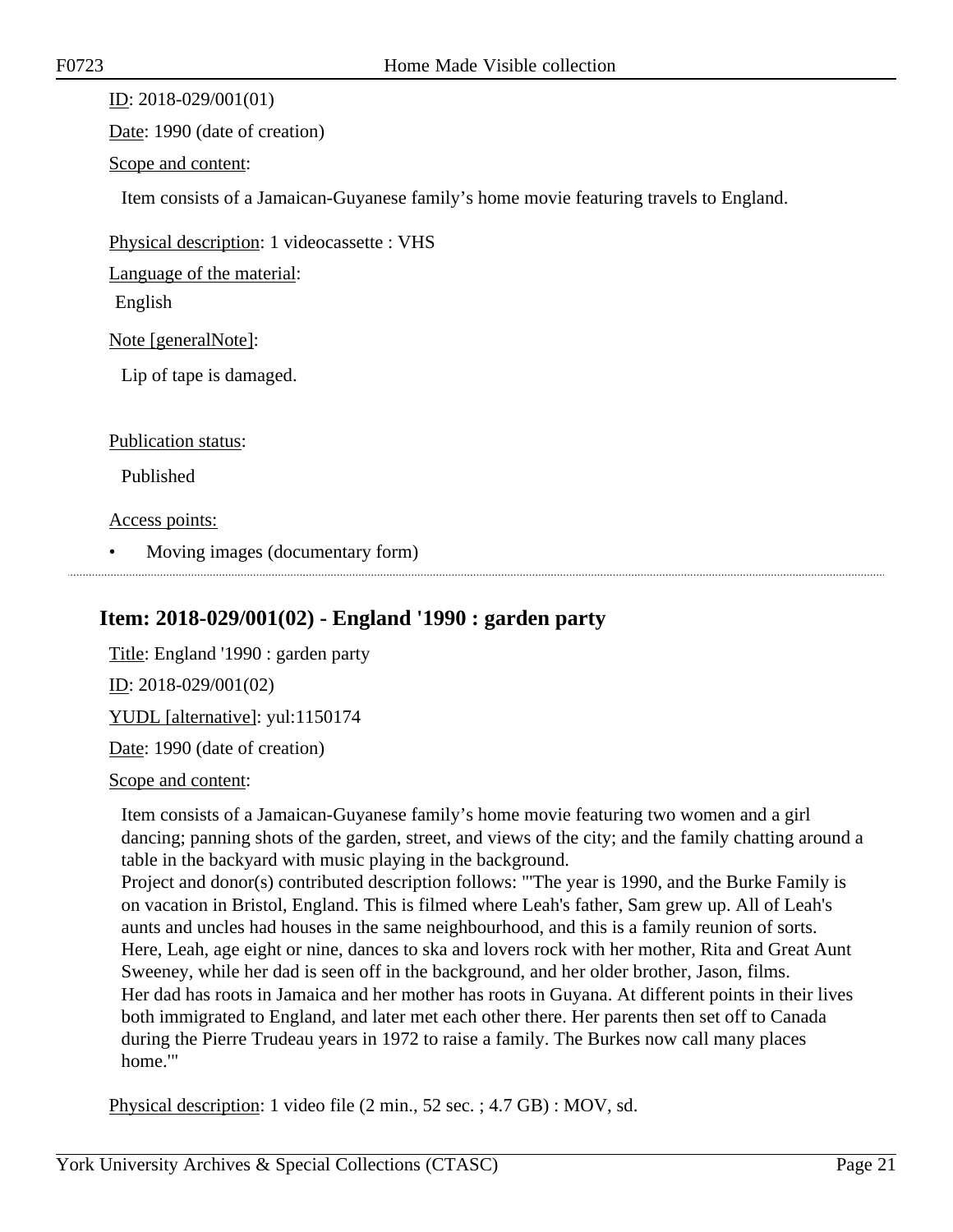Language of the material: English

#### Alternative form available:

Digital copy available. Email archives@yorku.ca for access. Video can also be accessed at http:// homemadevisible.ca/home-movie/burke-family-england-1990/.

#### Publication status:

Published

Access points:

- Moving images (documentary form)
- Digital record (documentary form)

## <span id="page-21-0"></span>**Item: 2018-029/001(03) - Christmas '92**

Title: Christmas '92

ID: 2018-029/001(03)

Date: 1992 (date of creation)

Scope and content:

Item consists of a Jamaican-Guyanese family's home movie featuring a Christmas celebration in Peterborough.

Physical description: 1 videocassette : VHS

Language of the material:

English

Publication status:

Published

Access points:

• Moving images (documentary form)

## <span id="page-21-1"></span>**Item: 2018-029/001(04) - Christmas '92 : Sunrise**

Title: Christmas '92 : Sunrise ID: 2018-029/001(04) YUDL [alternative]: yul:1150175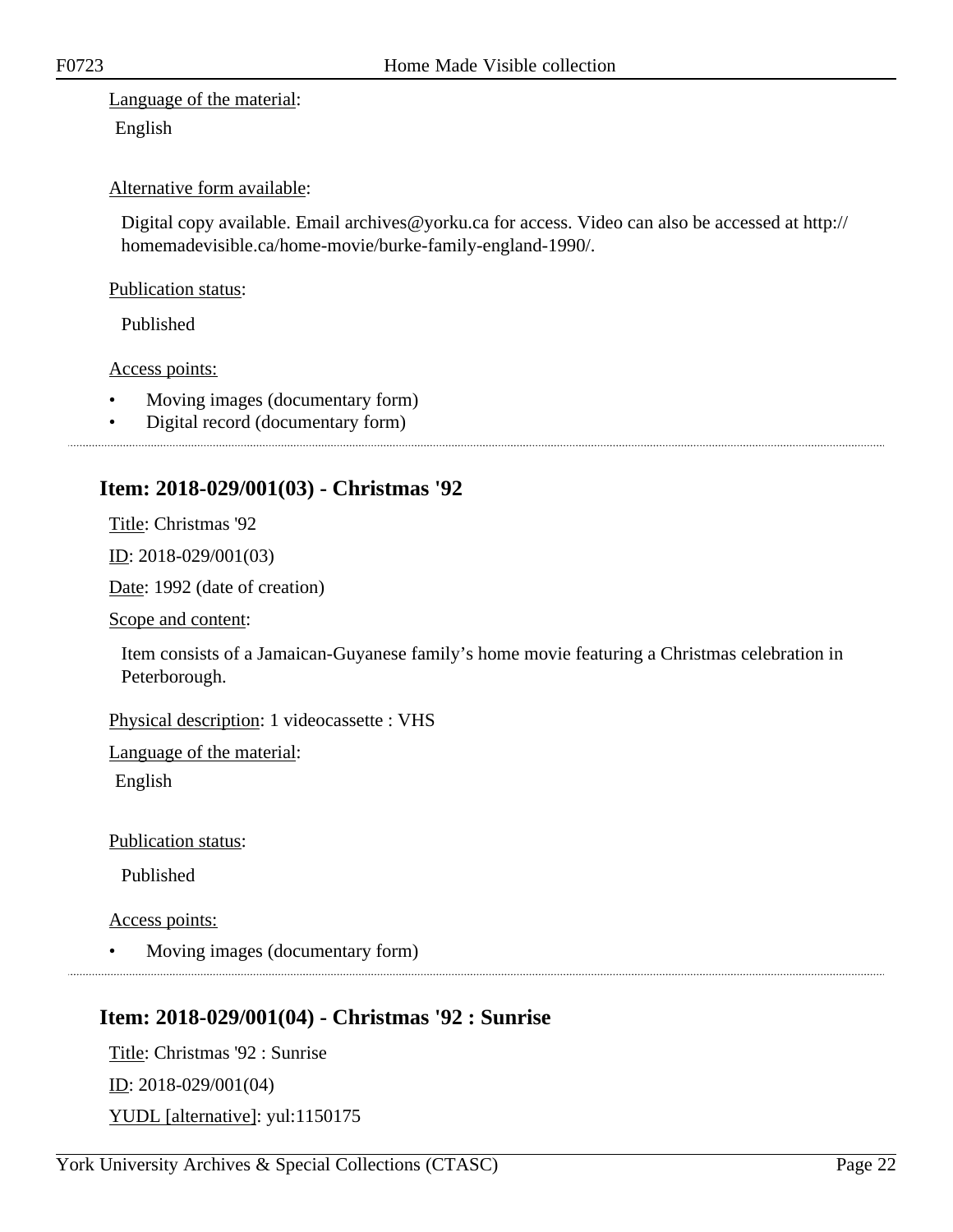Date: 25 Dec. 1992 (date of creation)

Scope and content:

Item consists of a Jamaican-Guyanese family's home movie. Clip represents a portion of a VHS cassette from Christmas Day in 1992 featuring the narration of a sunrise and featuring panning shots of a snowy street and building in Peterborough.

Project and donor(s) contributed description follows: "'This is Friday, Dec 25th, 1992,' Leah's dad, Sam, begins the voice-over in this clip made in the Burke's family home in Peterborough, ON. Her father describes the beautiful sunrise that clear Christmas morning. It contrasts the weather from just a week prior when there was a record breaking 70 cm of snow, which was the worst snowfall in the province in 90 years. This filming style and voice-over in the Burke's home movies was characteristic of her father, Leah says, 'He wouldn't wait for anybody, he would just start filming.'"

Physical description: 1 video file ( 1min., 11 sec. ; 1.9 GB) : MOV, sd.

Language of the material:

English

Note [generalNote]:

Digitized from VHS videocassette.

#### Alternative form available:

Digital copy available. Email archives@yorku.ca for access. Video can also be accessed at http:// homemadevisible.ca/home-movie/burke-family-christmas-day-1992/.

#### Publication status:

Published

Access points:

- Moving images (documentary form)
- Digital record (documentary form)

## <span id="page-22-0"></span>**Item: 2018-029/001(05) - Christmas '92 : Singing**

Title: Christmas '92 : Singing

ID: 2018-029/001(05)

YUDL [alternative]: yul:1150176

Date: 25 Dec. 1992 (date of creation)

Scope and content:

Item consists of a Jamaican-Guyanese family's home movie. Clip represents a portion of the VHS cassette from 1992 consisting of a brother cooking breakfast on Christmas and a sister filming a tour of the house.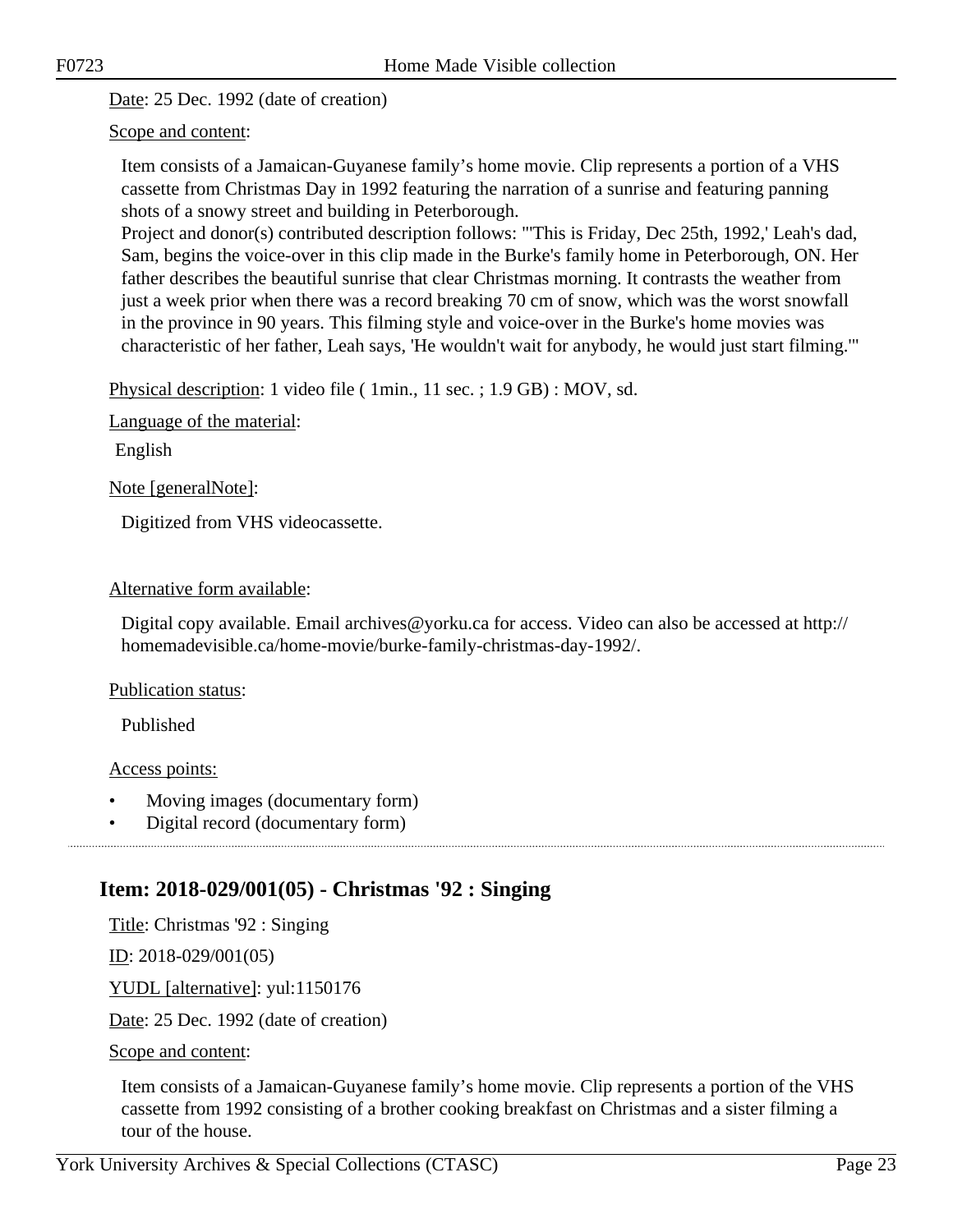Project and donor(s) contributed description follows: "It's Christmas, 1992, and within the short span of this clip the presence of almost Leah Burke's whole family is felt. From her dad offscreen singing along to gospel (Mahalia Jackson's 'Go Tell It On the Mountain), to her brother, the then sullen teenager, seen cooking pancakes for family breakfast, to finally Leah, who weaves through the house filming. She reveals herself as the documentarian in a mirror reflection waving 'Hi'. In present day, Leah recalls, 'This is a typical Burke house family moment'."

Physical description: 1 video file (42 sec. ; 1.15 GB) : MOV, sd.

Language of the material:

English

Note [generalNote]:

Digitized from VHS videocassette.

Alternative form available:

Digital copy available. Email archives@yorku.ca for access. Video can also be accessed at http:// homemadevisible.ca/home-movie/burke-family-christmas-day-1992-part-2/.

Publication status:

Published

Access points:

- Moving images (documentary form)
- Digital record (documentary form)

## <span id="page-23-0"></span>**Item: 2019-029/001(06) - Home videos**

Title: Home videos

ID: 2019-029/001(06)

Date: [199-?] (date of creation)

Scope and content:

Item consists of a Jamaican-Guyanese family's home movie.

Physical description: 1 videocassette : VHS

Language of the material:

Publication status:

Published

Access points: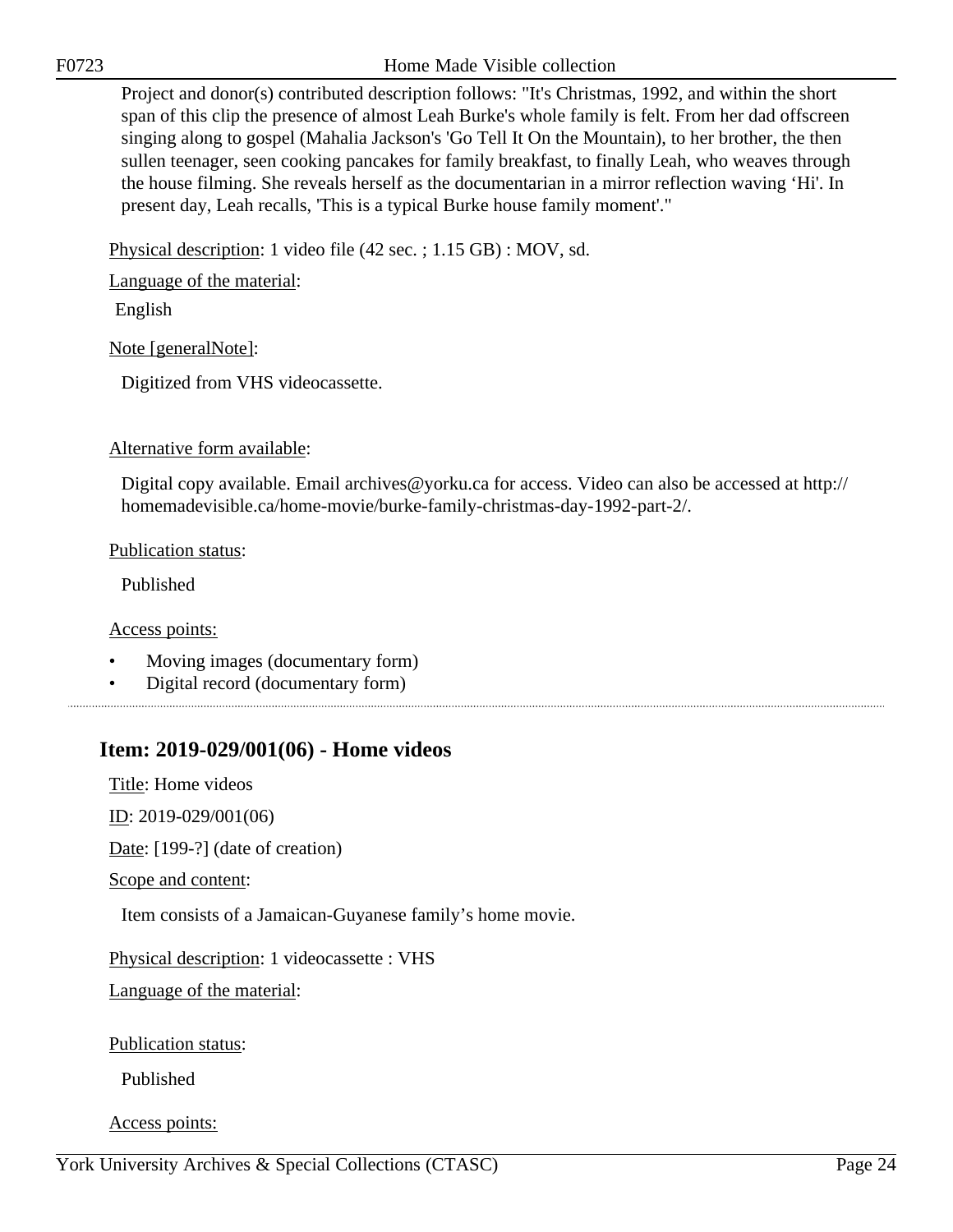#### • Moving images (documentary form)

## <span id="page-24-0"></span>**Series: S00932 - Chan family videos**

Creator: Azure family

Title: Chan family videos

ID: S00932

Date: 1953, 1962, 1963, [196-?] (date of creation)

#### Scope and content:

Series consists of home videos documenting everyday life of the donor's Chinese-Russian family including footage of four RCMP weddings and a dinner, Christmas, Chinese New Year, and children playing with toys. Footage was captured by Stanley Chan, Kate Azure, and Joyce Raymond.

Physical description: 16 video files (34.1 GB) : MOV 3 film reels (100 ft, 350 ft, 350 ft) : si., col. ; Super 8 mm 1 audio file (56 min., 46 sec. ; 0.6 GB) : WAV

Language of the material:

English

Immediate source of acquisition:

Donated by Kate Azure and Stanley Chan in October 2018 and July 2019.

Conditions governing use:

Cannot be reproduced for commercial and advertising purposes.

Publication status:

Published

Access points:

- Moving images (documentary form)
- Sound recording (documentary form)

### <span id="page-24-1"></span>**Item: 2018-039/001(01) - Bathroom mirror selfie**

Title: Bathroom mirror selfie  $ID: 2018-039/001(01)$ YUDL [alternative]: yul:1152062

Date: 1963 (date of creation)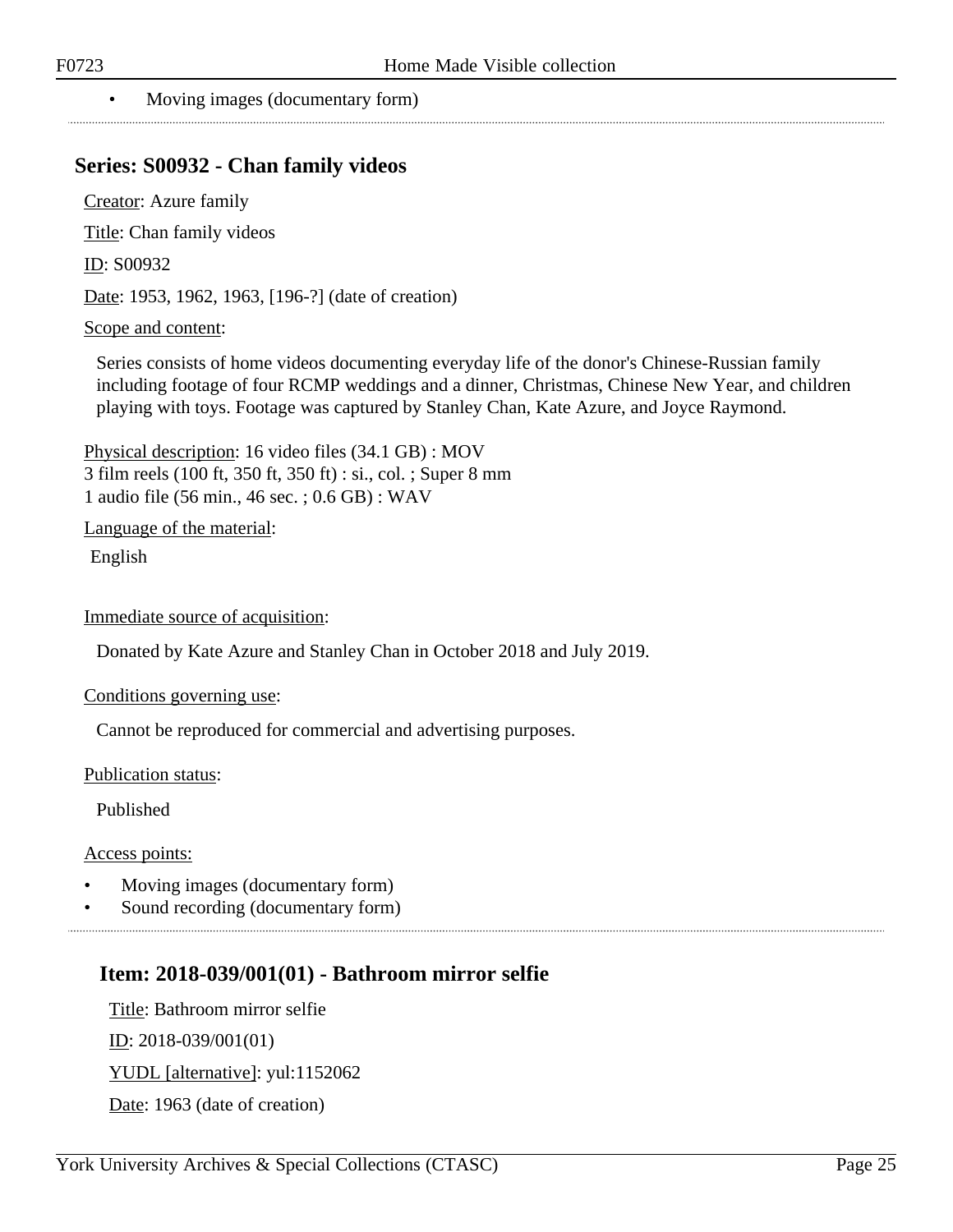Scope and content:

Item consists of a Chinese-Russian family's home movie.

Project and donor contributed description follows: "Ahead of his time Kate's dad, George, takes one of the original selfies and films himself in his bathroom mirror on Super8 Kodachrome film in 1963. Kate's brother, Stan, recalls seeing his dad set up lights to make this possible.

George was a real film buff, a fan of Charlie Chaplin, and actively sought out arts and culture. Life and Time magazines came through the mail every week, and Kate says if it weren't for him taking up these interests she wouldn't have a worldview outside of small town Prairie Manitoba."

Physical description: 1 video file (20 sec. ; 0.97 GB) : MOV, si.

Language of the material:

Note [generalNote]:

Digitized from Super 8mm film.

Alternative form available:

Digital copy available. Email archives@yorku.ca for access.

Publication status:

Published

Access points:

- Moving images (documentary form)
- Digital record (documentary form)

## <span id="page-25-0"></span>**Item: 2018-039/001(02) - Stan marching with his tuba is in his Virden Band uniform**

Title: Stan marching with his tuba is in his Virden Band uniform

ID: 2018-039/001(02)

YUDL [alternative]: yul:1152064

Date: 1963 (date of creation)

Scope and content:

Item consists of a Chinese-Russian family's home movie.

Project and donor contributed description follows: "Filmed by Kate and Stan's dad, George, in 1963. George staged this shot of Stan is in his Virden Band uniform marching with his alto horn in his bedroom before going downstairs into the world. Four years later the Virden Band would go on to play at Expo '67 in Montreal."

Physical description: 1 video file (32 sec. ; 1.55 GB ) : MOV, si.

Language of the material: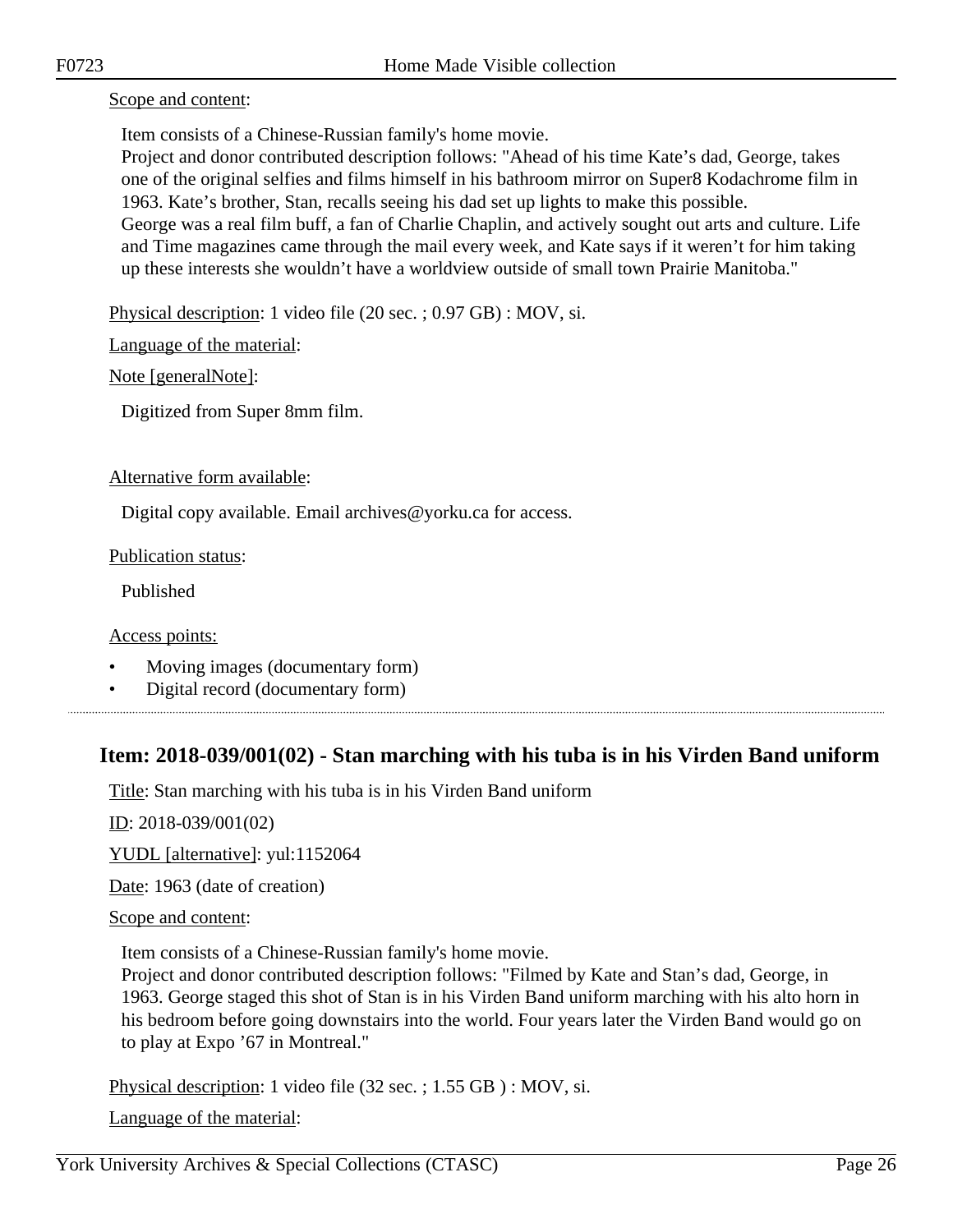Note [generalNote]:

Digitized from Super 8mm film.

### Alternative form available:

Digital copy available. Email archives@yorku.ca for access.

Publication status:

Published

Access points:

- Moving images (documentary form)
- Digital record (documentary form)

## <span id="page-26-0"></span>**Item: 2018-039/001(03) - Virden Cafe sign**

Title: Virden Cafe sign

ID: 2018-039/001(03)

YUDL [alternative]: yul:1152067

Date: 1963 (date of creation)

Scope and content:

Item consists of a Chinese-Russian family's home movie featuring footage of a sign that reads: "Virden Cafe : fish & chips, chop suey".

Project and donor contributed description follows: "The neon lit café sign of the Virden Café at night, Kate's dad's Chinese Canadian restaurant."

Physical description: 1 video file (3 sec. ; 0.19 GB) : MOV, si.

Language of the material:

Note [generalNote]:

Digitized from Super 8mm film.

#### Alternative form available:

Digital copy available. Email archives@yorku.ca for access.

Publication status:

Published

Access points: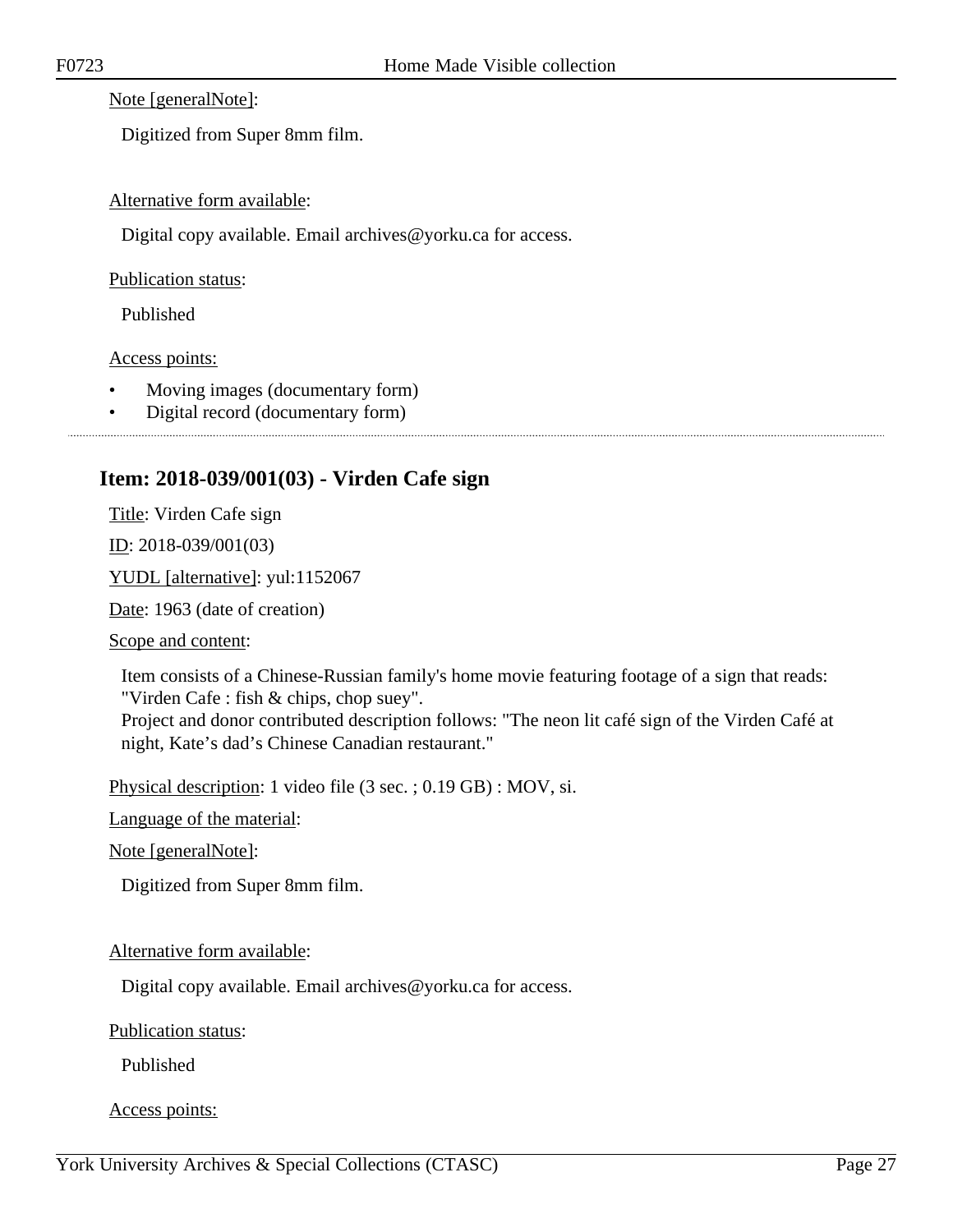- Moving images (documentary form)
- Digital record (documentary form)

## <span id="page-27-0"></span>**Item: 2018-039/001(04) - Chinese New Year preparations**

Title: Chinese New Year preparations

ID: 2018-039/001(04)

YUDL [alternative]: yul:1152065

Date: 24 Jan. 1963 (date of creation)

#### Scope and content:

Item consists of a Chinese-Russian family's home movie.

Project and donor contributed description follows: "On January 24th, 1963, Kate's mother, Clara Chan, prepares for Chinese New Year the night before, setting the table and filling red envelopes with money her kids.

Cut to the next day where Stan, Joyce, Linda and Kate, are coming downstairs to receive their red envelopes. Everyone sings around the piano as Joyce plays. Upon further observation Kate's friend notices that they are singing 'Away in a Manger'.

Clara is a Russian refugee who came to Canada after the war in 1950. Fortunately for Clara the Manitoba law that prohibited white woman from working in Chinese restaurants was repealed in 1948. Her parents met in the Virden Café in 1950."

Physical description: 1 video file (2 min., 36 sec. ; 7.6 GB) : MOV, si.

Language of the material:

Note [generalNote]:

Digitized from Super 8mm film.

#### Alternative form available:

Digital copy available. Email archives@yorku.ca for access. Video can also be accessed at http:// homemadevisible.ca/home-movie/azure-family-rcmp-wedding-christmas-1962/.

#### Publication status:

Published

#### Access points:

- Moving images (documentary form)
- Digital record (documentary form)

## <span id="page-27-1"></span>**Item: 2019-035/001(01) - RCMP weddings : part 1 of 4**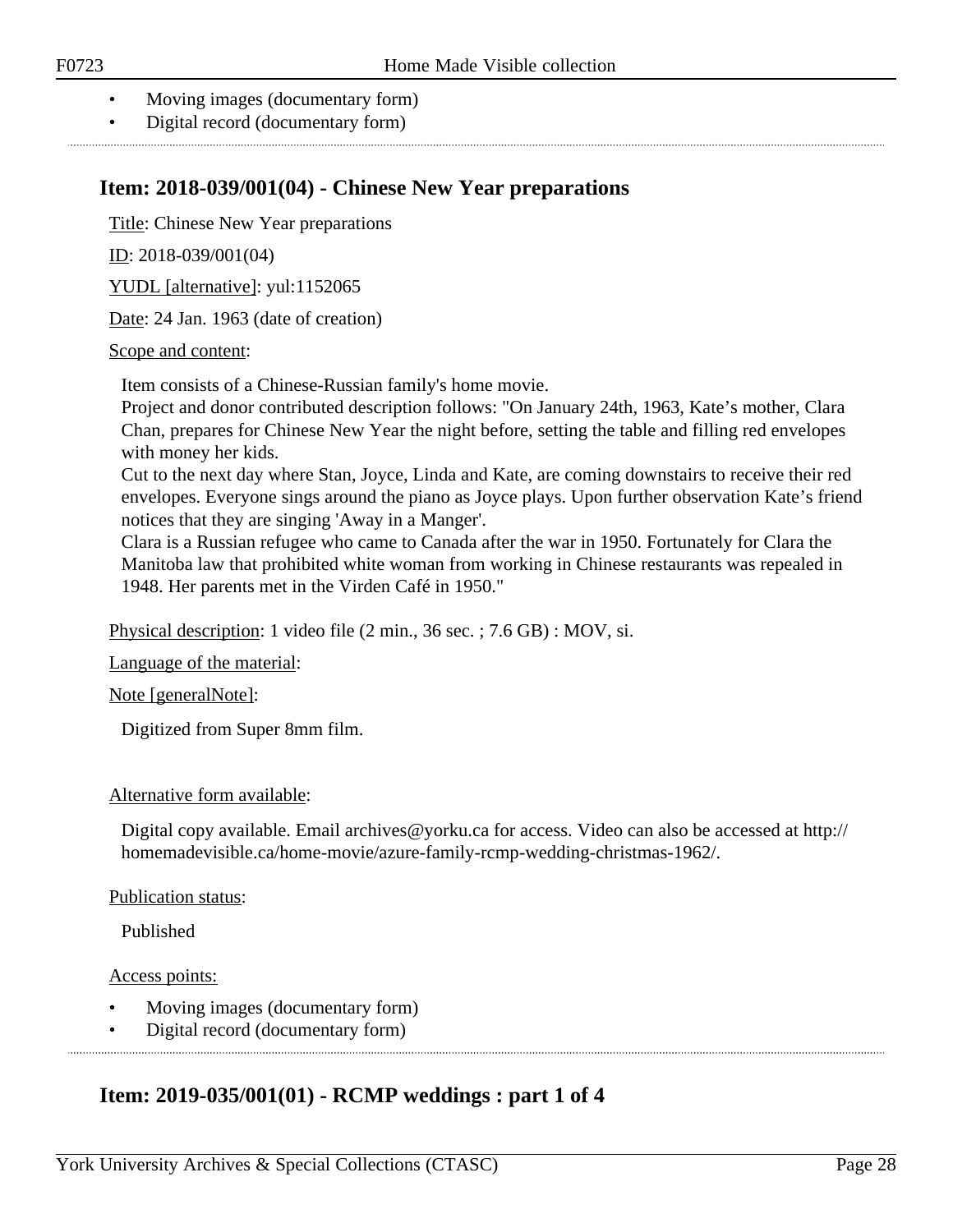Title: RCMP weddings : part 1 of 4

ID: 2019-035/001(01)

YUDL [alternative]: yul:1152066

Date: [196-] (date of creation)

Scope and content:

Item consists of a Chinese-Russian family's home movie.

Project and donor contributed description follows: "In the 1960s Kate's dad, George admired the RCMP and made a point of befriending them. This segment includes four RCMP weddings. Here at Virden United Church George, like much of the town, waits to see the bride and groom. George would later go on to screen these films at the town Holiday parties.

The Chan family was the only Chinese family in the community and his relationship with the RCMP helped him maintain his business as the owner of the Virden Café. It also helped that Kate's mother, Clara, was Russian and hostess at their café."

Physical description: 1 video file (1 min., 32 sec. ; 1.58 GB) : MOV, si.

Language of the material:

Note [generalNote]:

Digitized from Super 8mm film.

#### Alternative form available:

Digital copy available. Email archives@yorku.ca for access. Video can also be accessed at http:// homemadevisible.ca/home-movie/azure-family-rcmp-wedding-christmas-1962/.

#### Publication status:

Published

Access points:

- Moving images (documentary form)
- Digital record (documentary form)

## <span id="page-28-0"></span>**Item: 2019-035/001(02) - RCMP weddings : part 2 of 4**

Title: RCMP weddings : part 2 of 4

ID: 2019-035/001(02)

YUDL [alternative]: yul:1152068

Date: [196-] (date of creation)

Scope and content:

Item consists of a Chinese-Russian family's home movie.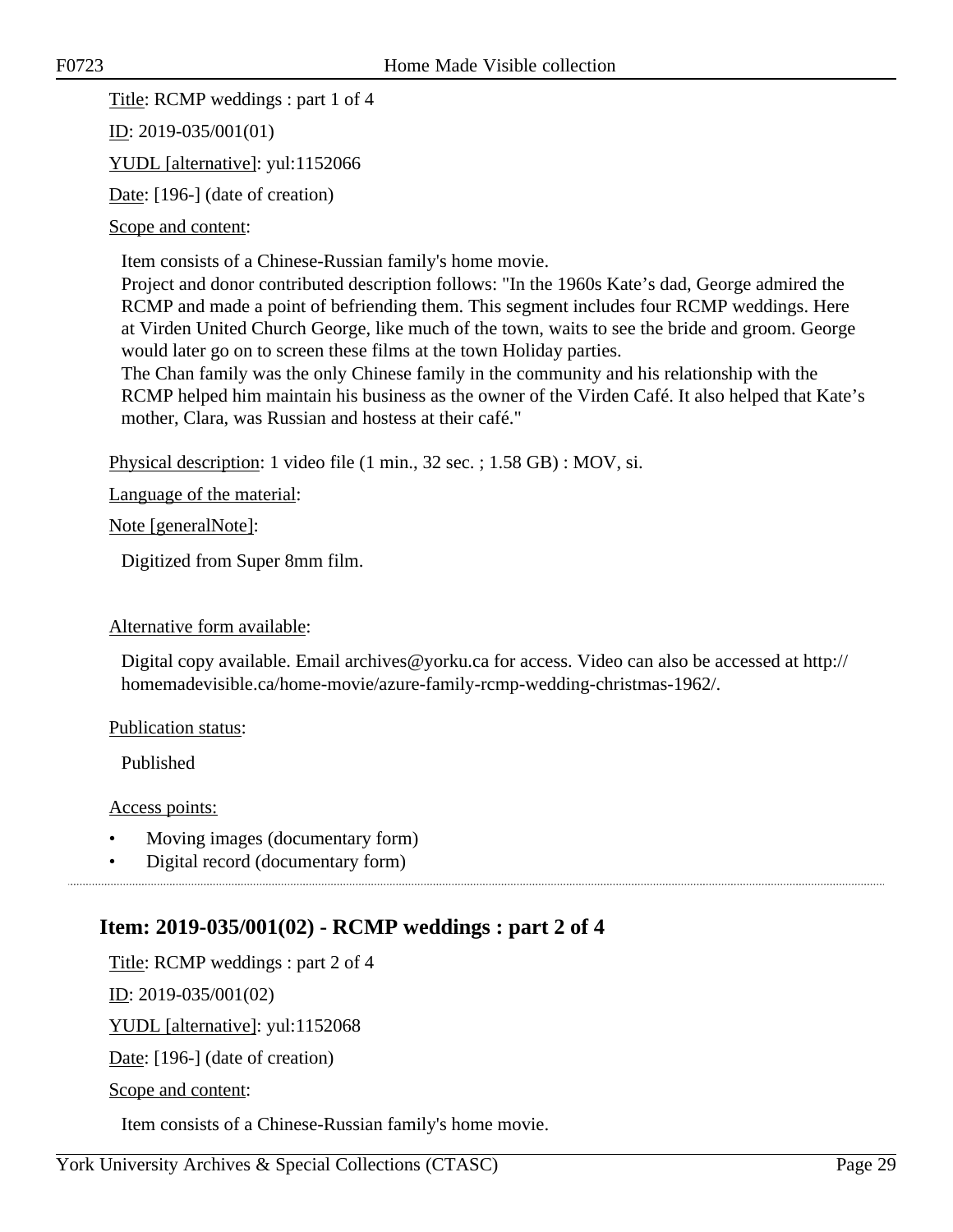Project and donor contributed description follows: "In the 1960s Kate's dad, George admired the RCMP and made a point of befriending them. This segment includes four RCMP weddings. Here at Virden United Church George, like much of the town, waits to see the bride and groom. George would later go on to screen these films at the town Holiday parties.

The Chan family was the only Chinese family in the community and his relationship with the RCMP helped him maintain his business as the owner of the Virden Café. It also helped that Kate's mother, Clara, was Russian and hostess at their café."

Physical description: 1 video file (4 min., 35 sec ; 4.83 GB) : MOV, si.

Language of the material:

Note [generalNote]:

Digitized from Super 8mm film.

#### Alternative form available:

Digital copy available. Email archives@yorku.ca for access. Video can also be accessed at http:// homemadevisible.ca/home-movie/azure-family-rcmp-wedding-christmas-1962/.

#### Publication status:

Published

Access points:

- Moving images (documentary form)
- Digital record (documentary form)

## <span id="page-29-0"></span>**Item: 2019-035/001(03) - RCMP weddings : part 3 of 4**

Title: RCMP weddings : part 3 of 4

ID: 2019-035/001(03)

YUDL [alternative]: yul:1152069

Date: [196-] (date of creation)

#### Scope and content:

Item consists of a Chinese-Russian family's home movie.

Project and donor contributed description follows: "In the 1960s Kate's dad, George admired the RCMP and made a point of befriending them. This segment includes four RCMP weddings. Here at Virden United Church George, like much of the town, waits to see the bride and groom. George would later go on to screen these films at the town Holiday parties.

The Chan family was the only Chinese family in the community and his relationship with the RCMP helped him maintain his business as the owner of the Virden Café. It also helped that Kate's mother, Clara, was Russian and hostess at their café."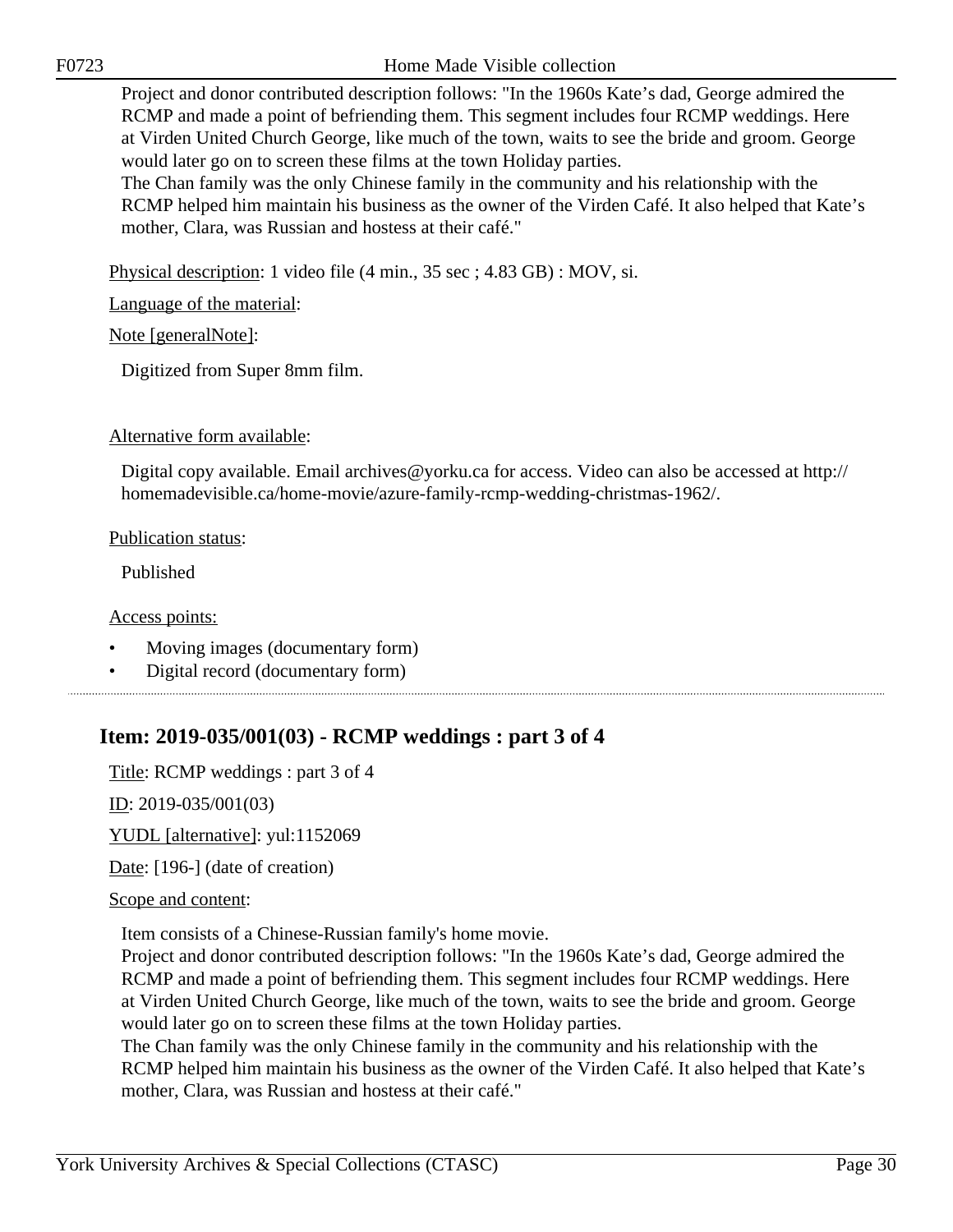Physical description: 1 video file (1 min., 57 sec. ; 2.03 GB) : MOV, si.

Language of the material:

Note [generalNote]:

Digitized from Super 8mm film.

### Alternative form available:

Digital copy available. Email archives@yorku.ca for access. Video can also be accessed at http:// homemadevisible.ca/home-movie/azure-family-rcmp-wedding-christmas-1962/.

Publication status:

Published

Access points:

- Moving images (documentary form)
- Digital record (documentary form)

## <span id="page-30-0"></span>**Item: 2019-035/001(04) - RCMP weddings : part 4 of 4**

Title: RCMP weddings : part 4 of 4

ID: 2019-035/001(04)

YUDL [alternative]: yul:1152070

Date: [196-] (date of creation)

Scope and content:

Item consists of a Chinese-Russian family's home movie.

Project and donor contributed description follows: "In the 1960s Kate's dad, George admired the RCMP and made a point of befriending them. This segment includes four RCMP weddings. Here at Virden United Church George, like much of the town, waits to see the bride and groom. George would later go on to screen these films at the town Holiday parties.

The Chan family was the only Chinese family in the community and his relationship with the RCMP helped him maintain his business as the owner of the Virden Café. It also helped that Kate's mother, Clara, was Russian and hostess at their café."

Physical description: 1 video file (1 min., 58 sec. ; 2.11 GB) : MOV, si.

Language of the material:

Note [generalNote]:

Digitized from Super 8mm film.

Alternative form available: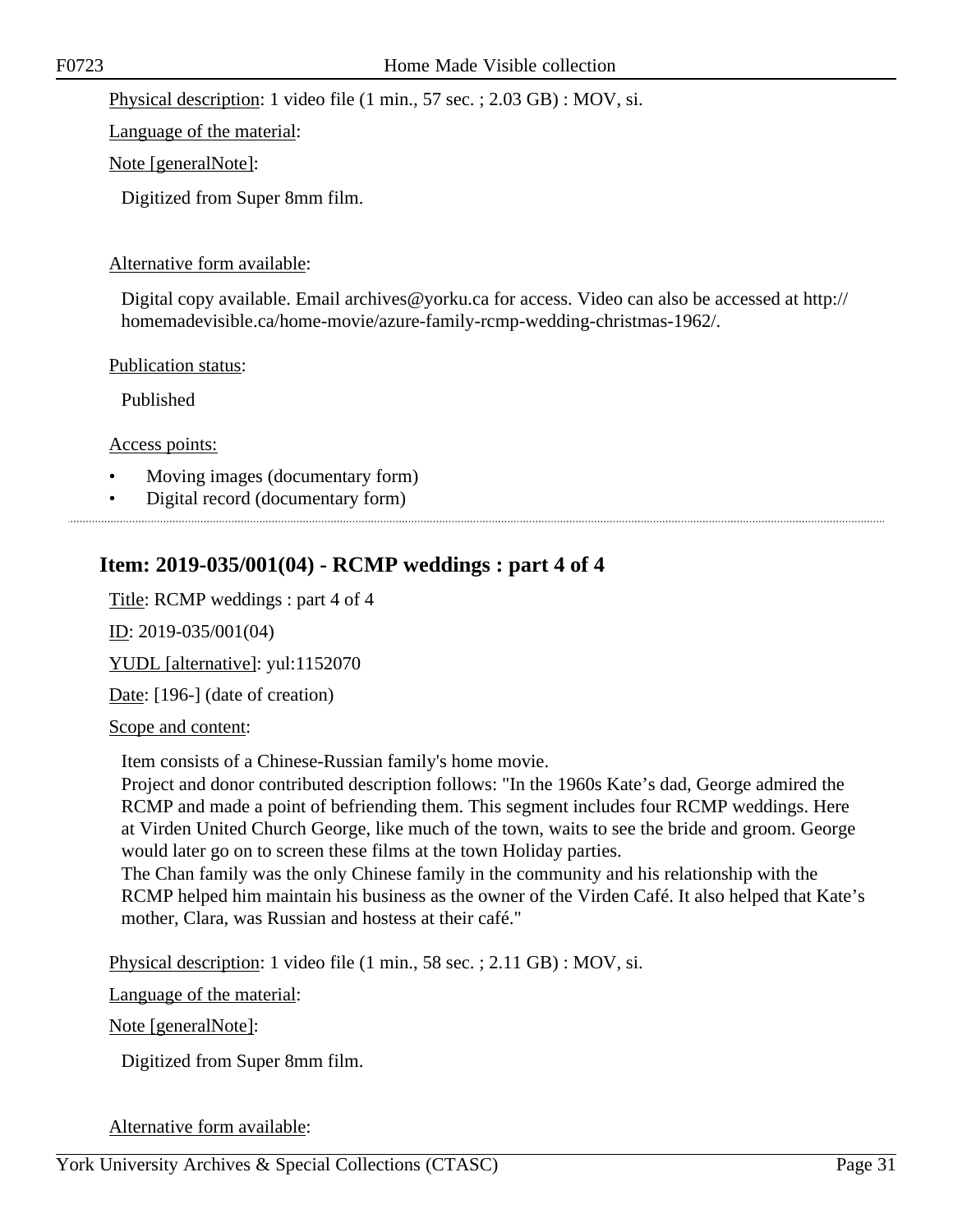Digital copy available. Email archives@yorku.ca for access. Video can also be accessed at http:// homemadevisible.ca/home-movie/azure-family-rcmp-wedding-christmas-1962/.

Publication status:

Published

Access points:

- Moving images (documentary form)
- Digital record (documentary form)

### <span id="page-31-0"></span>**Item: 2019-035/001(05) - Christmas 1962 sign**

Title: Christmas 1962 sign

ID: 2019-035/001(05)

YUDL [alternative]: yul:1152071

Date: 25 Dec. 1962 (date of creation)

Scope and content:

Item consists of a Chinese-Russian family's home movie.

Item consists of footage of a sign with Christmas 1962 written on red. Project and donor contributed description follows: "Christmas 1962: George captures holiday decorations, neon lights, dinner and his kids opening presents, etc."

Physical description: 1 video file (8 sec. ; 0.16 GB) : MOV, si.

Language of the material:

Note [generalNote]:

Digitized from Super 8mm film.

#### Alternative form available:

Digital copy available. Email archives@yorku.ca for access. Video can also be accessed at http:// homemadevisible.ca/home-movie/azure-family-rcmp-wedding-christmas-1962/.

Publication status:

Published

Access points:

- Moving images (documentary form)
- Digital record (documentary form)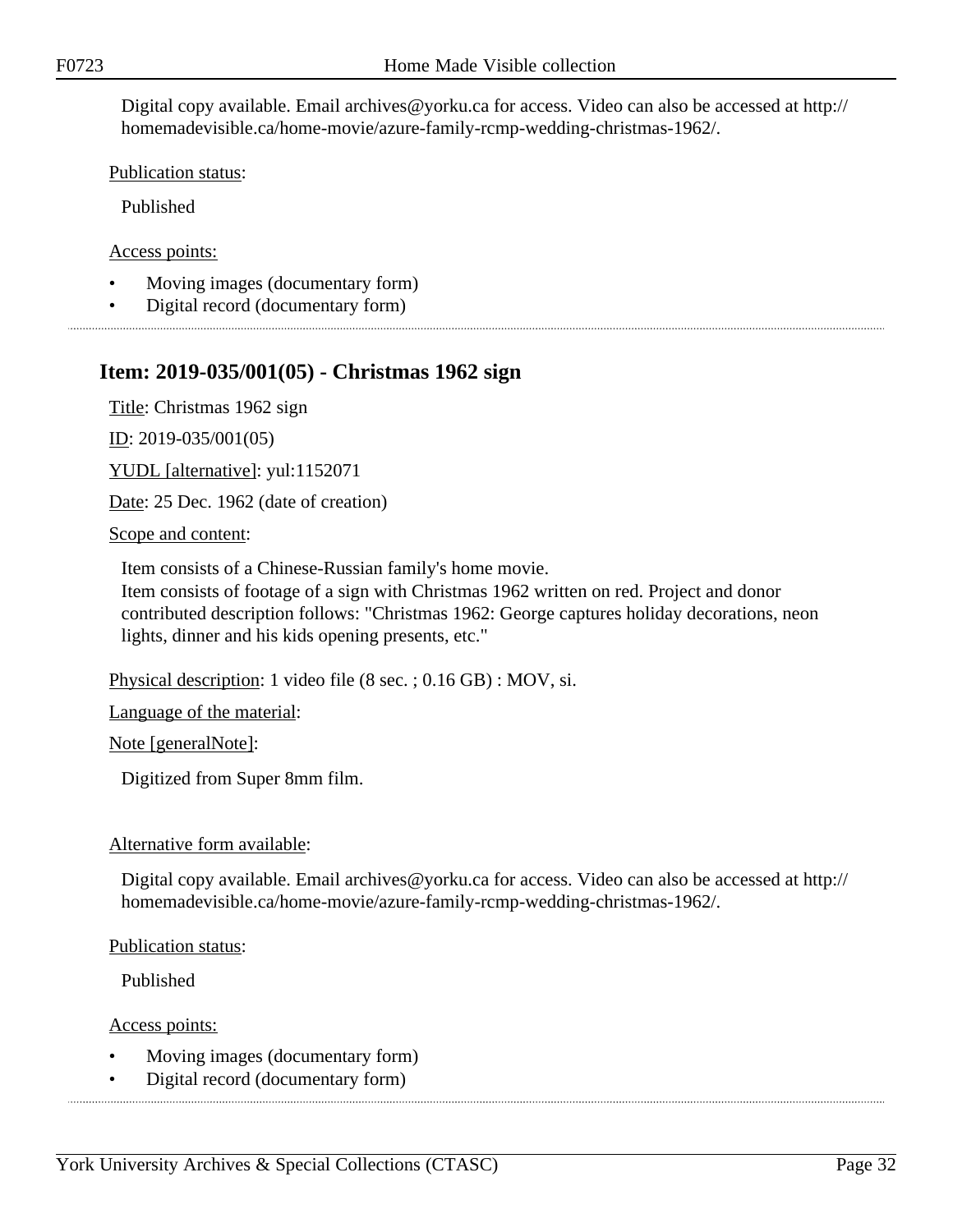## <span id="page-32-0"></span>**Item: 2019-035/001(06) - RCMP dinner at Virden Café**

Title: RCMP dinner at Virden Café

ID: 2019-035/001(06)

YUDL [alternative]: yul:1152072

Date: [196-?] (date of creation)

### Scope and content:

Item consists of a Chinese-Russian family's home movie.

Item consists of footage of a town with Christmas decorations and individuals at a restaurant. Project and donor contributed description follows: "An RCMP dinner at Virden Café including all of the grooms and brides."

Physical description: 1 video file (2 min., 29 sec. ; 2.6 GB) : MOV, si.

Language of the material:

Note [generalNote]:

Digitized from Super 8mm film.

#### Alternative form available:

Digital copy available. Email archives@yorku.ca for access. Video can also be accessed at http:// homemadevisible.ca/home-movie/azure-family-rcmp-wedding-christmas-1962/.

#### Publication status:

Published

#### Access points:

- Moving images (documentary form)
- Digital record (documentary form)

## <span id="page-32-1"></span>**Item: 2019-035/001(07) - House with Christmas decorations**

Title: House with Christmas decorations ID: 2019-035/001(07) YUDL [alternative]: yul:1152073 Date: [196-?] (date of creation) Scope and content: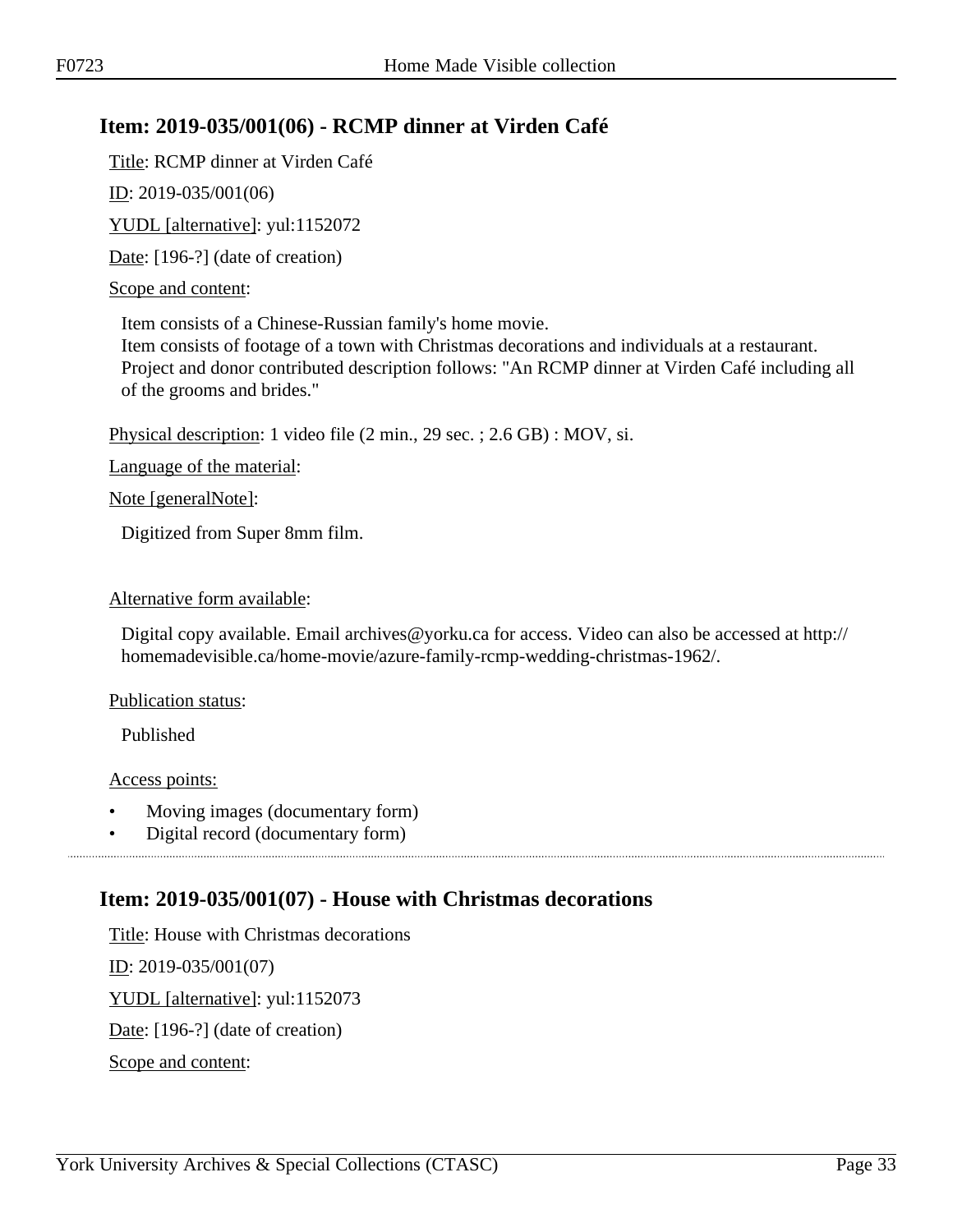Item consists of a Chinese-Russian family's home movie featuring a snowy house with Christmas decorations on the lawn. Project and donor contributed description follows: "George Chan filmed Christmas decorations in town, day and night."

Physical description: 1 video file (1 min., 20 sec. ; 1.38 GB) : MOV, si.

Language of the material:

Note [generalNote]:

Digitized from Super 8mm film.

#### Alternative form available:

Digital copy available. Email archives@yorku.ca for access. Video can also be accessed at http:// homemadevisible.ca/home-movie/azure-family-rcmp-wedding-christmas-1962/.

#### Publication status:

Published

#### Access points:

- Moving images (documentary form)
- Digital record (documentary form)

## <span id="page-33-0"></span>**Item: 2019-035/001(08) - Queen Elizabeth's Christmas message**

Title: Queen Elizabeth's Christmas message

ID: 2019-035/001(08)

YUDL [alternative]: yul:1152074

Date: [196-?] (date of creation)

Scope and content:

Item consists of a Chinese-Russian family's home movie. Project and donor contributed description follows: "George films the TV and captures Queen Elizabeth's message to start off the Christmas day."

Physical description: 1 video file (5 sec. ; 0.1 GB) : MOV, si.

Language of the material:

Note [generalNote]:

Digitized from Super 8mm film.

#### Alternative form available: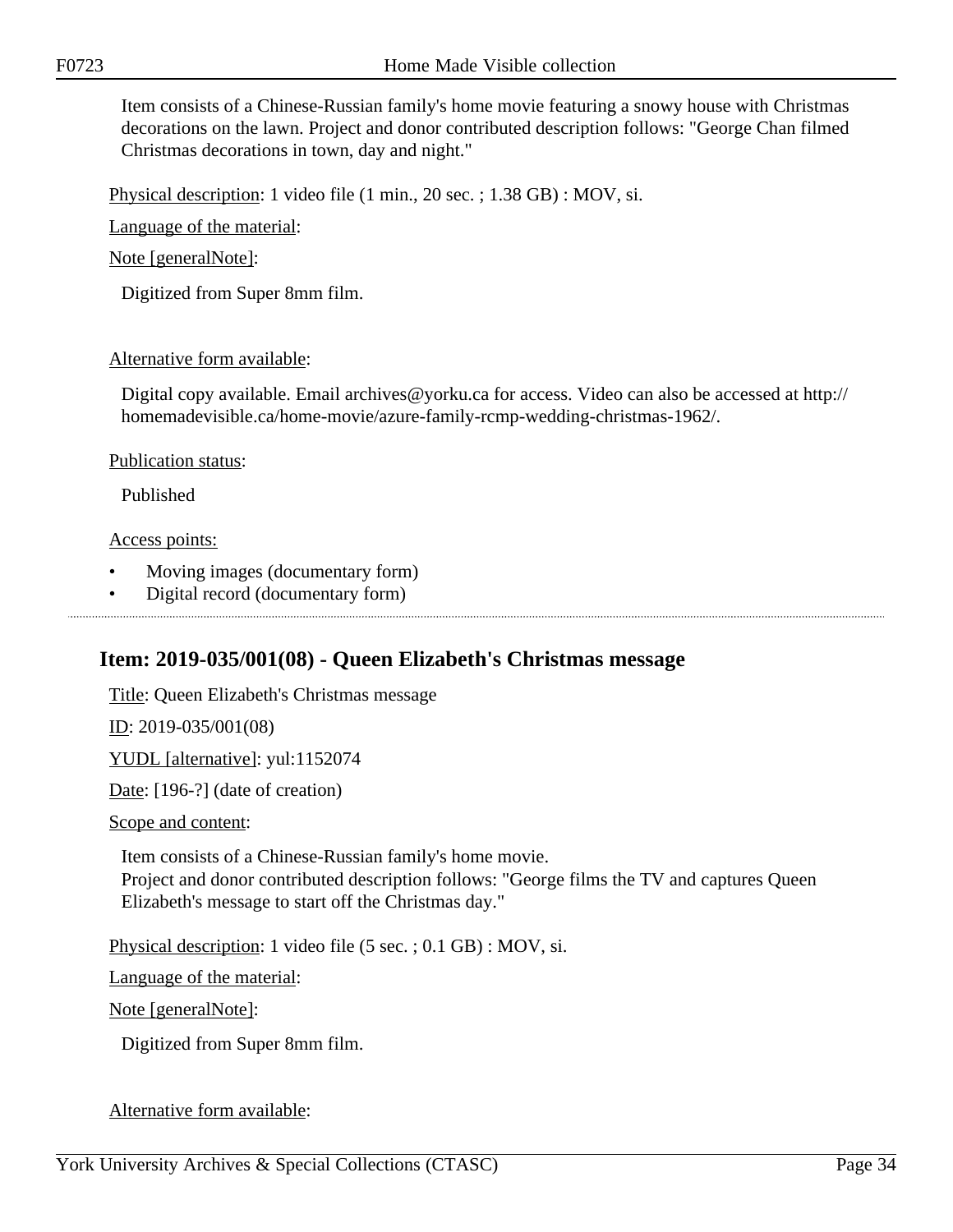Digital copy available. Email archives@yorku.ca for access. Video can also be accessed at http:// homemadevisible.ca/home-movie/azure-family-rcmp-wedding-christmas-1962/.

Publication status:

Published

Access points:

- Moving images (documentary form)
- Digital record (documentary form)

### <span id="page-34-0"></span>**Item: 2019-035/001(09) - Opening presents and playing**

Title: Opening presents and playing

ID: 2019-035/001(09)

YUDL [alternative]: yul:1152075

Date: [196-?] (date of creation)

Scope and content:

Item consists of a Chinese-Russian family's home movie.

Project and donor contributed description follows: "Kate and her siblings open presents and set the scene for a play her dad directed with typewriter and doctor/nurse kits. Kate's mom is in the silk housecoat. Joyce plays piano and they all gather to sing around her."

Physical description: 1 video file (3 min., 29 sec. ; 3.63 GB) : MOV, si.

Language of the material:

Note [generalNote]:

Digitized from Super 8mm film.

#### Alternative form available:

Digital copy available. Email archives@yorku.ca for access. Video also available project website at http://homemadevisible.ca/home-movie/azure-family-rcmp-wedding-christmas-1962/.

Publication status:

Published

Access points:

- Moving images (documentary form)
- Digital record (documentary form)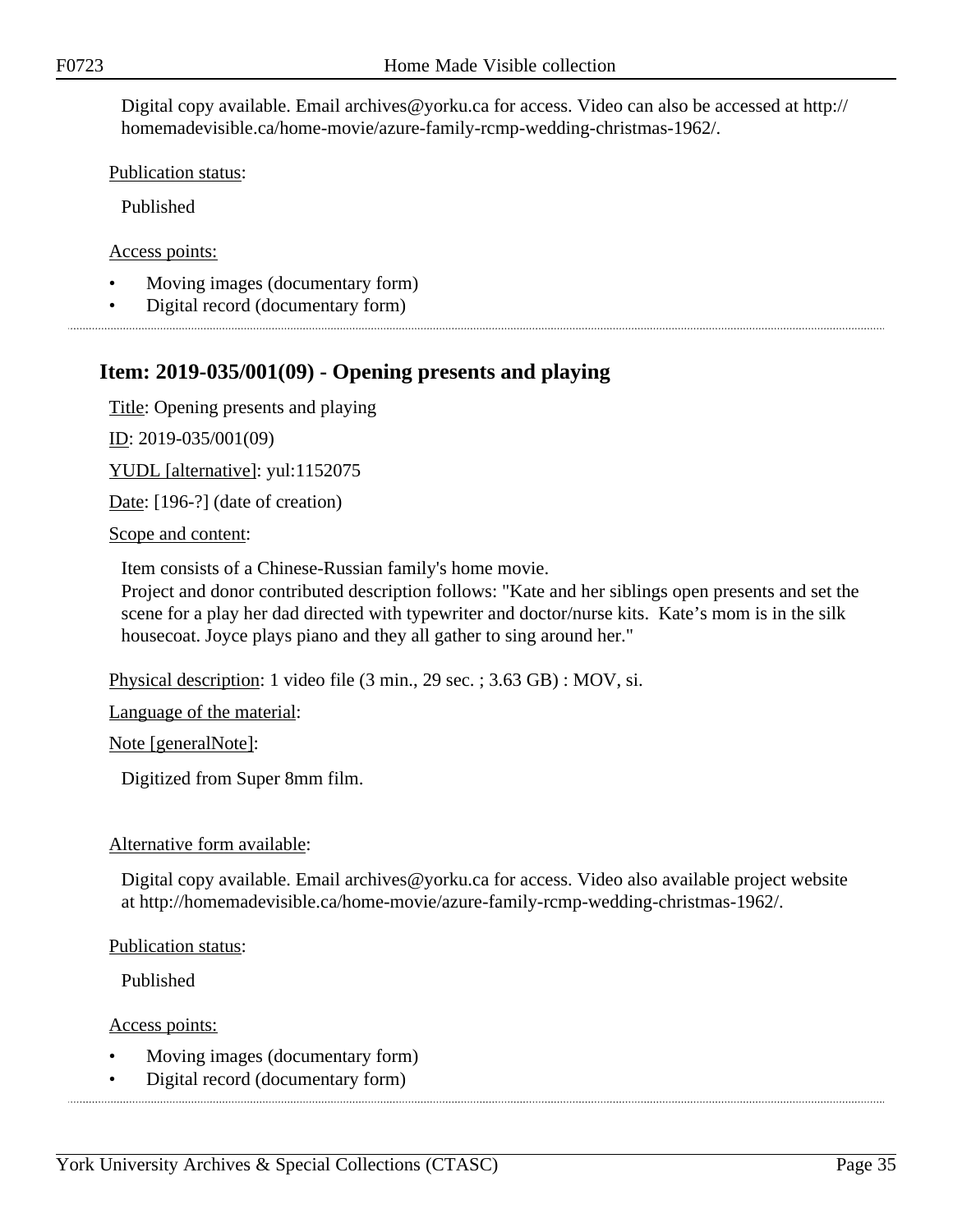## <span id="page-35-0"></span>**Item: 2019-035/001(10) - Cleaning up**

Title: Cleaning up ID: 2019-035/001(10) YUDL [alternative]: yul:1152076

Date: [196-?] (date of creation)

### Scope and content:

Item consists of a Chinese-Russian family's home movie.

Project and donor contributed description follows: "Mom and Joyce picking up the wrapping and cleanup, etc."

Physical description: 1 video file (17 sec. ; 0.3 GB) : MOV, si.

Language of the material:

Note [generalNote]:

Digitized from Super 8mm film.

### Alternative form available:

Digital copy available. Email archives@yorku.ca for access. Video can also be accessed at http:// homemadevisible.ca/home-movie/azure-family-rcmp-wedding-christmas-1962/.

Publication status:

Published

Access points:

• Moving images (documentary form)

• Digital record (documentary form)

## <span id="page-35-1"></span>**Item: 2019-035/001(11) - Christmas turkey dinner**

Title: Christmas turkey dinner

<u>ID</u>: 2019-035/001(11)

YUDL [alternative]: yul:1152077

Date: 25 Dec. 1953 (date of creation)

Scope and content:

Item consists of a Chinese-Russian family's home movie featuring footage of carving and eating a turkey dinner.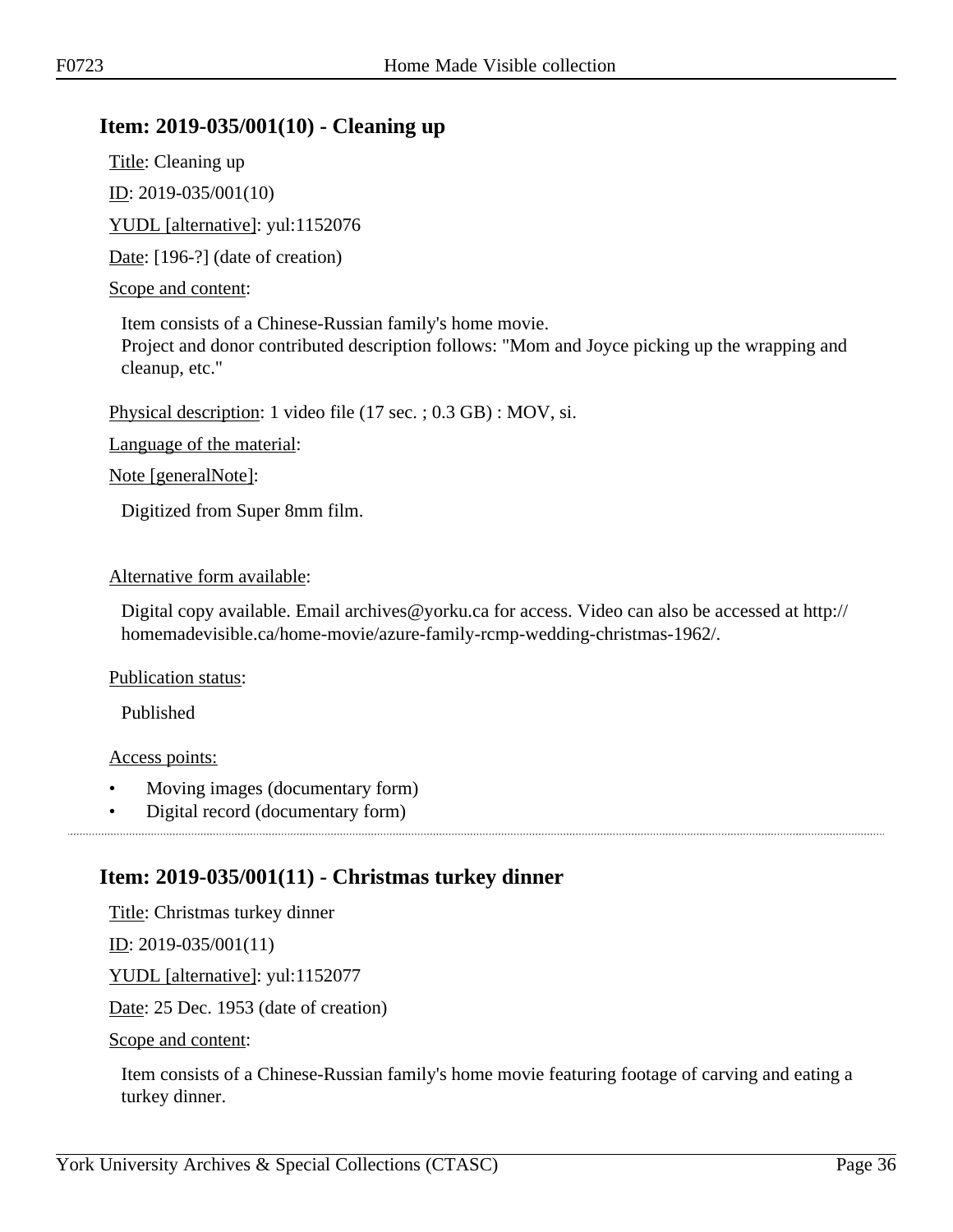F0723 Home Made Visible collection

Project and donor contributed description follows: "It's Christmas dinner in 1953, the Chan family sits around the table, Stan, Joyce, Linda and Kate. They are joined by Dad's first son, Karl Chan, sitting to the right of Kate's mother, Clara. Karl came to help out in the Virden Café as Virden was in the midst of an oil bloom. Kate's dad George always remained behind the camera. "

Physical description: 1 video file (1 min., 52 sec. ; 1.92 GB) : MOV, si.

Language of the material:

Note [generalNote]:

Digitized from Super 8mm film.

# Alternative form available:

Digital copy available. Email archives@yorku.ca for access. Video also available project website at http://homemadevisible.ca/home-movie/azure-family-rcmp-wedding-christmas-1962/.

Publication status:

Published

Access points:

- Moving images (documentary form)
- Digital record (documentary form)

# **Item: 2019-035/001(12) - Acting out play titled Fun with Toy**

Title: Acting out play titled Fun with Toy

ID: 2019-035/001(12)

YUDL [alternative]: yul:1152078

Date: [196-?] (date of creation)

Scope and content:

Item consists of a Chinese-Russian family's home movie.

Project and donor contributed description follows: "George Chan gets Kate and her siblings to act out a play he's labelled 'Fun with Toy' The toy is the mechanical alligator that came directly from China right before Christmas along with customized clothes. They play doctor and nurse with their new presents, the Ben Casey kits.

Stan, plays a mischievous boy who startles the doctor played by Kate. Linda plays the nurse, and Joyce plays the mother of a sick child (the doll). Kate calls it a 'play toy within a play of toys'."

Physical description: 1 video file (3 min., 4 sec. ; 3.16 GB) : MOV, si.

Language of the material:

Note [generalNote]: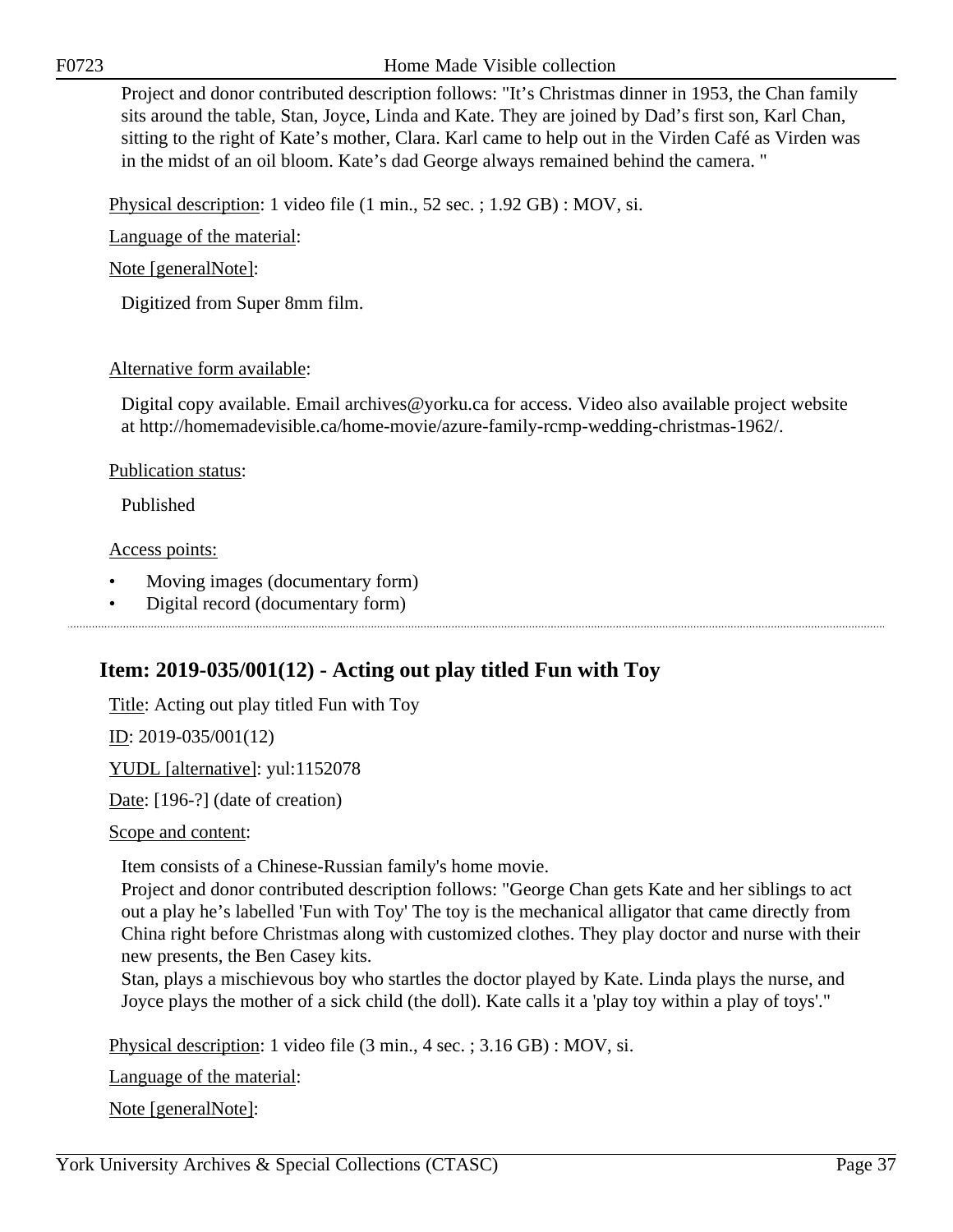Digitized from Super 8mm film.

### Alternative form available:

Digital copy available. Email archives@yorku.ca for access. Video can also be accessed at http:// homemadevisible.ca/home-movie/azure-family-rcmp-wedding-christmas-1962/.

#### Publication status:

Published

#### Access points:

- Moving images (documentary form)
- Digital record (documentary form)

# **Item: 2019-079/001(09) - HMV interviewing Kate Azure**

Creator: Regent Park Film Festival

Title: HMV interviewing Kate Azure

 $ID: 2019-079/001(09)$ 

YUDL [alternative]: yul:1153599

Date: 2019 (date of creation)

Scope and content:

Item contains a sound recording of an interview conducted by the Home Made Visible with a project participant.

Physical description: 1 audio file (56 min., 46 sec. ; 0.6 GB) : WAV

Language of the material:

English

### Alternative form available:

Digital copy available. Email archives@yorku.ca for access.

Publication status:

Published

Access points:

- Sound recording (documentary form)
- Digital record (documentary form)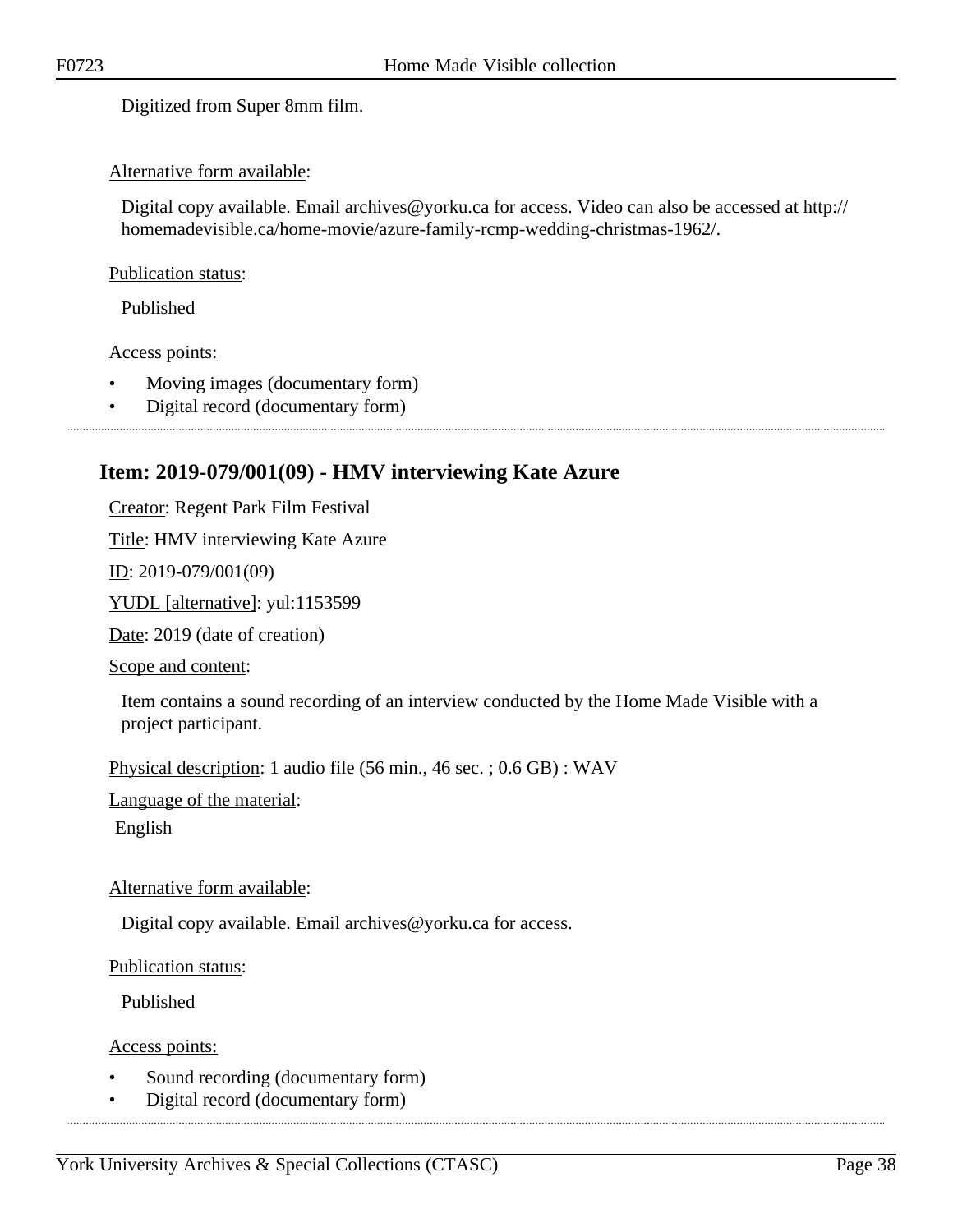# **Series: S00939 - Lo family videos**

Creator: Lo family Title: Lo family videos

ID: S00939

Date: 1978-1982 (date of creation)

#### Scope and content:

Series consists of home movies pertaining the everyday of a Chinese family in Regina including footage of family visiting from Macau in the wintertime, children playing and receiving Christmas presents, the family picking fruits and vegetables in the backyard. Footage captured by Jacob Chon Tat Lo.

Physical description: 6 video files (8.38 GB) : MOV. 1 audio file (44 min., 40 sec. ; 0.4 GB) : WAV

Language of the material:

English

Immediate source of acquisition:

Donated by Aylwin Lo in July 2019.

Publication status:

Published

#### Access points:

- Moving images (documentary form)
- Sound recording (documentary form)

# **Item: 2019-037/001(01) - Christmas : part 1 of 4**

Title: Christmas : part 1 of 4 ID: 2019-037/001(01) YUDL [alternative]: yul:1152027 Date: [between 1978-1982] (date of creation) Scope and content:

Item consists of a Chinese family's home movie featuring two children playing on a swing set in the winter. Project and donor contributed description follows: "Their extended family are visiting from Macau for their first Winter visit. For many of them it was the first time experiencing the Canadian cold. "I remember we were outside playing in the snow for a really long time… the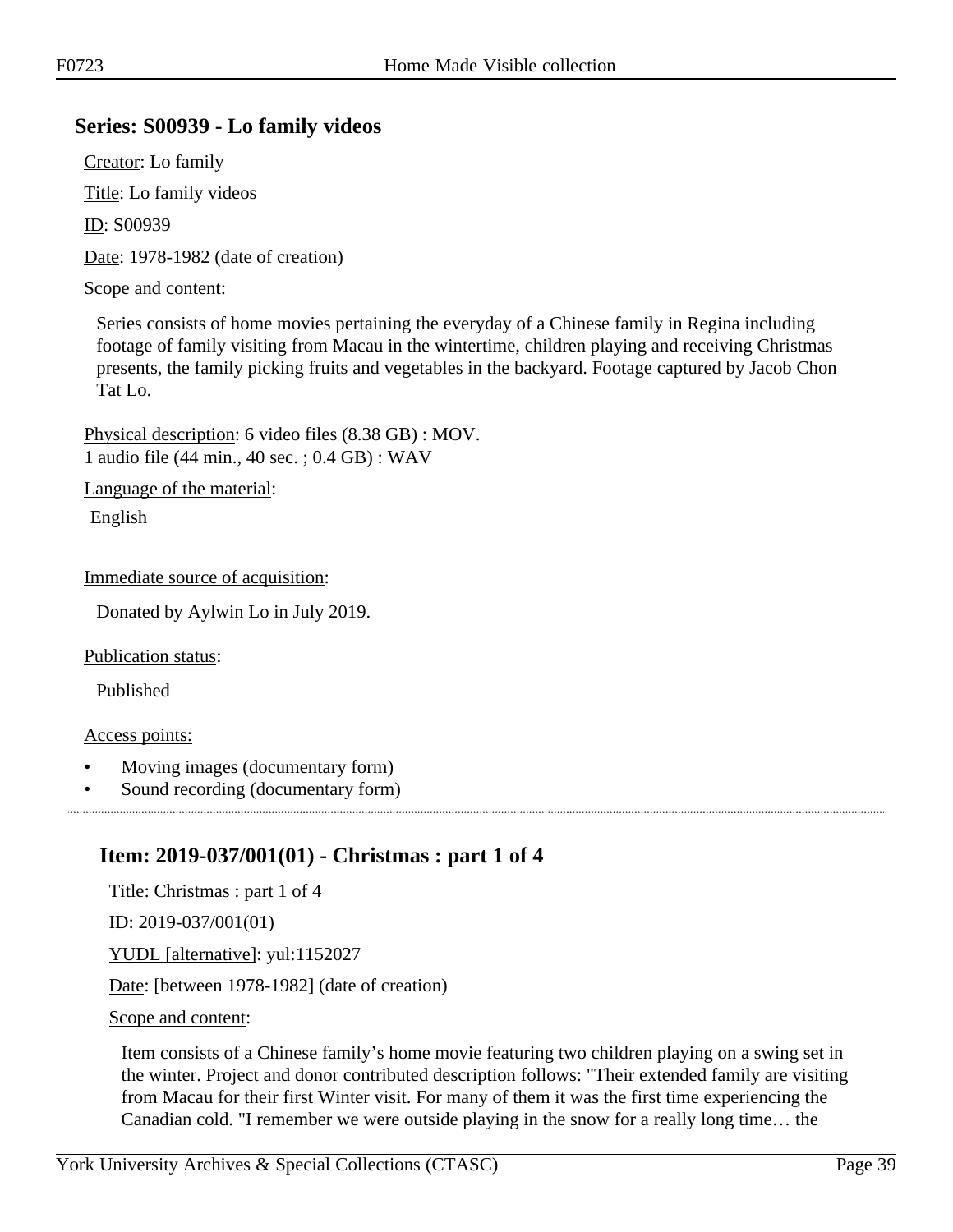adults were playing in it just as much as the kids", Lorna recalls. The children can be seen playing on the swing bundled up in coats and snow pants."

Physical description: 1 video file (8 sec. ; 0.16 GB) : MOV, si.

Language of the material:

Note [generalNote]:

Digitized from 8mm film.

# Alternative form available:

Digital copy available. Email archives@yorku.ca for access. Video can also be accessed at http:// homemadevisible.ca/home-movie/lo-family-backyard-harvest-christmas/.

Publication status:

Published

# Access points:

- Moving images (documentary form)
- Digital record (documentary form)

# **Item: 2019-037/001(02) - Christmas : part 2 of 4**

Title: Christmas : part 2 of 4 ID: 2019-037/001(02) YUDL [alternative]: yul:1152028 Date: [between 1978-1982] (date of creation)

Scope and content:

Item consists of a Chinese family's home movie featuring adults outside on a snowy day and two children playing on a swing set in the winter. Project and donor contributed description follows: "Their extended family are visiting from Macau for their first Winter visit. For many of them it was the first time experiencing the Canadian cold. "I remember we were outside playing in the snow for a really long time… the adults were playing in it just as much as the kids", Lorna recalls. The children can be seen playing on the swing bundled up in coats and snow pants."

Physical description: 1 video file (14 sec. ; 0.26 GB) : MOV, si.

Language of the material:

Note [generalNote]:

Digitized from 8mm film.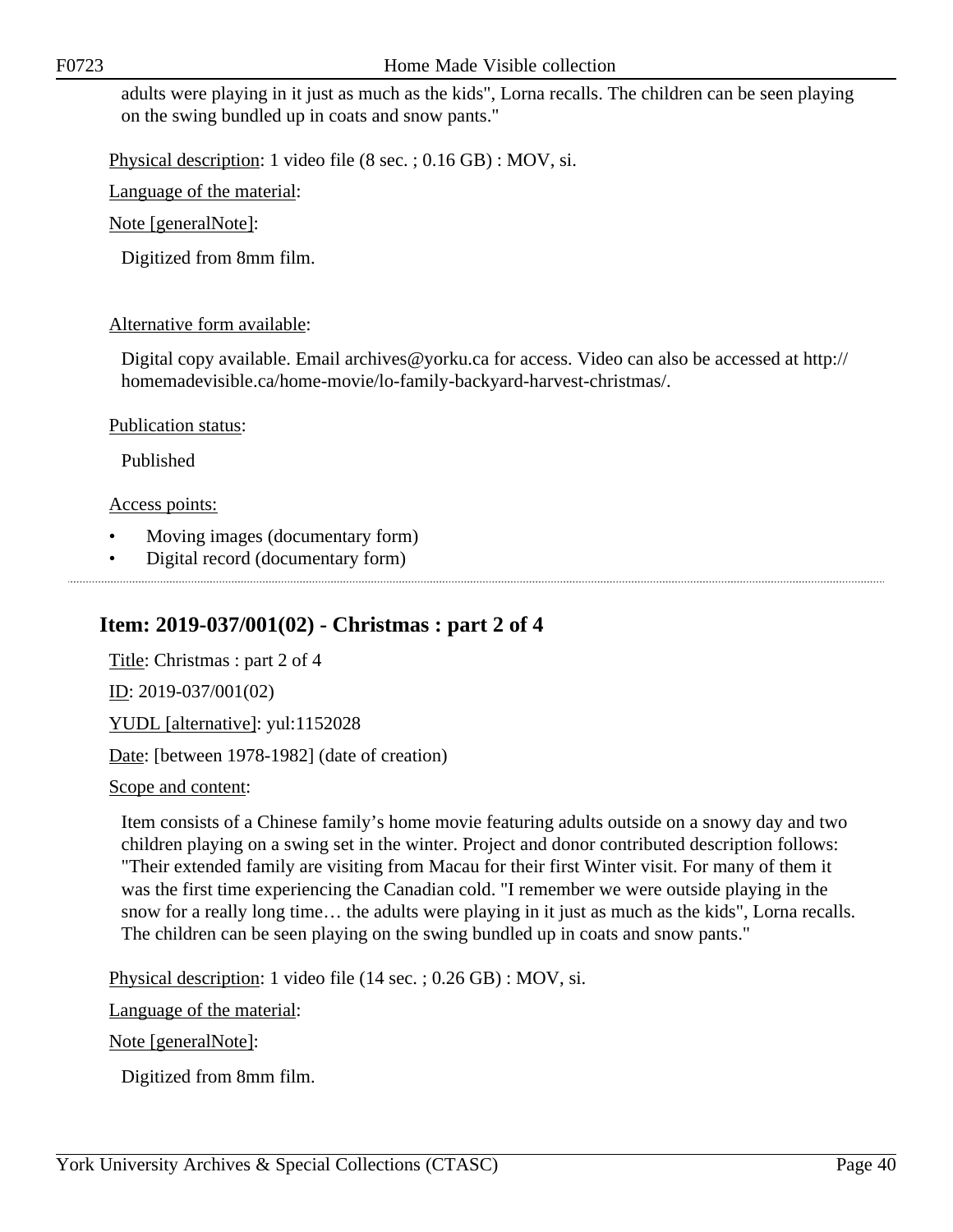#### Alternative form available:

Digital copy available. Email archives@yorku.ca for access. Video can also be accessed at http:// homemadevisible.ca/home-movie/lo-family-backyard-harvest-christmas/.

Publication status:

Published

Access points:

- Moving images (documentary form)
- Digital record (documentary form)

# **Item: 2019-037/001(03) - Christmas : part 3 of 4**

Title: Christmas : part 3 of 4

ID: 2019-037/001(03)

YUDL [alternative]: yul:1152029

Date: [between 1978-1982] (date of creation)

Scope and content:

Item consists of a Chinese family's home movie featuring children opening and playing with Christmas presents. Project and donor contributed description follows: "During this Christmas, the family have their cousin Sau Fong visiting. The children are waving excitedly to the camera as they open and show their gifts. Over the years, uncles and aunts would occasionally stay with the Lo family while studying English at the local college. Home movies were one of the ways they stayed connected to relatives in Macau and shared their life living in Canada. Copies were routinely made to send back.""

Physical description: 1 video file (1 min., 9 sec. ; 1.26 GB) : MOV, si.

Language of the material:

Note [generalNote]:

Digitized from 8mm film.

### Alternative form available:

Digital copy available. Email archives@yorku.ca for access. Video can also be accessed at http:// homemadevisible.ca/home-movie/lo-family-backyard-harvest-christmas/.

Publication status:

Published

Access points: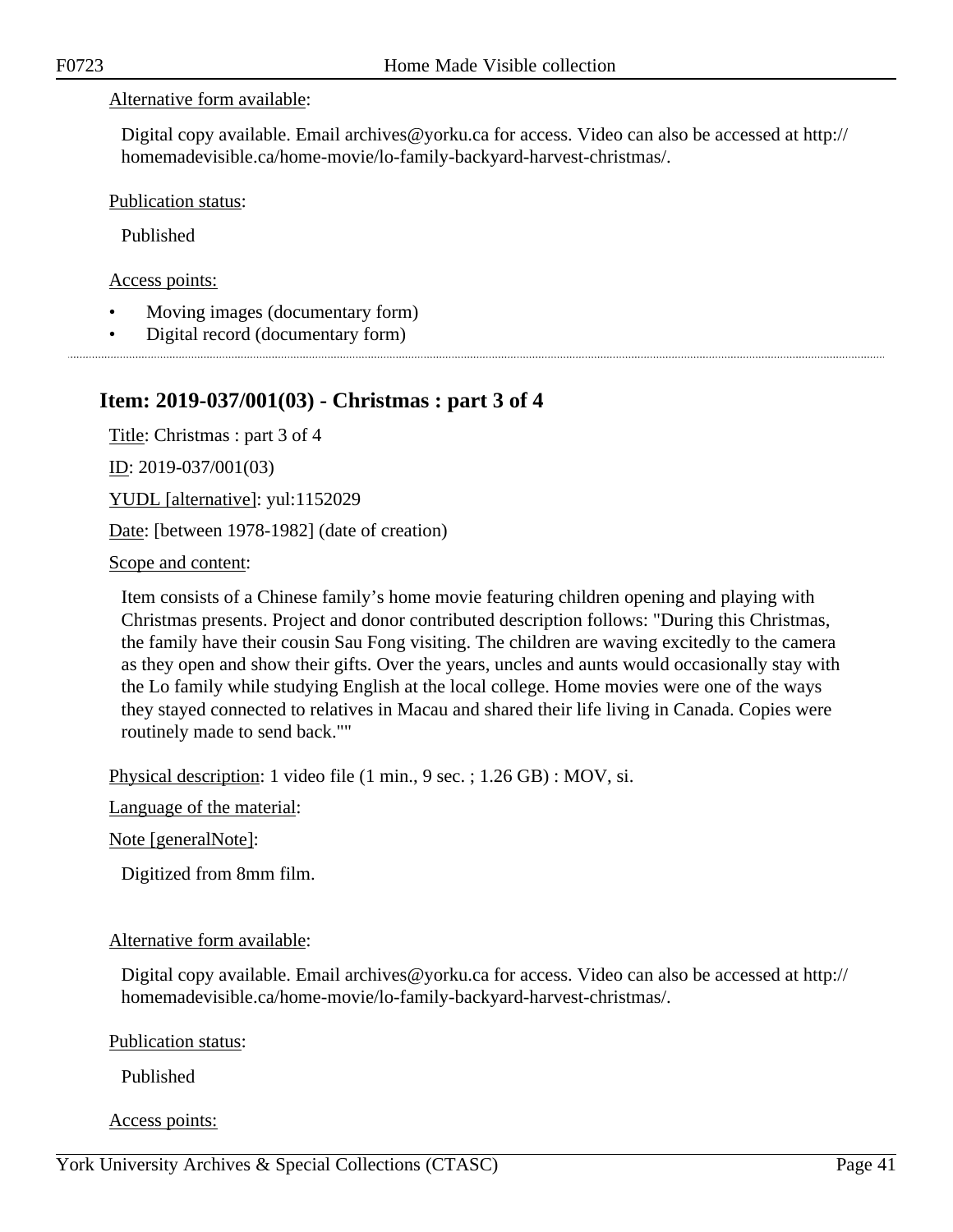- Moving images (documentary form)
- Digital record (documentary form)

# **Item: 2019-037/001(04) - Christmas : part 4 of 4**

Title: Christmas : part 4 of 4

ID: 2019-037/001(04)

YUDL [alternative]: yul:1152030

Date: [between 1978-1982] (date of creation)

#### Scope and content:

Item consists of a Chinese family's home movie featuring children opening Christmas presents and performing a dance in a living room. Project and donor contributed description follows: "During this Christmas, the family have their cousin Sau Fong visiting. The children are waving excitedly to the camera as they open and show their gifts. Over the years, uncles and aunts would occasionally stay with the Lo family while studying English at the local college. Home movies were one of the ways they stayed connected to relatives in Macau and shared their life living in Canada. Copies were routinely made to send back.""

Physical description: 1 video file (55 sec. ; 1 GB) : MOV, si.

Language of the material:

Note [generalNote]:

Digitized from 8mm film.

### Alternative form available:

Digital copy available. Email archives@yorku.ca for access. Video can also be accessed at http:// homemadevisible.ca/home-movie/lo-family-backyard-harvest-christmas/.

Publication status:

Published

### Access points:

- Moving images (documentary form)
- Digital record (documentary form)

# **Item: 2019-037/001(05) - Twins giving a tour of the house**

Title: Twins giving a tour of the house

ID: 2019-037/001(05)

YUDL [alternative]: yul:1152031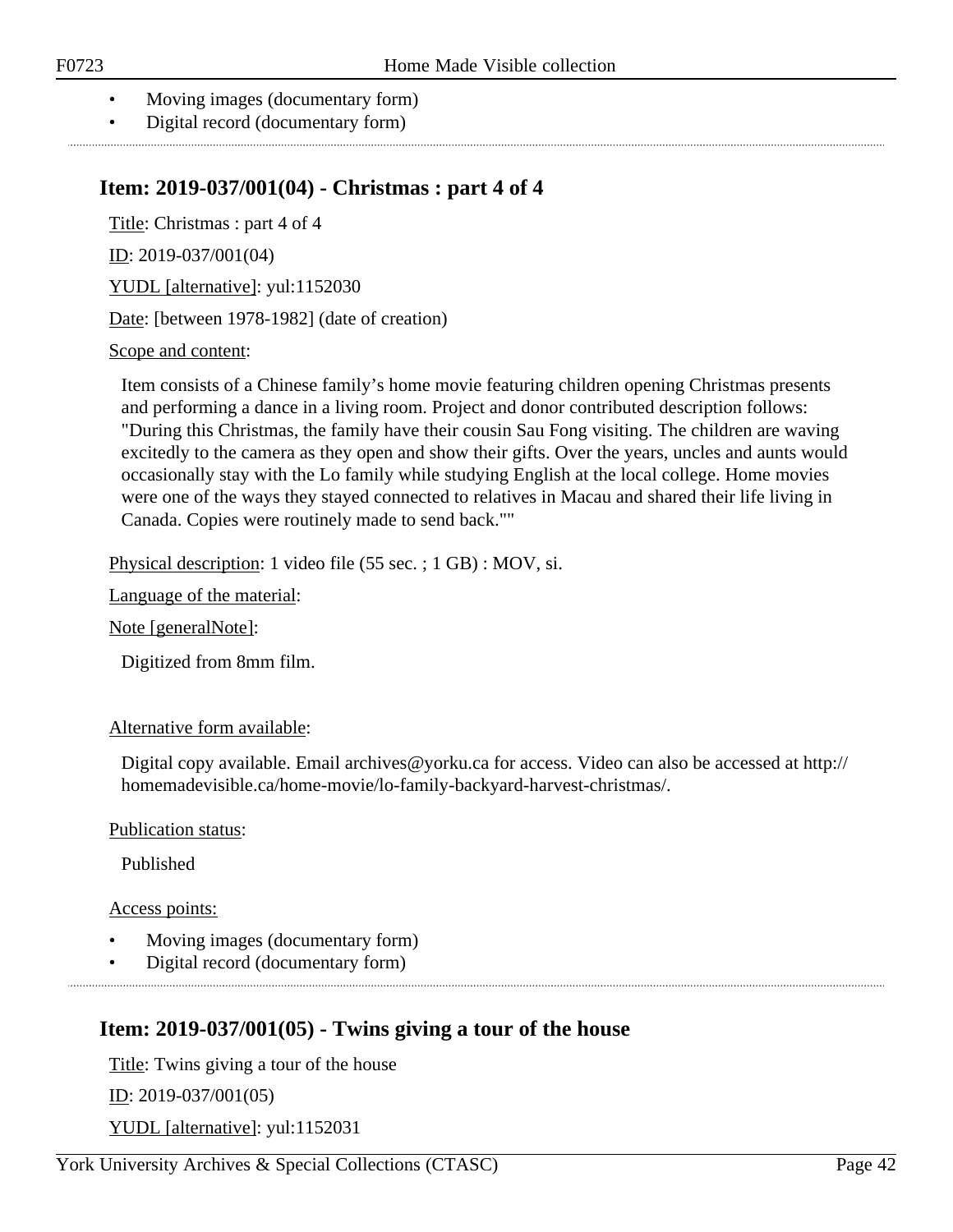Date: [between 1978-1982] (date of creation)

Scope and content:

Item consists of a Chinese family's home movie.

Project and donor contributed description follows: "Lorna "… remembers filming that specific clip'—the video of the twins giving a home tour of their new home. The camera would routinely come out during gatherings, a feature in the background of their lives, but this was the one home movie Lorna remembers the most. She remembers seeing the house and thinking "A room dedicated for toys, that was unheard of. I thought it was the greatest thing." Moving into this home marked a new chapter in the Lo's family history."

Physical description: 1 video file (2 min., 19 sec. ; 8.38 GB) : MOV, si.

Language of the material:

Note [generalNote]:

Digitized from 8mm film.

#### Alternative form available:

Digital copy available. Email archives@yorku.ca for access. Video can also be accessed at http:// homemadevisible.ca/home-movie/lo-family-backyard-harvest-christmas/.

Publication status:

Published

Access points:

- Moving images (documentary form)
- Digital record (documentary form)

# **Item: 2019-037/001(06) - Backyard harvest**

Title: Backyard harvest

ID: 2019-037/001(06)

YUDL [alternative]: yul:1152032

Date: 1981 (date of creation)

Scope and content:

Item consists of a Chinese family's home movie.

Project and donor contributed description follows: "The year is 1981 and the Lo family are spending a summer afternoon picking vegetables and fruits from their backyard. One of the twins, Lorna helps their father harvest cabbage while the other twin, Vivien keeps Aylwin – the youngest and only a year old accompanied on a blanket. Featured through out the clip is the one outdoor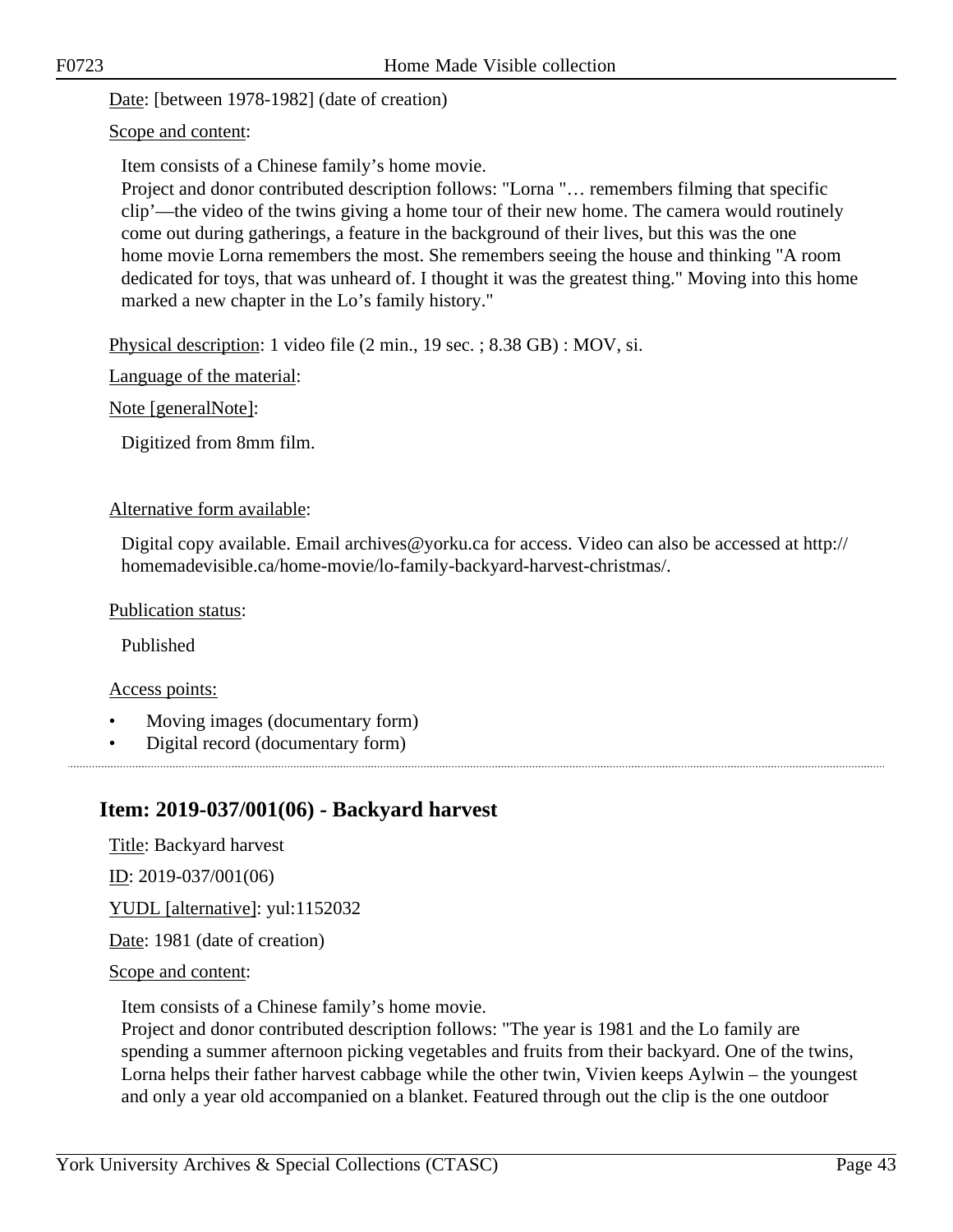activity that remained a family tradition over the year, picking apples from the beloved Crab Apple tree"

Physical description: 1 video file (3 min., 4 sec. ; 3.28 GB) : MOV, si.

Language of the material:

Note [generalNote]:

Digitized from 8mm film.

# Alternative form available:

Digital copy available. Email archives@yorku.ca for access. Video can also be accessed at http:// homemadevisible.ca/home-movie/lo-family-backyard-harvest-christmas/.

Publication status:

Published

# Access points:

- Moving images (documentary form)
- Digital record (documentary form)

# **Item: 2019-079/001(07) - HMV interviewing Aylwin Lo**

Creator: Regent Park Film Festival

Title: HMV interviewing Aylwin Lo

ID: 2019-079/001(07)

YUDL [alternative]: yul:1153594

Date: 2019 (date of creation)

Scope and content:

Item contains a sound recording of an interview conducted by the Home Made Visible with a project participant.

Physical description: 1 audio file (44 min., 40 sec. ; 0.4 GB) : WAV

Language of the material:

English

Alternative form available:

Digital copy available. Email archives@yorku.ca for access.

Publication status: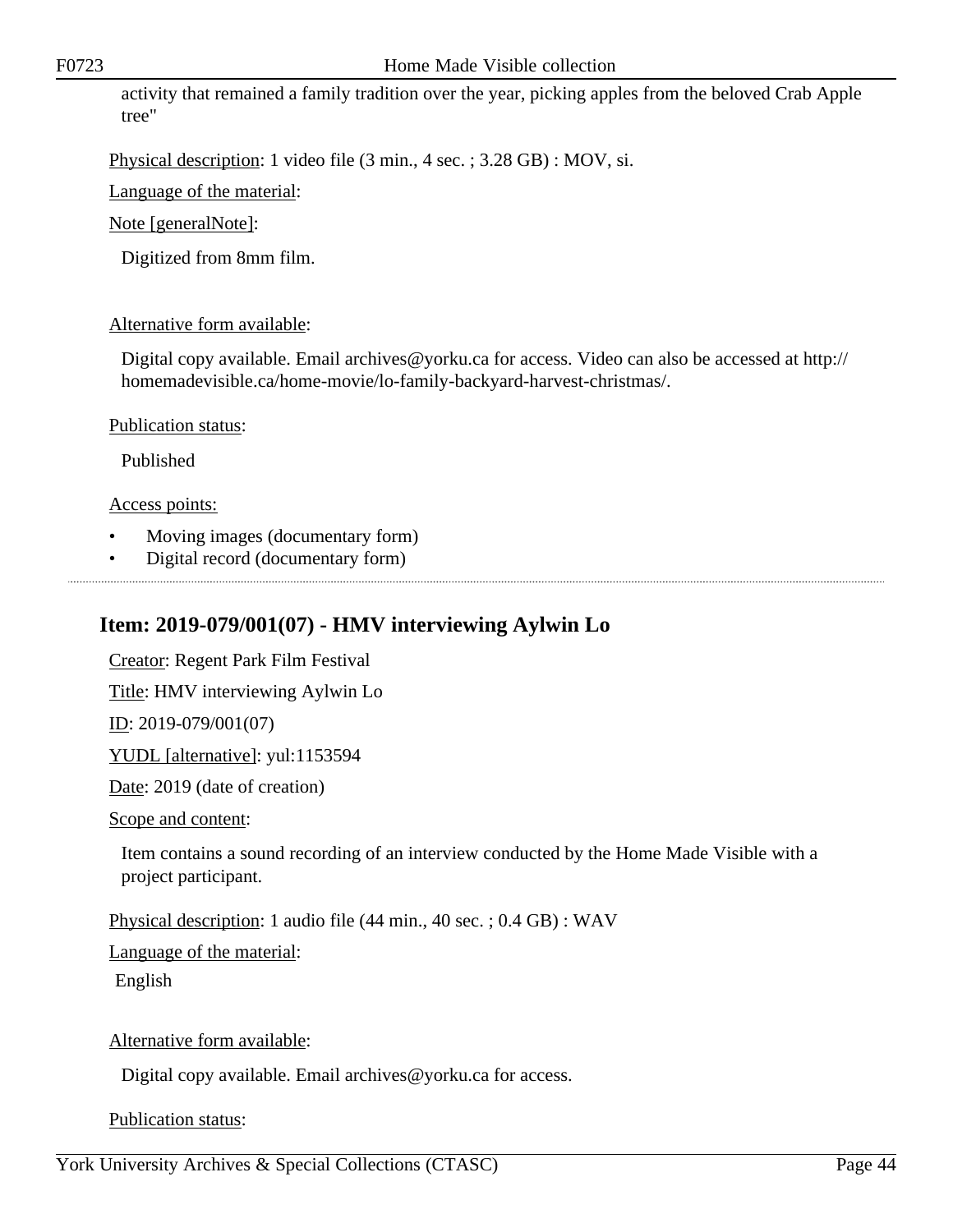# Published

Access points:

- Sound recording (documentary form)
- Digital record (documentary form)

# **Series: S00940 - Wong family videos**

Creator: Wong family

Title: Wong family videos

ID: S00940

Date: 2002 (date of creation)

Scope and content:

Series consists of a Hong Kong-Chinese family's home movie filmed in Winnipeg documenting a Hong Kong-Chinese family's Red Packet (hóngb#o) ceremony taking place at Mr Wong's 70th birthday celebration in 2002.

Physical description: 1 video file (5 min., 6 sec. ; 2.28 GB) : MOV, sd.

Language of the material:

Chinese

English

Immediate source of acquisition:

Donated by Deanna Wong and Chi-Loong Wong in July 2019.

Publication status:

Published

Access points:

• Moving images (documentary form)

# **Item: 2019-040/001(01) - Family reunion 70**

Title: Family reunion 70 ID: 2019-040/001(01) YUDL [alternative]: yul:1152082 Date: 2002 (date of creation) Scope and content: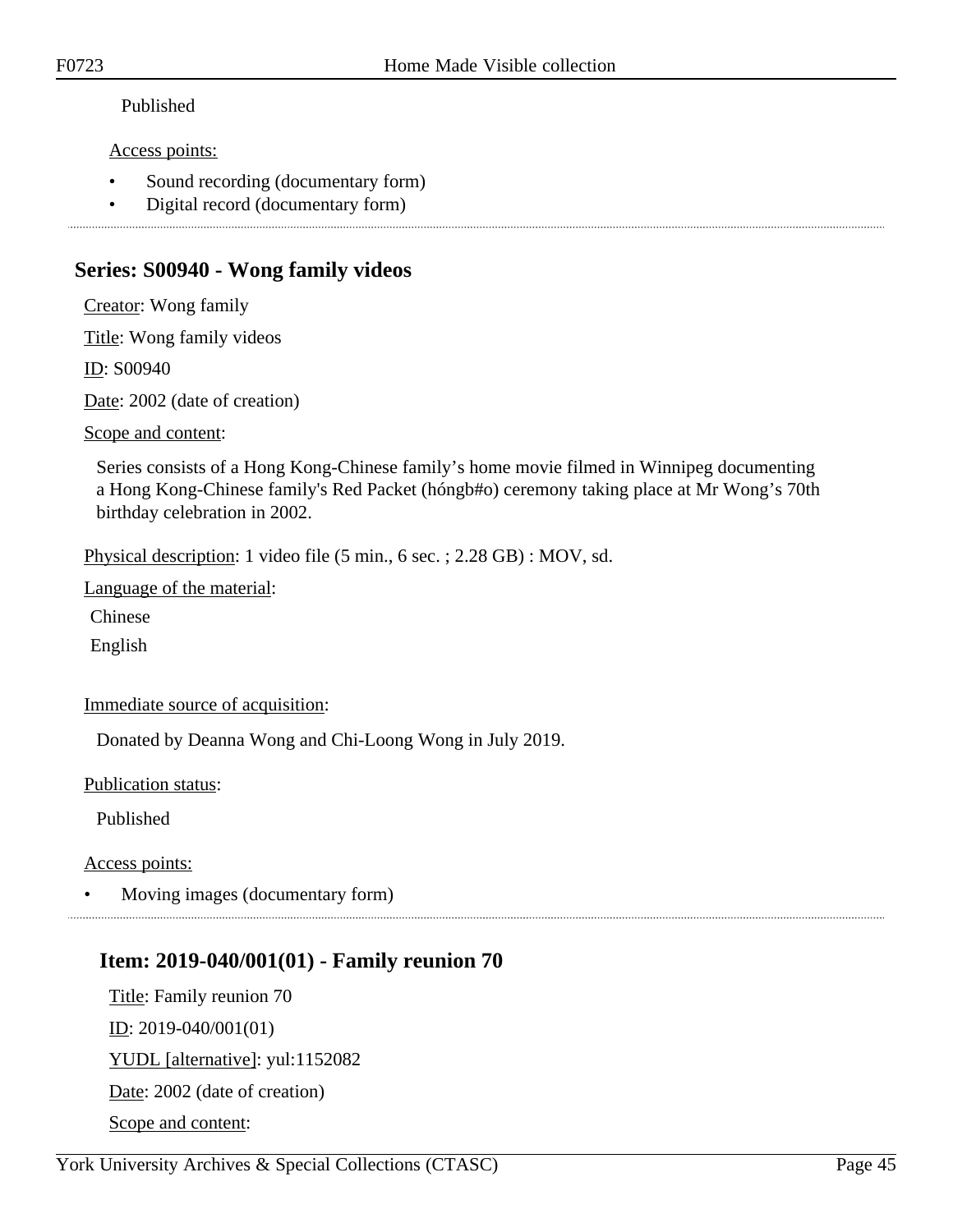Item consists of a Hong Kong-Chinese family's home movie.

Project and donor contributed description follows: "A clip documenting the Red Packet (hóngb#o) ceremony taking place at Mr. Wong's 70th birthday celebration in 2002.

During this ceremony family members were called up in a particular order to accept a red envelope of money from Mr. Wong.

Deanna Wong, Mr. Wong's daughter who found and digitized this video, recalls that family members were called up according to age and lineage.

For example, Mr. Wong's siblings would be called first, followed by their children and grandchildren. In this video Mr Wong's eldest son, Terry was called first, and then, since their middle son Ted was not present, Deanna, the youngest of the three, came next. Following her came Terry's kids from eldest to youngest. And since Deanna nor Ted had children at the time, the eldest cousin and his wife, and their kids etc followed.

As the eldest of 13 siblings, Mr. Wong would have had many envelopes to hand out! Originally from Hong Kong, Mr. Wong came to Canada to study engineering at McGill University in the mid-1950s, where he met Deanna's mother.

Mrs. Wong's father, Deanna maternal grandfather, immigrated to Canada in 1921 and paid the \$500 head tax in order to enter the country. Mr Wong's father, Deanna's paternal grandfather, was a doctor specializing in acupuncture, which was illegal in Canada at the time, so he settled in California. Now his family lives around the world, including the United States, Singapore, Japan, and in various places in Canada. This milestone birthday presented a great opportunity for a family reunion. And to accommodate everyone, this celebration took place in the home of Deanna's eldest brother and Mr. Wong's eldest son, Terry.

Now a longtime resident of Toronto, Deanna calls Winnipeg home where she and her two brothers grew up. Although they were one of the few families of colour around, she remembers her neighbourhood and her experiences fondly. Her parents, particularly her mother, worked hard to build a Chinese community where the children could have Chinese friends and be exposed to their culture. They started a Mandarin school, even though Cantonese was their mother tongue, and began a summer camp.

Family and community come together again at this celebration, one of many for the Wong family."

Physical description: 1 video file (5 min., 6 sec. ; 2.28 GB) : MOV, sd.

Language of the material:

Chinese

English

Note [generalNote]:

Digitized from miniDV cassette.

### Alternative form available:

Digital copy available. Email archives@yorku.ca for access.

Publication status: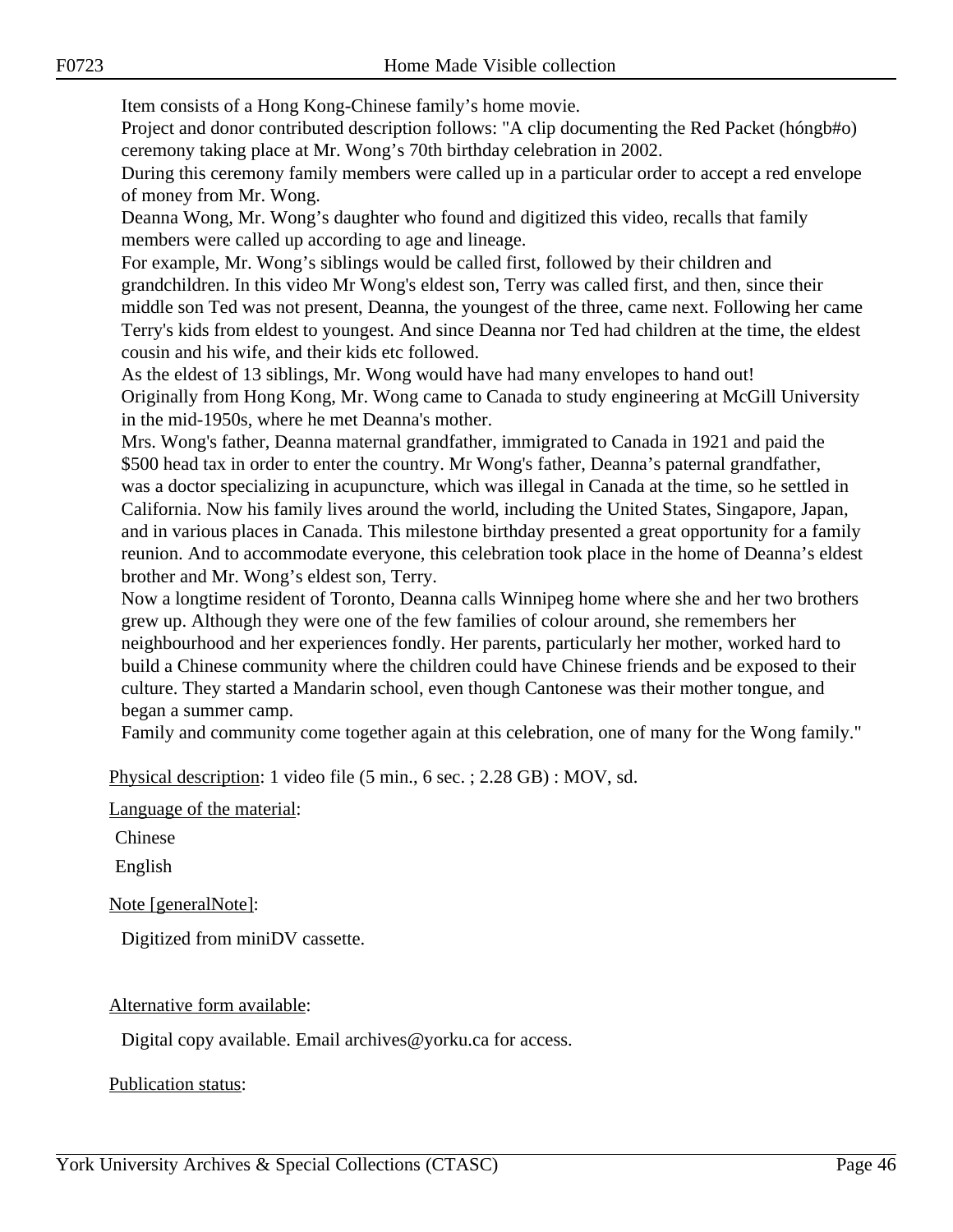# Published

Access points:

- Moving images (documentary form)
- Digital record (documentary form)

# **Series: S00960 - Zaidi family videos**

Creator: Zaidi family

Title: Zaidi family videos

ID: S00960

Date: 1999 (date of creation)

Scope and content:

Series consists of a home movie from a Indian-Canadian family featuring a trip to Delhi to attend a family member's wedding.

Physical description: 1 video file (5 min., 3 sec. ; 2.21 GB) : MOV, col., sd.

Immediate source of acquisition:

Donated by Mariam Zaidi in September 2019.

Publication status:

Published

Access points:

• Moving images (documentary form)

# **Item: 2019-070/001(01) - Singing folk songs and playing the dhol**

Title: Singing folk songs and playing the dhol

 $ID: 2019-070/001(01)$ 

YUDL [alternative]: yul:1152856

Date: 1999 (date of creation)

Scope and content:

Item consists of a home movie from a Indian-Canadian family featuring a trip to Delhi to attend a family member's wedding.

Project and donor(s) contributed description follows: "On one of her trips to Delhi, Mariam attends her mom's cousin's second wedding. Cousins, aunts, and extended family are gathered on the floor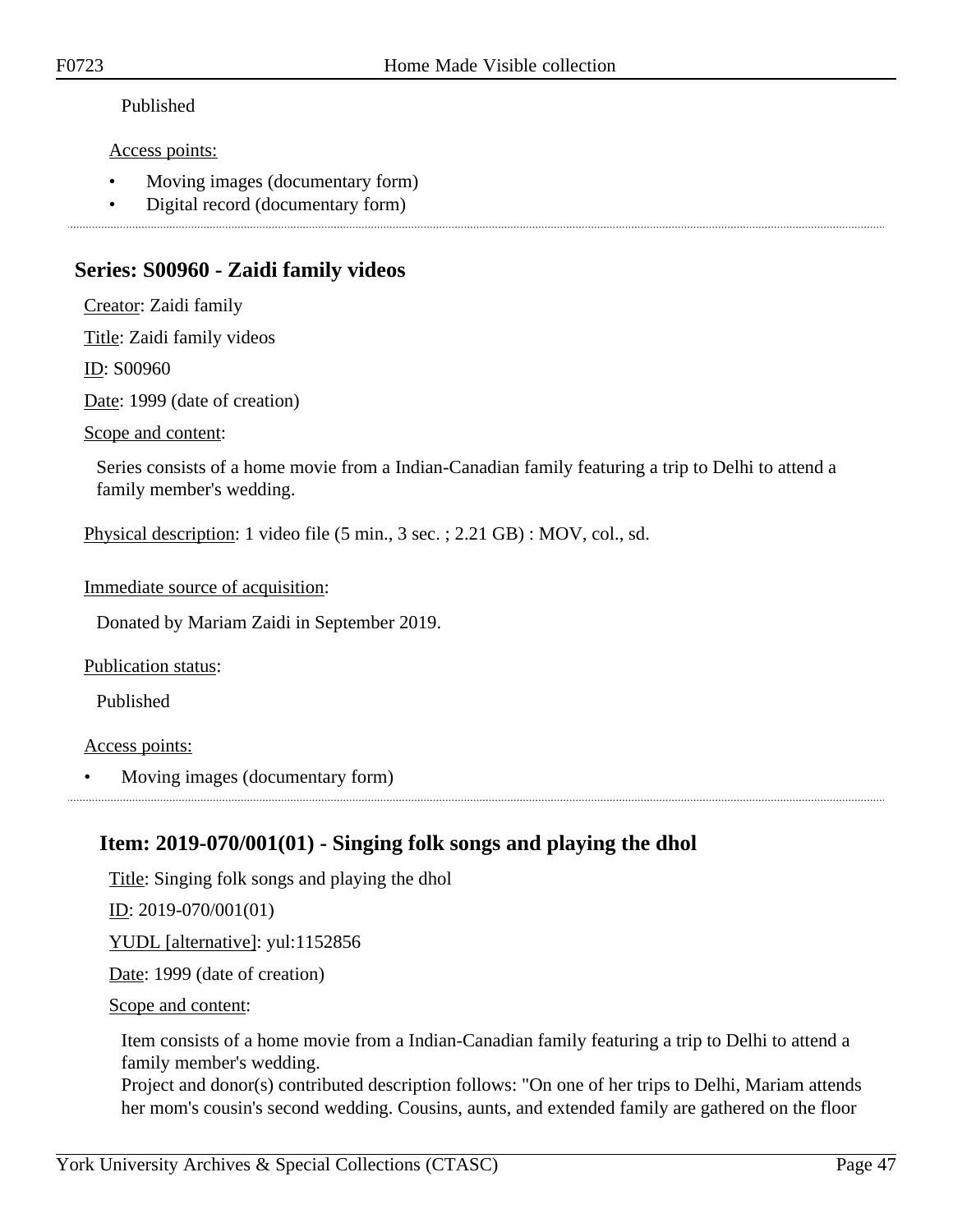and sofas. Women are dressed in bright yellow and orange saris and joy radiates through song as the bright sunlight washes the shot.

The family is singing folk songs and playing the dhol, a South Asian drum, in a town dialect that would only be recognizable to someone from the state of Uttar Pradesh (U.P) and perhaps Delhi. The songs are familiar to Mariam, but she doesn't understand what is being said. They are part of an oral tradition, sung in celebration and passed down from generations. The folk songs cannot be found online and aren't "officially" preserved.

Mariam remembers that holding the camera was very enjoyable, and she documented hours of what she calls mundane footage of family eating lunch and going about everyday activities, mostly on her yearly trips to India to visit extended family. She is a filmmaker, and plans to create short films with selected clips from her home movies.

Mariam's transition to Canada is complex and layered: 'Having grown up in Dubai, I carry a sense of knowing what it feels like not being from where you grew up [...] I didn't process how difficult it was [to move to Canada] because [at first] I was excited to be [in Montreal], and put my heart into classes and the university experience.'"

Physical description: 1 video file (5 min., 3 sec. ; 2.21 GB) : MOV, col., sd.

Language of the material:

### Note [generalNote]:

Digitized from VHS-C cassette.

# Alternative form available:

Digital copy available. Email archives@yorku.ca for access.

### Publication status:

Published

Access points:

- Moving images (documentary form)
- Digital record (documentary form)

# **Series: S00961 - Gros-Louis family videos**

Creator: Gros-Louis family

Title: Gros-Louis family videos

ID: S00961

Date: [195-] (date of creation)

Scope and content:

Series consists of home movies from a Huron-Wendat family documenting winter in Wendake and a summertime parade in Apache Junction, Arizona.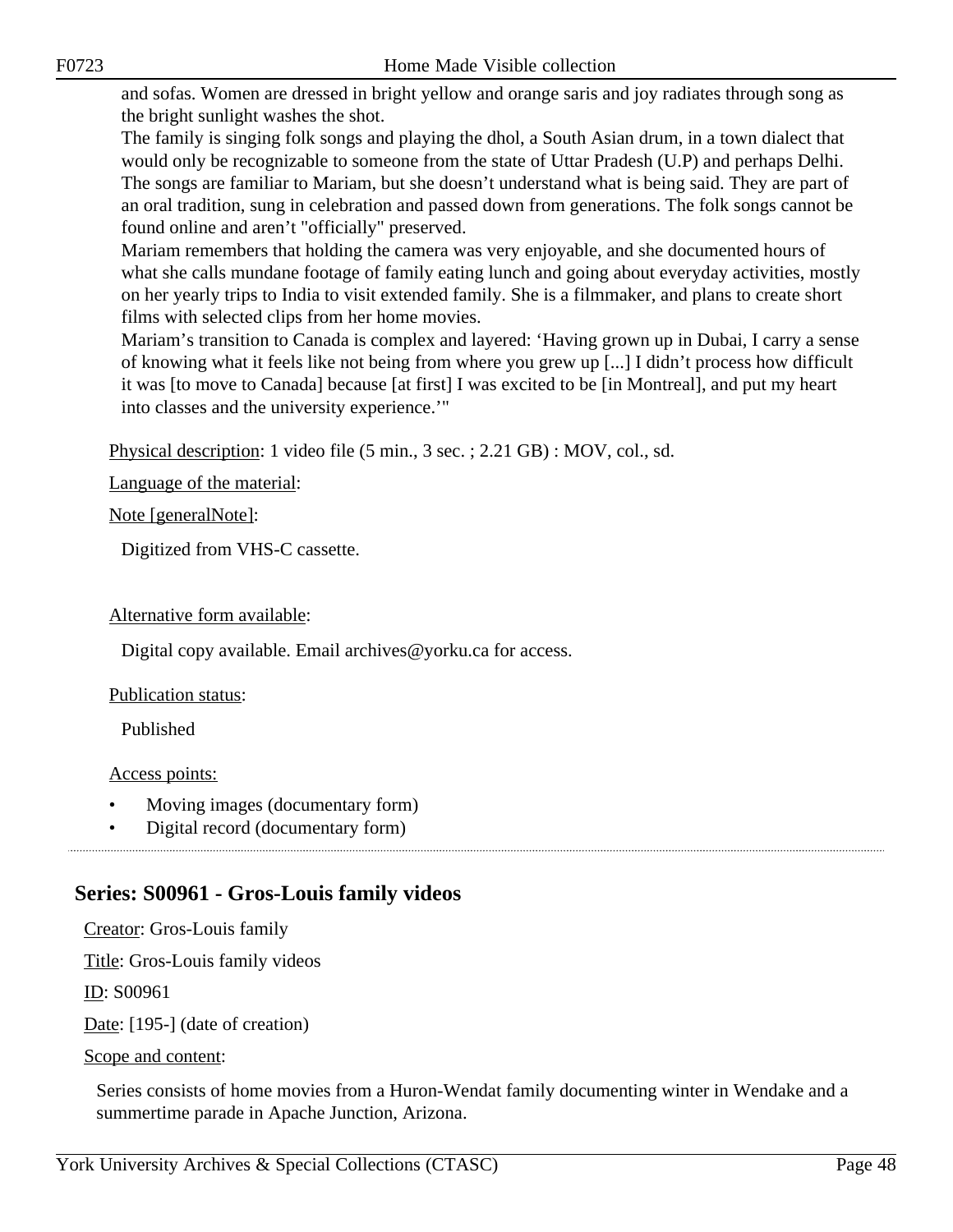Physical description: 2 video clips (3.52 GB) : MOV, col., si.

Note [generalNote]:

Material was donated in memory of Alexander Gros-Louis.

Immediate source of acquisition:

Donated by Ronald Gros-Louis and Patricia A. Quillinan in September 2019.

Publication status:

Published

Access points:

• Moving images (documentary form)

# **Item: 2019-058/001(01) - West-Coast 1969 Molinon Temple, snow storm, 1971 Home, Alex Gros Louis, Village Huron, Quebec**

Title: West-Coast 1969 Molinon Temple, snow storm, 1971 Home, Alex Gros Louis, Village Huron, **Ouebec** 

<u>ID</u>: 2019-058/001(01)

YUDL [alternative]: yul:1152857

Date: [195-] (date of creation)

Scope and content:

Item consists of a home movie from a Huron-Wendat family documenting winter in Wendake. Project and donor(s) contributed description follows: "There is a heavy snow storm on Alexander Gros-Louis' veranda sometime in the 1950s. The Gros-Louis family are Huron Wendat, and the footage is shot on the reserve in Wendake, Quebec, which is twenty-five minutes from Quebec City. Snow storms are quite commonplace in Wendake. Every surface is covered in white, and the shot on Super 8 film looks very dreamy. Seen in the shot is a snowmobile that looks to be from the fifties era. At the time there were no street lights or paved roads, and they weren't plowed regularly. People in Wendake were quite poor. Although it's a bit different now, it's still very working class. Seen briefly in the shot, are Alexander's son and grandson, both named Paul. Ron Gros-Louis is Alexander's grandson. He and his wife, Patricia retired to Wendake from Montreal. They don't see Wendake any differently than any other small town. There are currently 2,134 people of Huron-Wendat ancestry. Most of whom are descended from the 300 ancestors who came from Huronia in what is now part of Northern Ontario's Simcoe and Grey counties. Wendake has been an Indigenous reserve since 1697. On the reserve are some Cree, Inuit, and Montagnais peoples from the northern parts of Quebec, there to attend high school and university as some schools in the north do not go past elementary. There are therefore a lot of Indigenous languages being spoken.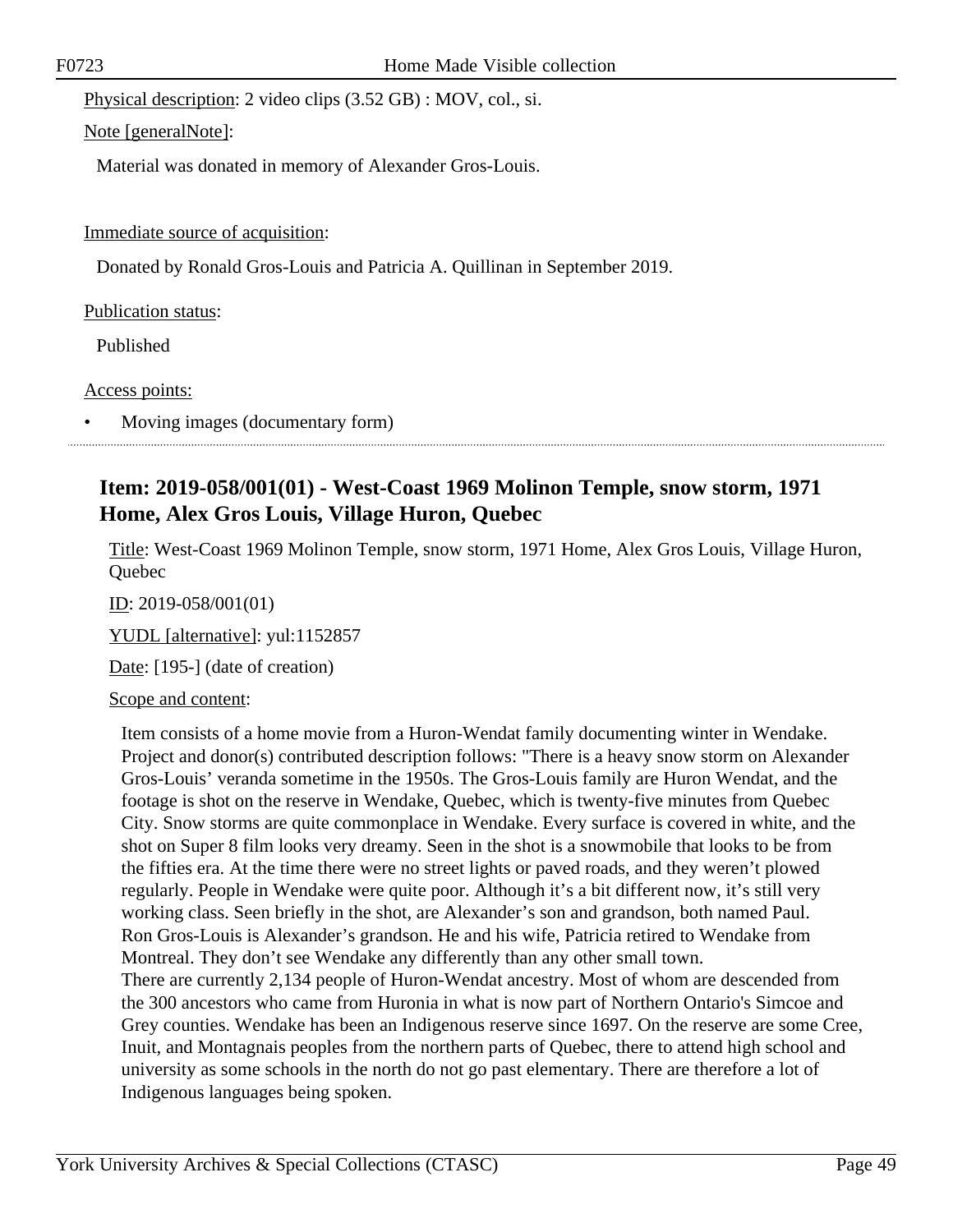Life was very restrictive for Indigenous people at the time that Alexander Gros-Louis grew up. You had to sign in and out of the reserve with an Indian agent, and there was a lot of marginalization, surveillance, and policing by keeping track of who was entering and leaving the reserve.

Alexander couldn't join the army, because he was labelled as a "savage," in official documentation. A childhood lack of Vitamin D caused rickets, which left him with bowed legs throughout his life. He left the reserve at the age of fourteen to work as a lumberjack in Quebec, Nova Scotia and New Brunswick, and eventually as a taxi driver in Montreal. He worked shovelling coal for Canadian National Railways on steam locomotives, and afterward became one of the first Indigenous engineers for the CNR."

Physical description: 1 video file (1 min., 18 sec. ; 0.99 GB) : MOV, col., si

Language of the material:

Note [generalNote]:

Digitized from 8mm film.

#### Alternative form available:

Digital copy available. Email archives@yorku.ca for access.

#### Publication status:

Published

Access points:

- Moving images (documentary form)
- Digital record (documentary form)

# **Item: 2019-058/001(02) - Parade 2, Alex Gros Louis, V.H, 2-2875**

Title: Parade 2, Alex Gros Louis, V.H, 2-2875

ID: 2019-058/001(02)

YUDL [alternative]: yul:1152858

Date: [195-] (date of creation)

#### Scope and content:

Item consists of a home movie from a Huron-Wendat family documenting winter in Wendake and a summertime parade in Apache Junction, Arizona.

Project and donor(s) contributed description follows: "There is a parade likely in celebration of the fourth of July, in Apache Junction, Arizona. As a Railroad Engineer, Alexander Gros-Louis traveled a good part of his life by train, and spent many summers in Arizona to escape the Quebec winters. Seen in the clip are people in uniform dressed in navy blue, red and white, fire engines, and the Fire Chief. Most notably though, the camera spends time on Natives in full dress riding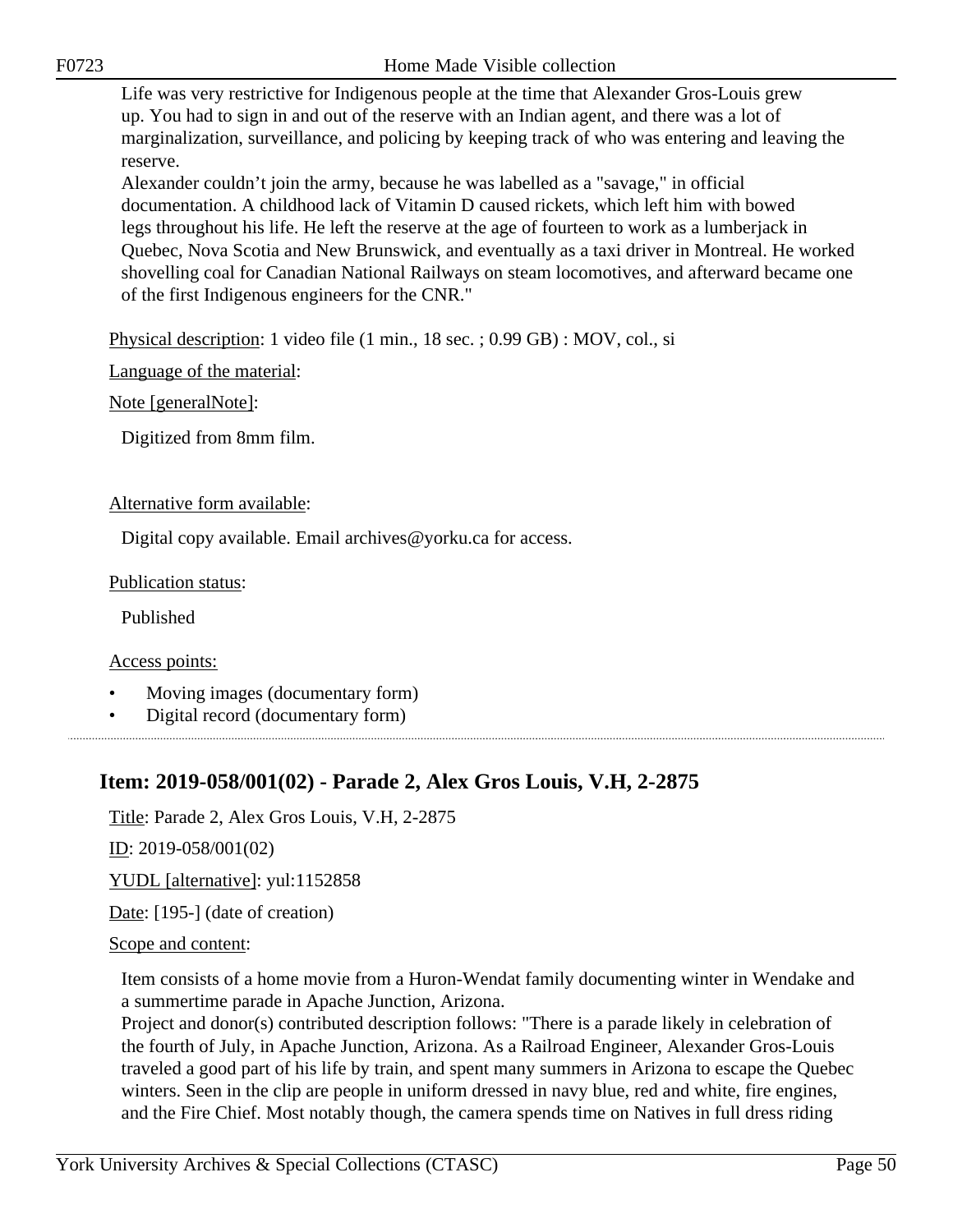through the parade on horses. Seen on the sidelines are Alexander's half-brother Paul-Henri and sister in law. "

Physical description: 1 video file (3 min, 20 sec. ; 2.53 GB) : MOV, col., si.

Language of the material:

Note [generalNote]:

Digitized from Super8mm Kodachrome film.

# Alternative form available:

Digital copy available. Email archives@yorku.ca for access.

Publication status:

Published

Access points:

- Moving images (documentary form)
- Digital record (documentary form)

# **Series: S00964 - Wong family videos**

Creator: Wong family

Title: Wong family videos

ID: S00964

Date: 1993-1994 (date of creation)

Scope and content:

Series consists of home movies documenting a Chinese Canadian family's birthday and Christmas celebrations.

Physical description: 3 video files (2.9 GB)

Language of the material:

English

# Immediate source of acquisition:

Donated by Kristina Wong in September 2019.

Publication status:

Published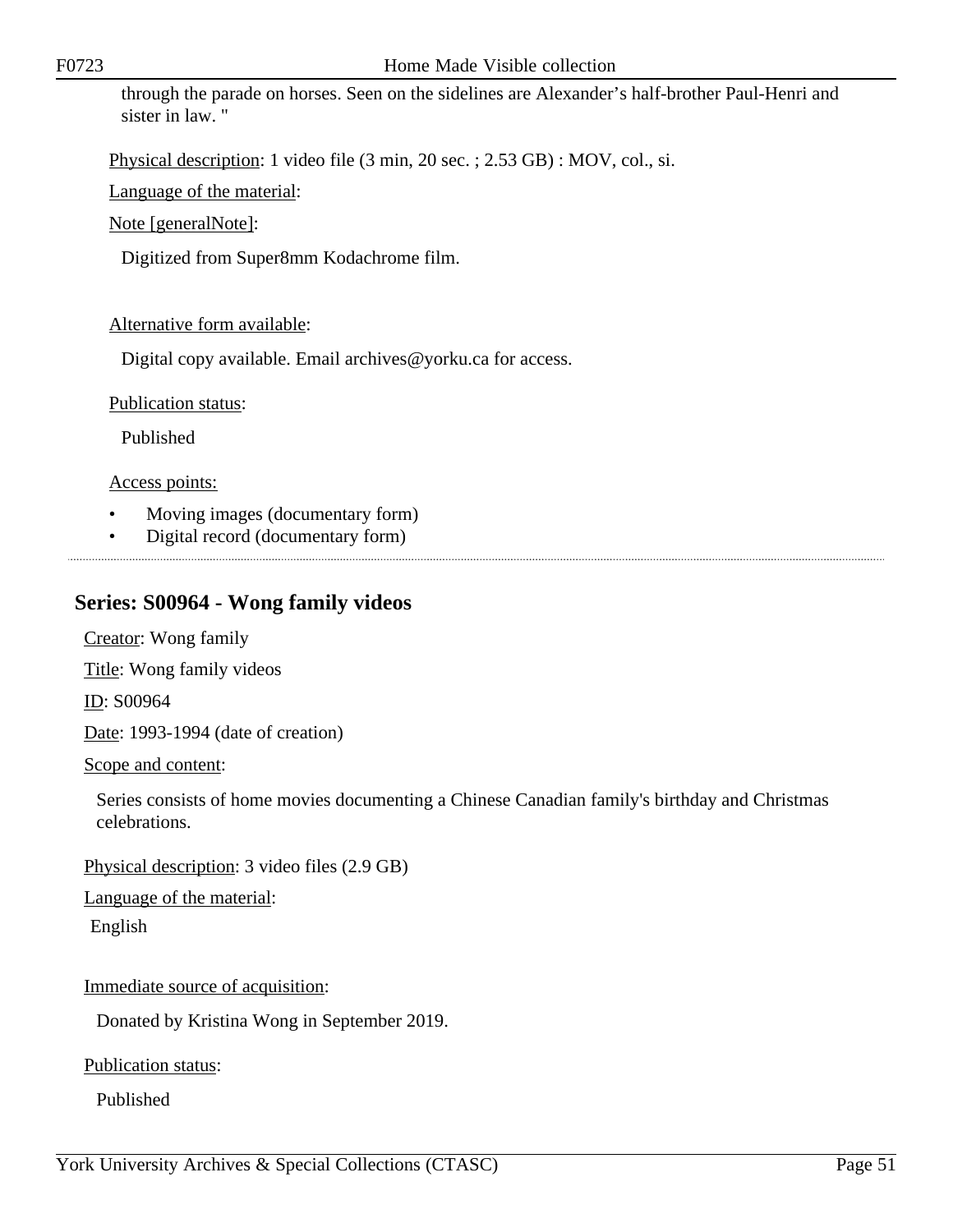Access points:

• Moving images (documentary form)

# **Item: 2019-053/001(01) - Fifth birthday**

Title: Fifth birthday

ID: 2019-053/001(01)

YUDL [alternative]: yul:1152865

Date: [1993 or 1994] (date of creation)

### Scope and content:

Item consists of a Chinese-Canadian family's home movie documenting a birthday. Project and donor(s) contributed description follows: "It's June 1993. Kristina Wong and her family celebrate her older sister Kathleen's 5th birthday in their family home in Scarborough, Ontario. Visible here are Kristina's Aunt Linda, Aunt Lai, her other sister, Melissa in teal and her cousins: Bethany, Eric, Matthew and Steven. Her mom, Lin is in the bright pink shirt opening the cake. Her father, Michael films behind the camera. About a minute in Kristina appears as a baby in pink."

Physical description: 1 video file (1 min., 46 sec. ; 0.84 GB) : MOV, col., sd.

Language of the material:

English

Note [generalNote]:

Digitized from Video8 cassette.

### Alternative form available:

Digital copy available. Email archives@yorku.ca for access.

Publication status:

Published

### Access points:

- Moving images (documentary form)
- Digital record (documentary form)

# **Item: 2019-053/001(02) - First Christmas**

Title: First Christmas ID: 2019-053/001(02)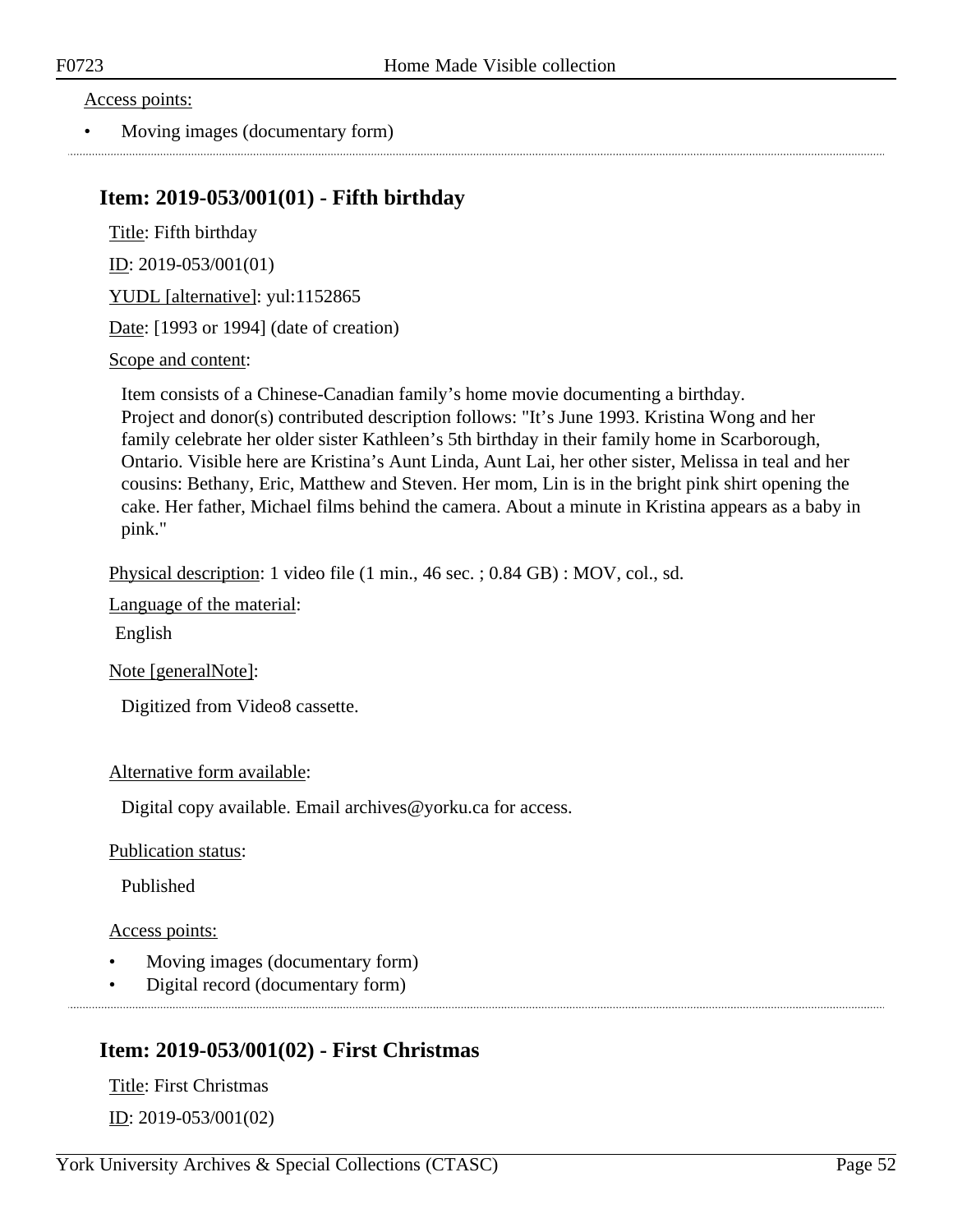YUDL [alternative]: yul:1152866

Date: [1993 or 1994] (date of creation)

Scope and content:

Item consists of a Chinese-Canadian family's home movie documenting Christmas celebrations. Project and donor(s) contributed description follows: "It's Christmas eve, December 24th, 1994 at Kristina Wong's family home in Scarborough, Ontario. Kristina Wong is about to experience her first Christmas. In the film you can also see her dad and her two sisters. Her mom is filming. Kristina recalls how her parents filmed a lot of her and her siblings growing up and stopped by the time she reached her teens."

Physical description: 1 video file (2 min., 13 sec. ; 1.01 GB) : MOV, col., sd.

Language of the material:

English

Note [generalNote]:

Digitized from Video8 cassette.

#### Alternative form available:

Digital copy available. Email archives@yorku.ca for access.

Publication status:

Published

#### Access points:

- Moving images (documentary form)
- Digital record (documentary form)

# **Item: 2019-053/001(03) - First birthday celebration**

Title: First birthday celebration ID: 2019-053/001(03) YUDL [alternative]: yul:1152867 Date: [1993 or 1994] (date of creation) Scope and content:

Item consists of a Chinese-Canadian family's home movie documenting Christmas celebrations. Project and donor(s) contributed description follows: "It's Dec 30th, 1994 the day after Kristina Wong's first birthday. She celebrates with her dad, mom and two sisters in Scarborough, Ontario. Kristina recalls that growing up in Scarborough in the 90s, 'everyone was an immigrant. To me, I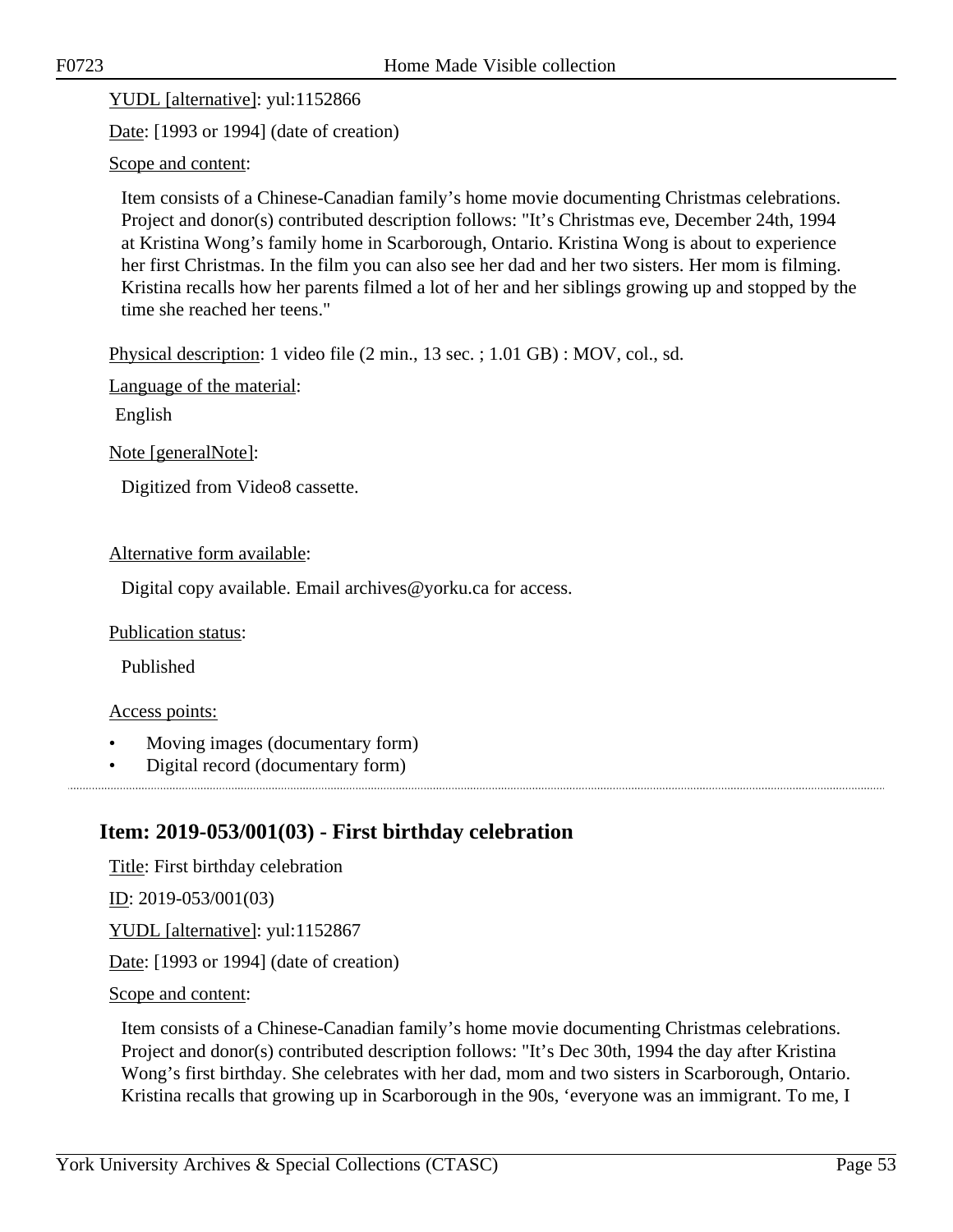lived beside Pacific Mall so everything was very Asian growing up so I felt more Canadian than Chinese versus the opposite.''"

Physical description: 1 video file (2 min., 2 sec. ; 0.98 GB) : MOV, col., sd.

Language of the material:

English

Note [generalNote]:

Digitized from Video8 cassette.

#### Alternative form available:

Digital copy available. Email archives@yorku.ca for access.

#### Publication status:

Published

#### Access points:

- Moving images (documentary form)
- Digital record (documentary form)

# **Series: S00970 - Watada family videos**

Creator: Watada family Title: Watada family videos ID: S00970 Date: [195-]-1971 (date of creation) Scope and content:

Series consists of home movies from a Japanese-Canadian family including footage of a boy in a cub scout uniform, a visit to a farm in Cooksville, Ontario, and games of catching mochi balls at community picnics in Toronto.

Physical description: 44 video files (25.9 GB) : col., si. 1 audio file (1 hr., 13 min., 37 sec. ; 0.8 GB) : WAV

Immediate source of acquisition:

Donated by Terry Watada in September 2019.

Related material: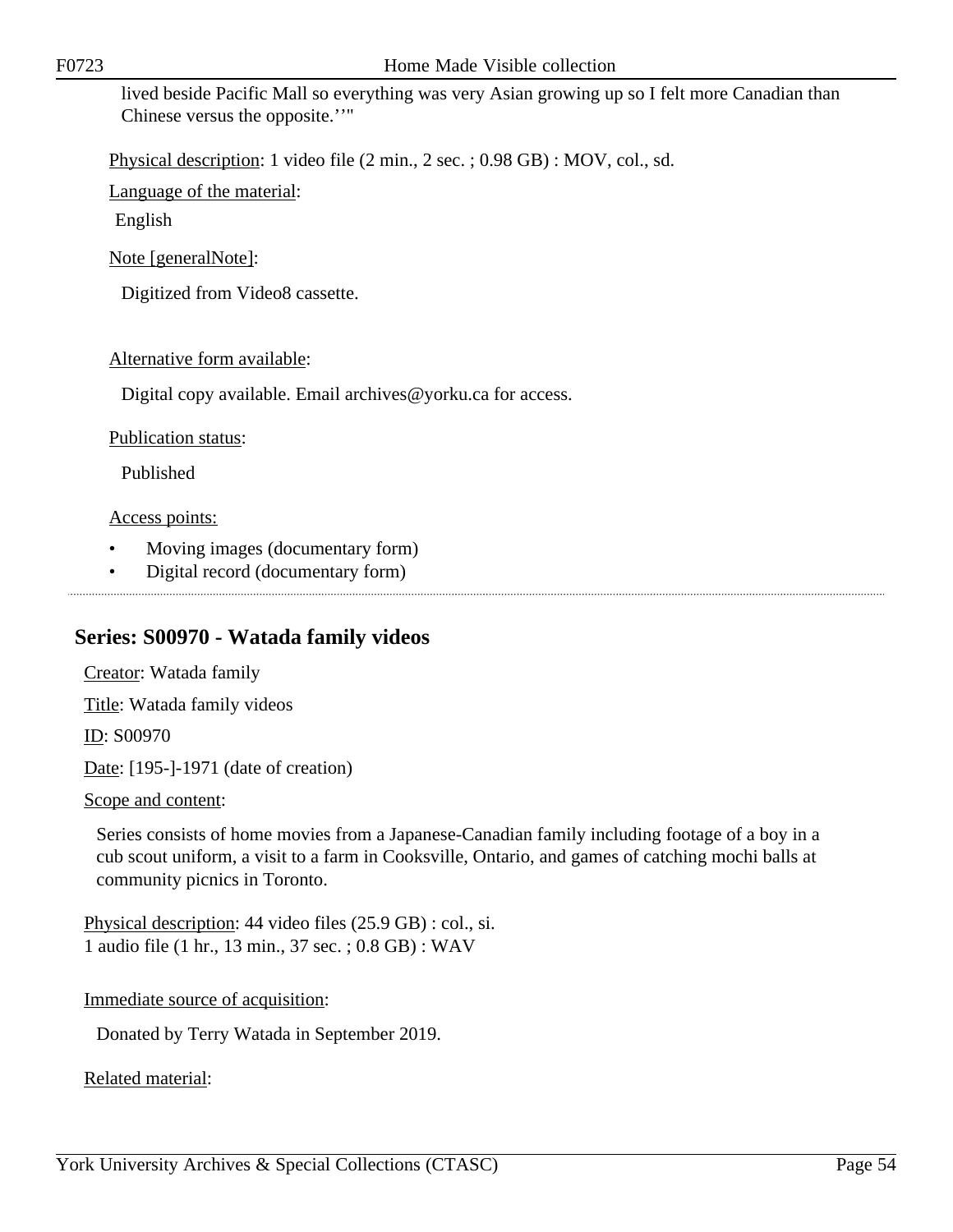Associated material may be found in the Terry Watada papers at the University of Toronto Thomas Fisher Rare Book Library.

Publication status:

Published

Access points:

- Moving images (documentary form)
- Sound recording (documentary form)

# **Item: 2019-061/001(01) - Walking around and waving**

Title: Walking around and waving

ID: 2019-061/001(01)

YUDL [alternative]: yul:1152802

Date: [196-?] (date of creation)

Scope and content:

Item consists of Japanese family's home movie featuring family members walking around and walking.

Project and donor(s) contributed description follows: "Terry Watada became interested in his family history when he realized his parents were forced into internment camps by the Canadian government during World War II. The youngest of two boys and with an 18-year age gap, he only came to know this history in his late teens. The footage selected shows glimpses of Terry's childhood and features community members with whom he grew up. A small clip shows Terry wearing his cub scout uniform. In 1959, he was eight-years-old and was part of the 45th cub scout "wolf pack"; he later became a scout until the age of 17.

The families on the farm near the beginning of the footage feature the Watada family visiting the Itos in Cooksville, Ontario. Mr. Ito had connections with Terry's father when he lived in BC; Mr. Ito was a former employee of Matsujiro Watada. Because his father helped with the down payment of their farm, the Watadas would receive bushels of vegetables every season during Terry's childhood.

A prominent feature of his childhood, Terry and his family attended organized community picnics along with other members of the Japanese Canadian community in Toronto. A game played was the catching of mochi balls. A coveted gift since the process to make it by hand was time consuming. The picnic near the end of the selected home movies depicts a Shinto lion dance (around 68' or 69'). There were always religious undertones at these picnics, either Buddhist or Shinto along with the Obon festival that would take place every year. The religious undertone would shift as they became an event that no longer only catered to a Japanese audience."

Physical description: 1 video file (5 sec. ; 0.136 GB) : MOV, col., si.

Language of the material:

Note [generalNote]: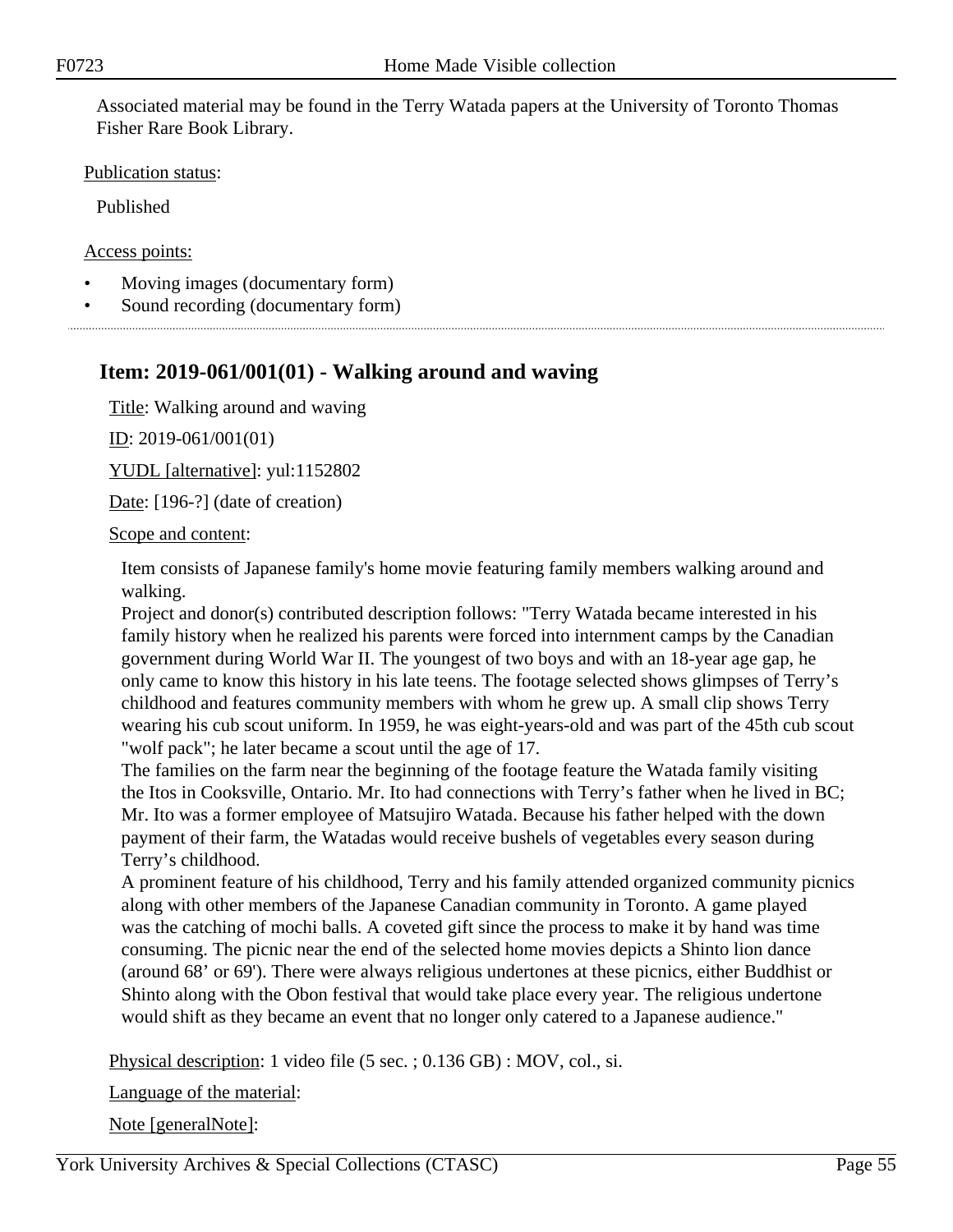Digitized from Super 8mm film.

#### Alternative form available:

Digital copy available. Email archives@yorku.ca for access.

#### Publication status:

Published

#### Access points:

- Moving images (documentary form)
- Digital record (documentary form)

# **Item: 2019-061/001(02) - Autumn leaves**

Title: Autumn leaves  $ID: 2019-061/001(02)$ 

YUDL [alternative]: yul:1152803

Date: [196-?] (date of creation)

Scope and content:

Item consists of a Japanese family's home movie featuring individuals walking down the street and children playing in autumn leaves.

Project and donor(s) contributed description follows: "Terry Watada became interested in his family history when he realized his parents were forced into internment camps by the Canadian government during World War II. The youngest of two boys and with an 18-year age gap, he only came to know this history in his late teens. The footage selected shows glimpses of Terry's childhood and features community members with whom he grew up. A small clip shows Terry wearing his cub scout uniform. In 1959, he was eight-years-old and was part of the 45th cub scout "wolf pack"; he later became a scout until the age of 17.

The families on the farm near the beginning of the footage feature the Watada family visiting the Itos in Cooksville, Ontario. Mr. Ito had connections with Terry's father when he lived in BC; Mr. Ito was a former employee of Matsujiro Watada. Because his father helped with the down payment of their farm, the Watadas would receive bushels of vegetables every season during Terry's childhood.

A prominent feature of his childhood, Terry and his family attended organized community picnics along with other members of the Japanese Canadian community in Toronto. A game played was the catching of mochi balls. A coveted gift since the process to make it by hand was time consuming. The picnic near the end of the selected home movies depicts a Shinto lion dance (around 68' or 69'). There were always religious undertones at these picnics, either Buddhist or Shinto along with the Obon festival that would take place every year. The religious undertone would shift as they became an event that no longer only catered to a Japanese audience."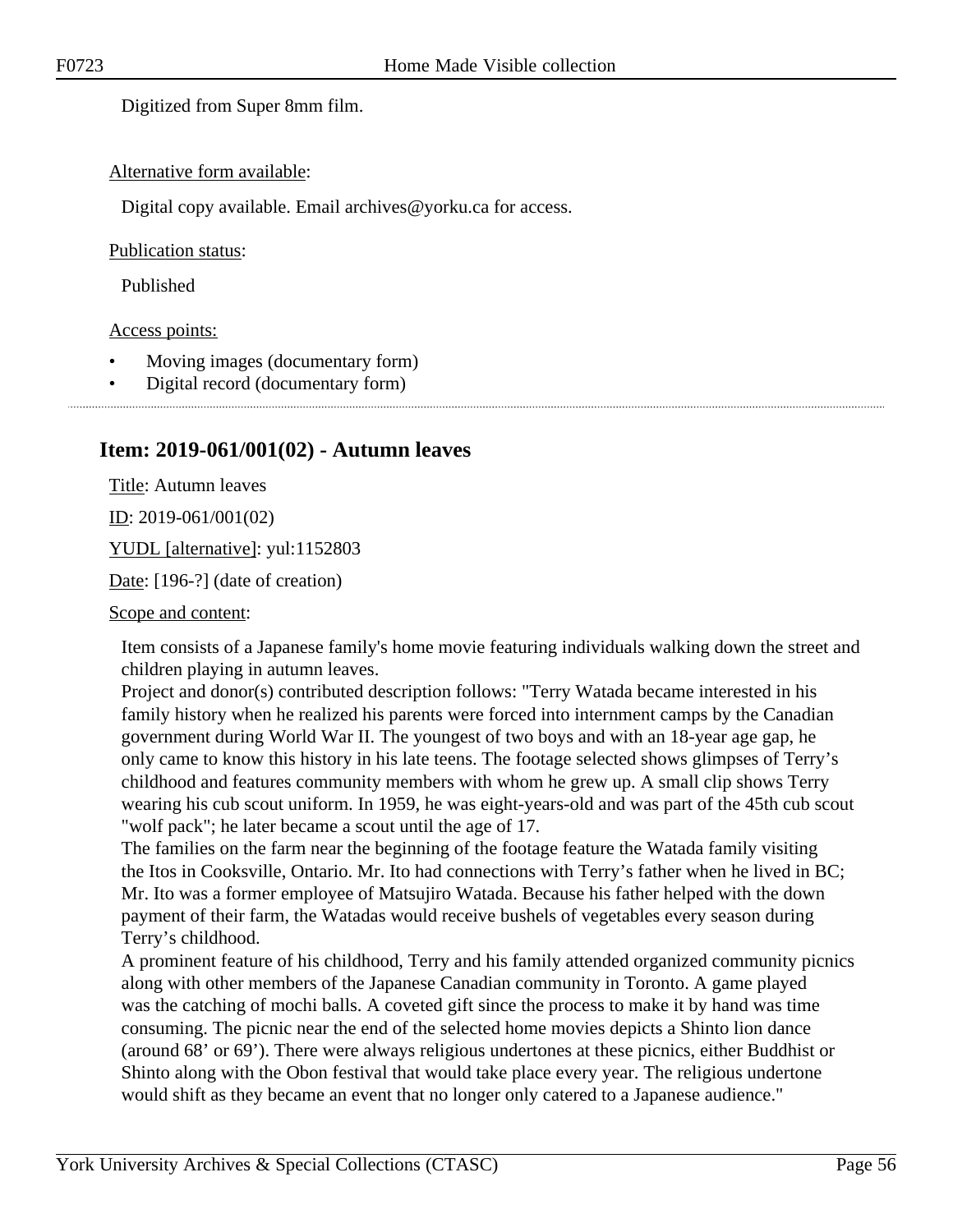Physical description: 1 video file (12 sec. ; 0.173 GB) : MOV, col., si.

Language of the material:

Note [generalNote]:

Digitized from Super 8mm film.

### Alternative form available:

Digital copy available. Email archives@yorku.ca for access.

Publication status:

Published

Access points:

- Moving images (documentary form)
- Digital record (documentary form)

# **Item: 2019-061/001(03) - Boy scout salute**

Title: Boy scout salute ID: 2019-061/001(03) YUDL [alternative]: yul:1152804 Date: [196-?] (date of creation) Scope and content:

Item consists of a Japanese family's home movie featuring a boy saluting in a cub scout uniform. Project and donor(s) contributed description follows: "Terry Watada became interested in his family history when he realized his parents were forced into internment camps by the Canadian government during World War II. The youngest of two boys and with an 18-year age gap, he only came to know this history in his late teens. The footage selected shows glimpses of Terry's childhood and features community members with whom he grew up. A small clip shows Terry wearing his cub scout uniform. In 1959, he was eight-years-old and was part of the 45th cub scout "wolf pack"; he later became a scout until the age of 17.

The families on the farm near the beginning of the footage feature the Watada family visiting the Itos in Cooksville, Ontario. Mr. Ito had connections with Terry's father when he lived in BC; Mr. Ito was a former employee of Matsujiro Watada. Because his father helped with the down payment of their farm, the Watadas would receive bushels of vegetables every season during Terry's childhood.

A prominent feature of his childhood, Terry and his family attended organized community picnics along with other members of the Japanese Canadian community in Toronto. A game played was the catching of mochi balls. A coveted gift since the process to make it by hand was time consuming. The picnic near the end of the selected home movies depicts a Shinto lion dance (around 68' or 69'). There were always religious undertones at these picnics, either Buddhist or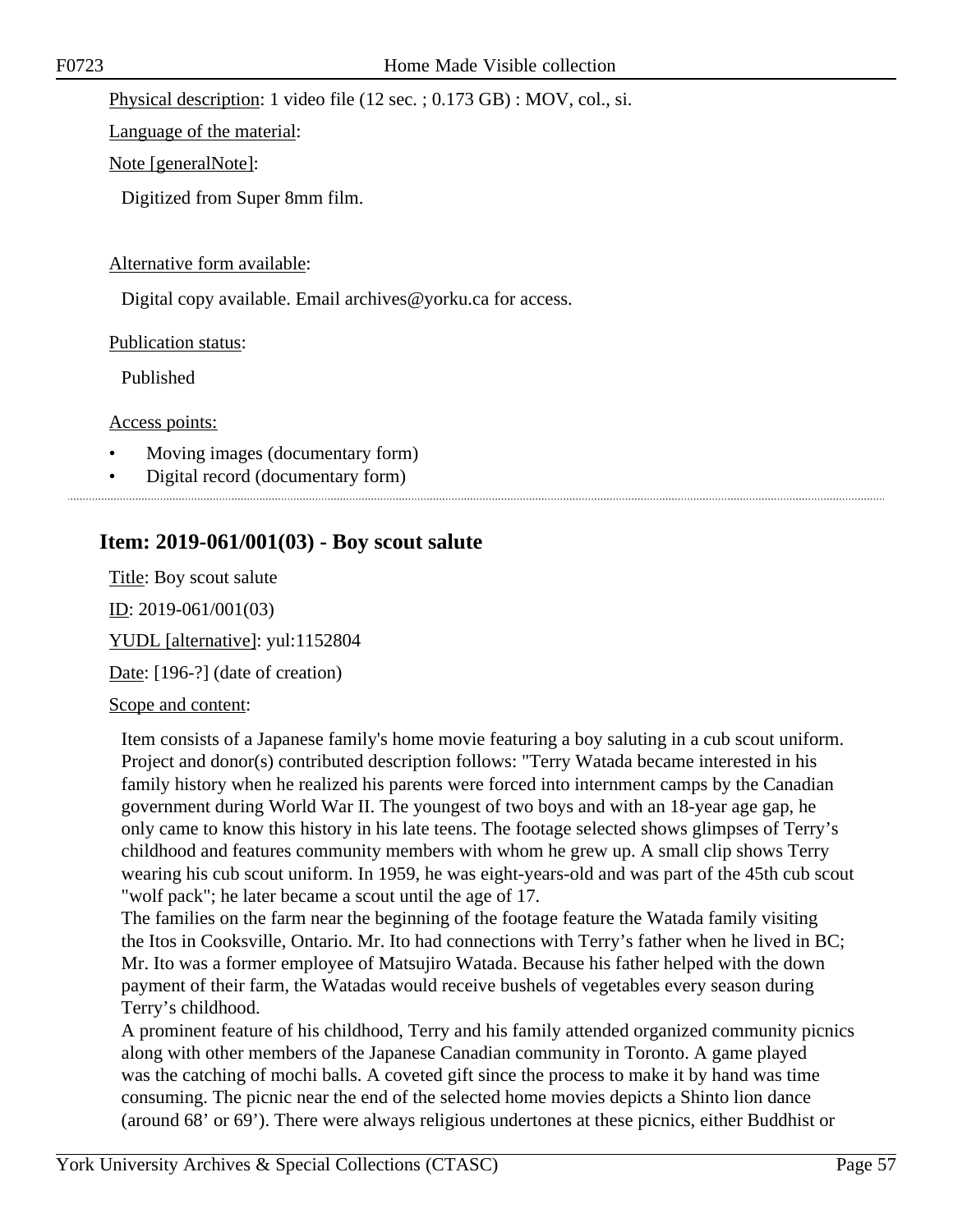Shinto along with the Obon festival that would take place every year. The religious undertone would shift as they became an event that no longer only catered to a Japanese audience."

Physical description: 1 video file (4 sec. ; 0.617 GB) : MOV, col., si.

Language of the material:

Note [generalNote]:

Digitized from Super 8mm film.

# Alternative form available:

Digital copy available. Email archives@yorku.ca for access.

Publication status:

Published

Access points:

- Moving images (documentary form)
- Digital record (documentary form)

# **Item: 2019-061/001(04) - Boy walking up front lawn**

Title: Boy walking up front lawn

ID: 2019-061/001(04)

YUDL [alternative]: yul:1152805

Date: [196-?] (date of creation)

Scope and content:

Item consists of a Japanese family's home movie featuring a boy walking up a front lawn and leaving his friends on a bike.

Project and donor(s) contributed description follows: "Terry Watada became interested in his family history when he realized his parents were forced into internment camps by the Canadian government during World War II. The youngest of two boys and with an 18-year age gap, he only came to know this history in his late teens. The footage selected shows glimpses of Terry's childhood and features community members with whom he grew up. A small clip shows Terry wearing his cub scout uniform. In 1959, he was eight-years-old and was part of the 45th cub scout "wolf pack"; he later became a scout until the age of 17.

The families on the farm near the beginning of the footage feature the Watada family visiting the Itos in Cooksville, Ontario. Mr. Ito had connections with Terry's father when he lived in BC; Mr. Ito was a former employee of Matsujiro Watada. Because his father helped with the down payment of their farm, the Watadas would receive bushels of vegetables every season during Terry's childhood.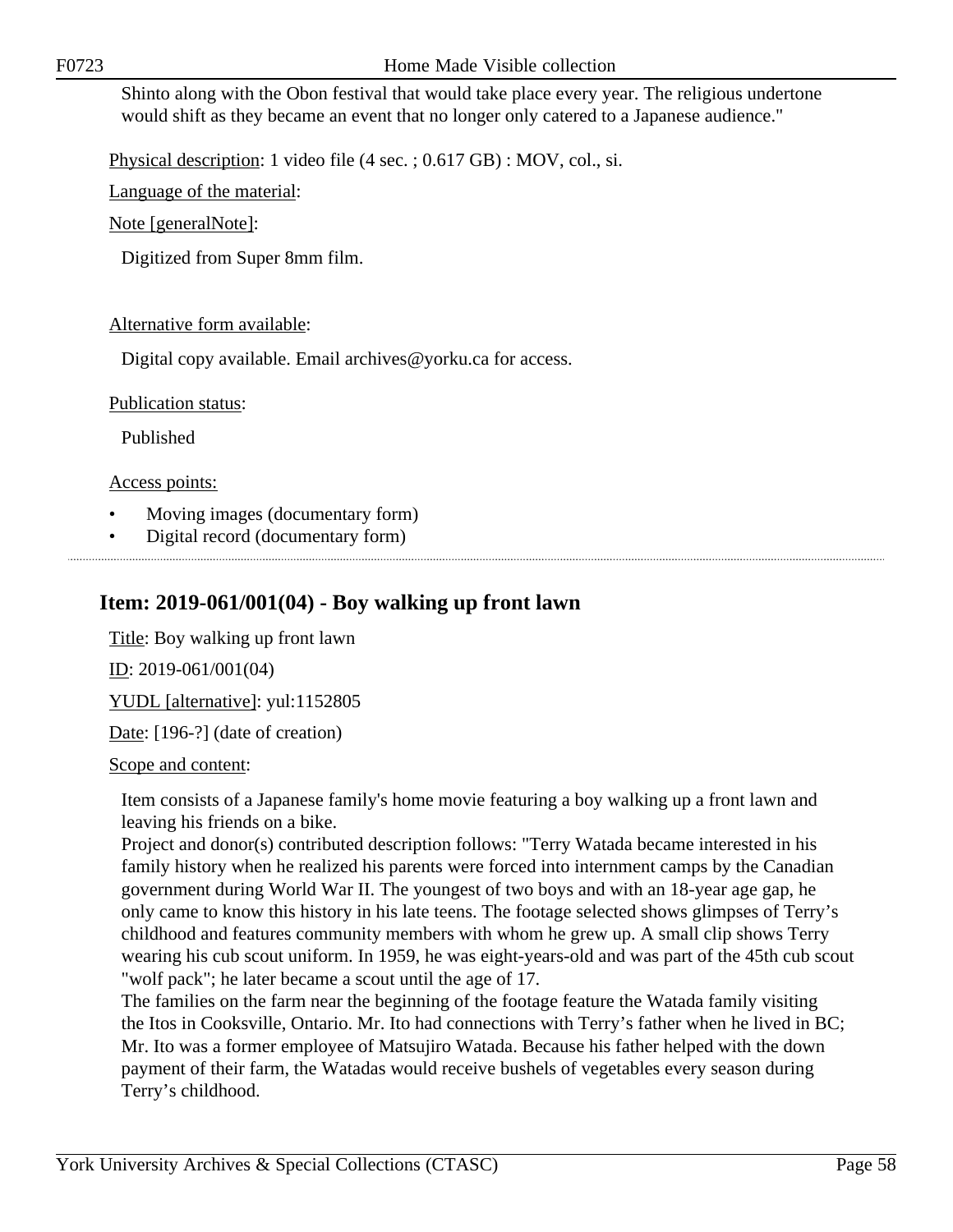F0723 Home Made Visible collection

A prominent feature of his childhood, Terry and his family attended organized community picnics along with other members of the Japanese Canadian community in Toronto. A game played was the catching of mochi balls. A coveted gift since the process to make it by hand was time consuming. The picnic near the end of the selected home movies depicts a Shinto lion dance (around 68' or 69'). There were always religious undertones at these picnics, either Buddhist or Shinto along with the Obon festival that would take place every year. The religious undertone would shift as they became an event that no longer only catered to a Japanese audience."

Physical description: 1 video file (8 sec. ; 0.11 GB) : MOV, col., si.

Language of the material:

Note [generalNote]:

Digitized from Super 8mm film.

# Alternative form available:

Digital copy available. Email archives@yorku.ca for access.

### Publication status:

Published

# Access points:

- Moving images (documentary form)
- Digital record (documentary form)

# **Item: 2019-061/001(05) - Shovelling snow**

Title: Shovelling snow ID: 2019-061/001(05) YUDL [alternative]: yul:1152806

Date: [196-?] (date of creation)

# Scope and content:

Item consists of a Japanese family's home movie featuring children in the snow.

Project and donor(s) contributed description follows: "Terry Watada became interested in his family history when he realized his parents were forced into internment camps by the Canadian government during World War II. The youngest of two boys and with an 18-year age gap, he only came to know this history in his late teens. The footage selected shows glimpses of Terry's childhood and features community members with whom he grew up. A small clip shows Terry wearing his cub scout uniform. In 1959, he was eight-years-old and was part of the 45th cub scout "wolf pack"; he later became a scout until the age of 17.

The families on the farm near the beginning of the footage feature the Watada family visiting the Itos in Cooksville, Ontario. Mr. Ito had connections with Terry's father when he lived in BC;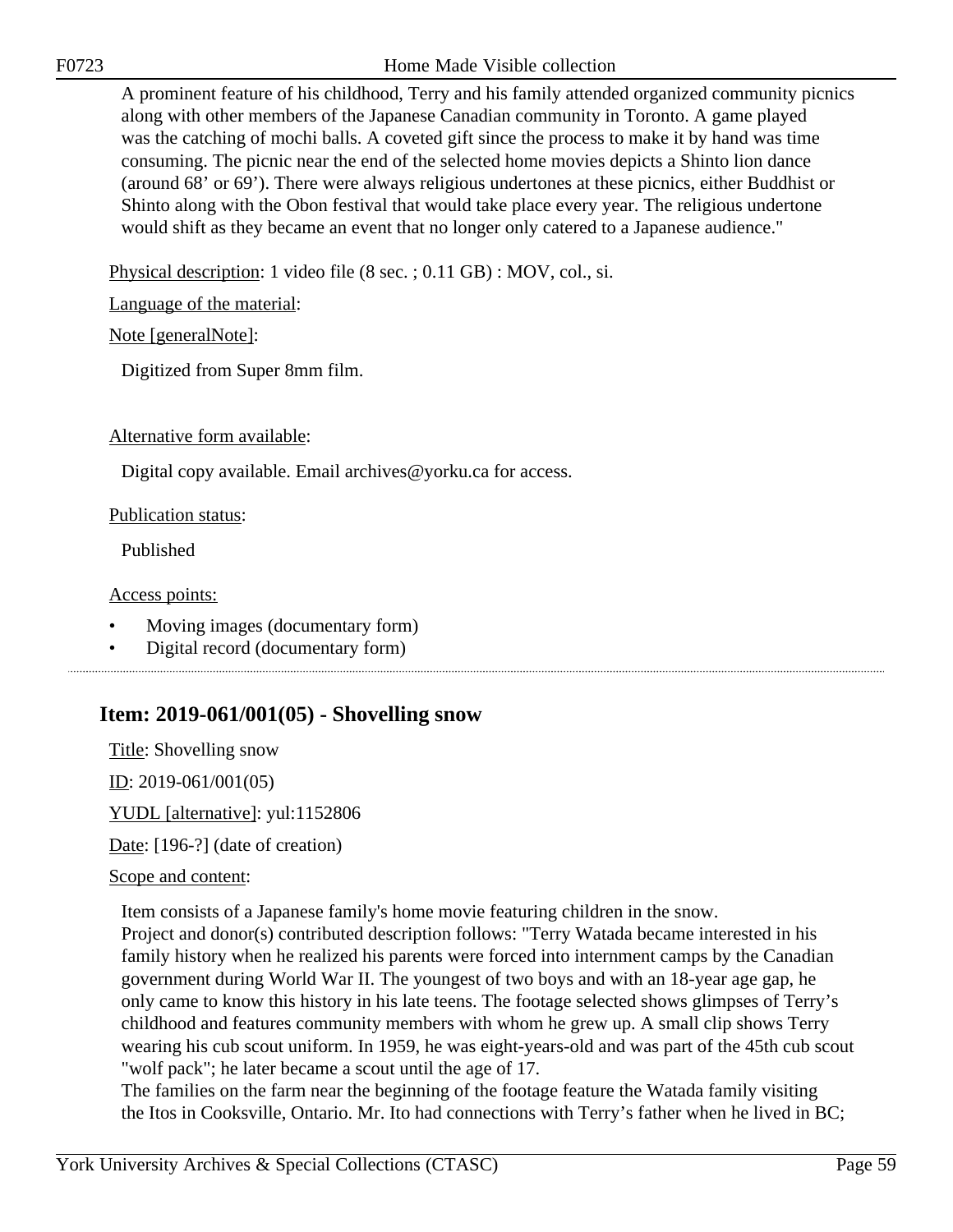Mr. Ito was a former employee of Matsujiro Watada. Because his father helped with the down payment of their farm, the Watadas would receive bushels of vegetables every season during Terry's childhood.

A prominent feature of his childhood, Terry and his family attended organized community picnics along with other members of the Japanese Canadian community in Toronto. A game played was the catching of mochi balls. A coveted gift since the process to make it by hand was time consuming. The picnic near the end of the selected home movies depicts a Shinto lion dance (around 68' or 69'). There were always religious undertones at these picnics, either Buddhist or Shinto along with the Obon festival that would take place every year. The religious undertone would shift as they became an event that no longer only catered to a Japanese audience."

Physical description: 1 video file (8 sec. ; 0.12 GB) : MOV, col., si.

Language of the material:

Note [generalNote]:

Digitized from Super 8mm film.

# Alternative form available:

Digital copy available. Email archives@yorku.ca for access.

### Publication status:

Published

Access points:

- Moving images (documentary form)
- Digital record (documentary form)

# **Item: 2019-061/001(06) - Neighbour covered in snow and winter sports**

Title: Neighbour covered in snow and winter sports

ID: 2019-061/001(06)

YUDL [alternative]: yul:1152807

Date: [196-?] (date of creation)

### Scope and content:

Item consists a home movie featuring a neighbour covered in snow and community members playing winter sports such as ice skating, tobogganing, and hockey.

Project and donor(s) contributed description follows: "Terry Watada became interested in his family history when he realized his parents were forced into internment camps by the Canadian government during World War II. The youngest of two boys and with an 18-year age gap, he only came to know this history in his late teens. The footage selected shows glimpses of Terry's childhood and features community members with whom he grew up. A small clip shows Terry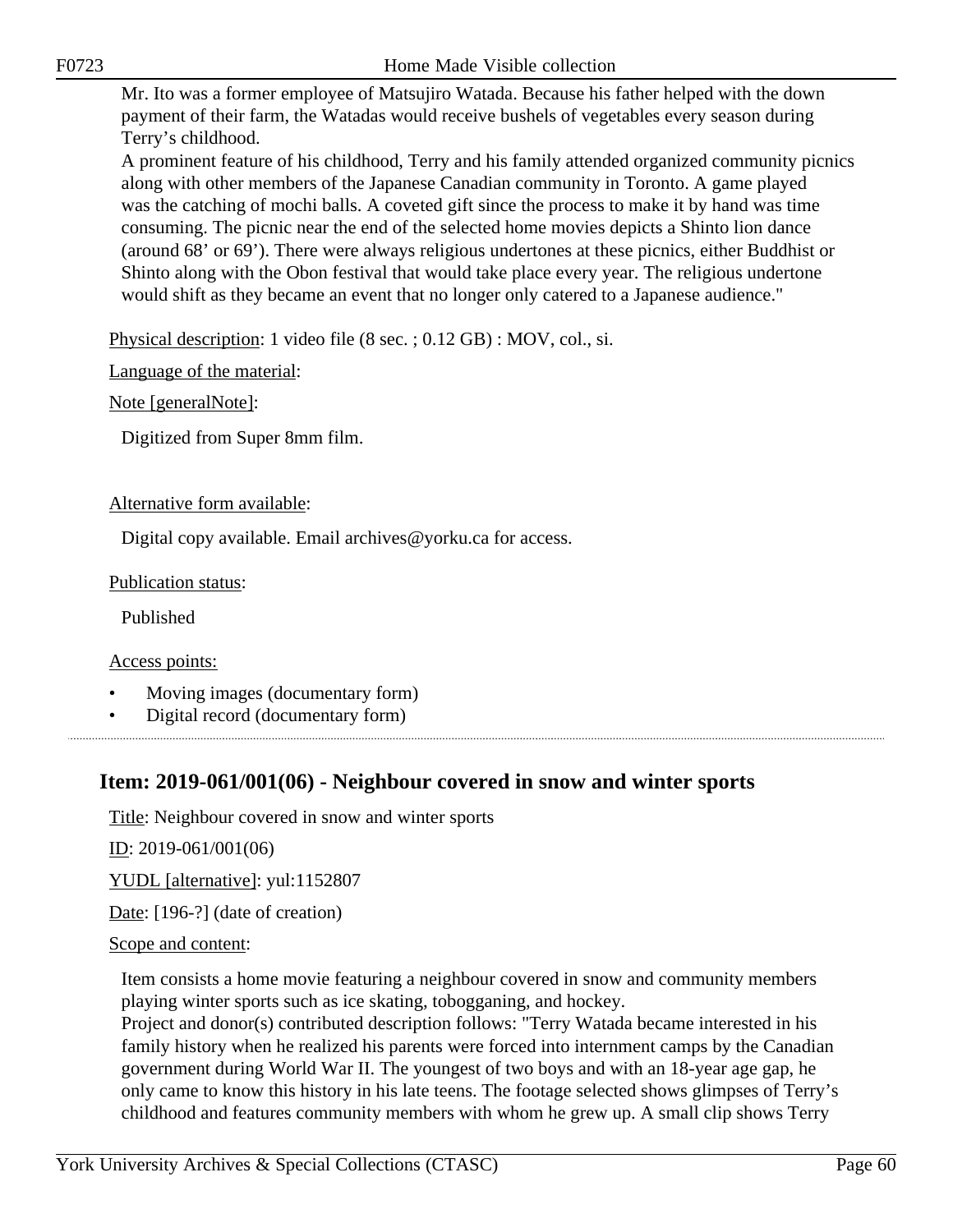wearing his cub scout uniform. In 1959, he was eight-years-old and was part of the 45th cub scout "wolf pack"; he later became a scout until the age of 17.

The families on the farm near the beginning of the footage feature the Watada family visiting the Itos in Cooksville, Ontario. Mr. Ito had connections with Terry's father when he lived in BC; Mr. Ito was a former employee of Matsujiro Watada. Because his father helped with the down payment of their farm, the Watadas would receive bushels of vegetables every season during Terry's childhood.

A prominent feature of his childhood, Terry and his family attended organized community picnics along with other members of the Japanese Canadian community in Toronto. A game played was the catching of mochi balls. A coveted gift since the process to make it by hand was time consuming. The picnic near the end of the selected home movies depicts a Shinto lion dance (around 68' or 69'). There were always religious undertones at these picnics, either Buddhist or Shinto along with the Obon festival that would take place every year. The religious undertone would shift as they became an event that no longer only catered to a Japanese audience."

Physical description: 1 video file (46 sec. ; 0.616 GB) : MOV, col., si.

Language of the material:

Note [generalNote]:

Digitized from Super 8mm film.

# Alternative form available:

Digital copy available. Email archives@yorku.ca for access.

### Publication status:

Published

### Access points:

- Moving images (documentary form)
- Digital record (documentary form)

# **Item: 2019-061/001(07) - Dishes and homework**

Title: Dishes and homework

 $ID: 2019-061/001(07)$ 

YUDL [alternative]: yul:1152808

Date: [196-?] (date of creation)

Scope and content:

Item consists of a Japanese family's home movie featuring a woman washing dishes and boy working at a table.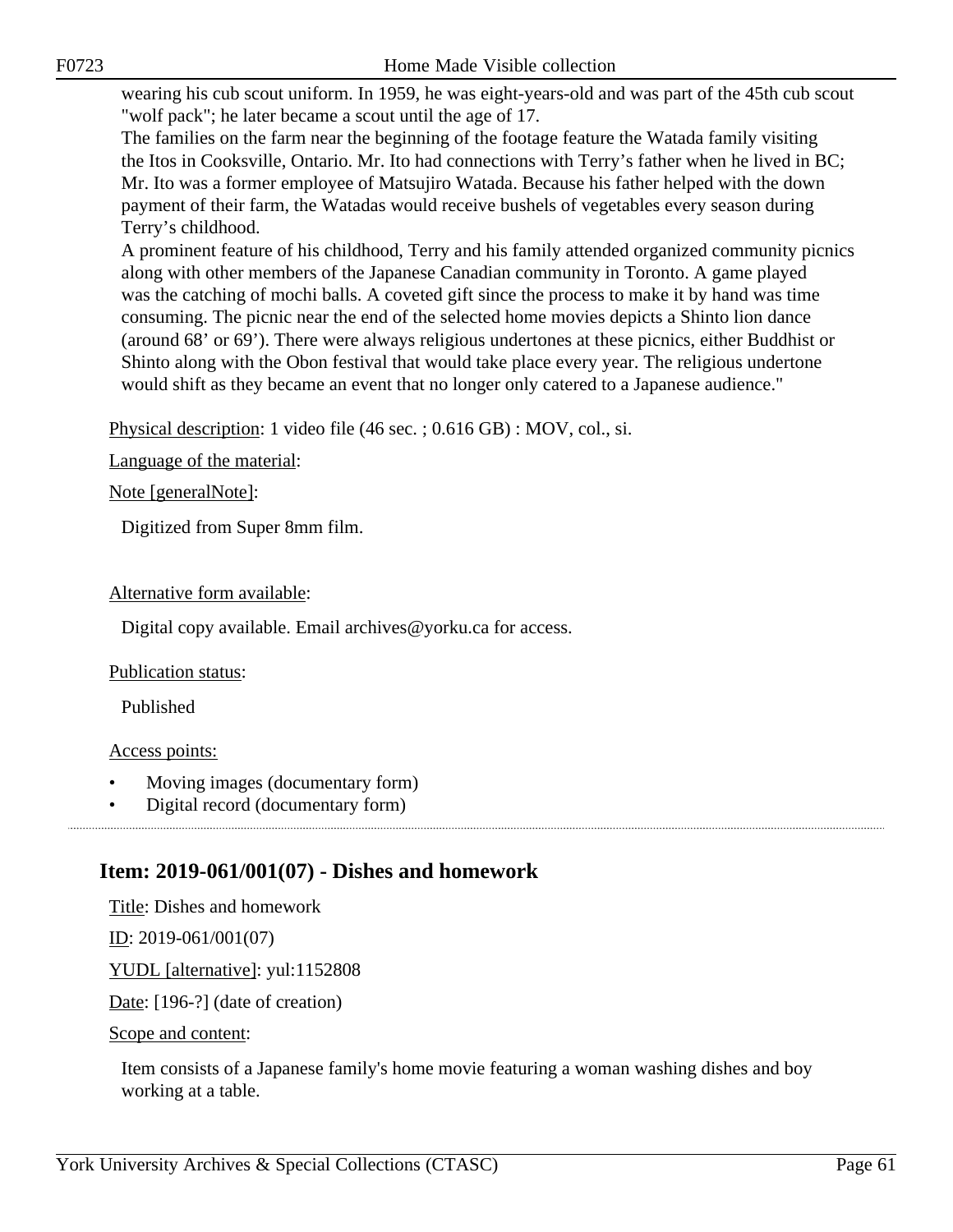Project and donor(s) contributed description follows: "Terry Watada became interested in his family history when he realized his parents were forced into internment camps by the Canadian government during World War II. The youngest of two boys and with an 18-year age gap, he only came to know this history in his late teens. The footage selected shows glimpses of Terry's childhood and features community members with whom he grew up. A small clip shows Terry wearing his cub scout uniform. In 1959, he was eight-years-old and was part of the 45th cub scout "wolf pack"; he later became a scout until the age of 17.

The families on the farm near the beginning of the footage feature the Watada family visiting the Itos in Cooksville, Ontario. Mr. Ito had connections with Terry's father when he lived in BC; Mr. Ito was a former employee of Matsujiro Watada. Because his father helped with the down payment of their farm, the Watadas would receive bushels of vegetables every season during Terry's childhood.

A prominent feature of his childhood, Terry and his family attended organized community picnics along with other members of the Japanese Canadian community in Toronto. A game played was the catching of mochi balls. A coveted gift since the process to make it by hand was time consuming. The picnic near the end of the selected home movies depicts a Shinto lion dance (around 68' or 69'). There were always religious undertones at these picnics, either Buddhist or Shinto along with the Obon festival that would take place every year. The religious undertone would shift as they became an event that no longer only catered to a Japanese audience."

Physical description: 1 video file (12 sec. ; 0.173 GB) : MOV, col., si.

Language of the material:

Note [generalNote]:

Digitized from Super 8mm film.

### Alternative form available:

Digital copy available. Email archives@yorku.ca for access.

Publication status:

Published

Access points:

- Moving images (documentary form)
- Digital record (documentary form)

# **Item: 2019-061/001(08) - Playing outside**

Title: Playing outside ID: 2019-061/001(08)

YUDL [alternative]: yul:1152809

Date: [196-?] (date of creation)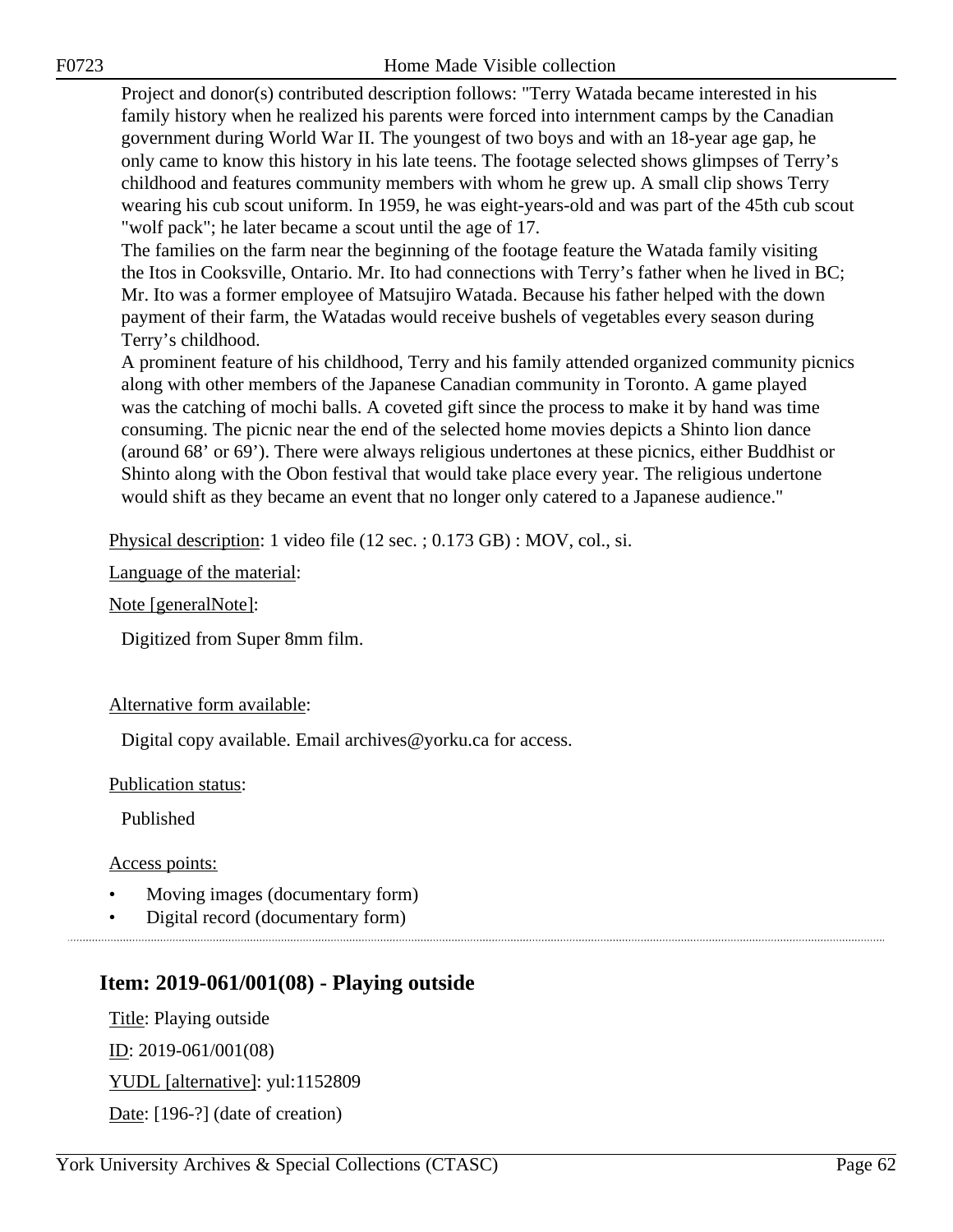### Scope and content:

Item consists of a Japanese family's home movie featuring a boy playing outside with toy military vehicles.

Project and donor(s) contributed description follows: "Terry Watada became interested in his family history when he realized his parents were forced into internment camps by the Canadian government during World War II. The youngest of two boys and with an 18-year age gap, he only came to know this history in his late teens. The footage selected shows glimpses of Terry's childhood and features community members with whom he grew up. A small clip shows Terry wearing his cub scout uniform. In 1959, he was eight-years-old and was part of the 45th cub scout "wolf pack"; he later became a scout until the age of 17.

The families on the farm near the beginning of the footage feature the Watada family visiting the Itos in Cooksville, Ontario. Mr. Ito had connections with Terry's father when he lived in BC; Mr. Ito was a former employee of Matsujiro Watada. Because his father helped with the down payment of their farm, the Watadas would receive bushels of vegetables every season during Terry's childhood.

A prominent feature of his childhood, Terry and his family attended organized community picnics along with other members of the Japanese Canadian community in Toronto. A game played was the catching of mochi balls. A coveted gift since the process to make it by hand was time consuming. The picnic near the end of the selected home movies depicts a Shinto lion dance (around 68' or 69'). There were always religious undertones at these picnics, either Buddhist or Shinto along with the Obon festival that would take place every year. The religious undertone would shift as they became an event that no longer only catered to a Japanese audience."

Physical description: 1 video file (12 sec. ; 0.169 GB) : MOV, col., si.

Language of the material:

Note [generalNote]:

Digitized from Super 8mm film.

### Alternative form available:

Digital copy available. Email archives@yorku.ca for access.

Publication status:

Published

Access points:

- Moving images (documentary form)
- Digital record (documentary form)

# **Item: 2019-061/001(09) - Sharing a meal**

Title: Sharing a meal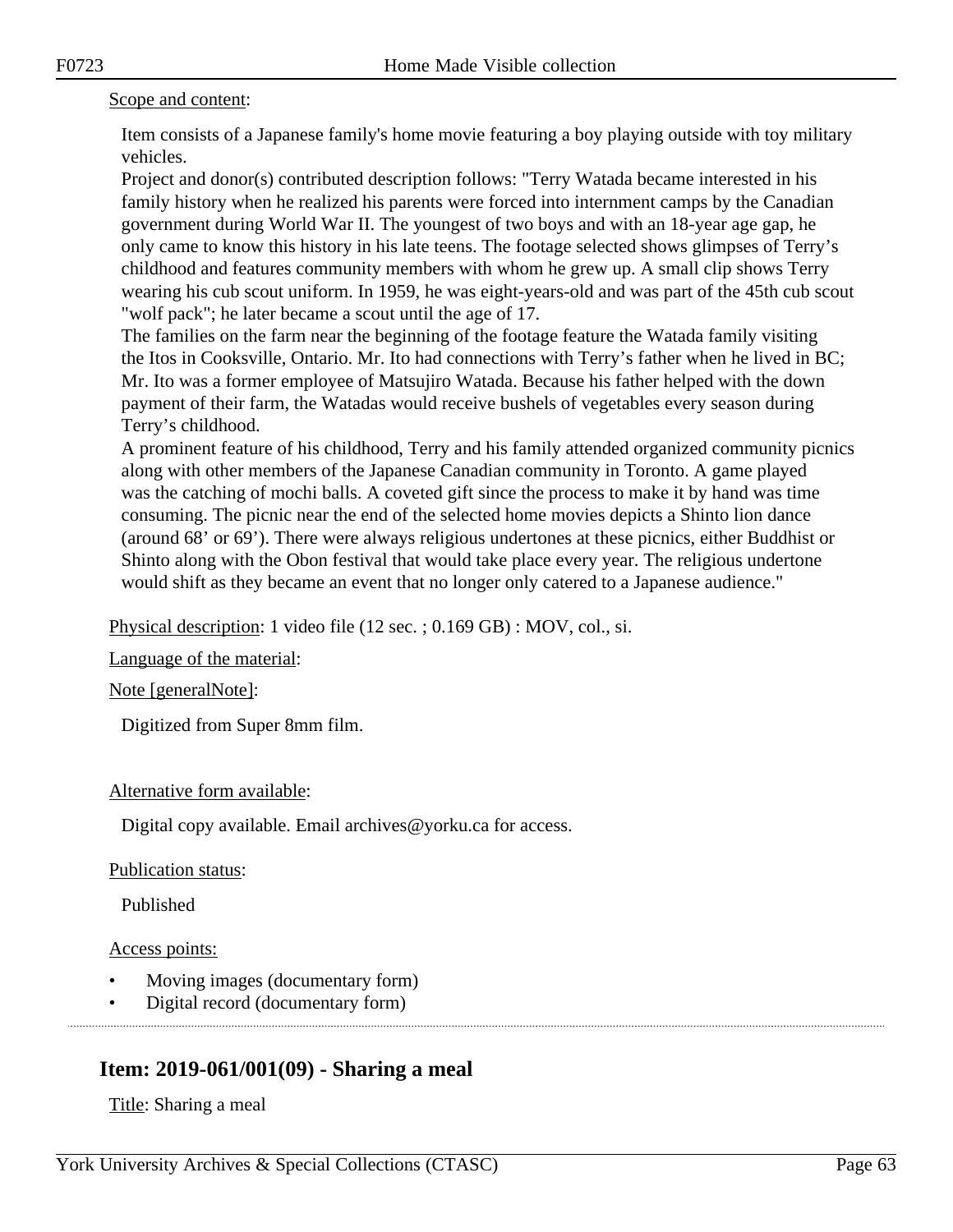ID: 2019-061/001(09)

YUDL [alternative]: yul:1152810

Date: [196-?] (date of creation)

# Scope and content:

Item consists of a Japanese family's home movie featuring a woman and a boy eating a table. Project and donor(s) contributed description follows: "Terry Watada became interested in his family history when he realized his parents were forced into internment camps by the Canadian government during World War II. The youngest of two boys and with an 18-year age gap, he only came to know this history in his late teens. The footage selected shows glimpses of Terry's childhood and features community members with whom he grew up. A small clip shows Terry wearing his cub scout uniform. In 1959, he was eight-years-old and was part of the 45th cub scout "wolf pack"; he later became a scout until the age of 17.

The families on the farm near the beginning of the footage feature the Watada family visiting the Itos in Cooksville, Ontario. Mr. Ito had connections with Terry's father when he lived in BC; Mr. Ito was a former employee of Matsujiro Watada. Because his father helped with the down payment of their farm, the Watadas would receive bushels of vegetables every season during Terry's childhood.

A prominent feature of his childhood, Terry and his family attended organized community picnics along with other members of the Japanese Canadian community in Toronto. A game played was the catching of mochi balls. A coveted gift since the process to make it by hand was time consuming. The picnic near the end of the selected home movies depicts a Shinto lion dance (around 68' or 69'). There were always religious undertones at these picnics, either Buddhist or Shinto along with the Obon festival that would take place every year. The religious undertone would shift as they became an event that no longer only catered to a Japanese audience."

Physical description: 1 video file (16 sec. ; 0.233 GB) : MOV, col., si.

Language of the material:

Note [generalNote]:

Digitized from Super 8mm film.

### Alternative form available:

Digital copy available. Email archives@yorku.ca for access.

### Publication status:

Published

Access points:

- Moving images (documentary form)
- Digital record (documentary form)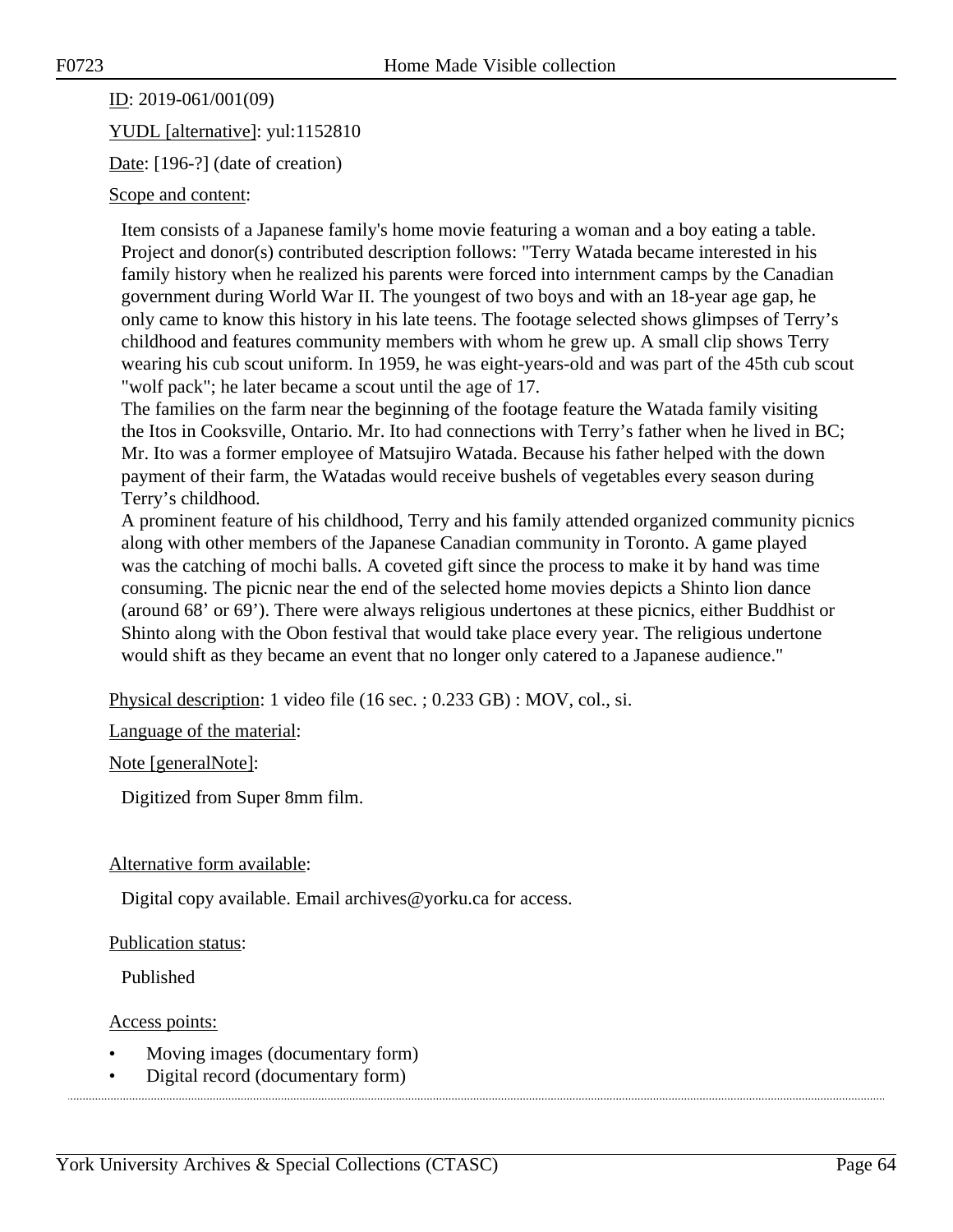# **Item: 2019-061/001(10) - Prayers and books before bed**

Title: Prayers and books before bed

ID: 2019-061/001(10)

YUDL [alternative]: yul:1152811

Date: [196-?] (date of creation)

### Scope and content:

Item consists of a Japanese family's home movie featuring a boy praying and reading a book in bed.

Project and donor(s) contributed description follows: "Terry Watada became interested in his family history when he realized his parents were forced into internment camps by the Canadian government during World War II. The youngest of two boys and with an 18-year age gap, he only came to know this history in his late teens. The footage selected shows glimpses of Terry's childhood and features community members with whom he grew up. A small clip shows Terry wearing his cub scout uniform. In 1959, he was eight-years-old and was part of the 45th cub scout "wolf pack"; he later became a scout until the age of 17.

The families on the farm near the beginning of the footage feature the Watada family visiting the Itos in Cooksville, Ontario. Mr. Ito had connections with Terry's father when he lived in BC; Mr. Ito was a former employee of Matsujiro Watada. Because his father helped with the down payment of their farm, the Watadas would receive bushels of vegetables every season during Terry's childhood.

A prominent feature of his childhood, Terry and his family attended organized community picnics along with other members of the Japanese Canadian community in Toronto. A game played was the catching of mochi balls. A coveted gift since the process to make it by hand was time consuming. The picnic near the end of the selected home movies depicts a Shinto lion dance (around 68' or 69'). There were always religious undertones at these picnics, either Buddhist or Shinto along with the Obon festival that would take place every year. The religious undertone would shift as they became an event that no longer only catered to a Japanese audience."

Physical description: 1 video file (9 sec. ; 0.127 GB) : MOV, col., si.

Language of the material:

Note [generalNote]:

Digitized from Super 8mm film.

### Alternative form available:

Digital copy available. Email archives@yorku.ca for access.

### Publication status:

Published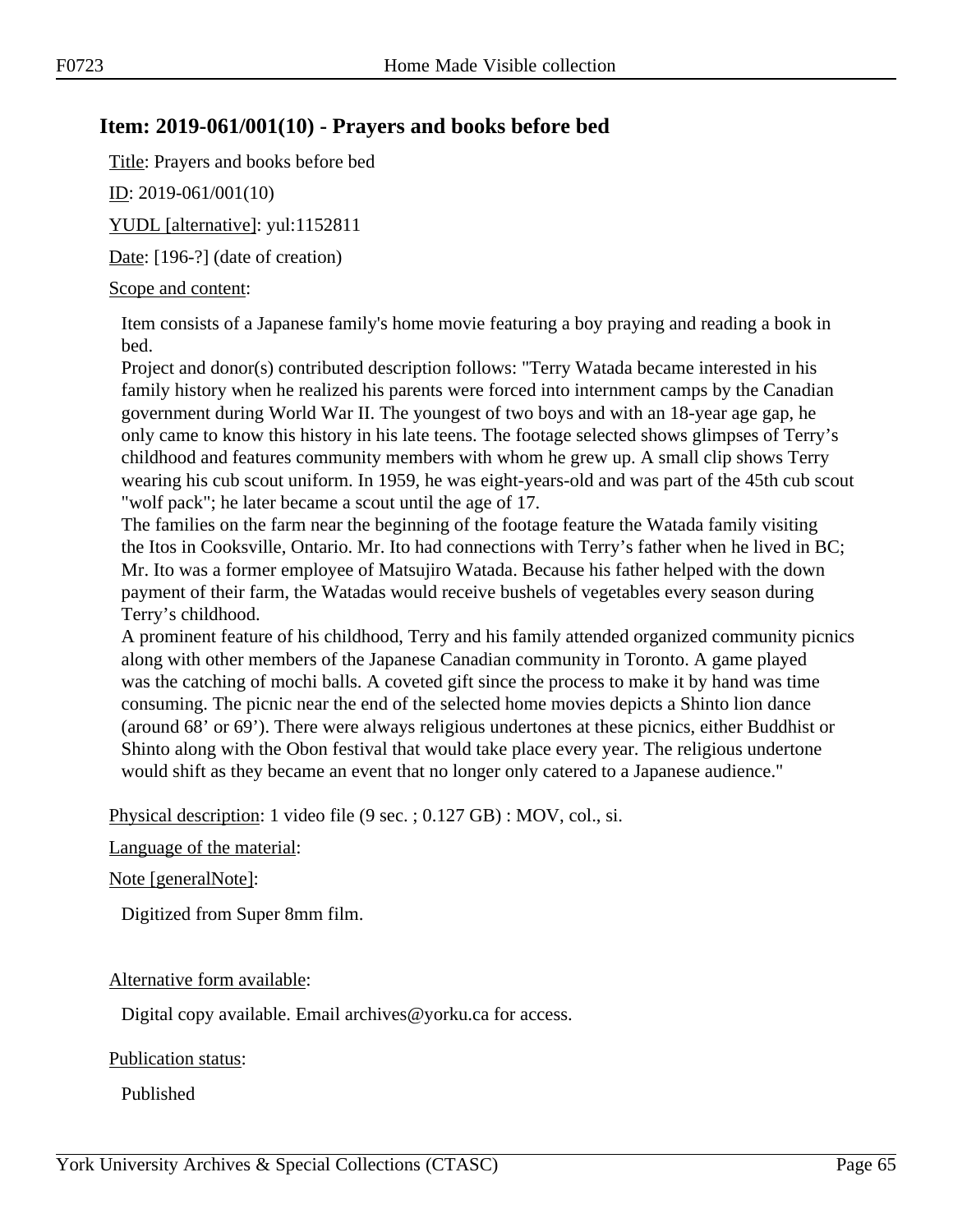#### Access points:

- Moving images (documentary form)
- Digital record (documentary form)

# **Item: 2019-061/001(11) - Zoo animals**

Title: Zoo animals ID: 2019-061/001(11)

YUDL [alternative]: yul:1152812

Date: [196-?] (date of creation)

Scope and content:

Item consists of a Japanese family's home movie featuring featuring a view of a neighbourhood, a bridge, and animals at a zoo (reindeer, zebras, lions, and geese).

Project and donor(s) contributed description follows: "Terry Watada became interested in his family history when he realized his parents were forced into internment camps by the Canadian government during World War II. The youngest of two boys and with an 18-year age gap, he only came to know this history in his late teens. The footage selected shows glimpses of Terry's childhood and features community members with whom he grew up. A small clip shows Terry wearing his cub scout uniform. In 1959, he was eight-years-old and was part of the 45th cub scout "wolf pack"; he later became a scout until the age of 17.

The families on the farm near the beginning of the footage feature the Watada family visiting the Itos in Cooksville, Ontario. Mr. Ito had connections with Terry's father when he lived in BC; Mr. Ito was a former employee of Matsujiro Watada. Because his father helped with the down payment of their farm, the Watadas would receive bushels of vegetables every season during Terry's childhood.

A prominent feature of his childhood, Terry and his family attended organized community picnics along with other members of the Japanese Canadian community in Toronto. A game played was the catching of mochi balls. A coveted gift since the process to make it by hand was time consuming. The picnic near the end of the selected home movies depicts a Shinto lion dance (around 68' or 69'). There were always religious undertones at these picnics, either Buddhist or Shinto along with the Obon festival that would take place every year. The religious undertone would shift as they became an event that no longer only catered to a Japanese audience."

Physical description: 1 video file (33 sec. ; 0.457 GB) : MOV, col., si.

Language of the material:

Note [generalNote]:

Digitized from Super 8mm film.

### Alternative form available:

Digital copy available. Email archives@yorku.ca for access.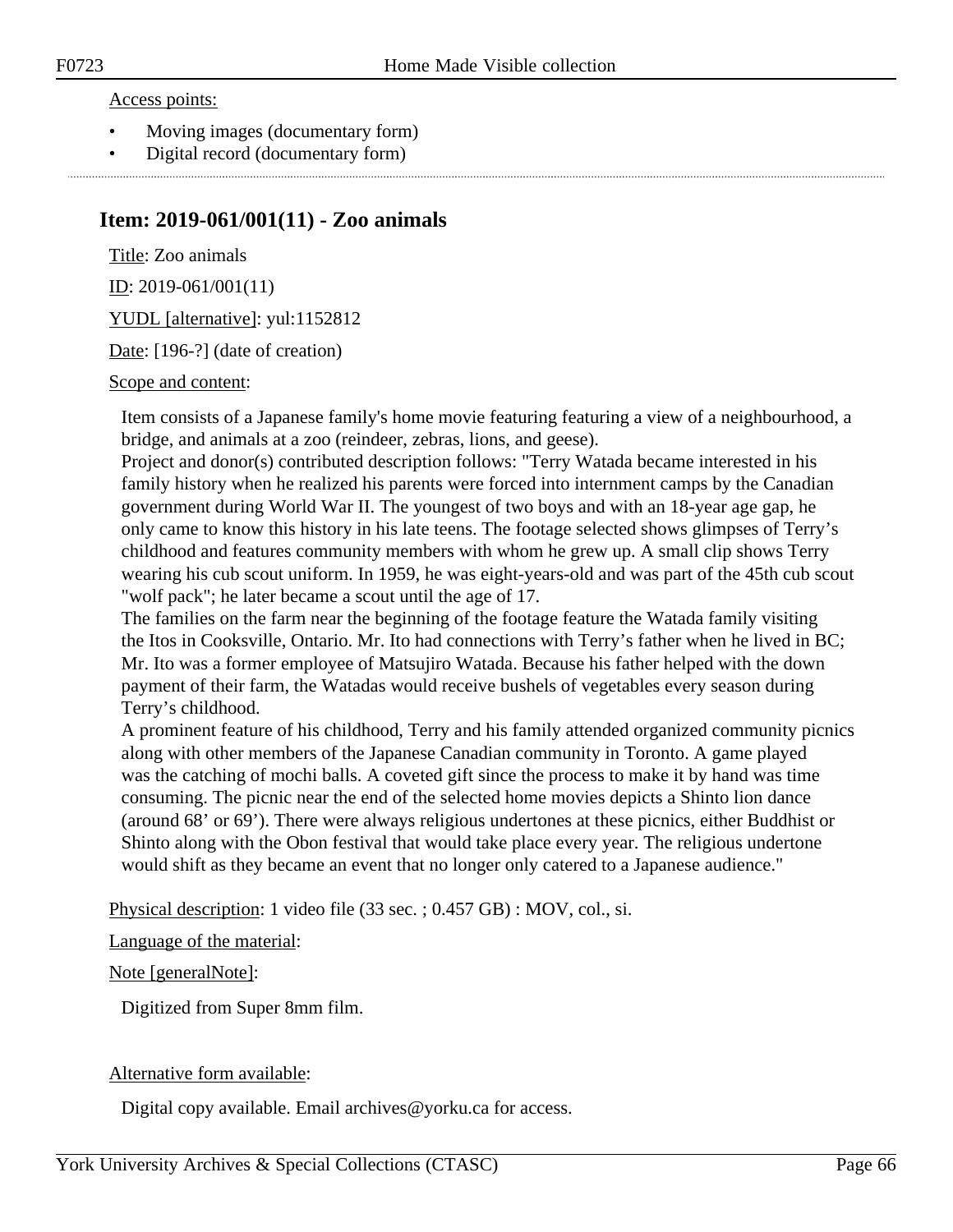#### Publication status:

Published

#### Access points:

- Moving images (documentary form)
- Digital record (documentary form)

# **Item: 2019-061/001(12) - Cleaning a car**

Title: Cleaning a car

ID: 2019-061/001(12)

YUDL [alternative]: yul:1152813

Date: [196-?] (date of creation)

#### Scope and content:

Item consists of a Japanese family's home movie featuring a man cleaning a car. Project and donor(s) contributed description follows: "Terry Watada became interested in his family history when he realized his parents were forced into internment camps by the Canadian government during World War II. The youngest of two boys and with an 18-year age gap, he only came to know this history in his late teens. The footage selected shows glimpses of Terry's childhood and features community members with whom he grew up. A small clip shows Terry wearing his cub scout uniform. In 1959, he was eight-years-old and was part of the 45th cub scout "wolf pack"; he later became a scout until the age of 17.

The families on the farm near the beginning of the footage feature the Watada family visiting the Itos in Cooksville, Ontario. Mr. Ito had connections with Terry's father when he lived in BC; Mr. Ito was a former employee of Matsujiro Watada. Because his father helped with the down payment of their farm, the Watadas would receive bushels of vegetables every season during Terry's childhood.

A prominent feature of his childhood, Terry and his family attended organized community picnics along with other members of the Japanese Canadian community in Toronto. A game played was the catching of mochi balls. A coveted gift since the process to make it by hand was time consuming. The picnic near the end of the selected home movies depicts a Shinto lion dance (around 68' or 69'). There were always religious undertones at these picnics, either Buddhist or Shinto along with the Obon festival that would take place every year. The religious undertone would shift as they became an event that no longer only catered to a Japanese audience."

Physical description: 1 video file (16 sec. ; 0.227 GB) : MOV, col., si.

Language of the material:

### Note [generalNote]:

Digitized from Super 8mm film.

### Alternative form available: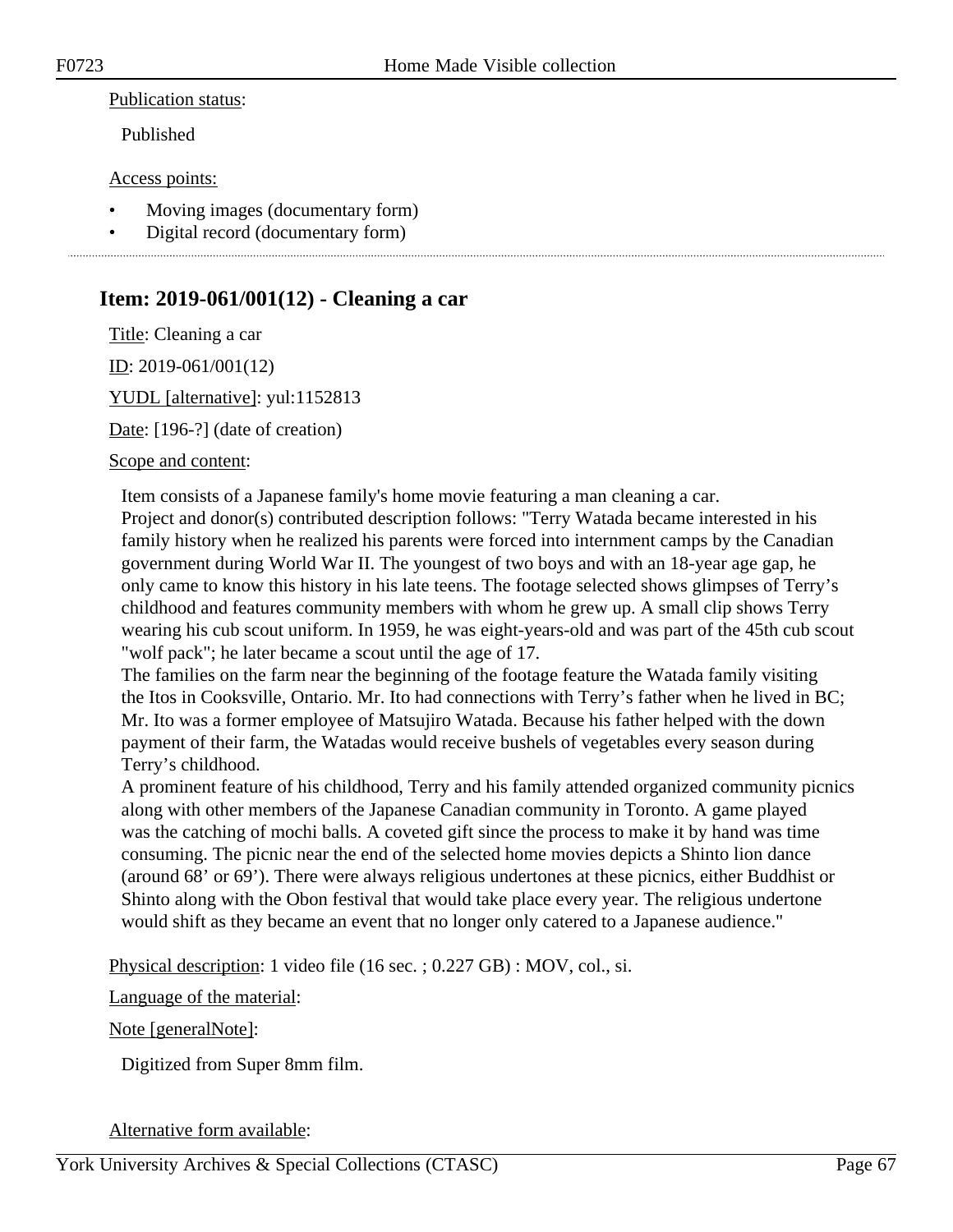Digital copy available. Email archives@yorku.ca for access.

Publication status:

Published

Access points:

- Moving images (documentary form)
- Digital record (documentary form)

# **Item: 2019-061/001(13) - Smiling man**

Title: Smiling man

ID: 2019-061/001(13)

YUDL [alternative]: yul:1152814

Date: [196-?] (date of creation)

#### Scope and content:

Item consists of a Japanese family's home movie featuring a man smiling.

Project and donor(s) contributed description follows: "Terry Watada became interested in his family history when he realized his parents were forced into internment camps by the Canadian government during World War II. The youngest of two boys and with an 18-year age gap, he only came to know this history in his late teens. The footage selected shows glimpses of Terry's childhood and features community members with whom he grew up. A small clip shows Terry wearing his cub scout uniform. In 1959, he was eight-years-old and was part of the 45th cub scout "wolf pack"; he later became a scout until the age of 17.

The families on the farm near the beginning of the footage feature the Watada family visiting the Itos in Cooksville, Ontario. Mr. Ito had connections with Terry's father when he lived in BC; Mr. Ito was a former employee of Matsujiro Watada. Because his father helped with the down payment of their farm, the Watadas would receive bushels of vegetables every season during Terry's childhood.

A prominent feature of his childhood, Terry and his family attended organized community picnics along with other members of the Japanese Canadian community in Toronto. A game played was the catching of mochi balls. A coveted gift since the process to make it by hand was time consuming. The picnic near the end of the selected home movies depicts a Shinto lion dance (around 68' or 69'). There were always religious undertones at these picnics, either Buddhist or Shinto along with the Obon festival that would take place every year. The religious undertone would shift as they became an event that no longer only catered to a Japanese audience."

Physical description: 1 video file (4 sec. ; 0.708 GB) : MOV, col., si.

Language of the material:

Note [generalNote]: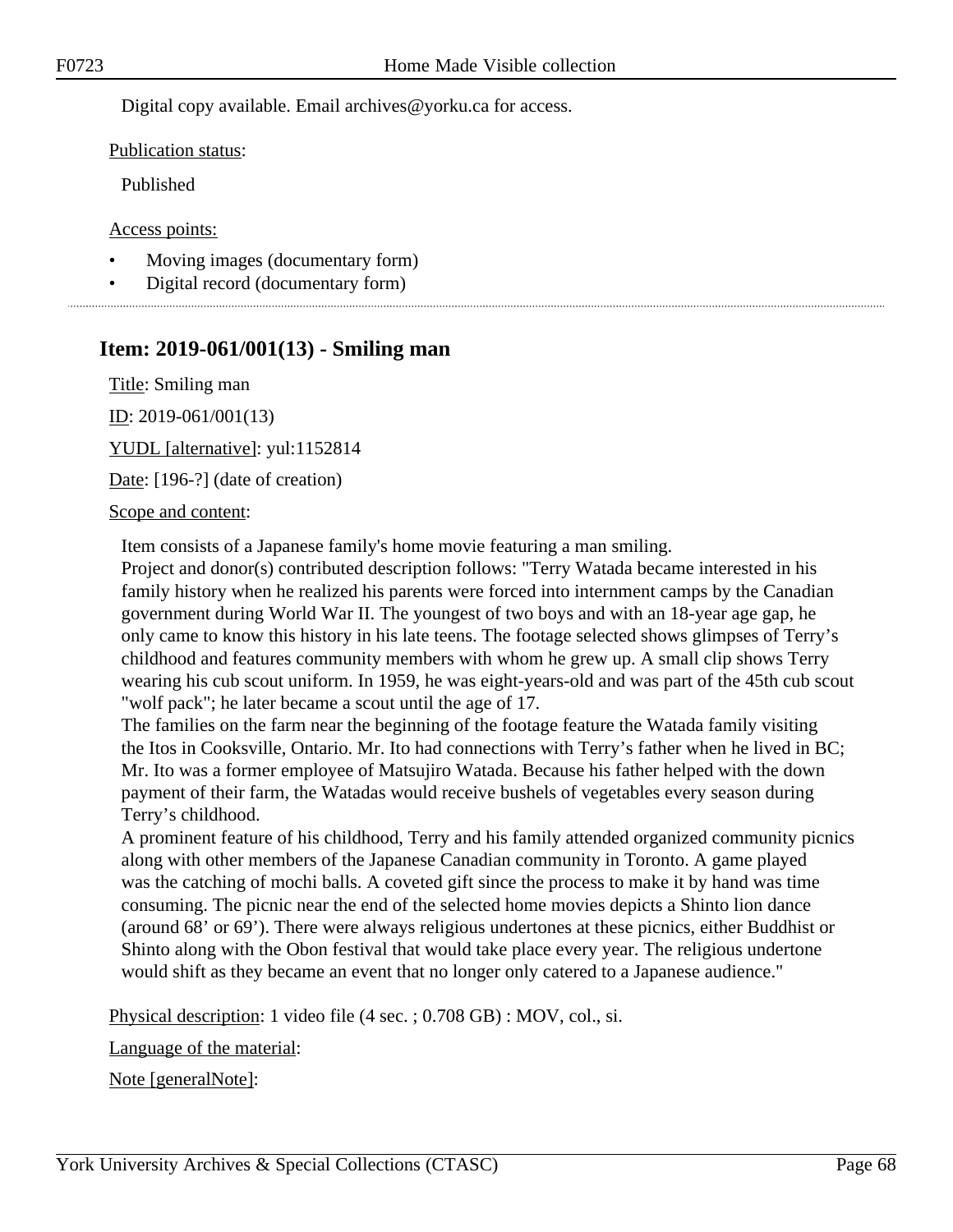Digitized from Super 8mm film.

#### Alternative form available:

Digital copy available. Email archives@yorku.ca for access.

#### Publication status:

Published

#### Access points:

- Moving images (documentary form)
- Digital record (documentary form)

# **Item: 2019-061/001(14) - Woman reading a book**

Title: Woman reading a book <u>ID</u>: 2019-061/001(14) YUDL [alternative]: yul:1152815 Date: [196-?] (date of creation)

Scope and content:

Item consists of a Japanese family's home movie featuring a woman reading a book. Project and donor(s) contributed description follows: "Terry Watada became interested in his family history when he realized his parents were forced into internment camps by the Canadian government during World War II. The youngest of two boys and with an 18-year age gap, he only came to know this history in his late teens. The footage selected shows glimpses of Terry's childhood and features community members with whom he grew up. A small clip shows Terry wearing his cub scout uniform. In 1959, he was eight-years-old and was part of the 45th cub scout "wolf pack"; he later became a scout until the age of 17.

The families on the farm near the beginning of the footage feature the Watada family visiting the Itos in Cooksville, Ontario. Mr. Ito had connections with Terry's father when he lived in BC; Mr. Ito was a former employee of Matsujiro Watada. Because his father helped with the down payment of their farm, the Watadas would receive bushels of vegetables every season during Terry's childhood.

A prominent feature of his childhood, Terry and his family attended organized community picnics along with other members of the Japanese Canadian community in Toronto. A game played was the catching of mochi balls. A coveted gift since the process to make it by hand was time consuming. The picnic near the end of the selected home movies depicts a Shinto lion dance (around 68' or 69'). There were always religious undertones at these picnics, either Buddhist or Shinto along with the Obon festival that would take place every year. The religious undertone would shift as they became an event that no longer only catered to a Japanese audience."

Physical description: 1 video file (4 sec. ; 0.558 GB) : MOV, col., si.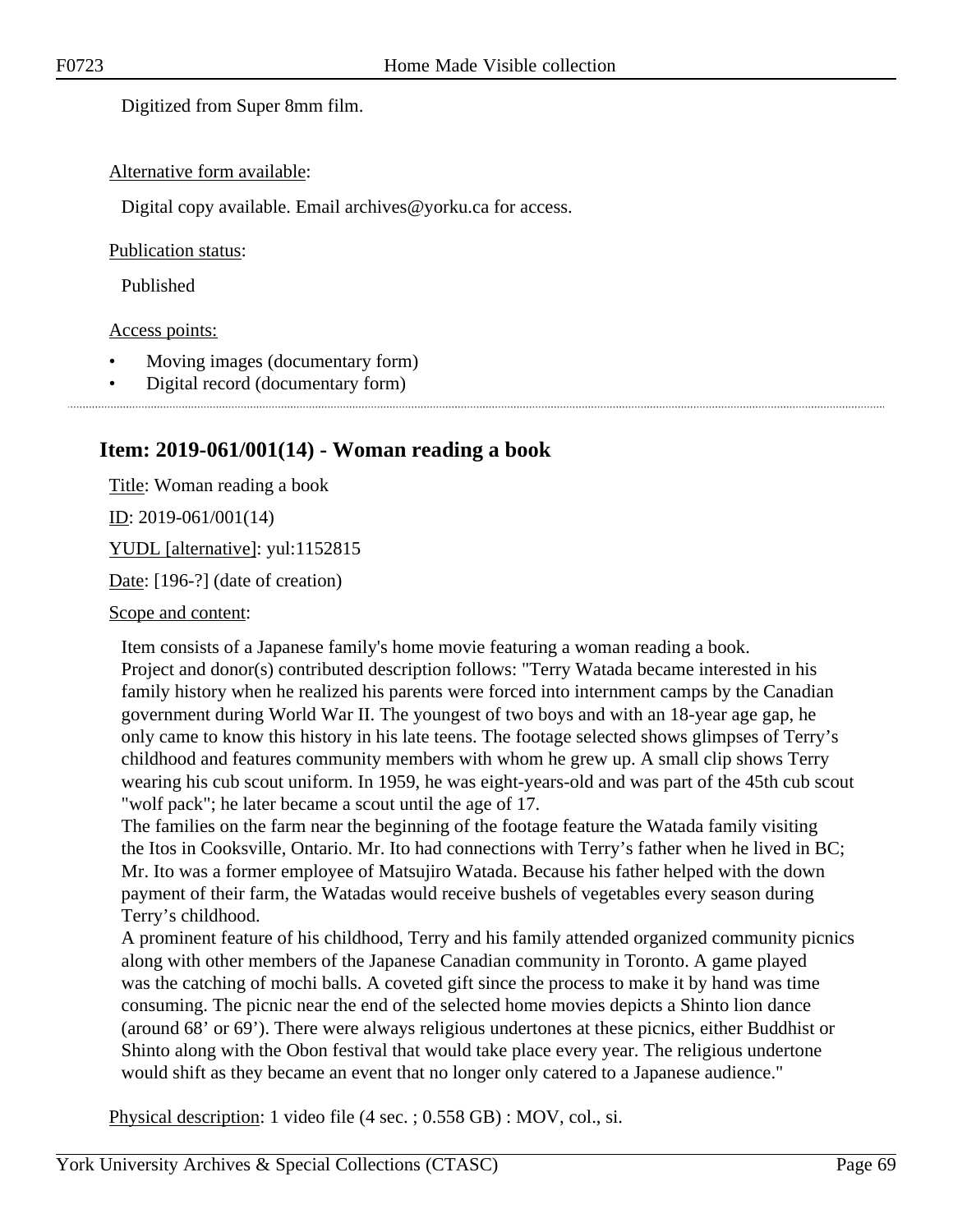Language of the material:

Note [generalNote]:

Digitized from Super 8mm film.

# Alternative form available:

Digital copy available. Email archives@yorku.ca for access.

# Publication status:

Published

# Access points:

- Moving images (documentary form)
- Digital record (documentary form)

# **Item: 2019-061/001(15) - Baseball**

Title: Baseball

ID: 2019-061/001(15)

YUDL [alternative]: yul:1152816

Date: [196-?] (date of creation)

# Scope and content:

Item consists of a Japanese family's home movie featuring a boy and a woman passing and catching a ball with a glove.

Project and donor(s) contributed description follows: "Terry Watada became interested in his family history when he realized his parents were forced into internment camps by the Canadian government during World War II. The youngest of two boys and with an 18-year age gap, he only came to know this history in his late teens. The footage selected shows glimpses of Terry's childhood and features community members with whom he grew up. A small clip shows Terry wearing his cub scout uniform. In 1959, he was eight-years-old and was part of the 45th cub scout "wolf pack"; he later became a scout until the age of 17.

The families on the farm near the beginning of the footage feature the Watada family visiting the Itos in Cooksville, Ontario. Mr. Ito had connections with Terry's father when he lived in BC; Mr. Ito was a former employee of Matsujiro Watada. Because his father helped with the down payment of their farm, the Watadas would receive bushels of vegetables every season during Terry's childhood.

A prominent feature of his childhood, Terry and his family attended organized community picnics along with other members of the Japanese Canadian community in Toronto. A game played was the catching of mochi balls. A coveted gift since the process to make it by hand was time consuming. The picnic near the end of the selected home movies depicts a Shinto lion dance (around 68' or 69'). There were always religious undertones at these picnics, either Buddhist or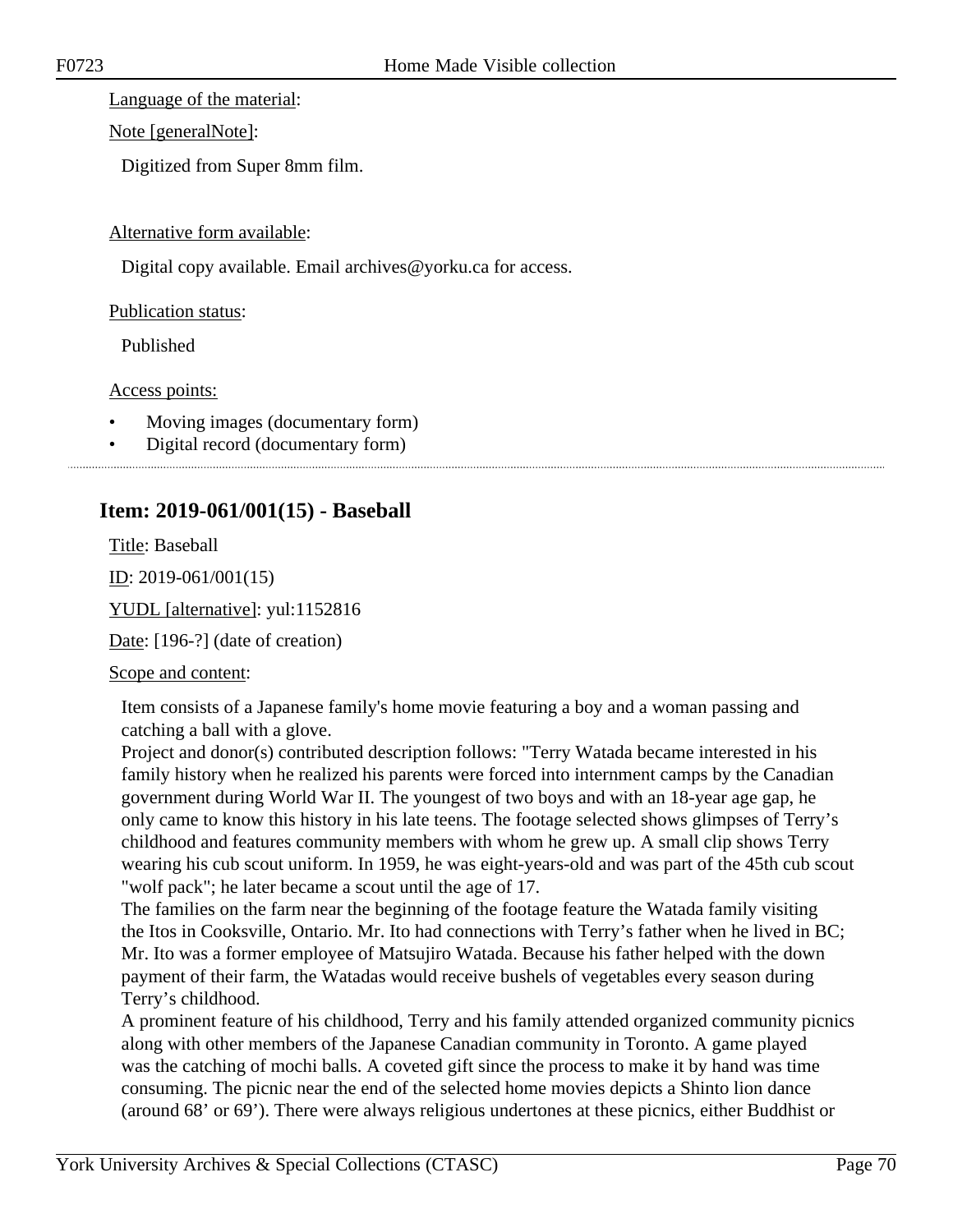Shinto along with the Obon festival that would take place every year. The religious undertone would shift as they became an event that no longer only catered to a Japanese audience."

Physical description: 1 video file (12 sec. ; 0.17 GB) : MOV, col., si.

Language of the material:

Note [generalNote]:

Digitized from Super 8mm film.

# Alternative form available:

Digital copy available. Email archives@yorku.ca for access.

Publication status:

Published

Access points:

- Moving images (documentary form)
- Digital record (documentary form)

# **Item: 2019-061/001(16) - Flowers on a house**

Title: Flowers on a house

ID: 2019-061/001(16)

YUDL [alternative]: yul:1152817

Date: [196-?] (date of creation)

Scope and content:

Item consists of a Japanese family's home movie featuring flowers growing on the side of a house. Project and donor(s) contributed description follows: "Terry Watada became interested in his family history when he realized his parents were forced into internment camps by the Canadian government during World War II. The youngest of two boys and with an 18-year age gap, he only came to know this history in his late teens. The footage selected shows glimpses of Terry's childhood and features community members with whom he grew up. A small clip shows Terry wearing his cub scout uniform. In 1959, he was eight-years-old and was part of the 45th cub scout "wolf pack"; he later became a scout until the age of 17.

The families on the farm near the beginning of the footage feature the Watada family visiting the Itos in Cooksville, Ontario. Mr. Ito had connections with Terry's father when he lived in BC; Mr. Ito was a former employee of Matsujiro Watada. Because his father helped with the down payment of their farm, the Watadas would receive bushels of vegetables every season during Terry's childhood.

A prominent feature of his childhood, Terry and his family attended organized community picnics along with other members of the Japanese Canadian community in Toronto. A game played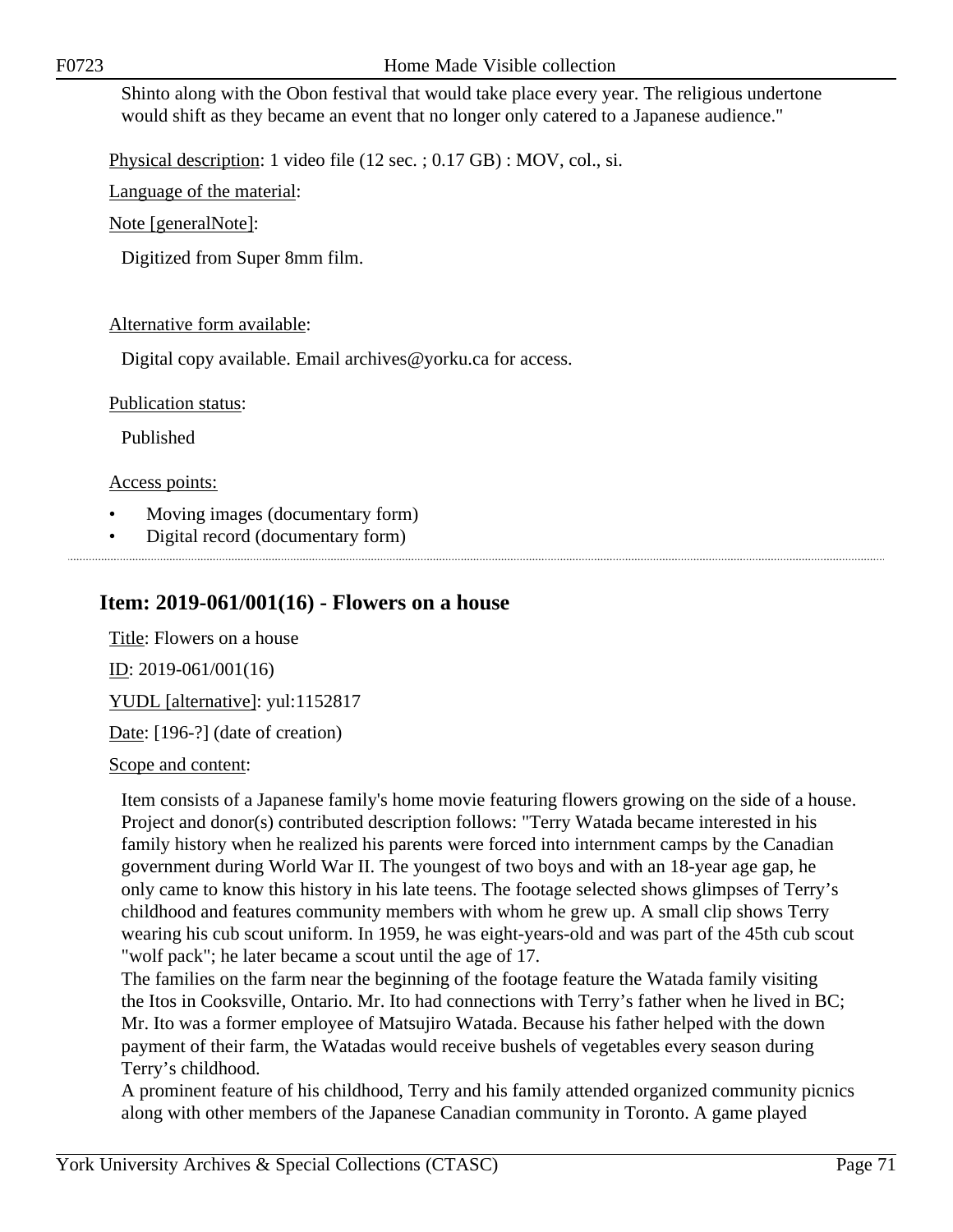F0723 Home Made Visible collection

was the catching of mochi balls. A coveted gift since the process to make it by hand was time consuming. The picnic near the end of the selected home movies depicts a Shinto lion dance (around 68' or 69'). There were always religious undertones at these picnics, either Buddhist or Shinto along with the Obon festival that would take place every year. The religious undertone would shift as they became an event that no longer only catered to a Japanese audience."

Physical description: 1 video file (9 sec. ; 0.125 GB) : MOV, col., si.

Language of the material:

Note [generalNote]:

Digitized from Super 8mm film.

# Alternative form available:

Digital copy available. Email archives@yorku.ca for access.

### Publication status:

Published

# Access points:

- Moving images (documentary form)
- Digital record (documentary form)

# **Item: 2019-061/001(17) - Community picnic**

Title: Community picnic ID: 2019-061/001(17) YUDL [alternative]: yul:1152818 Date: [196-?] (date of creation)

### Scope and content:

Item consists of a Japanese family's home movie featuring a community picnic and includes footage of dancing and children playing. Footage of flowers is also included. Project and donor(s) contributed description follows: "Terry Watada became interested in his family history when he realized his parents were forced into internment camps by the Canadian government during World War II. The youngest of two boys and with an 18-year age gap, he only came to know this history in his late teens. The footage selected shows glimpses of Terry's childhood and features community members with whom he grew up. A small clip shows Terry wearing his cub scout uniform. In 1959, he was eight-years-old and was part of the 45th cub scout "wolf pack"; he later became a scout until the age of 17.

The families on the farm near the beginning of the footage feature the Watada family visiting the Itos in Cooksville, Ontario. Mr. Ito had connections with Terry's father when he lived in BC; Mr. Ito was a former employee of Matsujiro Watada. Because his father helped with the down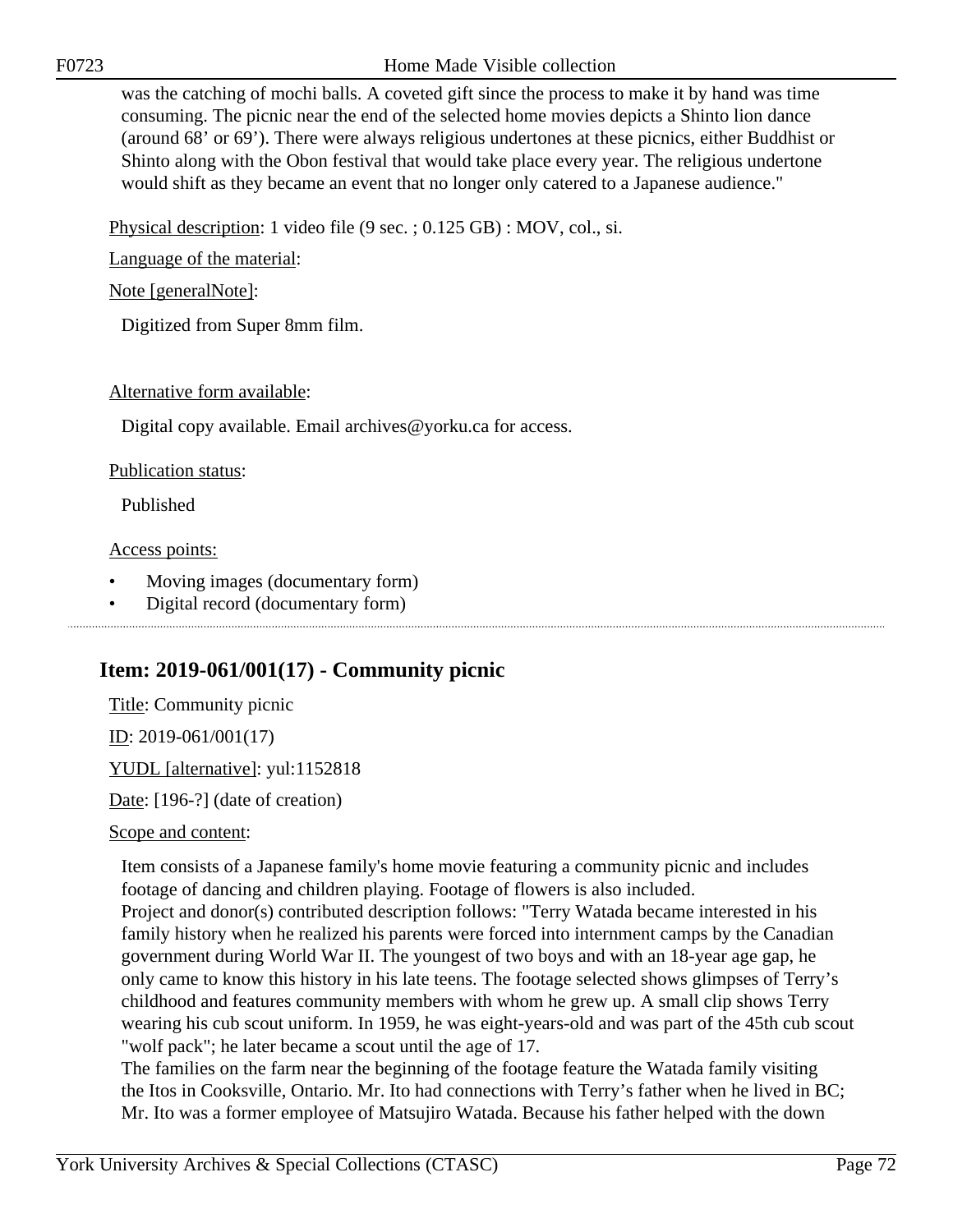F0723 Home Made Visible collection

payment of their farm, the Watadas would receive bushels of vegetables every season during Terry's childhood.

A prominent feature of his childhood, Terry and his family attended organized community picnics along with other members of the Japanese Canadian community in Toronto. A game played was the catching of mochi balls. A coveted gift since the process to make it by hand was time consuming. The picnic near the end of the selected home movies depicts a Shinto lion dance (around 68' or 69'). There were always religious undertones at these picnics, either Buddhist or Shinto along with the Obon festival that would take place every year. The religious undertone would shift as they became an event that no longer only catered to a Japanese audience."

Physical description: 1 video file (59 min. ; 0.787 GB) : MOV, col., si.

Language of the material:

Note [generalNote]:

Digitized from Super 8mm film.

#### Alternative form available:

Digital copy available. Email archives@yorku.ca for access.

#### Publication status:

Published

Access points:

- Moving images (documentary form)
- Digital record (documentary form)

# **Item: 2019-061/001(18) - Flowers and garden**

Title: Flowers and garden

<u>ID</u>: 2019-061/001(18)

YUDL [alternative]: yul:1152819

Date: [196-?] (date of creation)

Scope and content:

Item consists of a Japanese family's home movie featuring flowers growing on the side of a house, a garden, and flowers in a vase.

Project and donor(s) contributed description follows: "Terry Watada became interested in his family history when he realized his parents were forced into internment camps by the Canadian government during World War II. The youngest of two boys and with an 18-year age gap, he only came to know this history in his late teens. The footage selected shows glimpses of Terry's childhood and features community members with whom he grew up. A small clip shows Terry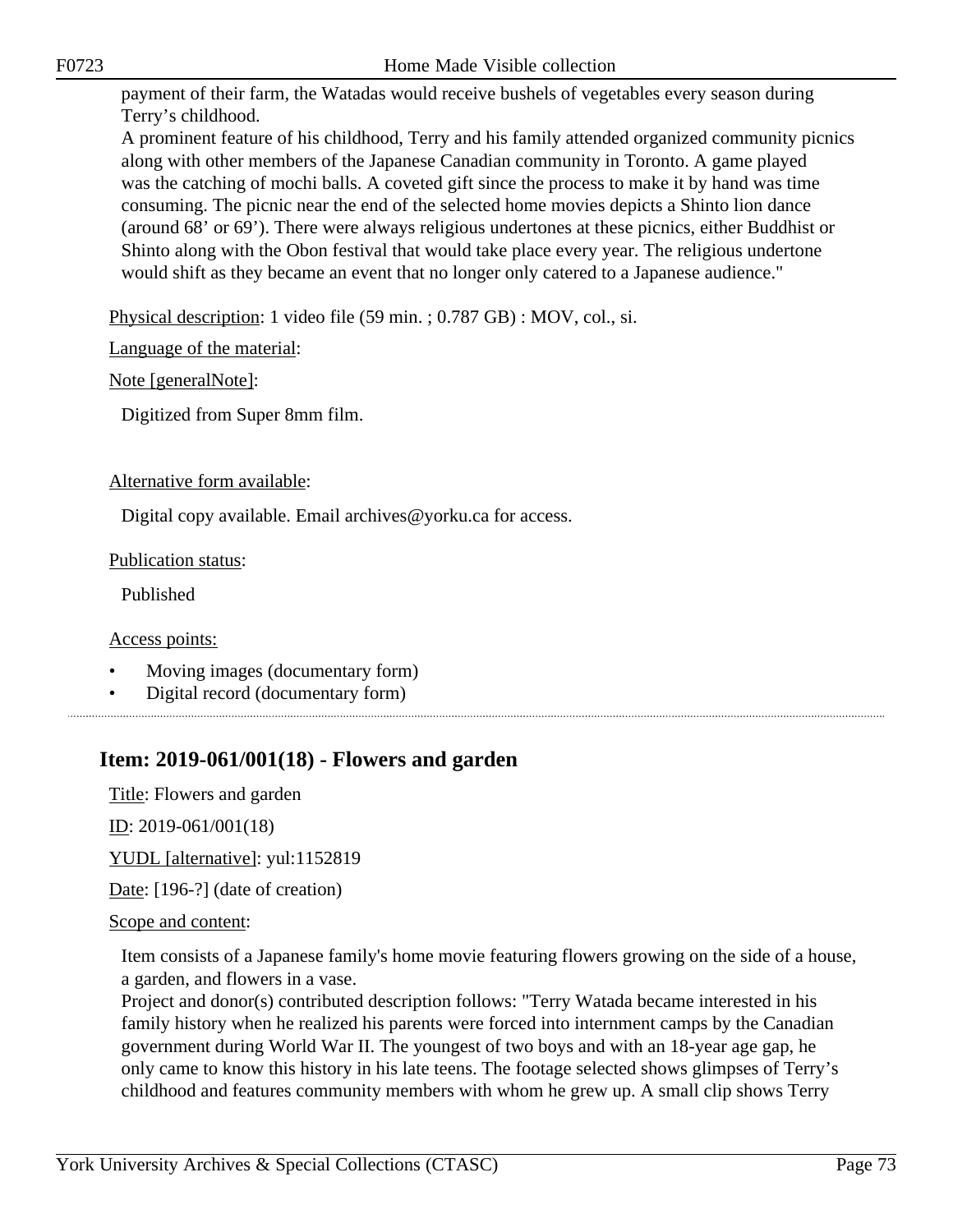wearing his cub scout uniform. In 1959, he was eight-years-old and was part of the 45th cub scout "wolf pack"; he later became a scout until the age of 17.

The families on the farm near the beginning of the footage feature the Watada family visiting the Itos in Cooksville, Ontario. Mr. Ito had connections with Terry's father when he lived in BC; Mr. Ito was a former employee of Matsujiro Watada. Because his father helped with the down payment of their farm, the Watadas would receive bushels of vegetables every season during Terry's childhood.

A prominent feature of his childhood, Terry and his family attended organized community picnics along with other members of the Japanese Canadian community in Toronto. A game played was the catching of mochi balls. A coveted gift since the process to make it by hand was time consuming. The picnic near the end of the selected home movies depicts a Shinto lion dance (around 68' or 69'). There were always religious undertones at these picnics, either Buddhist or Shinto along with the Obon festival that would take place every year. The religious undertone would shift as they became an event that no longer only catered to a Japanese audience."

Physical description: 1 video file (12 sec. ; 0.172 GB) : MOV, col., si.

Language of the material:

Note [generalNote]:

Digitized from Super 8mm film.

### Alternative form available:

Digital copy available. Email archives@yorku.ca for access.

#### Publication status:

Published

#### Access points:

- Moving images (documentary form)
- Digital record (documentary form)

# **Item: 2019-061/001(19) - Pool**

Title: Pool

<u>ID</u>: 2019-061/001(19)

YUDL [alternative]: yul:1152820

Date: [196-?] (date of creation)

Scope and content:

Item consists of a Japanese family's home movie featuring a boy filling a pool and children playing in the water.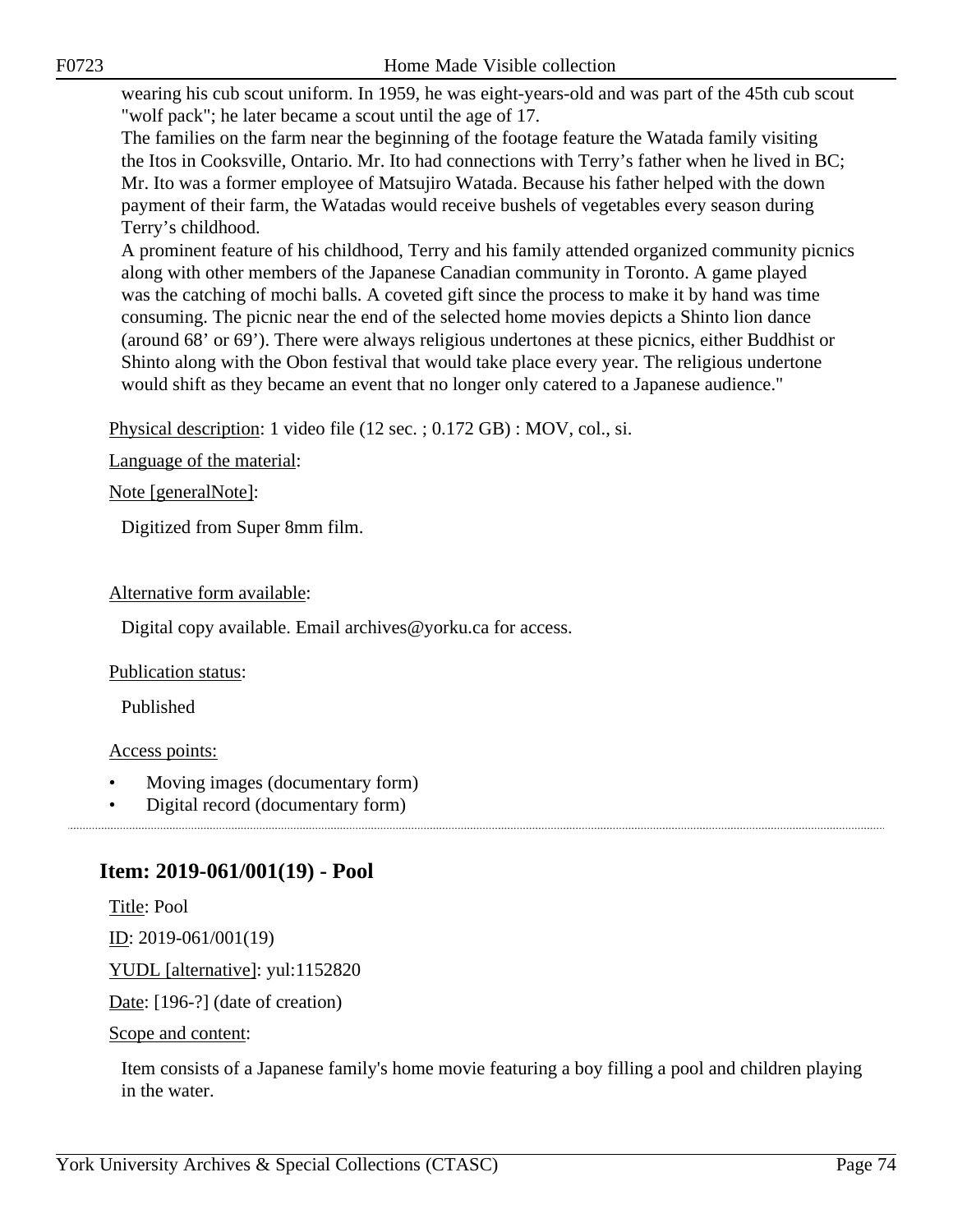Project and donor(s) contributed description follows: "Terry Watada became interested in his family history when he realized his parents were forced into internment camps by the Canadian government during World War II. The youngest of two boys and with an 18-year age gap, he only came to know this history in his late teens. The footage selected shows glimpses of Terry's childhood and features community members with whom he grew up. A small clip shows Terry wearing his cub scout uniform. In 1959, he was eight-years-old and was part of the 45th cub scout "wolf pack"; he later became a scout until the age of 17.

The families on the farm near the beginning of the footage feature the Watada family visiting the Itos in Cooksville, Ontario. Mr. Ito had connections with Terry's father when he lived in BC; Mr. Ito was a former employee of Matsujiro Watada. Because his father helped with the down payment of their farm, the Watadas would receive bushels of vegetables every season during Terry's childhood.

A prominent feature of his childhood, Terry and his family attended organized community picnics along with other members of the Japanese Canadian community in Toronto. A game played was the catching of mochi balls. A coveted gift since the process to make it by hand was time consuming. The picnic near the end of the selected home movies depicts a Shinto lion dance (around 68' or 69'). There were always religious undertones at these picnics, either Buddhist or Shinto along with the Obon festival that would take place every year. The religious undertone would shift as they became an event that no longer only catered to a Japanese audience."

Physical description: 1 video file (7 sec. ; 0.971 GB) : MOV, col., si.

Language of the material:

Note [generalNote]:

Digitized from Super 8mm film.

#### Alternative form available:

Digital copy available. Email archives@yorku.ca for access.

Publication status:

Published

Access points:

- Moving images (documentary form)
- Digital record (documentary form)

# **Item: 2019-061/001(20) - Playing with sticks**

Title: Playing with sticks

ID: 2019-061/001(20)

YUDL [alternative]: yul:1152821

Date: [196-?] (date of creation)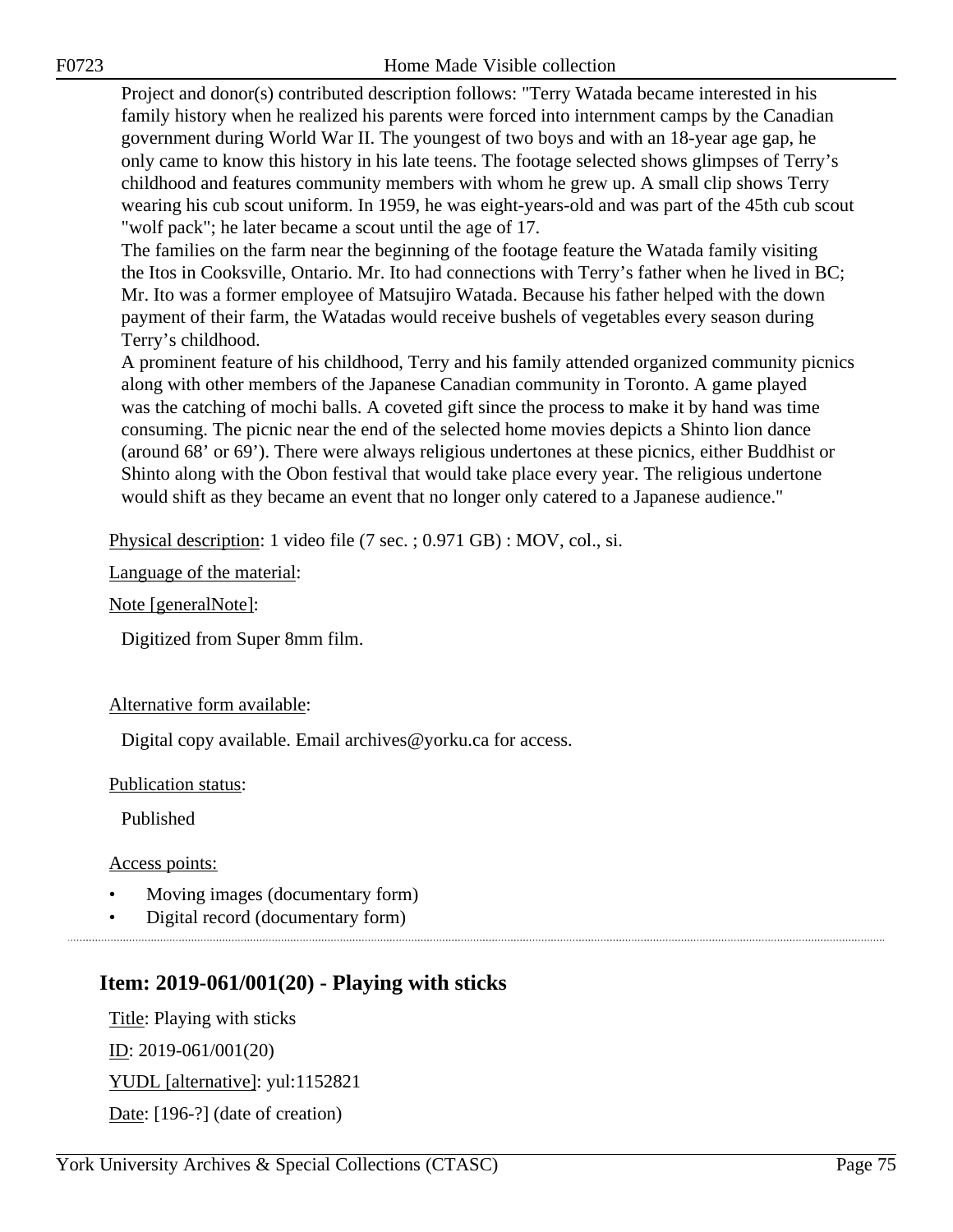#### Scope and content:

Item consists of a Japanese family's home movie featuring two boys playing with sticks in the backyard.

Project and donor(s) contributed description follows: "Terry Watada became interested in his family history when he realized his parents were forced into internment camps by the Canadian government during World War II. The youngest of two boys and with an 18-year age gap, he only came to know this history in his late teens. The footage selected shows glimpses of Terry's childhood and features community members with whom he grew up. A small clip shows Terry wearing his cub scout uniform. In 1959, he was eight-years-old and was part of the 45th cub scout "wolf pack"; he later became a scout until the age of 17.

The families on the farm near the beginning of the footage feature the Watada family visiting the Itos in Cooksville, Ontario. Mr. Ito had connections with Terry's father when he lived in BC; Mr. Ito was a former employee of Matsujiro Watada. Because his father helped with the down payment of their farm, the Watadas would receive bushels of vegetables every season during Terry's childhood.

A prominent feature of his childhood, Terry and his family attended organized community picnics along with other members of the Japanese Canadian community in Toronto. A game played was the catching of mochi balls. A coveted gift since the process to make it by hand was time consuming. The picnic near the end of the selected home movies depicts a Shinto lion dance (around 68' or 69'). There were always religious undertones at these picnics, either Buddhist or Shinto along with the Obon festival that would take place every year. The religious undertone would shift as they became an event that no longer only catered to a Japanese audience."

Physical description: 1 video file (11 sec. ; 0.16 GB) : MOV, col., si.

Language of the material:

Note [generalNote]:

Digitized from Super 8mm film.

#### Alternative form available:

Digital copy available. Email archives@yorku.ca for access.

Publication status:

Published

Access points:

- Moving images (documentary form)
- Digital record (documentary form)

# **Item: 2019-061/001(21) - Beach**

Title: Beach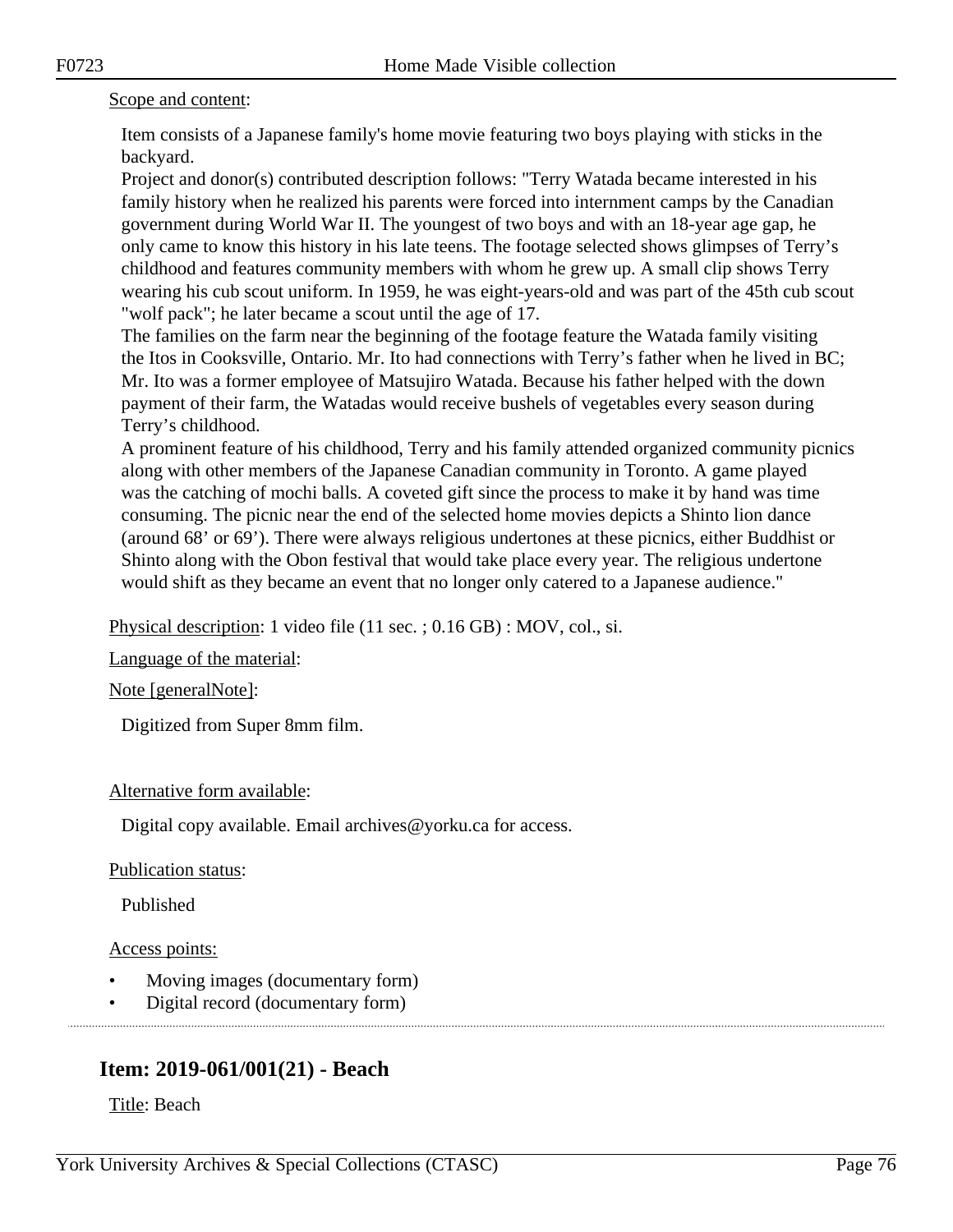ID: 2019-061/001(21)

YUDL [alternative]: yul:1152822

Date: [196-?] (date of creation)

Scope and content:

Item consists of a Japanese family's home movie featuring individuals enjoying the water and the lawn near the water.

Project and donor(s) contributed description follows: "Terry Watada became interested in his family history when he realized his parents were forced into internment camps by the Canadian government during World War II. The youngest of two boys and with an 18-year age gap, he only came to know this history in his late teens. The footage selected shows glimpses of Terry's childhood and features community members with whom he grew up. A small clip shows Terry wearing his cub scout uniform. In 1959, he was eight-years-old and was part of the 45th cub scout "wolf pack"; he later became a scout until the age of 17.

The families on the farm near the beginning of the footage feature the Watada family visiting the Itos in Cooksville, Ontario. Mr. Ito had connections with Terry's father when he lived in BC; Mr. Ito was a former employee of Matsujiro Watada. Because his father helped with the down payment of their farm, the Watadas would receive bushels of vegetables every season during Terry's childhood.

A prominent feature of his childhood, Terry and his family attended organized community picnics along with other members of the Japanese Canadian community in Toronto. A game played was the catching of mochi balls. A coveted gift since the process to make it by hand was time consuming. The picnic near the end of the selected home movies depicts a Shinto lion dance (around 68' or 69'). There were always religious undertones at these picnics, either Buddhist or Shinto along with the Obon festival that would take place every year. The religious undertone would shift as they became an event that no longer only catered to a Japanese audience."

Physical description: 1 video file (29 sec. ; 0.402 GB) : MOV, col., si.

Language of the material:

Note [generalNote]:

Digitized from Super 8mm film.

## Alternative form available:

Digital copy available. Email archives@yorku.ca for access.

Publication status:

Published

Access points:

- Moving images (documentary form)
- Digital record (documentary form)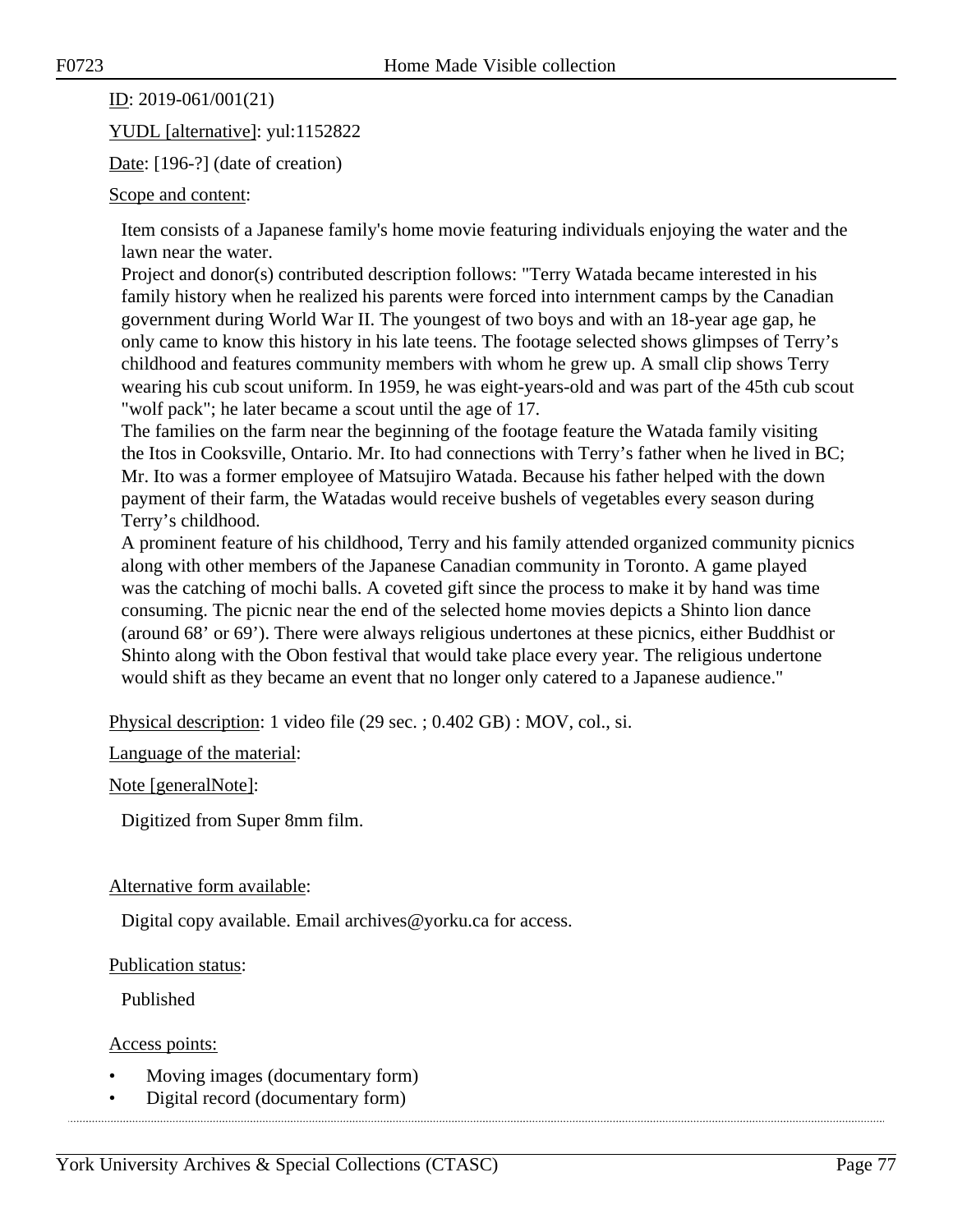# **Item: 2019-061/001(22) - Driving downtown**

Title: Driving downtown ID: 2019-061/001(22) YUDL [alternative]: yul:1152823 Date: [196-?] (date of creation)

#### Scope and content:

Item consists of a Japanese family's home movie featuring a car driving downtown of a town. Project and donor(s) contributed description follows: "Terry Watada became interested in his family history when he realized his parents were forced into internment camps by the Canadian government during World War II. The youngest of two boys and with an 18-year age gap, he only came to know this history in his late teens. The footage selected shows glimpses of Terry's childhood and features community members with whom he grew up. A small clip shows Terry wearing his cub scout uniform. In 1959, he was eight-years-old and was part of the 45th cub scout "wolf pack"; he later became a scout until the age of 17.

The families on the farm near the beginning of the footage feature the Watada family visiting the Itos in Cooksville, Ontario. Mr. Ito had connections with Terry's father when he lived in BC; Mr. Ito was a former employee of Matsujiro Watada. Because his father helped with the down payment of their farm, the Watadas would receive bushels of vegetables every season during Terry's childhood.

A prominent feature of his childhood, Terry and his family attended organized community picnics along with other members of the Japanese Canadian community in Toronto. A game played was the catching of mochi balls. A coveted gift since the process to make it by hand was time consuming. The picnic near the end of the selected home movies depicts a Shinto lion dance (around 68' or 69'). There were always religious undertones at these picnics, either Buddhist or Shinto along with the Obon festival that would take place every year. The religious undertone would shift as they became an event that no longer only catered to a Japanese audience."

Physical description: 1 video file (6 sec. ; 0.784 GB) : MOV, col., si.

#### Language of the material:

Note [generalNote]:

Digitized from Super 8mm film.

#### Alternative form available:

Digital copy available. Email archives@yorku.ca for access.

#### Publication status:

Published

#### Access points: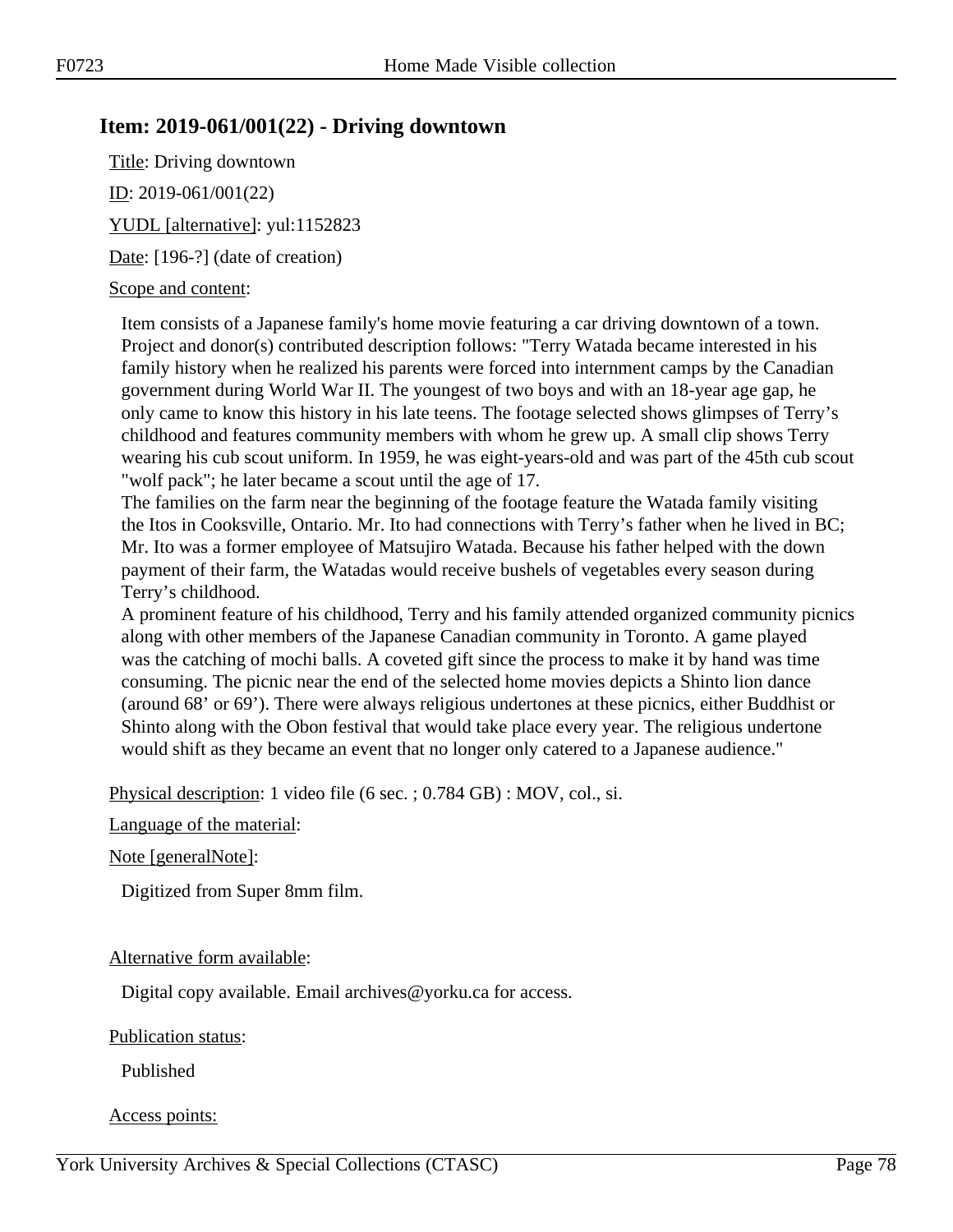- Moving images (documentary form)
- Digital record (documentary form)

## **Item: 2019-061/001(23) - Cederbrae mall**

Title: Cederbrae mall

ID: 2019-061/001(23)

YUDL [alternative]: yul:1152824

Date: [196-?] (date of creation)

#### Scope and content:

Item consists of a Japanese family's home movie that predominantly features a parking lot. Project and donor(s) contributed description follows: "Terry Watada became interested in his family history when he realized his parents were forced into internment camps by the Canadian government during World War II. The youngest of two boys and with an 18-year age gap, he only came to know this history in his late teens. The footage selected shows glimpses of Terry's childhood and features community members with whom he grew up. A small clip shows Terry wearing his cub scout uniform. In 1959, he was eight-years-old and was part of the 45th cub scout "wolf pack"; he later became a scout until the age of 17.

The families on the farm near the beginning of the footage feature the Watada family visiting the Itos in Cooksville, Ontario. Mr. Ito had connections with Terry's father when he lived in BC; Mr. Ito was a former employee of Matsujiro Watada. Because his father helped with the down payment of their farm, the Watadas would receive bushels of vegetables every season during Terry's childhood.

A prominent feature of his childhood, Terry and his family attended organized community picnics along with other members of the Japanese Canadian community in Toronto. A game played was the catching of mochi balls. A coveted gift since the process to make it by hand was time consuming. The picnic near the end of the selected home movies depicts a Shinto lion dance (around 68' or 69'). There were always religious undertones at these picnics, either Buddhist or Shinto along with the Obon festival that would take place every year. The religious undertone would shift as they became an event that no longer only catered to a Japanese audience."

Physical description: 1 video file ( 26 sec. ; 0.349 GB) : MOV, col., si.

#### Language of the material:

#### Note [generalNote]:

Digitized from Super 8mm film.

#### Alternative form available:

Digital copy available. Email archives@yorku.ca for access.

#### Publication status: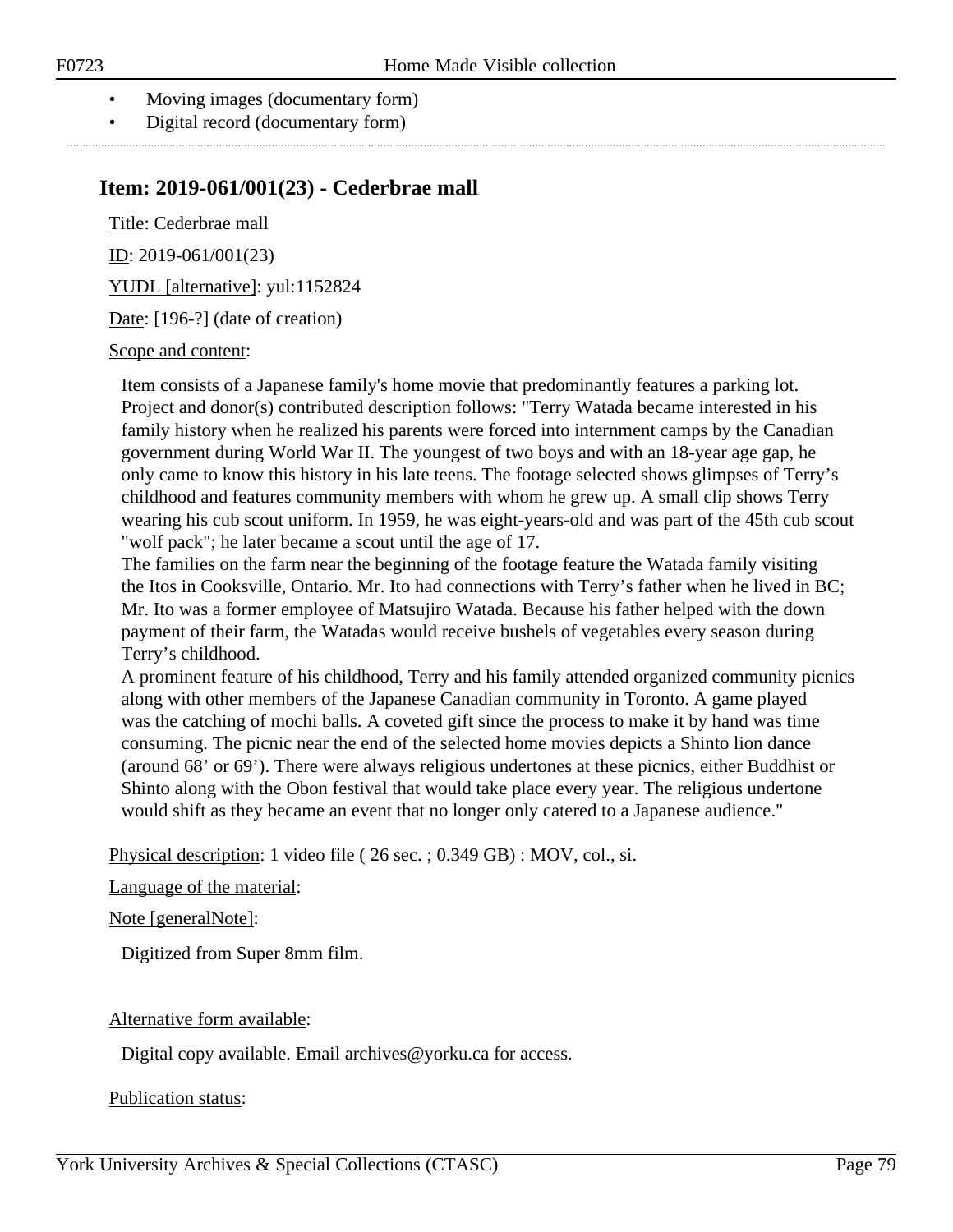### Published

#### Access points:

- Moving images (documentary form)
- Digital record (documentary form)

# **Item: 2019-061/001(24) - Ferris wheels**

Title: Ferris wheels

ID: 2019-061/001(24)

YUDL [alternative]: yul:1152825

Date: [196-?] (date of creation)

#### Scope and content:

Item consists of a Japanese family's home movie predominantly featuring Ferris wheels and a helicopter at a fair.

Project and donor(s) contributed description follows: "Terry Watada became interested in his family history when he realized his parents were forced into internment camps by the Canadian government during World War II. The youngest of two boys and with an 18-year age gap, he only came to know this history in his late teens. The footage selected shows glimpses of Terry's childhood and features community members with whom he grew up. A small clip shows Terry wearing his cub scout uniform. In 1959, he was eight-years-old and was part of the 45th cub scout "wolf pack"; he later became a scout until the age of 17.

The families on the farm near the beginning of the footage feature the Watada family visiting the Itos in Cooksville, Ontario. Mr. Ito had connections with Terry's father when he lived in BC; Mr. Ito was a former employee of Matsujiro Watada. Because his father helped with the down payment of their farm, the Watadas would receive bushels of vegetables every season during Terry's childhood.

A prominent feature of his childhood, Terry and his family attended organized community picnics along with other members of the Japanese Canadian community in Toronto. A game played was the catching of mochi balls. A coveted gift since the process to make it by hand was time consuming. The picnic near the end of the selected home movies depicts a Shinto lion dance (around 68' or 69'). There were always religious undertones at these picnics, either Buddhist or Shinto along with the Obon festival that would take place every year. The religious undertone would shift as they became an event that no longer only catered to a Japanese audience."

Physical description: 1 video file (1 min., 7 sec. ; 0.919 GB) : MOV, col., si.

Language of the material:

#### Note [generalNote]:

Digitized from Super 8mm film.

## Alternative form available: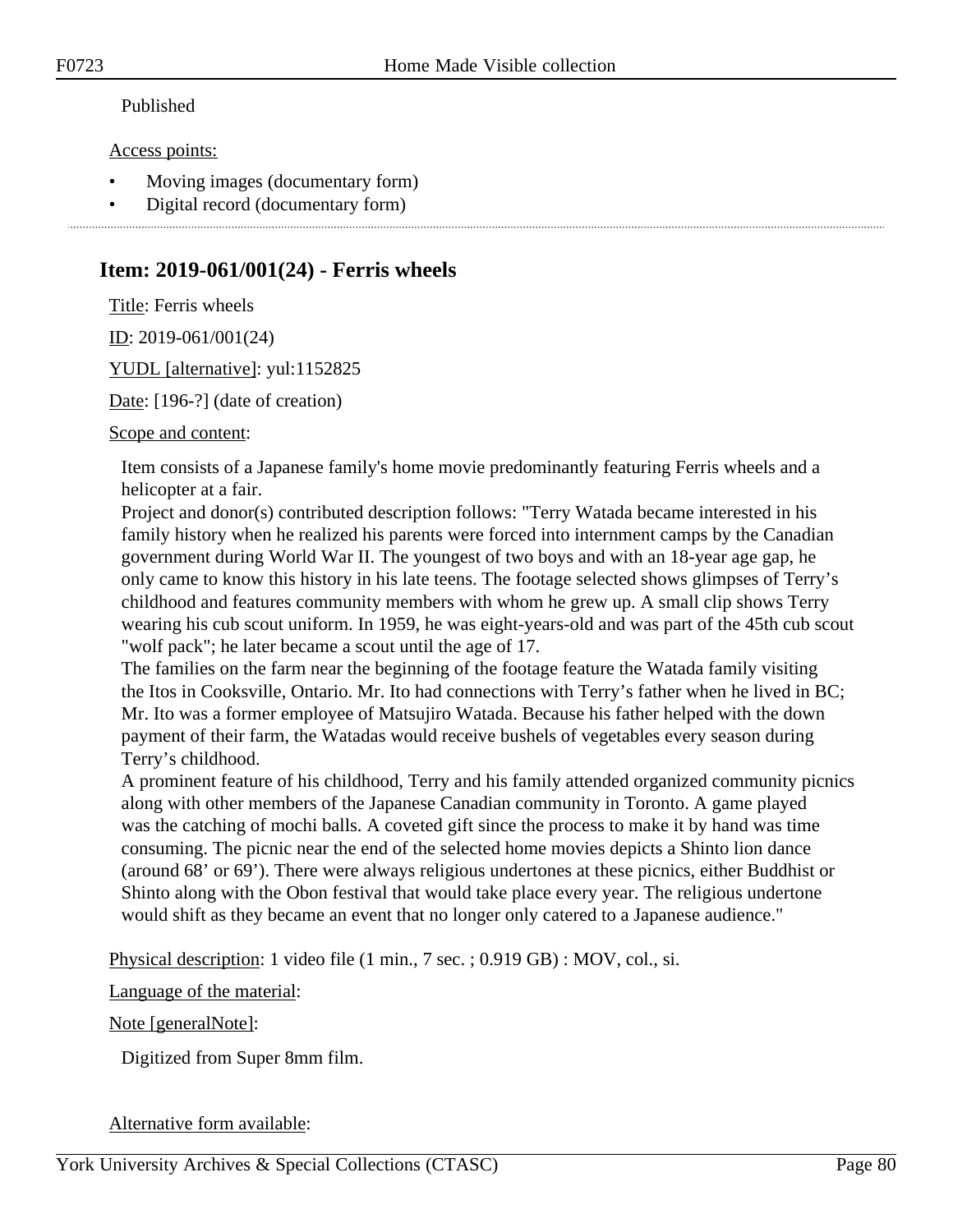Digital copy available. Email archives@yorku.ca for access.

Publication status:

Published

Access points:

- Moving images (documentary form)
- Digital record (documentary form)

# **Item: 2019-061/001(25) - Shinto Lion dance**

Title: Shinto Lion dance ID: 2019-061/001(25)

YUDL [alternative]: yul:1152826

Date: [196-?] (date of creation)

#### Scope and content:

Item consists of a Japanese family's home movie featuring a lion dance performance. Project and donor(s) contributed description follows: "Terry Watada became interested in his family history when he realized his parents were forced into internment camps by the Canadian government during World War II. The youngest of two boys and with an 18-year age gap, he only came to know this history in his late teens. The footage selected shows glimpses of Terry's childhood and features community members with whom he grew up. A small clip shows Terry wearing his cub scout uniform. In 1959, he was eight-years-old and was part of the 45th cub scout "wolf pack"; he later became a scout until the age of 17.

The families on the farm near the beginning of the footage feature the Watada family visiting the Itos in Cooksville, Ontario. Mr. Ito had connections with Terry's father when he lived in BC; Mr. Ito was a former employee of Matsujiro Watada. Because his father helped with the down payment of their farm, the Watadas would receive bushels of vegetables every season during Terry's childhood.

A prominent feature of his childhood, Terry and his family attended organized community picnics along with other members of the Japanese Canadian community in Toronto. A game played was the catching of mochi balls. A coveted gift since the process to make it by hand was time consuming. The picnic near the end of the selected home movies depicts a Shinto lion dance (around 68' or 69'). There were always religious undertones at these picnics, either Buddhist or Shinto along with the Obon festival that would take place every year. The religious undertone would shift as they became an event that no longer only catered to a Japanese audience."

Physical description: 1 video file (1 min., 55 sec. ; 0.154 GB) : MOV, col., si.

Language of the material:

Note [generalNote]: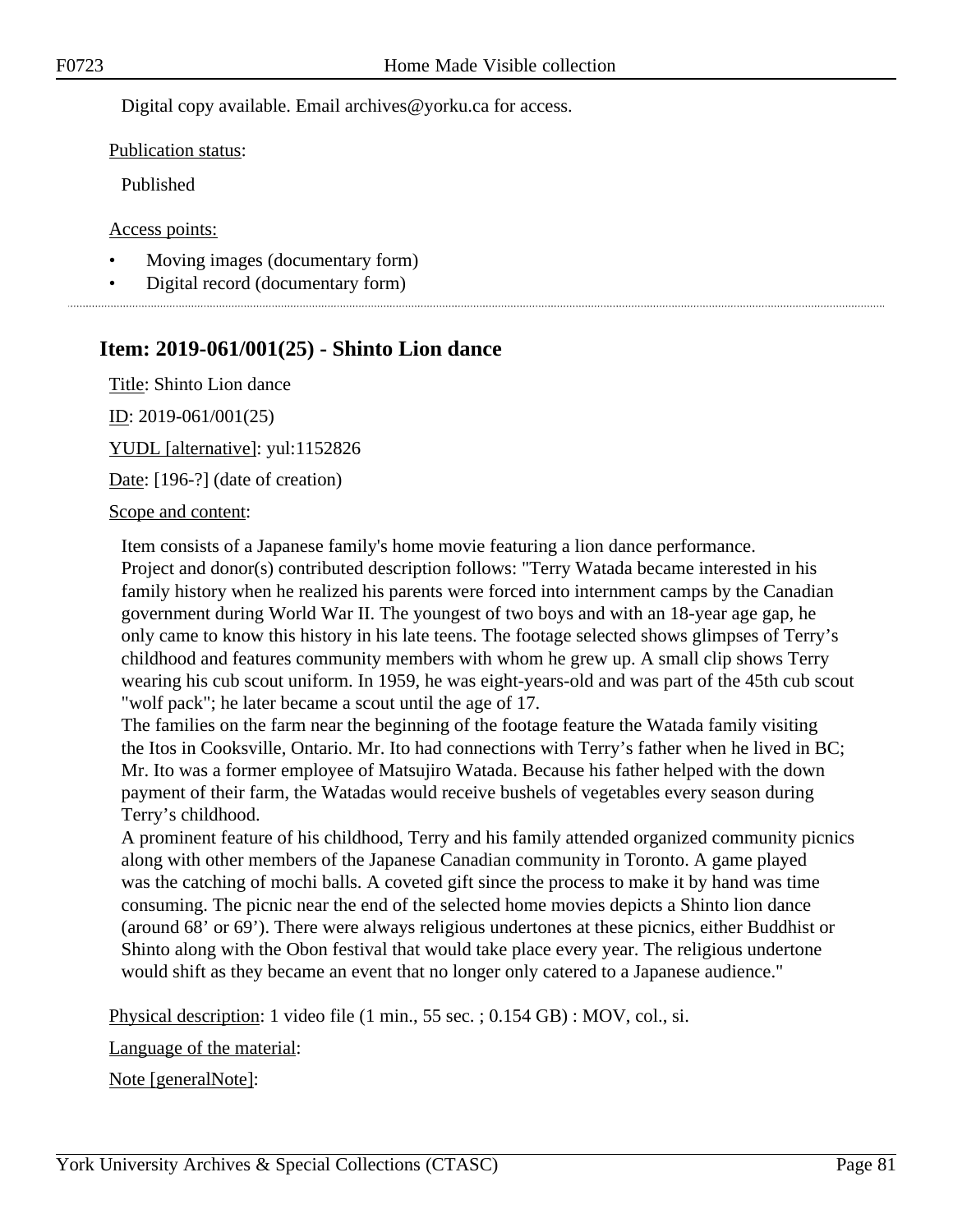Digitized from Super 8mm film.

#### Alternative form available:

Digital copy available. Email archives@yorku.ca for access.

#### Publication status:

Published

#### Access points:

- Moving images (documentary form)
- Digital record (documentary form)

# **Item: 2019-061/001(26) - Dr. and Mrs. Masaharu Taniguchi Lecture Series**

Title: Dr. and Mrs. Masaharu Taniguchi Lecture Series

 $ID: 2019-061/001(26)$ 

YUDL [alternative]: yul:1152827

Date: [196-?] (date of creation)

Scope and content:

Item consists of a Japanese family's home movie featuring footage of a program, individuals entering a building, and an individuals at a microphone.

Project and donor(s) contributed description follows: "Terry Watada became interested in his family history when he realized his parents were forced into internment camps by the Canadian government during World War II. The youngest of two boys and with an 18-year age gap, he only came to know this history in his late teens. The footage selected shows glimpses of Terry's childhood and features community members with whom he grew up. A small clip shows Terry wearing his cub scout uniform. In 1959, he was eight-years-old and was part of the 45th cub scout "wolf pack"; he later became a scout until the age of 17.

The families on the farm near the beginning of the footage feature the Watada family visiting the Itos in Cooksville, Ontario. Mr. Ito had connections with Terry's father when he lived in BC; Mr. Ito was a former employee of Matsujiro Watada. Because his father helped with the down payment of their farm, the Watadas would receive bushels of vegetables every season during Terry's childhood.

A prominent feature of his childhood, Terry and his family attended organized community picnics along with other members of the Japanese Canadian community in Toronto. A game played was the catching of mochi balls. A coveted gift since the process to make it by hand was time consuming. The picnic near the end of the selected home movies depicts a Shinto lion dance (around 68' or 69'). There were always religious undertones at these picnics, either Buddhist or Shinto along with the Obon festival that would take place every year. The religious undertone would shift as they became an event that no longer only catered to a Japanese audience."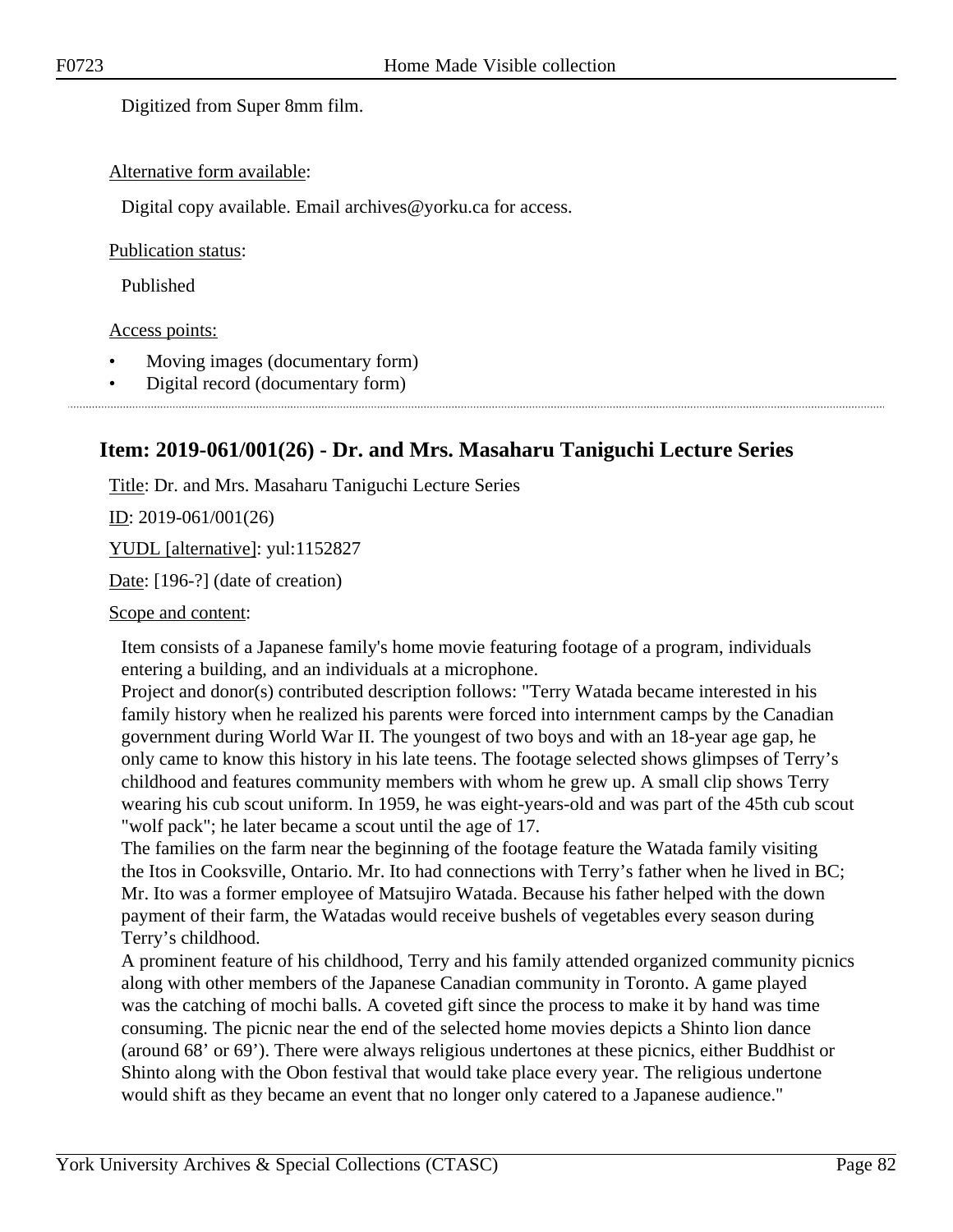Physical description: 1 video file (44 sec. ; 0.609 GB) : MOV, col., si.

Language of the material:

Note [generalNote]:

Digitized from Super 8mm film.

#### Alternative form available:

Digital copy available. Email archives@yorku.ca for access.

Publication status:

Published

Access points:

- Moving images (documentary form)
- Digital record (documentary form)
- 

# **Item: 2019-061/001(27) - Travelling**

Title: Travelling ID: 2019-061/001(27) YUDL [alternative]: yul:1152828

Date: [196-?] (date of creation)

## Scope and content:

Item consists of a Japanese family's home movie featuring women waiting at an airport, a plane on the tarmac, and landscapes and cityscapes.

Project and donor(s) contributed description follows: "Terry Watada became interested in his family history when he realized his parents were forced into internment camps by the Canadian government during World War II. The youngest of two boys and with an 18-year age gap, he only came to know this history in his late teens. The footage selected shows glimpses of Terry's childhood and features community members with whom he grew up. A small clip shows Terry wearing his cub scout uniform. In 1959, he was eight-years-old and was part of the 45th cub scout "wolf pack"; he later became a scout until the age of 17.

The families on the farm near the beginning of the footage feature the Watada family visiting the Itos in Cooksville, Ontario. Mr. Ito had connections with Terry's father when he lived in BC; Mr. Ito was a former employee of Matsujiro Watada. Because his father helped with the down payment of their farm, the Watadas would receive bushels of vegetables every season during Terry's childhood.

A prominent feature of his childhood, Terry and his family attended organized community picnics along with other members of the Japanese Canadian community in Toronto. A game played was the catching of mochi balls. A coveted gift since the process to make it by hand was time consuming. The picnic near the end of the selected home movies depicts a Shinto lion dance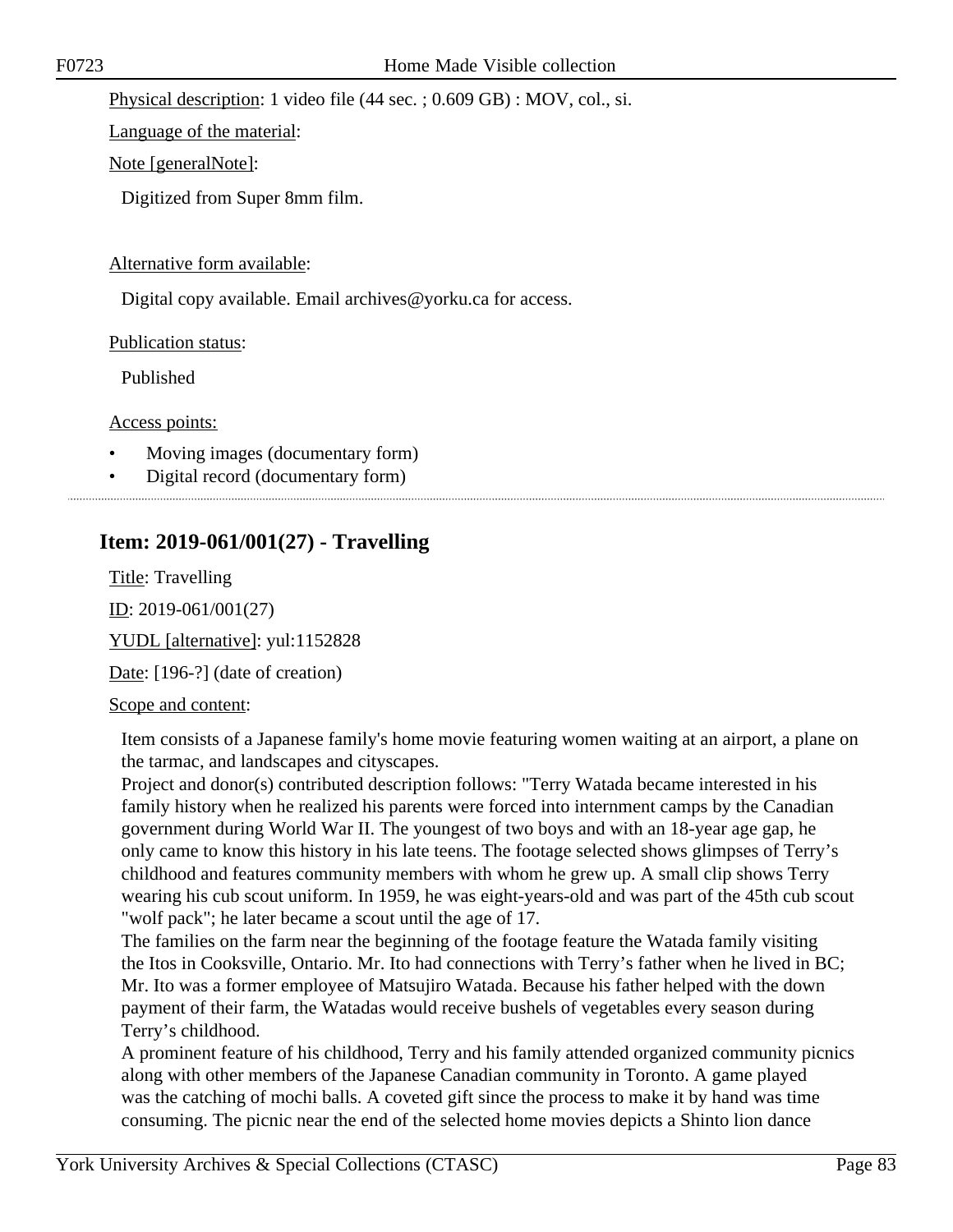F0723 Home Made Visible collection

(around 68' or 69'). There were always religious undertones at these picnics, either Buddhist or Shinto along with the Obon festival that would take place every year. The religious undertone would shift as they became an event that no longer only catered to a Japanese audience."

Physical description: 1 video file (9 min., 28 sec. ; 0.752 GB) : MOV, col., si.

Language of the material:

Note [generalNote]:

Digitized from Super 8mm film.

### Alternative form available:

Digital copy available. Email archives@yorku.ca for access.

### Publication status:

Published

#### Access points:

- Moving images (documentary form)
- Digital record (documentary form)

# **Item: 2019-061/001(28) - Community picnic**

Title: Community picnic ID: 2019-061/001(28) YUDL [alternative]: yul:1152829 Date: [196-?] (date of creation)

Scope and content:

Item consists of a Japanese family's home movie featuring a community picnic.

Project and donor(s) contributed description follows: "Terry Watada became interested in his family history when he realized his parents were forced into internment camps by the Canadian government during World War II. The youngest of two boys and with an 18-year age gap, he only came to know this history in his late teens. The footage selected shows glimpses of Terry's childhood and features community members with whom he grew up. A small clip shows Terry wearing his cub scout uniform. In 1959, he was eight-years-old and was part of the 45th cub scout "wolf pack"; he later became a scout until the age of 17.

The families on the farm near the beginning of the footage feature the Watada family visiting the Itos in Cooksville, Ontario. Mr. Ito had connections with Terry's father when he lived in BC; Mr. Ito was a former employee of Matsujiro Watada. Because his father helped with the down payment of their farm, the Watadas would receive bushels of vegetables every season during Terry's childhood.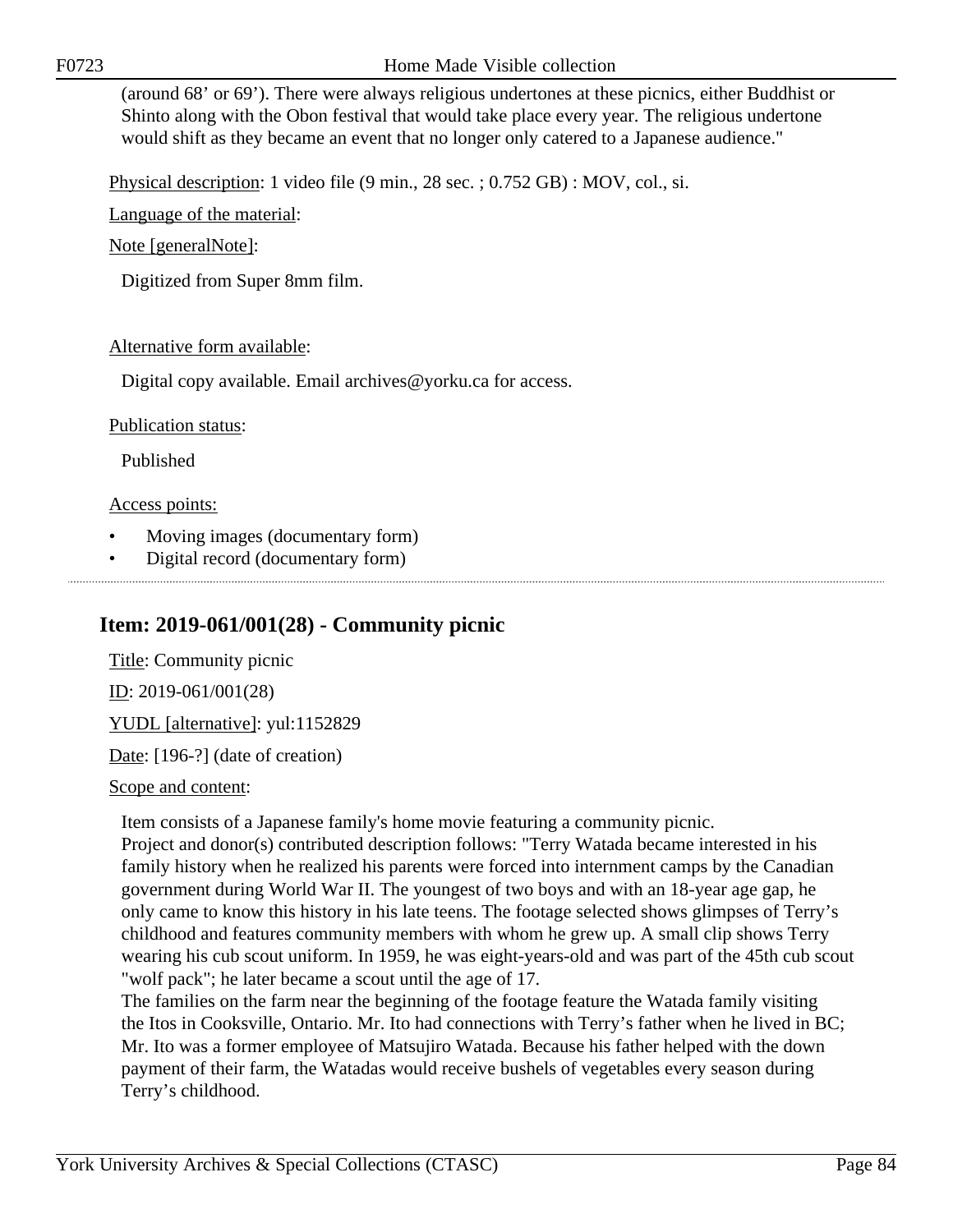F0723 Home Made Visible collection

A prominent feature of his childhood, Terry and his family attended organized community picnics along with other members of the Japanese Canadian community in Toronto. A game played was the catching of mochi balls. A coveted gift since the process to make it by hand was time consuming. The picnic near the end of the selected home movies depicts a Shinto lion dance (around 68' or 69'). There were always religious undertones at these picnics, either Buddhist or Shinto along with the Obon festival that would take place every year. The religious undertone would shift as they became an event that no longer only catered to a Japanese audience."

Physical description: 1 video file (4 min., 27 sec. ; 0.345 GB) : MOV, col., si.

Language of the material:

Note [generalNote]:

Digitized from Super 8mm film.

Alternative form available:

Digital copy available. Email archives@yorku.ca for access.

#### Publication status:

Published

Access points:

- Moving images (documentary form)
- Digital record (documentary form)

# **Item: 2019-061/001(29) - Baby photograph and card**

Title: Baby photograph and card

ID: 2019-061/001(29)

YUDL [alternative]: yul:1152830

Date: [196-?] (date of creation)

Scope and content:

Item consists of a Japanese family's home movie featuring the photograph of a baby and an information card.

Project and donor(s) contributed description follows: "Terry Watada became interested in his family history when he realized his parents were forced into internment camps by the Canadian government during World War II. The youngest of two boys and with an 18-year age gap, he only came to know this history in his late teens. The footage selected shows glimpses of Terry's childhood and features community members with whom he grew up. A small clip shows Terry wearing his cub scout uniform. In 1959, he was eight-years-old and was part of the 45th cub scout "wolf pack"; he later became a scout until the age of 17.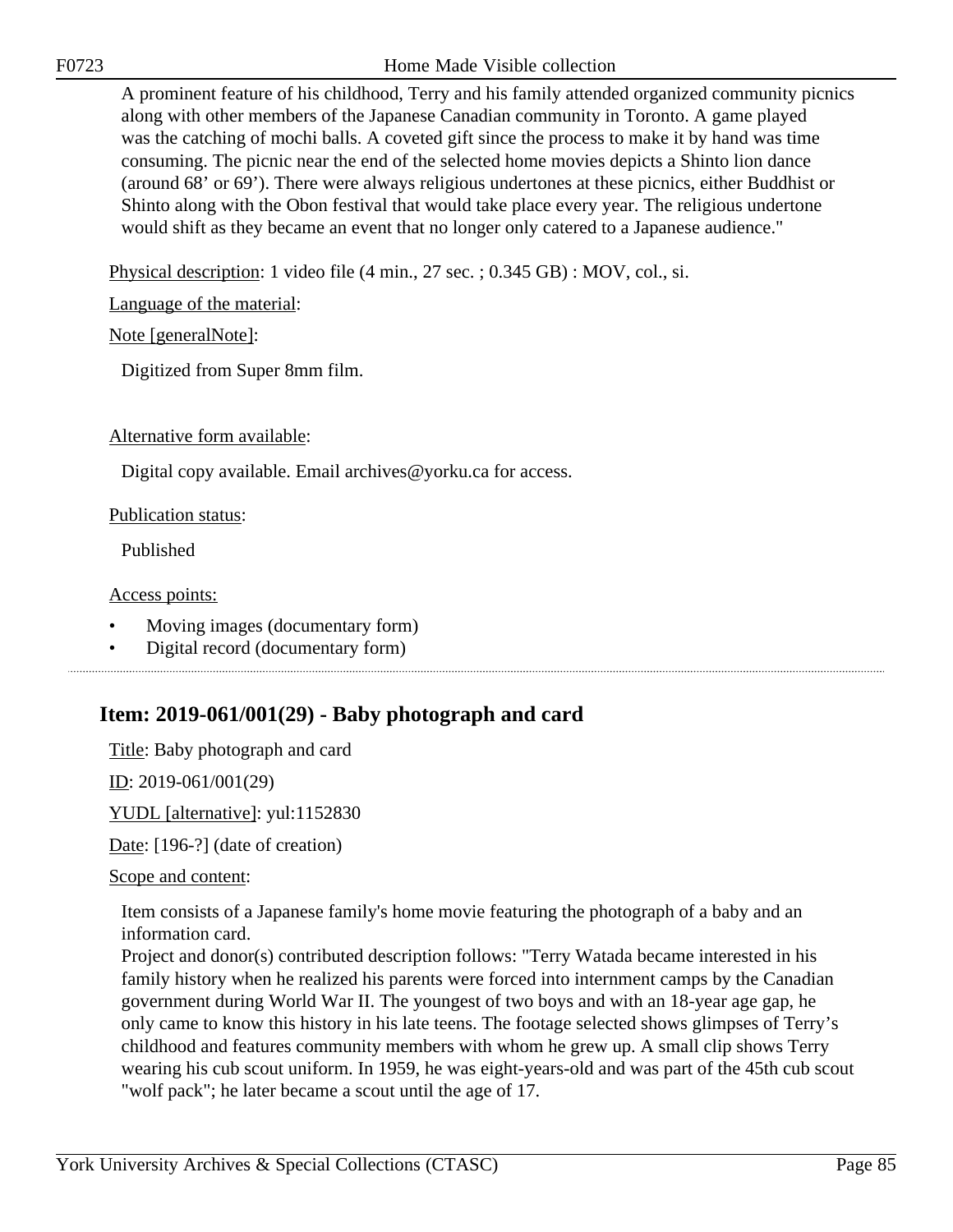The families on the farm near the beginning of the footage feature the Watada family visiting the Itos in Cooksville, Ontario. Mr. Ito had connections with Terry's father when he lived in BC; Mr. Ito was a former employee of Matsujiro Watada. Because his father helped with the down payment of their farm, the Watadas would receive bushels of vegetables every season during Terry's childhood.

A prominent feature of his childhood, Terry and his family attended organized community picnics along with other members of the Japanese Canadian community in Toronto. A game played was the catching of mochi balls. A coveted gift since the process to make it by hand was time consuming. The picnic near the end of the selected home movies depicts a Shinto lion dance (around 68' or 69'). There were always religious undertones at these picnics, either Buddhist or Shinto along with the Obon festival that would take place every year. The religious undertone would shift as they became an event that no longer only catered to a Japanese audience."

Physical description: 1 video file (12 sec. ; 0.156 GB) : MOV, col., si.

Language of the material:

Note [generalNote]:

Digitized from Super 8mm film.

#### Alternative form available:

Digital copy available. Email archives@yorku.ca for access.

#### Publication status:

Published

#### Access points:

- Moving images (documentary form)
- Digital record (documentary form)

# **Item: 2019-061/001(30) - Woman holding a baby**

Title: Woman holding a baby

ID: 2019-061/001(30)

YUDL [alternative]: yul:1152831

Date: [196-?] (date of creation)

#### Scope and content:

Item consists of a Japanese family's home movie featuring photographs of a woman holding a baby.

Project and donor(s) contributed description follows: "Terry Watada became interested in his family history when he realized his parents were forced into internment camps by the Canadian government during World War II. The youngest of two boys and with an 18-year age gap, he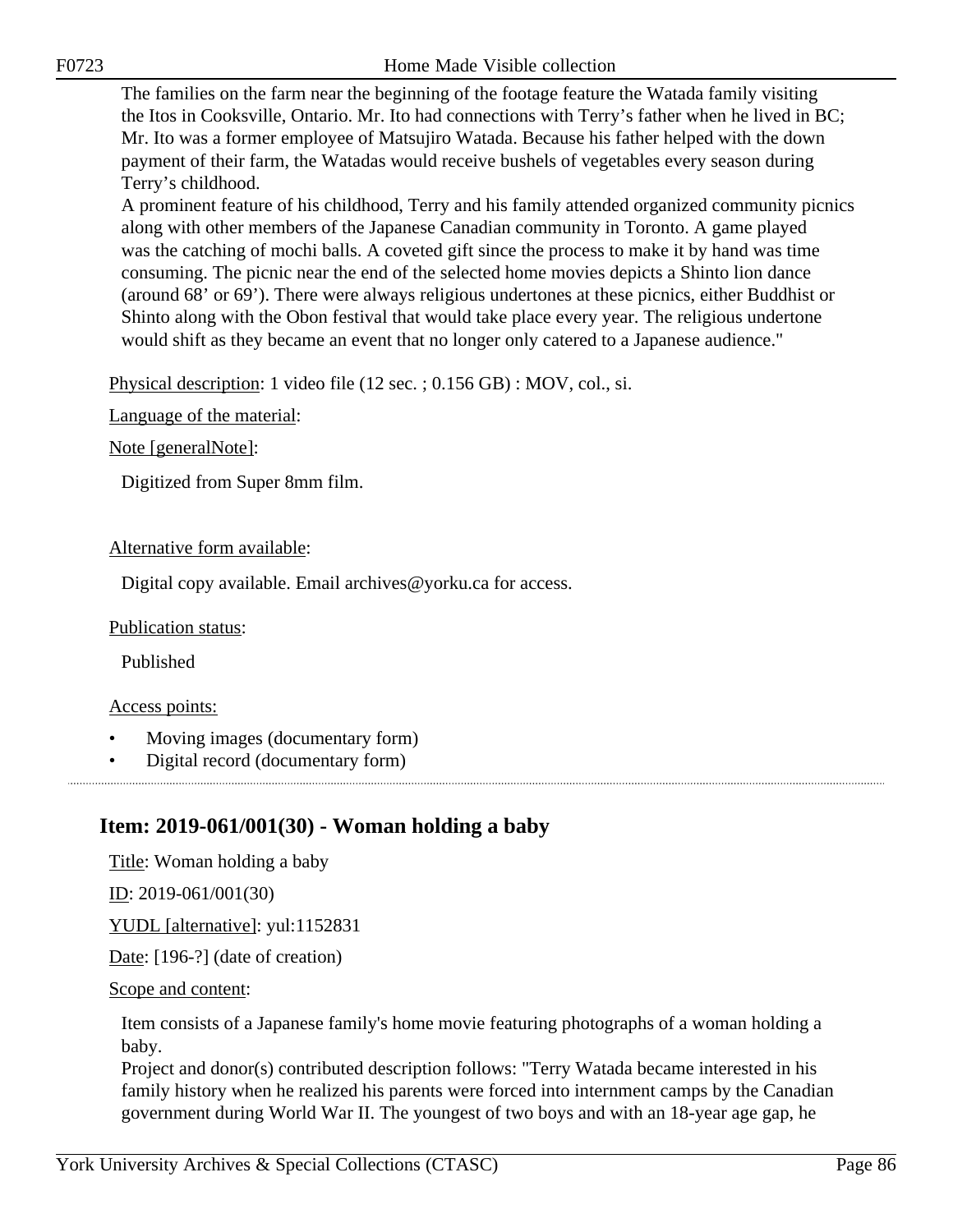F0723 Home Made Visible collection

only came to know this history in his late teens. The footage selected shows glimpses of Terry's childhood and features community members with whom he grew up. A small clip shows Terry wearing his cub scout uniform. In 1959, he was eight-years-old and was part of the 45th cub scout "wolf pack"; he later became a scout until the age of 17.

The families on the farm near the beginning of the footage feature the Watada family visiting the Itos in Cooksville, Ontario. Mr. Ito had connections with Terry's father when he lived in BC; Mr. Ito was a former employee of Matsujiro Watada. Because his father helped with the down payment of their farm, the Watadas would receive bushels of vegetables every season during Terry's childhood.

A prominent feature of his childhood, Terry and his family attended organized community picnics along with other members of the Japanese Canadian community in Toronto. A game played was the catching of mochi balls. A coveted gift since the process to make it by hand was time consuming. The picnic near the end of the selected home movies depicts a Shinto lion dance (around 68' or 69'). There were always religious undertones at these picnics, either Buddhist or Shinto along with the Obon festival that would take place every year. The religious undertone would shift as they became an event that no longer only catered to a Japanese audience."

Physical description: 1 video file (11 sec. ; 0.147 GB) : MOV, col., si.

Language of the material:

Note [generalNote]:

Digitized from Super 8mm film.

#### Alternative form available:

Digital copy available. Email archives@yorku.ca for access.

#### Publication status:

Published

#### Access points:

- Moving images (documentary form)
- Digital record (documentary form)

# **Item: 2019-061/001(31) - Grandparents holding a baby**

Title: Grandparents holding a baby ID: 2019-061/001(31) YUDL [alternative]: yul:1152832 Date: [196-?] (date of creation) Scope and content: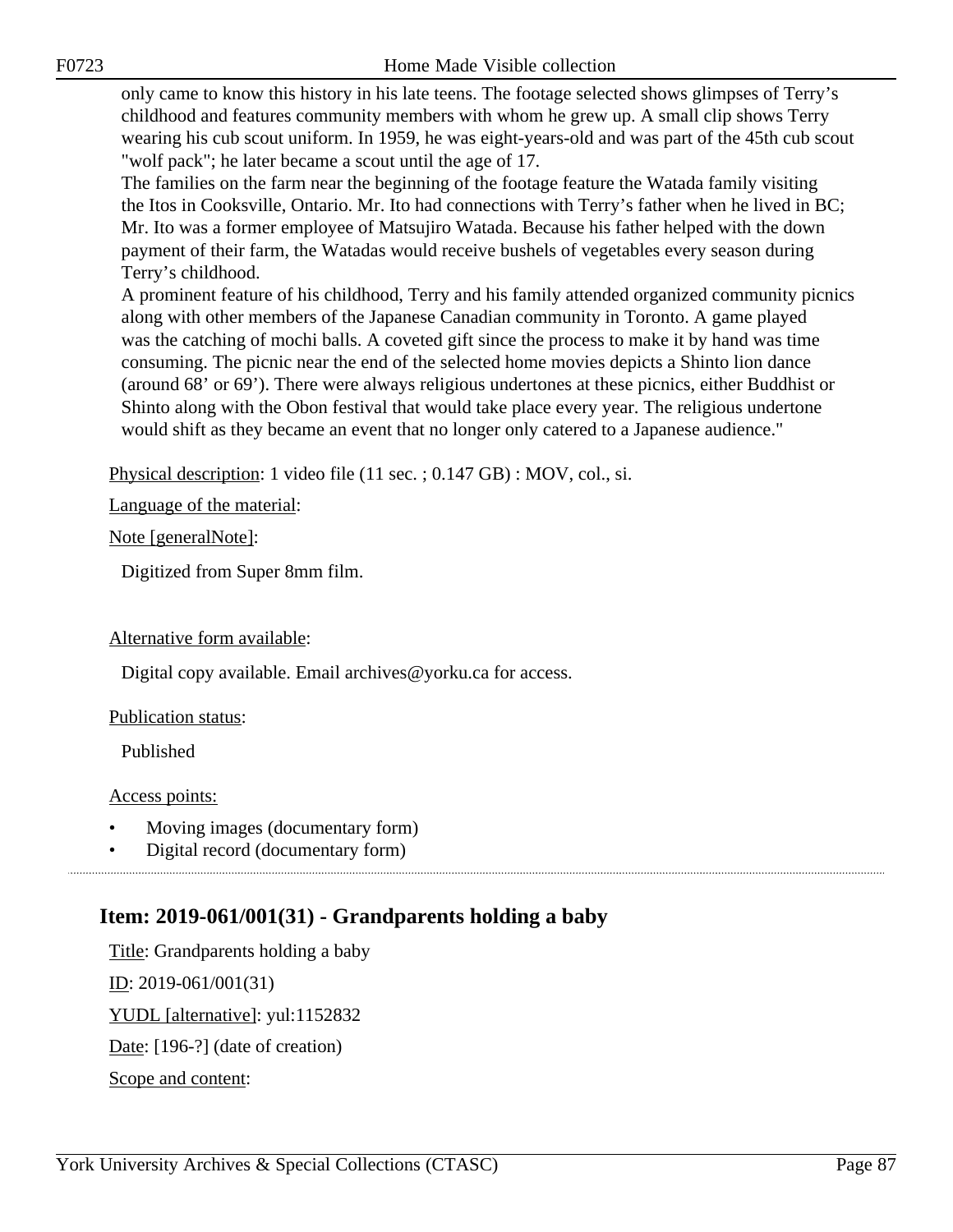Item consists of a Japanese family's home movie featuring a photograph of grandparents holding a baby.

Project and donor(s) contributed description follows: "Terry Watada became interested in his family history when he realized his parents were forced into internment camps by the Canadian government during World War II. The youngest of two boys and with an 18-year age gap, he only came to know this history in his late teens. The footage selected shows glimpses of Terry's childhood and features community members with whom he grew up. A small clip shows Terry wearing his cub scout uniform. In 1959, he was eight-years-old and was part of the 45th cub scout "wolf pack"; he later became a scout until the age of 17.

The families on the farm near the beginning of the footage feature the Watada family visiting the Itos in Cooksville, Ontario. Mr. Ito had connections with Terry's father when he lived in BC; Mr. Ito was a former employee of Matsujiro Watada. Because his father helped with the down payment of their farm, the Watadas would receive bushels of vegetables every season during Terry's childhood.

A prominent feature of his childhood, Terry and his family attended organized community picnics along with other members of the Japanese Canadian community in Toronto. A game played was the catching of mochi balls. A coveted gift since the process to make it by hand was time consuming. The picnic near the end of the selected home movies depicts a Shinto lion dance (around 68' or 69'). There were always religious undertones at these picnics, either Buddhist or Shinto along with the Obon festival that would take place every year. The religious undertone would shift as they became an event that no longer only catered to a Japanese audience."

Physical description: 1 video file (6 sec. ; 0.932 GB) : MOV, col., si.

Language of the material:

Note [generalNote]:

Digitized from Super 8mm film.

#### Alternative form available:

Digital copy available. Email archives@yorku.ca for access.

Publication status:

Published

Access points:

- Moving images (documentary form)
- Digital record (documentary form)

# **Item: 2019-061/001(32) - Baby outside smiling**

Title: Baby outside smiling  $ID: 2019-061/001(32)$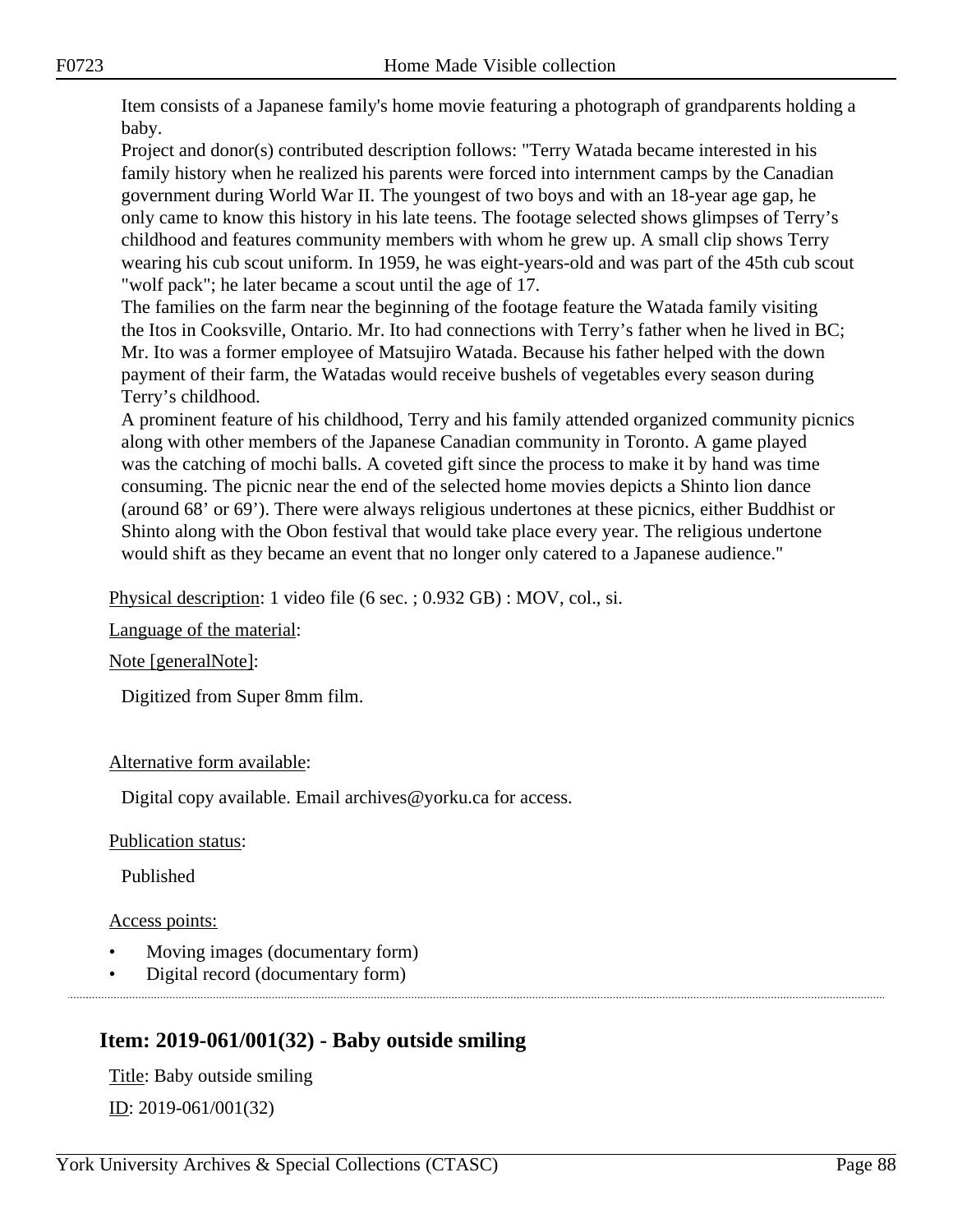YUDL [alternative]: yul:1152833

Date: [196-?] (date of creation)

#### Scope and content:

Item consists of a Japanese family's home movie featuring a baby smiling and laughing outside . Project and donor(s) contributed description follows: "Terry Watada became interested in his family history when he realized his parents were forced into internment camps by the Canadian government during World War II. The youngest of two boys and with an 18-year age gap, he only came to know this history in his late teens. The footage selected shows glimpses of Terry's childhood and features community members with whom he grew up. A small clip shows Terry wearing his cub scout uniform. In 1959, he was eight-years-old and was part of the 45th cub scout "wolf pack"; he later became a scout until the age of 17.

The families on the farm near the beginning of the footage feature the Watada family visiting the Itos in Cooksville, Ontario. Mr. Ito had connections with Terry's father when he lived in BC; Mr. Ito was a former employee of Matsujiro Watada. Because his father helped with the down payment of their farm, the Watadas would receive bushels of vegetables every season during Terry's childhood.

A prominent feature of his childhood, Terry and his family attended organized community picnics along with other members of the Japanese Canadian community in Toronto. A game played was the catching of mochi balls. A coveted gift since the process to make it by hand was time consuming. The picnic near the end of the selected home movies depicts a Shinto lion dance (around 68' or 69'). There were always religious undertones at these picnics, either Buddhist or Shinto along with the Obon festival that would take place every year. The religious undertone would shift as they became an event that no longer only catered to a Japanese audience."

Physical description: 1 video file (18 sec. ; 0.25 GB) : MOV, col., si.

Language of the material:

Note [generalNote]:

Digitized from Super 8mm film.

#### Alternative form available:

Digital copy available. Email archives@yorku.ca for access.

#### Publication status:

Published

#### Access points:

- Moving images (documentary form)
- Digital record (documentary form)

# **Item: 2019-061/001(33) - Baby outside eating**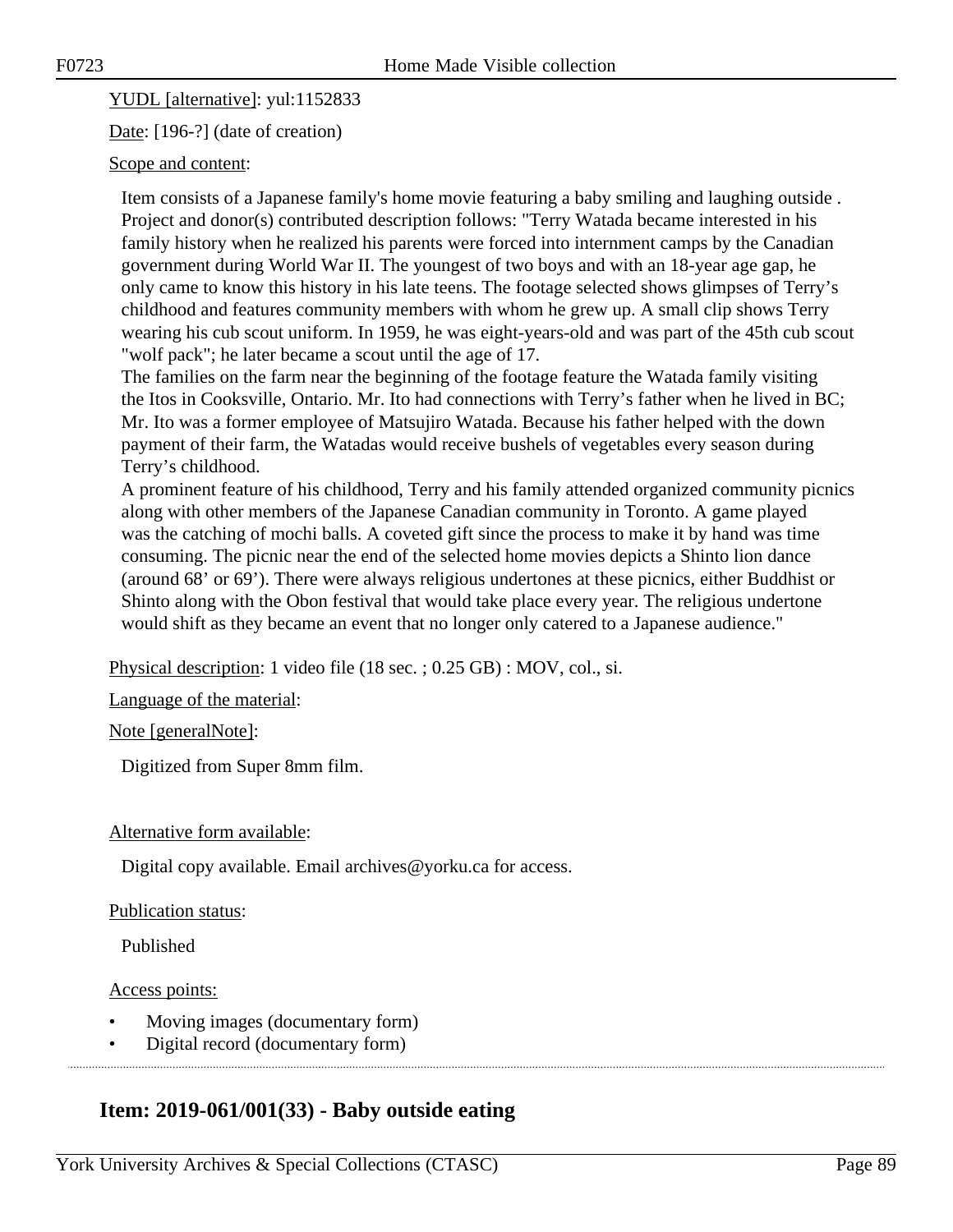Title: Baby outside eating

ID: 2019-061/001(33)

YUDL [alternative]: yul:1152834

Date: [196-?] (date of creation)

### Scope and content:

Item consists of a Japanese family's home movie featuring women feeding a baby at a picnic table. Project and donor(s) contributed description follows: "Terry Watada became interested in his family history when he realized his parents were forced into internment camps by the Canadian government during World War II. The youngest of two boys and with an 18-year age gap, he only came to know this history in his late teens. The footage selected shows glimpses of Terry's childhood and features community members with whom he grew up. A small clip shows Terry wearing his cub scout uniform. In 1959, he was eight-years-old and was part of the 45th cub scout "wolf pack"; he later became a scout until the age of 17.

The families on the farm near the beginning of the footage feature the Watada family visiting the Itos in Cooksville, Ontario. Mr. Ito had connections with Terry's father when he lived in BC; Mr. Ito was a former employee of Matsujiro Watada. Because his father helped with the down payment of their farm, the Watadas would receive bushels of vegetables every season during Terry's childhood.

A prominent feature of his childhood, Terry and his family attended organized community picnics along with other members of the Japanese Canadian community in Toronto. A game played was the catching of mochi balls. A coveted gift since the process to make it by hand was time consuming. The picnic near the end of the selected home movies depicts a Shinto lion dance (around 68' or 69'). There were always religious undertones at these picnics, either Buddhist or Shinto along with the Obon festival that would take place every year. The religious undertone would shift as they became an event that no longer only catered to a Japanese audience."

Physical description: 1 video file (14 sec. ; 0.185 GB) : MOV, col., si.

Language of the material:

Note [generalNote]:

Digitized from Super 8mm film.

#### Alternative form available:

Digital copy available. Email archives@yorku.ca for access.

#### Publication status:

Published

Access points:

- Moving images (documentary form)
- Digital record (documentary form)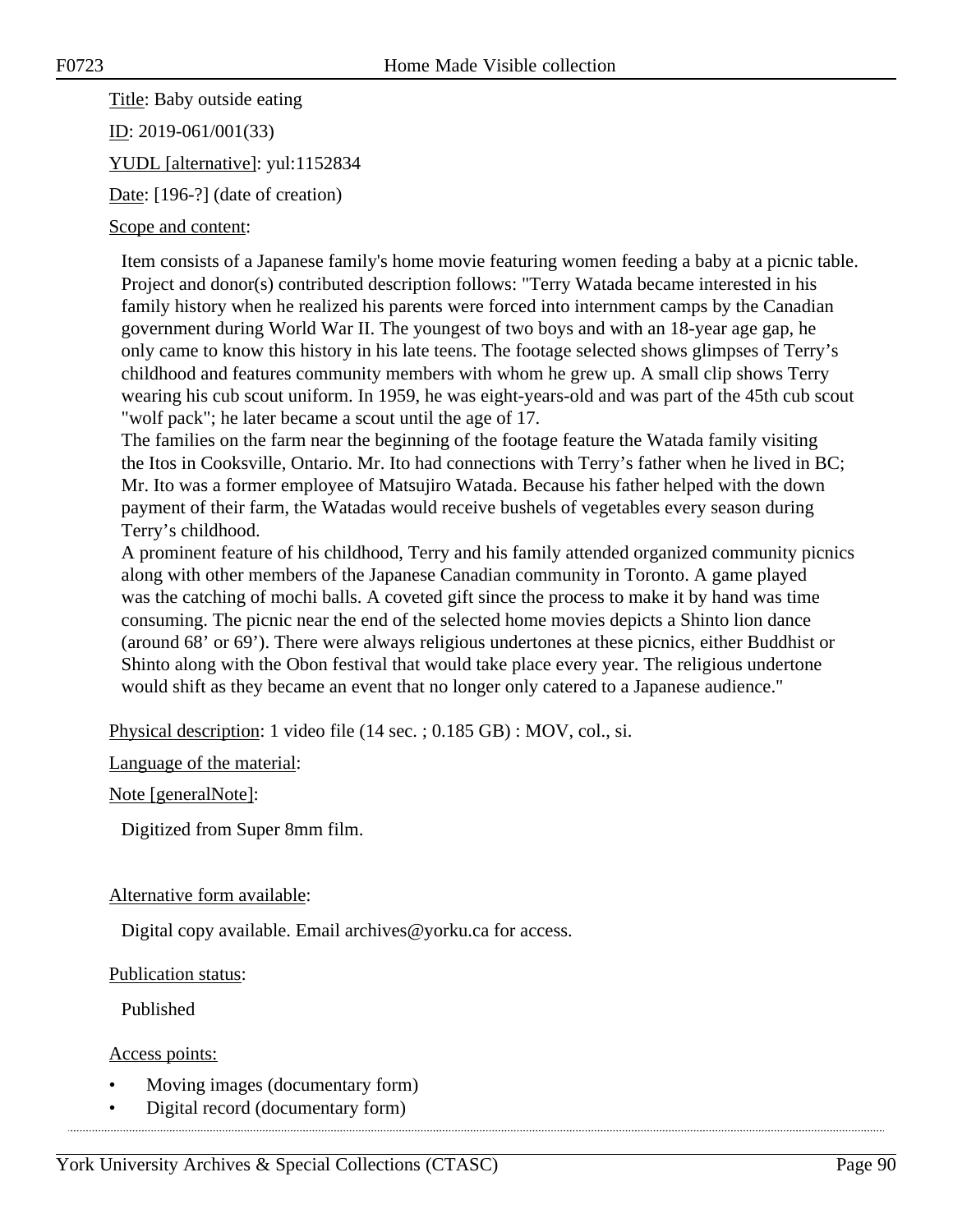# **Item: 2019-061/001(34) - Baby outside cherry blossoms**

Title: Baby outside cherry blossoms

ID: 2019-061/001(34)

YUDL [alternative]: yul:1152835

Date: [196-?] (date of creation)

#### Scope and content:

Item consists of a Japanese family's home movie featuring a baby grabbing cherry blossoms. Project and donor(s) contributed description follows: "Terry Watada became interested in his family history when he realized his parents were forced into internment camps by the Canadian government during World War II. The youngest of two boys and with an 18-year age gap, he only came to know this history in his late teens. The footage selected shows glimpses of Terry's childhood and features community members with whom he grew up. A small clip shows Terry wearing his cub scout uniform. In 1959, he was eight-years-old and was part of the 45th cub scout "wolf pack"; he later became a scout until the age of 17.

The families on the farm near the beginning of the footage feature the Watada family visiting the Itos in Cooksville, Ontario. Mr. Ito had connections with Terry's father when he lived in BC; Mr. Ito was a former employee of Matsujiro Watada. Because his father helped with the down payment of their farm, the Watadas would receive bushels of vegetables every season during Terry's childhood.

A prominent feature of his childhood, Terry and his family attended organized community picnics along with other members of the Japanese Canadian community in Toronto. A game played was the catching of mochi balls. A coveted gift since the process to make it by hand was time consuming. The picnic near the end of the selected home movies depicts a Shinto lion dance (around 68' or 69'). There were always religious undertones at these picnics, either Buddhist or Shinto along with the Obon festival that would take place every year. The religious undertone would shift as they became an event that no longer only catered to a Japanese audience."

Physical description: 1 video file (3 sec. ; 0.47 GB) : MOV, col., si.

#### Language of the material:

Note [generalNote]:

Digitized from Super 8mm film.

## Alternative form available:

Digital copy available. Email archives@yorku.ca for access.

#### Publication status:

Published

## Access points: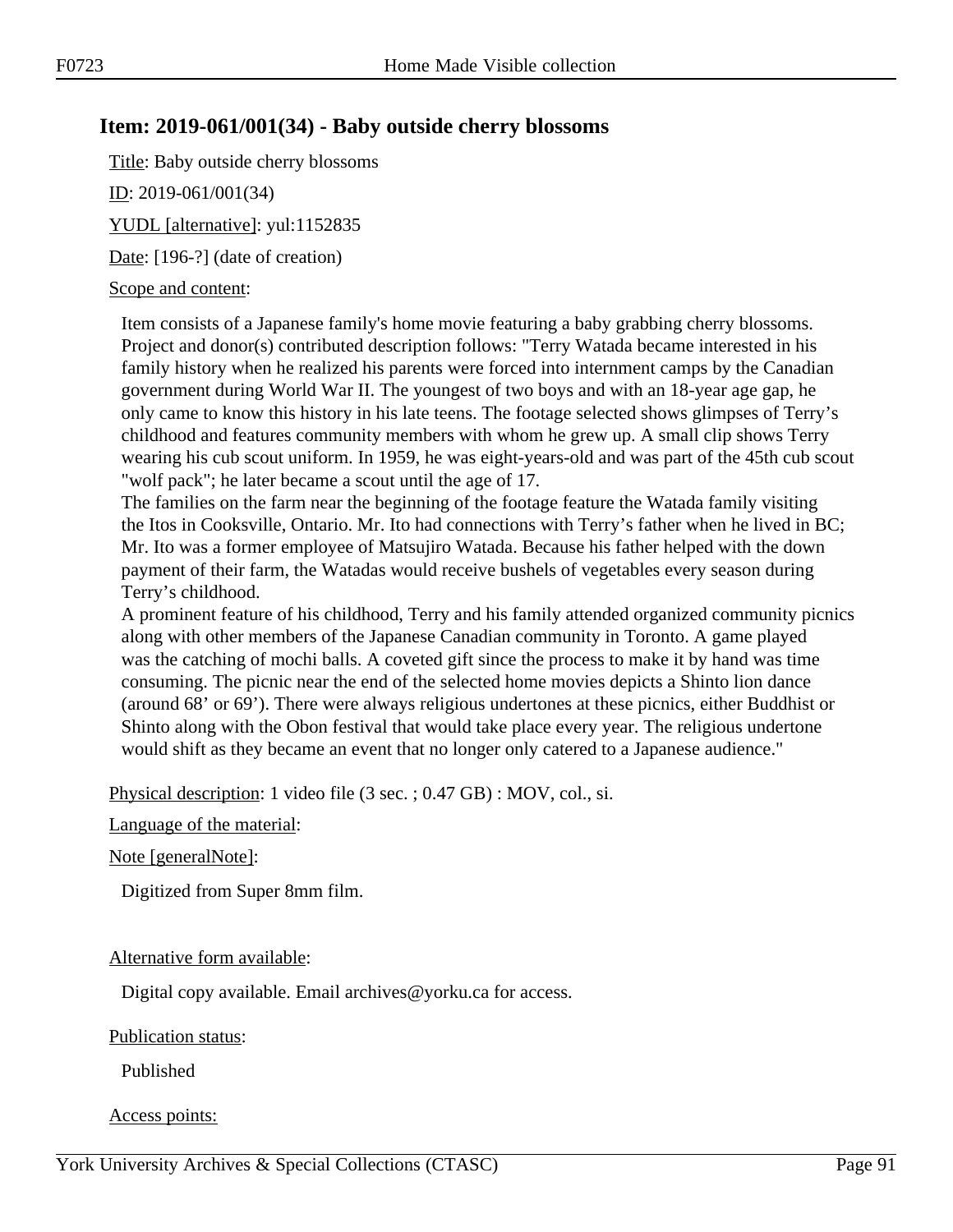- Moving images (documentary form)
- Digital record (documentary form)

# **Item: 2019-061/001(35) - Cherry blossoms and backyard**

Title: Cherry blossoms and backyard

ID: 2019-061/001(35)

YUDL [alternative]: yul:1152836

Date: [196-?] (date of creation)

#### Scope and content:

Item consists of a Japanese family's home movie featuring a family enjoying cherry blossoms and playing outside in a backyard.

Project and donor(s) contributed description follows: "Terry Watada became interested in his family history when he realized his parents were forced into internment camps by the Canadian government during World War II. The youngest of two boys and with an 18-year age gap, he only came to know this history in his late teens. The footage selected shows glimpses of Terry's childhood and features community members with whom he grew up. A small clip shows Terry wearing his cub scout uniform. In 1959, he was eight-years-old and was part of the 45th cub scout "wolf pack"; he later became a scout until the age of 17.

The families on the farm near the beginning of the footage feature the Watada family visiting the Itos in Cooksville, Ontario. Mr. Ito had connections with Terry's father when he lived in BC; Mr. Ito was a former employee of Matsujiro Watada. Because his father helped with the down payment of their farm, the Watadas would receive bushels of vegetables every season during Terry's childhood.

A prominent feature of his childhood, Terry and his family attended organized community picnics along with other members of the Japanese Canadian community in Toronto. A game played was the catching of mochi balls. A coveted gift since the process to make it by hand was time consuming. The picnic near the end of the selected home movies depicts a Shinto lion dance (around 68' or 69'). There were always religious undertones at these picnics, either Buddhist or Shinto along with the Obon festival that would take place every year. The religious undertone would shift as they became an event that no longer only catered to a Japanese audience."

Physical description: 1 video file (2 min., 24 sec. ; 0.191 GB) : MOV, col., si.

#### Language of the material:

Note [generalNote]:

Digitized from Super 8mm film.

## Alternative form available:

Digital copy available. Contact archives@yorku.ca for access.

#### Publication status: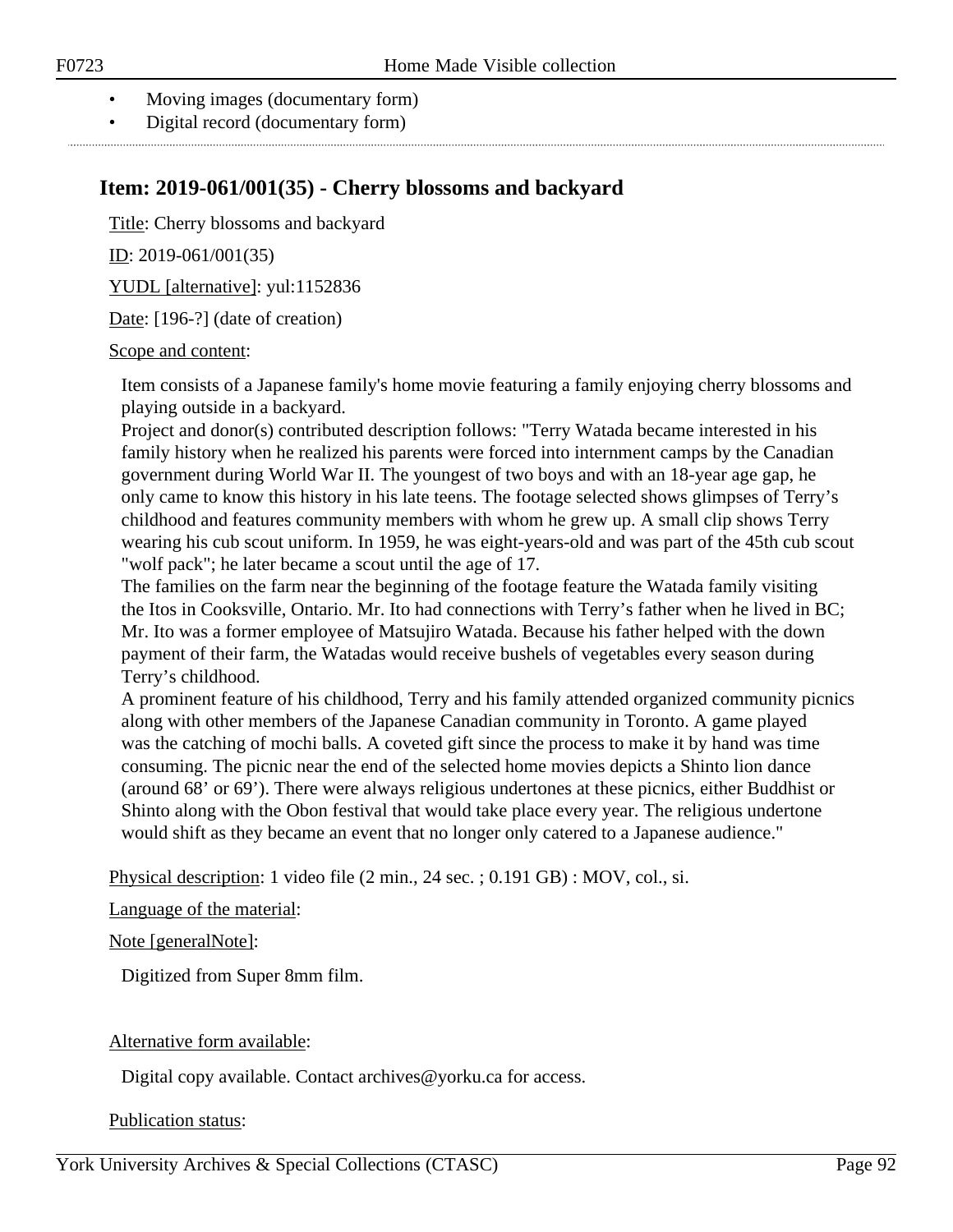#### Published

#### Access points:

- Moving images (documentary form)
- Digital record (documentary form)

## **Item: 2019-061/001(36) - Snow storm clothesline**

Title: Snow storm clothesline

ID: 2019-061/001(36)

YUDL [alternative]: yul:1152837

Date: [196-?] (date of creation)

Scope and content:

Item consists of a Japanese family's home movie featuring footage of clothes on clothesline in a backyard during a snow storm.

Project and donor(s) contributed description follows: "Terry Watada became interested in his family history when he realized his parents were forced into internment camps by the Canadian government during World War II. The youngest of two boys and with an 18-year age gap, he only came to know this history in his late teens. The footage selected shows glimpses of Terry's childhood and features community members with whom he grew up. A small clip shows Terry wearing his cub scout uniform. In 1959, he was eight-years-old and was part of the 45th cub scout "wolf pack"; he later became a scout until the age of 17.

The families on the farm near the beginning of the footage feature the Watada family visiting the Itos in Cooksville, Ontario. Mr. Ito had connections with Terry's father when he lived in BC; Mr. Ito was a former employee of Matsujiro Watada. Because his father helped with the down payment of their farm, the Watadas would receive bushels of vegetables every season during Terry's childhood.

A prominent feature of his childhood, Terry and his family attended organized community picnics along with other members of the Japanese Canadian community in Toronto. A game played was the catching of mochi balls. A coveted gift since the process to make it by hand was time consuming. The picnic near the end of the selected home movies depicts a Shinto lion dance (around 68' or 69'). There were always religious undertones at these picnics, either Buddhist or Shinto along with the Obon festival that would take place every year. The religious undertone would shift as they became an event that no longer only catered to a Japanese audience."

Physical description: 1 video file (12 sec. ; 0.167 GB) : MOV, col., si.

Language of the material:

Note [generalNote]:

Digitized from Super 8mm film.

#### Alternative form available: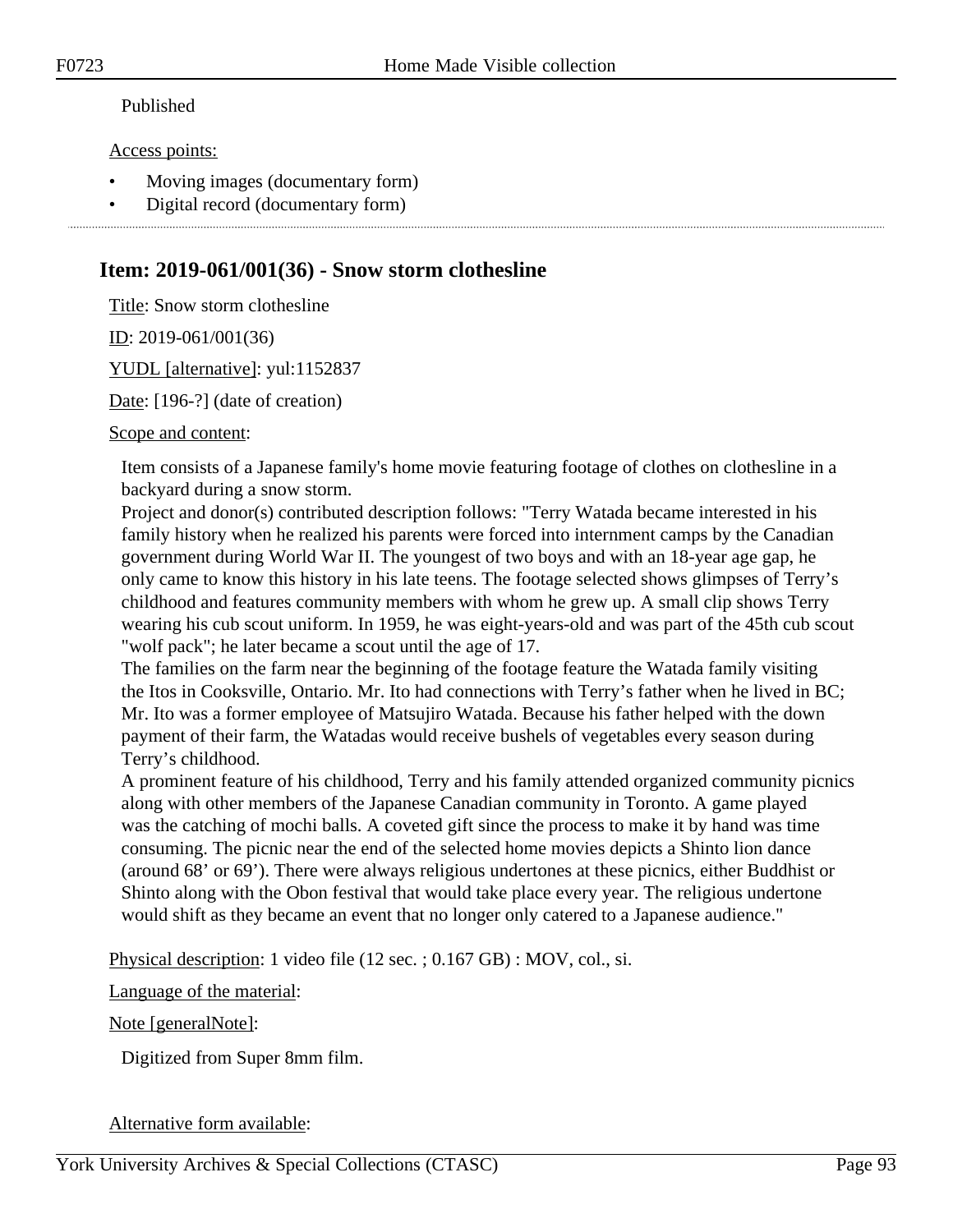Digital copy available. Email archives@yorku.ca for access.

Publication status:

Published

Access points:

- Moving images (documentary form)
- Digital record (documentary form)

# **Item: 2019-061/001(37) - Boy and girl playing**

Title: Boy and girl playing ID: 2019-061/001(37) YUDL [alternative]: yul:1152838

Date: [196-?] (date of creation)

#### Scope and content:

Item consists of Japanese family's home movie featuring a boy and girl toddler playing. Project and donor(s) contributed description follows: "Terry Watada became interested in his family history when he realized his parents were forced into internment camps by the Canadian government during World War II. The youngest of two boys and with an 18-year age gap, he only came to know this history in his late teens. The footage selected shows glimpses of Terry's childhood and features community members with whom he grew up. A small clip shows Terry wearing his cub scout uniform. In 1959, he was eight-years-old and was part of the 45th cub scout "wolf pack"; he later became a scout until the age of 17.

The families on the farm near the beginning of the footage feature the Watada family visiting the Itos in Cooksville, Ontario. Mr. Ito had connections with Terry's father when he lived in BC; Mr. Ito was a former employee of Matsujiro Watada. Because his father helped with the down payment of their farm, the Watadas would receive bushels of vegetables every season during Terry's childhood.

A prominent feature of his childhood, Terry and his family attended organized community picnics along with other members of the Japanese Canadian community in Toronto. A game played was the catching of mochi balls. A coveted gift since the process to make it by hand was time consuming. The picnic near the end of the selected home movies depicts a Shinto lion dance (around 68' or 69'). There were always religious undertones at these picnics, either Buddhist or Shinto along with the Obon festival that would take place every year. The religious undertone would shift as they became an event that no longer only catered to a Japanese audience."

Physical description: 1 video file (35 sec. ; 0.473 GB) : MOV, col., si.

Language of the material:

Note [generalNote]: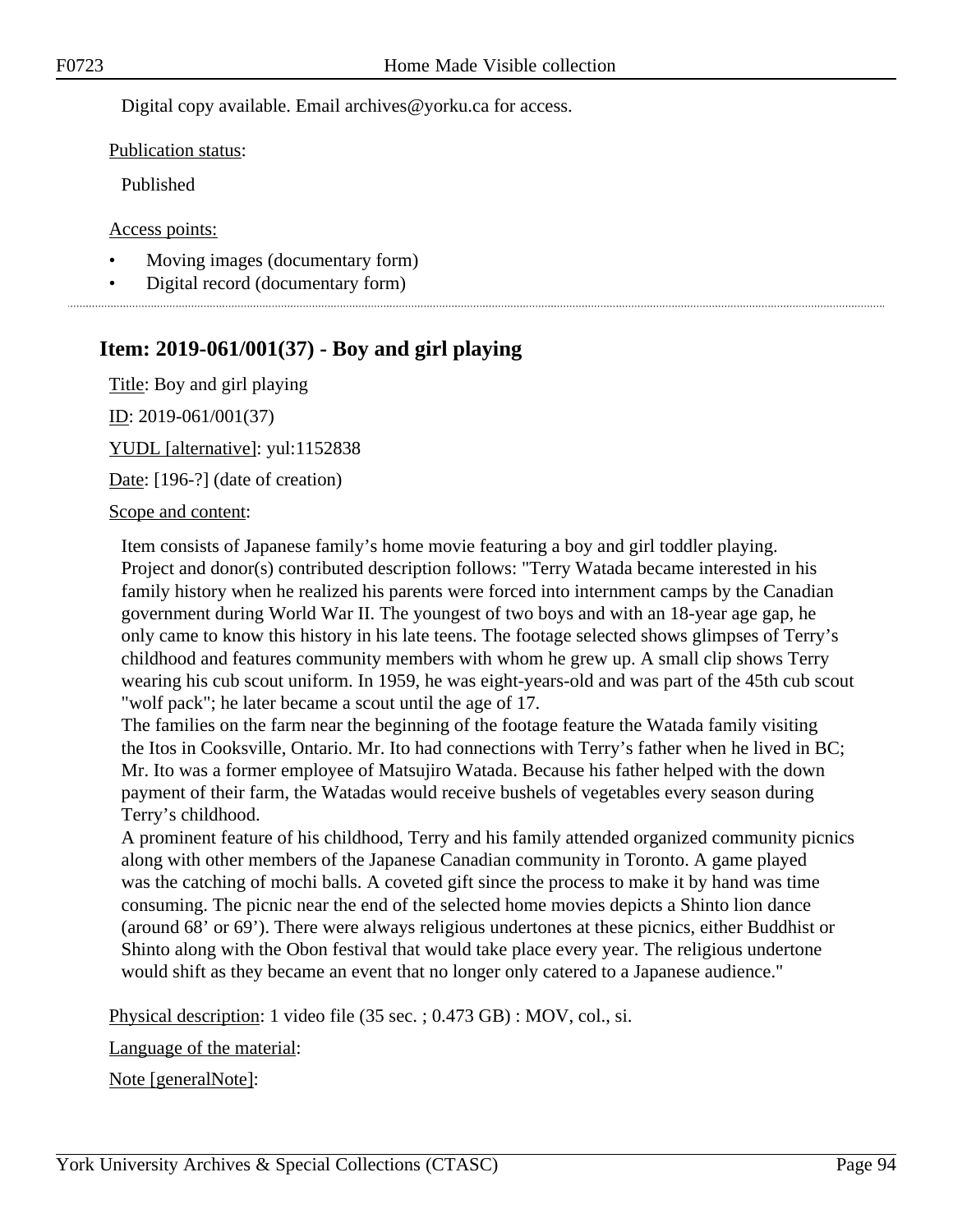Digitized from Super 8mm film.

#### Alternative form available:

Digital copy available. Email archives@yorku.ca for access.

#### Publication status:

Published

#### Access points:

- Moving images (documentary form)
- Digital record (documentary form)

## **Item: 2019-061/001(38) - Snow storm backyard**

Title: Snow storm backyard  $ID: 2019-061/001(38)$ YUDL [alternative]: yul:1152839

Date: [196-?] (date of creation)

#### Scope and content:

Item consists of a Japanese family's home movie featuring footage of a backyard in the aftermath of a snowstorm which included freezing rain.

Project and donor(s) contributed description follows: "Terry Watada became interested in his family history when he realized his parents were forced into internment camps by the Canadian government during World War II. The youngest of two boys and with an 18-year age gap, he only came to know this history in his late teens. The footage selected shows glimpses of Terry's childhood and features community members with whom he grew up. A small clip shows Terry wearing his cub scout uniform. In 1959, he was eight-years-old and was part of the 45th cub scout "wolf pack"; he later became a scout until the age of 17.

The families on the farm near the beginning of the footage feature the Watada family visiting the Itos in Cooksville, Ontario. Mr. Ito had connections with Terry's father when he lived in BC; Mr. Ito was a former employee of Matsujiro Watada. Because his father helped with the down payment of their farm, the Watadas would receive bushels of vegetables every season during Terry's childhood.

A prominent feature of his childhood, Terry and his family attended organized community picnics along with other members of the Japanese Canadian community in Toronto. A game played was the catching of mochi balls. A coveted gift since the process to make it by hand was time consuming. The picnic near the end of the selected home movies depicts a Shinto lion dance (around 68' or 69'). There were always religious undertones at these picnics, either Buddhist or Shinto along with the Obon festival that would take place every year. The religious undertone would shift as they became an event that no longer only catered to a Japanese audience."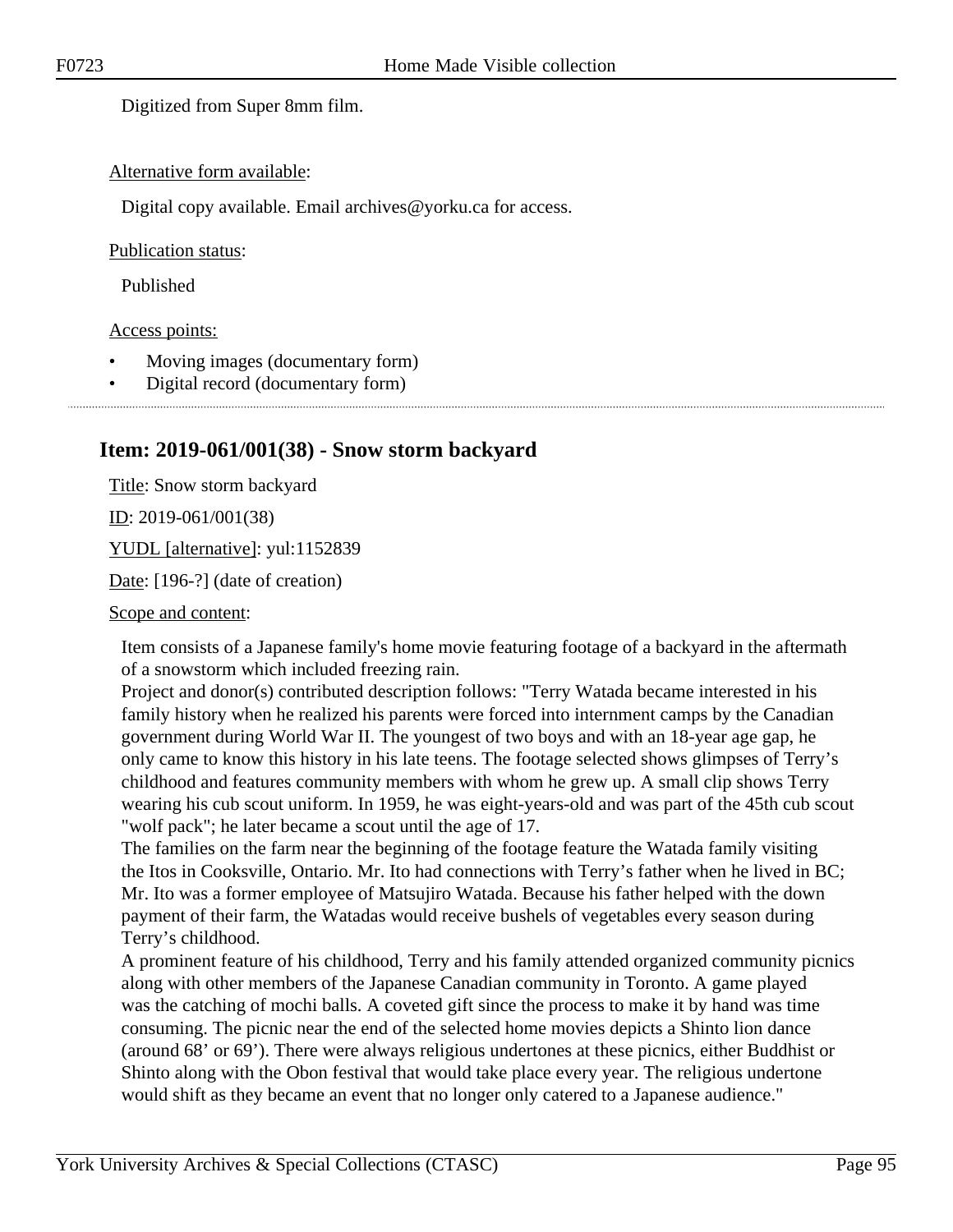Physical description: 1 video file (26 sec. ; 0.350 GB) : MOV, col., si.

Language of the material:

Note [generalNote]:

Digitized from Super 8mm film.

#### Alternative form available:

Digital copy available. Email archives@yorku.ca for access.

Publication status:

Published

Access points:

- Moving images (documentary form)
- Digital record (documentary form)

# **Item: 2019-061/001(39) - Boy in a sled**

Title: Boy in a sled ID: 2019-061/001(39) YUDL [alternative]: yul:1152840

Date: [196-?] (date of creation)

## Scope and content:

Item consists of a Japanese family's home movie featuring a women pulling a boy in a sled during a snowy winter.

Project and donor(s) contributed description follows: "Terry Watada became interested in his family history when he realized his parents were forced into internment camps by the Canadian government during World War II. The youngest of two boys and with an 18-year age gap, he only came to know this history in his late teens. The footage selected shows glimpses of Terry's childhood and features community members with whom he grew up. A small clip shows Terry wearing his cub scout uniform. In 1959, he was eight-years-old and was part of the 45th cub scout "wolf pack"; he later became a scout until the age of 17.

The families on the farm near the beginning of the footage feature the Watada family visiting the Itos in Cooksville, Ontario. Mr. Ito had connections with Terry's father when he lived in BC; Mr. Ito was a former employee of Matsujiro Watada. Because his father helped with the down payment of their farm, the Watadas would receive bushels of vegetables every season during Terry's childhood.

A prominent feature of his childhood, Terry and his family attended organized community picnics along with other members of the Japanese Canadian community in Toronto. A game played was the catching of mochi balls. A coveted gift since the process to make it by hand was time consuming. The picnic near the end of the selected home movies depicts a Shinto lion dance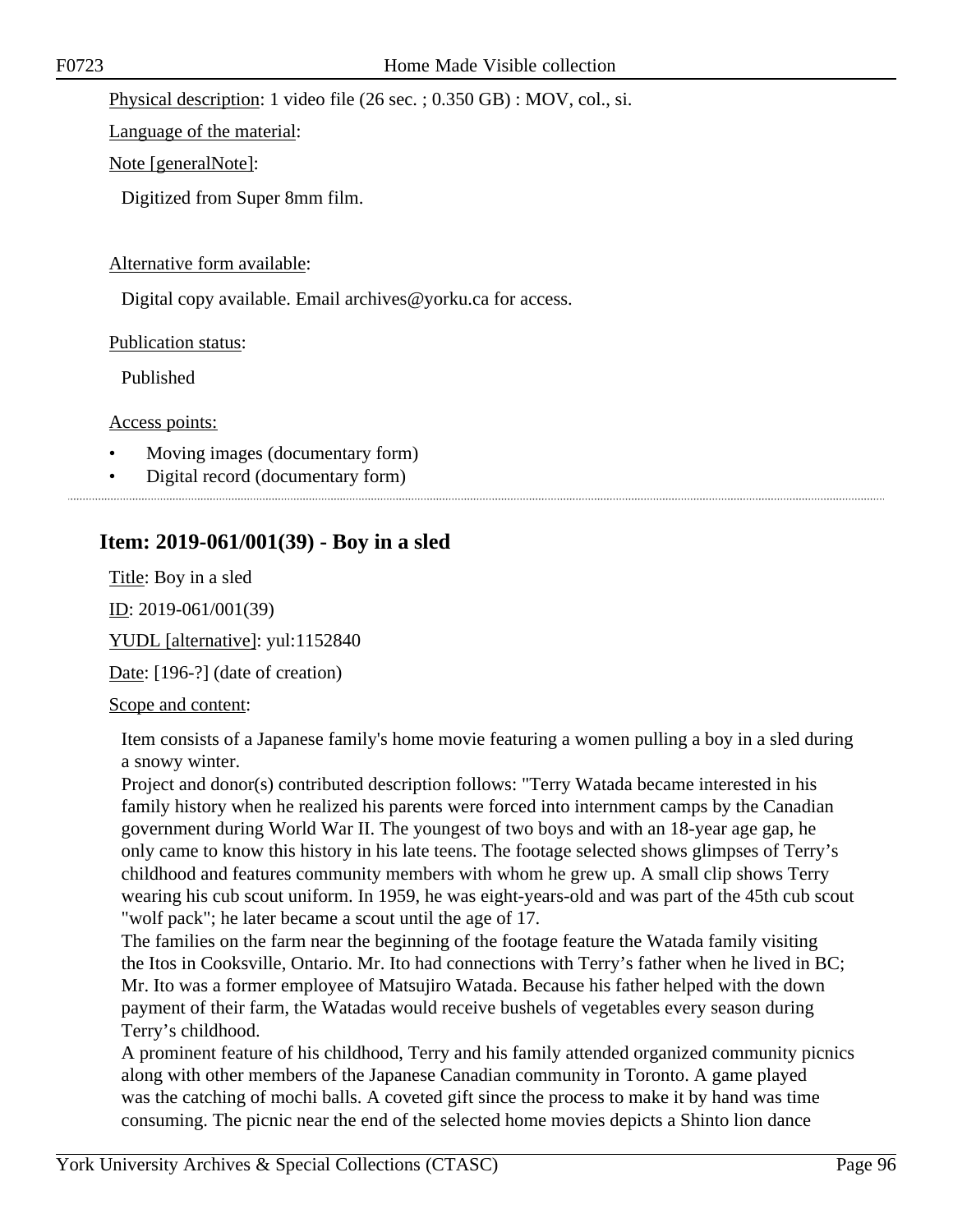F0723 Home Made Visible collection

(around 68' or 69'). There were always religious undertones at these picnics, either Buddhist or Shinto along with the Obon festival that would take place every year. The religious undertone would shift as they became an event that no longer only catered to a Japanese audience."

Physical description: 1 video file (42 sec. ; 0.576 GB) : MOV, col., si.

Language of the material:

Note [generalNote]:

Digitized from Super 8mm film.

### Alternative form available:

Digital copy available. Email archives@yorku.ca for access.

Publication status:

Published

Access points:

- Moving images (documentary form)
- Digital record (documentary form)

# **Item: 2019-061/001(40) - Family meal**

Title: Family meal ID: 2019-061/001(40)

YUDL [alternative]: yul:1152841

Date: [196-?] (date of creation)

Scope and content:

Item consists of a Japanese family's home movie featuring a family at a table eating a meal and a boy in a high chair, and also includes the family sitting on a couch.

Project and donor(s) contributed description follows: "Terry Watada became interested in his family history when he realized his parents were forced into internment camps by the Canadian government during World War II. The youngest of two boys and with an 18-year age gap, he only came to know this history in his late teens. The footage selected shows glimpses of Terry's childhood and features community members with whom he grew up. A small clip shows Terry wearing his cub scout uniform. In 1959, he was eight-years-old and was part of the 45th cub scout "wolf pack"; he later became a scout until the age of 17.

The families on the farm near the beginning of the footage feature the Watada family visiting the Itos in Cooksville, Ontario. Mr. Ito had connections with Terry's father when he lived in BC; Mr. Ito was a former employee of Matsujiro Watada. Because his father helped with the down payment of their farm, the Watadas would receive bushels of vegetables every season during Terry's childhood.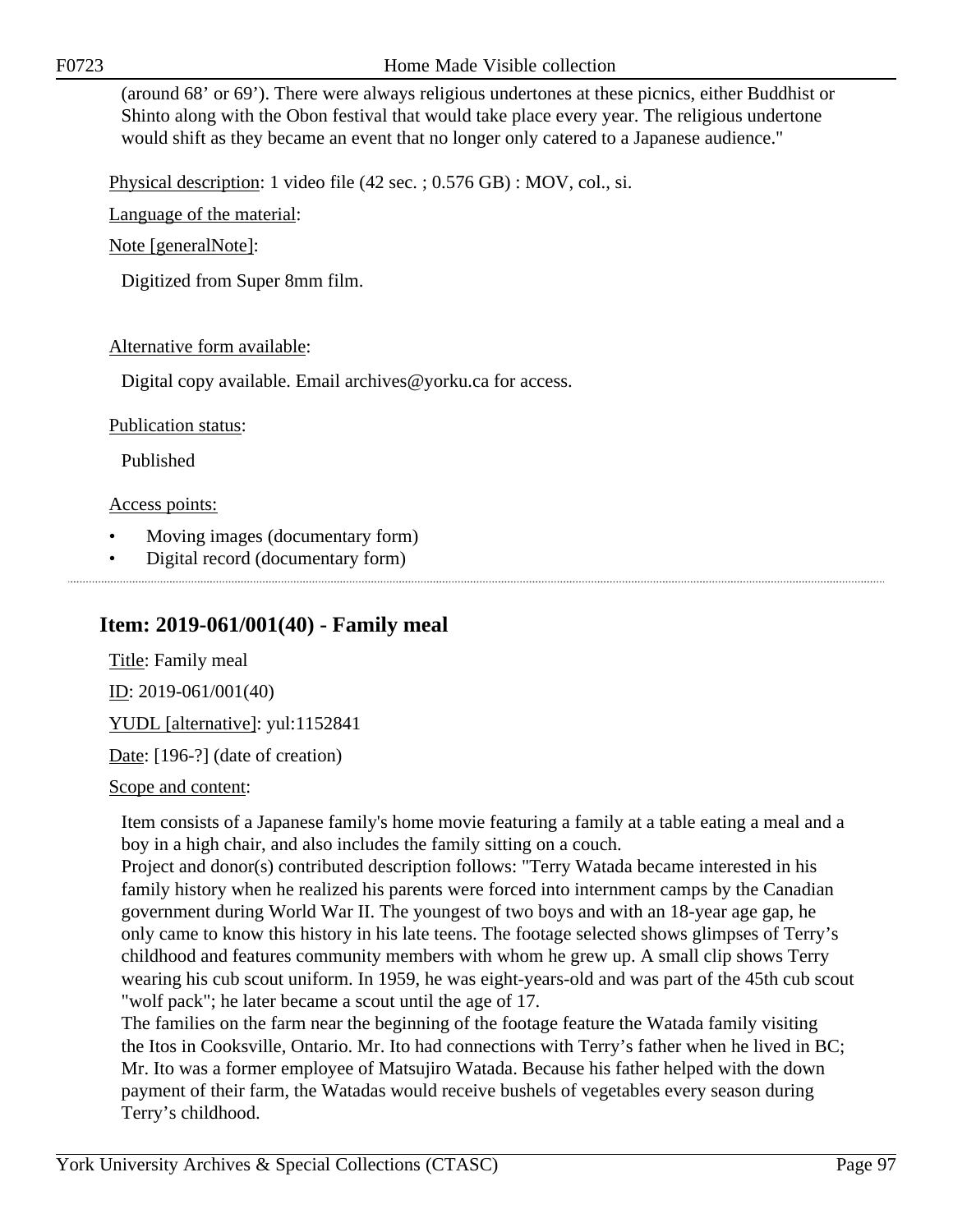F0723 Home Made Visible collection

A prominent feature of his childhood, Terry and his family attended organized community picnics along with other members of the Japanese Canadian community in Toronto. A game played was the catching of mochi balls. A coveted gift since the process to make it by hand was time consuming. The picnic near the end of the selected home movies depicts a Shinto lion dance (around 68' or 69'). There were always religious undertones at these picnics, either Buddhist or Shinto along with the Obon festival that would take place every year. The religious undertone would shift as they became an event that no longer only catered to a Japanese audience."

Physical description: 1 video file (42 sec. ; 0.581 GB) : MOV, col., si.

Language of the material:

Note [generalNote]:

Digitized from Super 8mm film.

Alternative form available:

Digital copy available. Email archives@yorku.ca for access.

#### Publication status:

Published

Access points:

- Moving images (documentary form)
- Digital record (documentary form)

# **Item: 2019-061/001(41) - Boy outside in the backyard**

Title: Boy outside in the backyard

ID: 2019-061/001(41)

YUDL [alternative]: yul:1152842

Date: [196-?] (date of creation)

#### Scope and content:

Item consists of a Japanese family's home movie featuring a toddler boy exploring the backyard. Project and donor(s) contributed description follows: "Terry Watada became interested in his family history when he realized his parents were forced into internment camps by the Canadian government during World War II. The youngest of two boys and with an 18-year age gap, he only came to know this history in his late teens. The footage selected shows glimpses of Terry's childhood and features community members with whom he grew up. A small clip shows Terry wearing his cub scout uniform. In 1959, he was eight-years-old and was part of the 45th cub scout "wolf pack"; he later became a scout until the age of 17.

The families on the farm near the beginning of the footage feature the Watada family visiting the Itos in Cooksville, Ontario. Mr. Ito had connections with Terry's father when he lived in BC;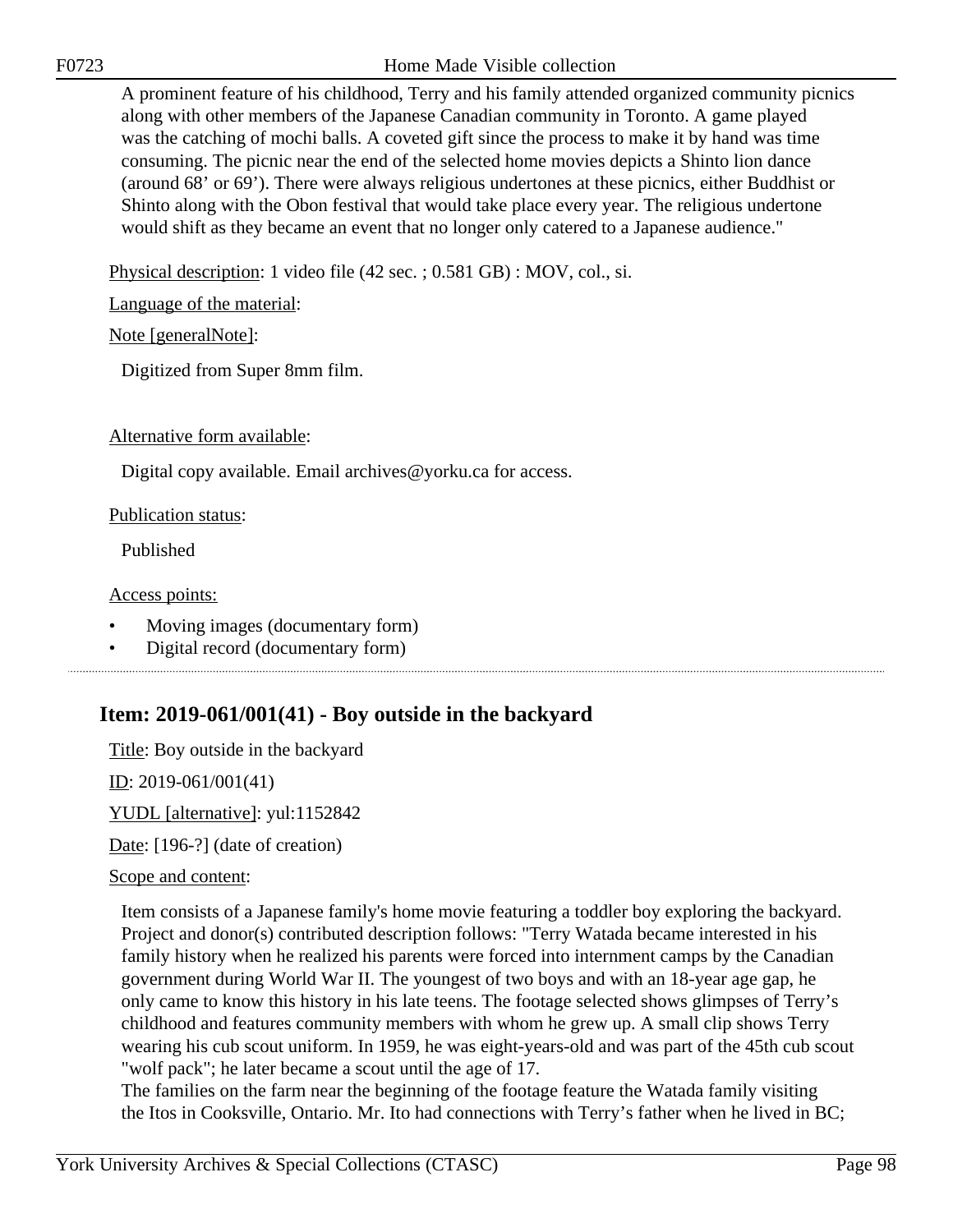Mr. Ito was a former employee of Matsujiro Watada. Because his father helped with the down payment of their farm, the Watadas would receive bushels of vegetables every season during Terry's childhood.

A prominent feature of his childhood, Terry and his family attended organized community picnics along with other members of the Japanese Canadian community in Toronto. A game played was the catching of mochi balls. A coveted gift since the process to make it by hand was time consuming. The picnic near the end of the selected home movies depicts a Shinto lion dance (around 68' or 69'). There were always religious undertones at these picnics, either Buddhist or Shinto along with the Obon festival that would take place every year. The religious undertone would shift as they became an event that no longer only catered to a Japanese audience."

Physical description: 1 video file (24 sec. ; 0.325 GB) : MOV, col., si.

Language of the material:

Note [generalNote]:

Digitized from Super 8mm film.

### Alternative form available:

Digital copy available. Email archives@yorku.ca for access.

### Publication status:

Published

#### Access points:

- Moving images (documentary form)
- Digital record (documentary form)

# **Item: 2019-061/001(42) - Cityscapes**

Title: Cityscapes

ID: 2019-061/001(42)

YUDL [alternative]: yul:1152843

Date: [196-?] (date of creation)

#### Scope and content:

Item consists of a Japanese family's home movie featuring views of cars driving, people crossing streets and walking on the sidewalk, and the downtown core.

Project and donor(s) contributed description follows: "Terry Watada became interested in his family history when he realized his parents were forced into internment camps by the Canadian government during World War II. The youngest of two boys and with an 18-year age gap, he only came to know this history in his late teens. The footage selected shows glimpses of Terry's childhood and features community members with whom he grew up. A small clip shows Terry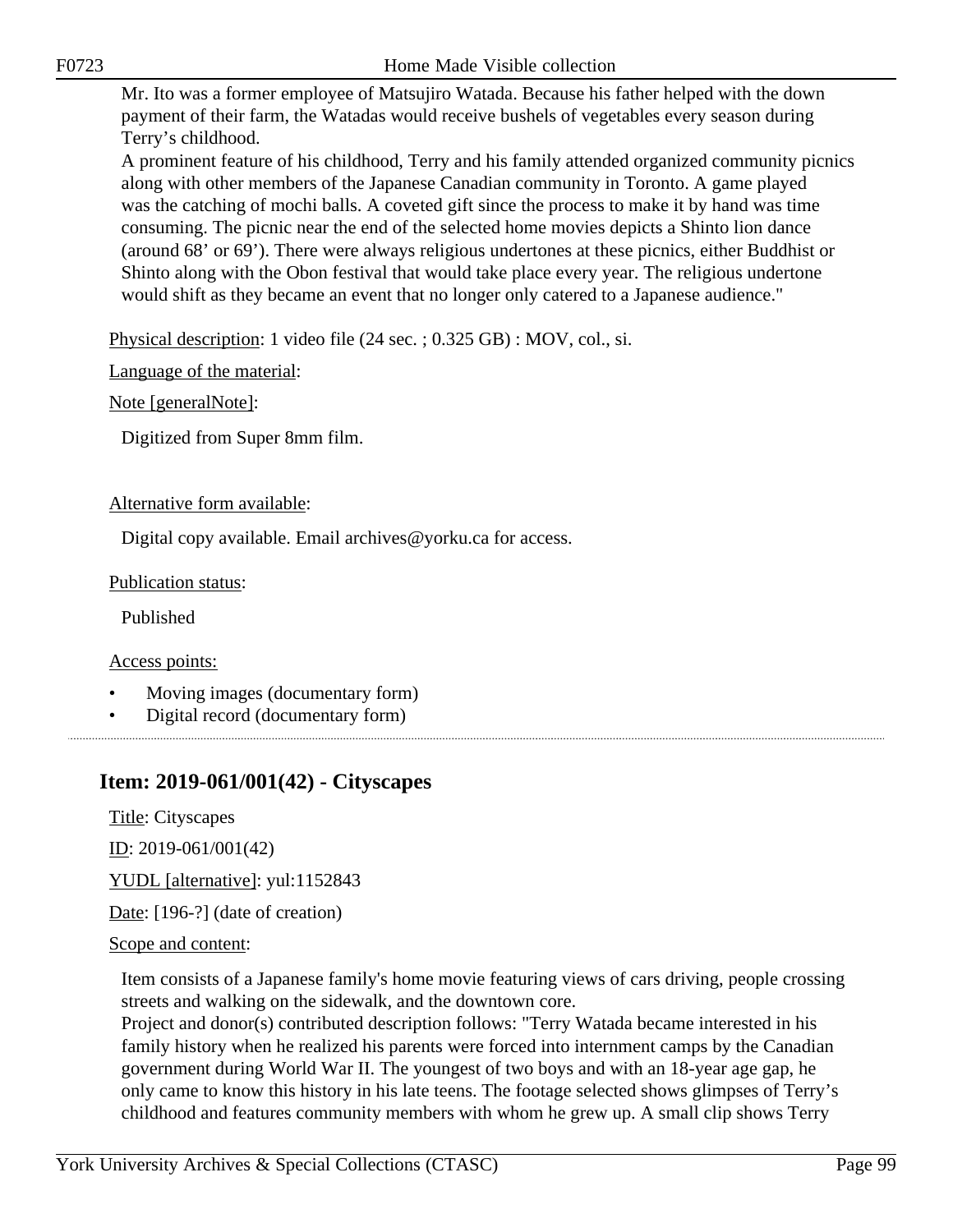wearing his cub scout uniform. In 1959, he was eight-years-old and was part of the 45th cub scout "wolf pack"; he later became a scout until the age of 17.

The families on the farm near the beginning of the footage feature the Watada family visiting the Itos in Cooksville, Ontario. Mr. Ito had connections with Terry's father when he lived in BC; Mr. Ito was a former employee of Matsujiro Watada. Because his father helped with the down payment of their farm, the Watadas would receive bushels of vegetables every season during Terry's childhood.

A prominent feature of his childhood, Terry and his family attended organized community picnics along with other members of the Japanese Canadian community in Toronto. A game played was the catching of mochi balls. A coveted gift since the process to make it by hand was time consuming. The picnic near the end of the selected home movies depicts a Shinto lion dance (around 68' or 69'). There were always religious undertones at these picnics, either Buddhist or Shinto along with the Obon festival that would take place every year. The religious undertone would shift as they became an event that no longer only catered to a Japanese audience."

Physical description: 1 video file (38 sec. ; 0.506 GB) : MOV, col., si.

Language of the material:

Note [generalNote]:

Digitized from Super 8mm film.

#### Alternative form available:

Digital copy available. Email archives@yorku.ca for access.

#### Publication status:

Published

#### Access points:

- Moving images (documentary form)
- Digital record (documentary form)

# **Item: 2019-061/001(43) - Boy enjoying summer**

Title: Boy enjoying summer

<u>ID</u>: 2019-061/001(43)

YUDL [alternative]: yul:1152853

Date: [196-?] (date of creation)

Scope and content:

Item consists of a Japanese family's home movie featuring a boy sitting on a lawn chair and riding a hot dog shaped scooter during summer.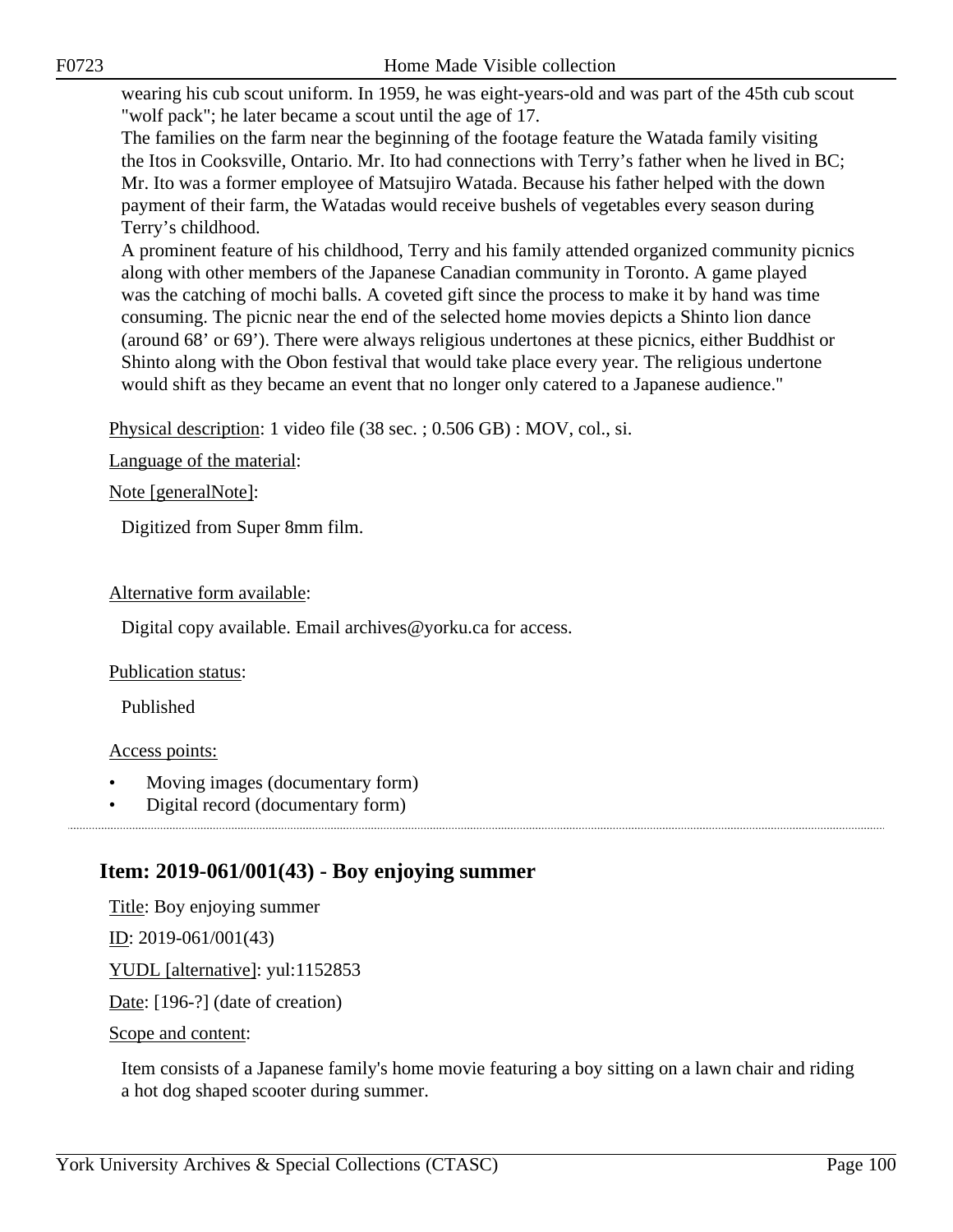Project and donor(s) contributed description follows: "Terry Watada became interested in his family history when he realized his parents were forced into internment camps by the Canadian government during World War II. The youngest of two boys and with an 18-year age gap, he only came to know this history in his late teens. The footage selected shows glimpses of Terry's childhood and features community members with whom he grew up. A small clip shows Terry wearing his cub scout uniform. In 1959, he was eight-years-old and was part of the 45th cub scout "wolf pack"; he later became a scout until the age of 17.

The families on the farm near the beginning of the footage feature the Watada family visiting the Itos in Cooksville, Ontario. Mr. Ito had connections with Terry's father when he lived in BC; Mr. Ito was a former employee of Matsujiro Watada. Because his father helped with the down payment of their farm, the Watadas would receive bushels of vegetables every season during Terry's childhood.

A prominent feature of his childhood, Terry and his family attended organized community picnics along with other members of the Japanese Canadian community in Toronto. A game played was the catching of mochi balls. A coveted gift since the process to make it by hand was time consuming. The picnic near the end of the selected home movies depicts a Shinto lion dance (around 68' or 69'). There were always religious undertones at these picnics, either Buddhist or Shinto along with the Obon festival that would take place every year. The religious undertone would shift as they became an event that no longer only catered to a Japanese audience."

Physical description: 1 video file (30 sec. ; 0.405 GB) : MOV, col., si.

Language of the material:

Note [generalNote]:

Digitized from Super 8mm film.

#### Alternative form available:

Digital copy available. Email archives@yorku.ca for access.

Publication status:

Published

Access points:

- Moving images (documentary form)
- Digital record (documentary form)

# **Item: 2019-061/001(44) - Family picnic**

Title: Family picnic ID: 2019-061/001(44)

YUDL [alternative]: yul:1152854

Date: [196-?] (date of creation)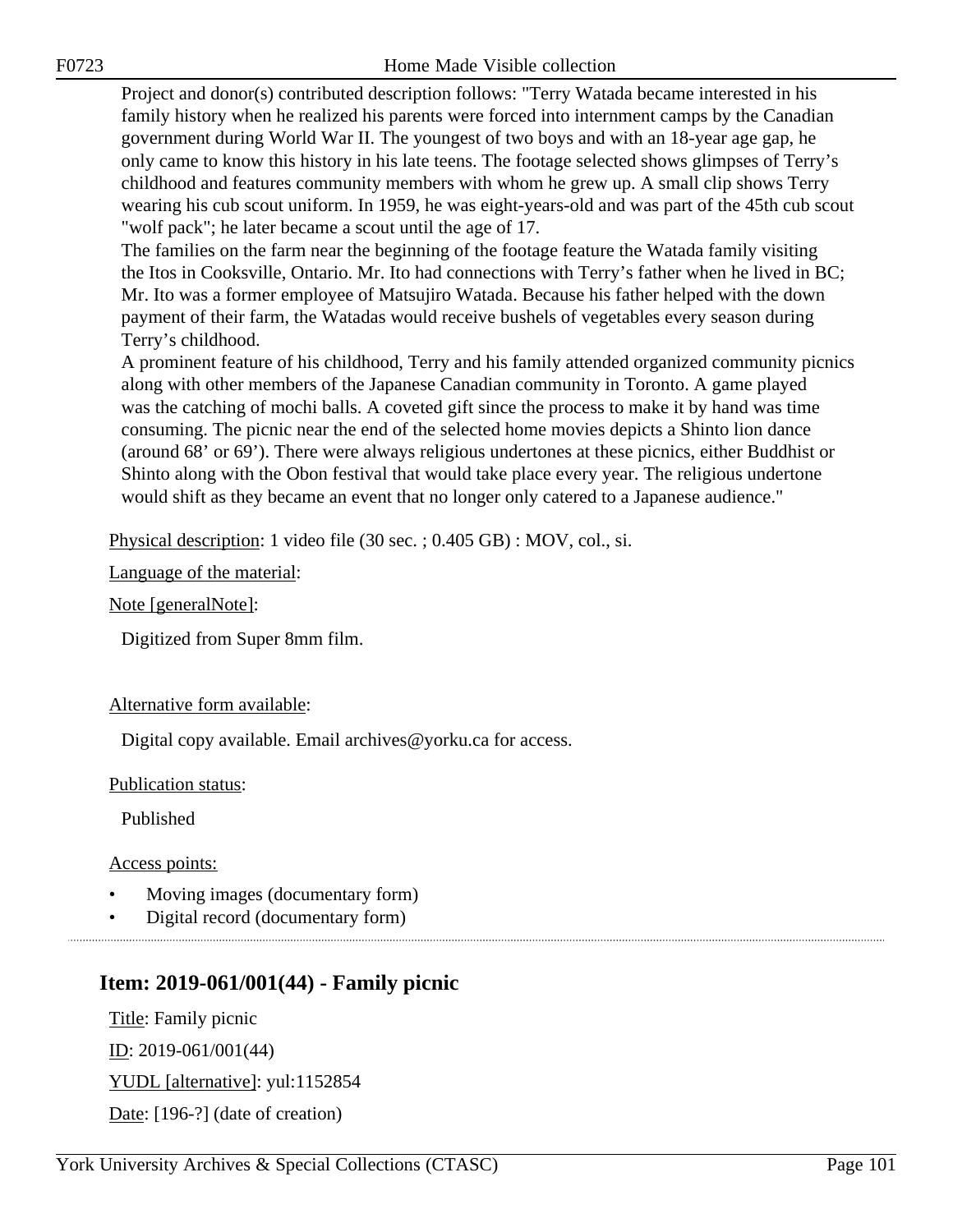#### Scope and content:

Item consists of a Japanese family's home movie featuring a picnic at a park with individuals sitting, chatting, and eating at a picnic table. Footage also includes captures individuals kayaking and enjoying the lawn near the lake.

Project and donor(s) contributed description follows: "Terry Watada became interested in his family history when he realized his parents were forced into internment camps by the Canadian government during World War II. The youngest of two boys and with an 18-year age gap, he only came to know this history in his late teens. The footage selected shows glimpses of Terry's childhood and features community members with whom he grew up. A small clip shows Terry wearing his cub scout uniform. In 1959, he was eight-years-old and was part of the 45th cub scout "wolf pack"; he later became a scout until the age of 17.

The families on the farm near the beginning of the footage feature the Watada family visiting the Itos in Cooksville, Ontario. Mr. Ito had connections with Terry's father when he lived in BC; Mr. Ito was a former employee of Matsujiro Watada. Because his father helped with the down payment of their farm, the Watadas would receive bushels of vegetables every season during Terry's childhood.

A prominent feature of his childhood, Terry and his family attended organized community picnics along with other members of the Japanese Canadian community in Toronto. A game played was the catching of mochi balls. A coveted gift since the process to make it by hand was time consuming. The picnic near the end of the selected home movies depicts a Shinto lion dance (around 68' or 69'). There were always religious undertones at these picnics, either Buddhist or Shinto along with the Obon festival that would take place every year. The religious undertone would shift as they became an event that no longer only catered to a Japanese audience."

Physical description: 1 video file (1 min., 9 sec. ; 0.916 GB) : MOV, col., si.

Language of the material:

#### Note [generalNote]:

Digitized from Super 8mm film.

#### Alternative form available:

Digital copy available. Email archives@yorku.ca for access.

#### Publication status:

Published

#### Access points:

- Moving images (documentary form)
- Digital record (documentary form)

# **Item: 2019-079/001(02) - HMV interviewing Terry Watada**

Creator: Regent Park Film Festival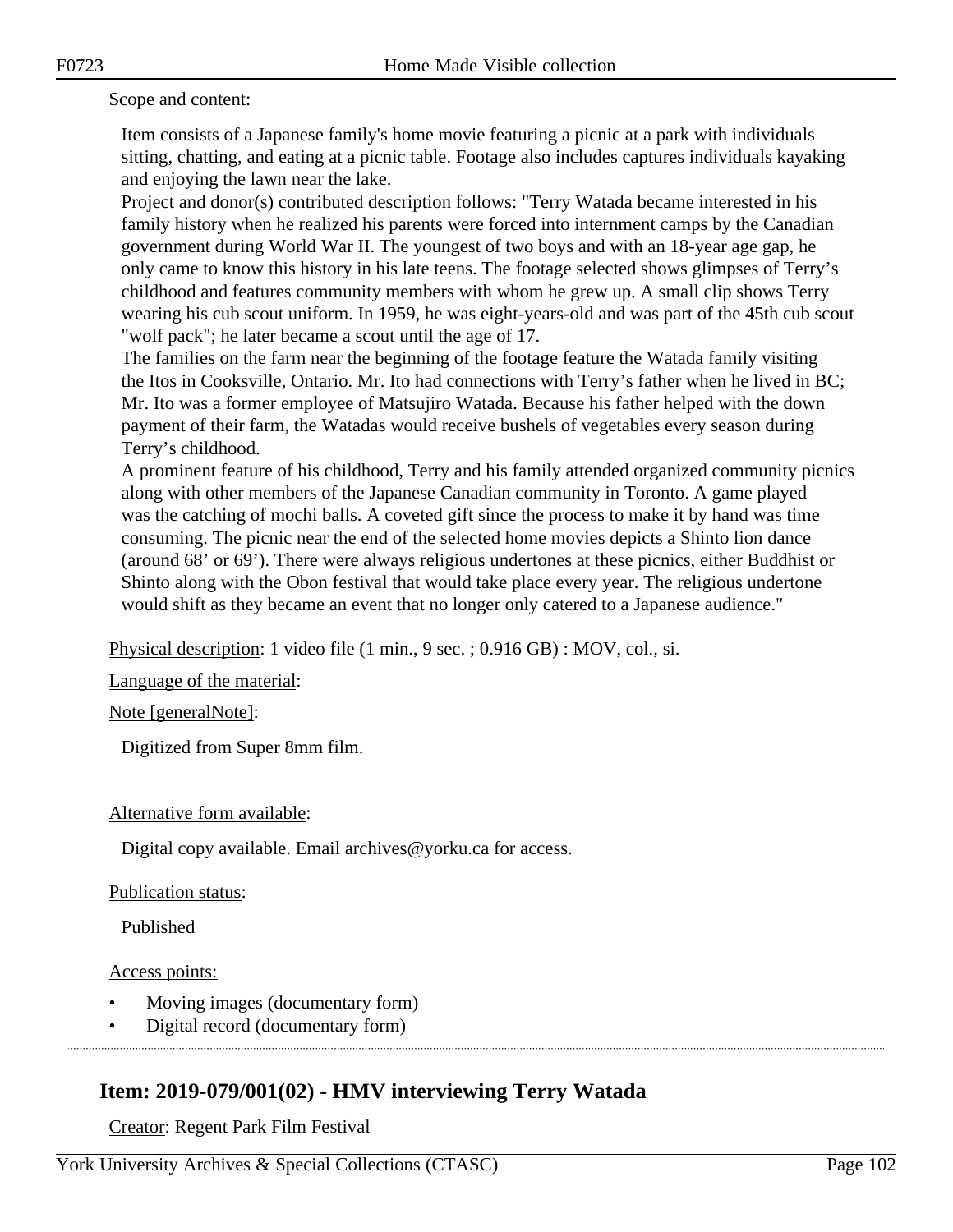#### Title: HMV interviewing Terry Watada

ID: 2019-079/001(02)

YUDL [alternative]: yul:1153605

Date: 2019 (date of creation)

#### Scope and content:

Item contains a sound recording of an interview conducted by the Home Made Visible with a project participant.

Physical description: 1 audio file (1 hr., 13 min., 37 sec. ; 0.8 GB) : WAV

Language of the material:

English

Alternative form available:

Digital copy available. Email archives@yorku.ca for access.

Publication status:

Published

Access points:

- Sound recording (documentary form)
- Digital record (documentary form)

# **Series: S00971 - Jog family videos**

Creator: Jog family

Title: Jog family videos

ID: S00971

Date: 1984, 1992 (date of creation)

Scope and content:

Series consists of home movies from a Japanese and Indian family in Ottawa documenting children playing in the backyard and singing songs in Japanese and Matrathi. Footage captured by Vijay Jog.

Physical description: 15 video files (41.7 GB) : MOV, col., sd.

Language of the material:

English

Japanese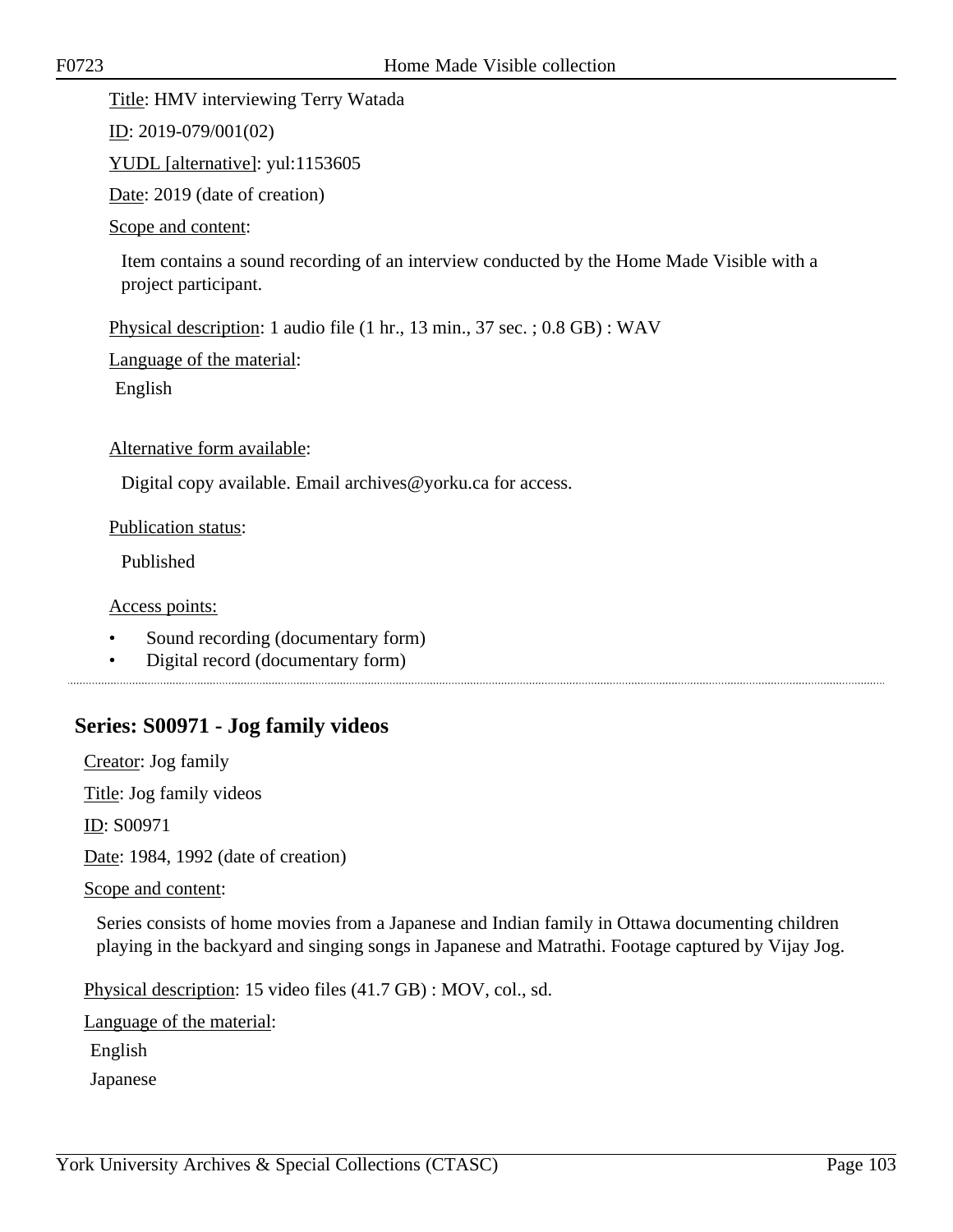Immediate source of acquisition:

Donated by Sonia Jog in July 2019.

Publication status:

Published

Access points:

• Moving images (documentary form)

## **Item: 2019-038/001(01) - Swing set**

Title: Swing set

ID: 2019-038/001(01)

YUDL [alternative]: yul:1152731

Date: 1984 (date of creation)

Scope and content:

Item consists of a Japanese-Indian family's home movie featuring two girls playing on and climbing a swing set, accompanied by adults repairing the set.

Project and donor(s) contributed description follows: "We're in a suburban backyard in Ottawa, ON and it's summer time in 1984. Sonia, age 4 and her younger sister, age 2 are playing with a swing set and an inflatable tipi likely from Canadian Tire. The inflatable has a small hole to pop your head in, and has imagery of the trope of the "Indian" and the "cowboy." This was strange for Sonia to see when revisiting the footage, because this type of imagery likely wouldn't be sold anymore.

She and her sister are singing songs in Japanese (her mother's mother tongue) and Marathi (her father's mother tongue). The Japanese songs are ones she still recalls and sings to her own children. The Marathi songs are familiar, and Sonia recalls her father teaching them to her, but she doesn't remember their titles, or know what they mean.

Sonia grew up in Ottawa, and moved to Toronto as an adult. Although she was the minority in school as one of two non-white children, she doesn't remember feeling out of place. Her parents said that other children called her "blacky" but she doesn't recall this happening.

In relation to Home Made Visible, Sonia says, "The process of drawing out pieces of history and indicating its value, [and] that it deserves to be preserved is incredible""

Physical description: 1 video file (16 min., 3 sec. ; 7.4 GB) : MOV, col., sd.

Language of the material:

English

Note [generalNote]:

Migrated from DVD.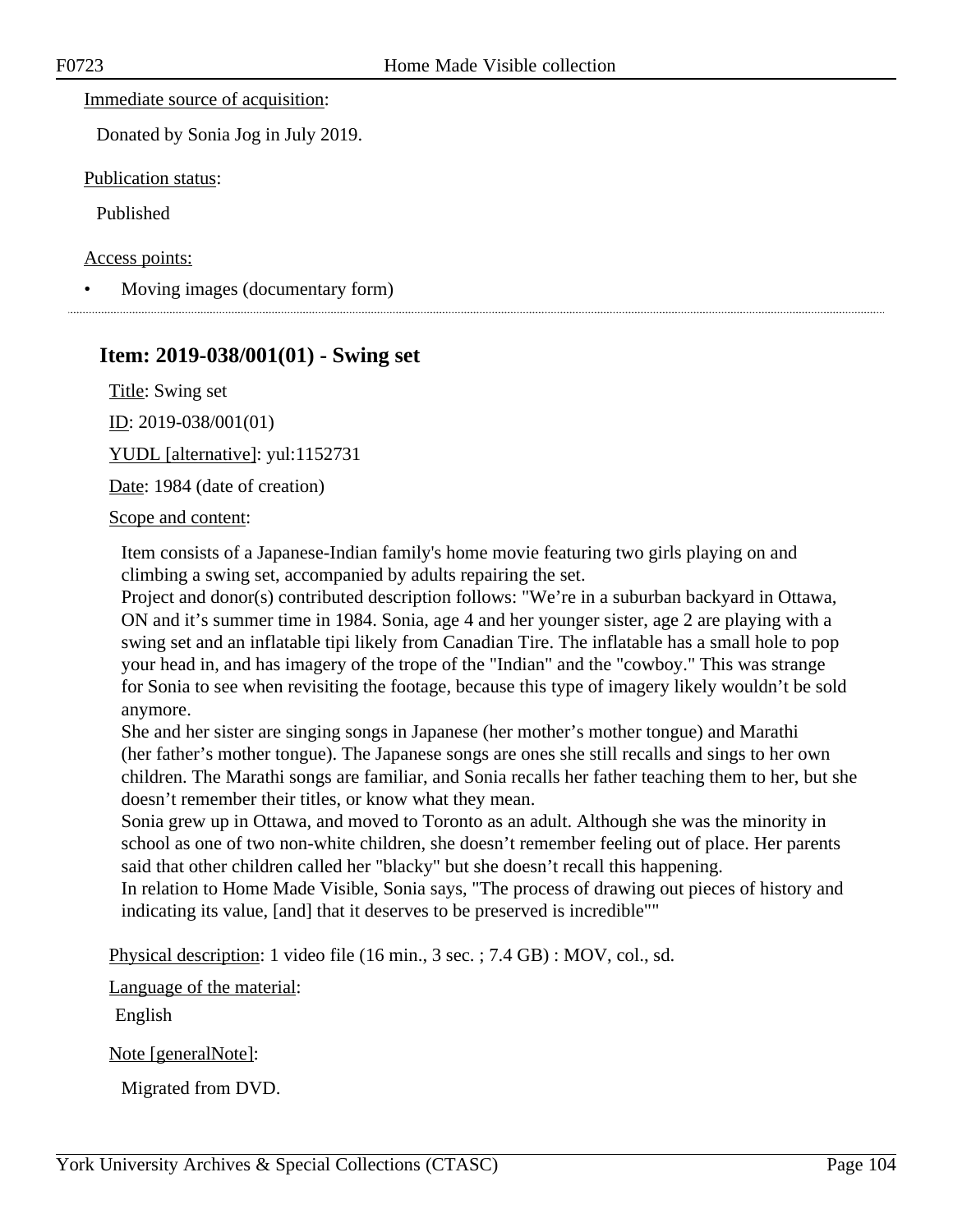#### Alternative form available:

Digital copy available. Email archives@yorku.ca for access.

Publication status:

Published

Access points:

- Moving images (documentary form)
- Digital record (documentary form)

# **Item: 2019-038/001(02) - Dance performance**

Title: Dance performance

ID: 2019-038/001(02)

YUDL [alternative]: yul:1152732

Date: 1984 (date of creation)

Scope and content:

Item consists of two girls in matching outfits dancing to the "Eye of the Tiger" with dolls as props. Project and donor(s) contributed description follows: "We're in a suburban backyard in Ottawa, ON and it's summer time in 1984. Sonia, age 4 and her younger sister, age 2 are playing with a swing set and an inflatable tipi likely from Canadian Tire. The inflatable has a small hole to pop your head in, and has imagery of the trope of the "Indian" and the "cowboy." This was strange for Sonia to see when revisiting the footage, because this type of imagery likely wouldn't be sold anymore.

She and her sister are singing songs in Japanese (her mother's mother tongue) and Marathi (her father's mother tongue). The Japanese songs are ones she still recalls and sings to her own children. The Marathi songs are familiar, and Sonia recalls her father teaching them to her, but she doesn't remember their titles, or know what they mean.

Sonia grew up in Ottawa, and moved to Toronto as an adult. Although she was the minority in school as one of two non-white children, she doesn't remember feeling out of place. Her parents said that other children called her "blacky" but she doesn't recall this happening. In relation to Home Made Visible, Sonia says, "The process of drawing out pieces of history and indicating its value, [and] that it deserves to be preserved is incredible""

Physical description: 1 video file (2 min., 28 sec. ; 1.04 GB) : MOV, col., sd.

Language of the material:

English

Note [generalNote]:

Migrated from DVD.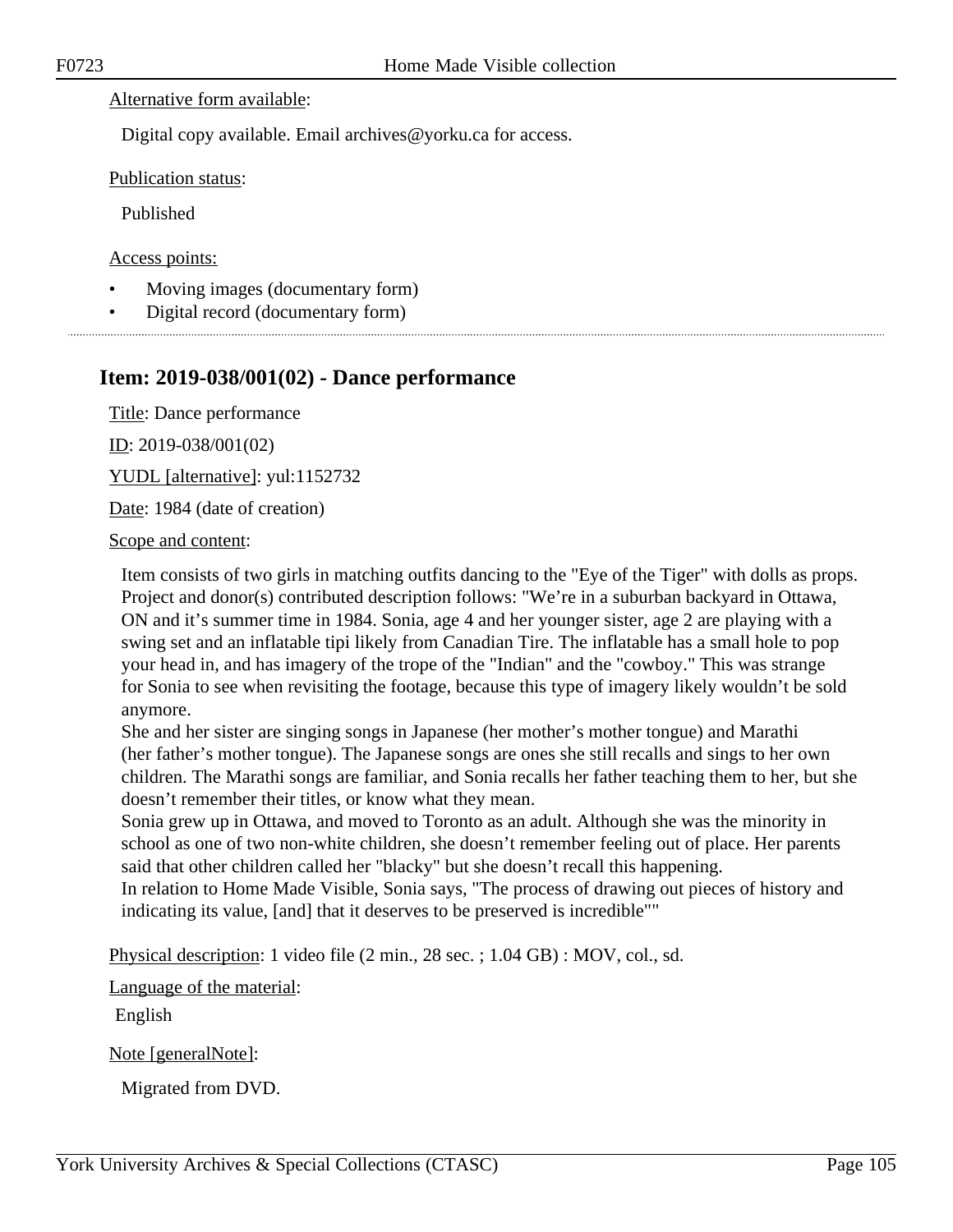#### Alternative form available:

Digital copy available. Email archives@yorku.ca for access.

Publication status:

Published

Access points:

- Moving images (documentary form)
- Digital record (documentary form)

# **Item: 2019-038/001(03) - A play in the streets**

Title: A play in the streets

ID: 2019-038/001(03)

YUDL [alternative]: yul:1152733

Date: 1984 (date of creation)

Scope and content:

Item consists of a Japanese-Indian family's home movie featuring several children playing performing a play in the a cul-de-sac and pans out to the audience's patio sets on the street. Project and donor(s) contributed description follows: "We're in a suburban backyard in Ottawa, ON and it's summer time in 1984. Sonia, age 4 and her younger sister, age 2 are playing with a swing set and an inflatable tipi likely from Canadian Tire. The inflatable has a small hole to pop your head in, and has imagery of the trope of the "Indian" and the "cowboy." This was strange for Sonia to see when revisiting the footage, because this type of imagery likely wouldn't be sold anymore.

She and her sister are singing songs in Japanese (her mother's mother tongue) and Marathi (her father's mother tongue). The Japanese songs are ones she still recalls and sings to her own children. The Marathi songs are familiar, and Sonia recalls her father teaching them to her, but she doesn't remember their titles, or know what they mean.

Sonia grew up in Ottawa, and moved to Toronto as an adult. Although she was the minority in school as one of two non-white children, she doesn't remember feeling out of place. Her parents said that other children called her "blacky" but she doesn't recall this happening.

In relation to Home Made Visible, Sonia says, "The process of drawing out pieces of history and indicating its value, [and] that it deserves to be preserved is incredible""

Physical description: 1 video file (1 min., 38 sec. ; 0.744 GB) : MOV, col., sd.

Language of the material:

English

Note [generalNote]:

Migrated from DVD.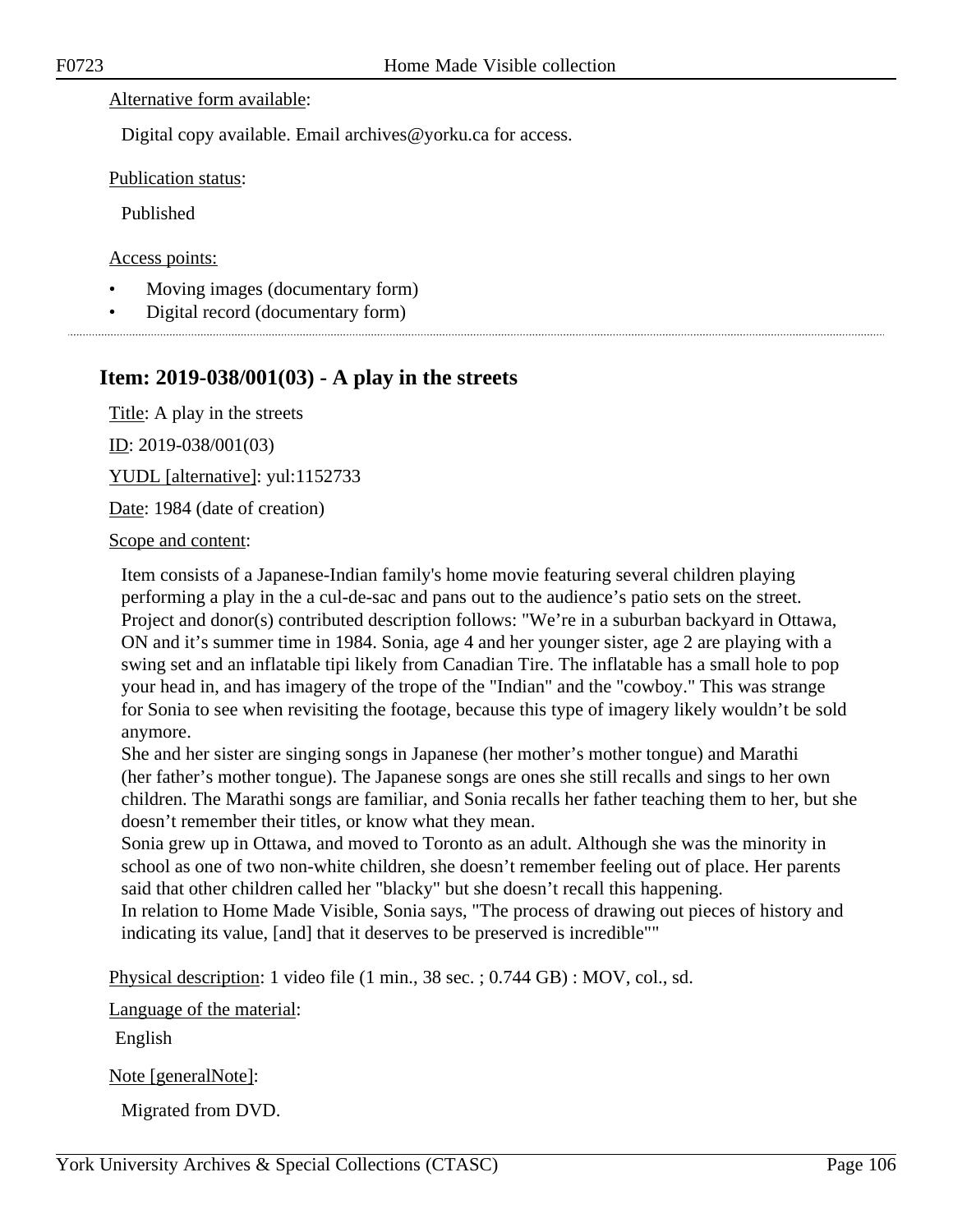#### Alternative form available:

Digital copy available. Email archives@yorku.ca for access.

Publication status:

Published

Access points:

- Moving images (documentary form)
- Digital record (documentary form)

## **Item: 2019-038/001(04) - Backyard**

Title: Backyard

ID: 2019-038/001(04)

YUDL [alternative]: yul:1152734

Date: 1984 (date of creation)

Scope and content:

Item consists of a Japanese-Indian family's home movie featuring children playing with a swing set and a "cowboys and Indians" tent.

Project and donor(s) contributed description follows: "We're in a suburban backyard in Ottawa, ON and it's summer time in 1984. Sonia, age 4 and her younger sister, age 2 are playing with a swing set and an inflatable tipi likely from Canadian Tire. The inflatable has a small hole to pop your head in, and has imagery of the trope of the "Indian" and the "cowboy." This was strange for Sonia to see when revisiting the footage, because this type of imagery likely wouldn't be sold anymore.

She and her sister are singing songs in Japanese (her mother's mother tongue) and Marathi (her father's mother tongue). The Japanese songs are ones she still recalls and sings to her own children. The Marathi songs are familiar, and Sonia recalls her father teaching them to her, but she doesn't remember their titles, or know what they mean.

Sonia grew up in Ottawa, and moved to Toronto as an adult. Although she was the minority in school as one of two non-white children, she doesn't remember feeling out of place. Her parents said that other children called her "blacky" but she doesn't recall this happening.

In relation to Home Made Visible, Sonia says, "The process of drawing out pieces of history and indicating its value, [and] that it deserves to be preserved is incredible""

Physical description: 1 video file (14 min., 44 sec. ; 6.51 GB) : MOV, col., sd.

Language of the material:

Japanese

English

Note [generalNote]: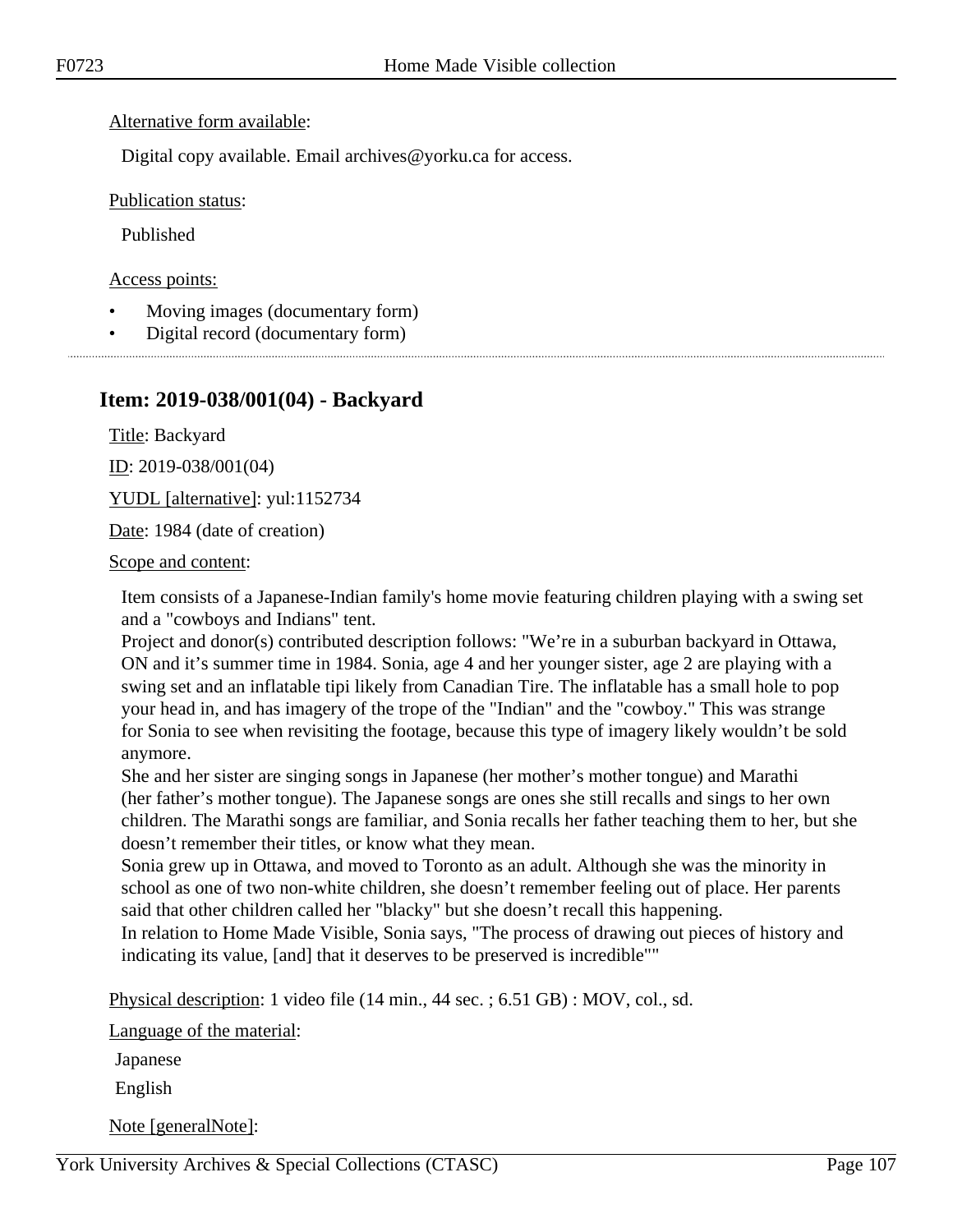Migrated from DVD.

#### Alternative form available:

Digital copy available. Email archives@yorku.ca for access.

#### Publication status:

Published

#### Access points:

- Moving images (documentary form)
- Digital record (documentary form)

## **Item: 2019-038/001(05) - Birthday songs**

Title: Birthday songs

<u>ID</u>: 2019-038/001(05)

YUDL [alternative]: yul:1152735

Date: 1984 (date of creation)

Scope and content:

Item consists of a Japanese-Indian family's home movie featuring children singing in the house while opening a birthday presents.

Project and donor(s) contributed description follows: "We're in a suburban backyard in Ottawa, ON and it's summer time in 1984. Sonia, age 4 and her younger sister, age 2 are playing with a swing set and an inflatable tipi likely from Canadian Tire. The inflatable has a small hole to pop your head in, and has imagery of the trope of the "Indian" and the "cowboy." This was strange for Sonia to see when revisiting the footage, because this type of imagery likely wouldn't be sold anymore.

She and her sister are singing songs in Japanese (her mother's mother tongue) and Marathi (her father's mother tongue). The Japanese songs are ones she still recalls and sings to her own children. The Marathi songs are familiar, and Sonia recalls her father teaching them to her, but she doesn't remember their titles, or know what they mean.

Sonia grew up in Ottawa, and moved to Toronto as an adult. Although she was the minority in school as one of two non-white children, she doesn't remember feeling out of place. Her parents said that other children called her "blacky" but she doesn't recall this happening.

In relation to Home Made Visible, Sonia says, "The process of drawing out pieces of history and indicating its value, [and] that it deserves to be preserved is incredible""

Physical description: 1 video file (7 min., 57 sec. ; 3.38 GB) : MOV, col., sd.

Language of the material:

English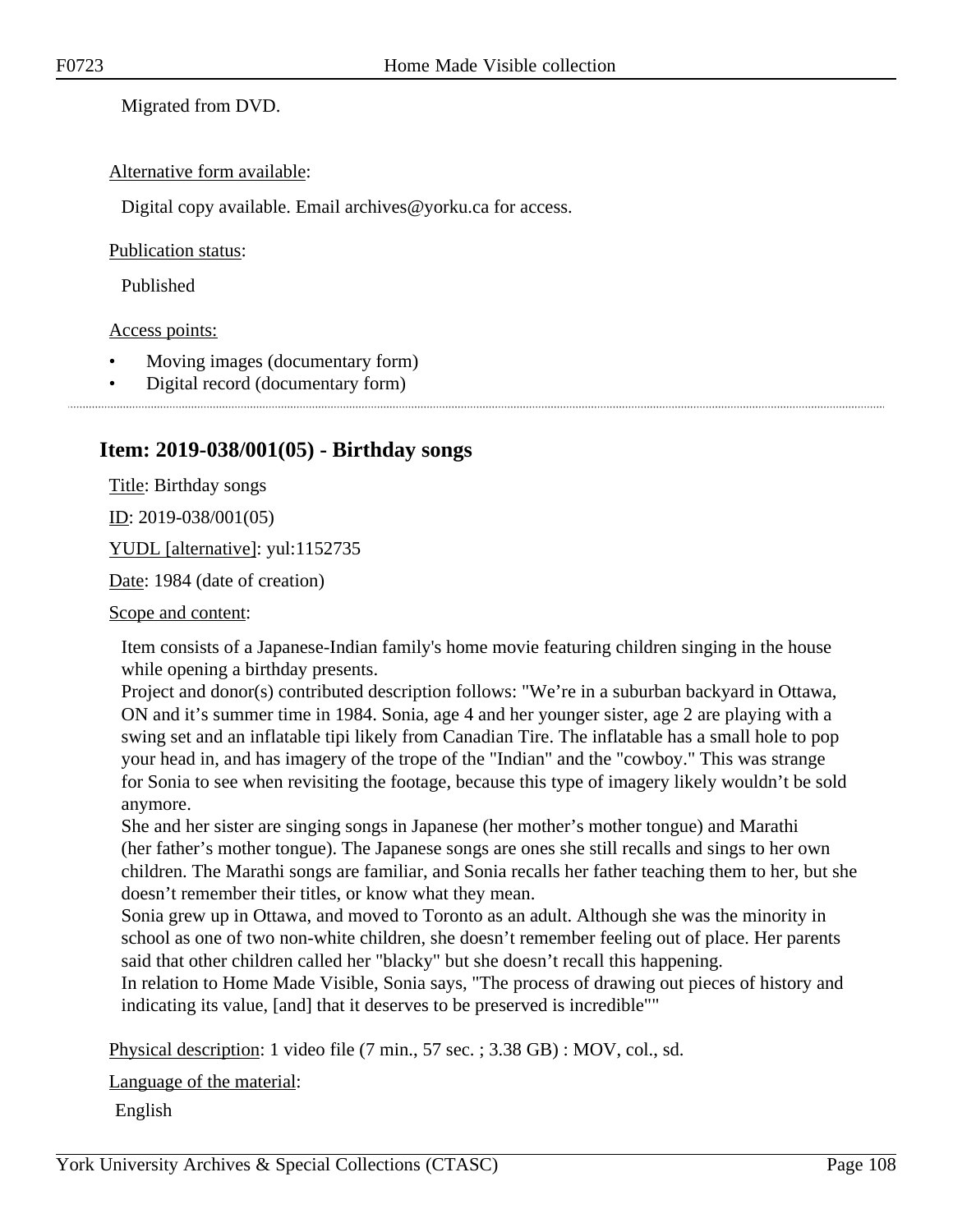Note [generalNote]:

Migrated from DVD.

## Alternative form available:

Digital copy available. Email archives@yorku.ca for access.

Publication status:

Published

Access points:

- Moving images (documentary form)
- Digital record (documentary form)

# **Item: 2019-038/001(06) - Playing in the snow**

Title: Playing in the snow

ID: 2019-038/001(06)

YUDL [alternative]: yul:1152736

Date: 1984 (date of creation)

Scope and content:

Item consists of a Japanese-Indian family's home movie of a child playing in the snow and throwing snowballs while a woman yells "come inside."

Project and donor(s) contributed description follows: "We're in a suburban backyard in Ottawa, ON and it's summer time in 1984. Sonia, age 4 and her younger sister, age 2 are playing with a swing set and an inflatable tipi likely from Canadian Tire. The inflatable has a small hole to pop your head in, and has imagery of the trope of the "Indian" and the "cowboy." This was strange for Sonia to see when revisiting the footage, because this type of imagery likely wouldn't be sold anymore.

She and her sister are singing songs in Japanese (her mother's mother tongue) and Marathi (her father's mother tongue). The Japanese songs are ones she still recalls and sings to her own children. The Marathi songs are familiar, and Sonia recalls her father teaching them to her, but she doesn't remember their titles, or know what they mean.

Sonia grew up in Ottawa, and moved to Toronto as an adult. Although she was the minority in school as one of two non-white children, she doesn't remember feeling out of place. Her parents said that other children called her "blacky" but she doesn't recall this happening.

In relation to Home Made Visible, Sonia says, "The process of drawing out pieces of history and indicating its value, [and] that it deserves to be preserved is incredible""

Physical description: 1 video file (2 min., 12 sec. ; 0.975 GB) : MOV, col., sd.

Language of the material: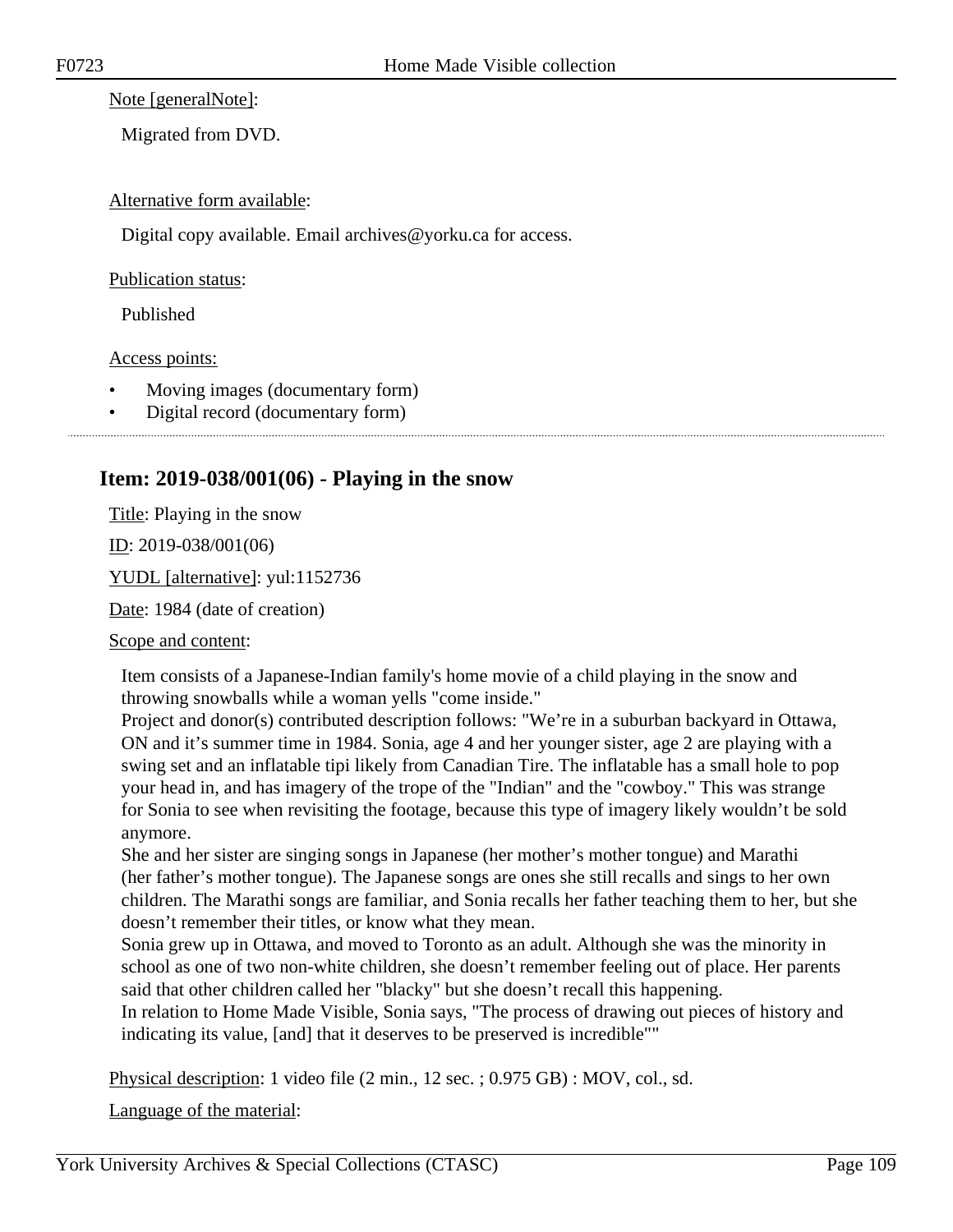English

Note [generalNote]:

Migrated from DVD.

Alternative form available:

Digital copy available. Email archives@yorku.ca for access.

Publication status:

Published

Access points:

- Moving images (documentary form)
- Digital record (documentary form)

# **Item: 2019-038/001(07) - Jeopardy**

Title: Jeopardy

ID: 2019-038/001(07)

YUDL [alternative]: yul:1152737

Date: 14 Mar. 1992 (date of creation)

Scope and content:

Item consists of a Japanese-Indian family's home movie of children playing Jeopardy. Project and donor(s) contributed description follows: "We're in a suburban backyard in Ottawa, ON and it's summer time in 1984. Sonia, age 4 and her younger sister, age 2 are playing with a swing set and an inflatable tipi likely from Canadian Tire. The inflatable has a small hole to pop your head in, and has imagery of the trope of the "Indian" and the "cowboy." This was strange for Sonia to see when revisiting the footage, because this type of imagery likely wouldn't be sold anymore.

She and her sister are singing songs in Japanese (her mother's mother tongue) and Marathi (her father's mother tongue). The Japanese songs are ones she still recalls and sings to her own children. The Marathi songs are familiar, and Sonia recalls her father teaching them to her, but she doesn't remember their titles, or know what they mean.

Sonia grew up in Ottawa, and moved to Toronto as an adult. Although she was the minority in school as one of two non-white children, she doesn't remember feeling out of place. Her parents said that other children called her "blacky" but she doesn't recall this happening.

In relation to Home Made Visible, Sonia says, "The process of drawing out pieces of history and indicating its value, [and] that it deserves to be preserved is incredible""

Physical description: 1 video file (30 min., 24 sec. ; 13.3 GB) : MOV, col., sd.

Language of the material: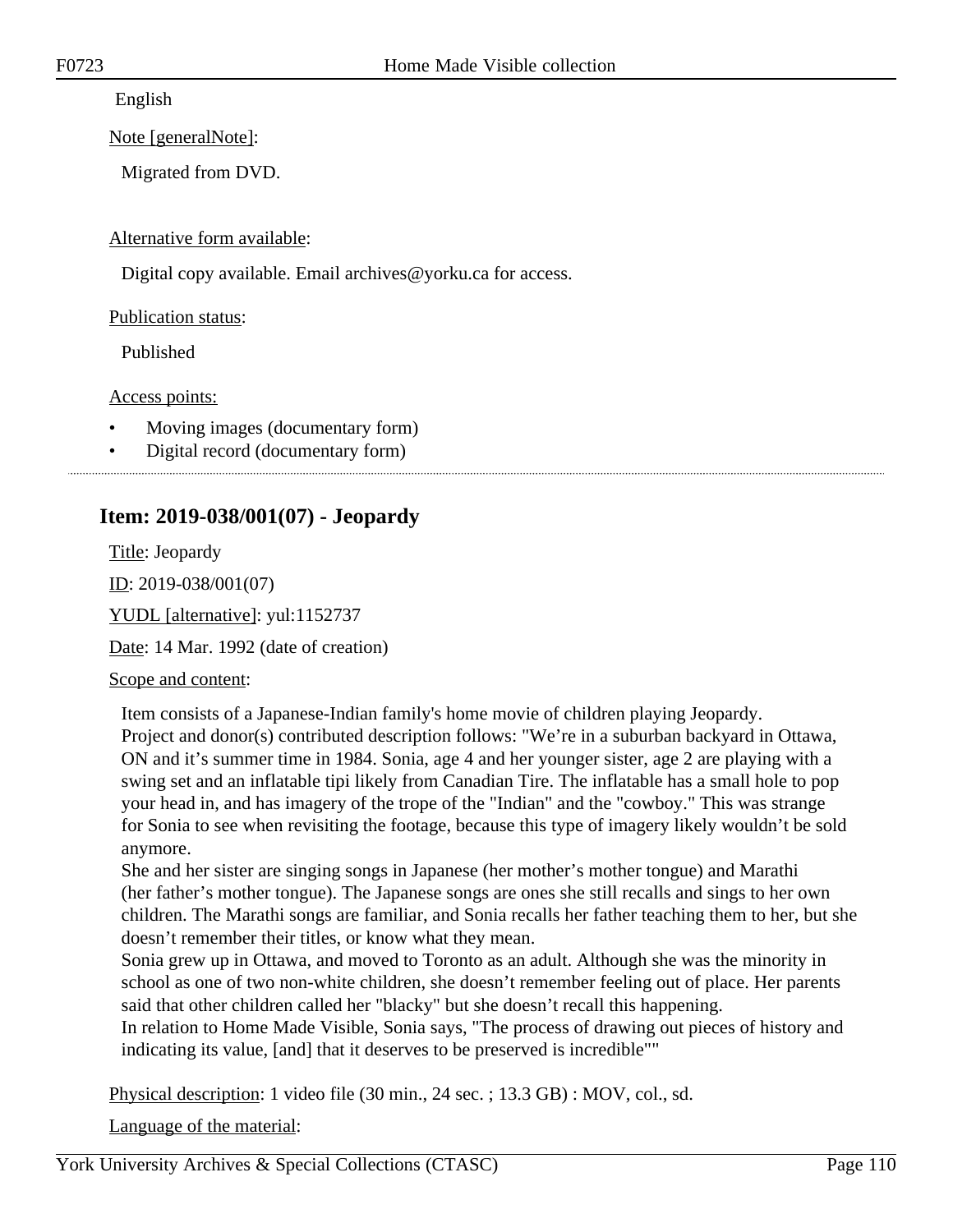English

Note [generalNote]:

Migrated from DVD.

Alternative form available:

Digital copy available. Email archives@yorku.ca for access.

Publication status:

Published

Access points:

- Moving images (documentary form)
- Digital record (documentary form)

# **Item: 2019-038/001(08) - At the lake**

Title: At the lake

ID: 2019-038/001(08)

YUDL [alternative]: yul:1152738

Date: 1984 (date of creation)

Scope and content:

Item consists of a Japanese-Indian family's home movie featuring a family playing in the water, exiting the lake, and a child narrating their surroundings.

Project and donor(s) contributed description follows: "We're in a suburban backyard in Ottawa, ON and it's summer time in 1984. Sonia, age 4 and her younger sister, age 2 are playing with a swing set and an inflatable tipi likely from Canadian Tire. The inflatable has a small hole to pop your head in, and has imagery of the trope of the "Indian" and the "cowboy." This was strange for Sonia to see when revisiting the footage, because this type of imagery likely wouldn't be sold anymore.

She and her sister are singing songs in Japanese (her mother's mother tongue) and Marathi (her father's mother tongue). The Japanese songs are ones she still recalls and sings to her own children. The Marathi songs are familiar, and Sonia recalls her father teaching them to her, but she doesn't remember their titles, or know what they mean.

Sonia grew up in Ottawa, and moved to Toronto as an adult. Although she was the minority in school as one of two non-white children, she doesn't remember feeling out of place. Her parents said that other children called her "blacky" but she doesn't recall this happening.

In relation to Home Made Visible, Sonia says, "The process of drawing out pieces of history and indicating its value, [and] that it deserves to be preserved is incredible""

Physical description: 1 video file (2 min., 26 sec. ; 0.513 GB) : MOV, col., sd.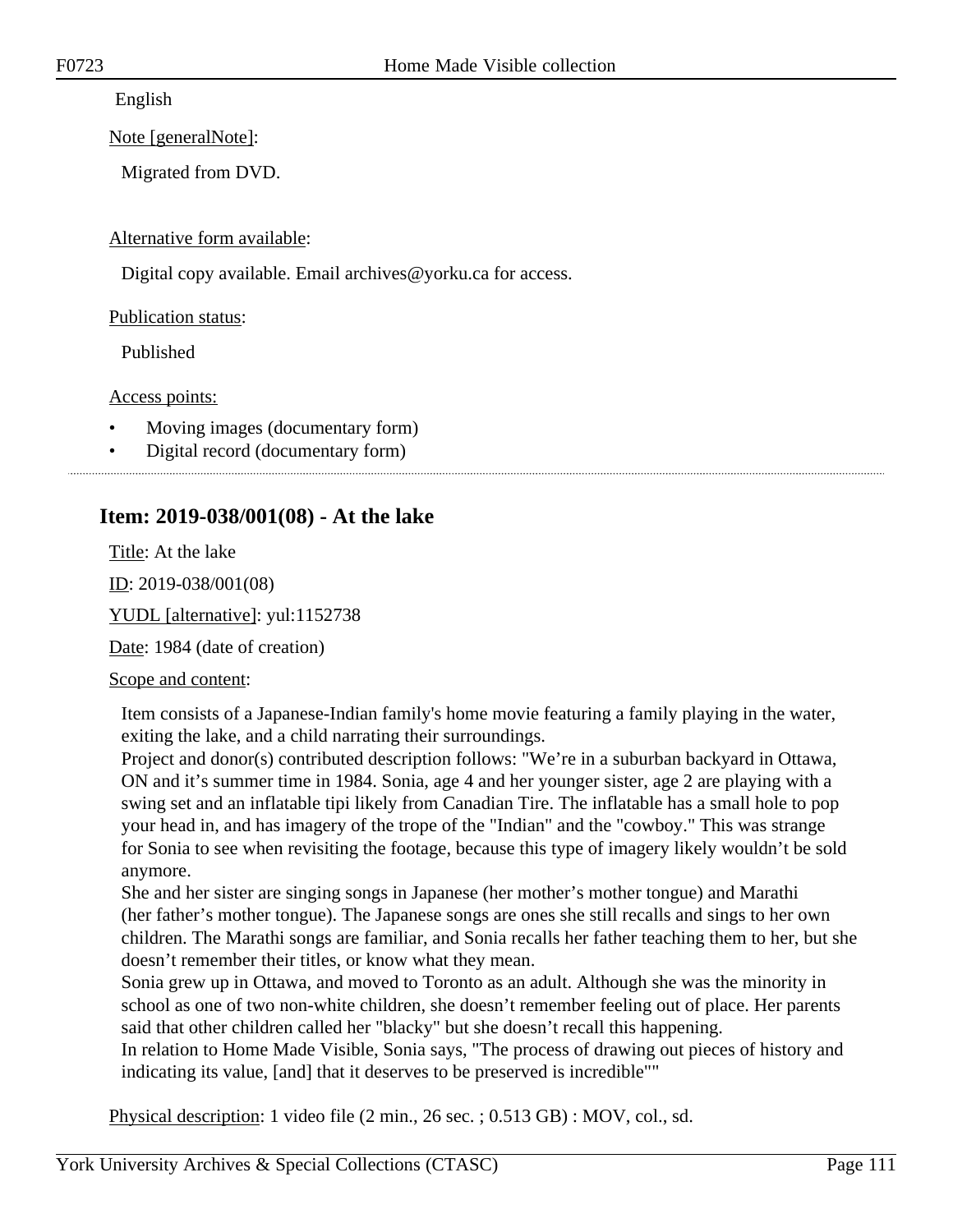## Language of the material:

English

Note [generalNote]:

Migrated from DVD.

## Alternative form available:

Digital copy available. Email archives@yorku.ca for access.

Publication status:

Published

Access points:

- Moving images (documentary form)
- Digital record (documentary form)

# **Item: 2019-038/001(09) - Birthday presents**

Title: Birthday presents

ID: 2019-038/001(09)

YUDL [alternative]: yul:1152739

Date: 1984 (date of creation)

## Scope and content:

Item consists of a Japanese-Indian family's home movie featuring a child opening birthday presents surrounded by family.

Project and donor(s) contributed description follows: "We're in a suburban backyard in Ottawa, ON and it's summer time in 1984. Sonia, age 4 and her younger sister, age 2 are playing with a swing set and an inflatable tipi likely from Canadian Tire. The inflatable has a small hole to pop your head in, and has imagery of the trope of the "Indian" and the "cowboy." This was strange for Sonia to see when revisiting the footage, because this type of imagery likely wouldn't be sold anymore.

She and her sister are singing songs in Japanese (her mother's mother tongue) and Marathi (her father's mother tongue). The Japanese songs are ones she still recalls and sings to her own children. The Marathi songs are familiar, and Sonia recalls her father teaching them to her, but she doesn't remember their titles, or know what they mean.

Sonia grew up in Ottawa, and moved to Toronto as an adult. Although she was the minority in school as one of two non-white children, she doesn't remember feeling out of place. Her parents said that other children called her "blacky" but she doesn't recall this happening.

In relation to Home Made Visible, Sonia says, "The process of drawing out pieces of history and indicating its value, [and] that it deserves to be preserved is incredible""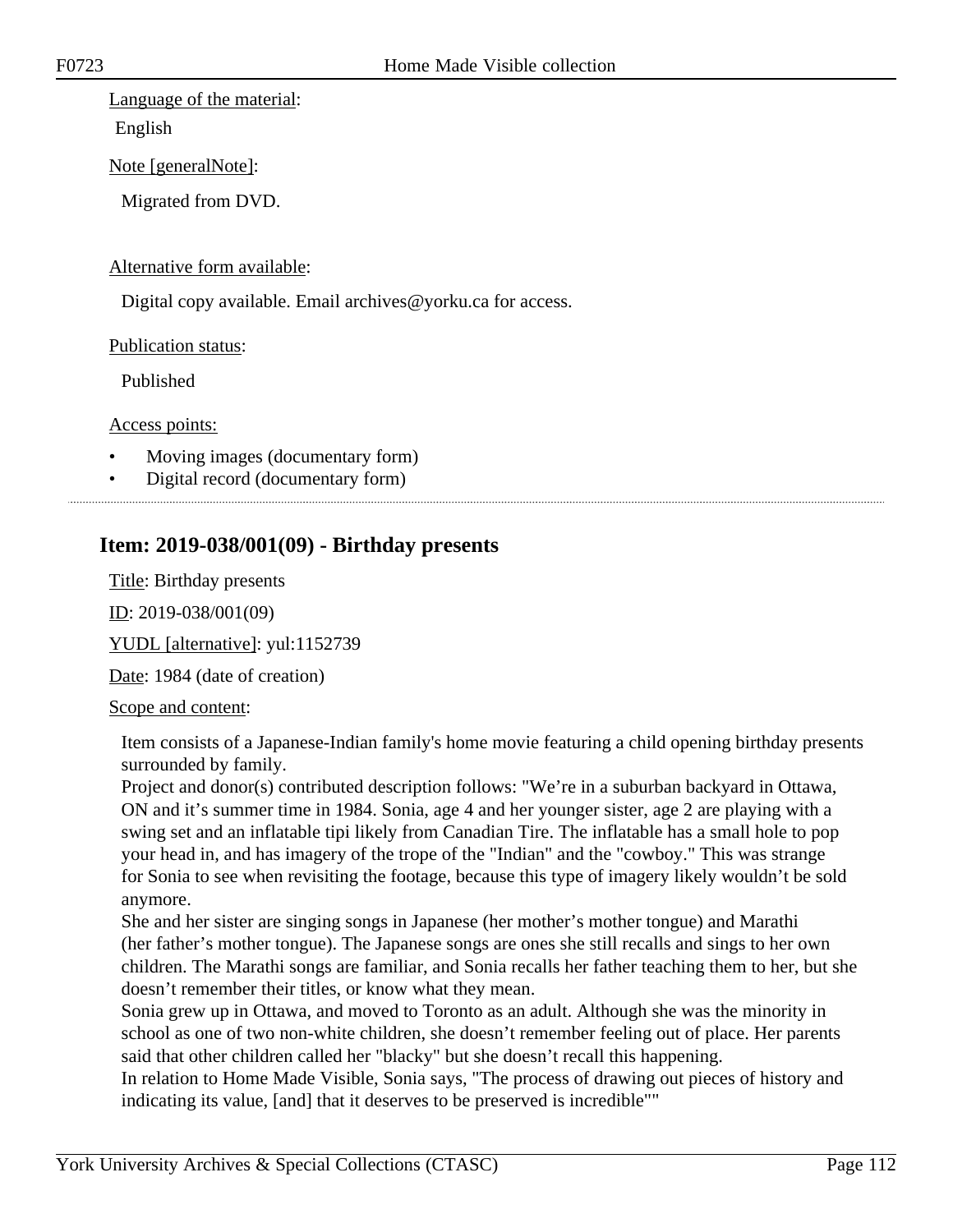Physical description: 1 video file (6 min., 54 sec. ; 1.41 GB) : MOV, col., sd.

Language of the material:

English

Note [generalNote]:

Migrated from DVD.

## Alternative form available:

Digital copy available. Email archives@yorku.ca for access.

Publication status:

Published

Access points:

- Moving images (documentary form)
- Digital record (documentary form)

## **Item: 2019-038/001(10) - Autumn hike**

Title: Autumn hike

ID: 2019-038/001(10)

YUDL [alternative]: yul:1152740

Date: 1984 (date of creation)

## Scope and content:

Item consists of a Japanese-Indian family's home movie featuring a family hiking during autumn, reaching the look out, and piling into their car.

Project and donor(s) contributed description follows: "We're in a suburban backyard in Ottawa, ON and it's summer time in 1984. Sonia, age 4 and her younger sister, age 2 are playing with a swing set and an inflatable tipi likely from Canadian Tire. The inflatable has a small hole to pop your head in, and has imagery of the trope of the "Indian" and the "cowboy." This was strange for Sonia to see when revisiting the footage, because this type of imagery likely wouldn't be sold anymore.

She and her sister are singing songs in Japanese (her mother's mother tongue) and Marathi (her father's mother tongue). The Japanese songs are ones she still recalls and sings to her own children. The Marathi songs are familiar, and Sonia recalls her father teaching them to her, but she doesn't remember their titles, or know what they mean.

Sonia grew up in Ottawa, and moved to Toronto as an adult. Although she was the minority in school as one of two non-white children, she doesn't remember feeling out of place. Her parents said that other children called her "blacky" but she doesn't recall this happening.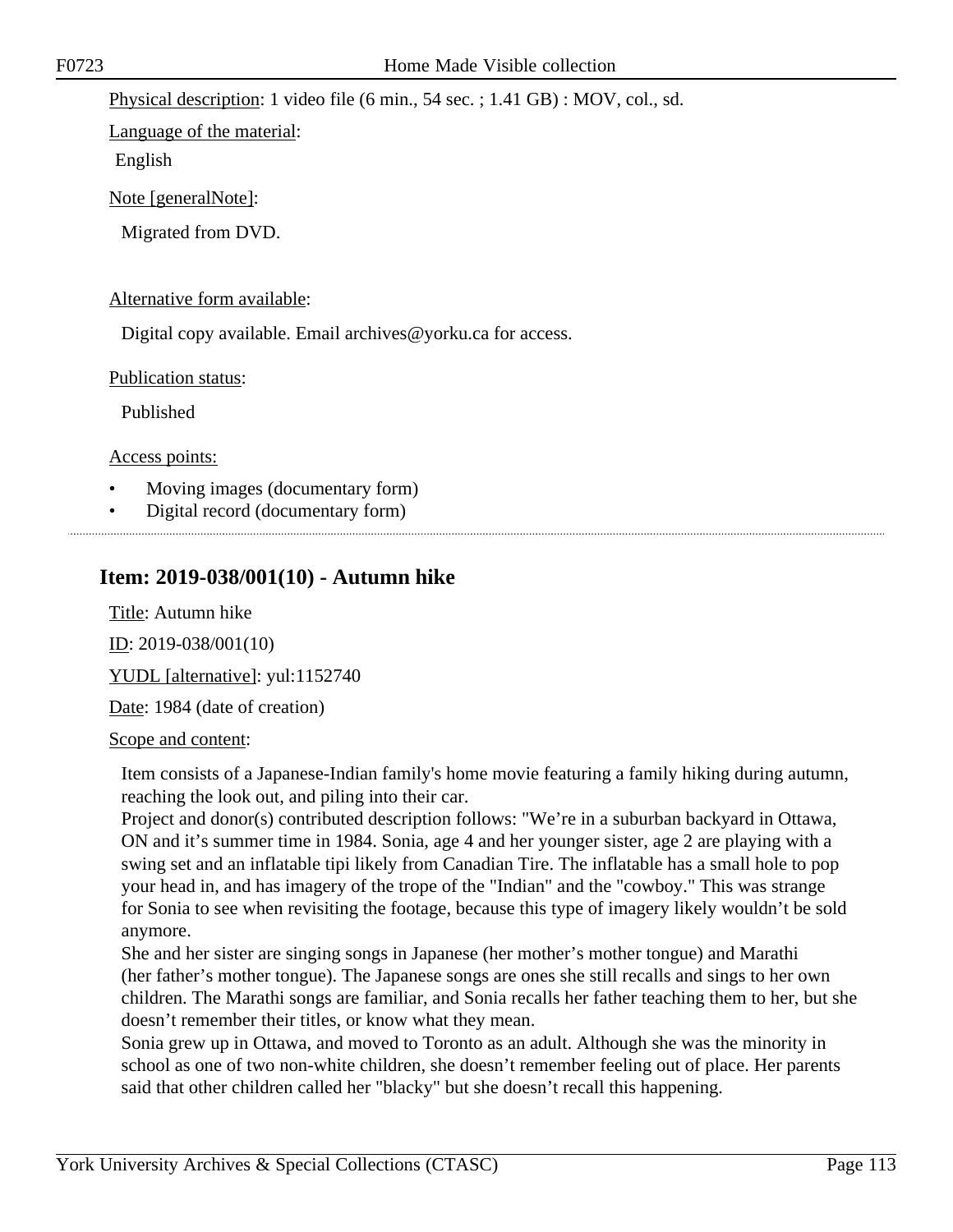In relation to Home Made Visible, Sonia says, "The process of drawing out pieces of history and indicating its value, [and] that it deserves to be preserved is incredible""

Physical description: 1 video file (2 min., 45 sec. ; 0.577 GB) : MOV, col., sd.

Language of the material:

English

Note [generalNote]:

Migrated from DVD.

## Alternative form available:

Digital copy available. Email archives@yorku.ca for access.

## Publication status:

Published

## Access points:

- Moving images (documentary form)
- Digital record (documentary form)

# **Item: 2019-038/001(11) - Playing cards**

Title: Playing cards ID: 2019-038/001(11) YUDL [alternative]: yul:1152741 Date: 1984 (date of creation)

Scope and content:

Item consists of a Japanese-Indian family's home movie featuring children and a man playing cards.

Project and donor(s) contributed description follows: "We're in a suburban backyard in Ottawa, ON and it's summer time in 1984. Sonia, age 4 and her younger sister, age 2 are playing with a swing set and an inflatable tipi likely from Canadian Tire. The inflatable has a small hole to pop your head in, and has imagery of the trope of the "Indian" and the "cowboy." This was strange for Sonia to see when revisiting the footage, because this type of imagery likely wouldn't be sold anymore.

She and her sister are singing songs in Japanese (her mother's mother tongue) and Marathi (her father's mother tongue). The Japanese songs are ones she still recalls and sings to her own children. The Marathi songs are familiar, and Sonia recalls her father teaching them to her, but she doesn't remember their titles, or know what they mean.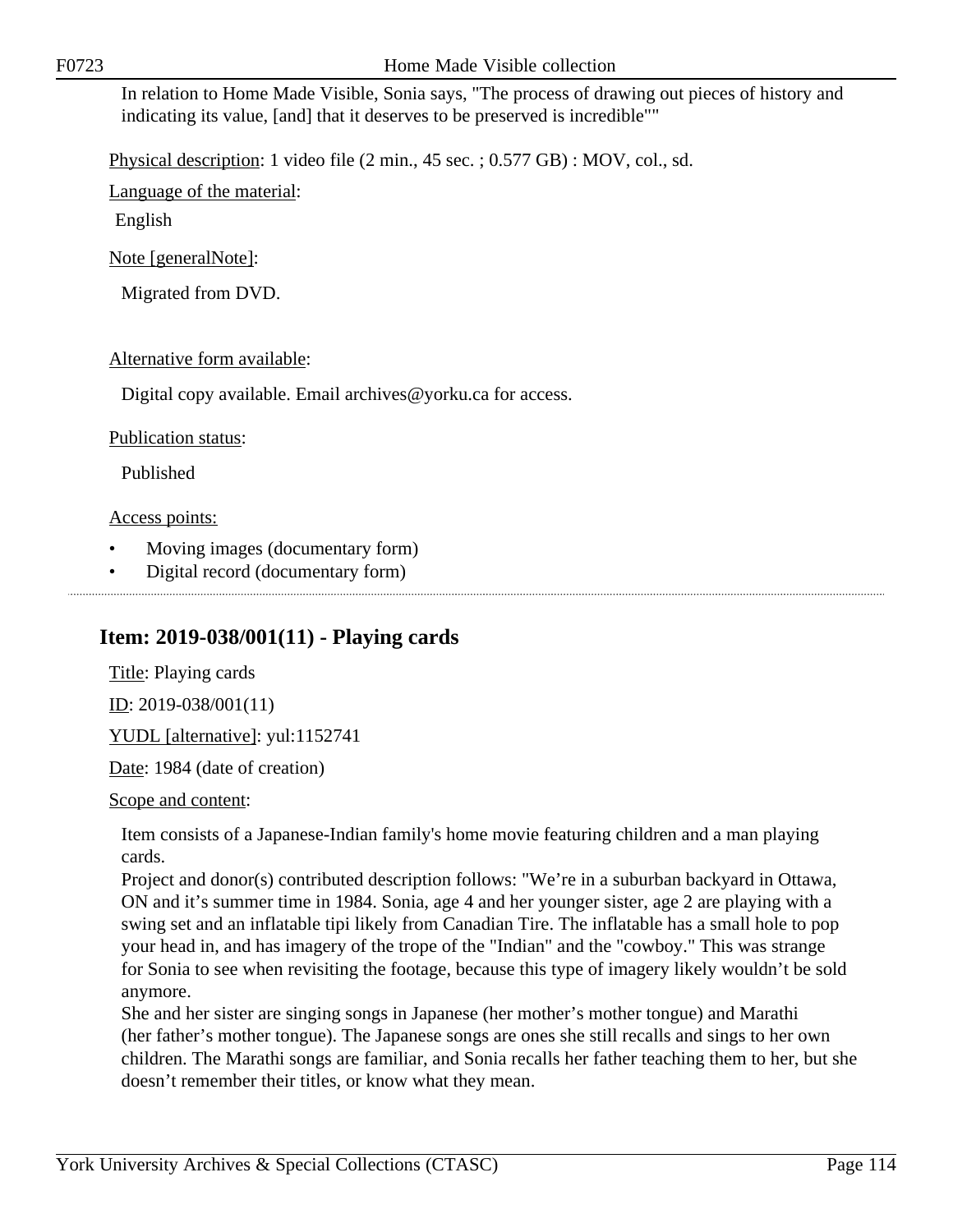F0723 Home Made Visible collection

Sonia grew up in Ottawa, and moved to Toronto as an adult. Although she was the minority in school as one of two non-white children, she doesn't remember feeling out of place. Her parents said that other children called her "blacky" but she doesn't recall this happening. In relation to Home Made Visible, Sonia says, "The process of drawing out pieces of history and indicating its value, [and] that it deserves to be preserved is incredible""

Physical description: 1 video file (1 min., 2 sec. ; 0.219 GB) : MOV, col., sd.

Language of the material:

English

Note [generalNote]:

Migrated from DVD.

Alternative form available:

Digital copy available. Email archives@yorku.ca for access.

Publication status:

Published

Access points:

- Moving images (documentary form)
- Digital record (documentary form)

# **Item: 2019-038/001(12) - Turkey dinner**

Title: Turkey dinner

ID: 2019-038/001(12)

YUDL [alternative]: yul:1152742

Date: 1984 (date of creation)

## Scope and content:

Item consists of a Japanese-Indian family's home movie featuring the carving of a turkey dinner, preparing the table, and a family sharing a meal.

Project and donor(s) contributed description follows: "We're in a suburban backyard in Ottawa, ON and it's summer time in 1984. Sonia, age 4 and her younger sister, age 2 are playing with a swing set and an inflatable tipi likely from Canadian Tire. The inflatable has a small hole to pop your head in, and has imagery of the trope of the "Indian" and the "cowboy." This was strange for Sonia to see when revisiting the footage, because this type of imagery likely wouldn't be sold anymore.

She and her sister are singing songs in Japanese (her mother's mother tongue) and Marathi (her father's mother tongue). The Japanese songs are ones she still recalls and sings to her own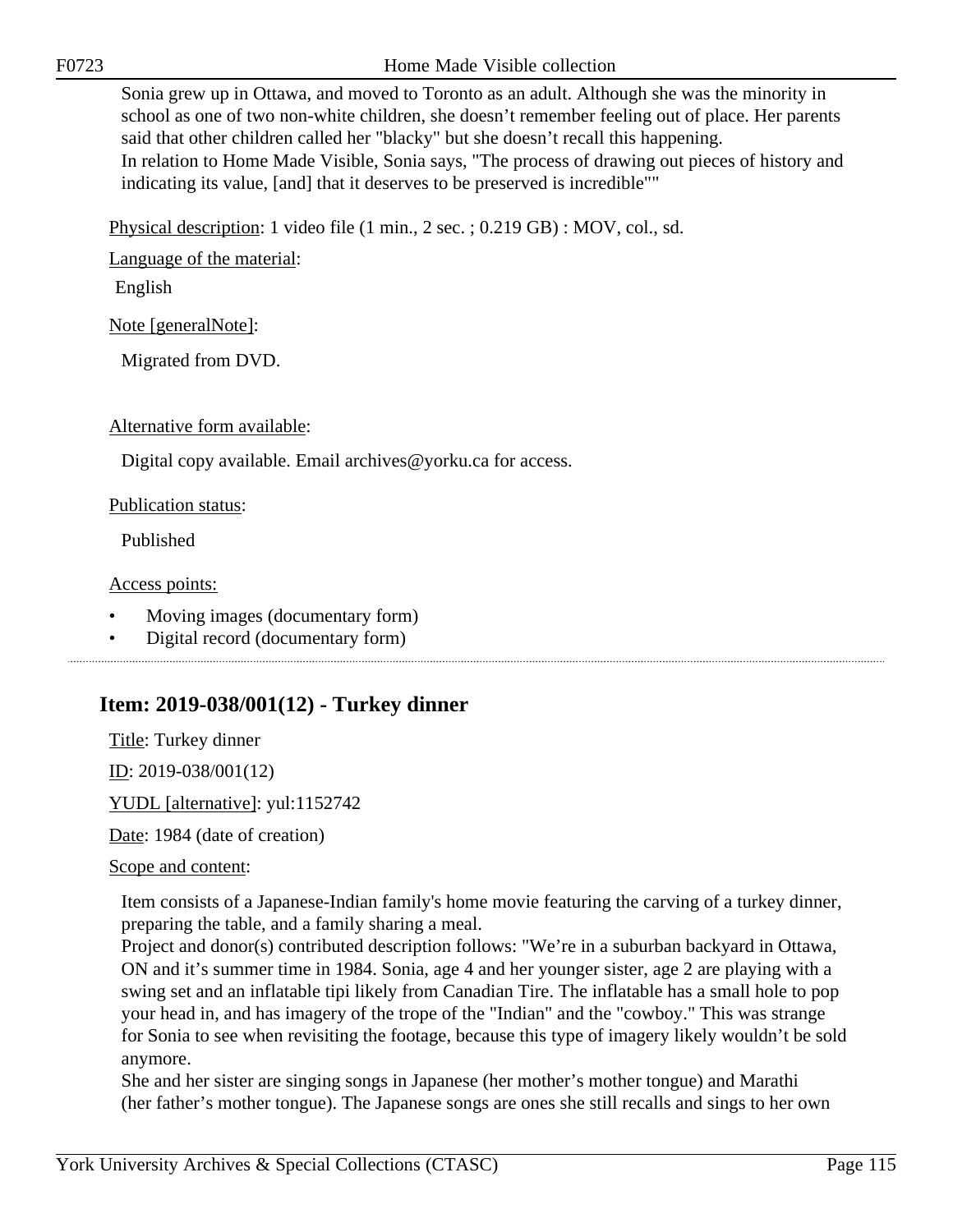children. The Marathi songs are familiar, and Sonia recalls her father teaching them to her, but she doesn't remember their titles, or know what they mean.

Sonia grew up in Ottawa, and moved to Toronto as an adult. Although she was the minority in school as one of two non-white children, she doesn't remember feeling out of place. Her parents said that other children called her "blacky" but she doesn't recall this happening.

In relation to Home Made Visible, Sonia says, "The process of drawing out pieces of history and indicating its value, [and] that it deserves to be preserved is incredible""

Physical description: 1 video file (2 min., 2 sec. ; 0.932 GB) : MOV, col., sd.

Language of the material:

English

Note [generalNote]:

Migrated from DVD.

## Alternative form available:

Digital copy available. Email archives@yorku.ca for access.

## Publication status:

Published

## Access points:

- Moving images (documentary form)
- Digital record (documentary form)

# **Item: 2019-038/001(13) - Christmas presents**

Title: Christmas presents

ID: 2019-038/001(13)

YUDL [alternative]: yul:1152743

Date: 1984 (date of creation)

## Scope and content:

Item consists of a Japanese-Indian family's home movie featuring children opening and playing with presents in front of a Christmas tree. Footage also contains one musical toy playing "When you wish upon a star."

Project and donor(s) contributed description follows: "We're in a suburban backyard in Ottawa, ON and it's summer time in 1984. Sonia, age 4 and her younger sister, age 2 are playing with a swing set and an inflatable tipi likely from Canadian Tire. The inflatable has a small hole to pop your head in, and has imagery of the trope of the "Indian" and the "cowboy." This was strange for Sonia to see when revisiting the footage, because this type of imagery likely wouldn't be sold anymore.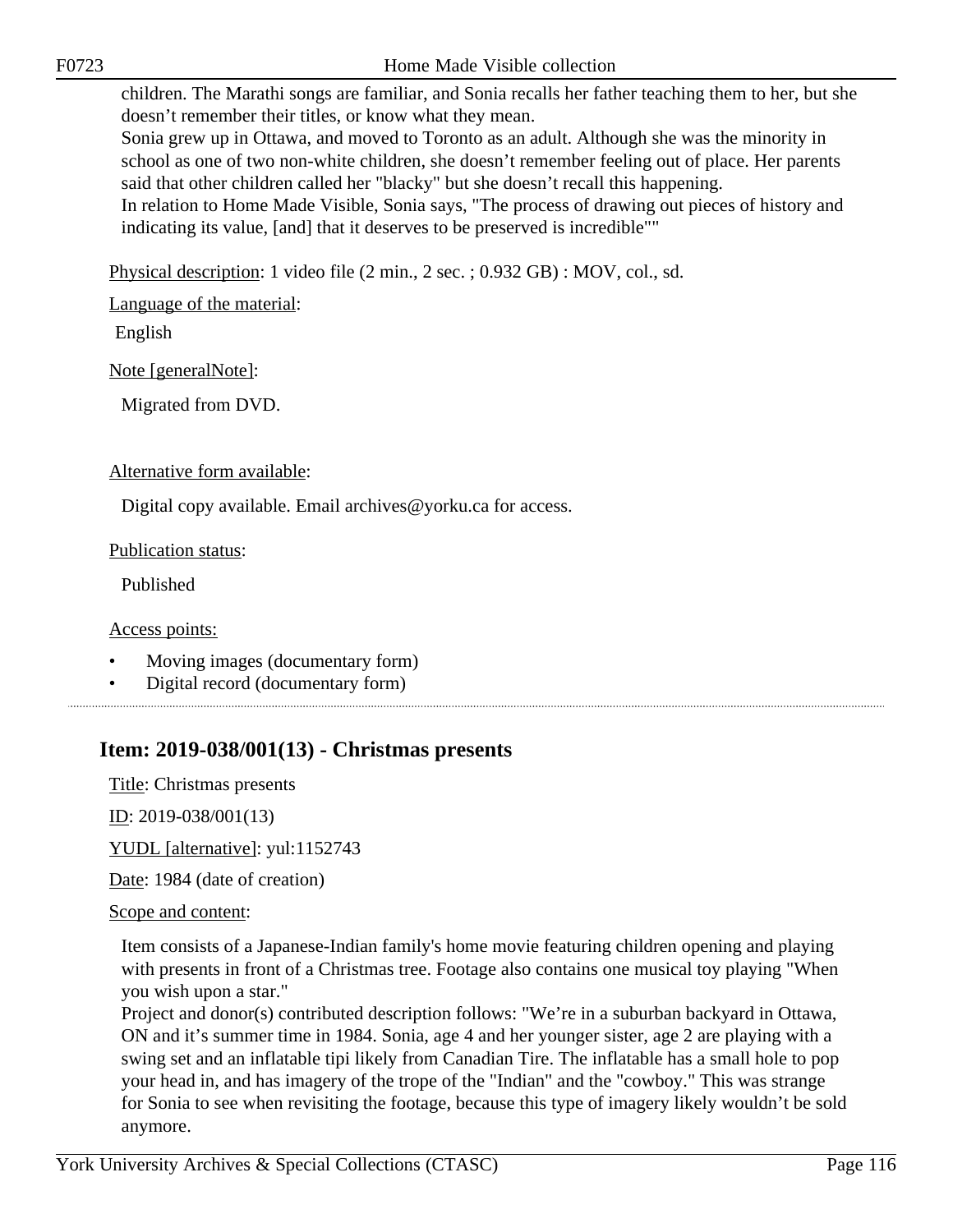F0723 Home Made Visible collection

She and her sister are singing songs in Japanese (her mother's mother tongue) and Marathi (her father's mother tongue). The Japanese songs are ones she still recalls and sings to her own children. The Marathi songs are familiar, and Sonia recalls her father teaching them to her, but she doesn't remember their titles, or know what they mean.

Sonia grew up in Ottawa, and moved to Toronto as an adult. Although she was the minority in school as one of two non-white children, she doesn't remember feeling out of place. Her parents said that other children called her "blacky" but she doesn't recall this happening.

In relation to Home Made Visible, Sonia says, "The process of drawing out pieces of history and indicating its value, [and] that it deserves to be preserved is incredible""

Physical description: 1 video file (5 min., 10 sec. ; 2.44 GB) : MOV, col., sd.

Language of the material:

English

Note [generalNote]:

Migrated from DVD.

## Alternative form available:

Digital copy available. Email archives@yorku.ca for access.

Publication status:

Published

Access points:

- Moving images (documentary form)
- Digital record (documentary form)

## **Item: 2019-038/001(14) - Bowling**

Title: Bowling

ID: 2019-038/001(14)

YUDL [alternative]: yul:1152744

Date: 1984 (date of creation)

Scope and content:

Item consists of a Japanese-Indian family's home movie featuring children at a bowling alley. Project and donor(s) contributed description follows: "We're in a suburban backyard in Ottawa, ON and it's summer time in 1984. Sonia, age 4 and her younger sister, age 2 are playing with a swing set and an inflatable tipi likely from Canadian Tire. The inflatable has a small hole to pop your head in, and has imagery of the trope of the "Indian" and the "cowboy." This was strange for Sonia to see when revisiting the footage, because this type of imagery likely wouldn't be sold anymore.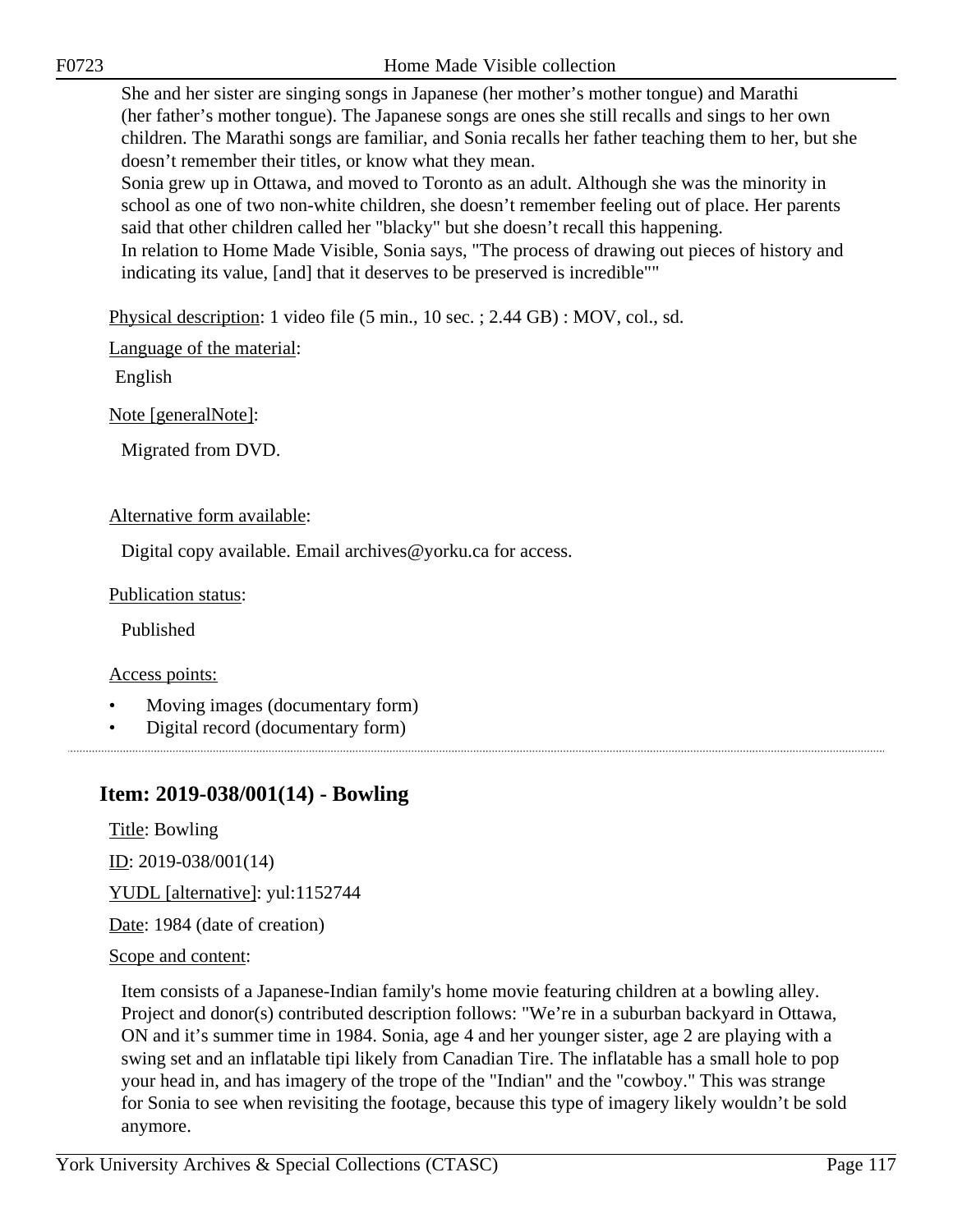F0723 Home Made Visible collection

She and her sister are singing songs in Japanese (her mother's mother tongue) and Marathi (her father's mother tongue). The Japanese songs are ones she still recalls and sings to her own children. The Marathi songs are familiar, and Sonia recalls her father teaching them to her, but she doesn't remember their titles, or know what they mean.

Sonia grew up in Ottawa, and moved to Toronto as an adult. Although she was the minority in school as one of two non-white children, she doesn't remember feeling out of place. Her parents said that other children called her "blacky" but she doesn't recall this happening.

In relation to Home Made Visible, Sonia says, "The process of drawing out pieces of history and indicating its value, [and] that it deserves to be preserved is incredible""

Physical description: 1 video file (3 min., 47 sec. ; 0.789 GB) : MOV, col., sd.

Language of the material:

English

Note [generalNote]:

Migrated from DVD.

## Alternative form available:

Digital copy available. Email archives@yorku.ca for access.

Publication status:

Published

Access points:

- Moving images (documentary form)
- Digital record (documentary form)

## **Item: 2019-038/001(15) - Birthday party**

Title: Birthday party

ID: 2019-038/001(15)

YUDL [alternative]: yul:1152745

Date: 1984 (date of creation)

## Scope and content:

Item consists of a Japanese-Indian family's home movie featuring children talking, singing, and eating at a birthday party. Footage also includes a child playing the violin.

Project and donor(s) contributed description follows: "We're in a suburban backyard in Ottawa, ON and it's summer time in 1984. Sonia, age 4 and her younger sister, age 2 are playing with a swing set and an inflatable tipi likely from Canadian Tire. The inflatable has a small hole to pop your head in, and has imagery of the trope of the "Indian" and the "cowboy." This was strange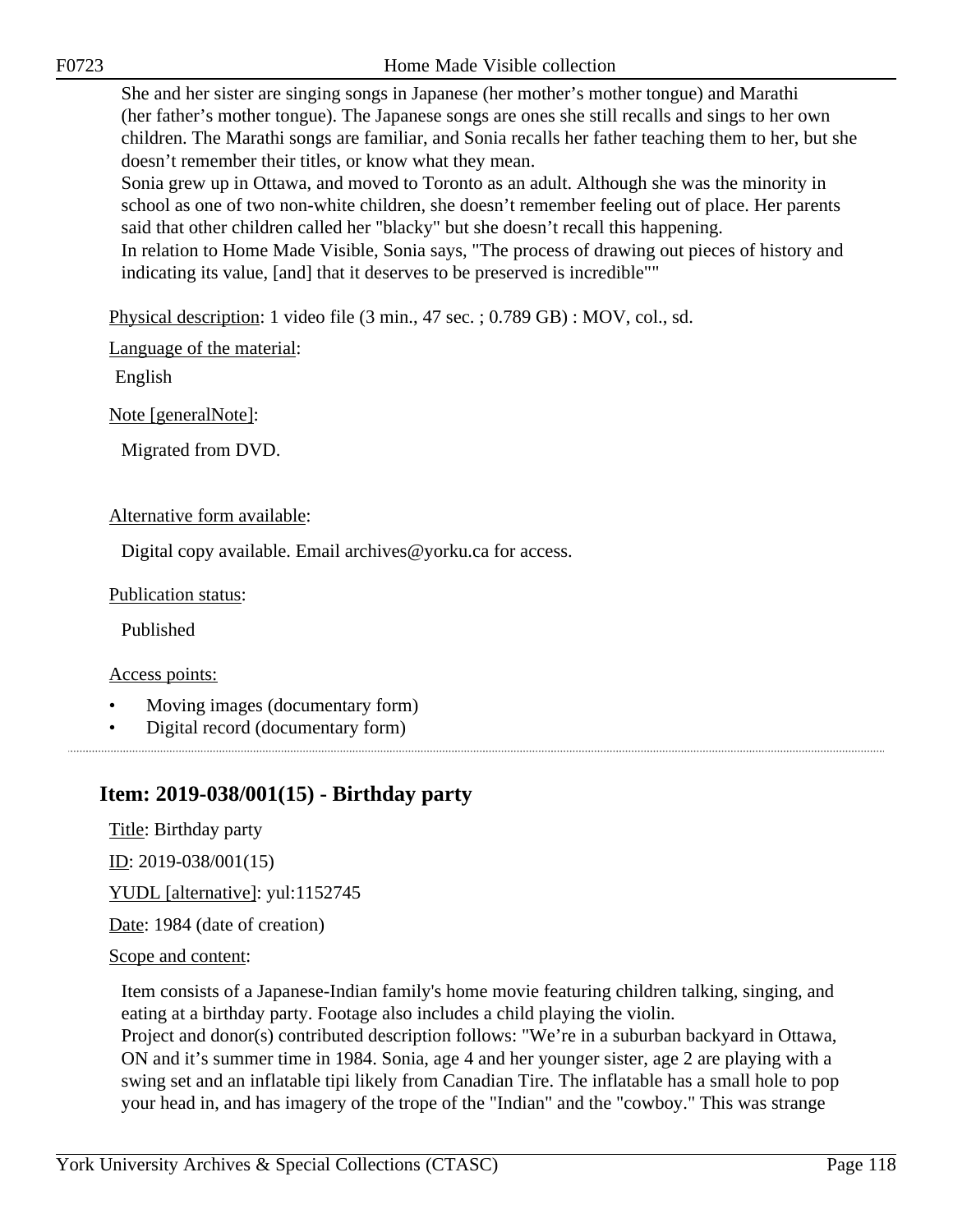for Sonia to see when revisiting the footage, because this type of imagery likely wouldn't be sold anymore.

She and her sister are singing songs in Japanese (her mother's mother tongue) and Marathi (her father's mother tongue). The Japanese songs are ones she still recalls and sings to her own children. The Marathi songs are familiar, and Sonia recalls her father teaching them to her, but she doesn't remember their titles, or know what they mean.

Sonia grew up in Ottawa, and moved to Toronto as an adult. Although she was the minority in school as one of two non-white children, she doesn't remember feeling out of place. Her parents said that other children called her "blacky" but she doesn't recall this happening.

In relation to Home Made Visible, Sonia says, "The process of drawing out pieces of history and indicating its value, [and] that it deserves to be preserved is incredible""

Physical description: 1 video file (7 min., 33 sec. ; 1.54 GB) : MOV, col., sd.

Language of the material:

English

Note [generalNote]:

Migrated from DVD.

#### Alternative form available:

Digital copy available. Email archives@yorku.ca for access.

#### Publication status:

Published

## Access points:

- Moving images (documentary form)
- Digital record (documentary form)

## **Series: S00972 - Long family videos**

Creator: Long family Title: Long family videos ID: S00972 Date: 2003-2004 (date of creation) Scope and content:

Series consists of home movies documenting the Chinese family's everyday life including footage of children playing, riding horses, and performing at a school recital. Footage captured by Yong Dong Long (the donor's father).

Physical description: 41 video files (3.57 GB) : MOV, col., sd.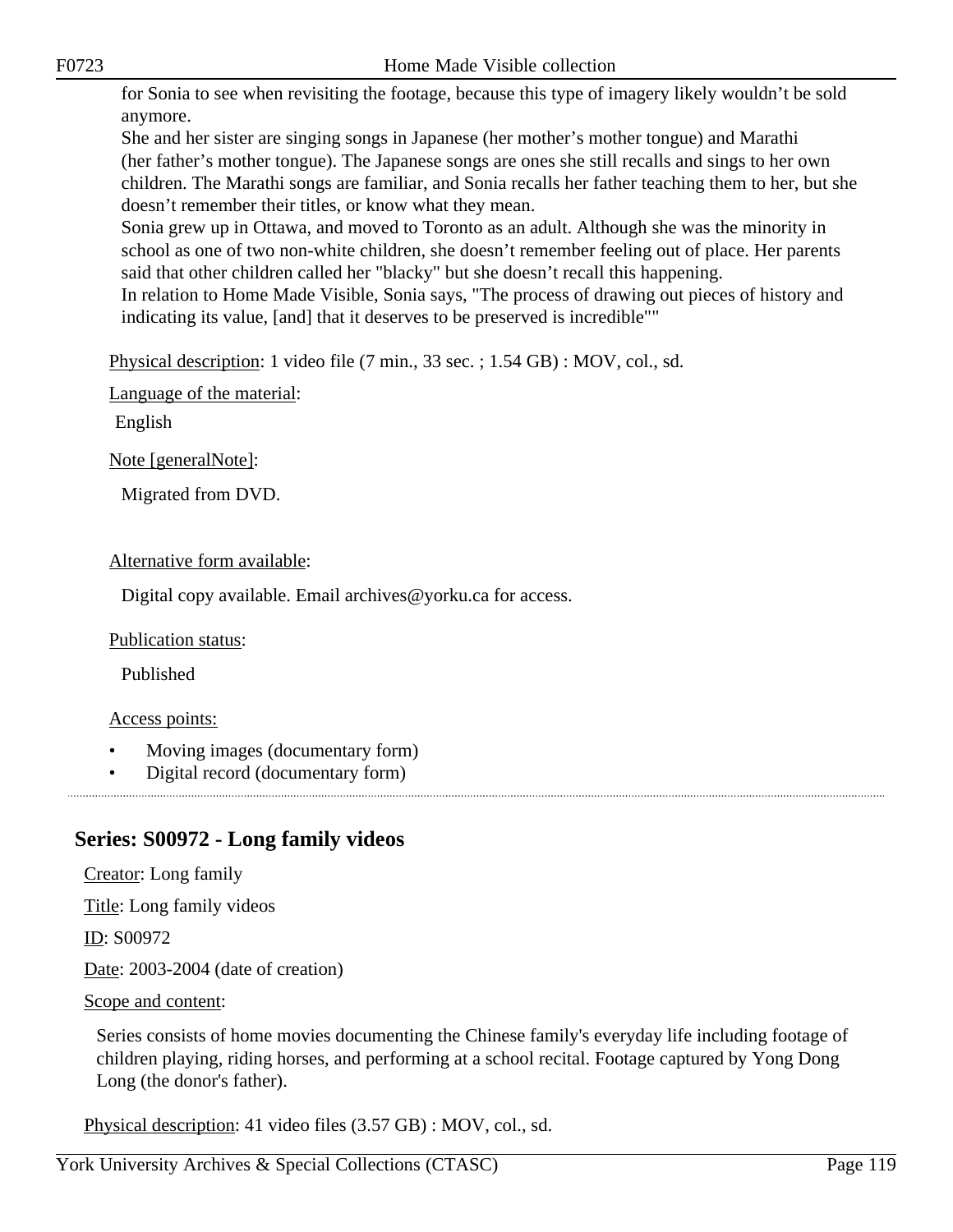Language of the material: Chinese English

Immediate source of acquisition:

Donated by Cindy Long in July 2019.

Publication status:

Published

Access points:

• Moving images (documentary form)

## **Item: 2019-039/001(01) - Girls playing with cars**

Title: Girls playing with cars ID: 2019-039/001(01) YUDL [alternative]: yul:1152751

Date: 2003 (date of creation)

Scope and content:

Item consists of a home movie featuring several children playing with cars.

Project and donor(s) contributed description follows: "In China, Cindy's parents met a couple on the train when on their way to an interview to apply to come to Canada. Perchance, Cindy and the same couple's kids ended up attending the same school and kindergarten class in Canada. The families moved to Canada within months of each other and became very close. They lived together in adjoining units during their first two years in Canada. This video documents the housewarming get together after the families got separate places. Seen here are four girls playing together in her friend's basement.

Since Cindy was very young when moving to Canada, she identifies more with having immigrant parents than being an immigrant herself. Cindy had a lot of friends that shared similar cultural backgrounds, and experiences as the community of Agincourt where she lives is largely Chinese, East and South Asian, and Tamil."

Physical description: 1 video file (32 sec. ; 0.113 GB) : MOV, col., sd.

Language of the material:

English

#### Alternative form available:

Digital copy available. Email archives@yorku.ca for access.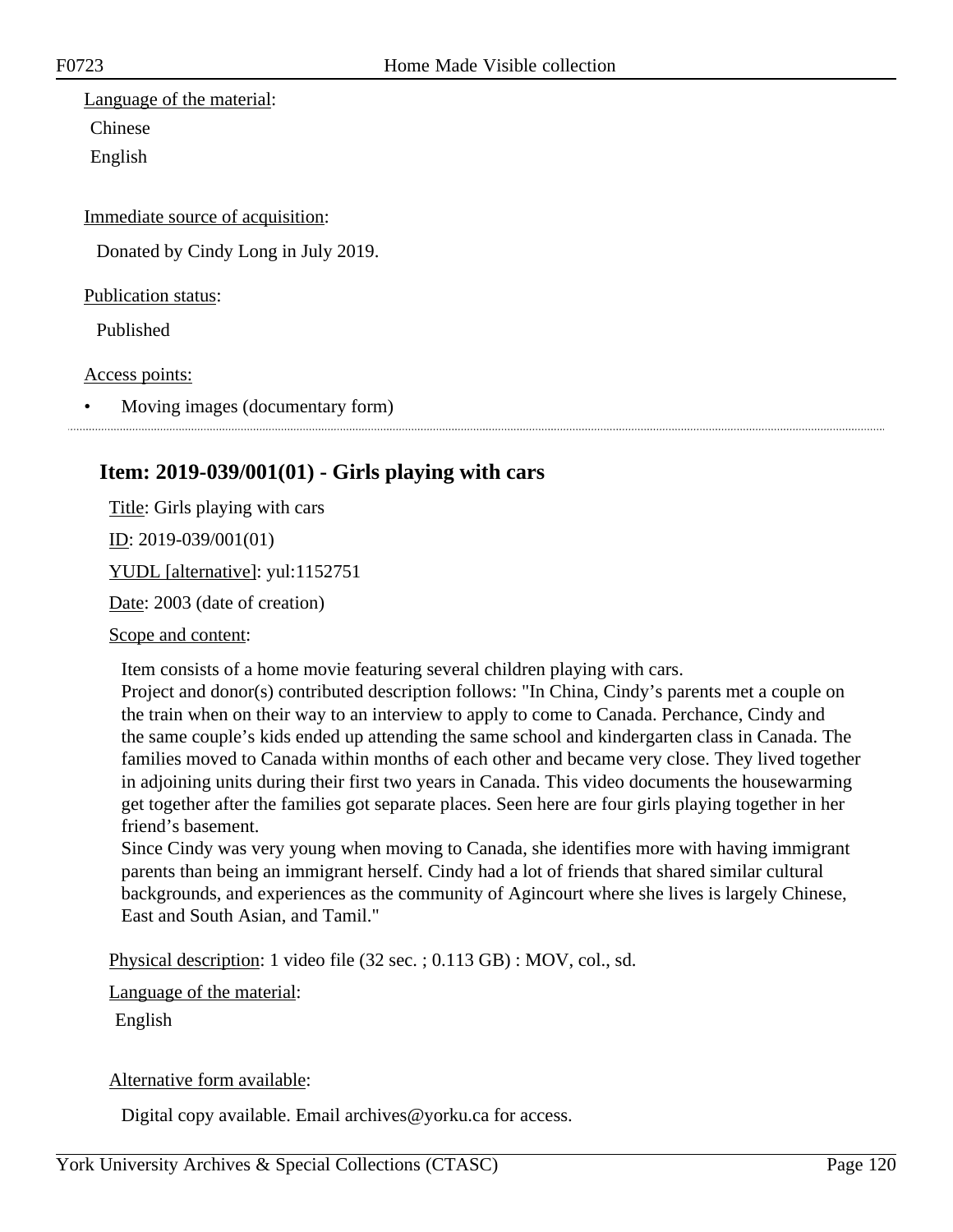#### Publication status:

Published

#### Access points:

- Moving images (documentary form)
- Digital record (documentary form)

## **Item: 2019-039/001(02) - Horseback riding**

Title: Horseback riding

ID: 2019-039/001(02)

YUDL [alternative]: yul:1152752

Date: 2003 (date of creation)

Scope and content:

Item consists of a home movie featuring a girl riding a horse on a trail.

Project and donor(s) contributed description follows: "Cindy's dad is filming her at the age of 8 horseback riding at Algonquin Park during her family's first visit. Since then, her family has developed a love of camping, and now camps in Ontario's provincial parks a few times a year."

Physical description: 1 video file (15 sec. ; 0.535 GB) : MOV, col., sd.

Language of the material:

English

Alternative form available:

Digital copy available. Email archives@yorku.ca for access.

Publication status:

Published

Access points:

- Moving images (documentary form)
- Digital record (documentary form)

## **Item: 2019-039/001(03) - Horseback riding**

Title: Horseback riding ID: 2019-039/001(03) YUDL [alternative]: yul:1152753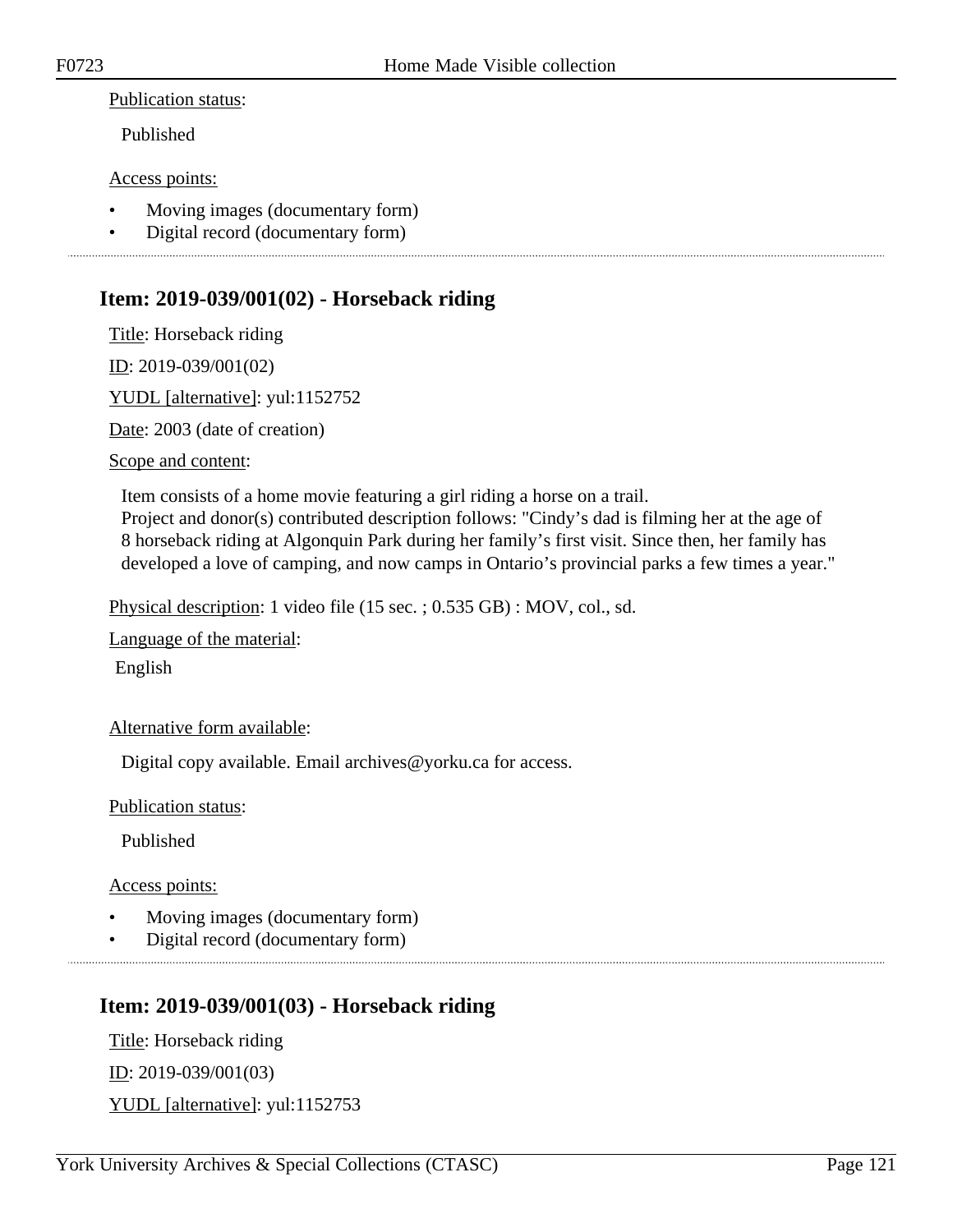Date: 2003 (date of creation)

Scope and content:

Item consists of a home movie featuring a girl riding a horse on a trail with footage zooming on the horses hooves.

Project and donor(s) contributed description follows: "Cindy's dad is filming her at the age of 8 horseback riding at Algonquin Park during her family's first visit. Since then, her family has developed a love of camping, and now camps in Ontario's provincial parks a few times a year."

Physical description: 1 video file (11 sec. ; 0.405 GB) : MOV, col., sd.

Language of the material:

English

Alternative form available:

Digital copy available. Email archives@yorku.ca for access.

Publication status:

Published

Access points:

- Moving images (documentary form)
- Digital record (documentary form)

# **Item: 2019-039/001(04) - Horseback riding**

Title: Horseback riding

ID: 2019-039/001(04)

YUDL [alternative]: yul:1152754

Date: 2003 (date of creation)

Scope and content:

Item consists of a home movie following a girl riding a horse on a trail.

Project and donor(s) contributed description follows: "Cindy's dad is filming her at the age of 8 horseback riding at Algonquin Park during her family's first visit. Since then, her family has developed a love of camping, and now camps in Ontario's provincial parks a few times a year."

Physical description: 1 video file (26 sec. ; 0.924 GB) : MOV, col., sd.

Language of the material:

English

Alternative form available: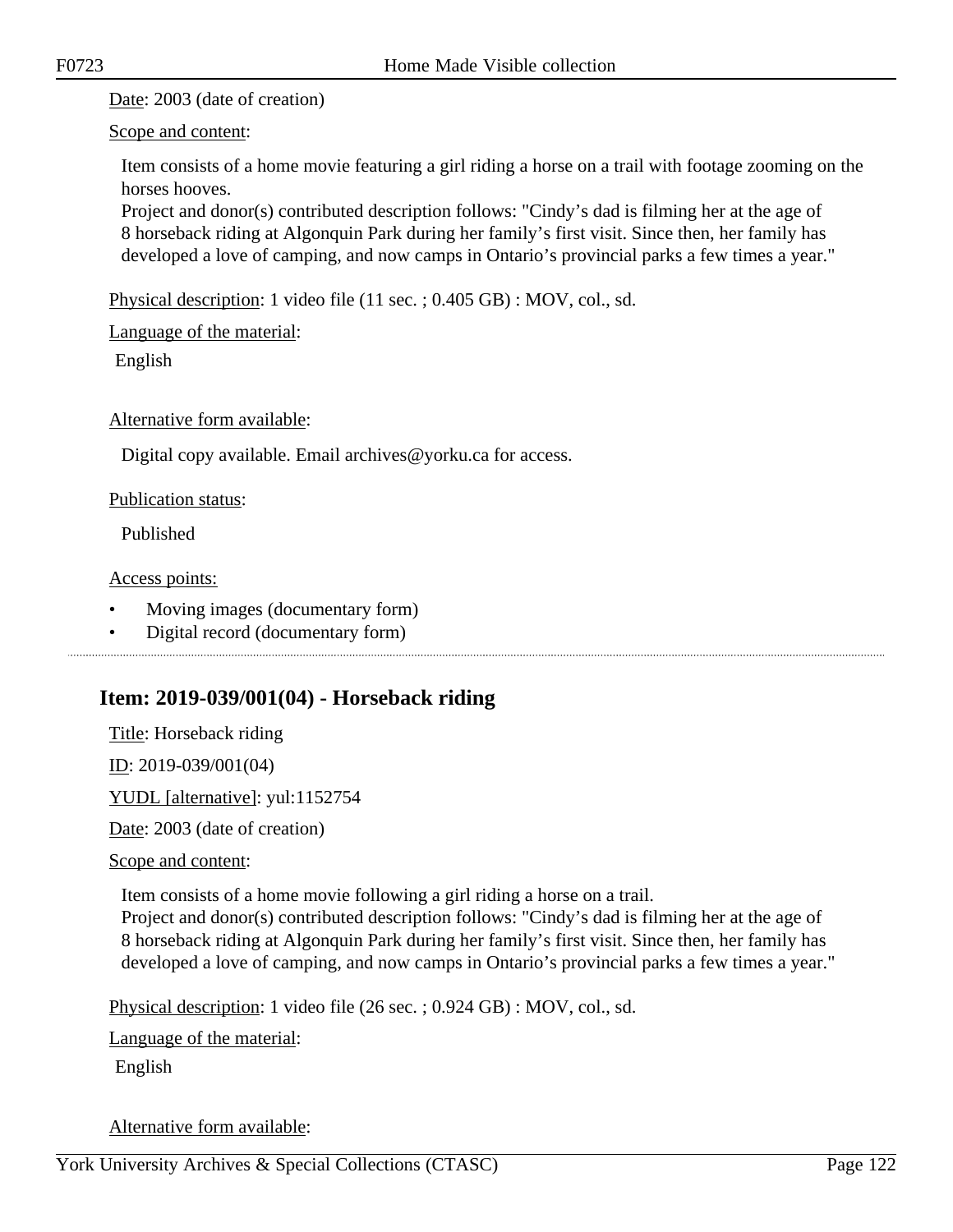Digital copy available. Email archives@yorku.ca for access.

Publication status:

Published

Access points:

- Moving images (documentary form)
- Digital record (documentary form)

## **Item: 2019-039/001(05) - Horseback riding**

Title: Horseback riding

ID: 2019-039/001(05)

YUDL [alternative]: yul:1153691

Date: 2003 (date of creation)

Scope and content:

Item consists of a home movie following a girl riding a horse on a trail. Project and donor(s) contributed description follows: "Cindy's dad is filming her at the age of

8 horseback riding at Algonquin Park during her family's first visit. Since then, her family has developed a love of camping, and now camps in Ontario's provincial parks a few times a year."

Physical description: 1 video file (43 sec. ; 0.155 GB) : MOV, col., sd.

Language of the material:

Chinese

Alternative form available:

Digital copy available. Email archives@yorku.ca for access.

Publication status:

Published

Access points:

- Moving images (documentary form)
- Digital record (documentary form)

# **Item: 2019-039/001(06) - Horseback riding**

Title: Horseback riding ID: 2019-039/001(06)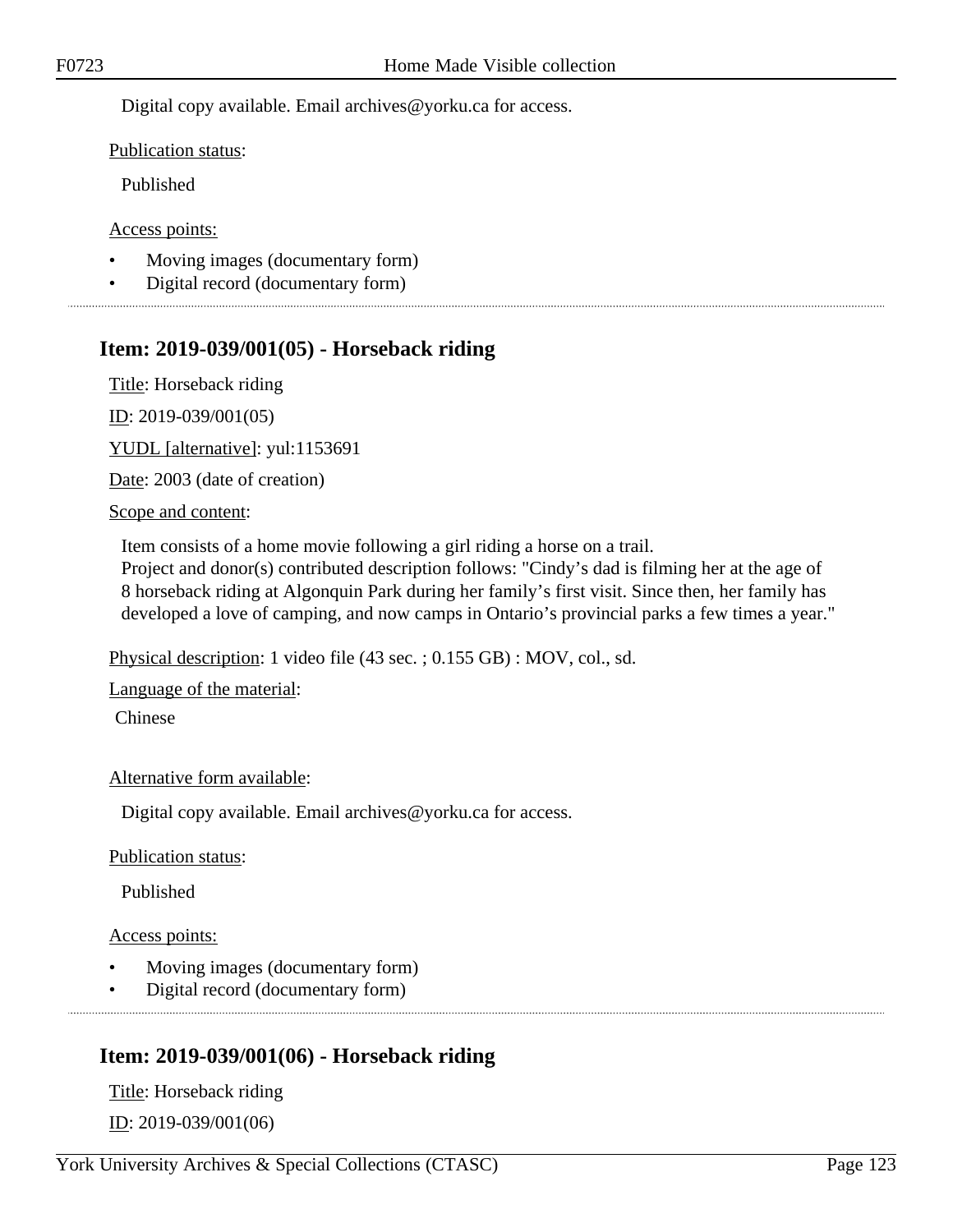YUDL [alternative]: yul:1152756

Date: 2003 (date of creation)

Scope and content:

Item consists of a home movie following a girl riding a horse on a trail. Project and donor(s) contributed description follows: "Cindy's dad is filming her at the age of 8 horseback riding at Algonquin Park during her family's first visit. Since then, her family has developed a love of camping, and now camps in Ontario's provincial parks a few times a year."

Physical description: 1 video file (3 sec. ; 0.126 GB) : MOV, col., sd.

Language of the material:

English

Alternative form available:

Digital copy available. Email archives@yorku.ca for access.

#### Publication status:

Published

Access points:

- Moving images (documentary form)
- Digital record (documentary form)

## **Item: 2019-039/001(07) - Horseback riding**

Title: Horseback riding

ID: 2019-039/001(07)

YUDL [alternative]: yul:1152757

Date: 2003 (date of creation)

Scope and content:

Item consists of a home movie featuring a girl riding a horse on a trail.

Project and donor(s) contributed description follows: "Cindy's dad is filming her at the age of 8 horseback riding at Algonquin Park during her family's first visit. Since then, her family has developed a love of camping, and now camps in Ontario's provincial parks a few times a year."

Physical description: 1 video file (23 sec. ; 0.824 GB) : MOV, col., sd.

Language of the material:

Chinese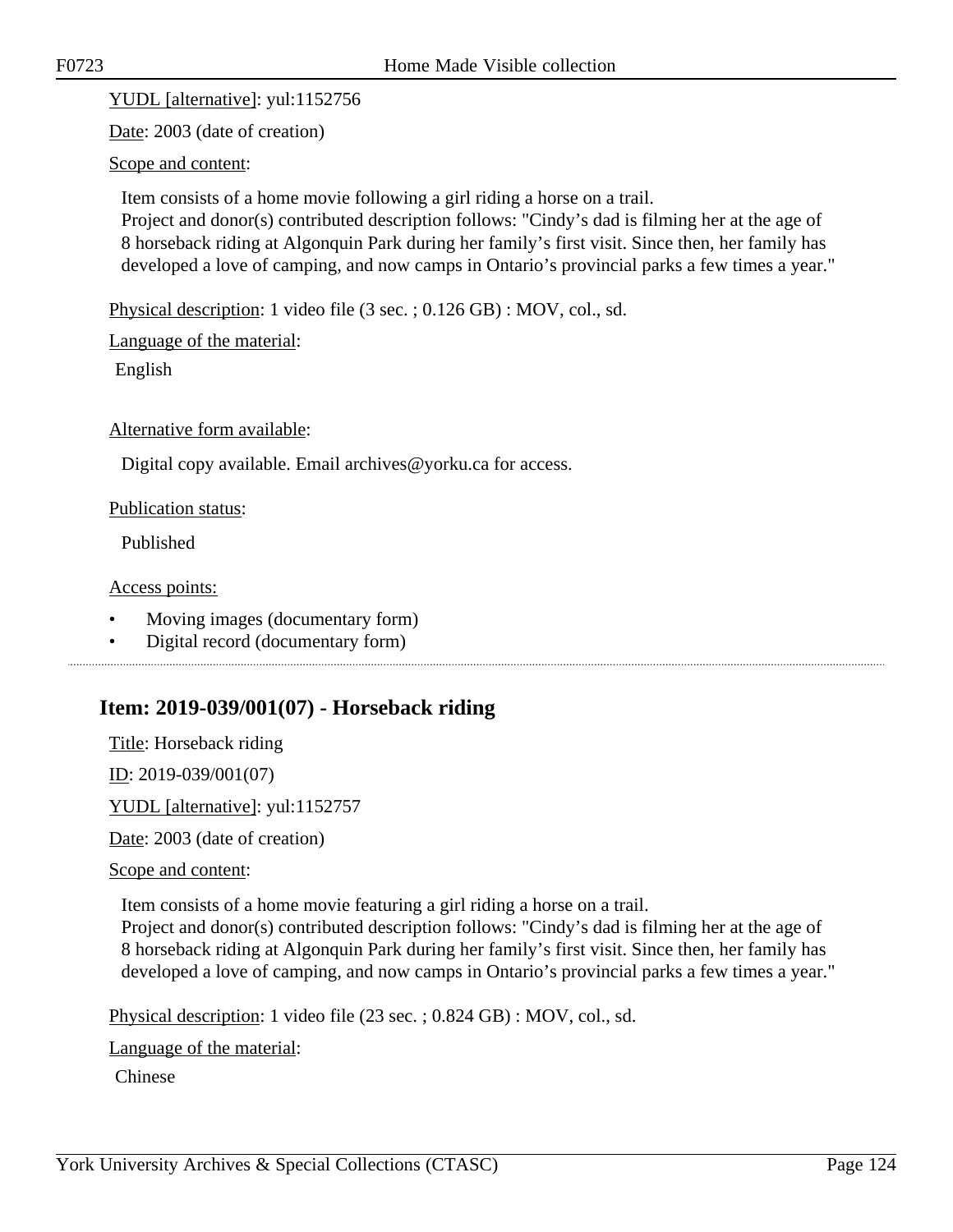## Alternative form available:

Digital copy available. Email archives@yorku.ca for access.

Publication status:

Published

Access points:

- Moving images (documentary form)
- Digital record (documentary form)

## **Item: 2019-039/001(08) - Horseback riding**

Title: Horseback riding

ID: 2019-039/001(08)

YUDL [alternative]: yul:1152758

Date: 2003 (date of creation)

Scope and content:

Item consists of a home movie featuring a girl riding a horse on a trail.

Project and donor(s) contributed description follows: "Cindy's dad is filming her at the age of 8 horseback riding at Algonquin Park during her family's first visit. Since then, her family has developed a love of camping, and now camps in Ontario's provincial parks a few times a year."

Physical description: 1 video file (4 sec. ; 0.151 GB) : MOV, col., sd.

Language of the material:

English

Alternative form available:

Digital copy available. Email archives@yorku.ca for access.

Publication status:

Published

Access points:

- Moving images (documentary form)
- Digital record (documentary form)

# **Item: 2019-039/001(09) - Horseback riding**

Title: Horseback riding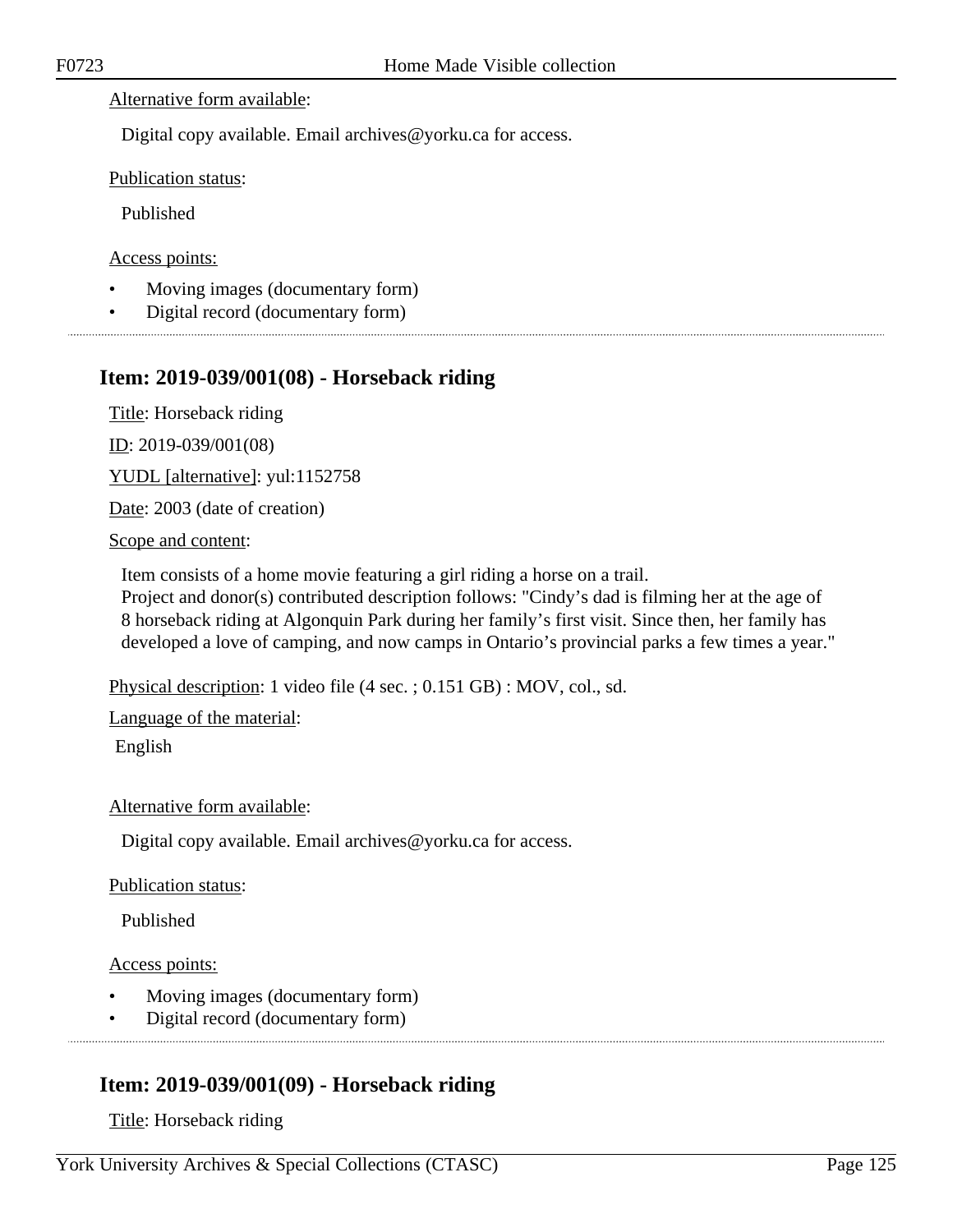ID: 2019-039/001(09)

YUDL [alternative]: yul:1152761

Date: 2003 (date of creation)

Scope and content:

Item consists of a home movie featuring a girl riding a horse on a trail. Project and donor(s) contributed description follows: "Cindy's dad is filming her at the age of 8 horseback riding at Algonquin Park during her family's first visit. Since then, her family has developed a love of camping, and now camps in Ontario's provincial parks a few times a year."

Physical description: 1 video file (14 sec. ; 0.507 GB) : MOV, col., sd.

Language of the material:

English

Alternative form available:

Digital copy available. Email archives@yorku.ca for access.

Publication status:

Published

Access points:

- Moving images (documentary form)
- Digital record (documentary form)

## **Item: 2019-039/001(10) - Fish tank**

Title: Fish tank

ID: 2019-039/001(10)

YUDL [alternative]: yul:1152762

Date: 2004 (date of creation)

Scope and content:

Item consists of a home movie featuring fish in a tank.

Project and donor(s) contributed description follows: "At the Long family's home in Agincourt, Scarborough is a very large tank of goldfish.

Since Cindy was very young when moving to Canada, she identifies more with having immigrant parents than being an immigrant herself. Cindy had a lot of friends that shared similar cultural backgrounds, and experiences as the community of Agincourt where she lives is largely Chinese, East and South Asian, and Tamil."

Physical description: 1 video file (13 sec. ; 0.469 GB) : MOV, col., sd.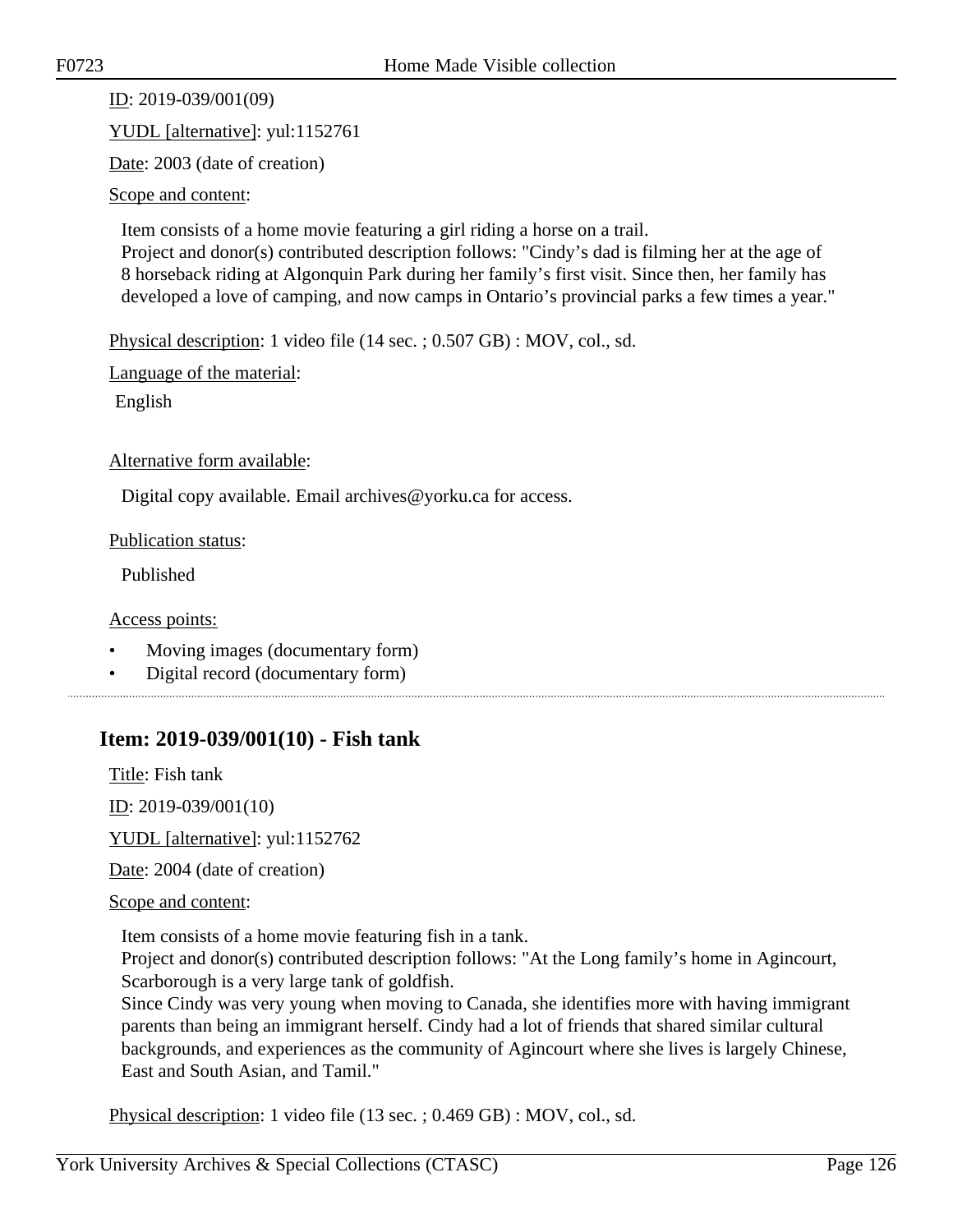Language of the material: English

#### Alternative form available:

Digital copy available. Email archives@yorku.ca for access.

#### Publication status:

Published

#### Access points:

- Moving images (documentary form)
- Digital record (documentary form)

## **Item: 2019-039/001(11) - Christmas tree**

Title: Christmas tree

ID: 2019-039/001(11)

YUDL [alternative]: yul:1152763

Date: 2004 (date of creation)

Scope and content:

Item consists of a home movie featuring a Christmas tree.

Physical description: 1 video file (2 sec. ; 0.817 GB) : MOV, col., sd.

Language of the material:

English

Alternative form available:

Digital copy available. Email archives@yorku.ca for access.

#### Publication status:

Published

#### Access points:

- Moving images (documentary form)
- Digital record (documentary form)

## **Item: 2019-039/001(12) - Carrying a toddler and watching TV**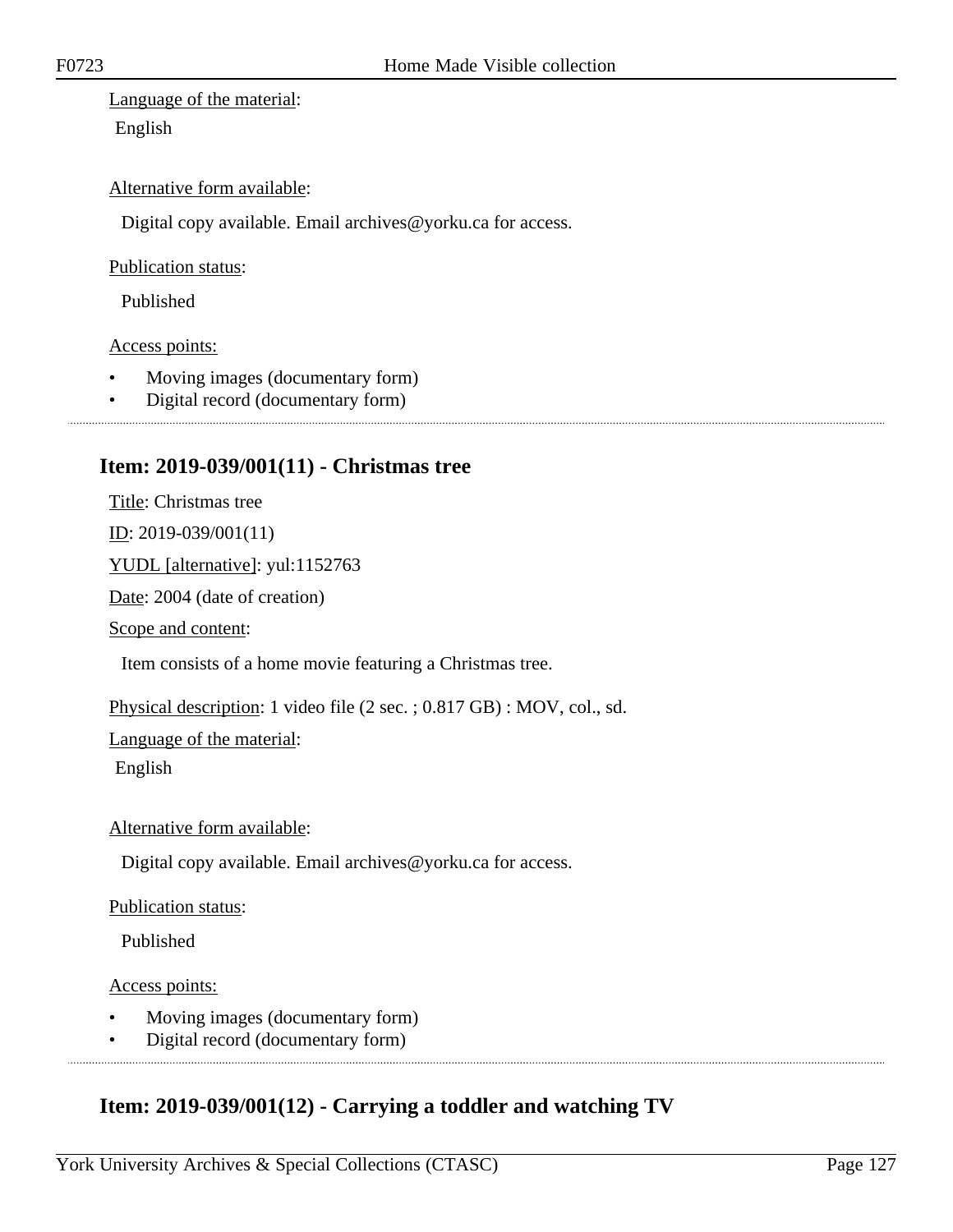Title: Carrying a toddler and watching TV

ID: 2019-039/001(12)

YUDL [alternative]: yul:1152764

Date: 2003 (date of creation)

## Scope and content:

Item consists of a home movies featuring a mother carrying a toddler who walks to family members watching TV.

Project and donor(s) contributed description follows: "In China, Cindy's parents met a couple on the train when on their way to an interview to apply to come to Canada. Perchance, Cindy and the same couple's kids ended up attending the same school and kindergarten class in Canada. The families moved to Canada within months of each other and became very close. They lived together in adjoining units during their first two years in Canada. This video documents the housewarming get together after the families got separate places. Seen here are four girls playing together in her friend's basement.

Since Cindy was very young when moving to Canada, she identifies more with having immigrant parents than being an immigrant herself. Cindy had a lot of friends that shared similar cultural backgrounds, and experiences as the community of Agincourt where she lives is largely Chinese, East and South Asian, and Tamil."

Physical description: 1 video file (18 sec.; 0.652 GB) : MOV, col., sd.

Language of the material:

Chinese

## Alternative form available:

Digital copy available. Email archives@yorku.ca for access.

Publication status:

Published

Access points:

- Moving images (documentary form)
- Digital record (documentary form)

# **Item: 2019-039/001(13) - Play dough**

Title: Play dough

<u>ID</u>: 2019-039/001(13)

YUDL [alternative]: yul:1152765

Date: 2004 (date of creation)

Scope and content:

York University Archives & Special Collections (CTASC) Page 128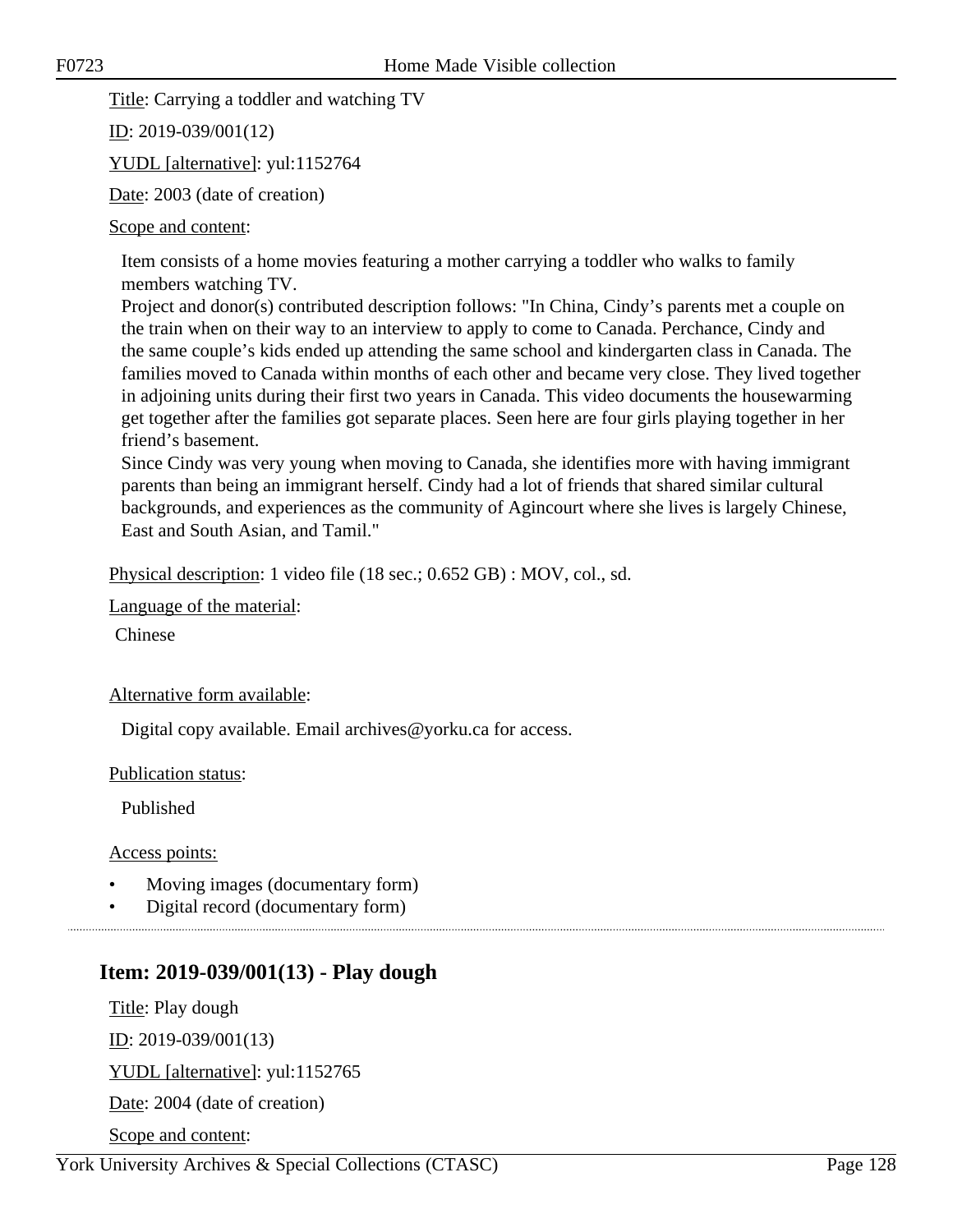Item consists of a home movie featuring a child sitting next to a play dough set. Project and donor(s) contributed description follows: "In China, Cindy's parents met a couple on the train when on their way to an interview to apply to come to Canada. Perchance, Cindy and the same couple's kids ended up attending the same school and kindergarten class in Canada. The families moved to Canada within months of each other and became very close. They lived together in adjoining units during their first two years in Canada. This video documents the housewarming get together after the families got separate places. Seen here are four girls playing together in her friend's basement.

Since Cindy was very young when moving to Canada, she identifies more with having immigrant parents than being an immigrant herself. Cindy had a lot of friends that shared similar cultural backgrounds, and experiences as the community of Agincourt where she lives is largely Chinese, East and South Asian, and Tamil."

Physical description: 1 video file (9 sec. ; 0.349 GB) : MOV, col., sd.

Language of the material:

Chinese

## Alternative form available:

Digital copy available. Email archives@yorku.ca for access.

## Publication status:

Published

Access points:

- Moving images (documentary form)
- Digital record (documentary form)

# **Item: 2019-039/001(14) - School recital : singing and speech**

Title: School recital : singing and speech

ID: 2019-039/001(14)

YUDL [alternative]: yul:1152766

Date: 2003-2004 (date of creation)

## Scope and content:

Item consists of a home movie featuring the end of a school performance with the last song "celebrating our differences" and includes a speech about diversity and thank yous. Project and donor(s) contributed description follows: "At North Agincourt Junior Public School a group of elementary school children are performing at a concert either in 2003 or 2004. Large drawings hung in the background of different countries indicate that the concert is likely a multicultural day celebration performed for parents.

"The running joke at Agincourt Collegiate Institute is that white people are the visible minority."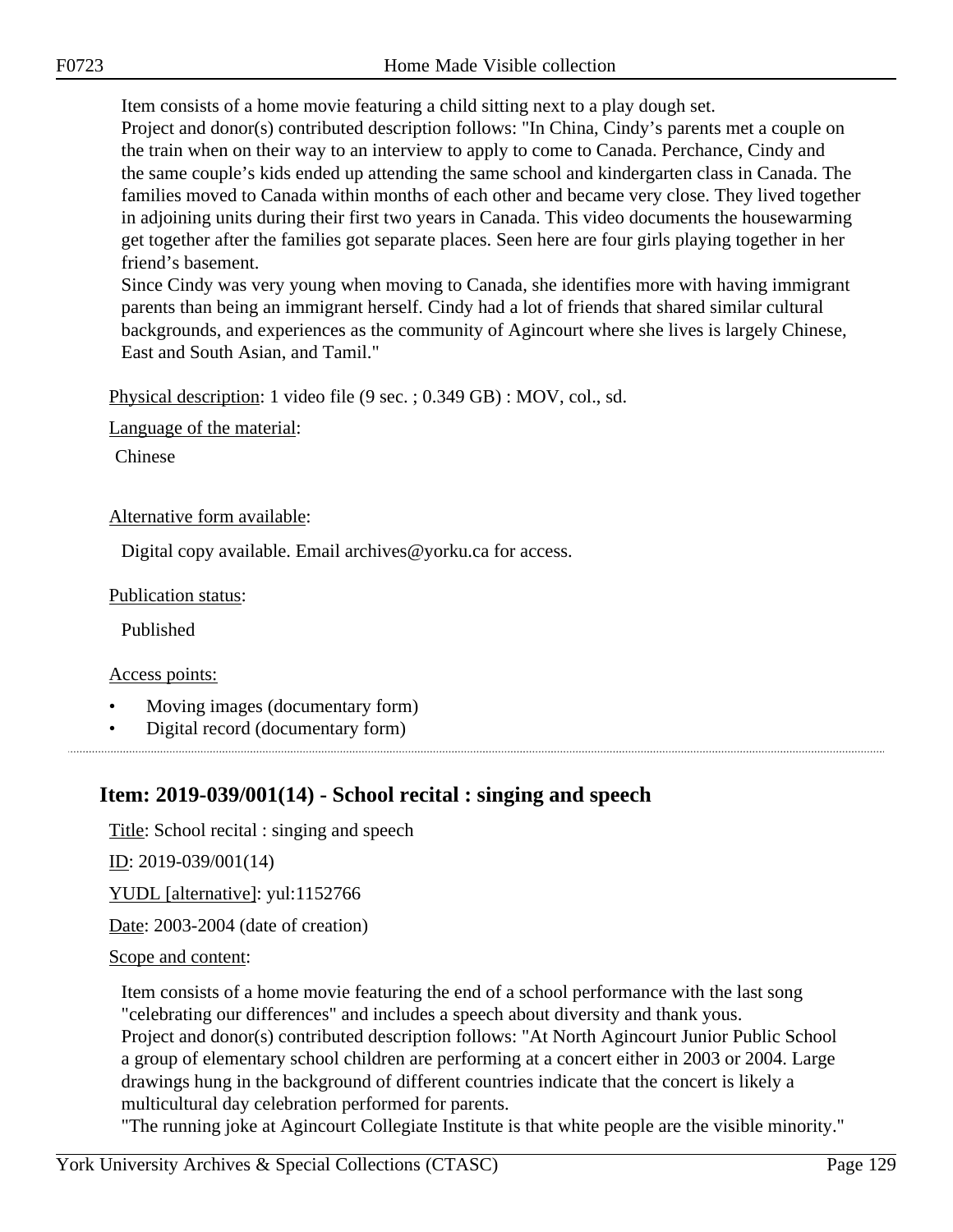Since Cindy was very young when moving to Canada, she identifies more with having immigrant parents than being an immigrant herself. Cindy had a lot of friends that shared similar cultural backgrounds, and experiences as the community of Agincourt where she lives is largely Chinese, East and South Asian, and Tamil."

Physical description: 1 video file (1 min., 45 sec. ; 0.366 GB) : MOV, col., sd.

Language of the material:

English

## Alternative form available:

Digital copy available. Email archives@yorku.ca for access.

Publication status:

Published

Access points:

- Moving images (documentary form)
- Digital record (documentary form)

## **Item: 2019-039/001(15) - Piano : ring on her finger**

Title: Piano : ring on her finger

<u>ID</u>: 2019-039/001(15)

YUDL [alternative]: yul:1152767

Date: 2004 (date of creation)

Scope and content:

Item consists of a home movie featuring an individual practising the piano and sheet music to "Ring on her finger."

Project and donor(s) contributed description follows: "Cindy Long is practising piano at their home in Agincourt, Toronto. She took lessons at the New Conservatory of Music in Scarborough. She began group lessons at age 6, and continued to play through high school. Because she was given the choice to continue lessons or not (rather than being forced to practice as some of her peers did), she gained a love of piano and music that remains to this day."

Physical description: 1 video file (18 sec. ; 0.678 GB) : MOV, col., sd.

Language of the material:

English

Alternative form available: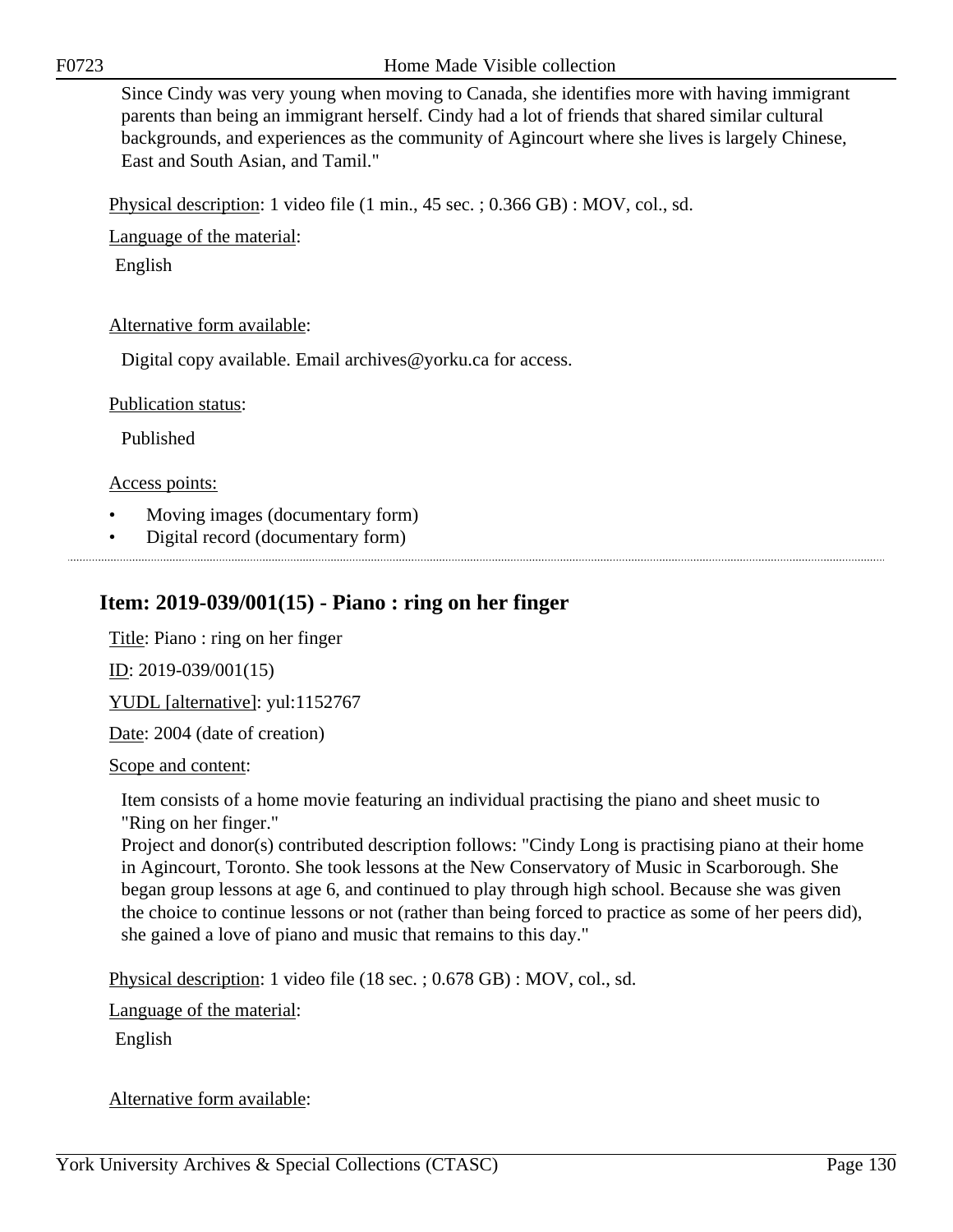Digital copy available. Email archives@yorku.ca for access.

Publication status:

Published

Access points:

- Moving images (documentary form)
- Digital record (documentary form)

## **Item: 2019-039/001(16) - Piano : girl with bow**

Title: Piano : girl with bow ID: 2019-039/001(16)

YUDL [alternative]: yul:1152768

Date: 2004 (date of creation)

#### Scope and content:

Item consists of a home movie featuring a girl with a bow practising the piano. Project and donor(s) contributed description follows: "Cindy Long is practising piano at their home in Agincourt, Toronto. She took lessons at the New Conservatory of Music in Scarborough. She began group lessons at age 6, and continued to play through high school. Because she was given the choice to continue lessons or not (rather than being forced to practice as some of her peers did), she gained a love of piano and music that remains to this day."

Physical description: 1 video file (26 sec. ; 0.932 GB) : MOV, col., sd.

Language of the material:

English

## Alternative form available:

Digital copy available. Email archives@yorku.ca for access.

## Publication status:

Published

Access points:

- Moving images (documentary form)
- Digital record (documentary form)

## **Item: 2019-039/001(17) - Ski lift**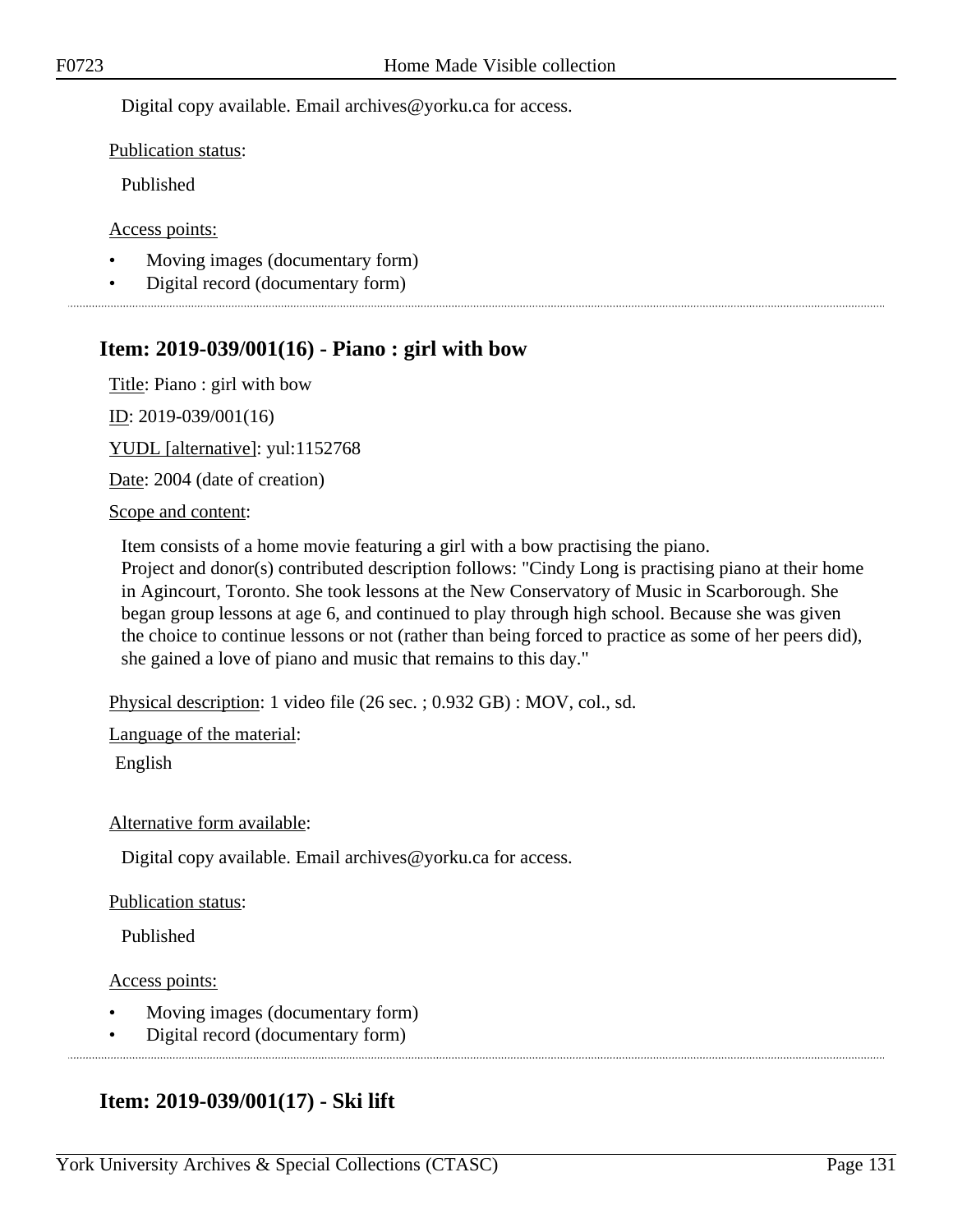Title: Ski lift ID: 2019-039/001(17) YUDL [alternative]: yul:1152769 Date: 2004 (date of creation)

Scope and content:

Item consists of a home movie featuring individuals going up a ski lift. Project and donor(s) contributed description follows: "Cindy Long's dad is filming her and her friend skiing at Horseshoe Mount St Louis Moonstone near Barrie ON."

Physical description: 1 video file (27 sec.; 0.967 GB) : MOV, col., sd.

Language of the material:

English

Alternative form available:

Digital copy available. Email archives@yorku.ca for access.

Publication status:

Published

Access points:

- Moving images (documentary form)
- Digital record (documentary form)

## **Item: 2019-039/001(18) - Ski lift : zooming in**

Title: Ski lift : zooming in

 $ID: 2019-039/001(18)$ 

YUDL [alternative]: yul:1152770

Date: 2004 (date of creation)

Scope and content:

Item consists of a home movie zooming in on individuals going up a lift lift. Project and donor(s) contributed description follows: "Cindy Long's dad is filming her and her friend skiing at Horseshoe Mount St Louis Moonstone near Barrie ON."

Physical description: 1 video file (18 sec. ; 0.67 GB) : MOV, col., sd.

Language of the material:

English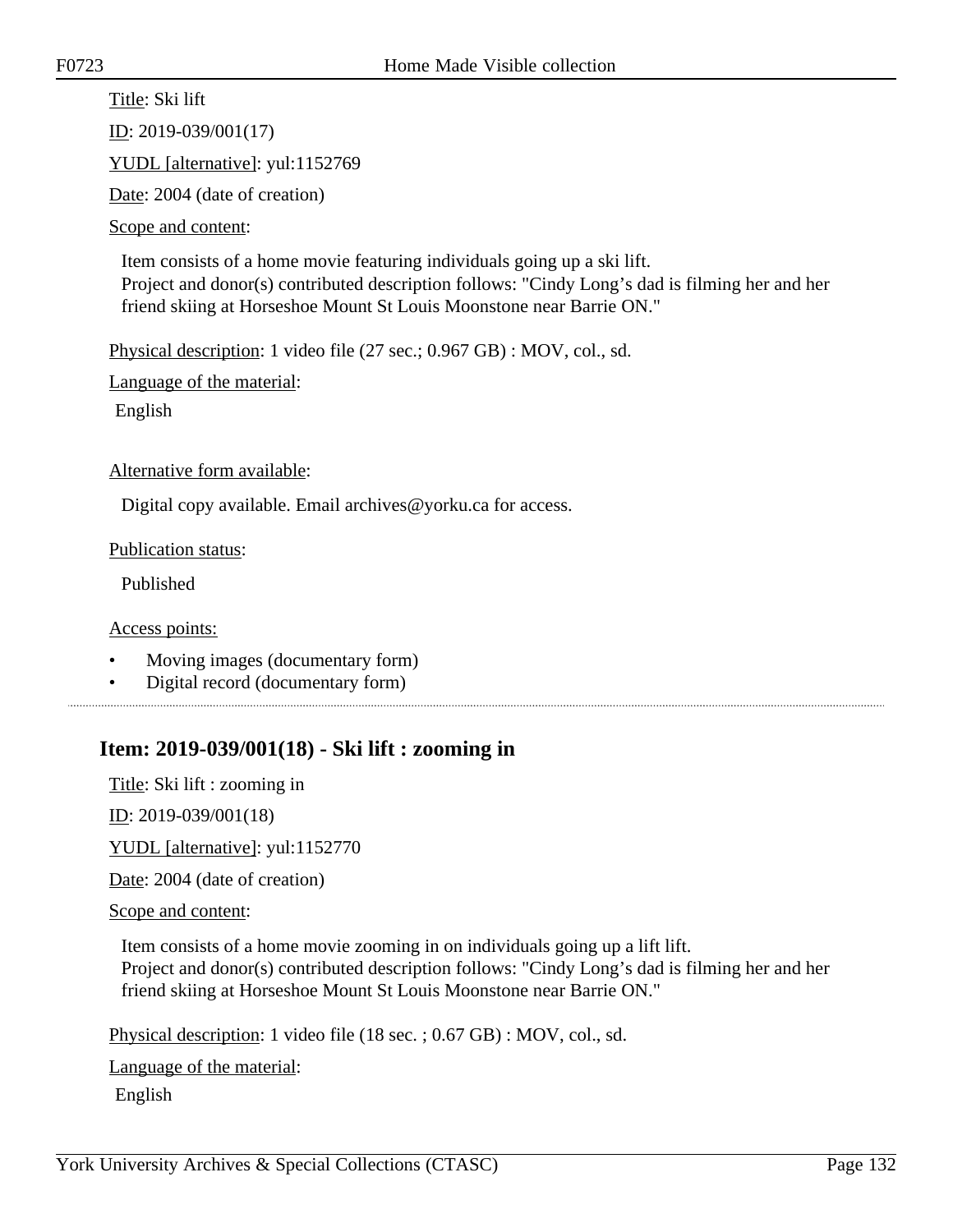## Alternative form available:

Digital copy available. Email archives@yorku.ca for access.

Publication status:

Published

Access points:

- Moving images (documentary form)
- Digital record (documentary form)

## **Item: 2019-039/001(19) - Skiing**

Title: Skiing

ID: 2019-039/001(19)

YUDL [alternative]: yul:1152771

Date: 2004 (date of creation)

Scope and content:

Item consists of a home movie featuring individuals skiing downhill and zooming in on a girl. Project and donor(s) contributed description follows: "Cindy Long's dad is filming her and her friend skiing at Horseshoe Mount St Louis Moonstone near Barrie ON."

Physical description: 1 video file (22 sec. ; 0.806 GB) : MOV, col., sd.

Language of the material:

English

Alternative form available:

Digital copy available. Email archives@yorku.ca for access.

Publication status:

Published

Access points:

- Moving images (documentary form)
- Digital record (documentary form)

# **Item: 2019-039/001(20) - School recital : xylophone**

Title: School recital : xylophone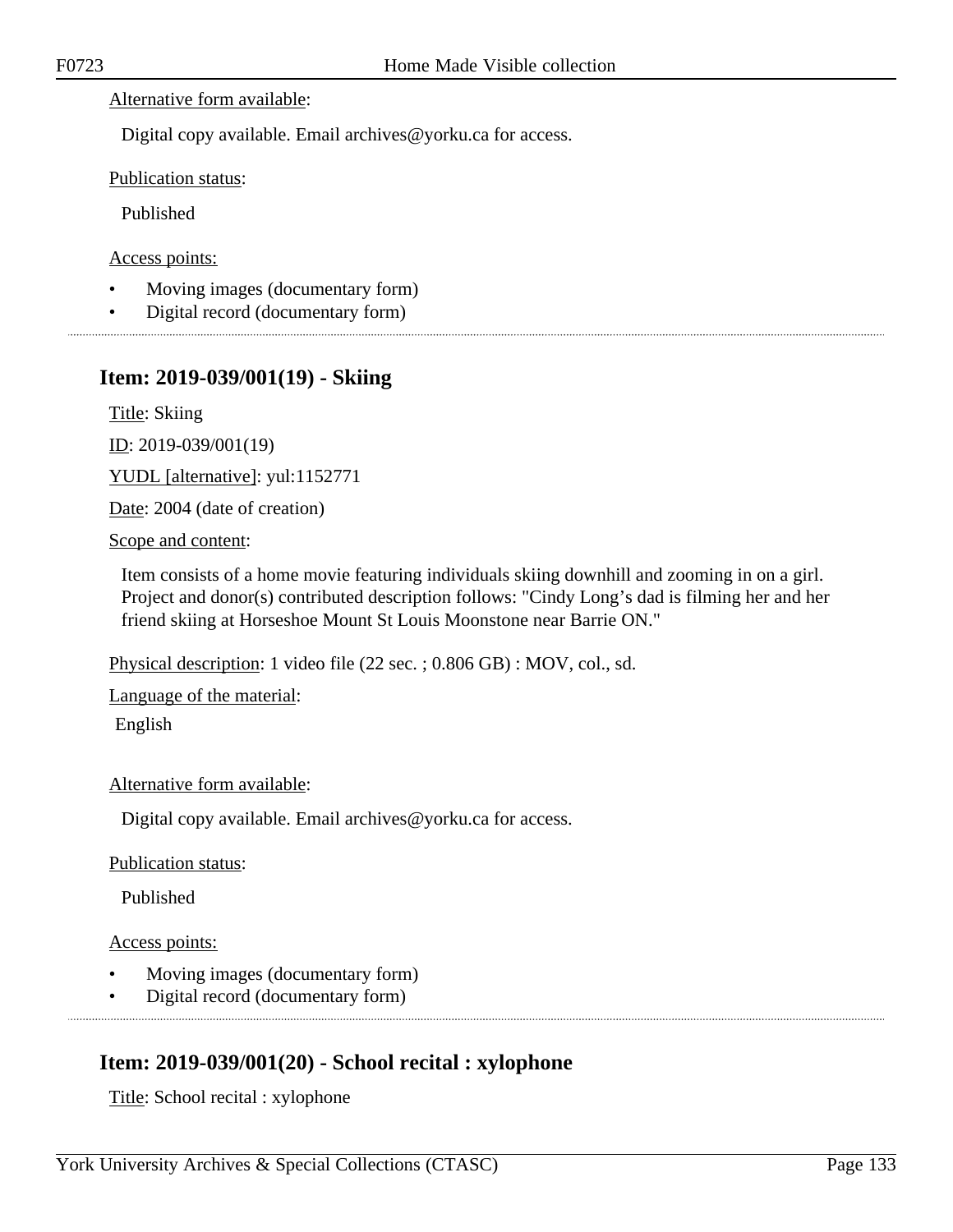ID: 2019-039/001(20)

YUDL [alternative]: yul:1152772

Date: 2003-2004 (date of creation)

Scope and content:

Item consists of a home movie featuring playing the xylophone at a school recital.

Physical description: 1 video file (3 sec. ; 0.117 GB) : MOV, col., sd.

Language of the material:

English

## Alternative form available:

Digital copy available. Email archives@yorku.ca for access.

## Publication status:

Published

## Access points:

- Moving images (documentary form)
- Digital record (documentary form)

## **Item: 2019-039/001(21) - Santa parade**

Title: Santa parade

ID: 2019-039/001(21)

YUDL [alternative]: yul:1152773

Date: 2004 (date of creation)

Scope and content:

Item consists of a home movie featuring a Santa parade in front of the University of Toronto Schools.

Physical description: 1 video file (17 sec. ; 0.608 GB) : MOV, col., sd.

Language of the material:

English

## Alternative form available:

Digital copy available. Email archives@yorku.ca for access.

## Publication status: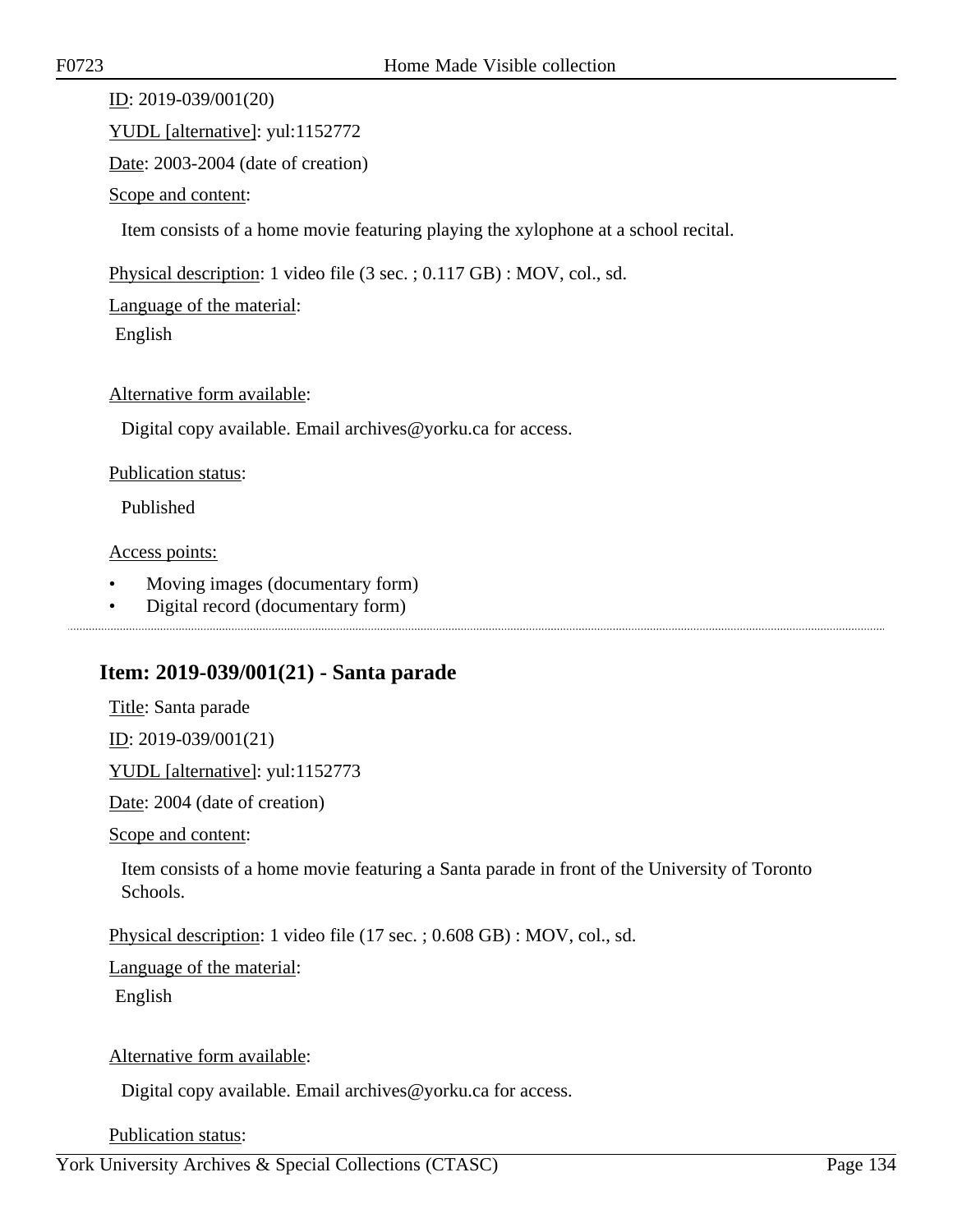## Published

## Access points:

- Moving images (documentary form)
- Digital record (documentary form)

## **Item: 2019-039/001(22) - Woman cooking**

Title: Woman cooking

ID: 2019-039/001(22)

YUDL [alternative]: yul:1152775

Date: 2004 (date of creation)

Scope and content:

Item consists of a home movie featuring a woman stirring a pot.

Project and donor(s) contributed description follows: "At their home in Agincourt, Cindy's mom is cooking dinner. When she used to get home from work earlier than her dad, she would start dinner."

Physical description: 1 video file (2 sec. ; 0.105 GB) : MOV, col., sd.

Language of the material:

English

## Alternative form available:

Digital copy available. Email archives@yorku.ca for access.

Publication status:

Published

Access points:

- Moving images (documentary form)
- Digital record (documentary form)

# **Item: 2019-039/001(23) - Airport waiting area**

Title: Airport waiting area ID: 2019-039/001(23) YUDL [alternative]: yul:1152776

Date: 2004 (date of creation)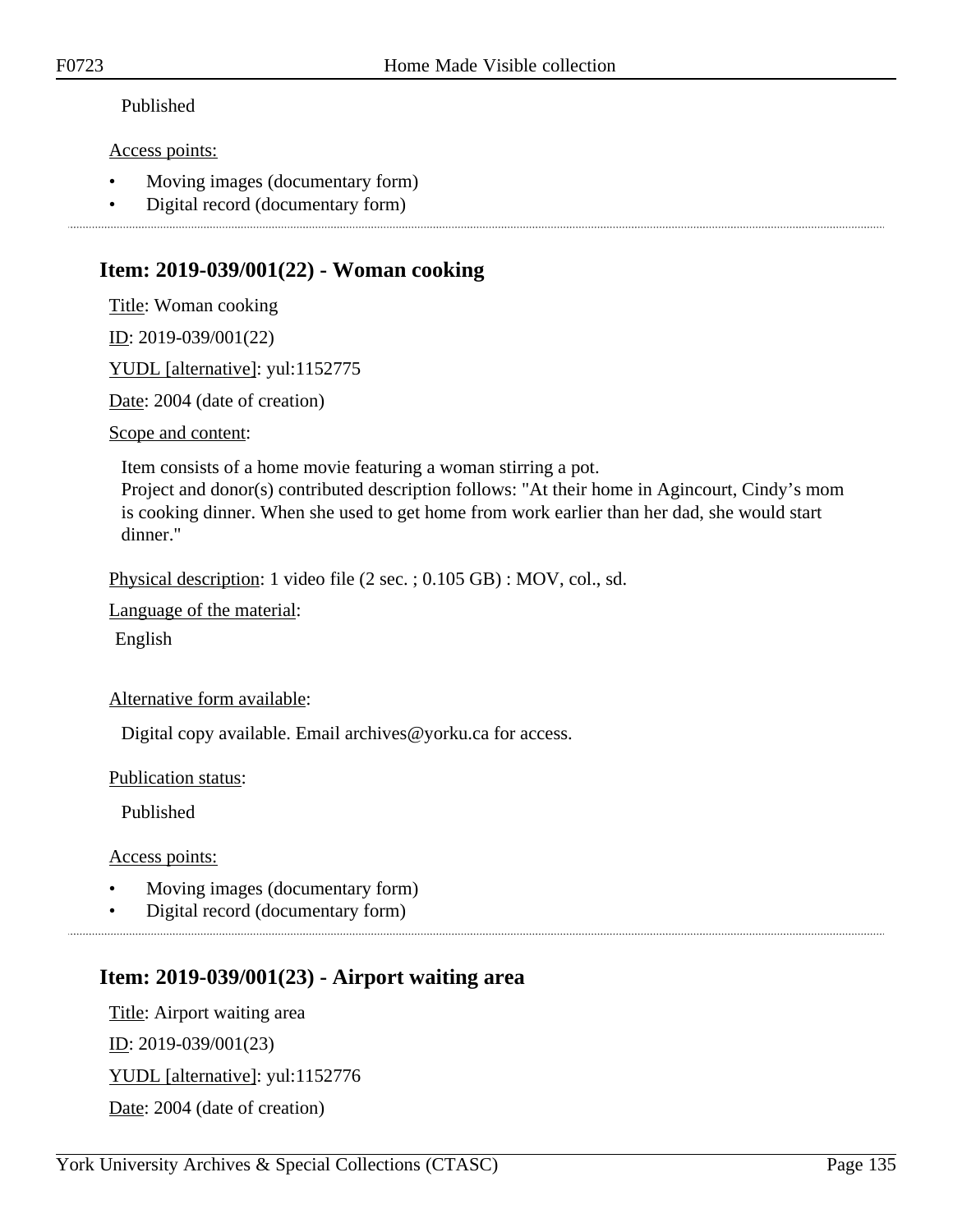#### Scope and content:

Item consists of a home movie featuring children waiting at the airport for a flight to Chicago. Project and donor(s) contributed descriptions follows: "In 2004, its Cindy Long's first time back to Guangzhou, China after immigrating to Canada. She is with her mom and her friend likely at Toronto Pearson International Airport."

Physical description: 1 video file (14 sec. ; 0.511 GB) : MOV, col., sd.

Language of the material:

English

## Alternative form available:

Digital copy available. Email archives@yorku.ca for access.

## Publication status:

Published

## Access points:

- Moving images (documentary form)
- Digital record (documentary form)

# **Item: 2019-039/001(24) - Airport waiting area : ice cream**

Title: Airport waiting area : ice cream ID: 2019-039/001(24) YUDL [alternative]: yul:1152777 Date: 2004 (date of creation)

## Scope and content:

Item consists of a home movie featuring children eating ice cream at the airport for a flight. Project and donor(s) contributed descriptions follows: "In 2004, its Cindy Long's first time back to Guangzhou, China after immigrating to Canada. She is with her mom and her friend likely at Toronto Pearson International Airport."

Physical description: 1 video file (15 sec. ; 0.576 GB) : MOV, col., sd.

Language of the material:

English

## Alternative form available:

Digital copy available. Email archives@yorku.ca for access.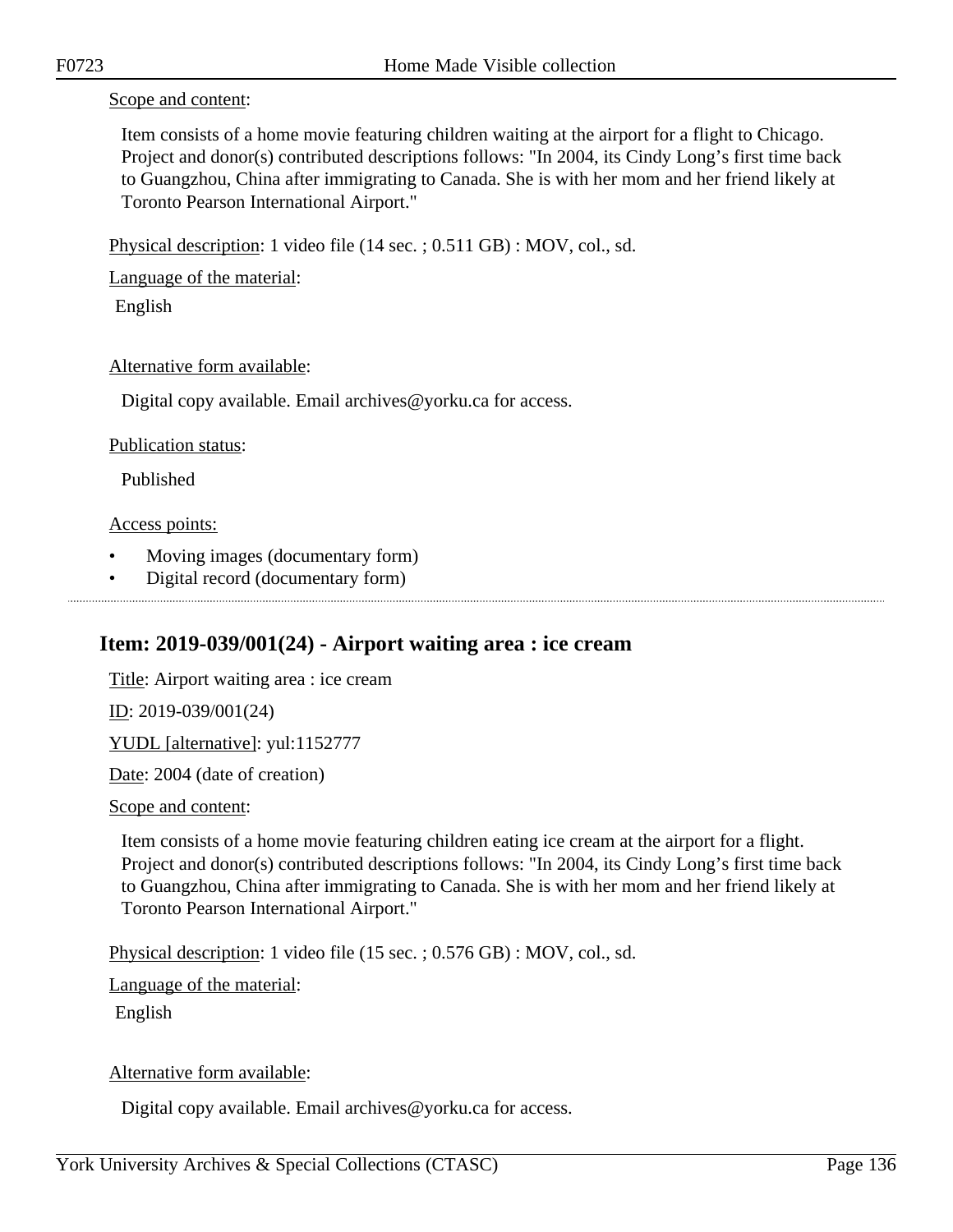#### Publication status:

Published

#### Access points:

- Moving images (documentary form)
- Digital record (documentary form)

## **Item: 2019-039/001(25) - Airport waiting area**

Title: Airport waiting area

ID: 2019-039/001(25)

YUDL [alternative]: yul:1152778

Date: 2004 (date of creation)

Scope and content:

Item consists of a home movie featuring the moving walkway at the airport. Project and donor(s) contributed descriptions follows: "In 2004, its Cindy Long's first time back to Guangzhou, China after immigrating to Canada. She is with her mom and her friend likely at Toronto Pearson International Airport."

Physical description: 1 video file (9 sec. ; 0.334 GB) : MOV, col., sd.

Language of the material:

English

Alternative form available:

Digital copy available. Email archives@yorku.ca for access.

Publication status:

Published

Access points:

- Moving images (documentary form)
- Digital record (documentary form)

## **Item: 2019-039/001(26) - Scouts Canada pledge and badges**

Title: Scouts Canada pledge and badges ID: 2019-039/001(26) YUDL [alternative]: yul:1152779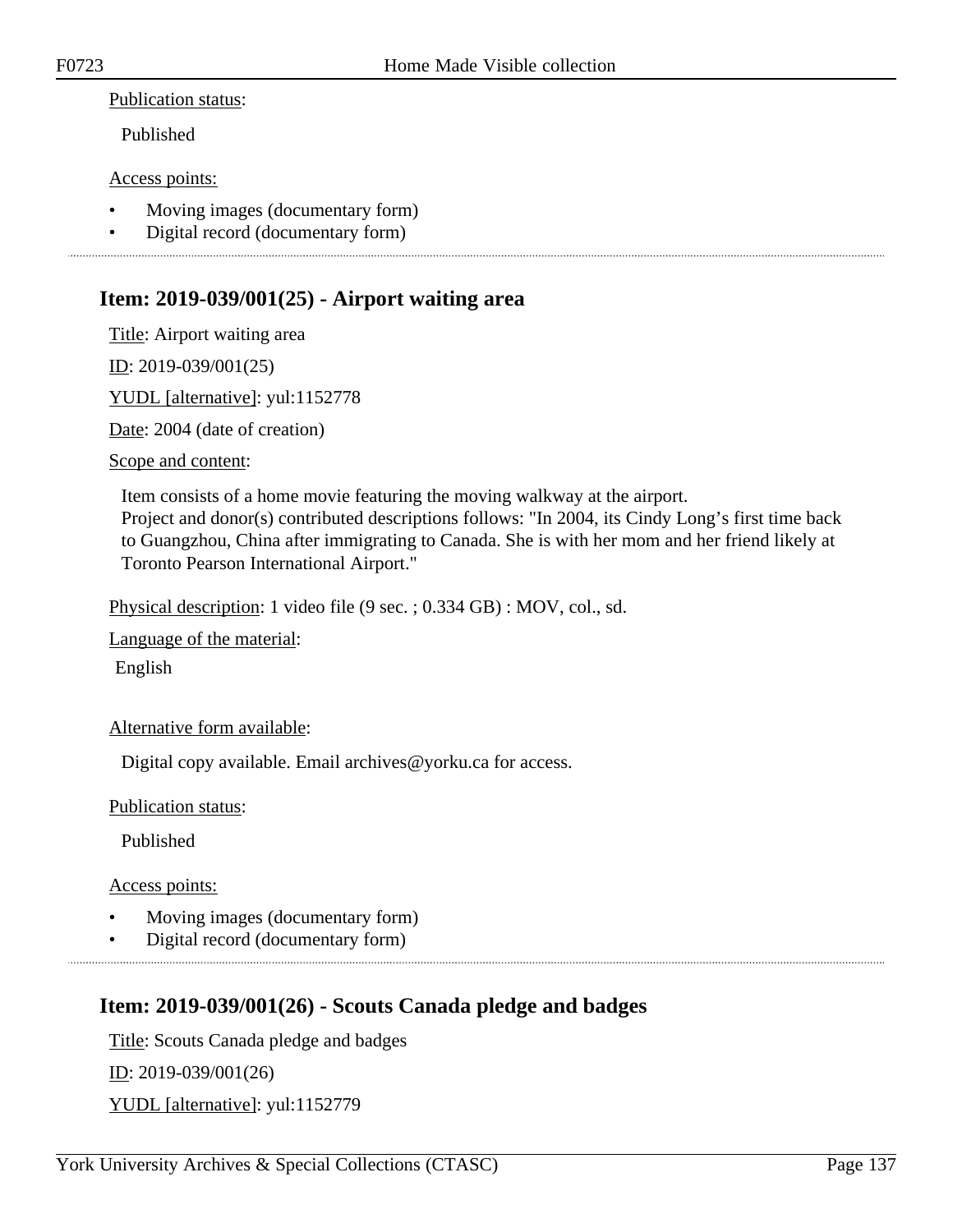Date: 2004 (date of creation)

Scope and content:

Item consists of a home movie featuring a girl pledging to a scouts program and receiving badges. Project and donor(s) contributed description follows: "Cindy Long was one of only 2 girls that participated in her Scouts Canada pack that held meetings at CD Farquharson Junior Public School. Here she is being honoured with a badge representing her moving up in ranking in the Cub Scouts (ages 8-10) program."

Physical description: 1 video file (2 min., 2 sec. ; 0.423 GB) : MOV, col., sd.

Language of the material:

English

Alternative form available:

Digital copy available. Email archives@yorku.ca for access.

Publication status:

Published

Access points:

- Moving images (documentary form)
- Digital record (documentary form)

# **Item: 2019-039/001(27) - Airplane flight**

Title: Airplane flight

ID: 2019-039/001(27)

YUDL [alternative]: yul:1152780

Date: 2004 (date of creation)

## Scope and content:

Item consists of a home movie featuring the inside of an airplane cabin, a flight attendant and a beverage cart, and a large screen that reads "please wait system not yet available." Project and donor(s) contributed description follows: "In 2004, its Cindy Long's first time back to Guangzhou, China after immigrating to Canada. She is with her mom and her friend likely at Toronto Pearson International Airport."

Physical description: 1 video file (25 sec. ; 0.928 GB) : MOV, col., sd.

Language of the material:

English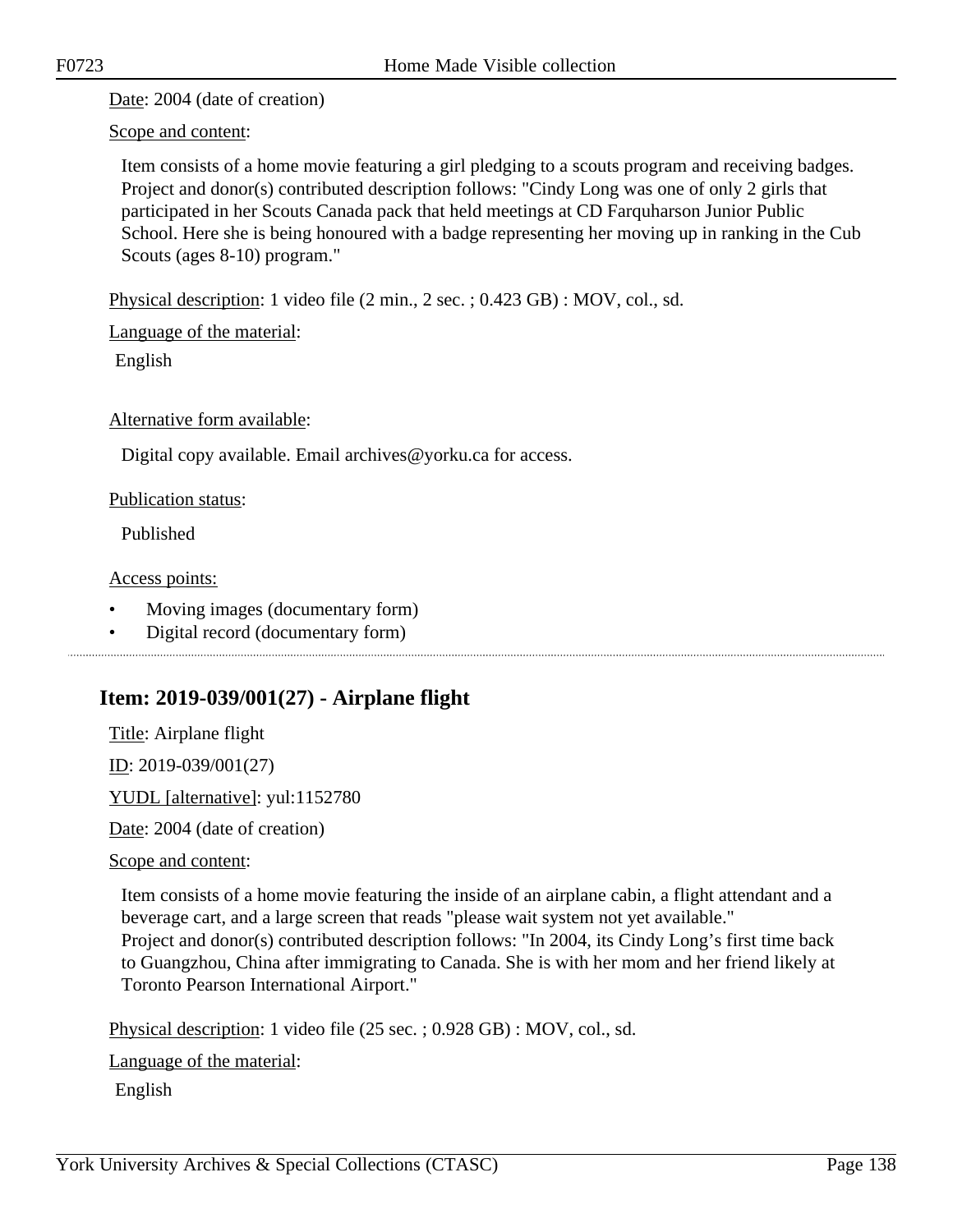#### Alternative form available:

Digital copy available. Email archives@yorku.ca for access.

Publication status:

Published

Access points:

- Moving images (documentary form)
- Digital record (documentary form)

## **Item: 2019-039/001(28) - New Conservatory of Music**

Title: New Conservatory of Music

ID: 2019-039/001(28)

YUDL [alternative]: yul:1152781

Date: 2004 (date of creation)

Scope and content:

Item consists of a home movie featuring an auditorium with a piano.

Project and donor(s) contributed discussion follow(s): "Cindy Long is practising piano at their home in Agincourt, Toronto. She took lessons at the New Conservatory of Music in Scarborough. She began group lessons at age 6, and continued to play through high school. Because she was given the choice to continue lessons or not (rather than being forced to practice as some of her peers did), she gained a love of piano and music that remains to this day."

Physical description: 1 video file (22 sec. ; 0.807 GB) : MOV, col., sd.

Language of the material:

English

Alternative form available:

Digital copy available. Email archives@yorku.ca for access.

Publication status:

Published

Access points:

- Moving images (documentary form)
- Digital record (documentary form)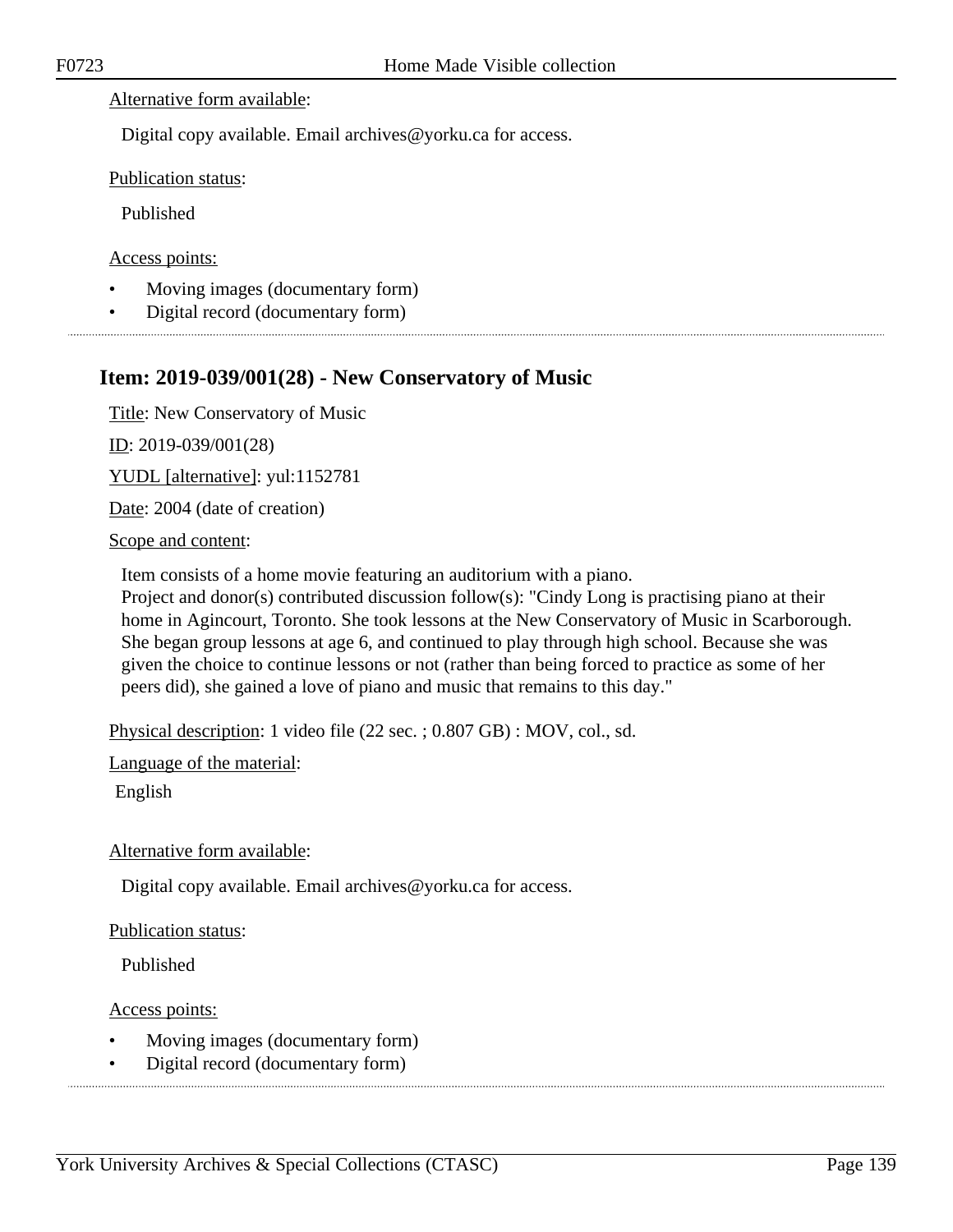## **Item: 2019-039/001(29) - New Conservatory of Music : playing the piano**

Title: New Conservatory of Music : playing the piano

ID: 2019-039/001(29)

YUDL [alternative]: yul:1152782

Date: 2004 (date of creation)

## Scope and content:

Item consists of a home movie featuring a girl playing the piano in an auditorium. Project and donor(s) contributed discussion follow(s): "Cindy Long is practising piano at their home in Agincourt, Toronto. She took lessons at the New Conservatory of Music in Scarborough. She began group lessons at age 6, and continued to play through high school. Because she was given the choice to continue lessons or not (rather than being forced to practice as some of her peers did), she gained a love of piano and music that remains to this day."

Physical description: 1 video file (26 sec. ; 0.917 GB) : MOV, col., sd.

Language of the material:

English

## Alternative form available:

Digital copy available. Email archives@yorku.ca for access.

## Publication status:

Published

## Access points:

• Moving images (documentary form)

• Digital record (documentary form)

# **Item: 2019-039/001(30) - Playing in the sand**

Title: Playing in the sand

ID: 2019-039/001(30)

YUDL [alternative]: yul:1152783

Date: 2004 (date of creation)

Scope and content:

Item consists of a home movie featuring children playing in the sand.

Physical description: 1 video file (6 sec. ; 0.238 GB) : MOV, col., sd.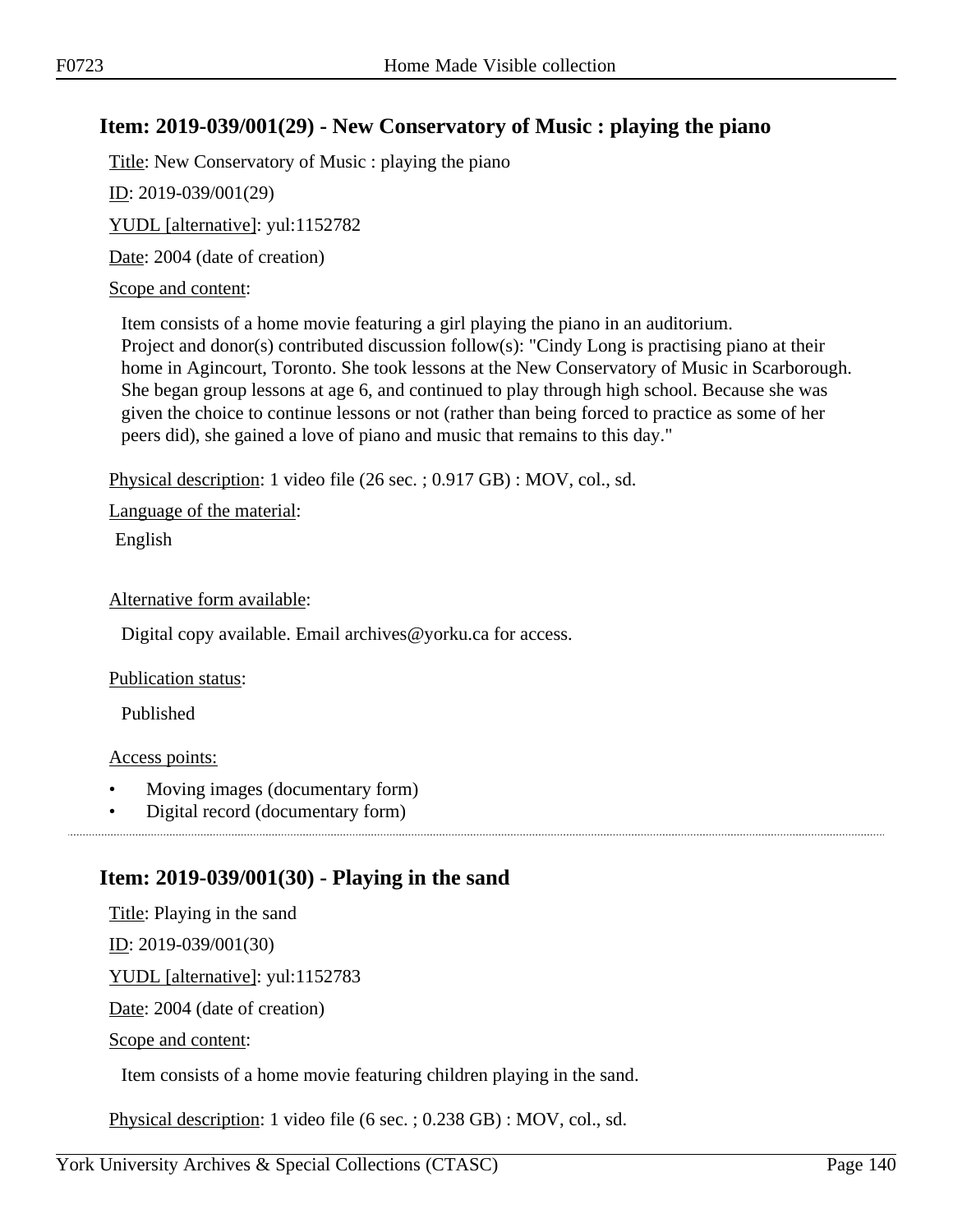Language of the material: English

## Alternative form available:

Digital copy available. Email archives@yorku.ca for access.

Publication status:

Published

Access points:

- Moving images (documentary form)
- Digital record (documentary form)

## **Item: 2019-039/001(31) - Boat**

Title: Boat

ID: 2019-039/001(31)

YUDL [alternative]: yul:1152784

Date: 2004 (date of creation)

Scope and content:

Item consists of a home movie featuring an individual waving on a boat with the cityscape in the background.

Project and donor(s) contributed description follows: "Its Cindy Long's first time meeting her cousins in China once they are a bit older. She now travels there around every 3 or 4 years. Her parents said that they were very close as children, but when they got older they couldn't connect as easily because her cousins speak little English, and Cindy's Cantonese and Mandarin are not strong. Now as older teens/young adults, they enjoy spending time together when Cindy visits China, and often talk about the differences in school, culture, etc, between the two places."

Physical description: 1 video file (5 sec. ; 0.189 GB) : MOV, col., sd.

Language of the material:

English

Alternative form available:

Digital copy available. Email archives@yorku.ca for access.

Publication status:

Published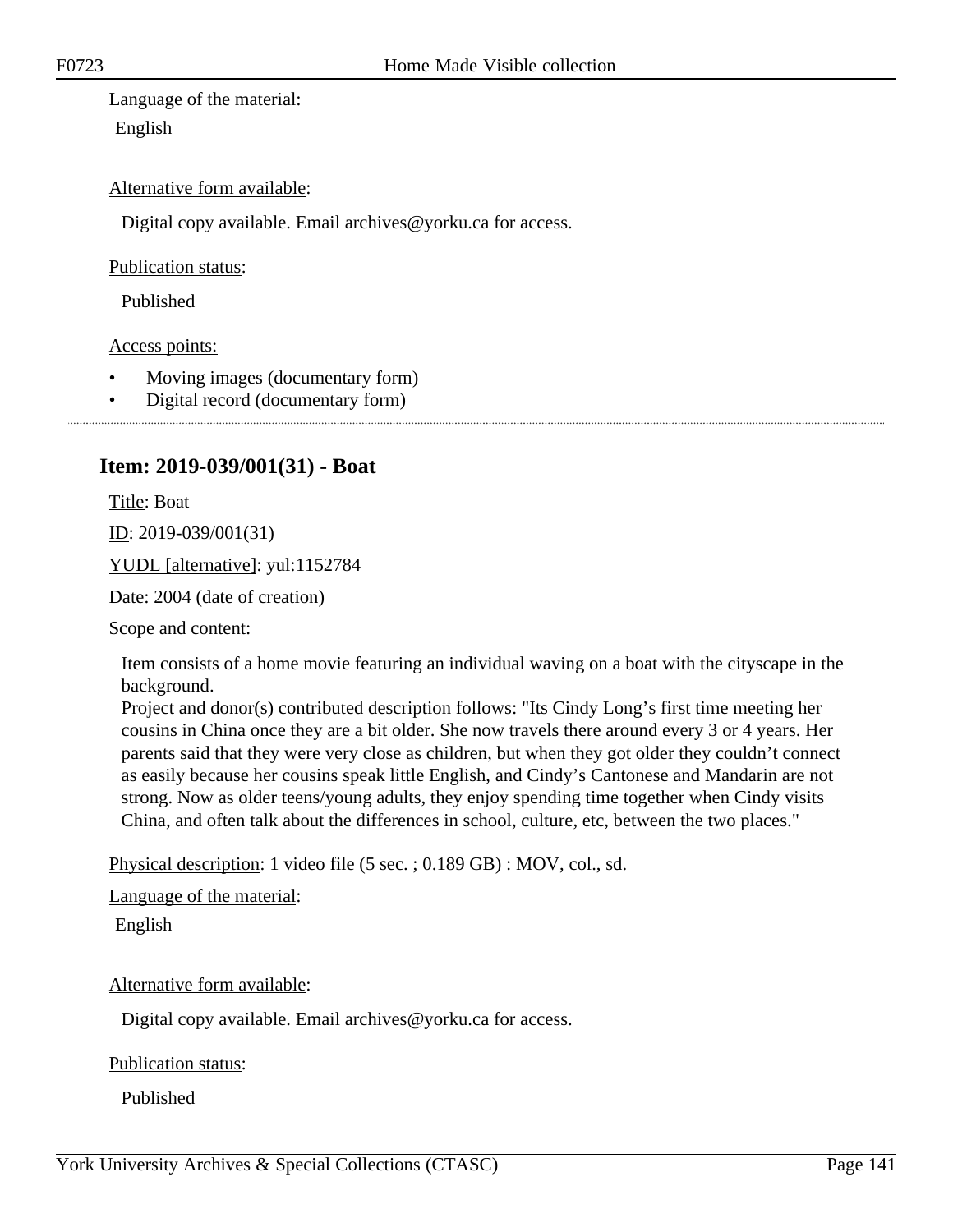#### Access points:

- Moving images (documentary form)
- Digital record (documentary form)

## **Item: 2019-039/001(32) - Boat : woman in traditional outfit**

Title: Boat : woman in traditional outfit

ID: 2019-039/001(32)

YUDL [alternative]: yul:1152785

Date: 2004 (date of creation)

#### Scope and content:

Item consists of a home movie featuring a woman wearing a traditional outfit and using a microphone.

Project and donor(s) contributed description follows: "Its Cindy Long's first time meeting her cousins in China once they are a bit older. She now travels there around every 3 or 4 years. Her parents said that they were very close as children, but when they got older they couldn't connect as easily because her cousins speak little English, and Cindy's Cantonese and Mandarin are not strong. Now as older teens/young adults, they enjoy spending time together when Cindy visits China, and often talk about the differences in school, culture, etc, between the two places."

Physical description: 1 video file (7 sec. ; 0.256 GB) : MOV, col., sd.

Language of the material:

English

Alternative form available:

Digital copy available. Email archives@yorku.ca for access.

Publication status:

Published

Access points:

- Moving images (documentary form)
- Digital record (documentary form)

## **Item: 2019-039/001(33) - Boat : traditional dance**

Title: Boat : traditional dance ID: 2019-039/001(33) YUDL [alternative]: yul:1152786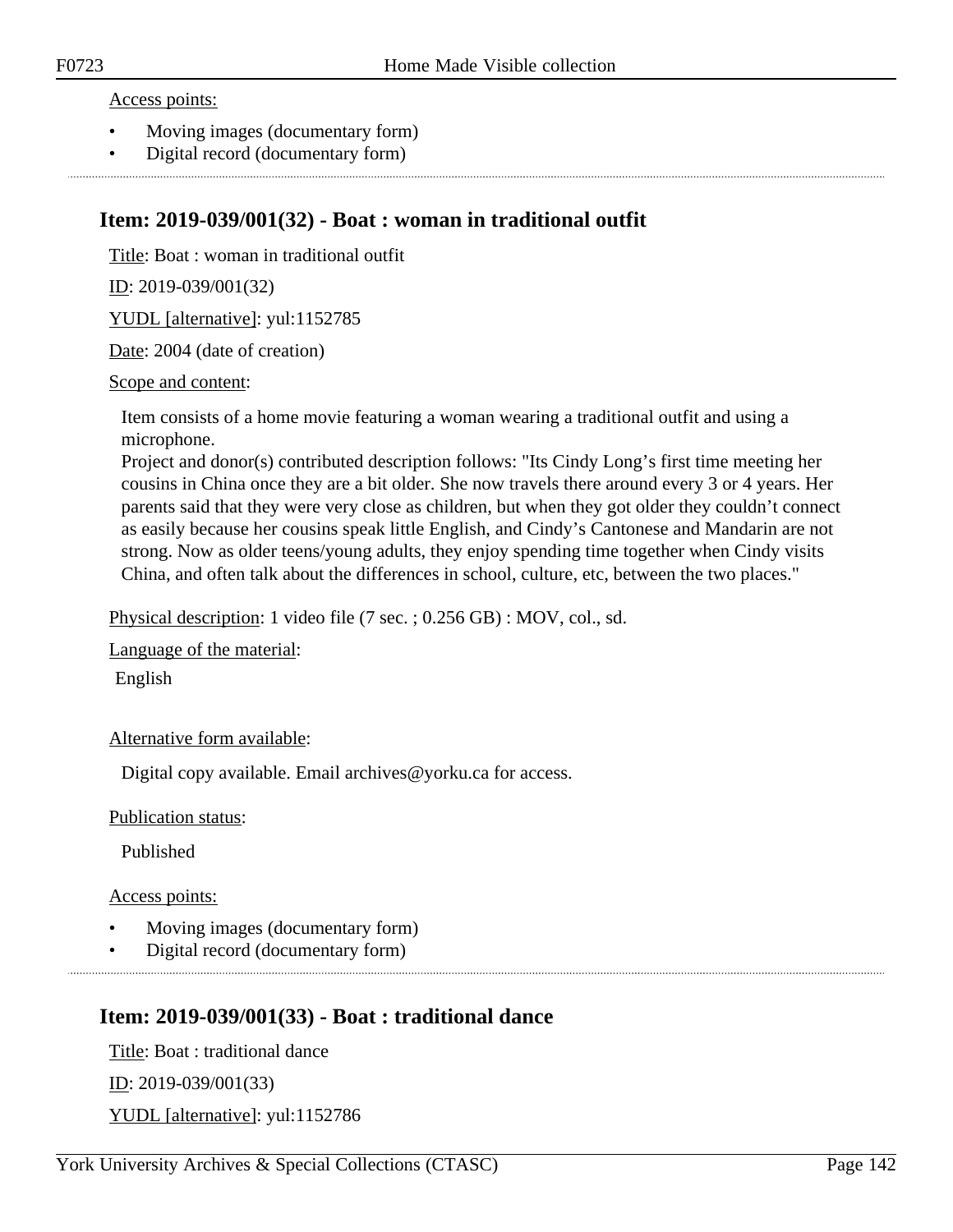Date: 2004 (date of creation)

## Scope and content:

Item consists of a woman and a man performing a traditional dance that involves moving bamboo sticks.

Project and donor(s) contributed description follows: "Its Cindy Long's first time meeting her cousins in China once they are a bit older. She now travels there around every 3 or 4 years. Her parents said that they were very close as children, but when they got older they couldn't connect as easily because her cousins speak little English, and Cindy's Cantonese and Mandarin are not strong. Now as older teens/young adults, they enjoy spending time together when Cindy visits China, and often talk about the differences in school, culture, etc, between the two places."

Physical description: 1 video file (34 sec. ; 0.12 GB) : MOV, col., sd.

Language of the material:

English

## Alternative form available:

Digital copy available. Email archives@yorku.ca for access.

## Publication status:

Published

Access points:

- Moving images (documentary form)
- Digital record (documentary form)

# **Item: 2019-039/001(34) - Boat : watching performance**

Title: Boat : watching performance

ID: 2019-039/001(34)

YUDL [alternative]: yul:1152788

Date: 2004 (date of creation)

## Scope and content:

Item consists of a home movie featuring two girls watching a performance on a boat. Project and donor(s) contributed description follows: "Its Cindy Long's first time meeting her cousins in China once they are a bit older. She now travels there around every 3 or 4 years. Her parents said that they were very close as children, but when they got older they couldn't connect as easily because her cousins speak little English, and Cindy's Cantonese and Mandarin are not strong. Now as older teens/young adults, they enjoy spending time together when Cindy visits China, and often talk about the differences in school, culture, etc, between the two places."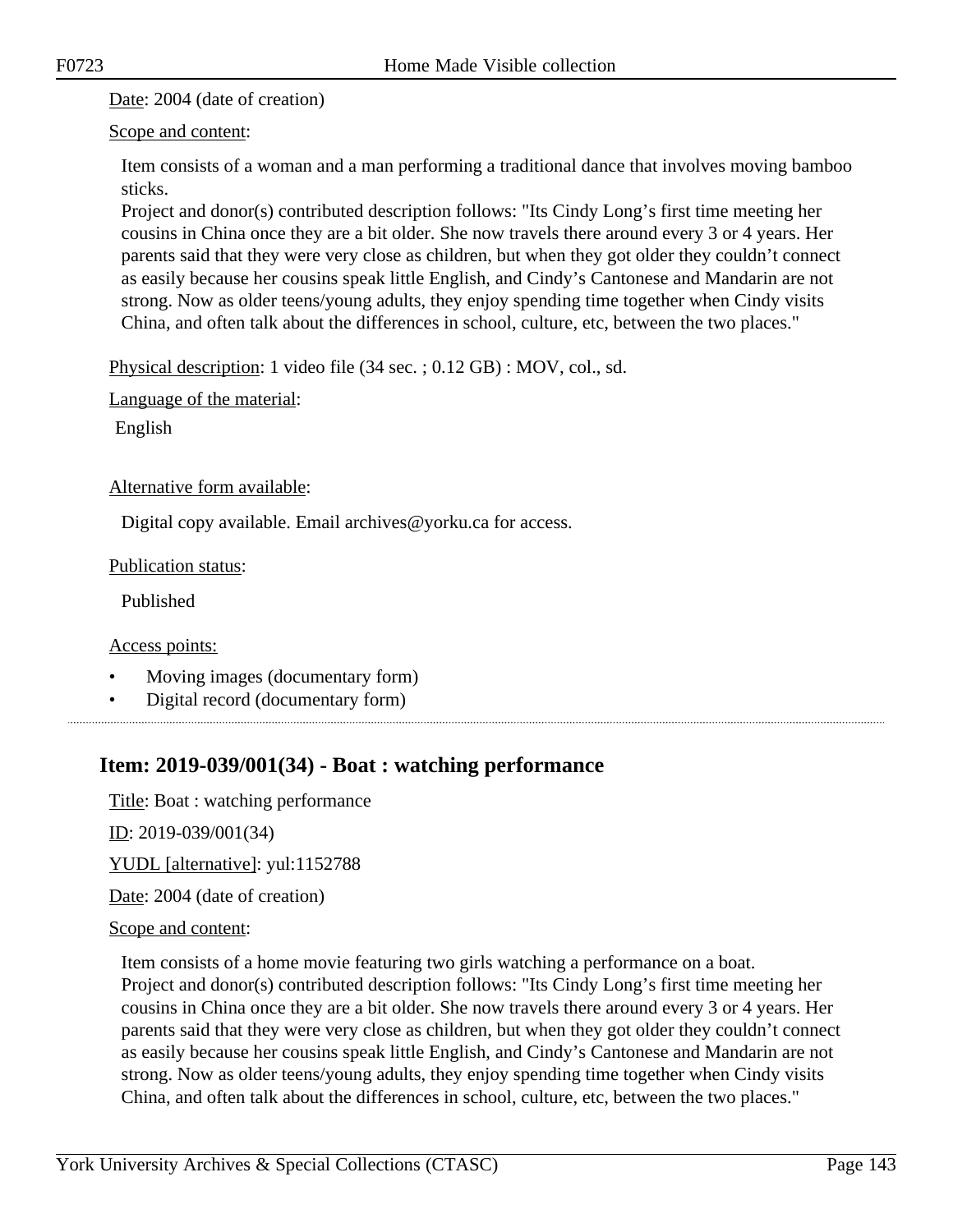Physical description: 1 video file (7 sec. ; 0.262 GB) : MOV, col., sd.

Language of the material: English

Alternative form available:

Digital copy available. Email archives@yorku.ca for access.

Publication status:

Published

Access points:

- Moving images (documentary form)
- Digital record (documentary form)

## **Item: 2019-039/001(35) - Boat : cityscape**

Title: Boat : cityscape

ID: 2019-039/001(35)

YUDL [alternative]: yul:1152789

Date: 2004 (date of creation)

Scope and content:

Item consists of a home movie featuring the cityscape views from a boat.

Project and donor(s) contributed description follows: "Its Cindy Long's first time meeting her cousins in China once they are a bit older. She now travels there around every 3 or 4 years. Her parents said that they were very close as children, but when they got older they couldn't connect as easily because her cousins speak little English, and Cindy's Cantonese and Mandarin are not strong. Now as older teens/young adults, they enjoy spending time together when Cindy visits China, and often talk about the differences in school, culture, etc, between the two places."

Physical description: 1 video file (10 sec. ; 0.363 GB) : MOV, col., sd.

Language of the material:

English

Alternative form available:

Digital copy available. Email archives@yorku.ca for access.

Publication status:

Published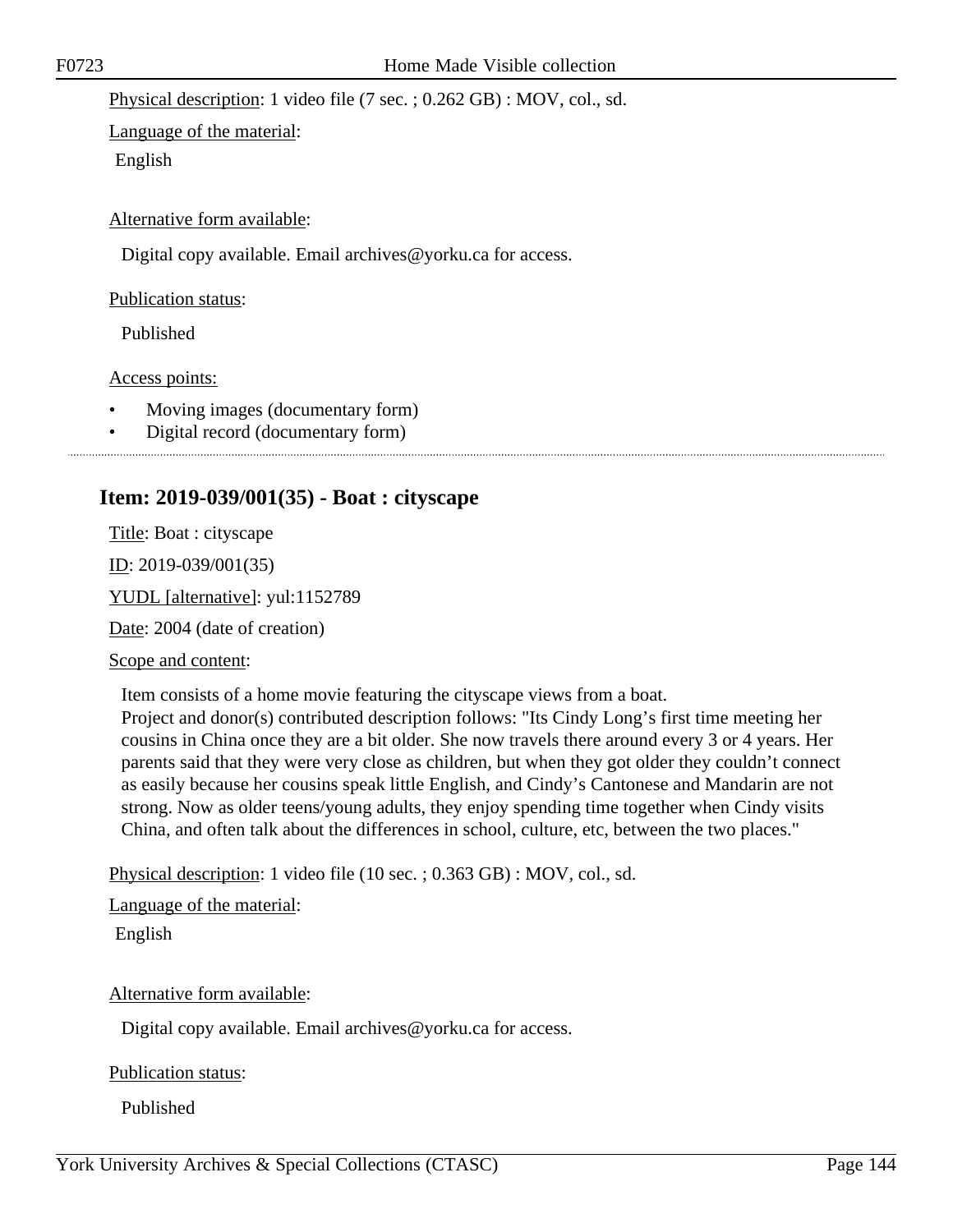#### Access points:

- Moving images (documentary form)
- Digital record (documentary form)

# **Item: 2019-039/001(36) - Boat : children dancing**

Title: Boat : children dancing ID: 2019-039/001(36) YUDL [alternative]: yul:1152790 Date: 2004 (date of creation)

#### Scope and content:

Item consists of a home movie featuring children dancing over bamboo sticks. Project and donor(s) contributed description follows: "Its Cindy Long's first time meeting her cousins in China once they are a bit older. She now travels there around every 3 or 4 years. Her parents said that they were very close as children, but when they got older they couldn't connect as easily because her cousins speak little English, and Cindy's Cantonese and Mandarin are not strong. Now as older teens/young adults, they enjoy spending time together when Cindy visits China, and often talk about the differences in school, culture, etc, between the two places."

Physical description: 1 video file (27 sec. ; 0.965 GB) : MOV, col., sd.

Language of the material:

Chinese

#### Alternative form available:

Digital copy available. Email archives@yorku.ca for access.

Publication status:

Published

#### Access points:

- Moving images (documentary form)
- Digital record (documentary form)

# **Item: 2019-039/001(37) - Boat : children dancing**

Title: Boat : children dancing ID: 2019-039/001(37) YUDL [alternative]: yul:1152791 Date: 2004 (date of creation)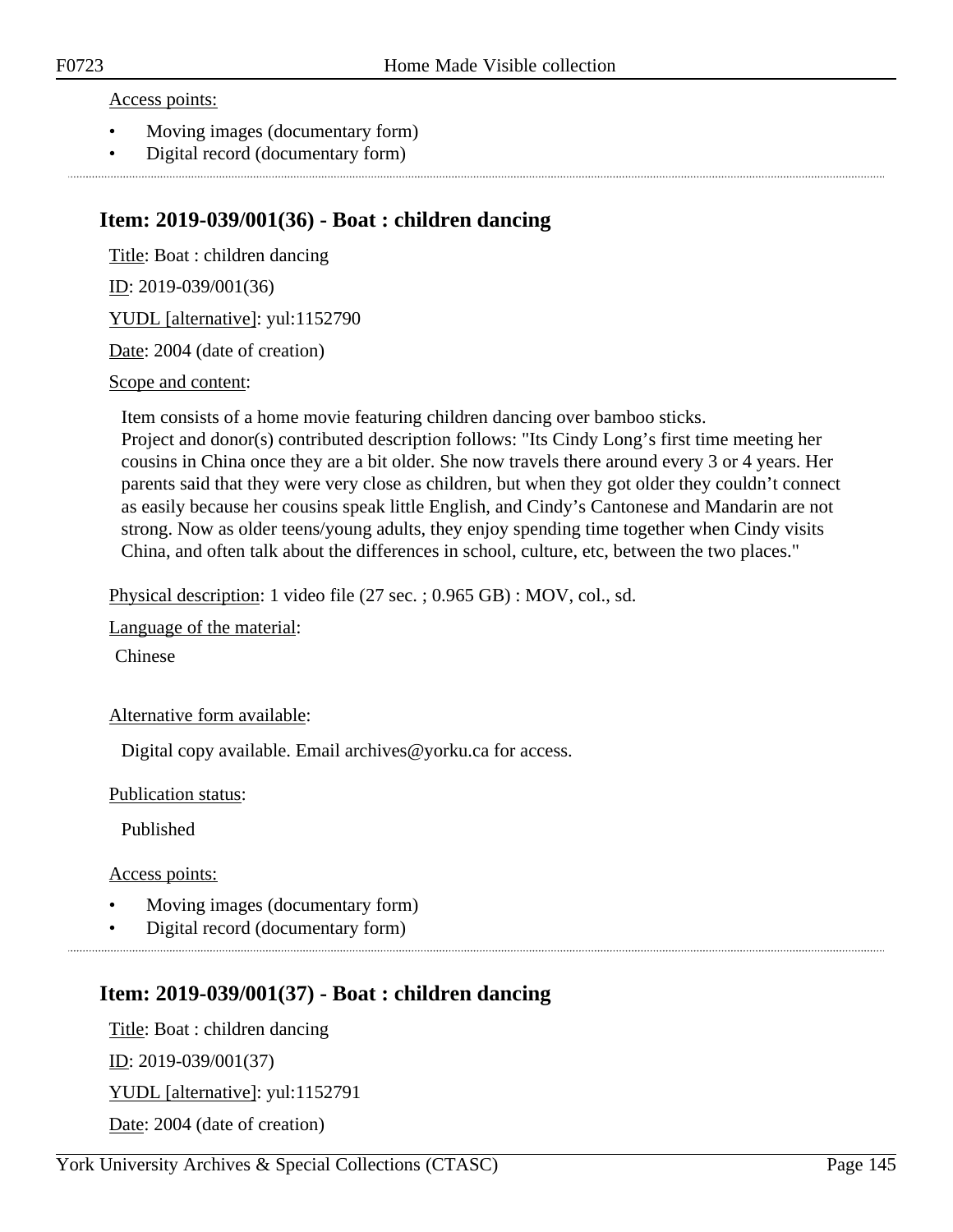Scope and content:

Item consists of a home movie featuring children dancing over bamboo sticks. Project and donor(s) contributed description follows: "Its Cindy Long's first time meeting her cousins in China once they are a bit older. She now travels there around every 3 or 4 years. Her parents said that they were very close as children, but when they got older they couldn't connect as easily because her cousins speak little English, and Cindy's Cantonese and Mandarin are not strong. Now as older teens/young adults, they enjoy spending time together when Cindy visits China, and often talk about the differences in school, culture, etc, between the two places."

Physical description: 1 video file (22 sec. ; 0.81 GB) : MOV, col., sd.

Language of the material:

Chinese

Alternative form available:

Digital copy available. Email archives@yorku.ca for access.

#### Publication status:

Published

#### Access points:

- Moving images (documentary form)
- Digital record (documentary form)

# **Item: 2019-039/001(38) - Boat : cityscape and boats**

Title: Boat : cityscape and boats

ID: 2019-039/001(38)

YUDL [alternative]: yul:1152792

Date: 2004 (date of creation)

Scope and content:

Item consists of a home movie featuring the cityscape views from a boat and zooms in on other boats in the water.

Project and donor(s) contributed description follows: "Its Cindy Long's first time meeting her cousins in China once they are a bit older. She now travels there around every 3 or 4 years. Her parents said that they were very close as children, but when they got older they couldn't connect as easily because her cousins speak little English, and Cindy's Cantonese and Mandarin are not strong. Now as older teens/young adults, they enjoy spending time together when Cindy visits China, and often talk about the differences in school, culture, etc, between the two places."

Physical description: 1 video file (19 sec. ; 0.709 GB) : MOV, col., sd.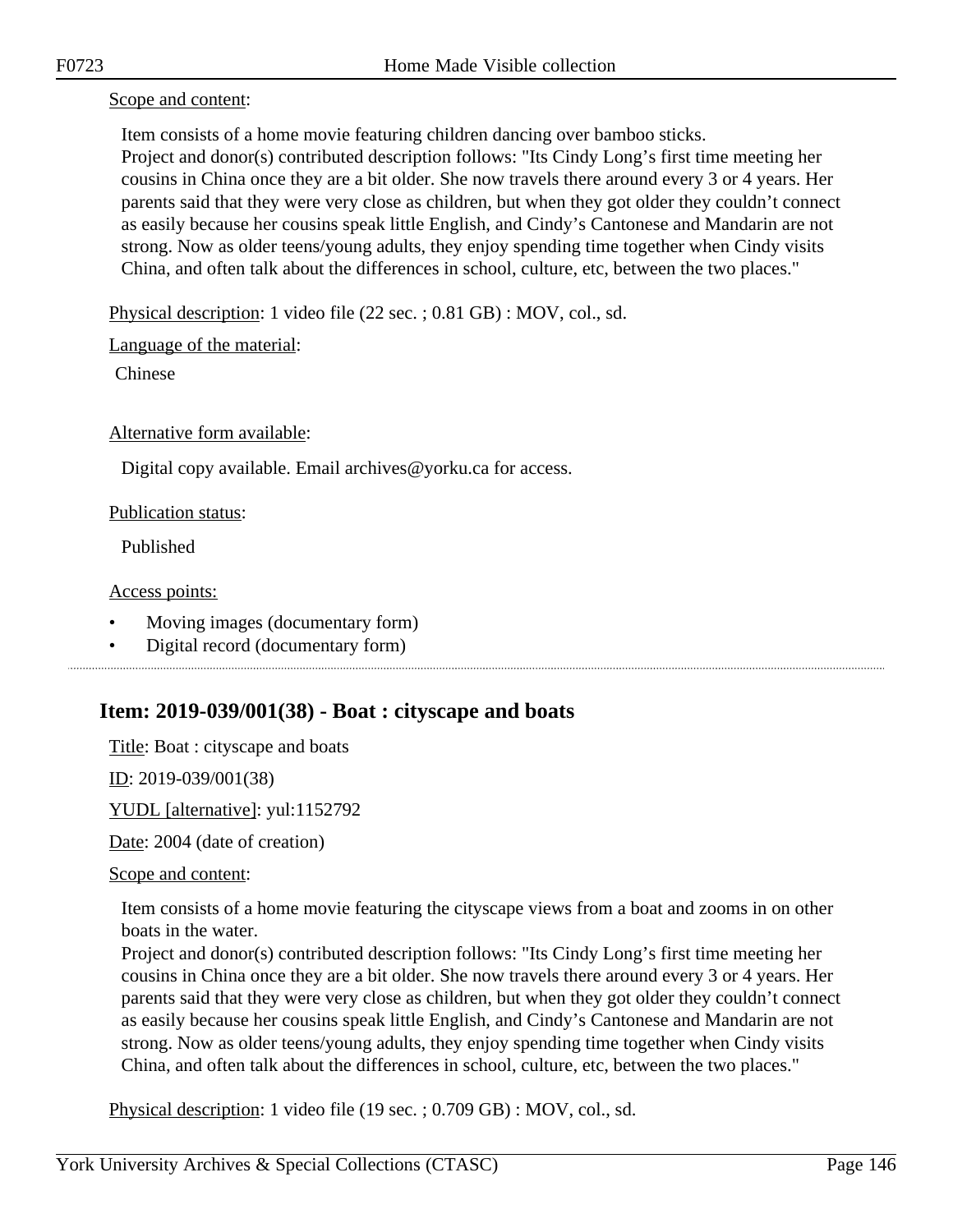Language of the material:

Chinese

#### Alternative form available:

Digital copy available. Email archives@yorku.ca for access.

Publication status:

Published

Access points:

- Moving images (documentary form)
- Digital record (documentary form)

# **Item: 2019-039/001(39) - Birthday**

Title: Birthday

ID: 2019-039/001(39)

YUDL [alternative]: yul:1152793

Date: 2003 (date of creation)

Scope and content:

Item consists of a home movie featuring a house decorated for Chinese New Year and child playing the whistle.

Project and donor(s) contributed description follows: "It's a family friend's birthday party at their home in Agincourt, Scarborough. Pictured are decorations left from Chinese New Year. Since Cindy was very young when moving to Canada, she identifies more with having immigrant parents than being an immigrant herself. Cindy had a lot of family friends that shared similar cultural backgrounds, and experiences as the community of Agincourt where she lives is largely Chinese, East and South Asian, and Tamil."

Physical description: 1 video file (7 sec. ; 0.266 GB) : MOV, col., sd.

Language of the material:

English

Alternative form available:

Digital copy available. Email archives@yorku.ca for access.

Publication status:

Published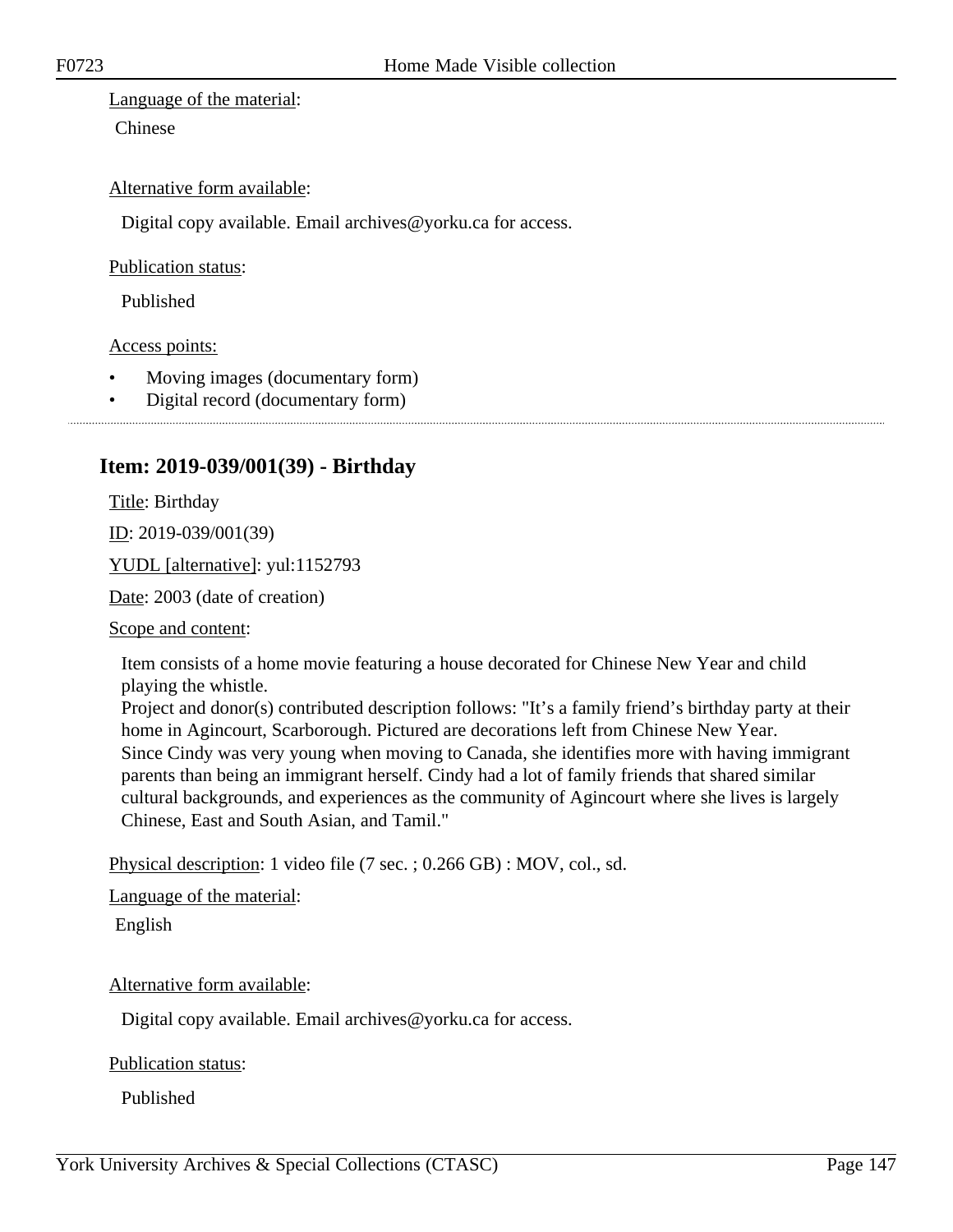Access points:

- Moving images (documentary form)
- Digital record (documentary form)

# **Item: 2019-039/001(40) - New Conservatory of Music : man writing and child playing**

Title: New Conservatory of Music : man writing and child playing

ID: 2019-039/001(40)

YUDL [alternative]: yul:1152794

Date: 2004 (date of creation)

#### Scope and content:

Item consists of a home movie featuring a man writing on a desk in an auditorium and a girl playing the piano.

Project and donor(s) contributed discussion follow(s): "Cindy Long is practising piano at their home in Agincourt, Toronto. She took lessons at the New Conservatory of Music in Scarborough. She began group lessons at age 6, and continued to play through high school. Because she was given the choice to continue lessons or not (rather than being forced to practice as some of her peers did), she gained a love of piano and music that remains to this day."

Physical description: 1 video file (1 min., 26 sec. ; 0.301 GB) : MOV, col., sd.

Language of the material:

English

Alternative form available:

Digital copy available. Email archives@yorku.ca for access.

Publication status:

Published

Access points:

- Moving images (documentary form)
- Digital record (documentary form)

# **Item: 2019-039/001(41) - Airplane : children**

Title: Airplane : children ID: 2019-039/001(41) YUDL [alternative]: yul:1152795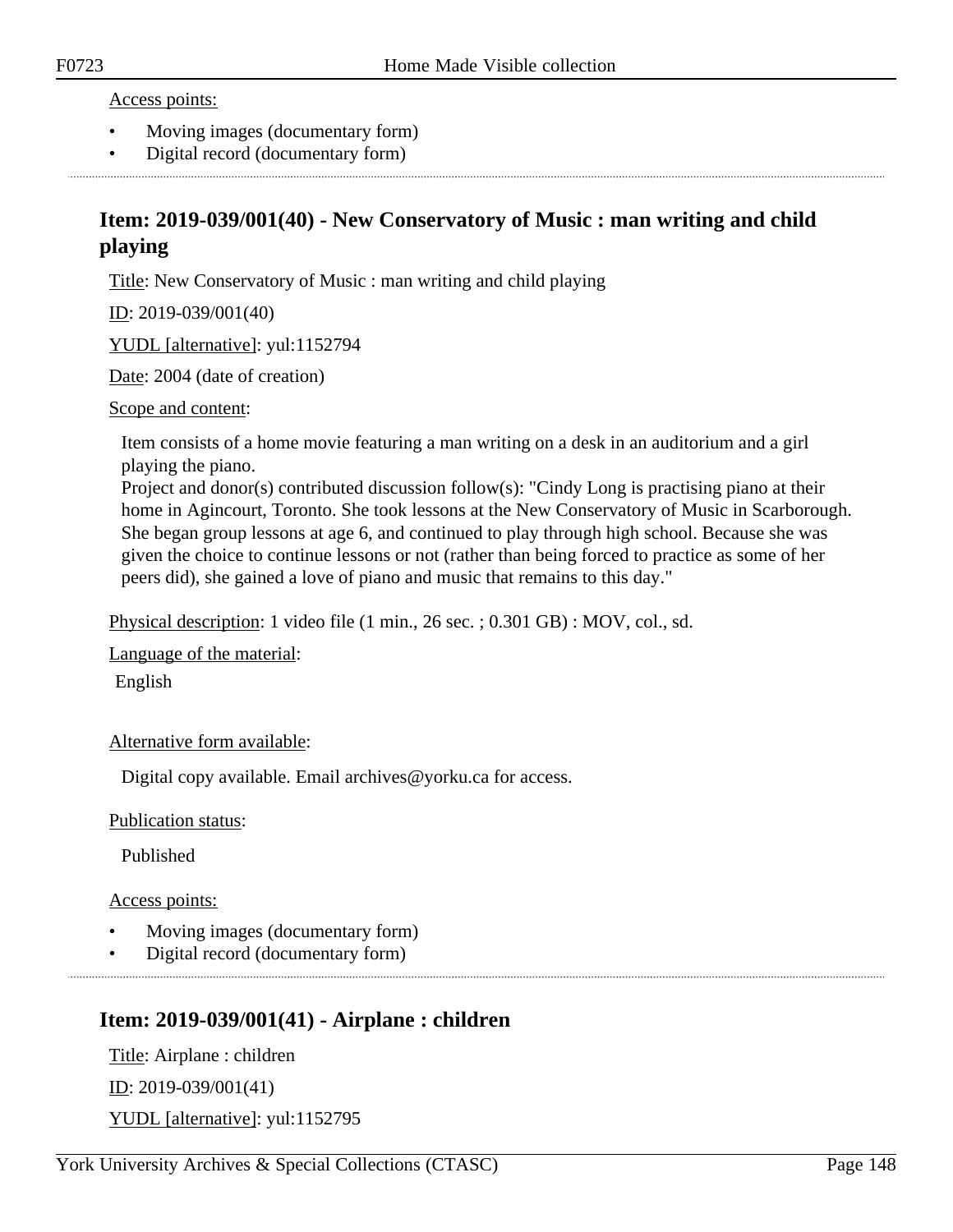Date: 2004 (date of creation)

Scope and content:

Item consists of a home movie featuring the inside of an airplane cabin, family members in their seats, passengers walking the aisles, a flight attendant serving meals, and a screen that reads "please wait system not yet available."

Project and donor(s) contributed description follows: "In 2004, its Cindy Long's first time back to Guangzhou, China after immigrating to Canada. She is with her mom and her friend likely at Toronto Pearson International Airport."

Physical description: 1 video file (1 min., 45 sec. ; 0.37 GB) : MOV, col., sd.

Language of the material:

English

Alternative form available:

Digital copy available. Email archives@yorku.ca for access.

Publication status:

Published

Access points:

- Moving images (documentary form)
- Digital record (documentary form)

# **Series: S00989 - Khan family videos**

Creator: Khan family

Title: Khan family videos

ID: S00989

Date: 1995, [1998 or 1999] (date of creation)

Scope and content:

Series consists of home movie videos from a Pakistani family in Toronto and includes footage of the subway, visits to Ontario Place, a relative's wedding, breakfast, and Ridley college. Footage captured by Shaheen Khan.

Physical description: 3 video files (1 hr., 24 min., 32 sec. ; 37 GB) : MOV, col., sd. 1 audio file (55 min., 35 sec. ; 0.6 GB) : WAV

Language of the material:

English

Urdu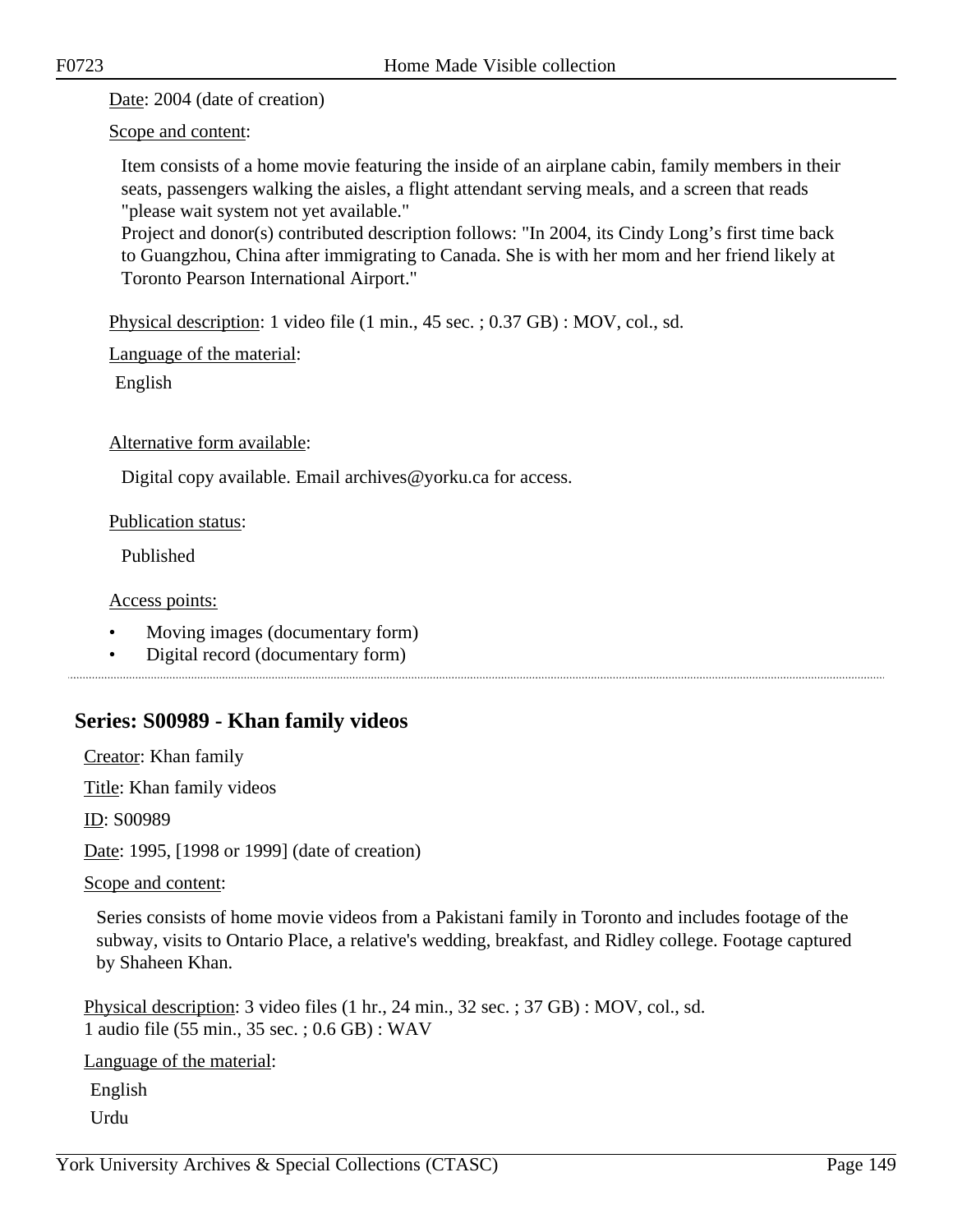Note [generalNote]:

Donated by Noor Khan in July 2019.

Publication status:

Published

Access points:

- Moving images (documentary form)
- Sound recording (documentary form)

### **Item: 2019-036/001(01) - Ontario Place and sunset**

Title: Ontario Place and sunset

ID: 2019-036/001(01)

YUDL [alternative]: yul:1153205

Date: 1-3 Aug. 1995 (date of creation)

Scope and content:

Item consists of a Pakistani-Canadian family's home movie featuring the family taking the subway, riding attractions at Ontario Place, and includes views of the CN tower and a sunset over Lake Ontario. Home movie also includes footage a baby smiling , giggling, and interacting with other children while sitting on a couch.

Donor(s) and project contributed description follows: "Travelling via Subway on the Bloor Line, a family is visiting Ontario Place during the summer of 1995. Less than a year old, Noor resides in Saudi Arabia with her mother, while one of her older brothers attends a boarding high school in Ontario. Her father is with his wife's extended family and spends the majority of the time behind the camera. Scene of the water park and the children playing is captured along with the skyline of Toronto."

Physical description: 1 video file (20 min., 6 sec. ; 8.75 GB ) : MOV, col., sd.

Language of the material:

English

#### Alternative form available:

Digital copy available. Email archives@yorku.ca for access. Video can also be accessed at http:// homemadevisible.ca/home-movie/khan-family-ontario-place/.

Publication status:

Published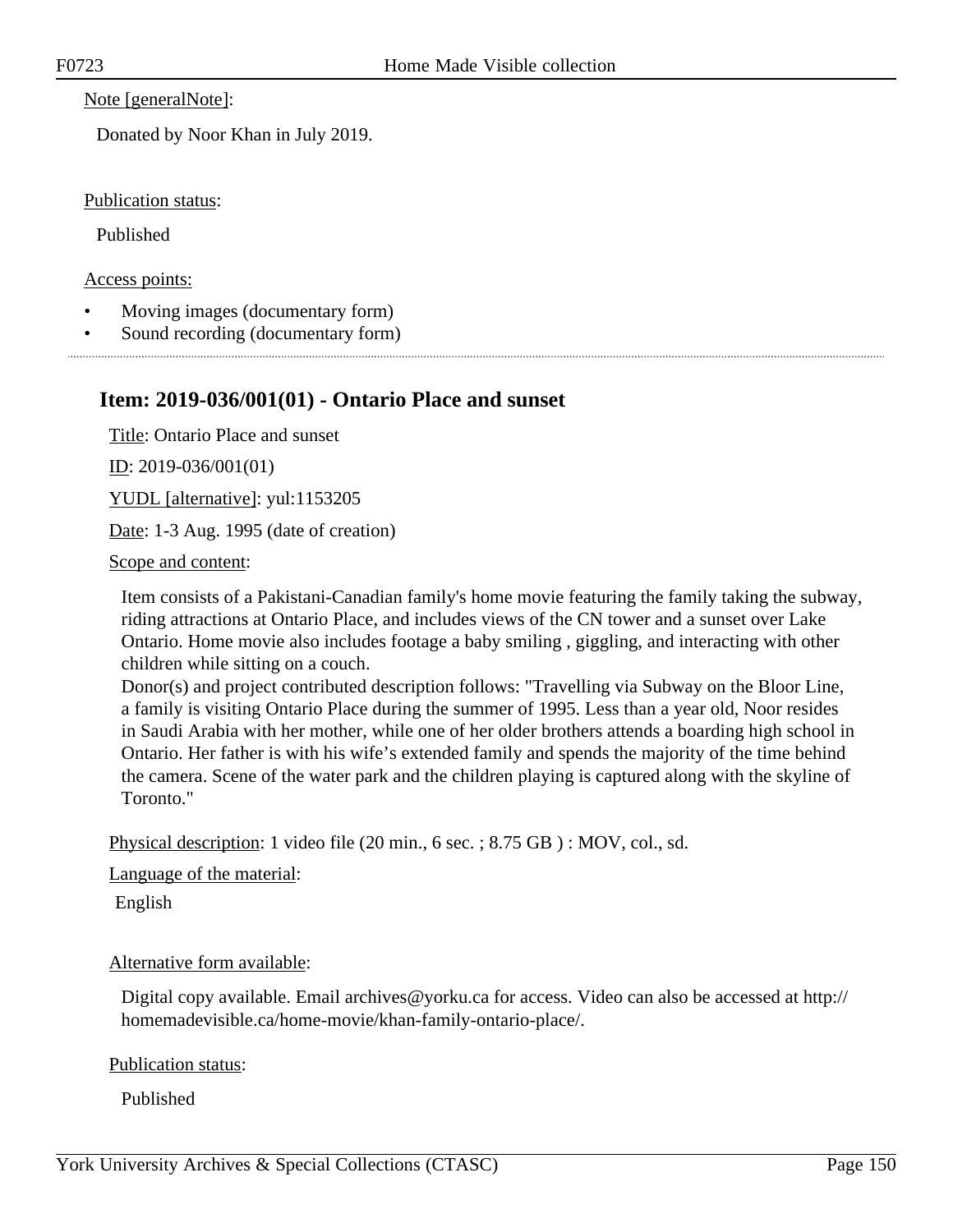#### Access points:

- Moving images (documentary form)
- Digital record (documentary form)

# **Item: 2019-036/001(02) - Family wedding in Canada**

Title: Family wedding in Canada ID: 2019-036/001(02)

YUDL [alternative]: yul:1153242

Date: [1998 or 1999] (date of creation)

Scope and content:

Item consists of a Pakistani-Canadian family's home movie featuring a family barbeque, children playing at a park, and a wedding reception.

Donor(s) and project contributed description follows: "At four years old, Noor is in Canada visiting her family to attend a relative's wedding. After seeing the clip, she noticed her cousins are only speaking to her in Urdu. When she asked them why they weren't speaking in English, she was told they thought she couldn't speak English. Noor attended an International English primary school in Saudi Arabia with children from English speaking countries. The footage cuts to a night time gathering. Noor is dressed up with her family attending a relatives wedding. Children and adults can be seen mingling and dancing around."

Physical description: 1 video file (40 min., 15 sec. ; 17.5 GB) : MOV, col, sd.

Language of the material:

English

Urdu

#### Alternative form available:

Digital copy available. Email archives@yorku.ca for access. Video can also be accessed at http:// homemadevisible.ca/home-movie/khan-family-wedding-1998-1999/.

#### Publication status:

Published

#### Access points:

- Moving images (documentary form)
- Digital record (documentary form)

# **Item: 2019-036/001(03) - Breakfast and a tour of Ridley College**

Title: Breakfast and a tour of Ridley College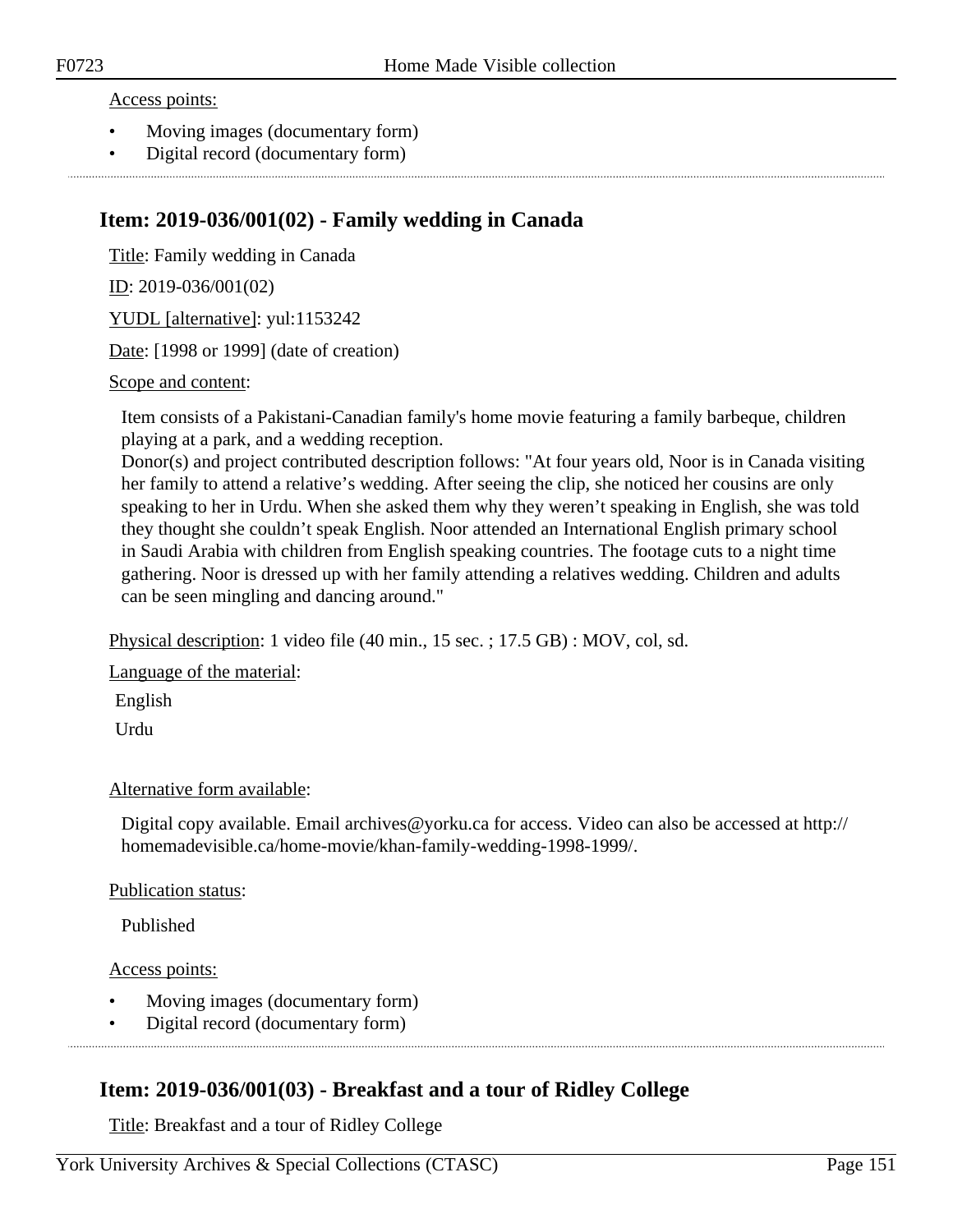#### ID: 2019-036/001(03)

YUDL [alternative]: yul:1153195

Date: [1998 or 1999] (date of creation)

#### Scope and content:

Item consists of a Pakistani-Canadian family's home movie and includes footage of Ridley College and Port Elgin.

Donor(s) and project contributed description follows: "Footage of a family eating breakfast cuts to a teenager standing by an old building. Noor's oldest brother, Fahad is giving their father a tour of his boarding school. This is the first time her father is seeing Ridley College. He relied on extended family in Canada to help settle Fahad in his school. Dressed like any other boy from the 90's, Fahad leads his father on a grand tour. "Being Pakistani in Saudi Arabia was difficult" Noor mentions as she talks about being separated from her brother as he went to school in Canada. To Noor "it feels like filling in the blank watching these videos…" since she was still a child when her family moved.

Shot over a few days, the home movie ends on a barbeque in Noor's aunt home. Her aunt can be seen making fresh kebabs. "We still have those barbeques… they're much different now, but we still make kebabs from scratch", Noor recounts."

Physical description: 1 video file (24 min., 11 sec. ; 10.7 GB) : MOV, col., sd.

Language of the material:

English

#### Alternative form available:

Digital copy available. Email archives@yorku.ca for access. Video can also be accessed at http:// homemadevisible.ca/home-movie/khan-family-bbq-1998-1999/.

Publication status:

Published

Access points:

- Moving images (documentary form)
- Digital record (documentary form)

# **Item: 2019-079/001(08) - HMV interviewing Noor Khan**

Creator: Regent Park Film Festival Title: HMV interviewing Noor Khan ID: 2019-079/001(08) YUDL [alternative]: yul:1153601 Date: 2019 (date of creation)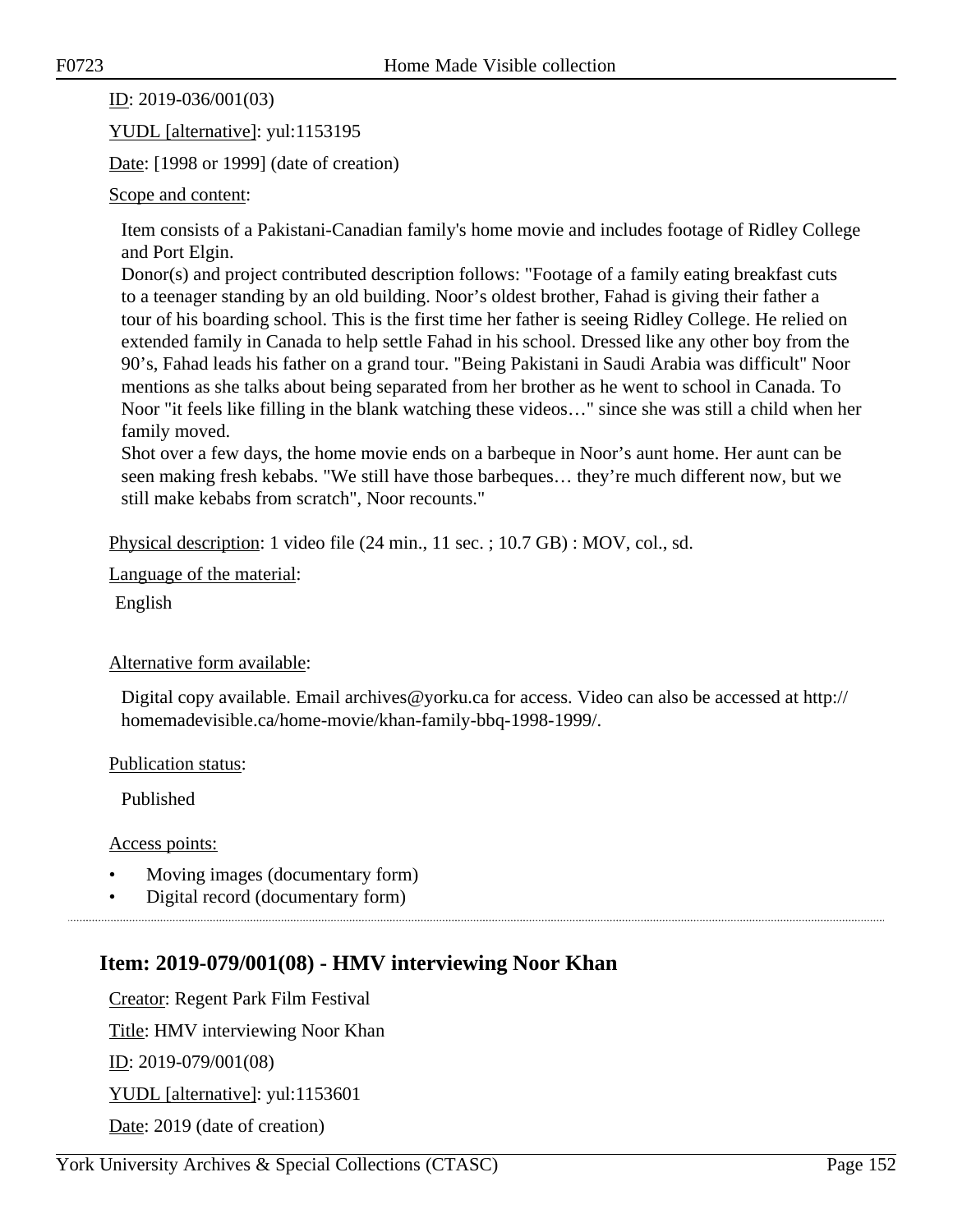#### Scope and content:

Item contains a sound recording of an interview conducted by the Home Made Visible with a project participant.

Physical description: 1 audio file (55 min., 35 sec. ; 0.6 GB) : WAV

Language of the material:

English

#### Alternative form available:

Digital copy available. Email archives@yorku.ca for access.

Publication status:

Published

Access points:

- Sound recording (documentary form)
- Digital record (documentary form)

### **Series: S00990 - Ozaki family videos**

Creator: Ozaki family

Title: Ozaki family videos

ID: S00990

Date: 1965, 1967, 1968, 1996 (date of creation)

Scope and content:

Series consists of home movies documenting the life of a Japanese-Canadian family playing in their backyard, enjoying a neighbourhood parade, and celebrating birthdays and Christmas. Footage was captured by Naoyuki Douglas Ozaki.

Physical description: 4 video files (13 min., 58 sec. ; 10.9 GB) : MOV, col., si.

#### Immediate source of acquisition:

Donated by Brenda Akemi Eddy in September 2019.

Publication status:

Published

Access points: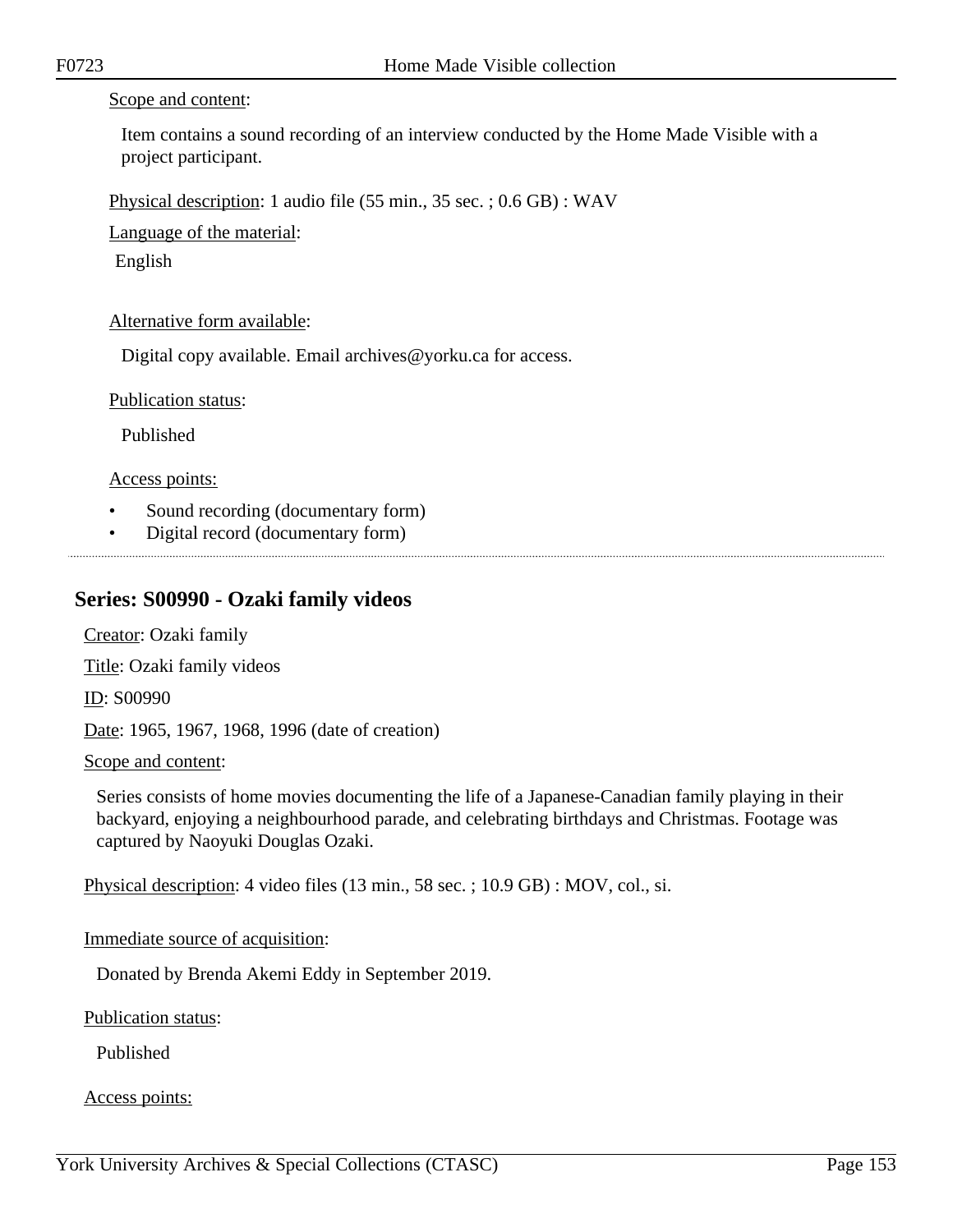#### • Moving images (documentary form)

# **Item: 2019-047/001(01) - Running around sprinklers**

Title: Running around sprinklers

ID: 2019-047/001(01)

YUDL [alternative]: yul:1153206

Date: 1965 (date of creation)

Scope and content:

Item consists of a Japanese-Canadian family's home movie.

Donor(s) and project contributed description follows: "The year is 1965 and two sisters in complementary blue and red bathing suits can be seen running around sprinklers in their backyard. Naomi Ozaki (3 years old), Akemi in the blue (2 years old) and her brother Steven (9 months) are recorded by their father Douglas Eddy on this sunny Vancouver summer afternoon."

Physical description: 1 video file (1 min., 14 sec. ; 0.973 GB) : MOV, col., si.

Language of the material:

Note [generalNote]:

Digitized from Super 8mm film.

#### Alternative form available:

Digital copy available. Email archives@yorku.ca for access.

Publication status:

Published

Access points:

- Moving images (documentary form)
- Digital record (documentary form)

# **Item: 2019-047/001(02) - Back-to-back birthdays**

Title: Back-to-back birthdays  $ID: 2019-047/001(02)$ YUDL [alternative]: yul:1153204 Date: 19 Apr. 1996 (date of creation) Scope and content: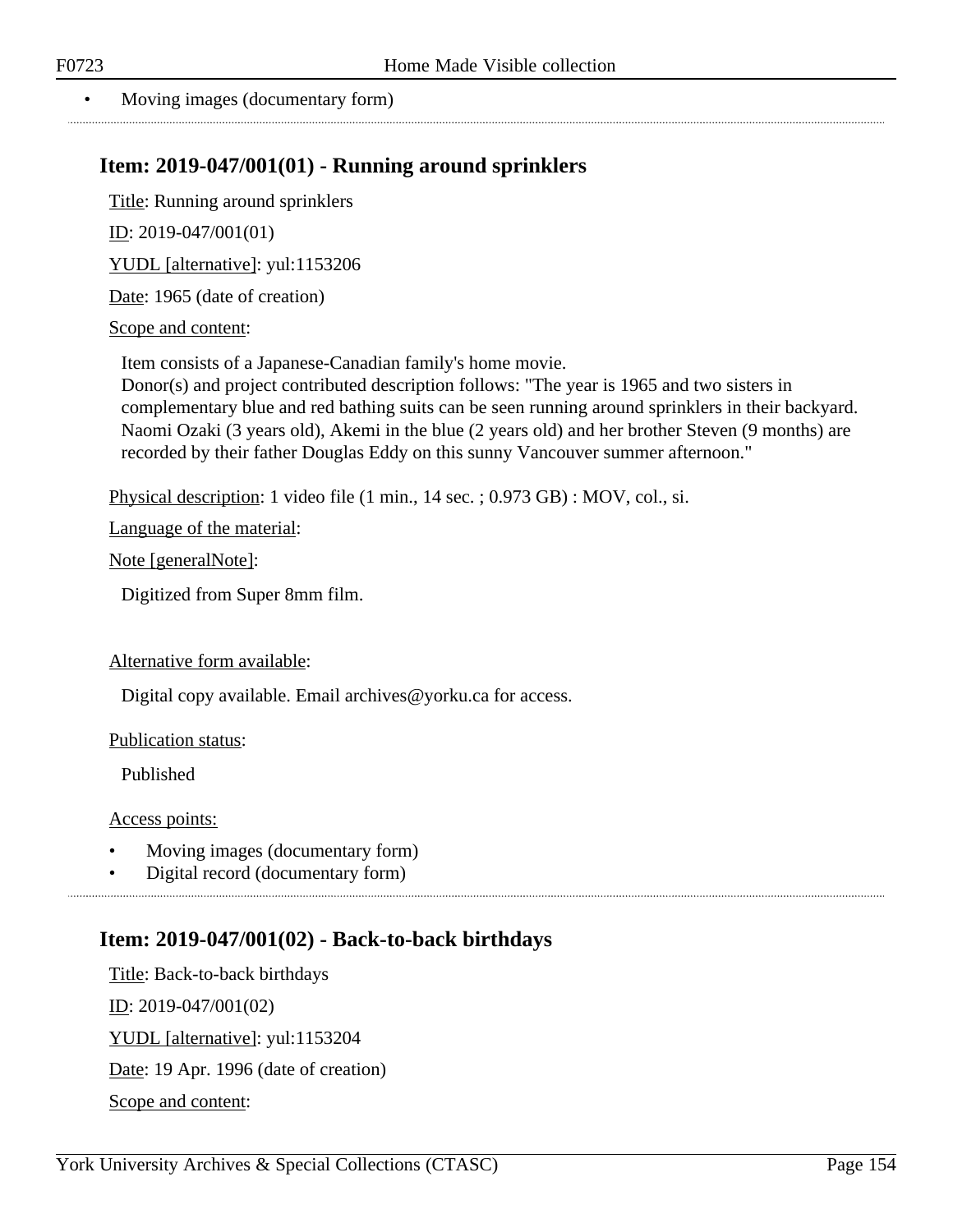Item consists of a Japanese-Canadian family's home movie.

Donor(s) and project contributed description follows: "The selected clips feature back-to-back birthdays for two of the Eddy children. On April 19th 1996, Steven Eddy is celebrating his first birthday. Looking back on these home movies, Akemi notes on the amount of care and attention given to these birthdays by her parents. In May of 1996, her sister is celebrating her birthday with outdoor activities in the family's backyard. Her mother (in the pink dress) is helped by her aunt to set-up the race games for the children. Akemi remembers her aunt holding her hand during the games to pull her out of her sullen mood. She was upset that her brother and sister had birthdays parties so close together and was feeling left out."

Physical description: 1 video file (5 min. ; 3.88 GB) : MOV, col., si.

Language of the material:

Note [generalNote]:

Digitized from Super 8mm film.

#### Alternative form available:

Digital copy available. Email archives@yorku.ca for access.

#### Publication status:

Published

Access points:

- Moving images (documentary form)
- Digital record (documentary form)

# **Item: 2019-047/001(03) - Children No. TWO, Kazuo - Centiennial Parade**

Title: Children No. TWO, Kazuo - Centiennial Parade

ID: 2019-047/001(03)

YUDL [alternative]: yul:1153201

Date: 1967 (date of creation)

# Scope and content:

Item consists of a Japanese-Canadian family's home movie.

Donor(s) and project contributed description follows: "In the neighbourhood parade, children can be seen walking down a residential street in outfits for their own Centennial celebration in 1967. Her father along with one of the other parents in the neighbourhood organized this event for the children. Pushed by his sister in his makeshift float is Steven dressed as John A. MacDonald. Naomi is dressed as a pioneer homesteader and Akemi is dressed in a Kimono. Some children can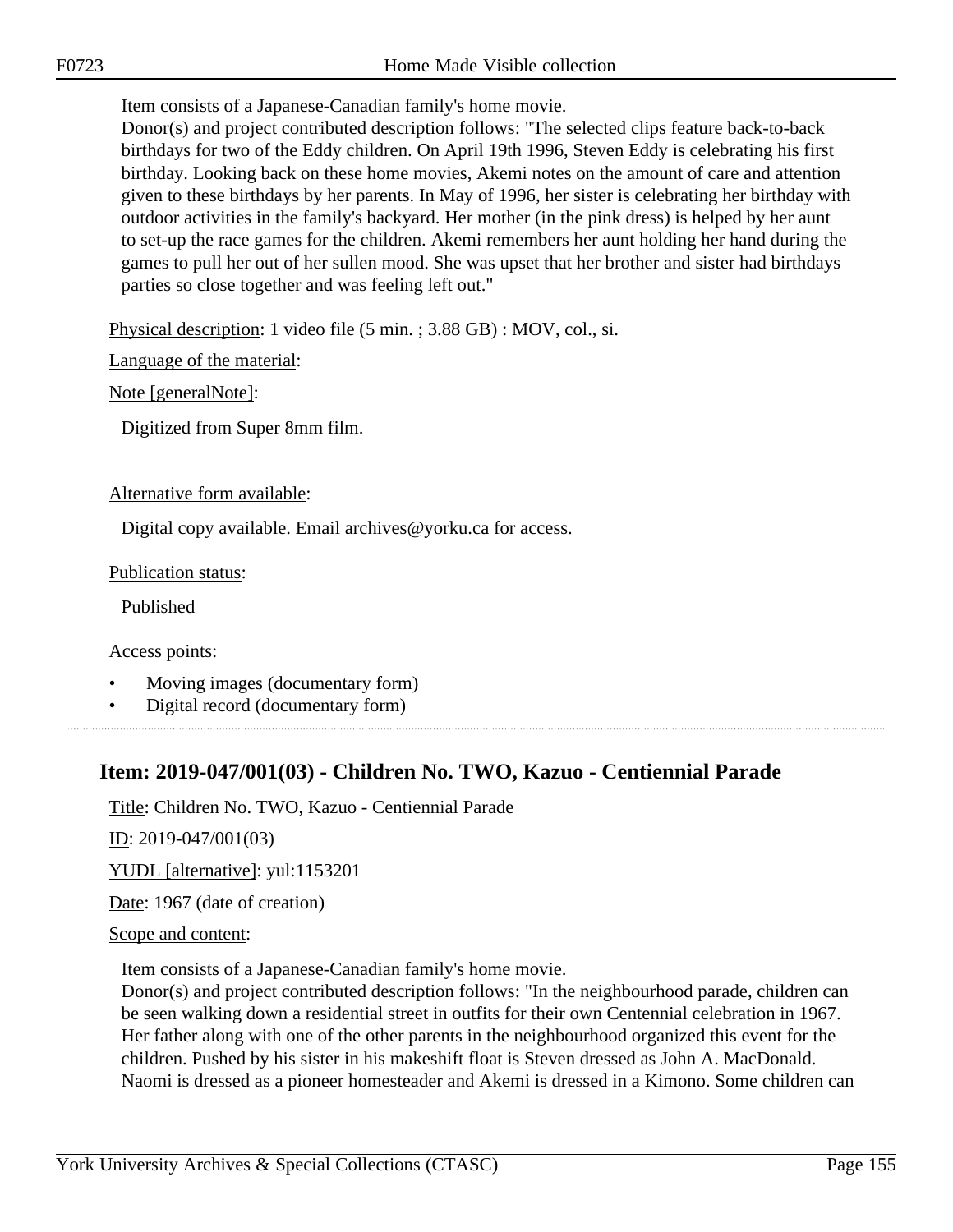be seen wearing outfits from their various cultural backgrounds. While the Eddy children were the only Asian children on their street, Akemi didn't grow up feeling out of place in her community."

Physical description: 1 video file (3 min., 56 sec. ; 3.05 GB) : MOV, col., si.

Language of the material:

Note [generalNote]:

Digitized from Super 8mm film.

#### Alternative form available:

Digital copy available. Email archives@yorku.ca for access.

Publication status:

Published

Access points:

- Moving images (documentary form)
- Digital record (documentary form)

# **Item: 2019-047/001(04) - Christmas morning and playing in the snow**

Title: Christmas morning and playing in the snow

ID: 2019-047/001(04)

YUDL [alternative]: yul:1153189

Date: 1968 (date of creation)

Scope and content:

Item consists of a Japanese-Canadian family's home movie.

Donor(s) and project contributed description follows: "On this Christmas morning (1968), the children can be seen opening their gifts. Akemi remembers the suitcase they all were gifted that Christmas as they were used in the following year during their family's first trip to Disneyland. The children are gathered around the fireplace with their cousin looking up the chimney to find Santa.

The footage ends on a winter afternoon with the children playing in the snow. Helped by their father, the children make a giant snowman with all the classic feature. Adorning a hat borrowed from their father, the snowman is completed with his very own carrot nose. For Akemi these videos were a "reminder of her family and how much they had despite not being wealthy… how much her parents wanted them to be Canadian"."

Physical description: 1 video file (3 min., 48 sec. ; 3.01 GB) : MOV, col., si.

Language of the material:

Note [generalNote]:

York University Archives & Special Collections (CTASC) Page 156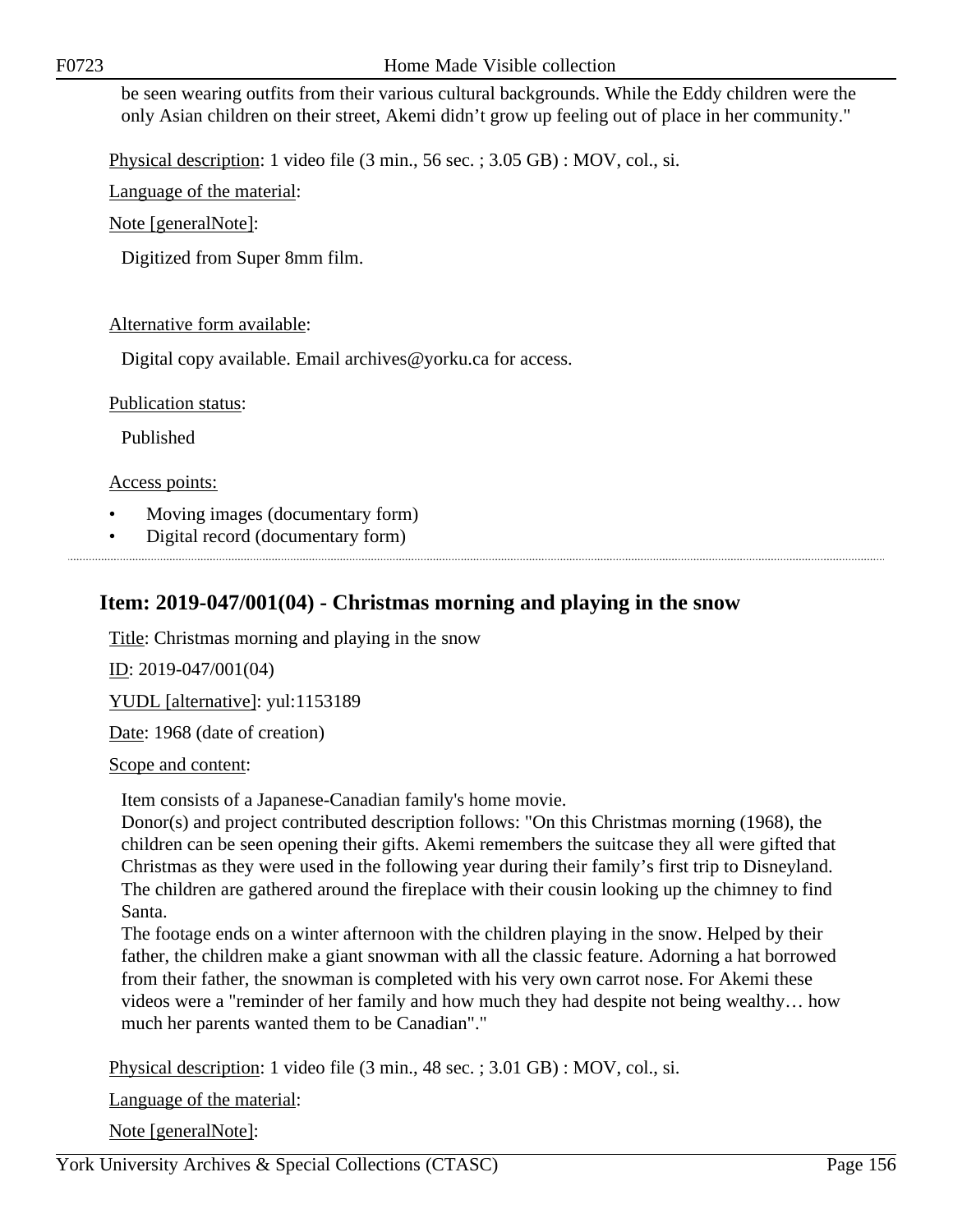Digitized from Super 8mm film.

#### Alternative form available:

Digital copy available. Email archives@yorku.ca for access.

#### Publication status:

Published

#### Access points:

- Moving images (documentary form)
- Digital record (documentary form)

## **Series: S00992 - Pafois family videos**

Creator: Pafois family Title: Pafois family videos ID: S00992 Date: 1972, [1974 or 1975] (date of creation)

Scope and content:

Series consists of a Barbadian- and Guyanese-Canadian family's home movies documenting winter and summer in Sydney, Nova Scotia. Footage captured by Thelma Nobrega.

Physical description: 2 video files (50 min., 50 sec. ; 45.9 GB) : MOV, col., si.

Immediate source of acquisition:

Donated by Michael Nobrega in September 2019.

Publication status:

Published

#### Access points:

• Moving images (documentary form)

# **Item: 2019-056/001(01) - Compilation of home movies**

Title: Compilation of home movies <u>ID</u>: 2019-056/001(01) YUDL [alternative]: yul:1153241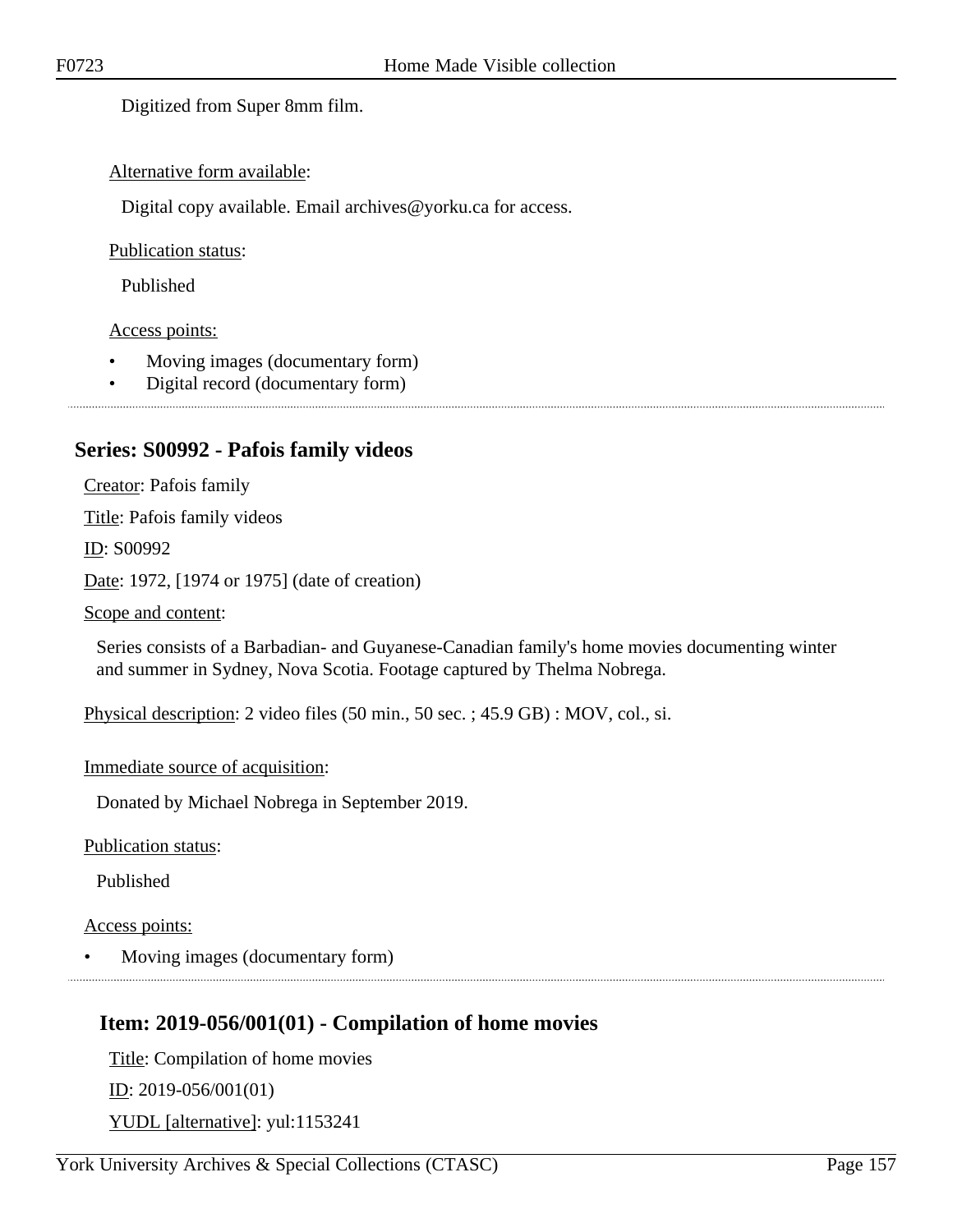Date: [1974 or 1975] (date of creation)

#### Scope and content:

Item consists of a Barbadian- and Guyanese-Canadian family's home movie and includes footage featuring a Popeye cartoon, Alvin and the Chipmunks cartoon, children playing, a birthday celebration, a crowd outside and a man speaking into a microphone, a parade with cars as floats, adults hanging out, a hall filled with adults eating and dancing, a picnic at a park, gatherings with Christmas decorations in the background, a family dog wearing a hat, and a family gardening. Donor(s) and project contributed description follows: "Its 1974 or 1975 in Sydney, Nova Scotia, Mike Nobrega, cousins, aunts, extended family and friends are seen in domestic settings. They are also pictured sharing a picnic in the summertime. Mike was born in Toronto, and moved to Nova Scotia when he was young. His father is from Guyana and mother is from Barbados. The community around where he grew up was very diverse, including people from the Ukraine, Poland, Carribean, Italy. Many came to work in steel and coal mines."

Physical description: 1 video file (27 min., 17 sec. ; 20.9 GB) : MOV, col., si.

Language of the material:

Note [generalNote]:

Digitized from 8mm film.

#### Alternative form available:

Digital copy available. Email archives@yorku.ca for access.

#### Publication status:

Published

#### Access points:

- Moving images (documentary form)
- Digital record (documentary form)

# **Item: 2019-056/001(02) - Compilation of home movies**

Title: Compilation of home movies

ID: 2019-056/001(02)

YUDL [alternative]: yul:1153243

Date: 1972 (date of creation)

Scope and content:

Item consists of a Barbadian- and Guyanese-Canadian family's home movie featuring two adults and a baby in the kitchen, children and adults dancing, a child unwrapping Christmas presents and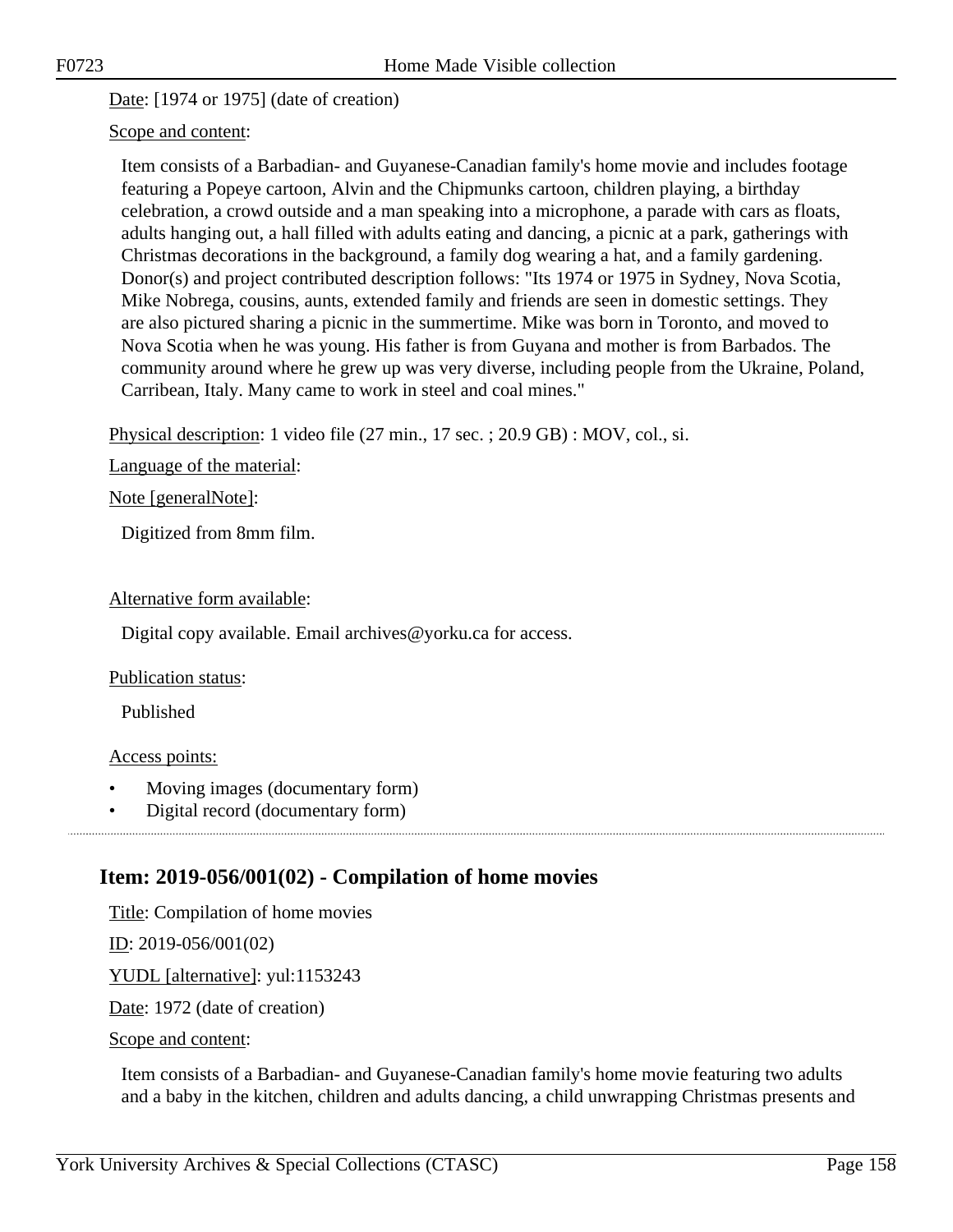playing with a doll, children riding bicycles and playing on swing sets, the family driving in a car, and snowy streets with adults shovelling and children playing.

Donor(s) and project contributed description follows: "Its 1972 in Sydney, Nova Scotia. Shot on 8mm film, Mike Nobrega, his brother Richard, and aunt Beryl are seen inside their home and backyard on Tupper Street.

Mike was born in Toronto, and moved to Nova Scotia when he was young. His father is from Guyana and mother is from Barbados. The community around where he grew up was very diverse, including people from the Ukraine, Poland, Carribean, Italy. Many came to work in steel and coal mines."

Physical description: 1 video file (23 min., 33 sec. ; 18.3 GB) : MOV, col., si.

Language of the material:

Note [generalNote]:

Digitized from 8mm film.

Alternative form available:

Digital copy available. Email archives@yorku.ca for access.

Publication status:

Published

Access points:

- Moving images (documentary form)
- Digital record (documentary form)

# **Series: S00993 - Piedrahita-Budiman family videos**

Creator: Piedrahita-Budiman family

Title: Piedrahita-Budiman family videos

ID: S00993

Date: 1999, [2000 or 2001] (date of creation)

Scope and content:

Series consists of home movies from Colombian and Indonesian-Canadian family documenting a family party and a picnic at the Scarborough Bluffs beach.

Physical description: 3 video files (16 min., 48 sec. ; 6.72 GB) : MOV, col., sd.

Language of the material:

English

Spanish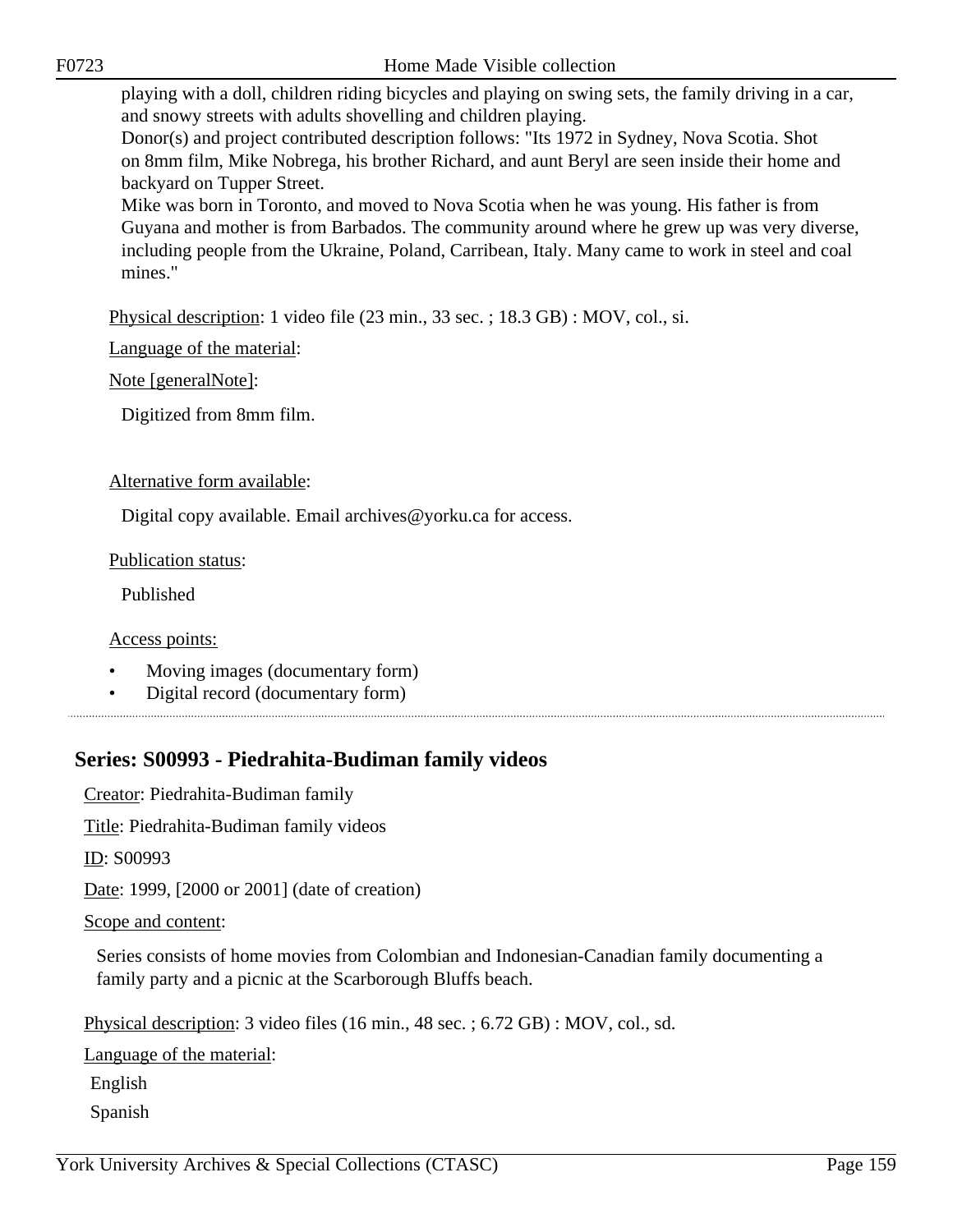Immediate source of acquisition:

Donated by Sabrina Budiman in September 2019.

Publication status:

Published

Access points:

• Moving images (documentary form)

### **Item: 2019-049/001(01) - Scarborough Bluffs beach and barbeque**

Title: Scarborough Bluffs beach and barbeque

ID: 2019-049/001(01)

YUDL [alternative]: yul:1153208

Date: [2000 or 2001] (date of creation)

#### Scope and content:

Item consists of a Colombian and Indonesian-Canadian family's home movie featuring a day at the lake with children playing and adults barbequing.

Donor(s) and project contributed description follows: "The year is 1999 and Sabrina Budiman aged 4, and her family is spending a day at the beach in the summertime, at the Scarborough Bluffs beach. Sabrina and her sister call it "ethnic BBQ" because the family brought their own charcoal BBQ, make lots of delicious food, fry up some fish and "stink up the place." A picnic table is set up with a beautiful tablecloth, and the footage documents an entire day spent at the beach. Sabrina shares that this experience was a large part of her childhood, and today we often see lots of immigrant families gathered at the Bluffs Beach in large groups with similar set-ups that include lots of food and colorful decorations.

Sabrina carries a mixture of three cultures which she says felt a bit confusing: "It's something you feel but can't analyze as a child. Feeling it has more impact. It means that I'm a part of a larger group of people who share the same experiences, although it varies from person to person. Others have had the same struggles, successes, and personal experiences.""

Physical description: 1 video file (6 min., 11 sec. ; 2.78 GB) : MOV, col., sd.

Language of the material:

English

Note [generalNote]:

Digitized from Hi8 videocassette.

#### Alternative form available: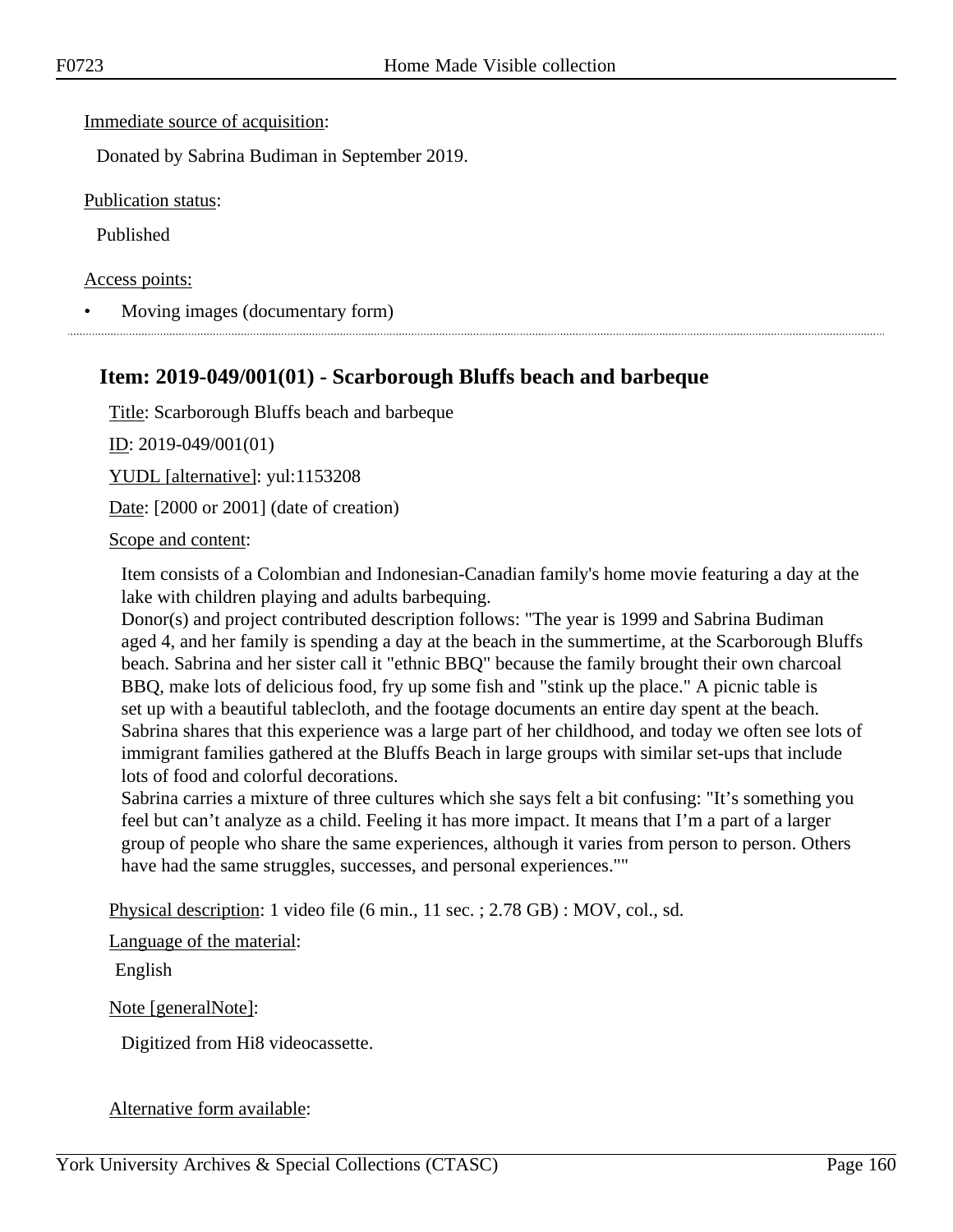Digital copy available. Email archives@yorku.ca for access.

Publication status:

Published

Access points:

- Moving images (documentary form)
- Digital record (documentary form)

# **Item: 2019-049/001(02) - Celebrations and dancing**

Title: Celebrations and dancing

ID: 2019-049/001(02)

YUDL [alternative]: yul:1153178

Date: [2000 or 2001] (date of creation)

#### Scope and content:

Item consists of a Colombian and Indonesian-Canadian family's home movie featuring a family gathering filled with children playing and dancing.

Donor(s) and project contributed description follows: "Sabrina Budiman's sister, cousins, aunts, and neighbors grew up as a very close knit family. They are at a family gathering likely at Budiman's aunt's place in Etobicoke, ON. The table is set up for a special dinner, and everyone is dressed in celebratory clothing. It's a party and we see adults and children having a lot of fun dancing together to Lou Bega's Mambo no. 5, J-Low, Backstreet Boys, and Elvis Crespo's Suavemente 1998. Being both Colombian and Indonesian and growing up in Toronto, Sabrina remembers dance as a very memorable and significant part of her cultural upbringing. Sabrina carries a mixture of three cultures which she says felt a bit confusing: "It's something you feel but can't analyze as a child. Feeling it has more impact. It means that I'm a part of a larger group of people who share the same experiences, although it varies from person to person. Others have had the same struggles, successes, and personal experiences.""

Physical description: 1 video file (6 min., 56 sec. ; 3.18 GB) : MOV, col., sd.

#### Language of the material:

Spanish

Note [generalNote]:

Digitized from Hi8 videocassette.

#### Alternative form available:

Digital copy available. Email archives@yorku.ca for access.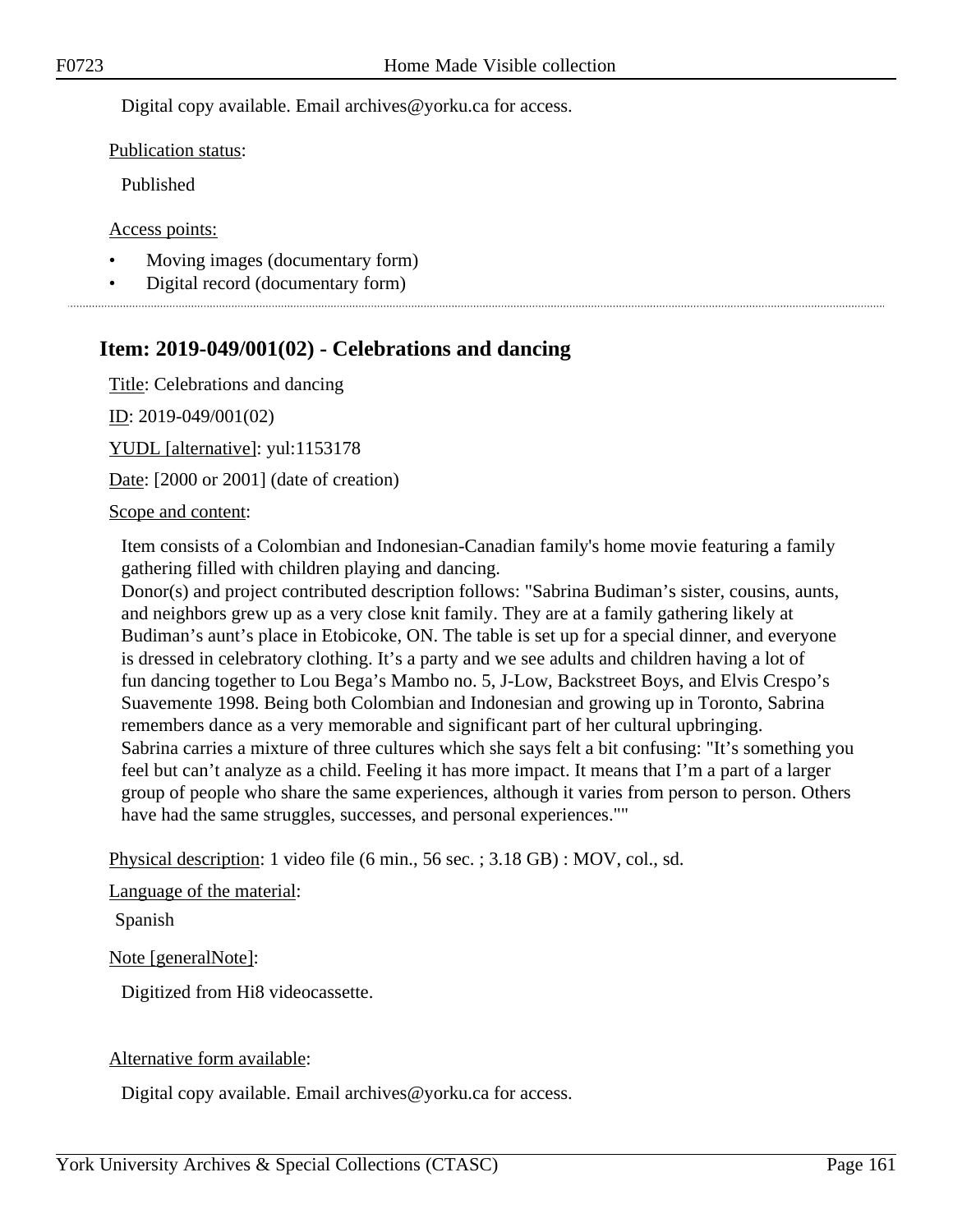#### Publication status:

Published

#### Access points:

- Moving images (documentary form)
- Digital record (documentary form)

# **Item: 2019-049/001(03) - Celebrations and dancing**

Title: Celebrations and dancing

ID: 2019-049/001(03)

YUDL [alternative]: yul:1153193

Date: 1999 (date of creation)

#### Scope and content:

Item consists of a Colombian and Indonesian-Canadian family's home movie featuring a family gathering filled with adults and children playing and dancing.

Donor(s) and project contributed description follows: "Sabrina Budiman's sister, cousins, aunts, and neighbors grew up as a very close knit family. They are at a family gathering likely at Budiman's aunt's place in Etobicoke, ON. The table is set up for a special dinner, and everyone is dressed in celebratory clothing. It's a party and we see adults and children having a lot of fun dancing together to Lou Bega's Mambo no. 5, J-Low, Backstreet Boys, and Elvis Crespo's Suavemente 1998. Being both Colombian and Indonesian and growing up in Toronto, Sabrina remembers dance as a very memorable and significant part of her cultural upbringing. Sabrina carries a mixture of three cultures which she says felt a bit confusing: "It's something you feel but can't analyze as a child. Feeling it has more impact. It means that I'm a part of a larger group of people who share the same experiences, although it varies from person to person. Others have had the same struggles, successes, and personal experiences.""

Physical description: 1 video file (3 min., 41 sec. ; 0.775 GB) : MOV, col., sd.

#### Language of the material:

Spanish

Note [generalNote]:

Digitized from Hi8 videocassette.

#### Alternative form available:

Digital copy available. Email archives@yorku.ca for access.

Publication status: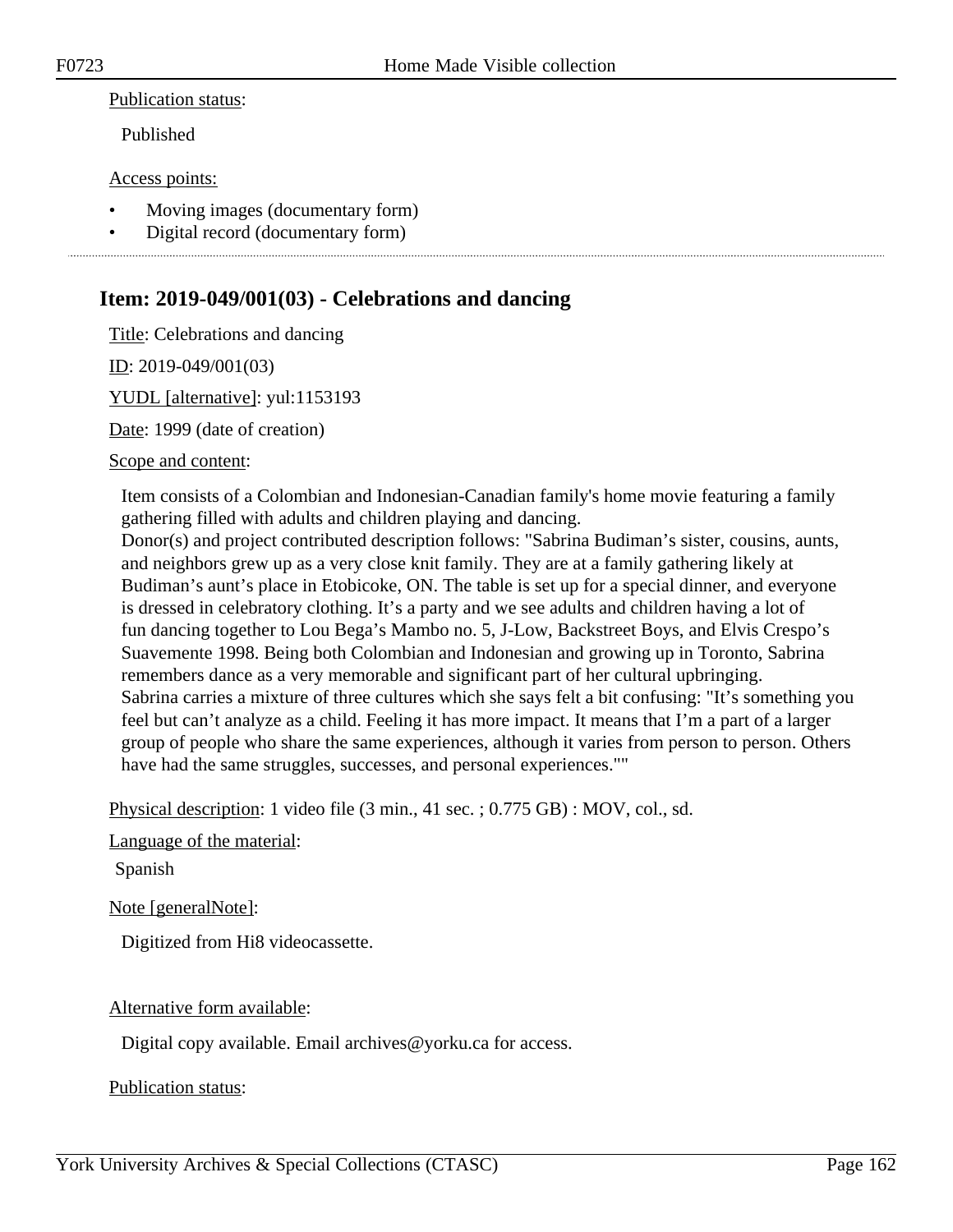#### Published

#### Access points:

- Moving images (documentary form)
- Digital record (documentary form)

# **Series: S01002 - Nahwegahbo family videos**

Creator: Nahwegahbo famiily Title: Nahwegahbo family videos ID: S01002 Date: 1995 (date of creation) Scope and content: Series consists of home movies featuring footage of an Ojibwe family wedding in Ontario. Physical description: 19 video files (1.10 GB) Language of the material: English Immediate source of acquisition: Donated by Star Nahwegahbo in September 2019. Publication status: Published Access points:

• Moving images (documentary form)

# **Item: 2019-050/001(01) - Mark & Flo's Wedding 1**

Title: Mark & Flo's Wedding 1

ID: 2019-050/001(01)

YUDL [alternative]: yul:1153650

Date: 1995 (date of creation)

Scope and content:

Item consists of an Ojibwe family's home movie featuring adults and children talking and posing for multiple wedding photographs.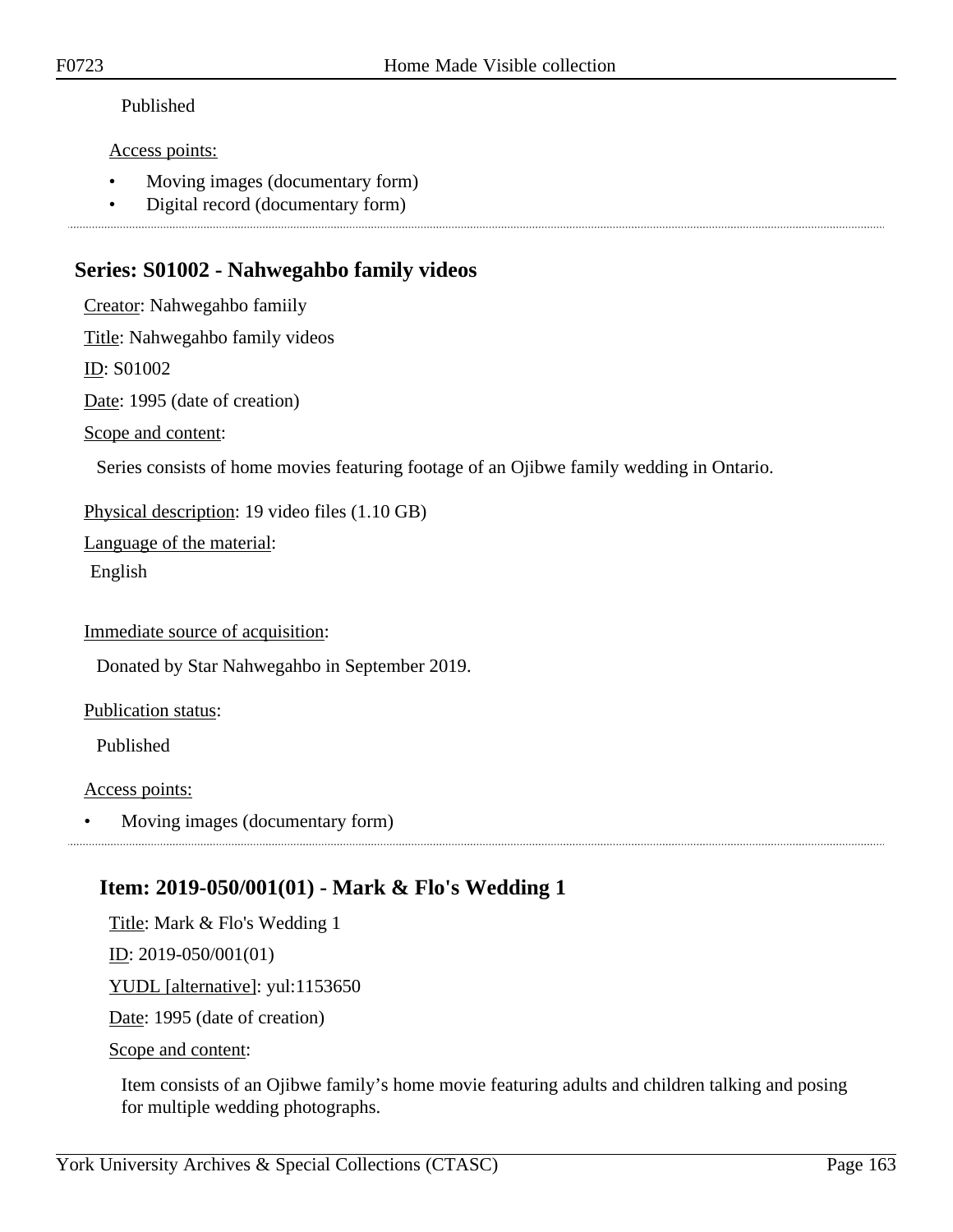Donor(s) and project contributed description follows: "On December 1, 1995, Star Nahwegahbo's uncle and aunt, Mark and Florence, get married in Sudbury or Espanola, Ontario. These clips capture their wedding and reception; and the personalities of Star's family shine through; we see her grandmother, grandfather and great grandfather, her aunt giggling at her own wedding as the priest fumbles on their names, and children running and dancing in the Aundeck Omni Kaning First Nation community centre.

Star was around the age of 12 or 13 and recalls avoiding the camera. Around that time she had just moved from Sudbury to Aundeck Omni Kaning First Nation, and had difficulty with the large cultural shift. Star felt she didn't yet have a language to speak to her identity or community dynamics due to colonization.

Upon sharing the clip with her family members, Star's family was moved to see family that had since passed. It was Star's first time seeing the footage, and "it was nice to see everybody so young, celebrating, having a good time."

As an artist, Star participated in the Project because she felt compelled to push back against the colonial gaze. She wanted to have more representation through her own family's lens and to have footage and imagery for the younger generation to access, to highlight the celebration and positive times for her community."

Physical description: 1 video file (54 sec. ; 0.21 GB) : col., 29.97 fps, 4:3, sd. ; 720 x 486 pixels

Language of the material:

English

Note [generalNote]:

Digitized from VHS cassette.

#### Alternative form available:

Digital copy available. Email archives@yorku.ca for access.

Publication status:

Published

Access points:

- Moving images (documentary form)
- Digital record (documentary form)

# **Item: 2019-050/001(02) - Mark & Flo's Wedding 2**

Title: Mark & Flo's Wedding 2 ID: 2019-050/001(02) YUDL [alternative]: yul:1153632 Date: 1995 (date of creation)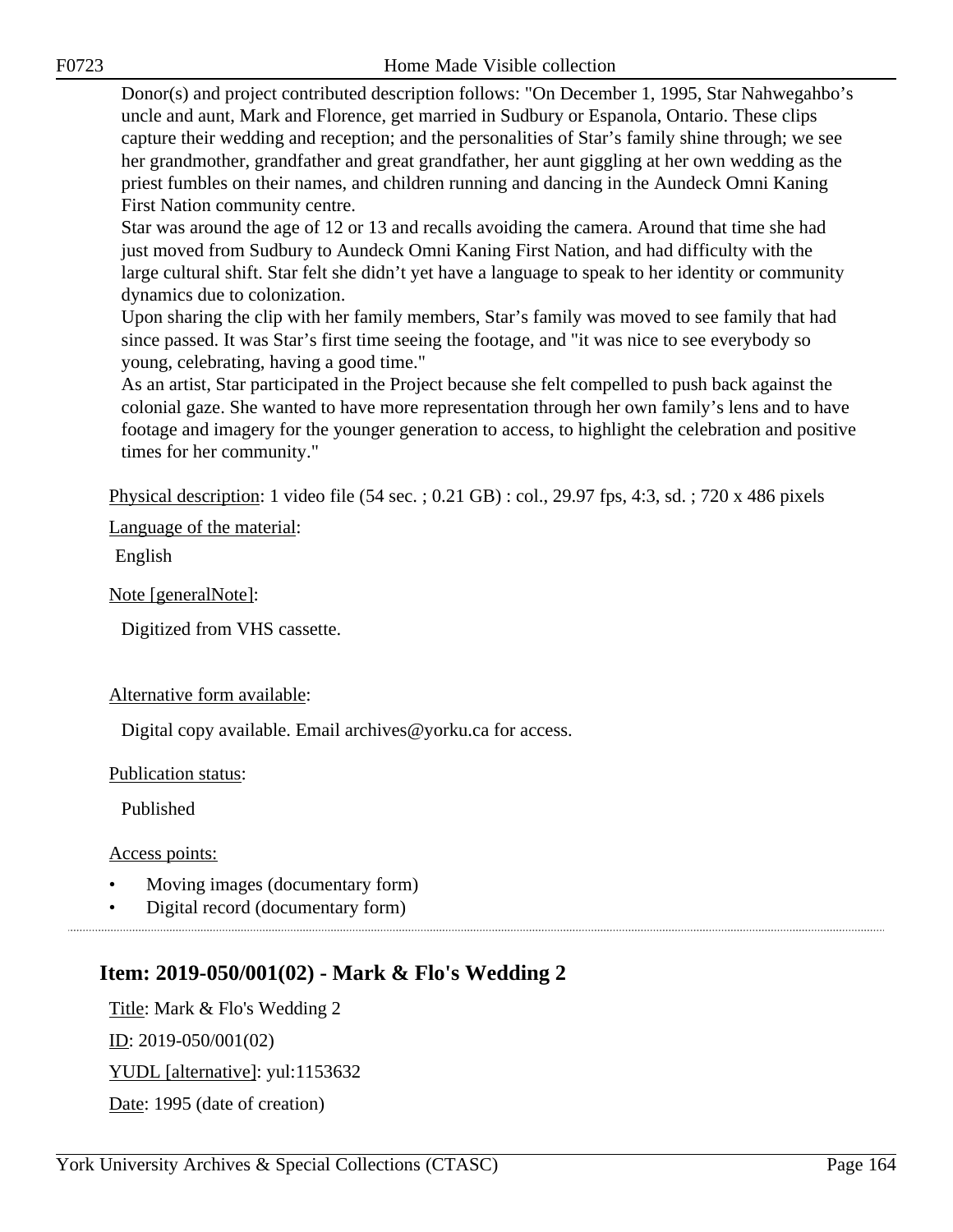#### Scope and content:

Item consists of an Ojibwe family's home movie featuring two adults posing for a photograph. Donor(s) and project contributed description follows: "On December 1, 1995, Star Nahwegahbo's uncle and aunt, Mark and Florence, get married in Sudbury or Espanola, Ontario. These clips capture their wedding and reception; and the personalities of Star's family shine through; we see her grandmother, grandfather and great grandfather, her aunt giggling at her own wedding as the priest fumbles on their names, and children running and dancing in the Aundeck Omni Kaning First Nation community centre.

Star was around the age of 12 or 13 and recalls avoiding the camera. Around that time she had just moved from Sudbury to Aundeck Omni Kaning First Nation, and had difficulty with the large cultural shift. Star felt she didn't yet have a language to speak to her identity or community dynamics due to colonization.

Upon sharing the clip with her family members, Star's family was moved to see family that had since passed. It was Star's first time seeing the footage, and "it was nice to see everybody so young, celebrating, having a good time."

As an artist, Star participated in the Project because she felt compelled to push back against the colonial gaze. She wanted to have more representation through her own family's lens and to have footage and imagery for the younger generation to access, to highlight the celebration and positive times for her community."

Physical description: 1 video file (20 sec. ; 0.074 GB) : col., 29.97 fps, 4:3, sd. ; 720 x 486 pixels

Language of the material:

English

Note [generalNote]:

Digitized from VHS cassette.

#### Alternative form available:

Digital copy available. Email archives@yorku.ca for access.

Publication status:

Published

### Access points:

- Moving images (documentary form)
- Digital record (documentary form)

# **Item: 2019-050/001(03) - Mark & Flo's Wedding 3**

Title: Mark & Flo's Wedding 3 ID: 2019-050/001(03)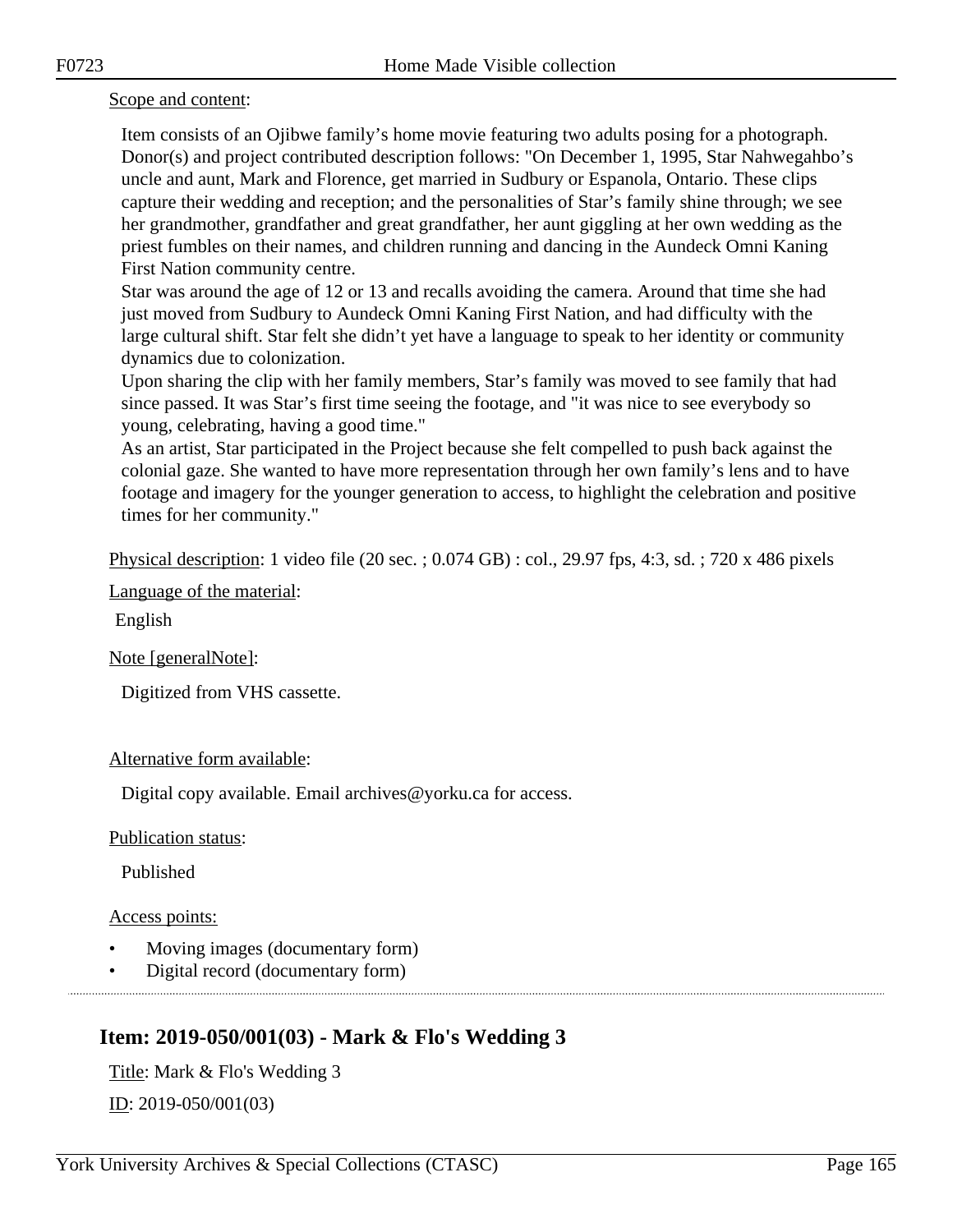YUDL [alternative]: yul:1153633

Date: 1995 (date of creation)

#### Scope and content:

Item consists of an Ojibwe family's home movie featuring a woman sitting on a chair who stands up to walk away, the camera then zooms in to a man standing in the background and zooms out to a child walking across the frame.

Donor(s) and project contributed description follows: "On December 1, 1995, Star Nahwegahbo's uncle and aunt, Mark and Florence, get married in Sudbury or Espanola, Ontario. These clips capture their wedding and reception; and the personalities of Star's family shine through; we see her grandmother, grandfather and great grandfather, her aunt giggling at her own wedding as the priest fumbles on their names, and children running and dancing in the Aundeck Omni Kaning First Nation community centre.

Star was around the age of 12 or 13 and recalls avoiding the camera. Around that time she had just moved from Sudbury to Aundeck Omni Kaning First Nation, and had difficulty with the large cultural shift. Star felt she didn't yet have a language to speak to her identity or community dynamics due to colonization.

Upon sharing the clip with her family members, Star's family was moved to see family that had since passed. It was Star's first time seeing the footage, and "it was nice to see everybody so young, celebrating, having a good time."

As an artist, Star participated in the Project because she felt compelled to push back against the colonial gaze. She wanted to have more representation through her own family's lens and to have footage and imagery for the younger generation to access, to highlight the celebration and positive times for her community."

Physical description: 1 video file (21 sec. ; 0.085 GB) : col., 29.97 fps, 4:3, sd. ; 720 x 486 pixels

Language of the material:

English

Note [generalNote]:

Digitized from VHS cassette.

#### Alternative form available:

Digital copy available. Email archives@yorku.ca for access.

#### Publication status:

Published

Access points:

- Moving images (documentary form)
- Digital record (documentary form)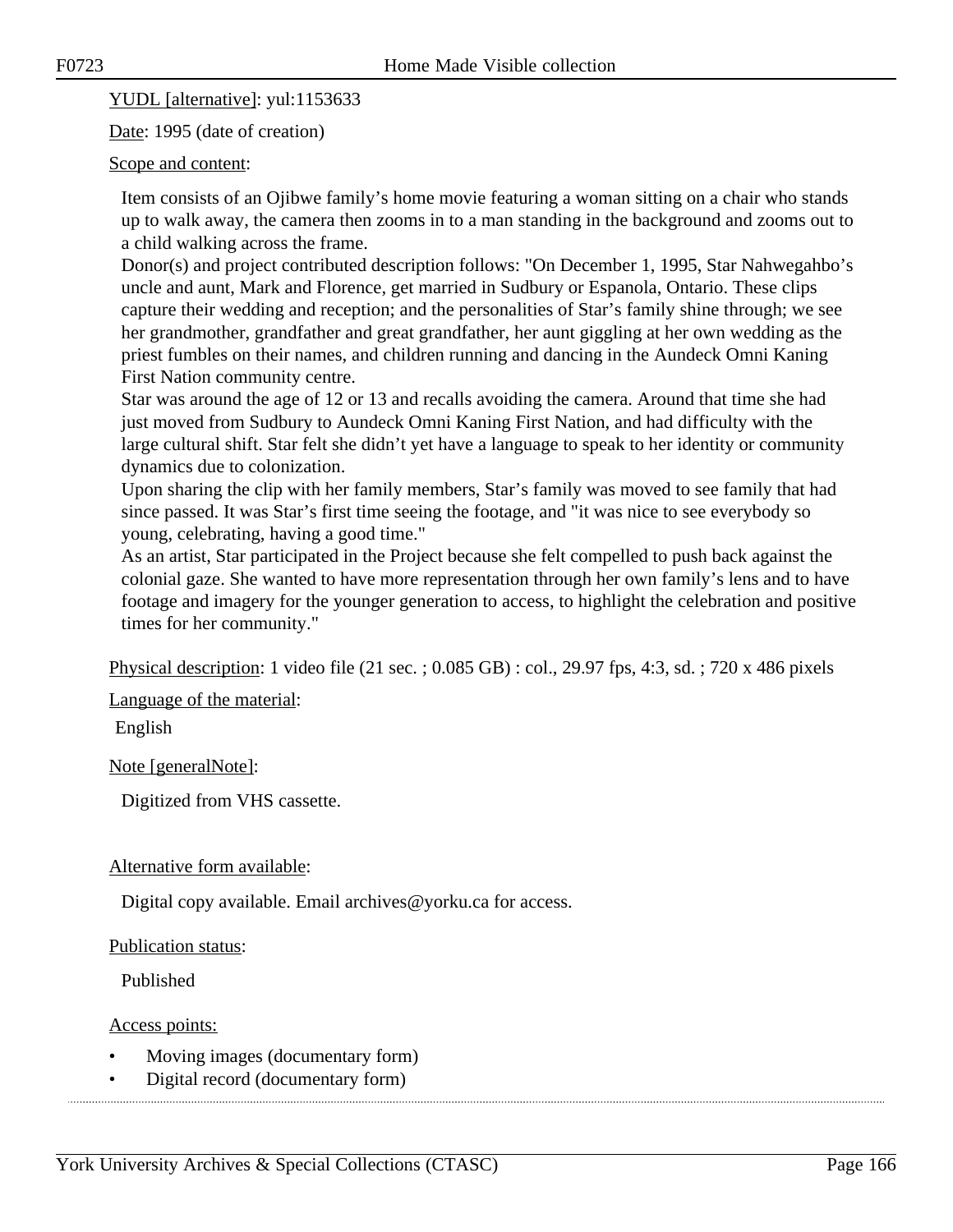# **Item: 2019-050/001(04) - Mark & Flo's Wedding 4**

Title: Mark & Flo's Wedding 4

ID: 2019-050/001(04)

YUDL [alternative]: yul:1153634

Date: 1995 (date of creation)

#### Scope and content:

Item consists of an Ojibwe family's home movie featuring multiple generations sitting, standing, and waiting.

Donor(s) and project contributed description follows: "On December 1, 1995, Star Nahwegahbo's uncle and aunt, Mark and Florence, get married in Sudbury or Espanola, Ontario. These clips capture their wedding and reception; and the personalities of Star's family shine through; we see her grandmother, grandfather and great grandfather, her aunt giggling at her own wedding as the priest fumbles on their names, and children running and dancing in the Aundeck Omni Kaning First Nation community centre.

Star was around the age of 12 or 13 and recalls avoiding the camera. Around that time she had just moved from Sudbury to Aundeck Omni Kaning First Nation, and had difficulty with the large cultural shift. Star felt she didn't yet have a language to speak to her identity or community dynamics due to colonization.

Upon sharing the clip with her family members, Star's family was moved to see family that had since passed. It was Star's first time seeing the footage, and "it was nice to see everybody so young, celebrating, having a good time."

As an artist, Star participated in the Project because she felt compelled to push back against the colonial gaze. She wanted to have more representation through her own family's lens and to have footage and imagery for the younger generation to access, to highlight the celebration and positive times for her community."

Physical description: 1 video file (14 sec. ; 0.059 GB) : col., 29.97 fps, 4:3, sd. ; 720 x 486 pixels

Language of the material:

English

Note [generalNote]:

Digitized from VHS cassette.

#### Alternative form available:

Digital copy available. Email archives@yorku.ca for access.

Publication status:

Published

Access points: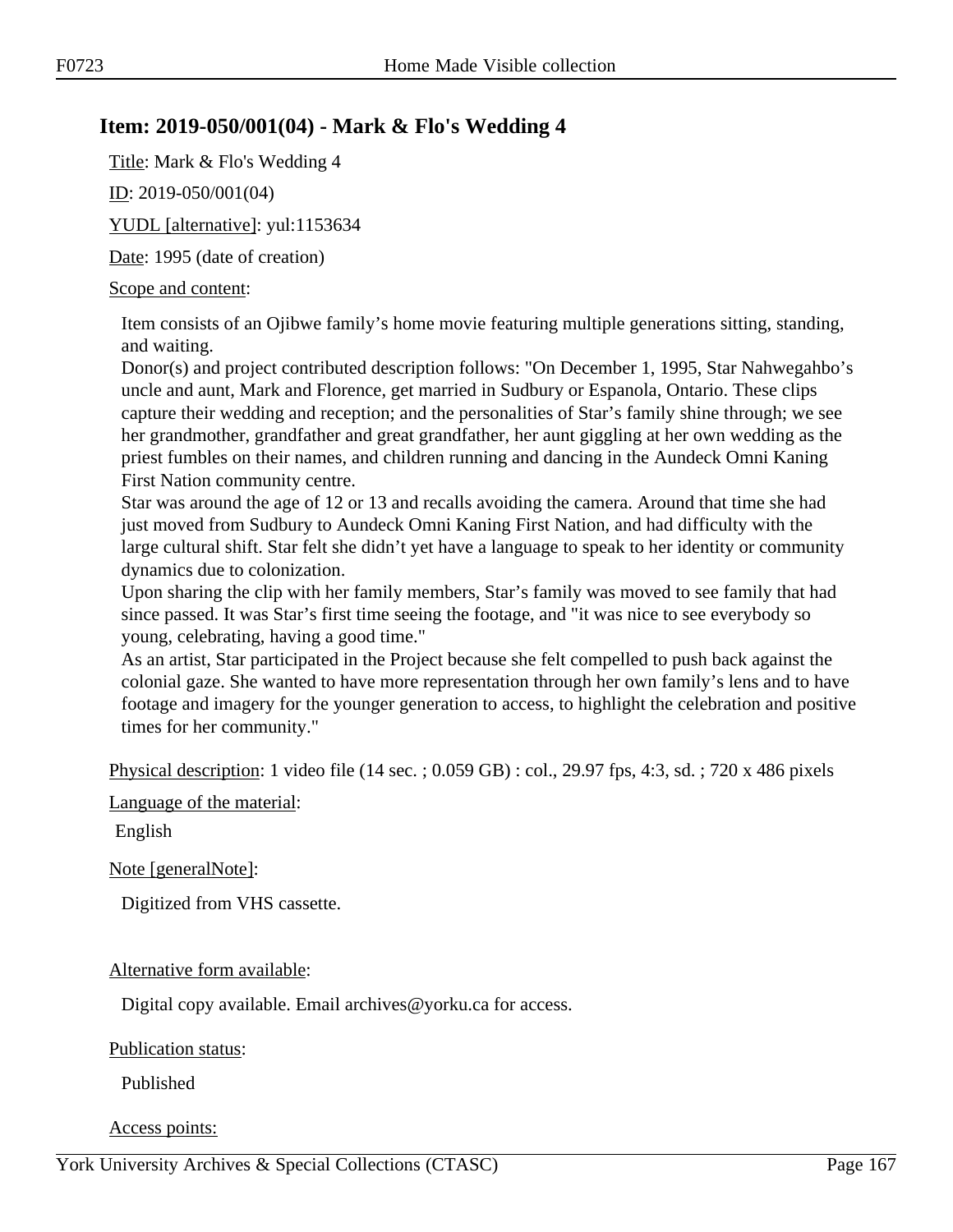- Moving images (documentary form)
- Digital record (documentary form)

# **Item: 2019-050/001(05) - Mark & Flo's Wedding 5**

Title: Mark & Flo's Wedding 5

ID: 2019-050/001(05)

YUDL [alternative]: yul:1153635

Date: 1995 (date of creation)

#### Scope and content:

Item consists of an Ojibwe family's home movie featuring a bride and a man walking towards the camera.

Donor(s) and project contributed description follows: "On December 1, 1995, Star Nahwegahbo's uncle and aunt, Mark and Florence, get married in Sudbury or Espanola, Ontario. These clips capture their wedding and reception; and the personalities of Star's family shine through; we see her grandmother, grandfather and great grandfather, her aunt giggling at her own wedding as the priest fumbles on their names, and children running and dancing in the Aundeck Omni Kaning First Nation community centre.

Star was around the age of 12 or 13 and recalls avoiding the camera. Around that time she had just moved from Sudbury to Aundeck Omni Kaning First Nation, and had difficulty with the large cultural shift. Star felt she didn't yet have a language to speak to her identity or community dynamics due to colonization.

Upon sharing the clip with her family members, Star's family was moved to see family that had since passed. It was Star's first time seeing the footage, and "it was nice to see everybody so young, celebrating, having a good time."

As an artist, Star participated in the Project because she felt compelled to push back against the colonial gaze. She wanted to have more representation through her own family's lens and to have footage and imagery for the younger generation to access, to highlight the celebration and positive times for her community."

Physical description: 1 video file (3 sec. ; 0.012 GB) : col., 29.97 fps, 4:3, sd. ; 720 x 486 pixels

Language of the material:

English

Note [generalNote]:

Digitized from VHS cassette.

#### Alternative form available:

Digital copy available. Email archives@yorku.ca for access.

#### Publication status: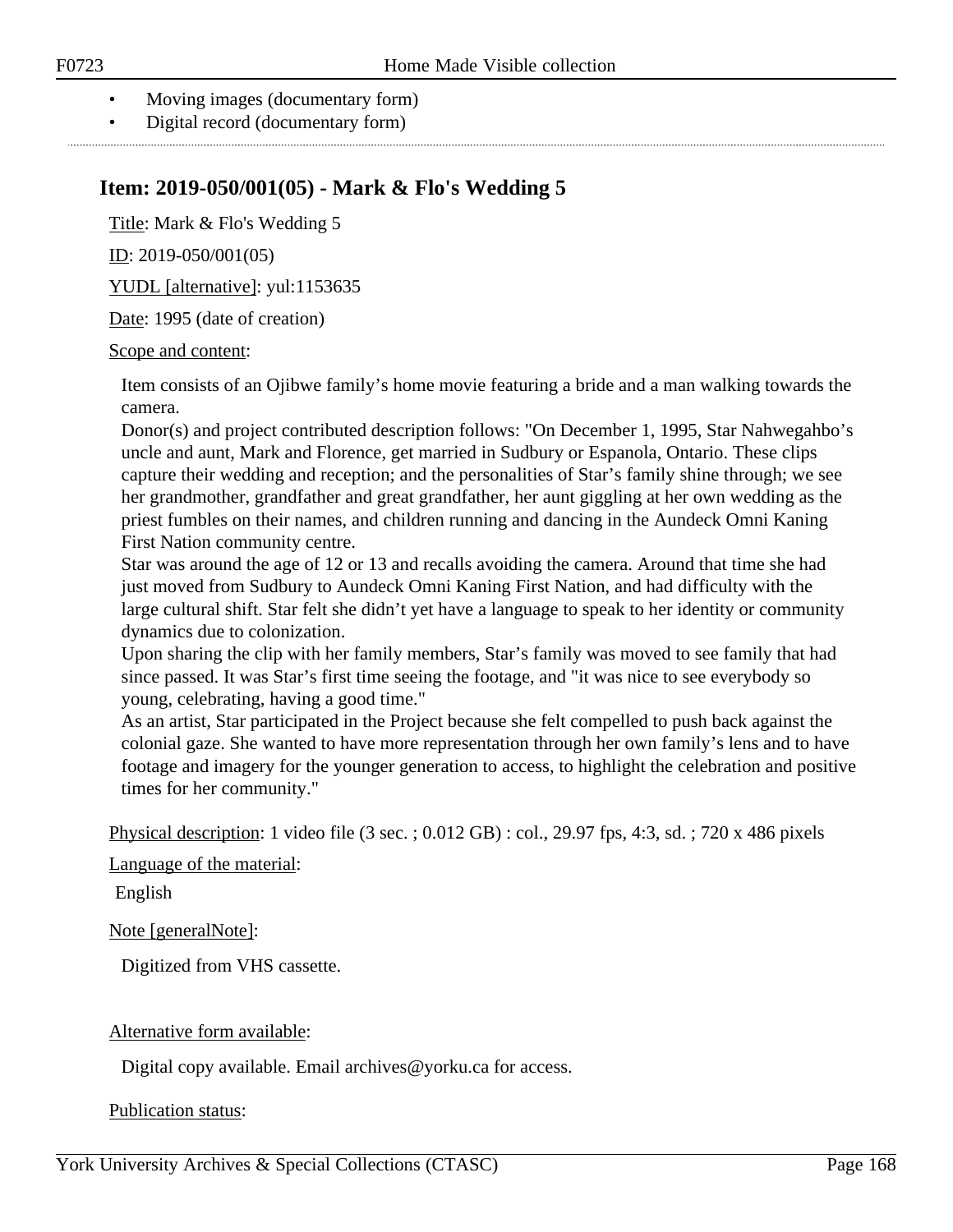#### Published

#### Access points:

- Moving images (documentary form)
- Digital record (documentary form)

# **Item: 2019-050/001(06) - Mark & Flo's Wedding 6 : a case of the giggles**

Title: Mark & Flo's Wedding 6 : a case of the giggles

ID: 2019-050/001(06)

YUDL [alternative]: yul:1153636

Date: 1995 (date of creation)

Scope and content:

Item consists of an Ojibwe family's home movie featuring a bride and groom standing in front of the officiant. flanked by a man in a suit and a woman in a blue dress. The groom is stating his declaration of no legal impediment to marriage and the bridge is giggling.

Donor(s) and project contributed description follows: "On December 1, 1995, Star Nahwegahbo's uncle and aunt, Mark and Florence, get married in Sudbury or Espanola, Ontario. These clips capture their wedding and reception; and the personalities of Star's family shine through; we see her grandmother, grandfather and great grandfather, her aunt giggling at her own wedding as the priest fumbles on their names, and children running and dancing in the Aundeck Omni Kaning First Nation community centre.

Star was around the age of 12 or 13 and recalls avoiding the camera. Around that time she had just moved from Sudbury to Aundeck Omni Kaning First Nation, and had difficulty with the large cultural shift. Star felt she didn't yet have a language to speak to her identity or community dynamics due to colonization.

Upon sharing the clip with her family members, Star's family was moved to see family that had since passed. It was Star's first time seeing the footage, and "it was nice to see everybody so young, celebrating, having a good time."

As an artist, Star participated in the Project because she felt compelled to push back against the colonial gaze. She wanted to have more representation through her own family's lens and to have footage and imagery for the younger generation to access, to highlight the celebration and positive times for her community."

Physical description: 1 video file (22 sec. ; 0.08 GB) : col., 29.97 fps, 4:3, sd. ; 720 x 486 pixels

Language of the material:

English

Note [generalNote]:

Digitized from VHS cassette.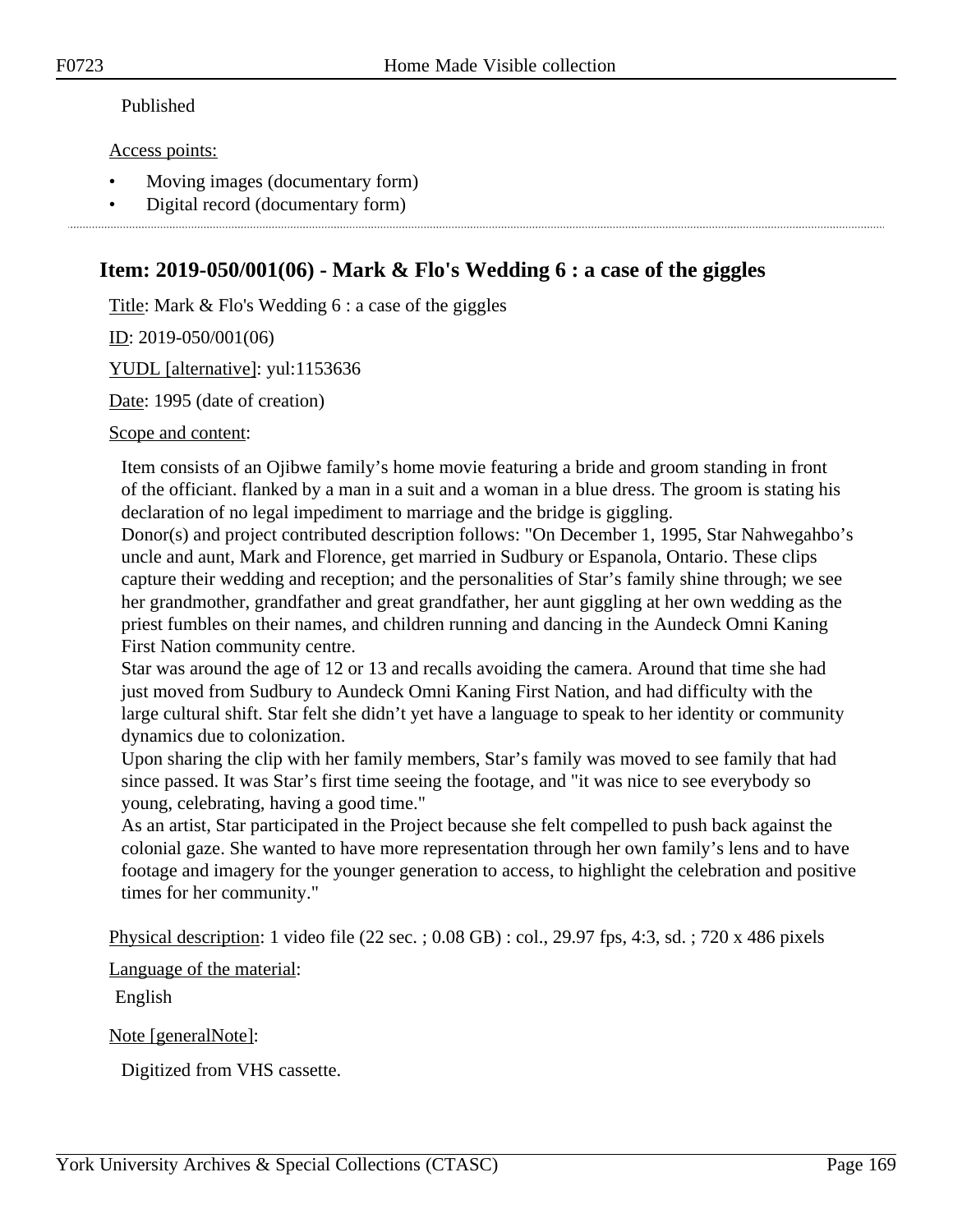#### Alternative form available:

Digital copy available. Email archives@yorku.ca for access.

Publication status:

Published

Access points:

- Moving images (documentary form)
- Digital record (documentary form)

# **Item: 2019-050/001(07) - Mark & Flo's Wedding 7 : the kiss**

Title: Mark & Flo's Wedding 7 : the kiss

ID: 2019-050/001(07)

YUDL [alternative]: yul:1153637

Date: 1995 (date of creation)

Scope and content:

Item consists of an Ojibwe family's home movie featuring the officiant congratulating the couple, the ceremonial kiss, and an applause.

Donor(s) and project contributed description follows: "On December 1, 1995, Star Nahwegahbo's uncle and aunt, Mark and Florence, get married in Sudbury or Espanola, Ontario. These clips capture their wedding and reception; and the personalities of Star's family shine through; we see her grandmother, grandfather and great grandfather, her aunt giggling at her own wedding as the priest fumbles on their names, and children running and dancing in the Aundeck Omni Kaning First Nation community centre.

Star was around the age of 12 or 13 and recalls avoiding the camera. Around that time she had just moved from Sudbury to Aundeck Omni Kaning First Nation, and had difficulty with the large cultural shift. Star felt she didn't yet have a language to speak to her identity or community dynamics due to colonization.

Upon sharing the clip with her family members, Star's family was moved to see family that had since passed. It was Star's first time seeing the footage, and "it was nice to see everybody so young, celebrating, having a good time."

As an artist, Star participated in the Project because she felt compelled to push back against the colonial gaze. She wanted to have more representation through her own family's lens and to have footage and imagery for the younger generation to access, to highlight the celebration and positive times for her community."

Physical description: 1 video file (19 sec. ; 0.069 GB) : col., 29.97 fps, 4:3, sd. ; 720 x 486 pixels

Language of the material:

English

Note [generalNote]: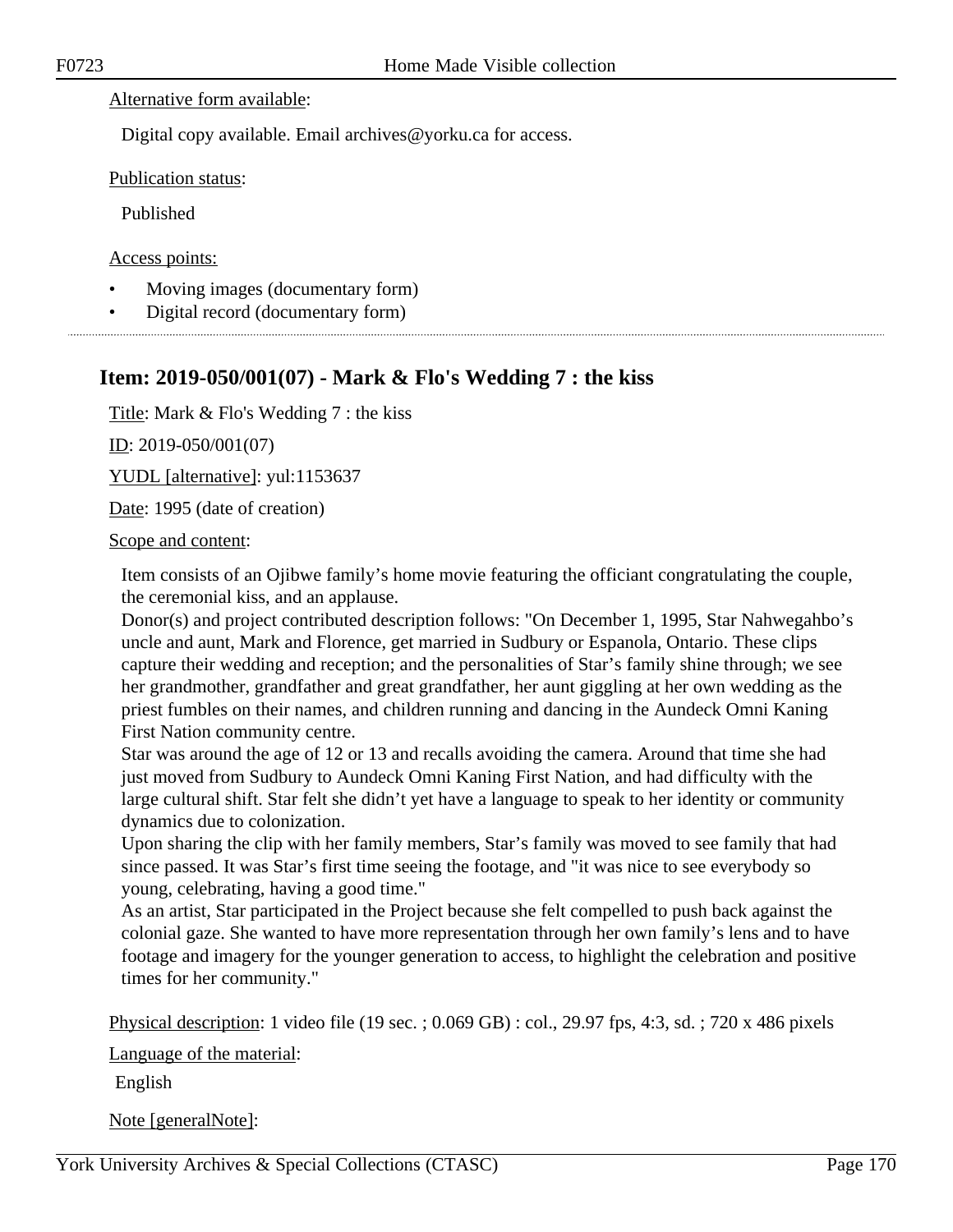Digitized from VHS cassette.

#### Alternative form available:

Digital copy available. Email archives@yorku.ca for access.

#### Publication status:

Published

#### Access points:

- Moving images (documentary form)
- Digital record (documentary form)

# **Item: 2019-050/001(08) - Mark & Flo's Wedding 8**

Title: Mark & Flo's Wedding 8

 $ID: 2019-050/001(08)$ 

YUDL [alternative]: yul:1153638

Date: 1995 (date of creation)

Scope and content:

Item consists of an Ojibwe family's home movie featuring the camera zooming in to a woman wearing a blue dress.

Donor(s) and project contributed description follows: "On December 1, 1995, Star Nahwegahbo's uncle and aunt, Mark and Florence, get married in Sudbury or Espanola, Ontario. These clips capture their wedding and reception; and the personalities of Star's family shine through; we see her grandmother, grandfather and great grandfather, her aunt giggling at her own wedding as the priest fumbles on their names, and children running and dancing in the Aundeck Omni Kaning First Nation community centre.

Star was around the age of 12 or 13 and recalls avoiding the camera. Around that time she had just moved from Sudbury to Aundeck Omni Kaning First Nation, and had difficulty with the large cultural shift. Star felt she didn't yet have a language to speak to her identity or community dynamics due to colonization.

Upon sharing the clip with her family members, Star's family was moved to see family that had since passed. It was Star's first time seeing the footage, and "it was nice to see everybody so young, celebrating, having a good time."

As an artist, Star participated in the Project because she felt compelled to push back against the colonial gaze. She wanted to have more representation through her own family's lens and to have footage and imagery for the younger generation to access, to highlight the celebration and positive times for her community."

Physical description: 1 video file (11 sec. ; 0.039 GB) : col., 29.97 fps, 4:3, sd. ; 720 x 486 pixels

Language of the material: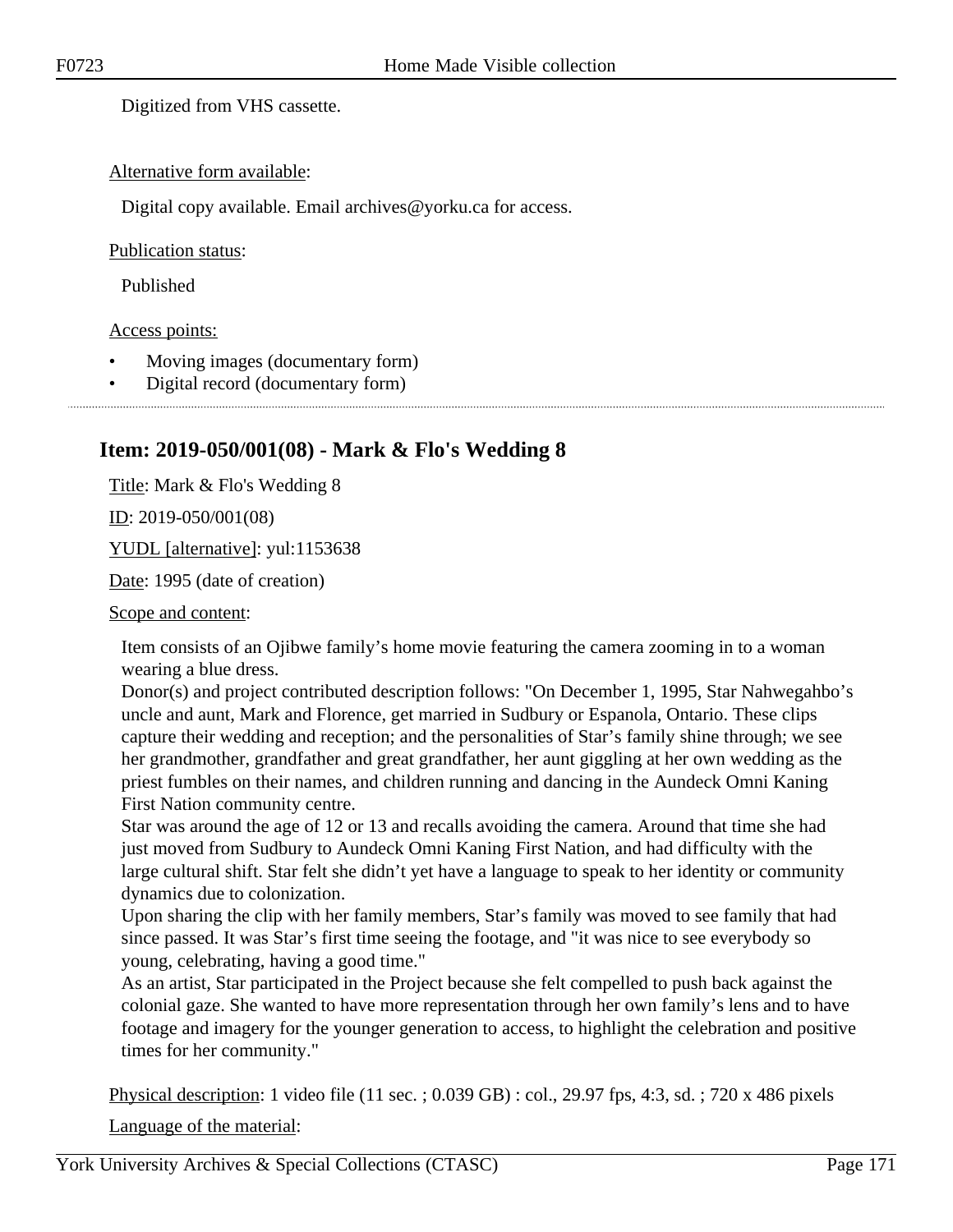English

Note [generalNote]:

Digitized from VHS cassette.

Alternative form available:

Digital copy available. Email archives@yorku.ca for access.

Publication status:

Published

Access points:

- Moving images (documentary form)
- Digital record (documentary form)

# **Item: 2019-050/001(09) - Mark & Flo's Wedding 9**

Title: Mark & Flo's Wedding 9

ID: 2019-050/001(09)

YUDL [alternative]: yul:1153639

Date: 1995 (date of creation)

Scope and content:

Item consists of an Ojibwe family's home movie featuring the wedding couple walking out of frame, while the woman in a blue dress and child walk into the frame. Footage is slightly out of focus.

Donor(s) and project contributed description follows: "On December 1, 1995, Star Nahwegahbo's uncle and aunt, Mark and Florence, get married in Sudbury or Espanola, Ontario. These clips capture their wedding and reception; and the personalities of Star's family shine through; we see her grandmother, grandfather and great grandfather, her aunt giggling at her own wedding as the priest fumbles on their names, and children running and dancing in the Aundeck Omni Kaning First Nation community centre.

Star was around the age of 12 or 13 and recalls avoiding the camera. Around that time she had just moved from Sudbury to Aundeck Omni Kaning First Nation, and had difficulty with the large cultural shift. Star felt she didn't yet have a language to speak to her identity or community dynamics due to colonization.

Upon sharing the clip with her family members, Star's family was moved to see family that had since passed. It was Star's first time seeing the footage, and "it was nice to see everybody so young, celebrating, having a good time."

As an artist, Star participated in the Project because she felt compelled to push back against the colonial gaze. She wanted to have more representation through her own family's lens and to have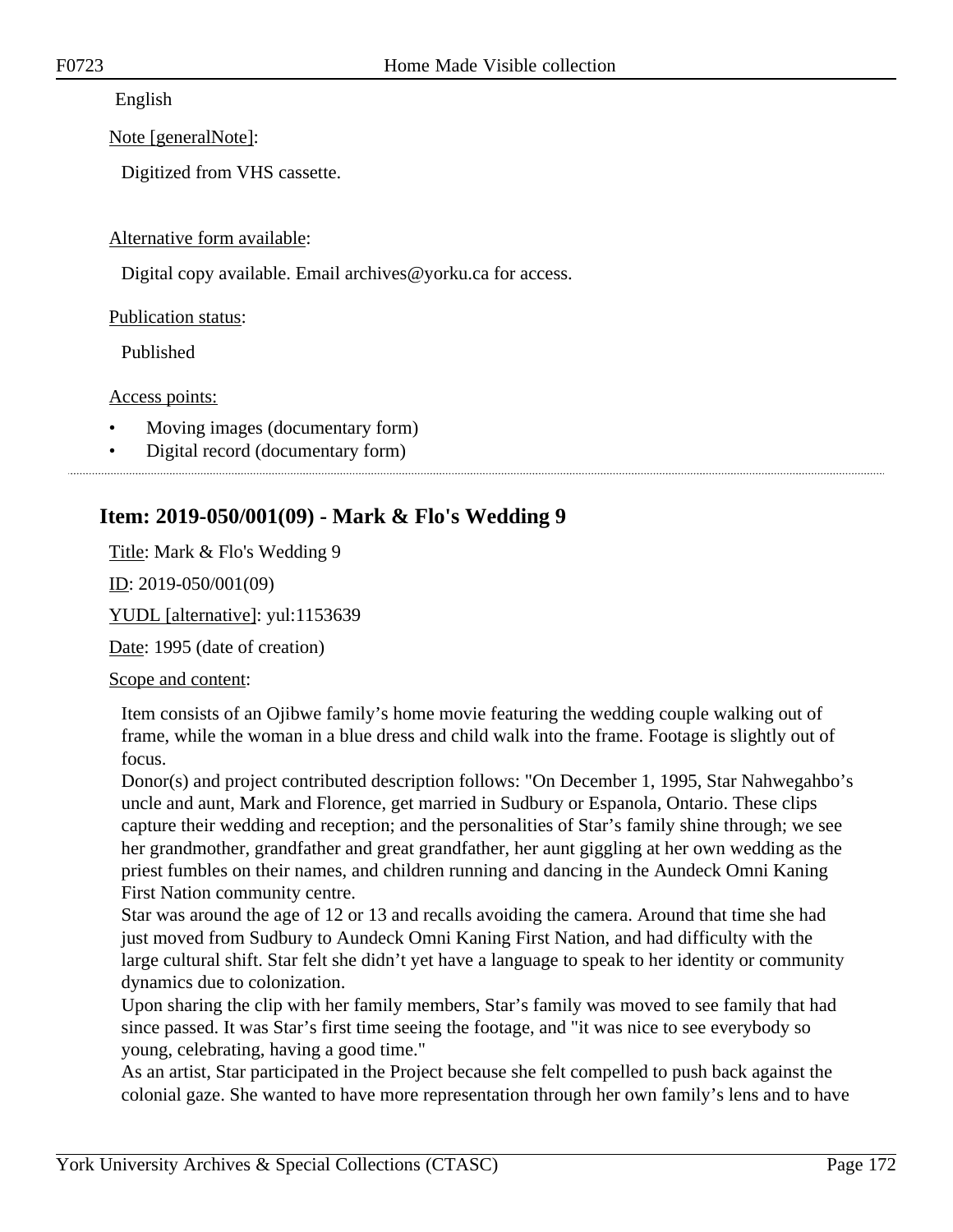footage and imagery for the younger generation to access, to highlight the celebration and positive times for her community."

Physical description: 1 video file (12 sec. ; 0.038 GB) : col., 29.97 fps, 4:3, sd. ; 720 x 486 pixels

Language of the material:

English

Note [generalNote]:

Digitized from VHS cassette.

#### Alternative form available:

Digital copy available. Email archives@yorku.ca for access.

#### Publication status:

Published

#### Access points:

- Moving images (documentary form)
- Digital record (documentary form)

# **Item: 2019-050/001(10) - Mark & Flo's Wedding 10**

Title: Mark & Flo's Wedding 10 ID: 2019-050/001(10) YUDL [alternative]: yul:1153640 Date: 1995 (date of creation)

Scope and content:

Item consists of an Ojibwe family's home movie featuring many individuals sitting with food and drinks at the table.

Donor(s) and project contributed description follows: "On December 1, 1995, Star Nahwegahbo's uncle and aunt, Mark and Florence, get married in Sudbury or Espanola, Ontario. These clips capture their wedding and reception; and the personalities of Star's family shine through; we see her grandmother, grandfather and great grandfather, her aunt giggling at her own wedding as the priest fumbles on their names, and children running and dancing in the Aundeck Omni Kaning First Nation community centre.

Star was around the age of 12 or 13 and recalls avoiding the camera. Around that time she had just moved from Sudbury to Aundeck Omni Kaning First Nation, and had difficulty with the large cultural shift. Star felt she didn't yet have a language to speak to her identity or community dynamics due to colonization.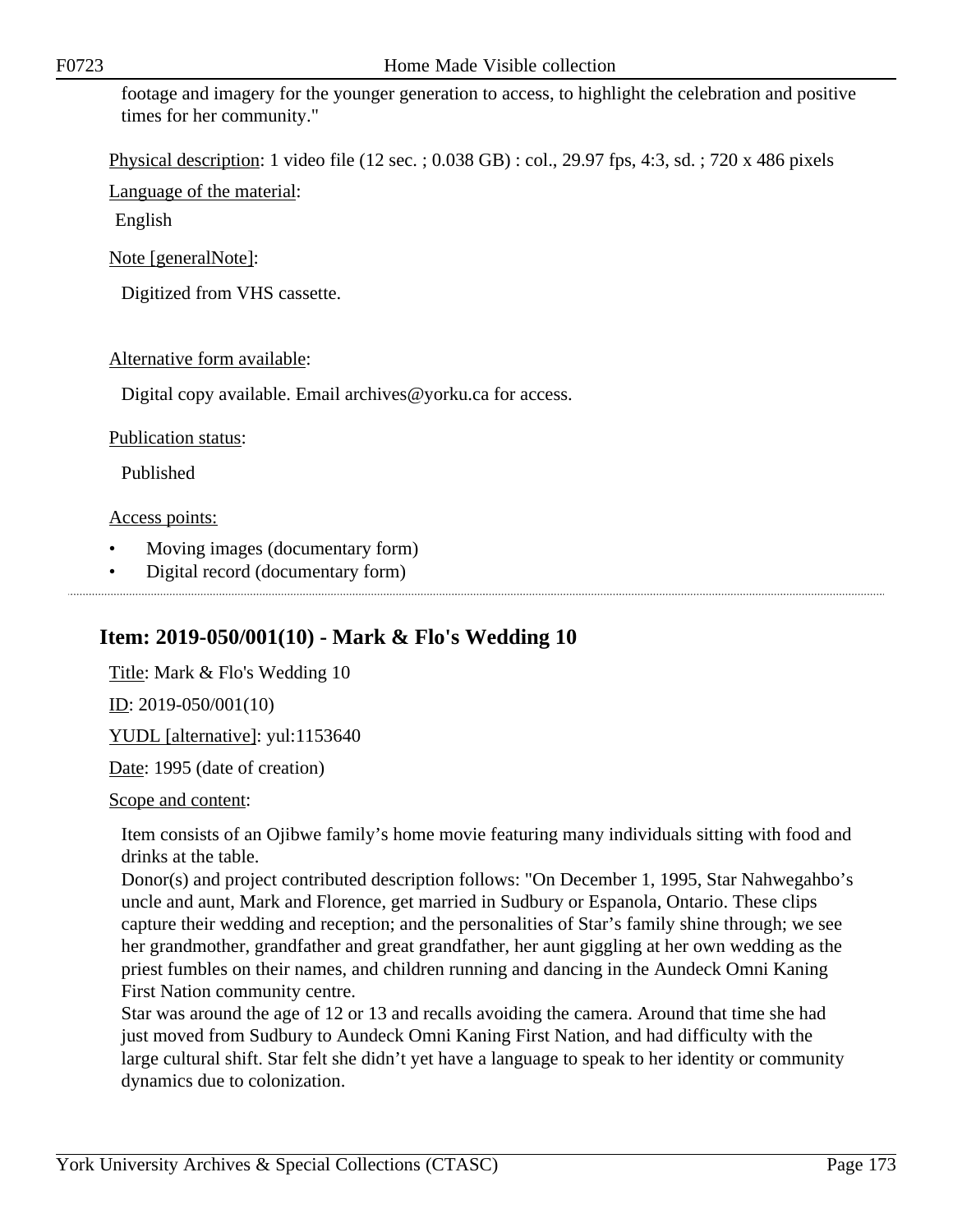Upon sharing the clip with her family members, Star's family was moved to see family that had since passed. It was Star's first time seeing the footage, and "it was nice to see everybody so young, celebrating, having a good time."

As an artist, Star participated in the Project because she felt compelled to push back against the colonial gaze. She wanted to have more representation through her own family's lens and to have footage and imagery for the younger generation to access, to highlight the celebration and positive times for her community."

Physical description: 1 video file (12 sec. ; 0.044 GB) : col., 29.97 fps, 4:3, sd. ; 720 x 486 pixels

Language of the material:

English

Note [generalNote]:

Digitized from VHS cassette.

Alternative form available:

Digital copy available. Email archives@yorku.ca for access.

Publication status:

Published

Access points:

- Moving images (documentary form)
- Digital record (documentary form)

# **Item: 2019-050/001(11) - Mark & Flo's Wedding 11 : Kids and families the hall**

Title: Mark & Flo's Wedding 11 : Kids and families the hall

ID: 2019-050/001(11)

YUDL [alternative]: yul:1153641

Date: 1995 (date of creation)

#### Scope and content:

Item consists of an Ojibwe family's home movie featuring the camera spanning across the room to reveal a decorations and children choosing their seats at the table.

Donor(s) and project contributed description follows: "On December 1, 1995, Star Nahwegahbo's uncle and aunt, Mark and Florence, get married in Sudbury or Espanola, Ontario. These clips capture their wedding and reception; and the personalities of Star's family shine through; we see her grandmother, grandfather and great grandfather, her aunt giggling at her own wedding as the priest fumbles on their names, and children running and dancing in the Aundeck Omni Kaning First Nation community centre.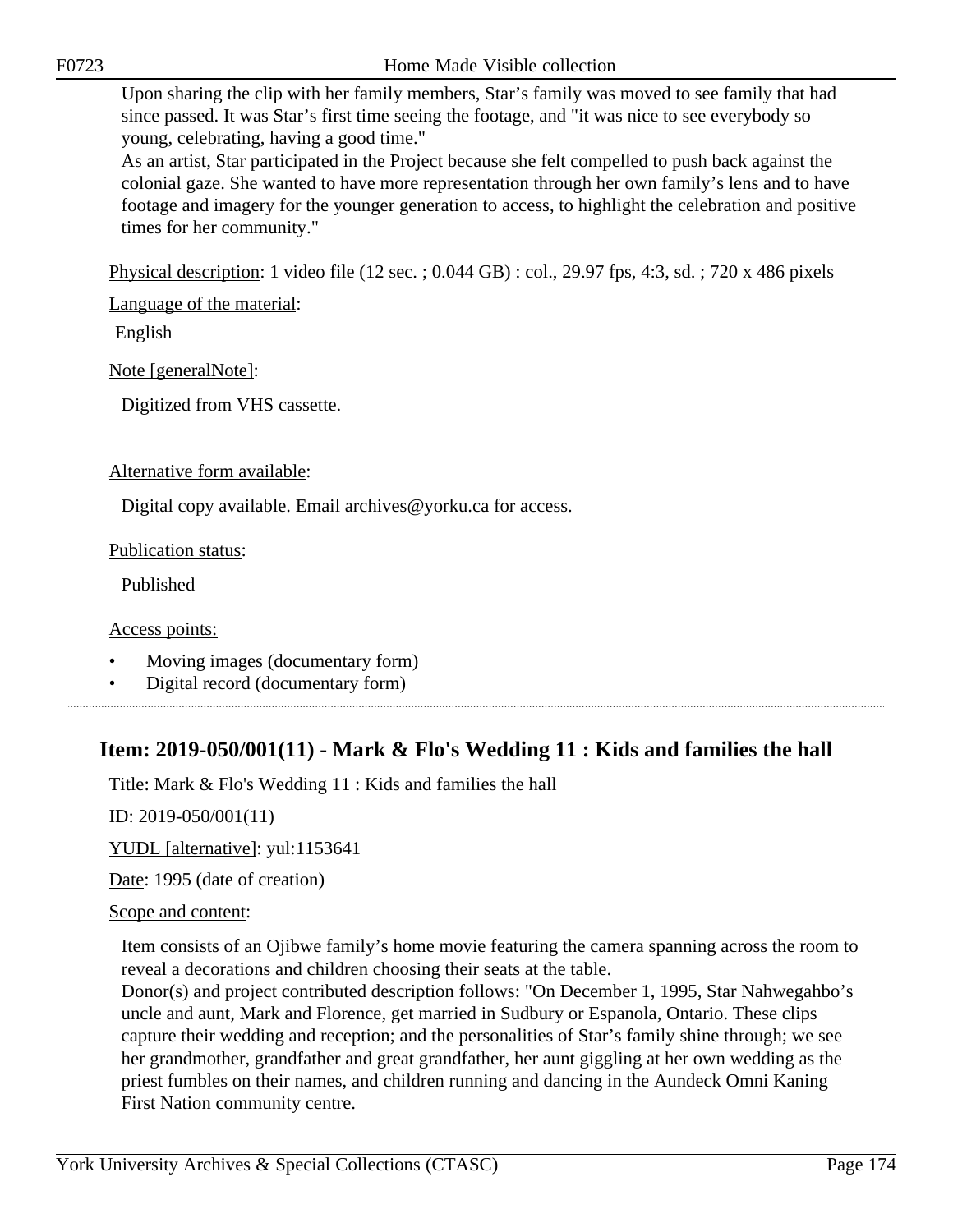Star was around the age of 12 or 13 and recalls avoiding the camera. Around that time she had just moved from Sudbury to Aundeck Omni Kaning First Nation, and had difficulty with the large cultural shift. Star felt she didn't yet have a language to speak to her identity or community dynamics due to colonization.

Upon sharing the clip with her family members, Star's family was moved to see family that had since passed. It was Star's first time seeing the footage, and "it was nice to see everybody so young, celebrating, having a good time."

As an artist, Star participated in the Project because she felt compelled to push back against the colonial gaze. She wanted to have more representation through her own family's lens and to have footage and imagery for the younger generation to access, to highlight the celebration and positive times for her community."

Physical description: 1 video file (5 sec. ; 0.02 GB) : col., 29.97 fps, 4:3, sd. ; 720 x 486 pixels

Language of the material:

English

Note [generalNote]:

Digitized from VHS cassette.

#### Alternative form available:

Digital copy available. Email archives@yorku.ca for access.

#### Publication status:

Published

### Access points:

- Moving images (documentary form)
- Digital record (documentary form)

# **Item: 2019-050/001(12) - Mark & Flo's Wedding 12 : Family serving food**

Title: Mark & Flo's Wedding 12 : Family serving food

ID: 2019-050/001(12)

YUDL [alternative]: yul:1153642

Date: 1995 (date of creation)

#### Scope and content:

Item consists of an Ojibwe family's home movie featuring a woman bringing food to a table. Donor(s) and project contributed description follows: "On December 1, 1995, Star Nahwegahbo's uncle and aunt, Mark and Florence, get married in Sudbury or Espanola, Ontario. These clips capture their wedding and reception; and the personalities of Star's family shine through; we see her grandmother, grandfather and great grandfather, her aunt giggling at her own wedding as the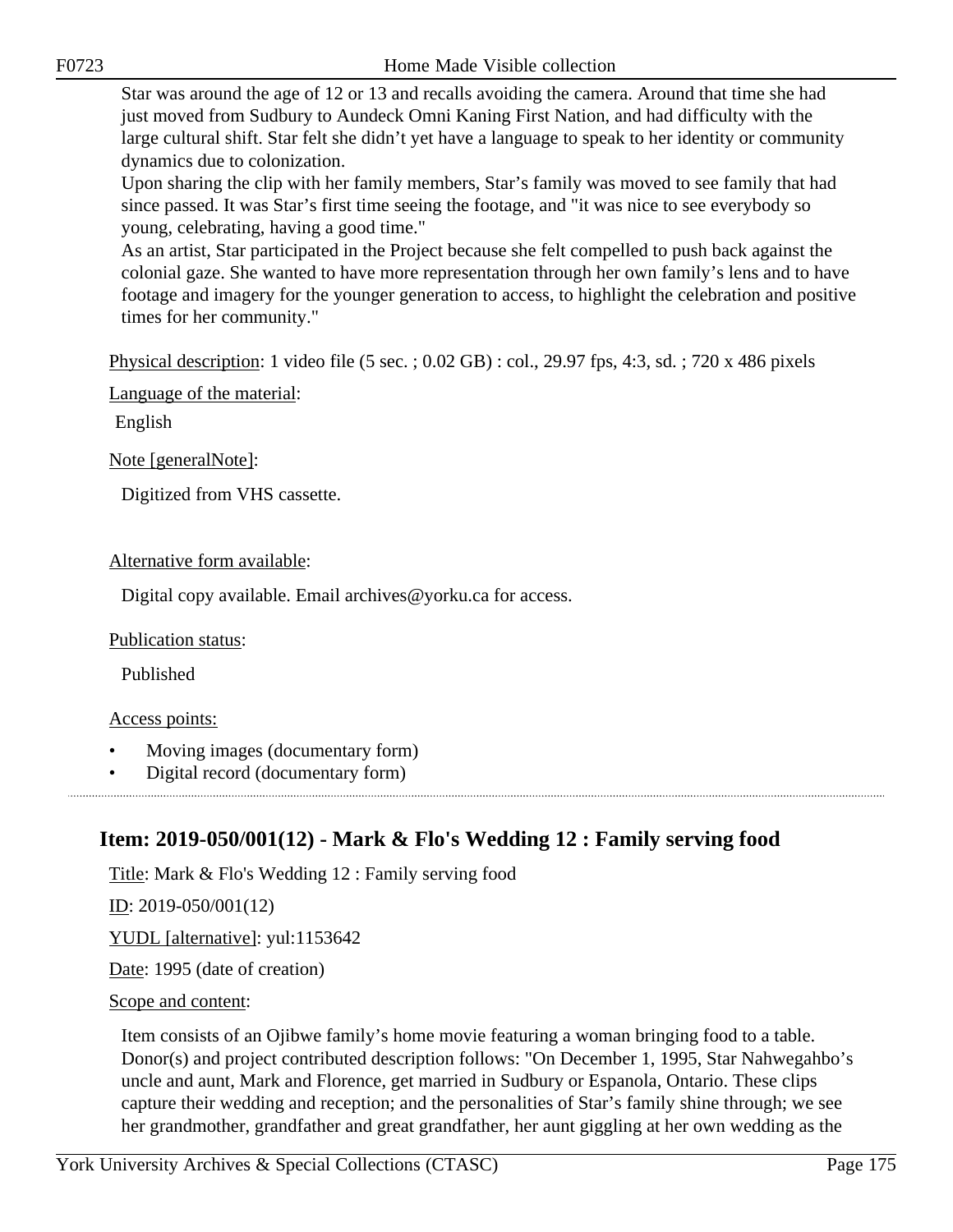priest fumbles on their names, and children running and dancing in the Aundeck Omni Kaning First Nation community centre.

Star was around the age of 12 or 13 and recalls avoiding the camera. Around that time she had just moved from Sudbury to Aundeck Omni Kaning First Nation, and had difficulty with the large cultural shift. Star felt she didn't yet have a language to speak to her identity or community dynamics due to colonization.

Upon sharing the clip with her family members, Star's family was moved to see family that had since passed. It was Star's first time seeing the footage, and "it was nice to see everybody so young, celebrating, having a good time."

As an artist, Star participated in the Project because she felt compelled to push back against the colonial gaze. She wanted to have more representation through her own family's lens and to have footage and imagery for the younger generation to access, to highlight the celebration and positive times for her community."

Physical description: 1 video file (4 sec. ; 0.016 GB) : col., 29.97 fps, 4:3, sd. ; 720 x 486 pixels

Language of the material:

English

Note [generalNote]:

Digitized from VHS cassette.

Alternative form available:

Digital copy available. Email archives@yorku.ca for access.

Publication status:

Published

#### Access points:

- Moving images (documentary form)
- Digital record (documentary form)

# **Item: 2019-050/001(13) - Mark & Flo's Wedding 13 : at the table awaiting the first meal**

Title: Mark & Flo's Wedding 13 : at the table awaiting the first meal

ID: 2019-050/001(13)

YUDL [alternative]: yul:1153643

Date: 1995 (date of creation)

Scope and content:

Item consists of an Ojibwe family's home movie featuring the bridal party seated at a table.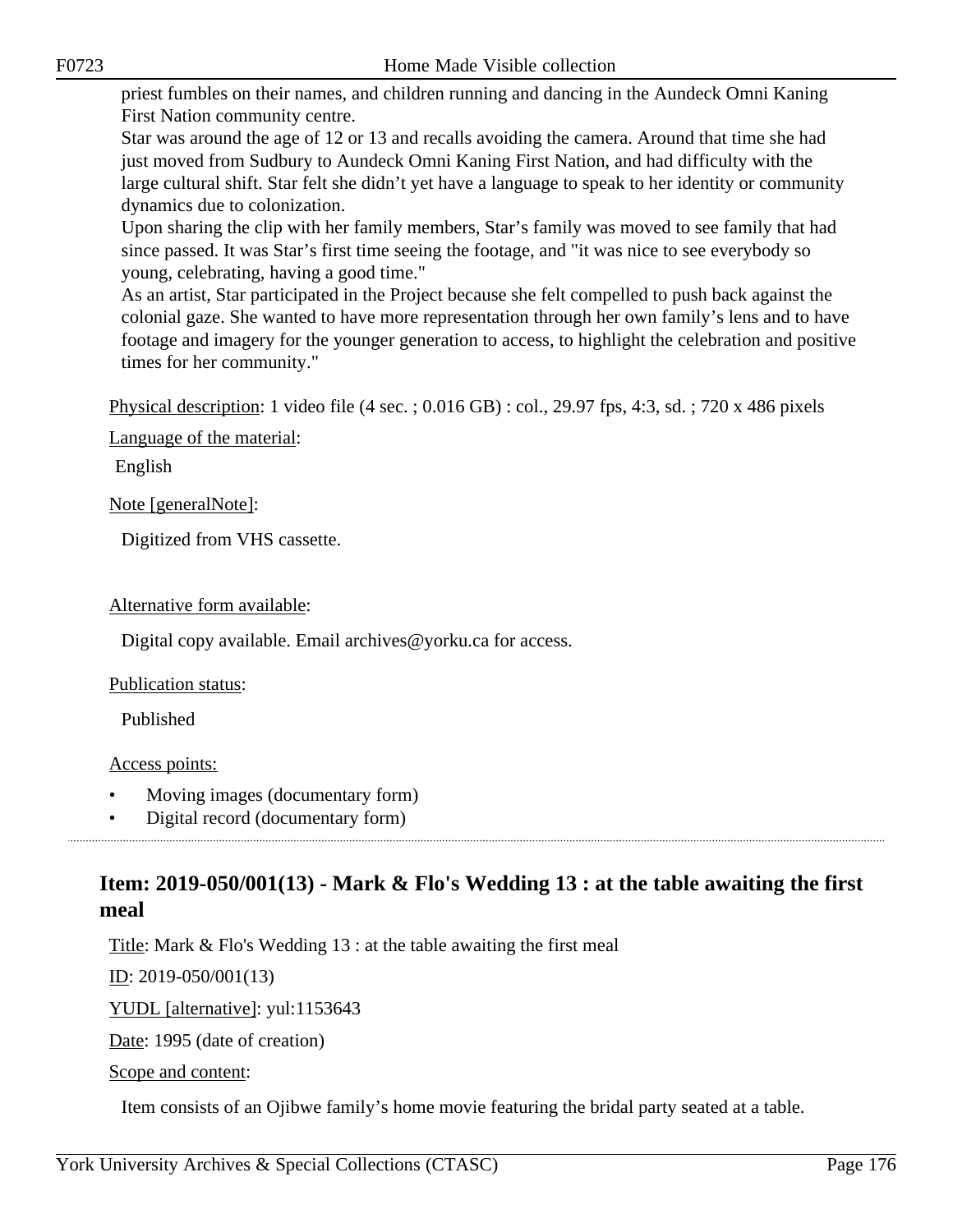Donor(s) and project contributed description follows: "On December 1, 1995, Star Nahwegahbo's uncle and aunt, Mark and Florence, get married in Sudbury or Espanola, Ontario. These clips capture their wedding and reception; and the personalities of Star's family shine through; we see her grandmother, grandfather and great grandfather, her aunt giggling at her own wedding as the priest fumbles on their names, and children running and dancing in the Aundeck Omni Kaning First Nation community centre.

Star was around the age of 12 or 13 and recalls avoiding the camera. Around that time she had just moved from Sudbury to Aundeck Omni Kaning First Nation, and had difficulty with the large cultural shift. Star felt she didn't yet have a language to speak to her identity or community dynamics due to colonization.

Upon sharing the clip with her family members, Star's family was moved to see family that had since passed. It was Star's first time seeing the footage, and "it was nice to see everybody so young, celebrating, having a good time."

As an artist, Star participated in the Project because she felt compelled to push back against the colonial gaze. She wanted to have more representation through her own family's lens and to have footage and imagery for the younger generation to access, to highlight the celebration and positive times for her community."

Physical description: 1 video file (7 sec. ; 0.032 GB) : col., 29.97 fps, 4:3, sd. ; 720 x 486 pixels

Language of the material:

English

Note [generalNote]:

Digitized from VHS cassette.

### Alternative form available:

Digital copy available. Email archives@yorku.ca for access.

Publication status:

Published

Access points:

- Moving images (documentary form)
- Digital record (documentary form)

# **Item: 2019-050/001(14) - Mark & Flo's Wedding 14 : Cutting the cake**

Title: Mark & Flo's Wedding 14 : Cutting the cake

ID: 2019-050/001(14)

YUDL [alternative]: yul:1153644

Date: 1995 (date of creation)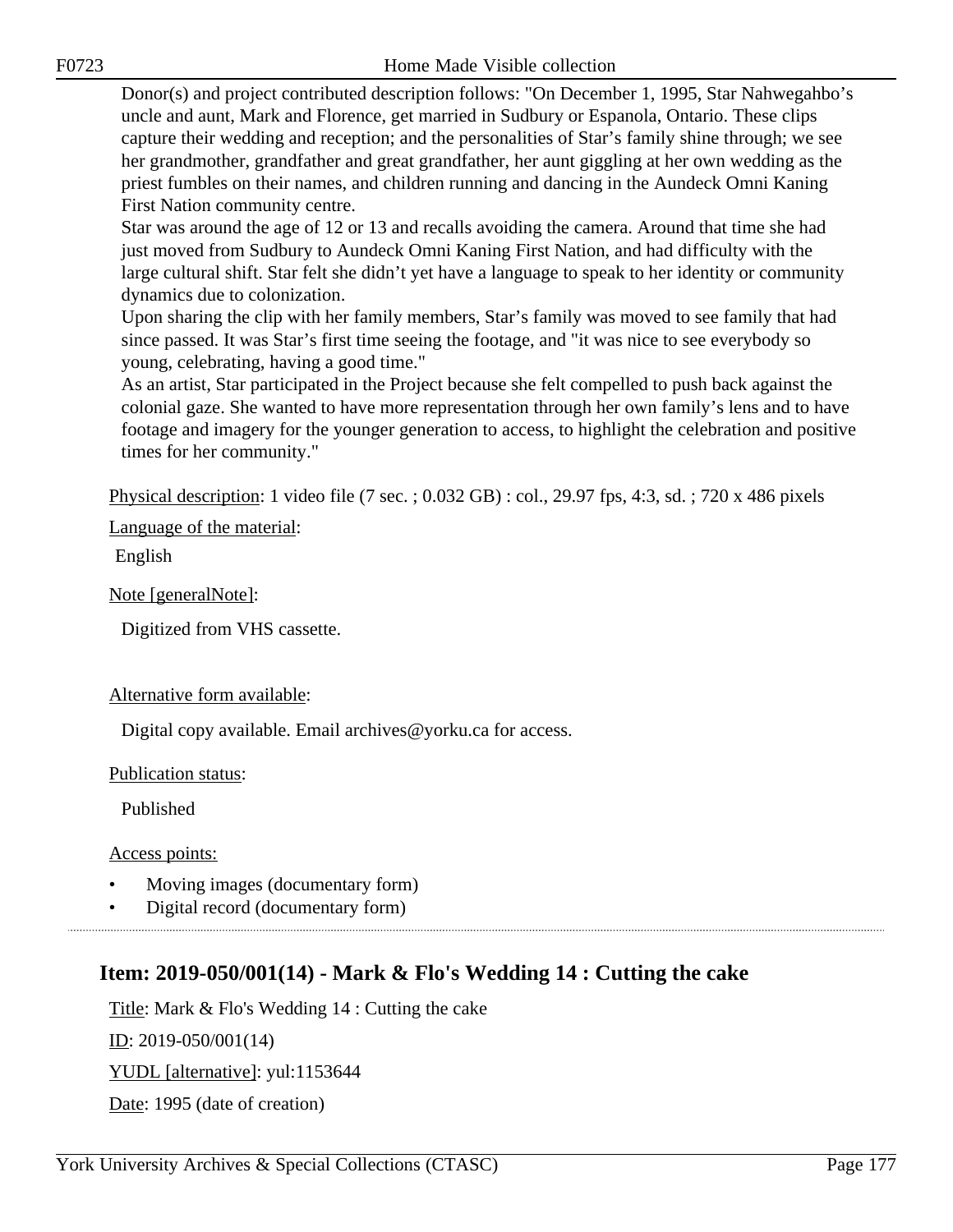#### Scope and content:

Item consists of an Ojibwe family's home movie featuring children walking across the frame and the wedding couple tasting their cake.

Donor(s) and project contributed description follows: "On December 1, 1995, Star Nahwegahbo's uncle and aunt, Mark and Florence, get married in Sudbury or Espanola, Ontario. These clips capture their wedding and reception; and the personalities of Star's family shine through; we see her grandmother, grandfather and great grandfather, her aunt giggling at her own wedding as the priest fumbles on their names, and children running and dancing in the Aundeck Omni Kaning First Nation community centre.

Star was around the age of 12 or 13 and recalls avoiding the camera. Around that time she had just moved from Sudbury to Aundeck Omni Kaning First Nation, and had difficulty with the large cultural shift. Star felt she didn't yet have a language to speak to her identity or community dynamics due to colonization.

Upon sharing the clip with her family members, Star's family was moved to see family that had since passed. It was Star's first time seeing the footage, and "it was nice to see everybody so young, celebrating, having a good time."

As an artist, Star participated in the Project because she felt compelled to push back against the colonial gaze. She wanted to have more representation through her own family's lens and to have footage and imagery for the younger generation to access, to highlight the celebration and positive times for her community."

Physical description: 1 video file (32 sec. ; 0.128 GB) : col., 29.97 fps, 4:3, sd. ; 720 x 486 pixels

Language of the material:

English

Note [generalNote]:

Digitized from VHS cassette.

Alternative form available:

Digital copy available. Email archives@yorku.ca for access.

Publication status:

Published

Access points:

- Moving images (documentary form)
- Digital record (documentary form)

# **Item: 2019-050/001(15) - Mark & Flo's Wedding 15 : Kids dancing, playing**

Title: Mark & Flo's Wedding 15 : Kids dancing, playing

<u>ID</u>: 2019-050/001(15)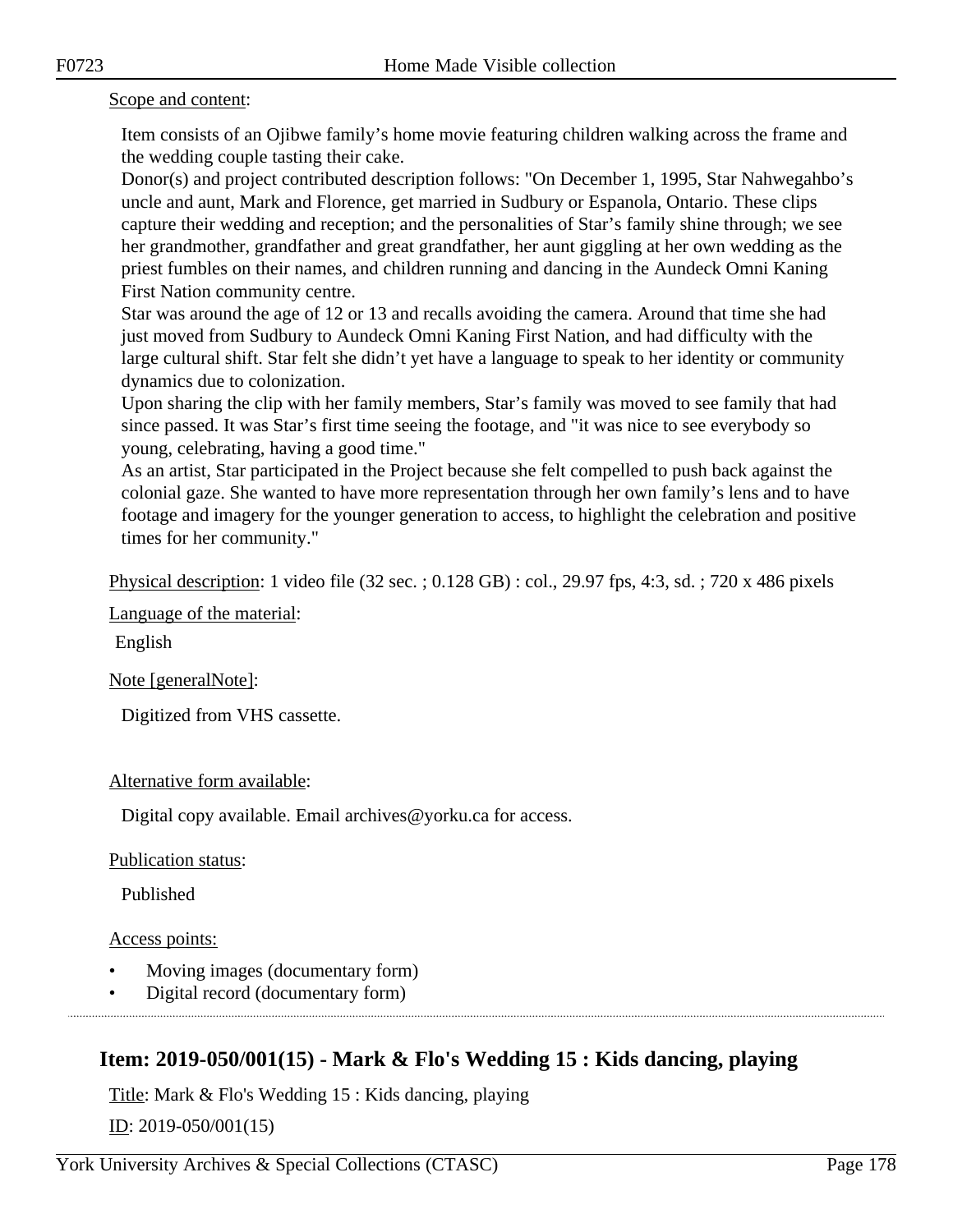YUDL [alternative]: yul:1153645

Date: 1995 (date of creation)

#### Scope and content:

Item consists of an Ojibwe family's home movie featuring children pulling another child off their seat in the foreground and children dancing in the background.

Donor(s) and project contributed description follows: "On December 1, 1995, Star Nahwegahbo's uncle and aunt, Mark and Florence, get married in Sudbury or Espanola, Ontario. These clips capture their wedding and reception; and the personalities of Star's family shine through; we see her grandmother, grandfather and great grandfather, her aunt giggling at her own wedding as the priest fumbles on their names, and children running and dancing in the Aundeck Omni Kaning First Nation community centre.

Star was around the age of 12 or 13 and recalls avoiding the camera. Around that time she had just moved from Sudbury to Aundeck Omni Kaning First Nation, and had difficulty with the large cultural shift. Star felt she didn't yet have a language to speak to her identity or community dynamics due to colonization.

Upon sharing the clip with her family members, Star's family was moved to see family that had since passed. It was Star's first time seeing the footage, and "it was nice to see everybody so young, celebrating, having a good time."

As an artist, Star participated in the Project because she felt compelled to push back against the colonial gaze. She wanted to have more representation through her own family's lens and to have footage and imagery for the younger generation to access, to highlight the celebration and positive times for her community."

Physical description: 1 video file (12 sec. ; 0.05 GB) : col., 29.97 fps, 4:3, sd. ; 720 x 486 pixels

Language of the material:

English

Note [generalNote]:

Digitized from VHS cassette.

#### Alternative form available:

Digital copy available. Email archives@yorku.ca for access.

#### Publication status:

Published

#### Access points:

- Moving images (documentary form)
- Digital record (documentary form)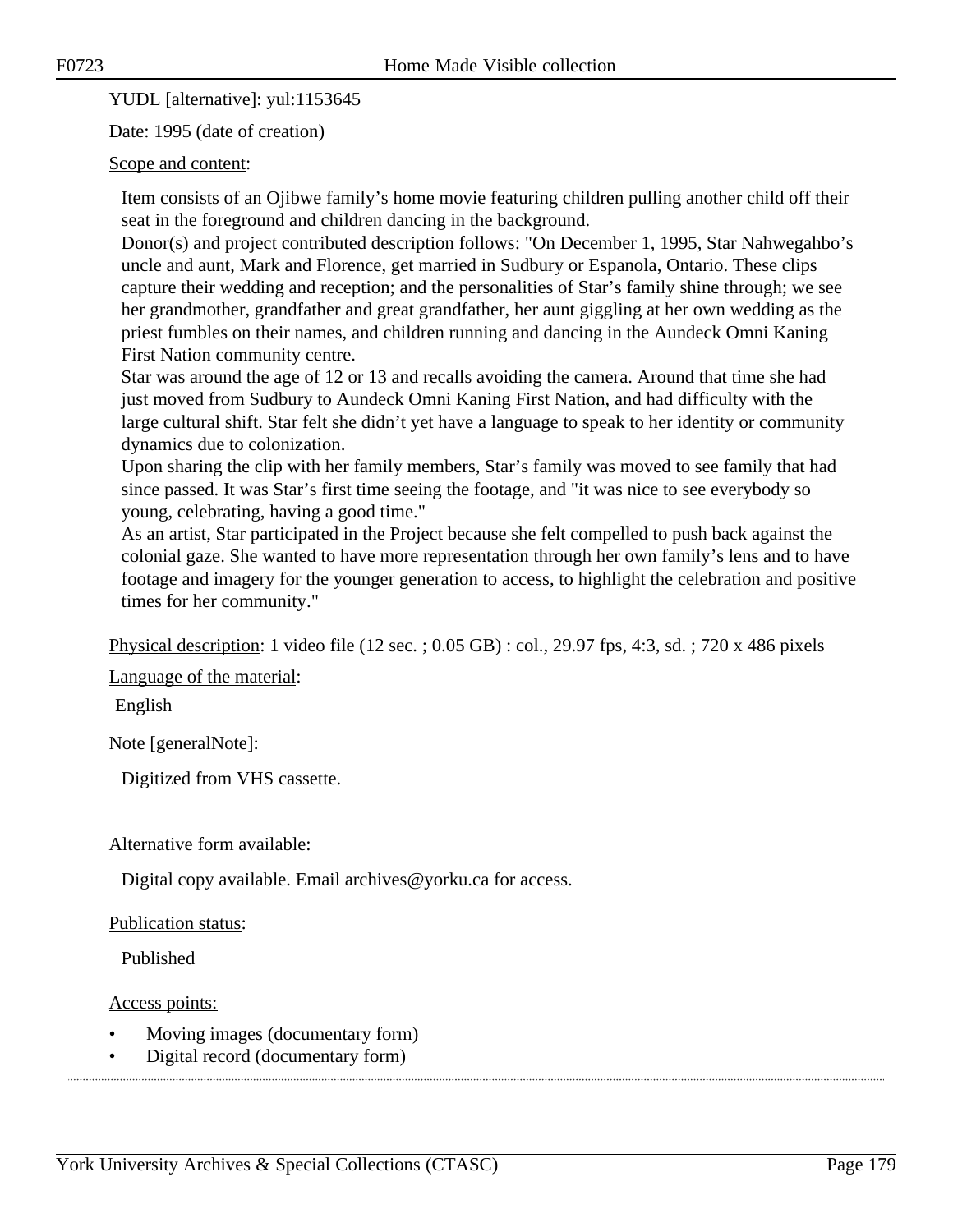# **Item: 2019-050/001(16) - Mark & Flo's Wedding 16 : DJ onstage and kids spin as people come in**

Title: Mark & Flo's Wedding 16 : DJ onstage and kids spin as people come in

ID: 2019-050/001(16)

YUDL [alternative]: yul:1153646

Date: 1995 (date of creation)

#### Scope and content:

Item consists of an Ojibwe family's home movie featuring the DJ and individuals on a stage with music playing in the background.

Donor(s) and project contributed description follows: "On December 1, 1995, Star Nahwegahbo's uncle and aunt, Mark and Florence, get married in Sudbury or Espanola, Ontario. These clips capture their wedding and reception; and the personalities of Star's family shine through; we see her grandmother, grandfather and great grandfather, her aunt giggling at her own wedding as the priest fumbles on their names, and children running and dancing in the Aundeck Omni Kaning First Nation community centre.

Star was around the age of 12 or 13 and recalls avoiding the camera. Around that time she had just moved from Sudbury to Aundeck Omni Kaning First Nation, and had difficulty with the large cultural shift. Star felt she didn't yet have a language to speak to her identity or community dynamics due to colonization.

Upon sharing the clip with her family members, Star's family was moved to see family that had since passed. It was Star's first time seeing the footage, and "it was nice to see everybody so young, celebrating, having a good time."

As an artist, Star participated in the Project because she felt compelled to push back against the colonial gaze. She wanted to have more representation through her own family's lens and to have footage and imagery for the younger generation to access, to highlight the celebration and positive times for her community."

Physical description: 1 video file (10 sec. ; 0.039 GB) : col., 29.97 fps, 4:3, sd. ; 720 x 486 pixels

Language of the material:

English

Note [generalNote]:

Digitized from VHS cassette.

Alternative form available:

Digital copy available. Email archives@yorku.ca for access.

Publication status:

Published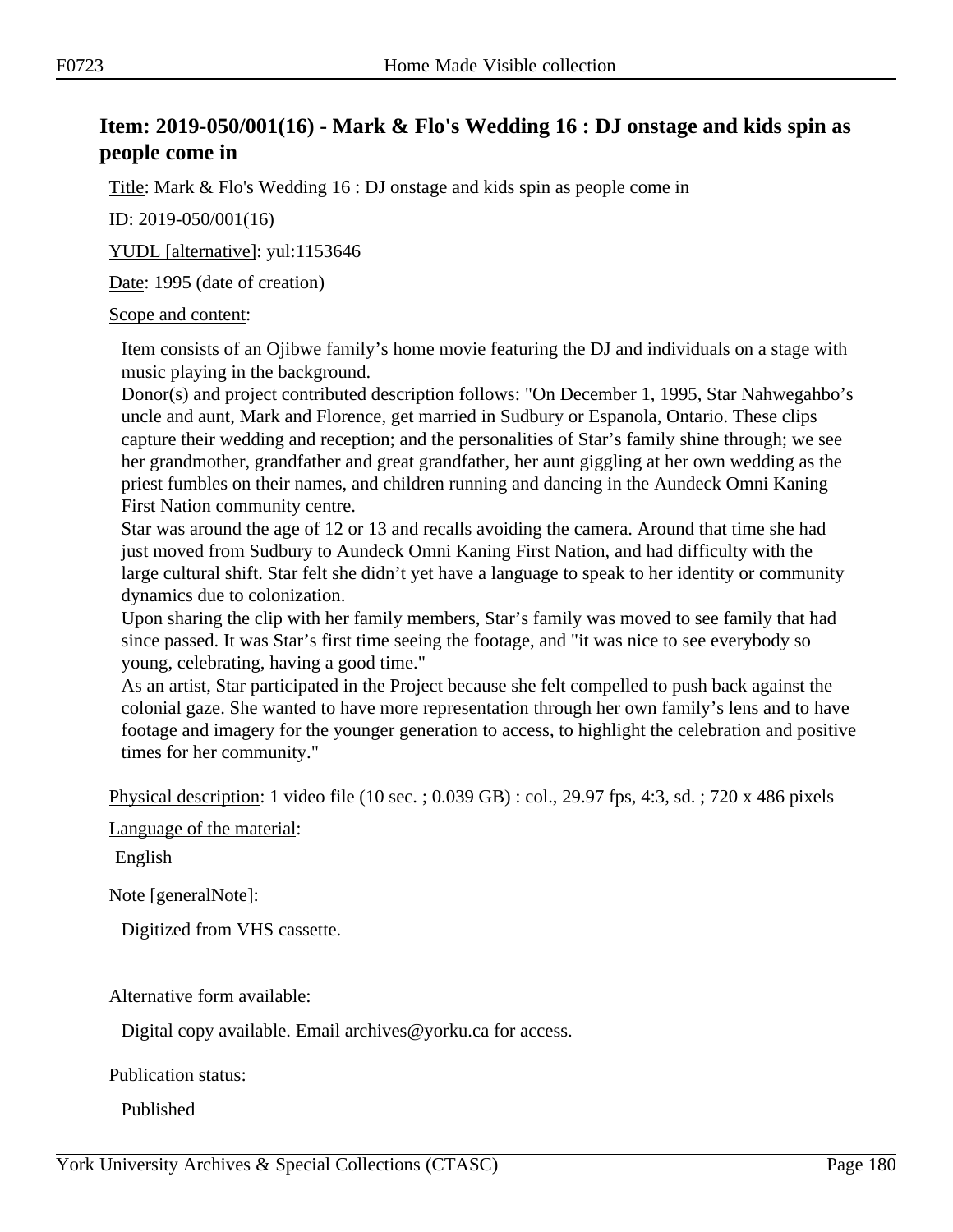#### Access points:

- Moving images (documentary form)
- Digital record (documentary form)

### **Item: 2019-050/001(17) - Mark & Flo's Wedding 17 : a wave**

Title: Mark & Flo's Wedding 17 : a wave

ID: 2019-050/001(17)

YUDL [alternative]: yul:1153647

Date: 1995 (date of creation)

#### Scope and content:

Item consists of an Ojibwe family's home movie featuring a man sitting down at a table, pulling out a cigarette, and waving to the camera.

Donor(s) and project contributed description follows: "On December 1, 1995, Star Nahwegahbo's uncle and aunt, Mark and Florence, get married in Sudbury or Espanola, Ontario. These clips capture their wedding and reception; and the personalities of Star's family shine through; we see her grandmother, grandfather and great grandfather, her aunt giggling at her own wedding as the priest fumbles on their names, and children running and dancing in the Aundeck Omni Kaning First Nation community centre.

Star was around the age of 12 or 13 and recalls avoiding the camera. Around that time she had just moved from Sudbury to Aundeck Omni Kaning First Nation, and had difficulty with the large cultural shift. Star felt she didn't yet have a language to speak to her identity or community dynamics due to colonization.

Upon sharing the clip with her family members, Star's family was moved to see family that had since passed. It was Star's first time seeing the footage, and "it was nice to see everybody so young, celebrating, having a good time."

As an artist, Star participated in the Project because she felt compelled to push back against the colonial gaze. She wanted to have more representation through her own family's lens and to have footage and imagery for the younger generation to access, to highlight the celebration and positive times for her community."

Physical description: 1 video file (21 sec. ; 0.08 GB) : col., 29.97 fps, 4:3, sd. ; 720 x 486 pixels

Language of the material:

English

#### Note [generalNote]:

Digitized from VHS cassette.

#### Alternative form available:

Digital copy available. Email archives@yorku.ca for access.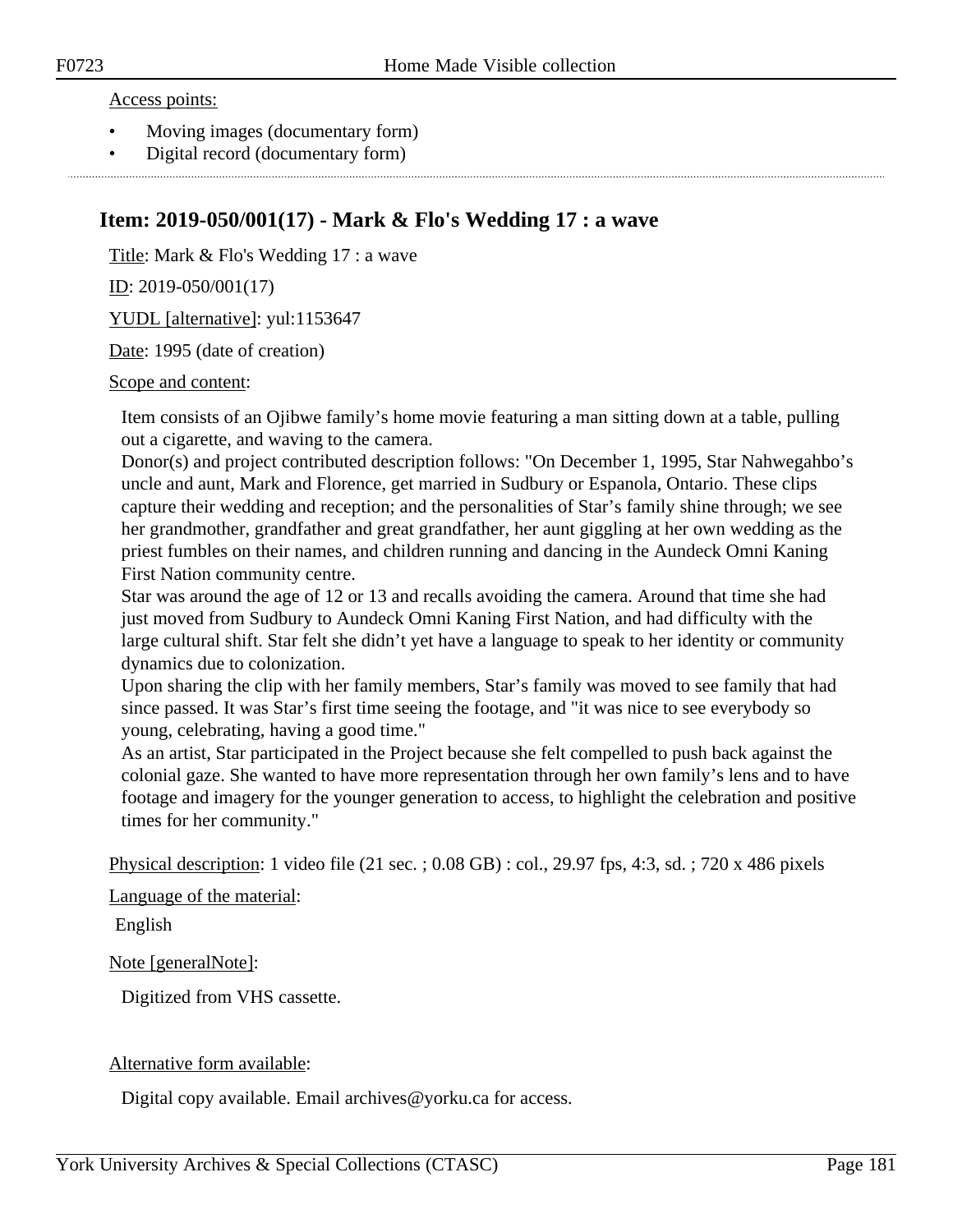#### Publication status:

Published

#### Access points:

- Moving images (documentary form)
- Digital record (documentary form)

### **Item: 2019-050/001(18) - Mark & Flo's Wedding 18 : Parent child dance**

Title: Mark & Flo's Wedding 18 : Parent child dance

ID: 2019-050/001(18)

YUDL [alternative]: yul:1153648

Date: 1995 (date of creation)

#### Scope and content:

Item consists of an Ojibwe family's home movie featuring a man and child dancing with disco lights in the background.

Donor(s) and project contributed description follows: "On December 1, 1995, Star Nahwegahbo's uncle and aunt, Mark and Florence, get married in Sudbury or Espanola, Ontario. These clips capture their wedding and reception; and the personalities of Star's family shine through; we see her grandmother, grandfather and great grandfather, her aunt giggling at her own wedding as the priest fumbles on their names, and children running and dancing in the Aundeck Omni Kaning First Nation community centre.

Star was around the age of 12 or 13 and recalls avoiding the camera. Around that time she had just moved from Sudbury to Aundeck Omni Kaning First Nation, and had difficulty with the large cultural shift. Star felt she didn't yet have a language to speak to her identity or community dynamics due to colonization.

Upon sharing the clip with her family members, Star's family was moved to see family that had since passed. It was Star's first time seeing the footage, and "it was nice to see everybody so young, celebrating, having a good time."

As an artist, Star participated in the Project because she felt compelled to push back against the colonial gaze. She wanted to have more representation through her own family's lens and to have footage and imagery for the younger generation to access, to highlight the celebration and positive times for her community."

Physical description: 1 video file (13 sec. ; 0.05 GB) : col., 29.97 fps, 4:3, sd. ; 720 x 486 pixels

Language of the material:

English

Note [generalNote]:

Digitized from VHS cassette.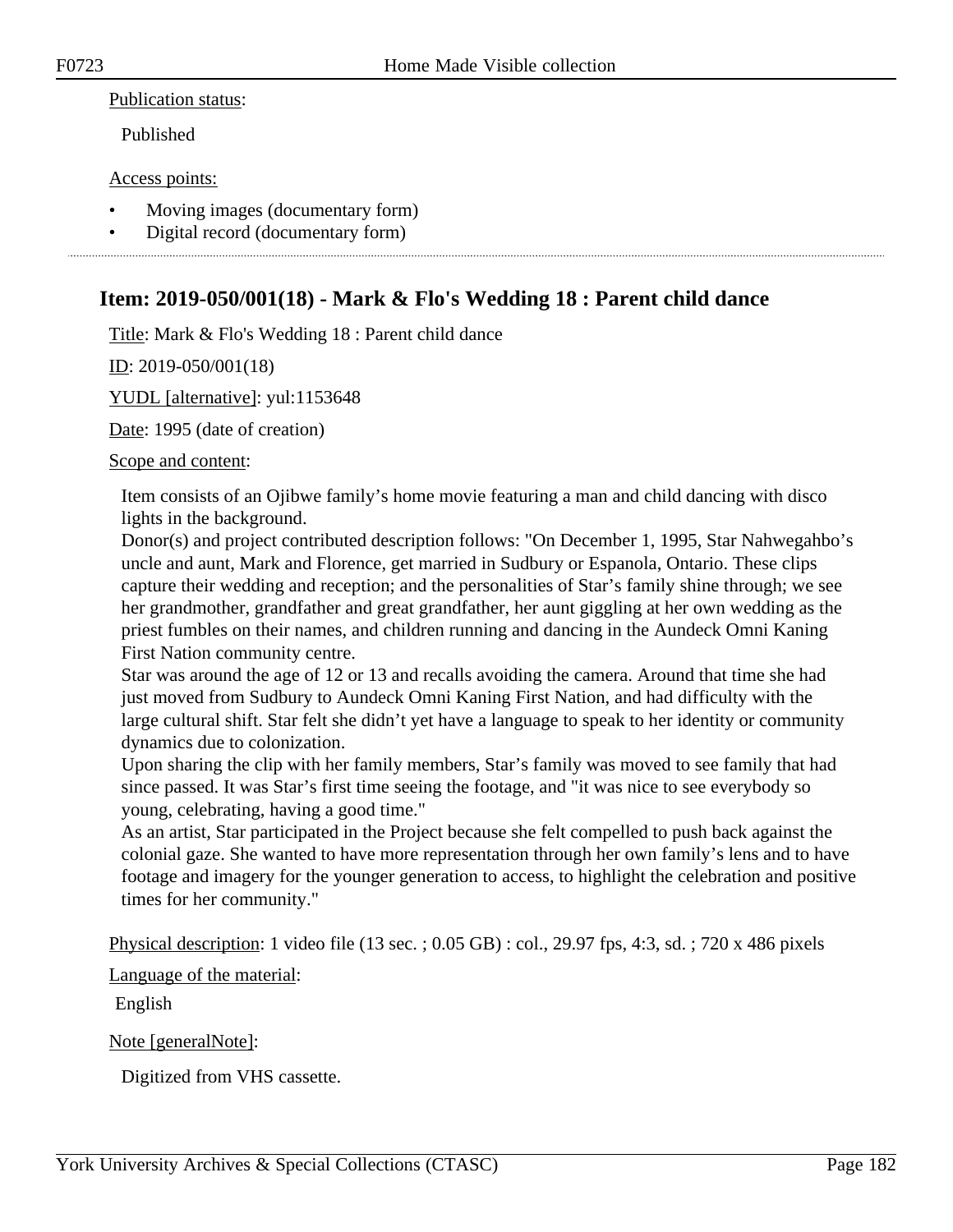#### Alternative form available:

Digital copy available. Email archives@yorku.ca for access.

Publication status:

Published

Access points:

- Moving images (documentary form)
- Digital record (documentary form)

# **Item: 2019-050/001(19) - Mark & Flo's Wedding 19 : Star and her mother, woman dancing**

Title: Mark & Flo's Wedding 19 : Star and her mother, woman dancing

ID: 2019-050/001(19)

YUDL [alternative]: yul:1153649

Date: 1995 (date of creation)

#### Scope and content:

Item consists of an Ojibwe family's home movies featuring a child and a woman standing by a window, with another woman dancing across the frame of the footage. The Macarena song is playing in the background.

Donor(s) and project contributed description follows: "On December 1, 1995, Star Nahwegahbo's uncle and aunt, Mark and Florence, get married in Sudbury or Espanola, Ontario. These clips capture their wedding and reception; and the personalities of Star's family shine through; we see her grandmother, grandfather and great grandfather, her aunt giggling at her own wedding as the priest fumbles on their names, and children running and dancing in the Aundeck Omni Kaning First Nation community centre.

Star was around the age of 12 or 13 and recalls avoiding the camera. Around that time she had just moved from Sudbury to Aundeck Omni Kaning First Nation, and had difficulty with the large cultural shift. Star felt she didn't yet have a language to speak to her identity or community dynamics due to colonization.

Upon sharing the clip with her family members, Star's family was moved to see family that had since passed. It was Star's first time seeing the footage, and "it was nice to see everybody so young, celebrating, having a good time."

As an artist, Star participated in the Project because she felt compelled to push back against the colonial gaze. She wanted to have more representation through her own family's lens and to have footage and imagery for the younger generation to access, to highlight the celebration and positive times for her community."

Physical description: 1 video file (11 sec. ; 0.037 GB) : col., 29.97 fps, 4:3, sd. ; 720 x 486 pixels

Language of the material: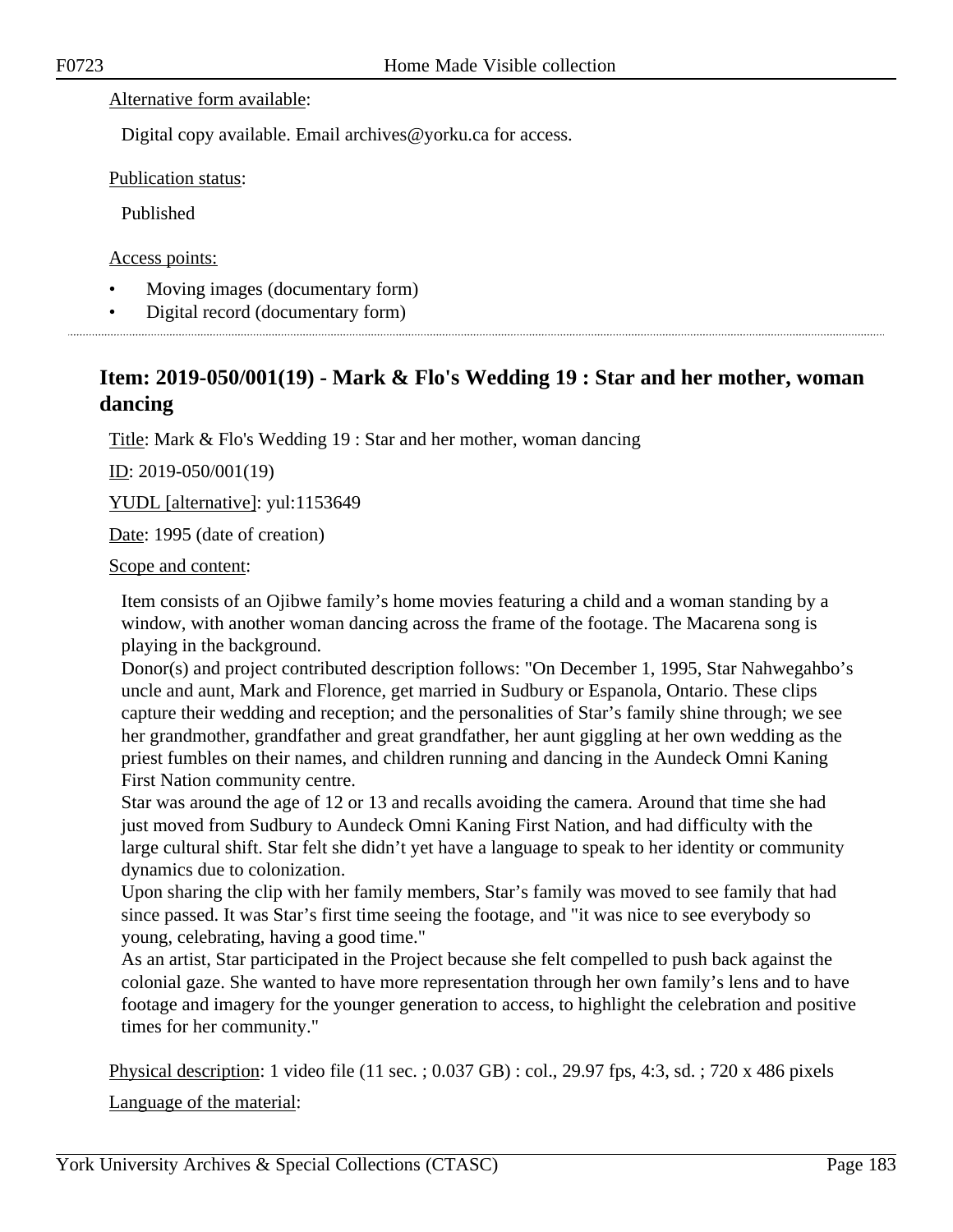English

Note [generalNote]:

Digitized from VHS cassette.

Alternative form available:

Digital copy available. Email archives@yorku.ca for access.

Publication status:

Published

Access points:

- Moving images (documentary form)
- Digital record (documentary form)

#### 

### **Series: S01003 - Blanc family videos**

Creator: Blanc family

Title: Blanc family videos

ID: S01003

Date: 1985 (date of creation)

Scope and content:

Series consists of Haitian Canadian family's home movies documenting a Catholic communion in Verdun, Quebec.

Physical description: 4 video files (2.59 GB)

Language of the material:

Haitian

Immediate source of acquisition:

Donated by Josiane Blanc in September 2019.

Publication status:

Published

Access points:

• Moving images (documentary form)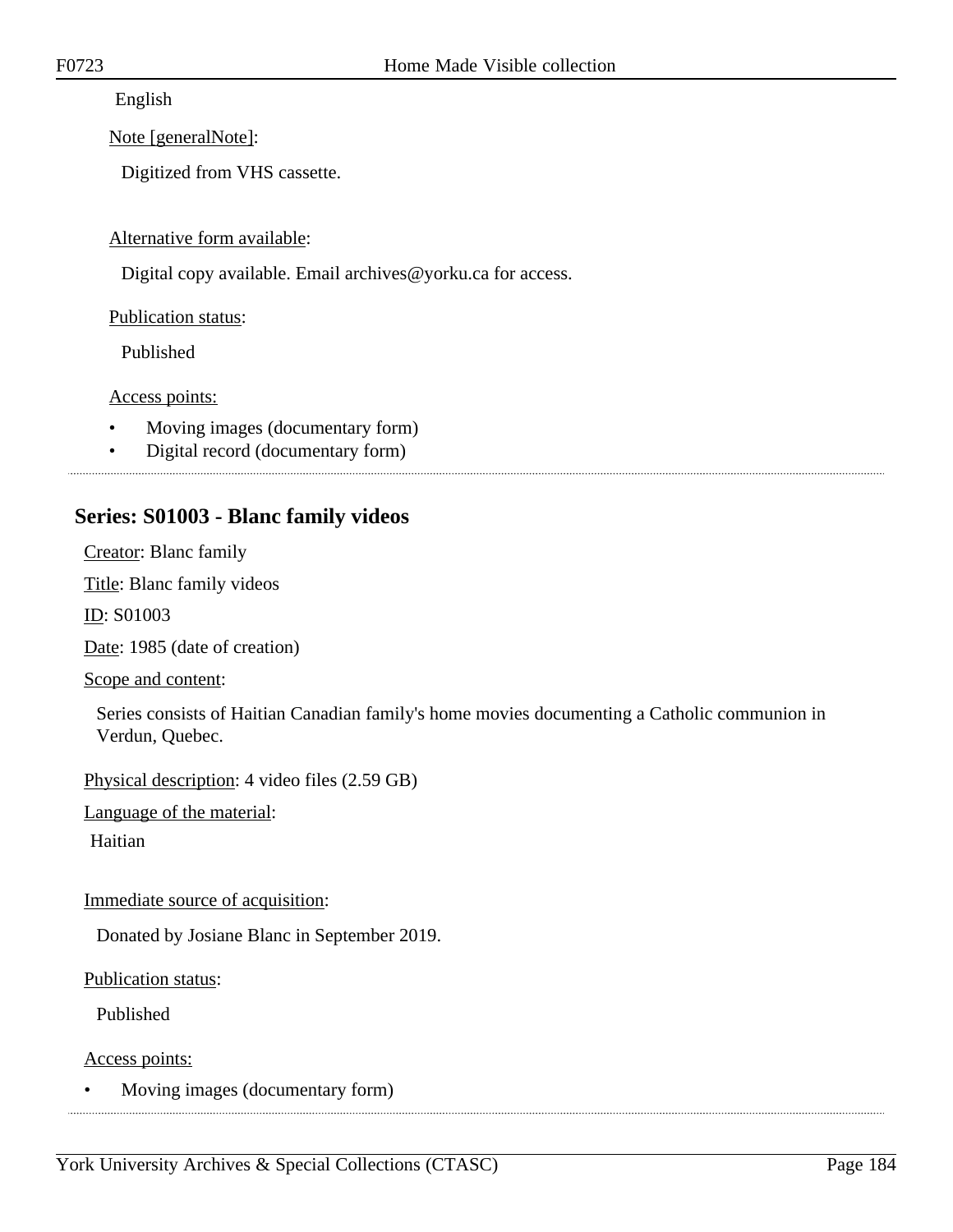# **Item: 2019-052/001(01) - Premiere Communion de Josiane : multiple generations dancing**

Title: Premiere Communion de Josiane : multiple generations dancing

ID: 2019-052/001(01)

YUDL [alternative]: yul:1153608

Date: 7 May 1985 (date of creation)

#### Scope and content:

Item consists of a Haitian family's home movie featuring multiple generations eating and dancing to music in a living room.

Donor(s) and project contributed description follows: "The year is 1985 and in Verdun, Quebec, eight or nine years old Josiane Blanc celebrates her Catholic communion. Here she cuts her cake among her mom and family members."

Physical description: 1 video file (1 min., 22 sec. ; 0.639 GB) : col., 29.97 fps, 4:3, sd. ; 720 x 486 pixels

Language of the material:

Note [generalNote]:

Digitized from VHS cassette.

#### Alternative form available:

Digital copy available. Email archives@yorku.ca for access.

Publication status:

Published

Access points:

- Moving images (documentary form)
- Digital record (documentary form)

### **Item: 2019-052/001(02) - Premiere Communion de Josiane : cake**

Title: Premiere Communion de Josiane : cake ID: 2019-052/001(02) YUDL [alternative]: yul:1153609 Date: 7 May 1985 (date of creation) Scope and content: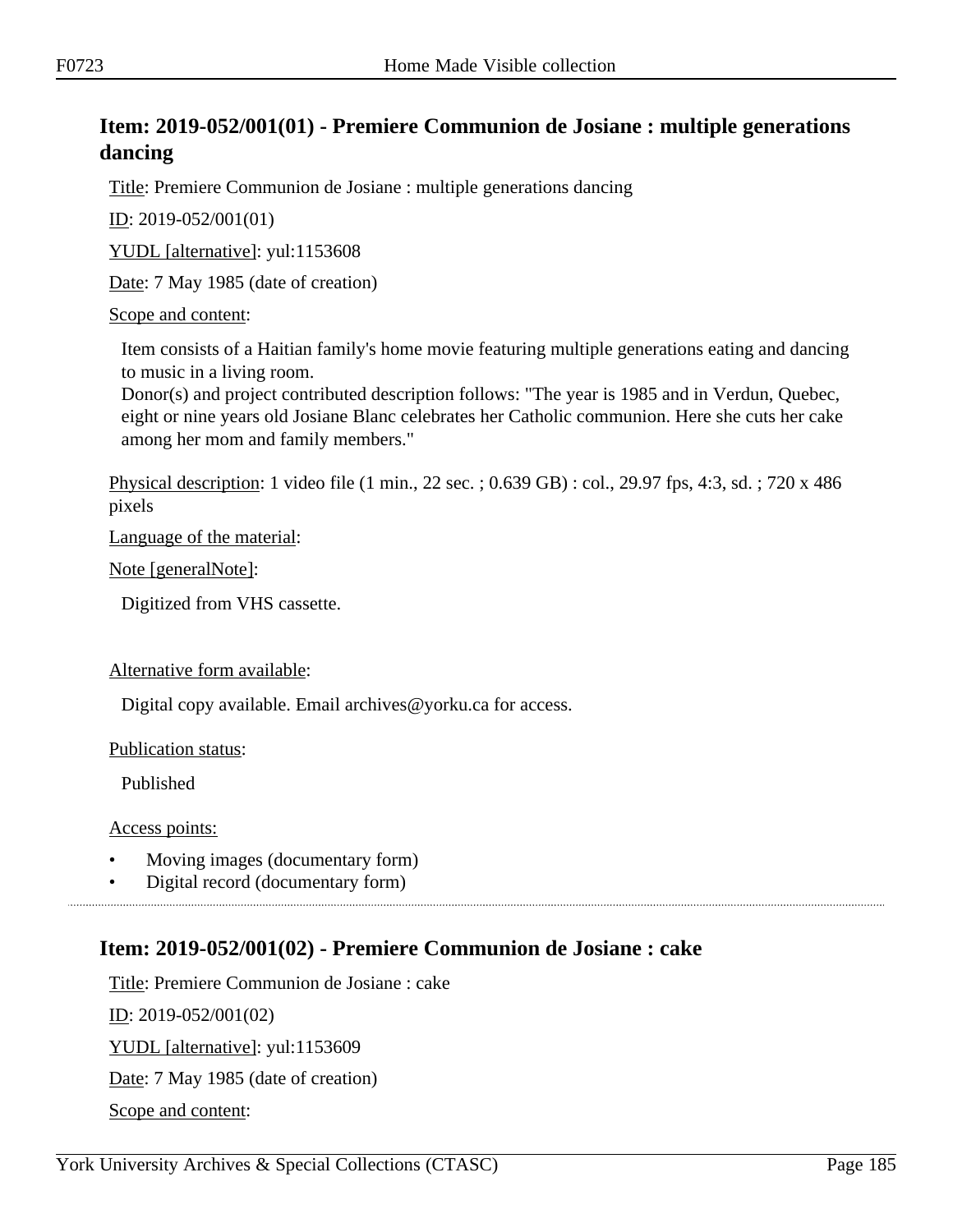Item consists of a Haitian family's home movie featuring a child in a white dress cutting a large decorative cake in the shape of a chapel and book cake with help from and supervision of three women. A child is a black suit and tie also appears in the footage.

Donor(s) and project contributed description follows: "The year is 1985 and in Verdun, Quebec, eight or nine years old Josiane Blanc celebrates her Catholic communion. Here she cuts her cake among her mom and family members."

Physical description: 1 video file (45 sec. ; 0.37 GB) : col., 29.97 fps, 4:3, sd. ; 720 x 486 pixels

Language of the material:

Note [generalNote]:

Digitized from VHS cassette.

Alternative form available:

Digital copy available. Email archives@yorku.ca for access.

Publication status:

Published

#### Access points:

- Moving images (documentary form)
- Digital record (documentary form)

### **Item: 2019-052/001(03) - Premiere Communion de Josiane : adults dancing**

Title: Premiere Communion de Josiane : adults dancing

ID: 2019-052/001(03)

YUDL [alternative]: yul:1153610

Date: 7 May 1985 (date of creation)

Scope and content:

Item consists of a Haitian family's home movie featuring two adults dancing to music in a living room. The footage is damaged with the colour switching to back and white, flickering, and a lot of noise appearing.

Donor(s) and project contributed description follows:"The year is 1985 and in Verdun, Quebec, eight or nine years old Josiane Blanc celebrates her Catholic communion. In this clip Josiane's mom dances with her uncle."

Physical description: 1 video file (55 sec. ; 0.43 GB) : col., 29.97 fps, 4:3, sd. ; 720 x 486 pixels

Language of the material:

Note [generalNote]: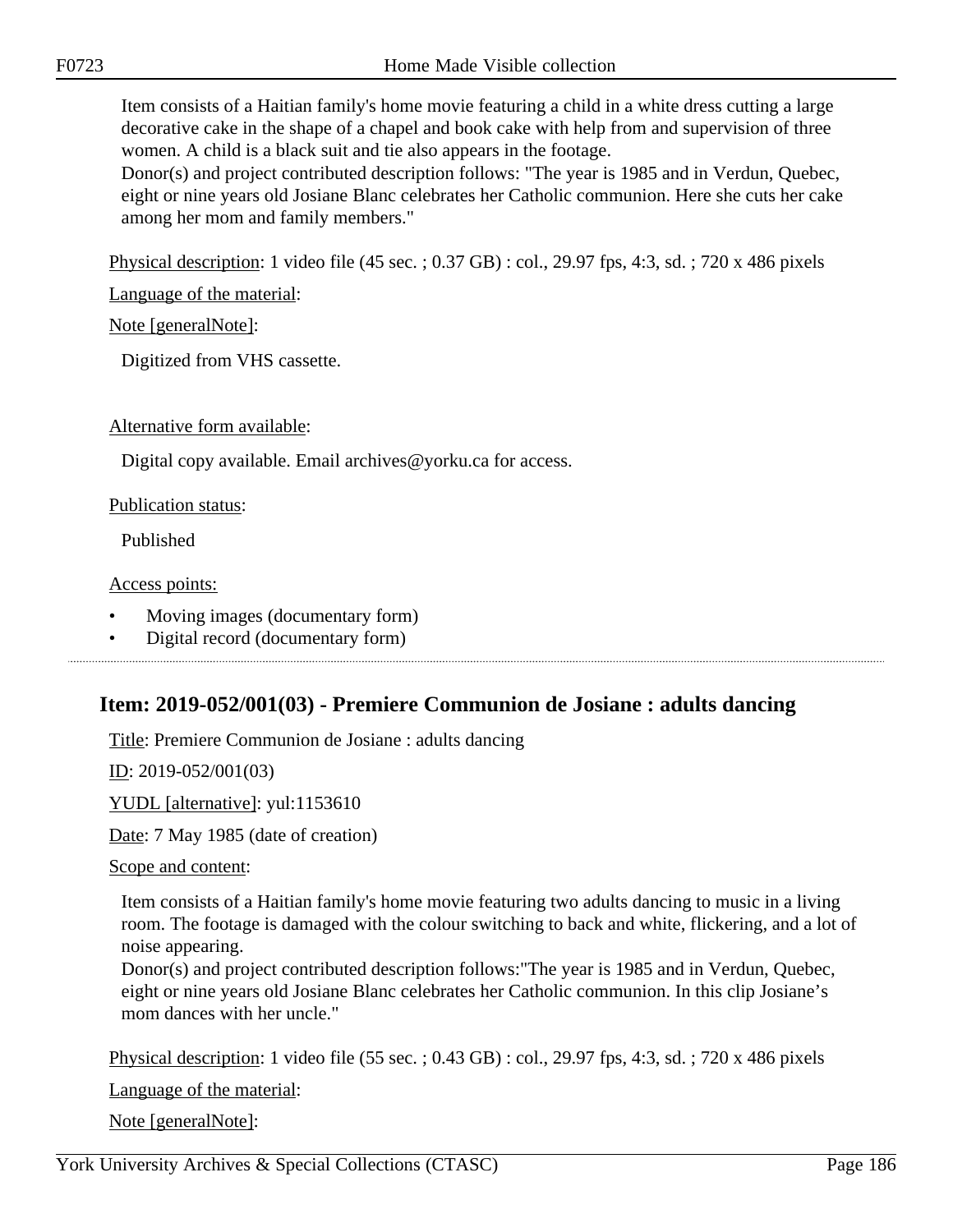Digitized from VHS cassette.

#### Alternative form available:

Digital copy available. Email archives@yorku.ca for access.

#### Publication status:

Published

#### Access points:

- Moving images (documentary form)
- Digital record (documentary form)

### **Item: 2019-052/001(04) - Premiere Communion de Josiane : speech**

Title: Premiere Communion de Josiane : speech

<u>ID</u>: 2019-052/001(04)

YUDL [alternative]: yul:1153611

Date: 7 May 1985 (date of creation)

Scope and content:

Item consists of a Haitian family's home movie starts with a child putting a communion veil on another child. It also features the child in a white dress speaking to an audience and ends with several children entering the frame wrapping arms around one another. The audio is out of sync and the footage contains a lot of noise.

Donor(s) and project contributed description follows: "The year is 1985 and in Verdun, Quebec, eight or nine years old Josiane Blanc celebrates her Catholic communion. In this clip Josiane is speak and telling her family what she is grateful for. She goes on to play with her friends and cousins. Josiane recalls that growing up in Verdun she was one of the only Black kids at her school for a few years. When the second Black girl arrived, they would end up being friends and her friend appears in tail end of this video."

Physical description: 1 video file (3 min. ; 1.25 GB) : col., 29.97 fps, 4:3, sd. ; 720 x 486 pixels

Language of the material:

Haitian

Note [generalNote]:

Digitized from VHS cassette.

Alternative form available: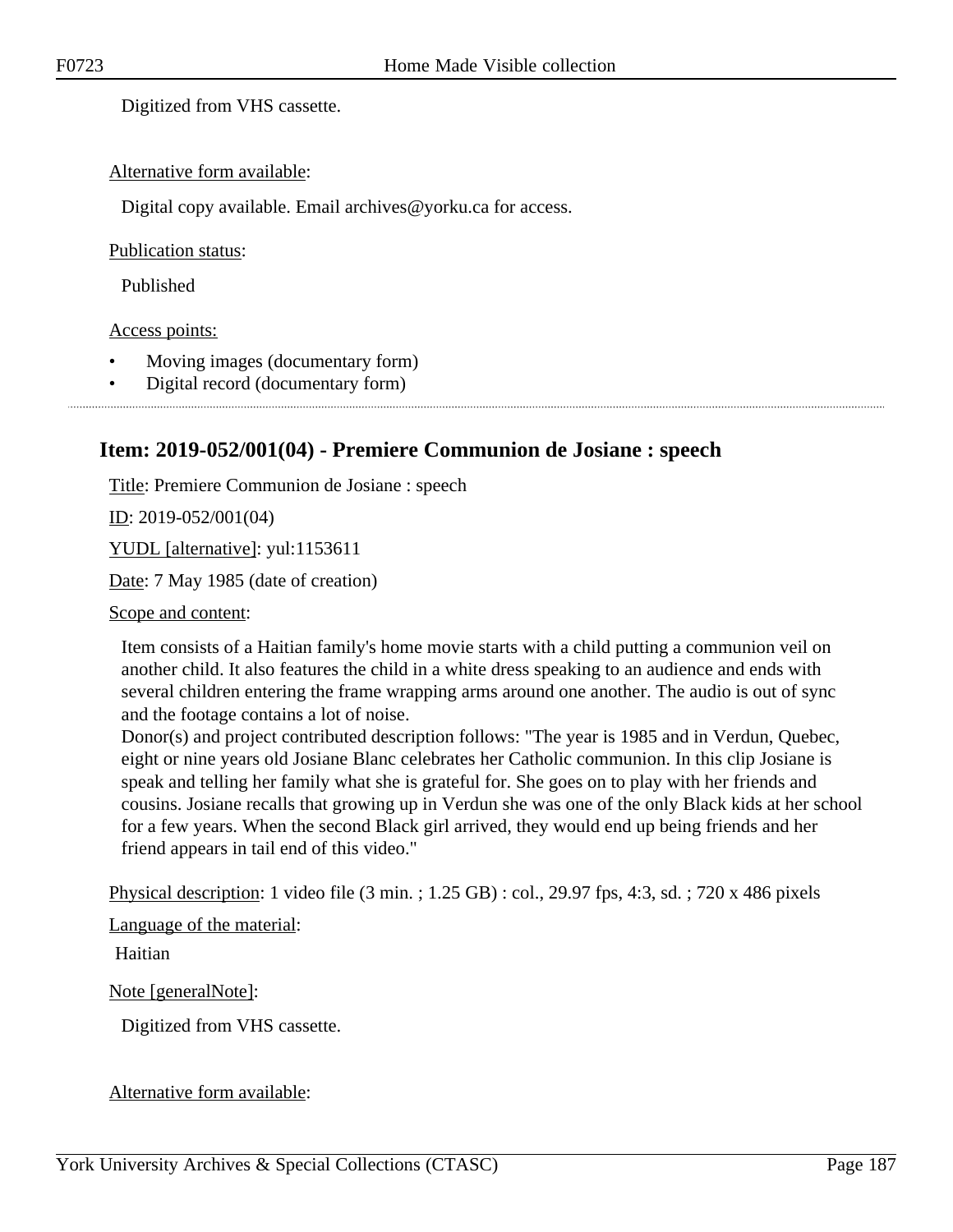Digital copy available. Email archives@yorku.ca for access.

Publication status:

Published

Access points:

- Moving images (documentary form)
- Digital record (documentary form)

# **Series: S01004 - Nundy family videos**

Creator: Nundy family

Title: Nundy family videos

ID: S01004

Date: 1968-1971 (date of creation)

Scope and content:

Series consists of a Indian-Canadian family's home movies documenting winter in the Laurentian Mountains, the cityscapes of Montreal, and skiing at Chicopee Hill.

Physical description: 4 video files (5.87 GB)

Immediate source of acquisition:

Donated by Bala and Smita Nundy in September 2019.

Publication status:

Published

Access points:

• Moving images (documentary form)

### **Item: 2019-060/001(01) - Winter in the Laurentian Mountains and Montreal**

Title: Winter in the Laurentian Mountains and Montreal ID: 2019-060/001(01) YUDL [alternative]: yul:1153651 Date: [1970 or 1971] (date of creation) Scope and content: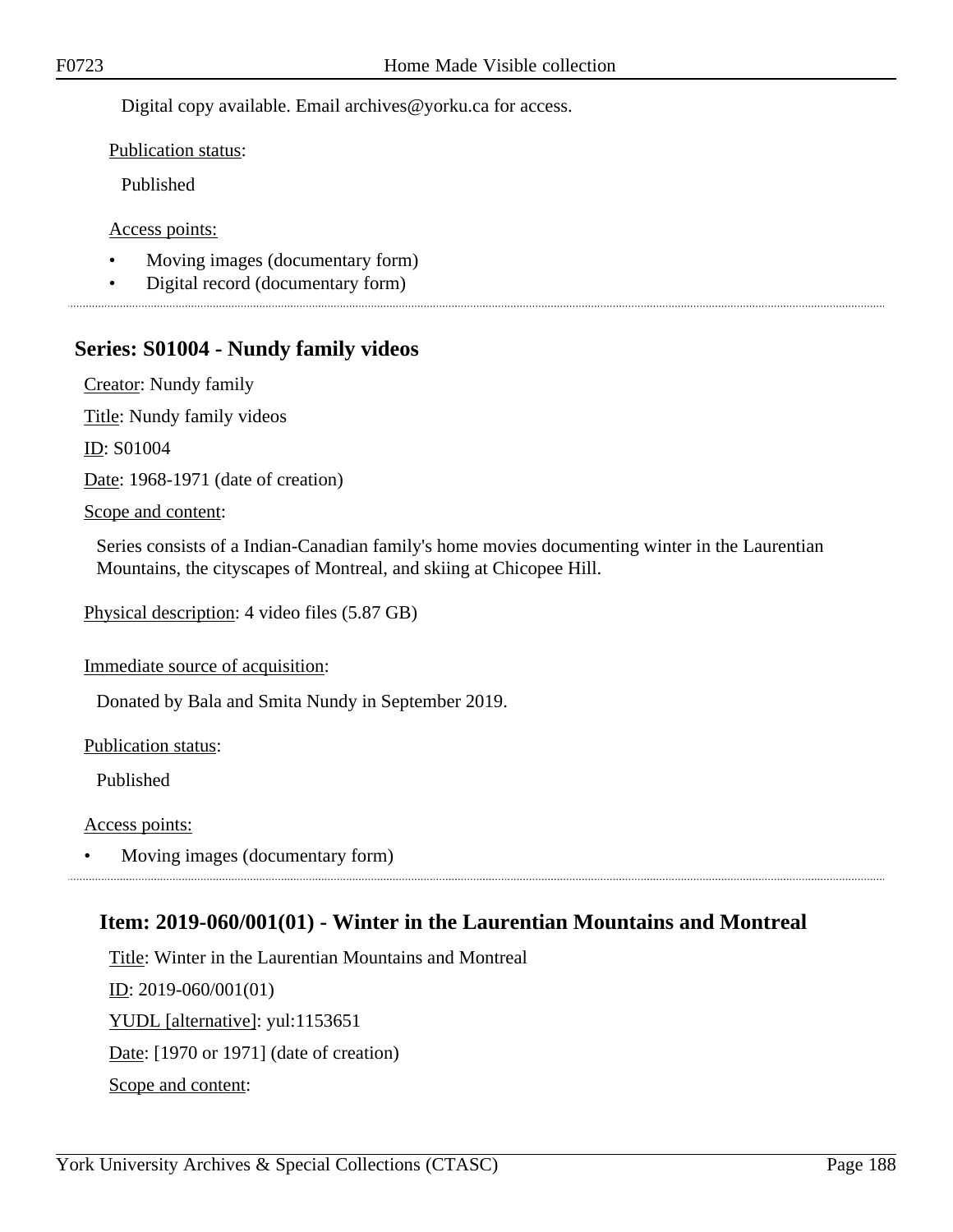Item consists of an Indian family's home movie featuring the camera zooming in to people on the patio of a snowy house, a man operating a snow plow, snowy forested landscapes, people exiting cars, children throwing snowballs, people operating snowmobiles, snowy cityscape views from the top of Mont Royal, cars driving up Mont Royal, the Mont Royal cross with blue skies and the sun shinning in the background, people walking on snowy trails, a horse and sleighs on trails and pulling up to the Mont Royal chalet, people walking down stairs to a car park, people at a cottage and skiing, people walking across a frozen lake, a light house, the camera spanning across the frozen lake and the sun setting in the background, and ends with a flowing river.

Donor(s) and project contributed description follows: "The following clips are from 1969-71. The reels start in the winter of 1970/71 north of Montreal, at Laurentian Mountains, a known good skiing place. Bala Nundy lived in Montreal at the time just before he got married in 1971. When Bala moved to Montreal he didn't have any family there and his close friends became his family. Here they rented a cottage for a weekend trip. Since they are all from hot countries without snow they got excited and took many pictures.

The next scenes overlook downtown Montreal; Mont Royal, Jack Cartier Bridge, horse driven buggies, etc. The 8mm footage is sped up like a Chaplin film.

In the next scene, his future wife's family and their friends appear. This is also in the Laurentian Mountain area in the winter of 1971.

Then there is a clip of Bala downhill skiing for the first time, he hoped that this would make his grandkids laugh in the future. This was taken in 1968 in Chicopee hill near Kitchener, ON. Then to frozen Lake Erie, and a park in Galt, Ontario (later became Cambridge, Ontario).

Now Bala's daughter Smita says, 'You'll often find her dad sitting down and going through old photos.' He is known for sharing pictures at family get-togethers and is inspired by his grandkids. He has thousands of pieces of materials and started filming in 1965."

Physical description: 1 video file (4 min., 22 sec. ; 3.39 GB) : col., 18 fps, 4:3, si. ; 1440 x 1080 pixels

Language of the material:

Note [generalNote]:

Digitized from Super 8mm film.

#### Alternative form available:

Digital copy available. Email archives@yorku.ca for access.

#### Publication status:

Published

#### Access points:

- Moving images (documentary form)
- Digital record (documentary form)

### **Item: 2019-060/001(02) - Snow balls, riding snowmobiles, and snowy landscapes**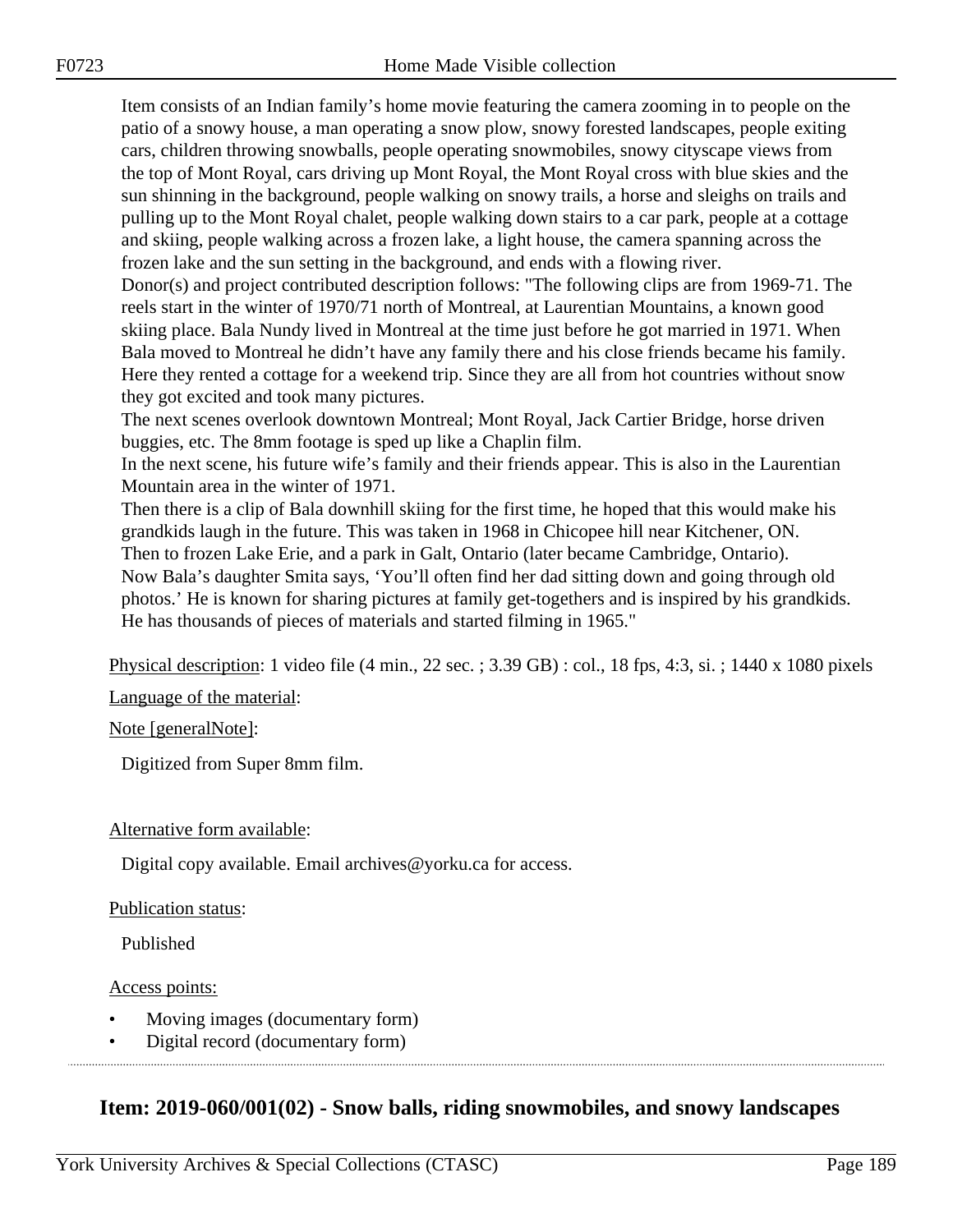Title: Snow balls, riding snowmobiles, and snowy landscapes

ID: 2019-060/001(02)

YUDL [alternative]: yul:1153652

Date: 1971 (date of creation)

#### Scope and content:

Item consists of an Indian family's home movie featuring people walking down the street, throwing snow balls, riding a snowmobile, snowy landscapes with trees and houses. Donor(s) and project contributed description follows: "The following clips are from 1969-71. The reels start in the winter of 1970/71 north of Montreal, at Laurentian Mountains, a known good skiing place. Bala Nundy lived in Montreal at the time just before he got married in 1971. When Bala moved to Montreal he didn't have any family there and his close friends became his family. Here they rented a cottage for a weekend trip. Since they are all from hot countries without snow they got excited and took many pictures.

The next scenes overlook downtown Montreal; Mont Royal, Jack Cartier Bridge, horse driven buggies, etc. The 8mm footage is sped up like a Chaplin film.

In the next scene, his future wife's family and their friends appear. This is also in the Laurentian Mountain area in the winter of 1971.

Then there is a clip of Bala downhill skiing for the first time, he hoped that this would make his grandkids laugh in the future. This was taken in 1968 in Chicopee hill near Kitchener, ON. Then to frozen Lake Erie, and a park in Galt, Ontario (later became Cambridge, Ontario). Now Bala's daughter Smita says, 'You'll often find her dad sitting down and going through old photos.' He is known for sharing pictures at family get-togethers and is inspired by his grandkids. He has thousands of pieces of materials and started filming in 1965."

Physical description: 1 video file (1 min., 5 sec. ; 0.89 GB) : col., 18 fps, 4:3, si. ; 1440 x 1080 pixels

Language of the material:

Note [generalNote]:

Digitized from Super 8mm film.

#### Alternative form available:

Digital copy available. Email archives@yorku.ca for access.

#### Publication status:

Published

#### Access points:

- Moving images (documentary form)
- Digital record (documentary form)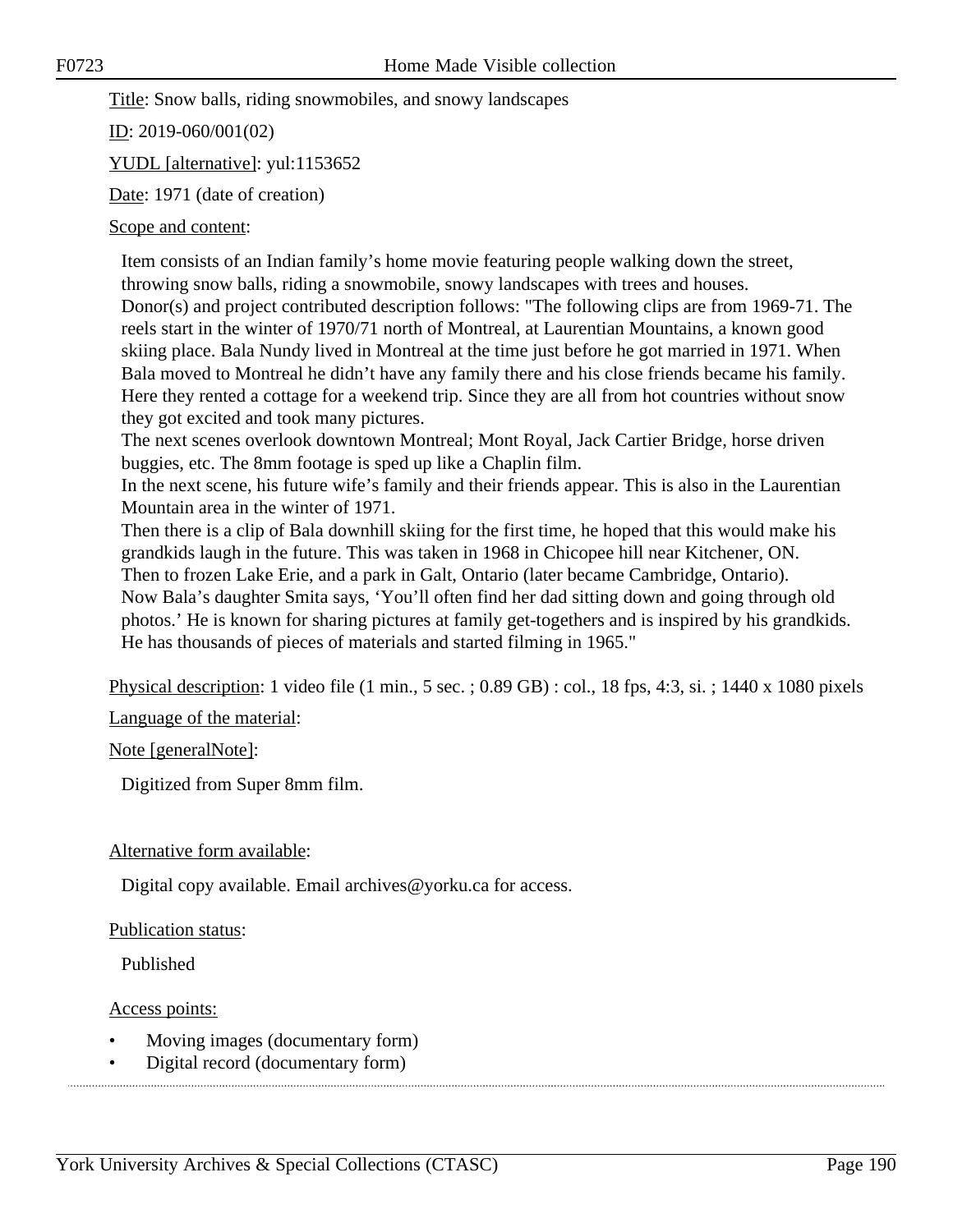# **Item: 2019-060/001(03) - Exiting a cottage, driving away, and two children playing in the snow**

Title: Exiting a cottage, driving away, and two children playing in the snow

ID: 2019-060/001(03)

YUDL [alternative]: yul:1153653

Date: 1968 (date of creation)

#### Scope and content:

Item consists of an Indian family's home movie featuring people exiting a home, driving away, and a toddler playing in the snow with two adults.

Donor(s) and project contributed description follows: "The following clips are from 1969-71. The reels start in the winter of 1970/71 north of Montreal, at Laurentian Mountains, a known good skiing place. Bala Nundy lived in Montreal at the time just before he got married in 1971. When Bala moved to Montreal he didn't have any family there and his close friends became his family. Here they rented a cottage for a weekend trip. Since they are all from hot countries without snow they got excited and took many pictures.

The next scenes overlook downtown Montreal; Mont Royal, Jack Cartier Bridge, horse driven buggies, etc. The 8mm footage is sped up like a Chaplin film.

In the next scene, his future wife's family and their friends appear. This is also in the Laurentian Mountain area in the winter of 1971.

Then there is a clip of Bala downhill skiing for the first time, he hoped that this would make his grandkids laugh in the future. This was taken in 1968 in Chicopee hill near Kitchener, ON. Then to frozen Lake Erie, and a park in Galt, Ontario (later became Cambridge, Ontario). Now Bala's daughter Smita says, 'You'll often find her dad sitting down and going through old photos.' He is known for sharing pictures at family get-togethers and is inspired by his grandkids. He has thousands of pieces of materials and started filming in 1965."

Physical description: 1 video file (56 sec. ; 0.78 GB) : col., 18 fps, 4:3, si. ; 1440 x 1080 pixels

Language of the material:

#### Note [generalNote]:

Digitized from Super 8mm film.

#### Alternative form available:

Digital copy available. Email archives@yorku.ca for access.

Publication status:

Published

#### Access points:

• Moving images (documentary form)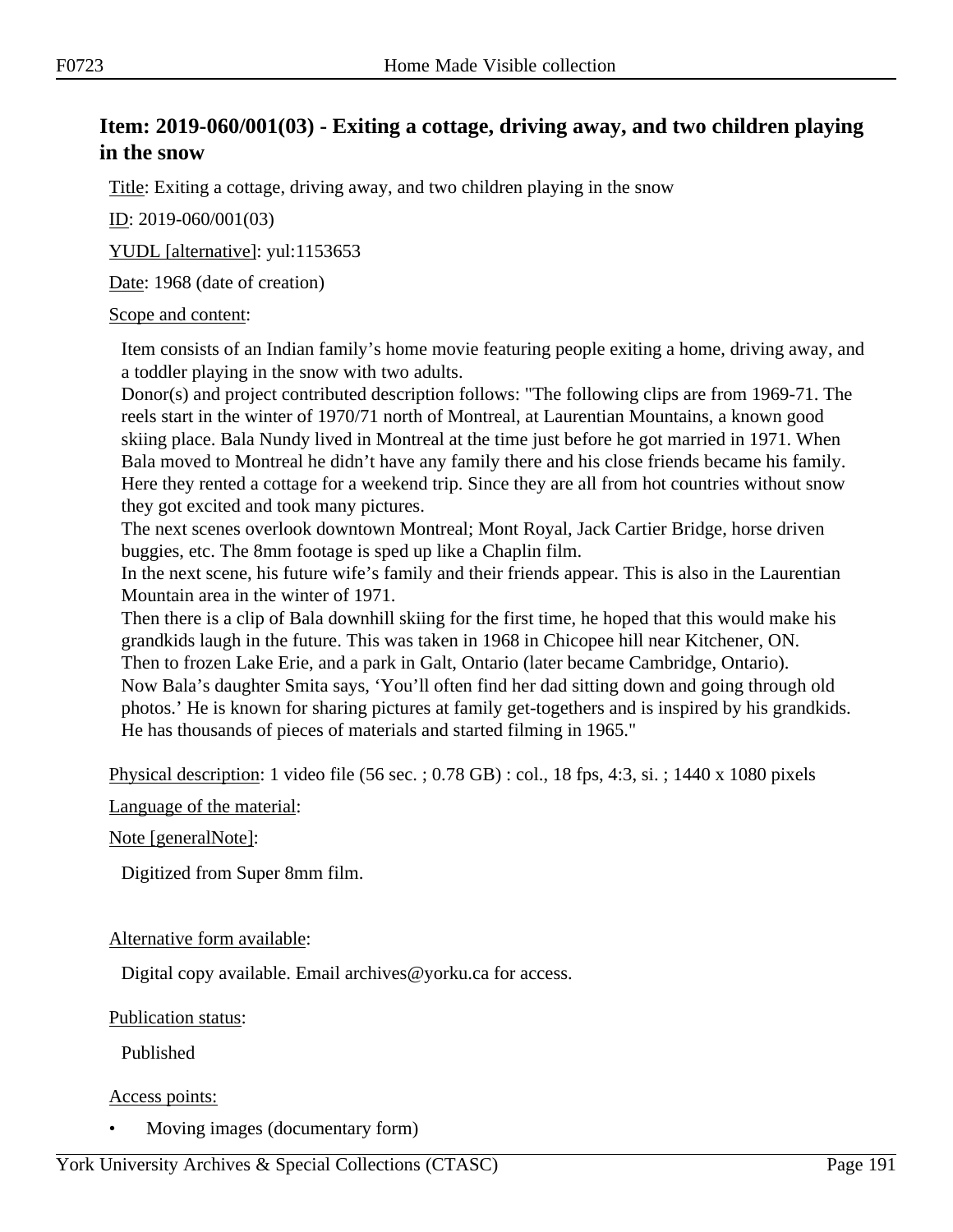• Digital record (documentary form)

### **Item: 2019-060/001(04) - Fall picnic barbecue**

Title: Fall picnic barbecue

ID: 2019-060/001(04)

YUDL [alternative]: yul:1153654

Date: [between 1968 and 1971] (date of creation)

#### Scope and content:

Item consists of an Indian family's home movie featuring a fall landscapes with colourful trees, and several people gathered around a picnic table to barbecue and eat with a river in the background.

Donor(s) and project contributed description follows: "The following clips are from 1969-71. The reels start in the winter of 1970/71 north of Montreal, at Laurentian Mountains, a known good skiing place. Bala Nundy lived in Montreal at the time just before he got married in 1971. When Bala moved to Montreal he didn't have any family there and his close friends became his family. Here they rented a cottage for a weekend trip. Since they are all from hot countries without snow they got excited and took many pictures.

The next scenes overlook downtown Montreal; Mont Royal, Jack Cartier Bridge, horse driven buggies, etc. The 8mm footage is sped up like a Chaplin film.

In the next scene, his future wife's family and their friends appear. This is also in the Laurentian Mountain area in the winter of 1971.

Then there is a clip of Bala downhill skiing for the first time, he hoped that this would make his grandkids laugh in the future. This was taken in 1968 in Chicopee hill near Kitchener, ON. Then to frozen Lake Erie, and a park in Galt, Ontario (later became Cambridge, Ontario). Now Bala's daughter Smita says, 'You'll often find her dad sitting down and going through old photos.' He is known for sharing pictures at family get-togethers and is inspired by his grandkids. He has thousands of pieces of materials and started filming in 1965."

Physical description: 1 video file (1 min., 12 sec. ; 0.99 GB) : col., 18 fps, 4:3, si. ; 1440 x 1080 pixels

Language of the material:

Note [generalNote]:

Digitized from Super 8mm film.

#### Alternative form available:

Digital copy available. Email archives@yorku.ca for access.

Publication status:

Published

#### Access points: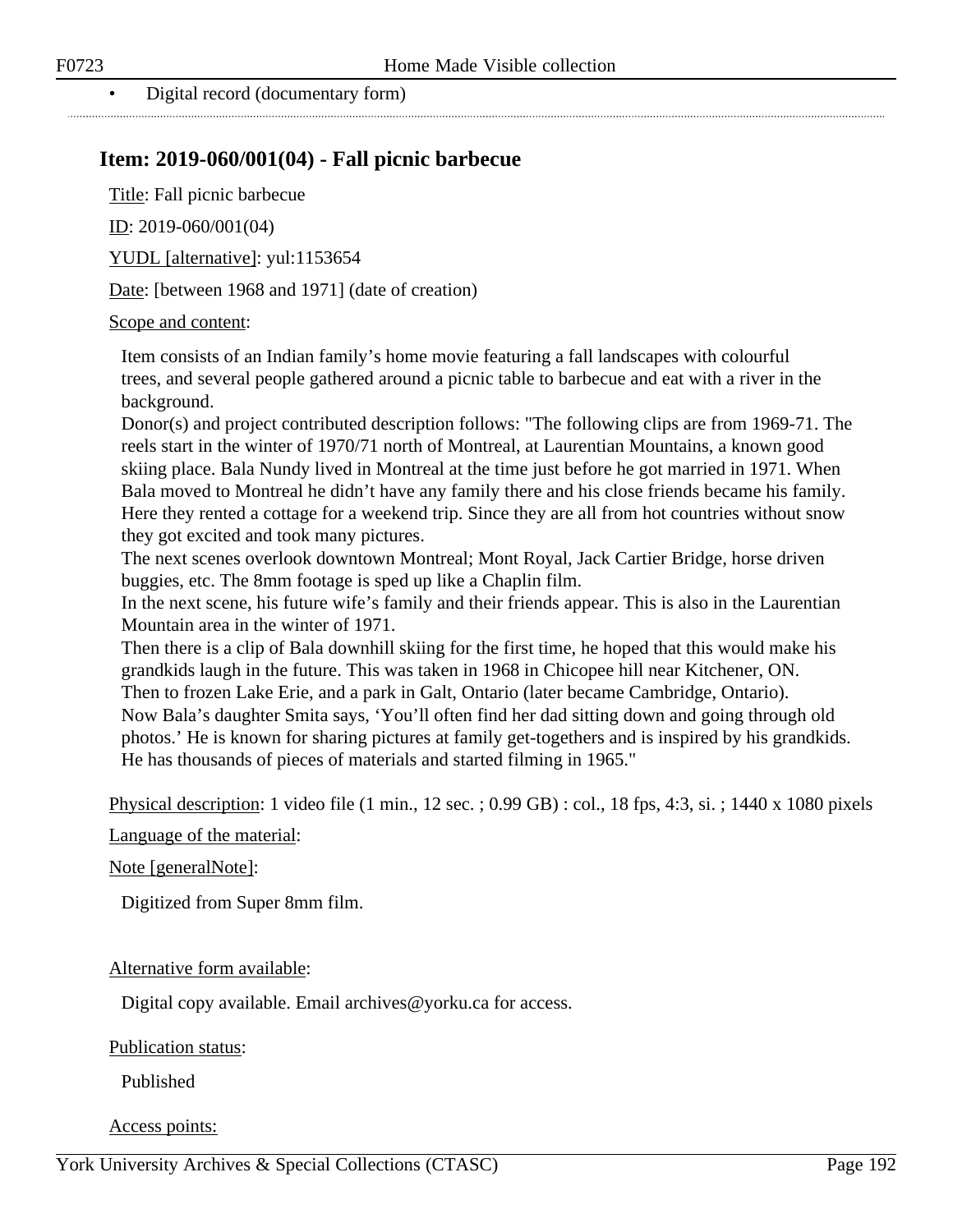- Moving images (documentary form)
- Digital record (documentary form)

### **Series: S01005 - Singh family videos**

Creator: Singh family

Title: Singh family videos

ID: S01005

Date: 1983, 1993-1994 (date of creation)

#### Scope and content:

Series consists of home movies documenting the everyday life of a Sikh family, including footage of weddings, graduation ceremonies and celebrations, birthdays, religious education, picnics, and parties.

Physical description: 17 video files (6.76 GB)

Language of the material:

English

Punjabi

Immediate source of acquisition:

Donated by Pritam and Amrita Singh in September 2019.

Publication status:

Published

#### Access points:

• Moving images (documentary form)

# **Item: 2019-048/001(01) - Zubin Tanya Sikh Camp, Zubin's 13th Birthday**

Title: Zubin Tanya Sikh Camp, Zubin's 13th Birthday

ID: 2019-048/001(01)

YUDL [alternative]: yul:1153615

Date: 5 Aug. 1994 (date of creation)

Scope and content:

Item consists of an Indian family's home movie featuring women receiving papers from men and posing for a group photograph with award certificates in their hands.

Donor(s) and project contributed description follows: "My grandchildren and nieces receiving a certificate from Sikh Gurdwara for studying religious prayers. Video takes place in the religious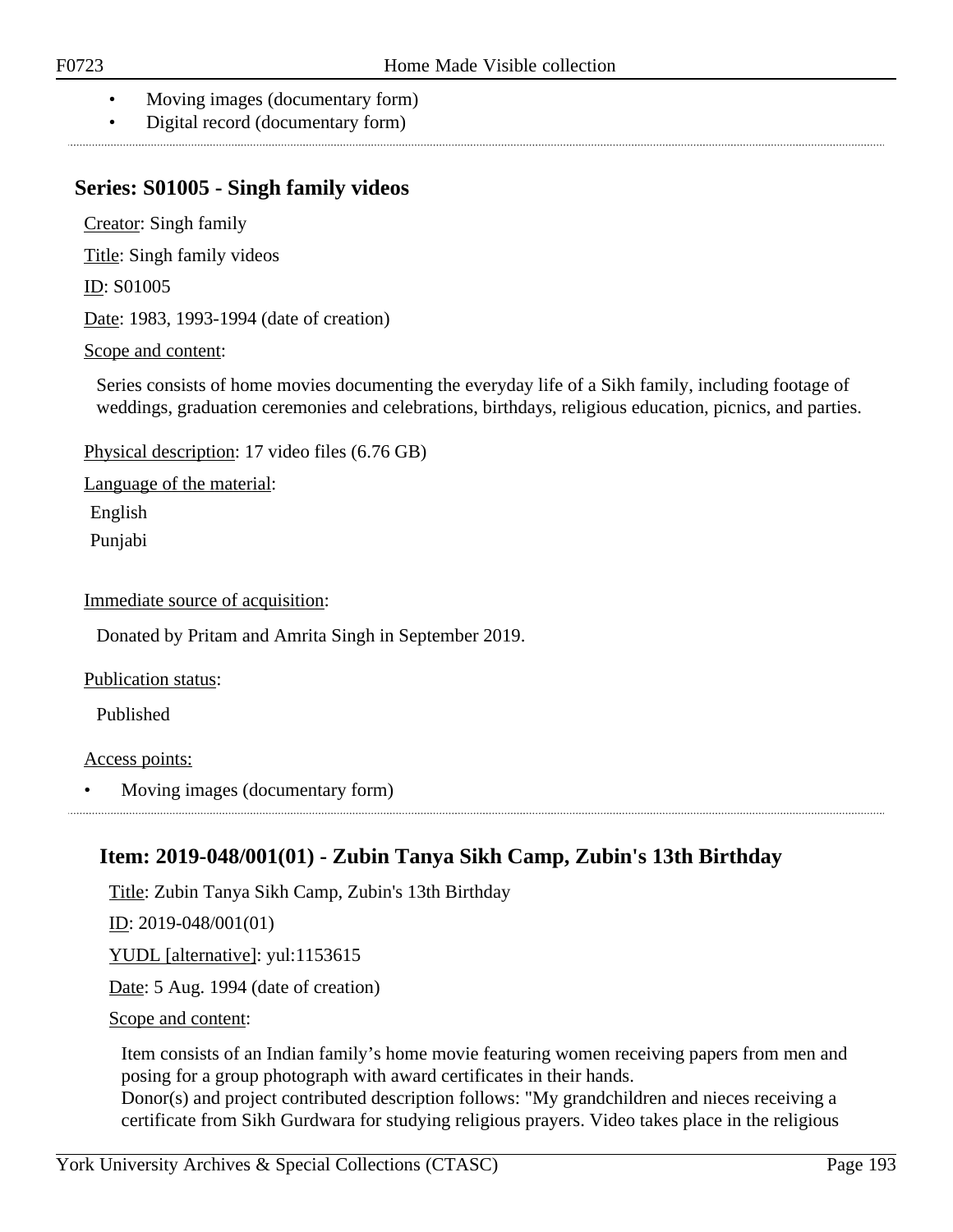F0723 Home Made Visible collection

temple, a Sikh Gurdwara. When immigrating to Canada, the sister of the donor lived with her parents, who insisted her children participate in religious education. Featured here, are the children praying in Punjabi, a language foreign to them. Later, the eldest grandchild celebrates his 13th birthday and receives presents. In the last clip, the child recites a prayer on his birthday in order to receive a gift and cheque."

Physical description: 1 video file (19 sec. ; 0.164 GB) : col., 29.97 fps, 4:3, SOUND ; 720 x 486 pixels

Language of the material:

English

Note [generalNote]:

Digitized from VHS-C videocassette.

Alternative form available:

Digital copy available. Email archives@yorku.ca for access.

Publication status:

Published

#### Access points:

- Moving images (documentary form)
- Digital record (documentary form)

# **Item: 2019-048/001(02) - Zubin Tanya Sikh Camp, Zubin's 13th Birthday**

Title: Zubin Tanya Sikh Camp, Zubin's 13th Birthday

ID: 2019-048/001(02)

YUDL [alternative]: yul:1153616

Date: 6 Aug. 1994 (date of creation)

#### Scope and content:

Item consists of an Indian family's home movie featuring a child coming out from a hallway to a living room and the man behind the camera says and starts singing happy birthday along with two women and another child who give the birthday boy hugs.

Donor(s) and project contributed description follows: "we're celebrating my eldest grandchild's 13th birthday. Video takes place in the religious temple, a Sikh Gurdwara. When immigrating to Canada, the sister of the donor lived with her parents, who insisted her children participate in religious education. Featured here, are the children praying in Punjabi, a language foreign to them. Later, the eldest grandchild celebrates his 13th birthday and receives presents. In the last clip, the child recites a prayer on his birthday in order to receive a gift and cheque."

Physical description: 1 video file (34 sec. ; 0.288 GB) : col., 29.97 fps, 4:3, sd. ; 720 x 486 pixels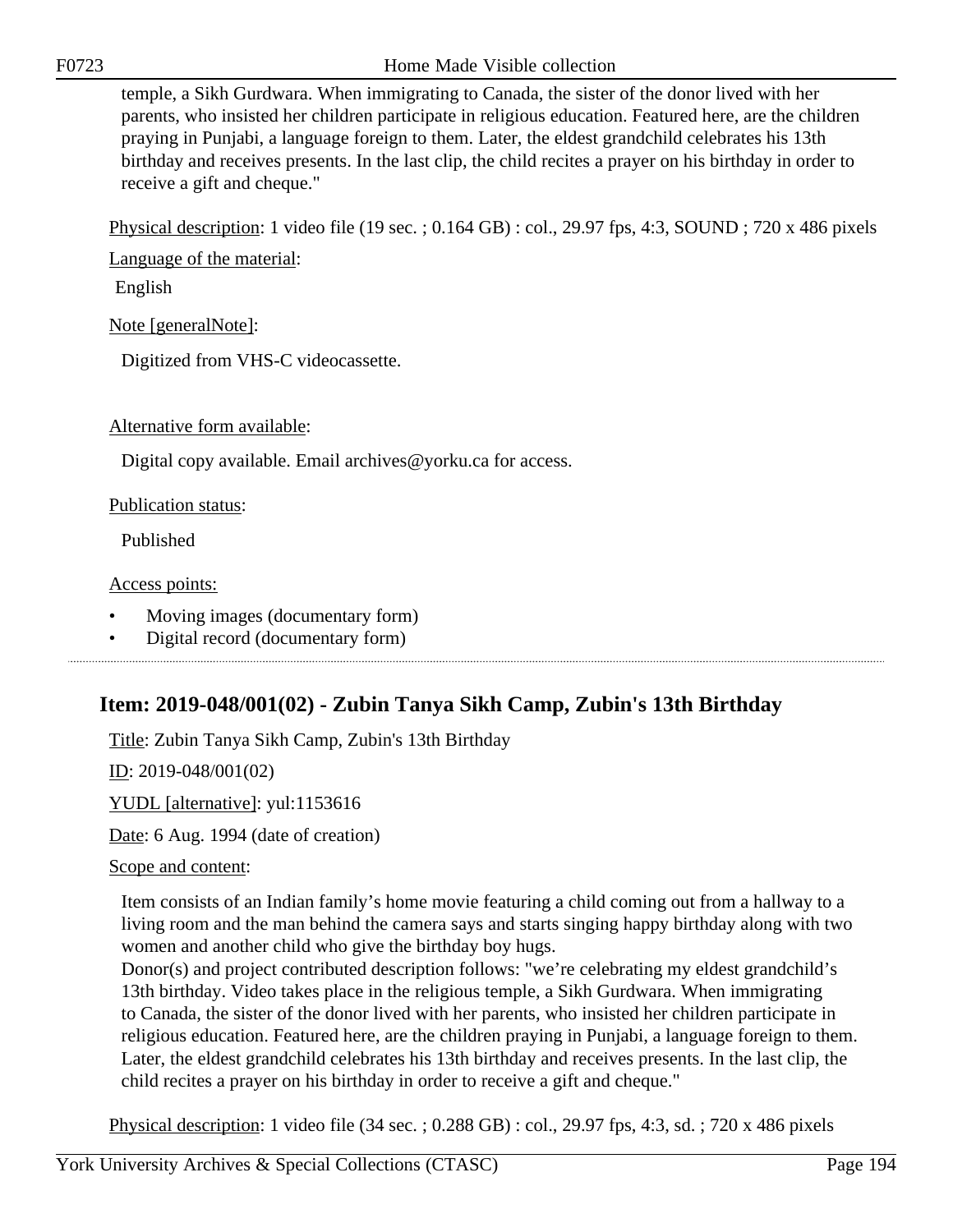#### Language of the material:

English

Note [generalNote]:

Digitized from VHS-C videocassette.

#### Alternative form available:

Digital copy available. Email archives@yorku.ca for access.

Publication status:

Published

Access points:

- Moving images (documentary form)
- Digital record (documentary form)

# **Item: 2019-048/001(03) - Zubin Tanya Sikh Camp, Zubin's 13th Birthday**

Title: Zubin Tanya Sikh Camp, Zubin's 13th Birthday

ID: 2019-048/001(03)

YUDL [alternative]: yul:1153617

Date: 6 Aug. 1994 (date of creation)

#### Scope and content:

Item consists of an Indian family's home movie featuring a child reciting phases in another language while looking at the camera.

Donor(s) and project contributed description follows: "Video takes place in the religious temple, a Sikh Gurdwara. When immigrating to Canada, the sister of the donor lived with her parents, who insisted her children participate in religious education. Featured here, are the children praying in Punjabi, a language foreign to them. Later, the eldest grandchild celebrates his 13th birthday and receives presents. In the last clip, the child recites a prayer on his birthday in order to receive a gift and cheque."

Physical description: 1 video file (56 sec. ; 0.458 GB) : col., 29.97 fps, 4:3, sd. ; 720 x 486 pixels

Language of the material:

English

Punjabi

Note [generalNote]:

Digitized from VHS-C videocassette.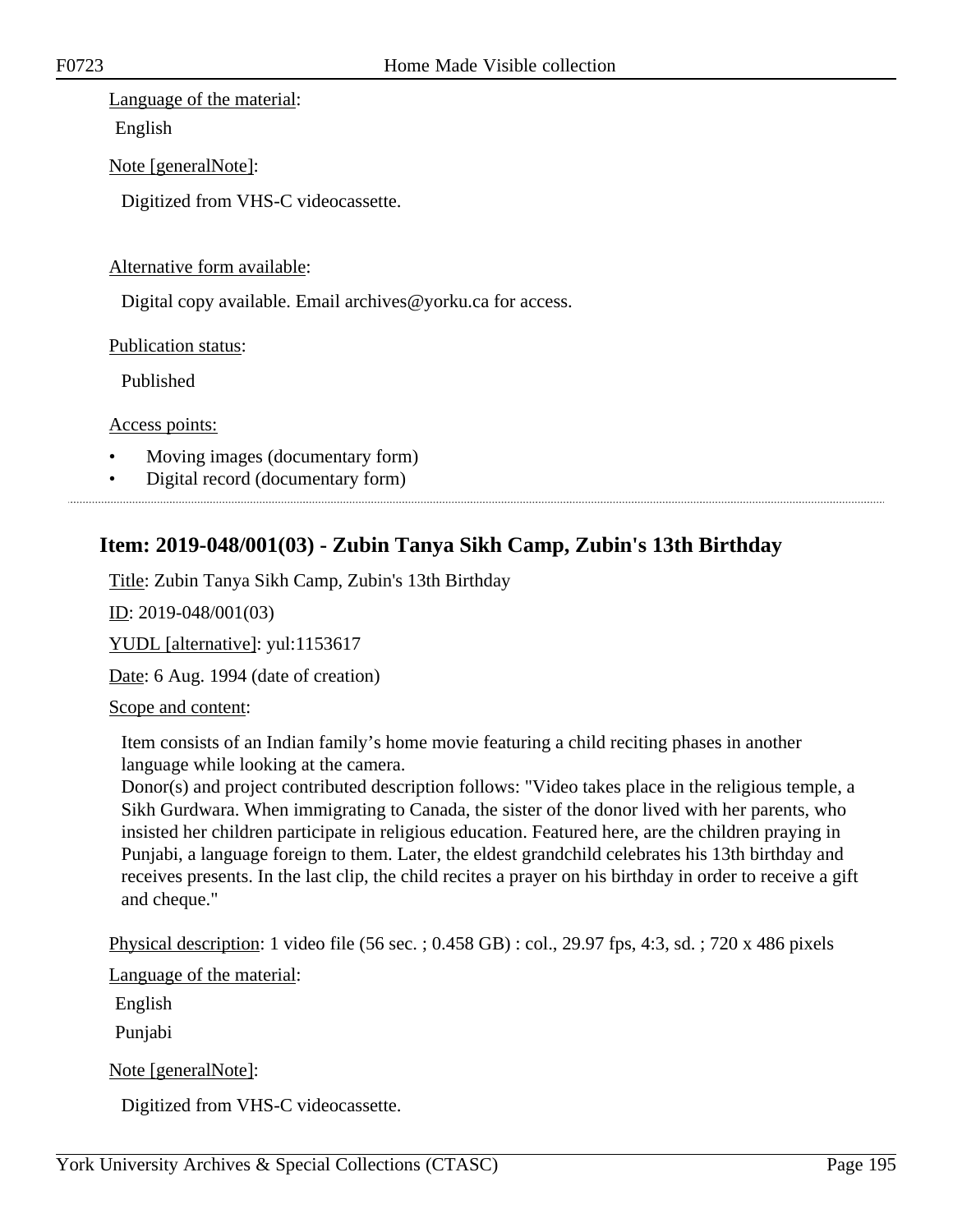#### Alternative form available:

Digital copy available. Email archives@yorku.ca for access.

Publication status:

Published

Access points:

- Moving images (documentary form)
- Digital record (documentary form)

# **Item: 2019-048/001(04) - Wedding (3) Anjah's home entry, Friday home party, Zubin Tanya Deep Cove : picnic**

Title: Wedding (3) Anjah's home entry, Friday home party, Zubin Tanya Deep Cove : picnic

 $ID: 2019-048/001(04)$ 

YUDL [alternative]: yul:1153618

Date: 1993 (date of creation)

Scope and content:

Item consists of an Indian family's home movie featuring two children standing on a rock in water at Vancouver and taking to the camera about their trip.

Donor(s) and project contributed description follows: "My family having a picnic at Deep Cove North Vancouver. The cameraman (father/grandfather) interviews the children, asking how they like Vancouver, and their thoughts on the wedding recorded in a previous video. The clip shows a family gathering, where the adults enjoy an anniversary party, while the children watch Pinocchio in the family room."

Physical description: 1 video file (1 min., 19 sec. ; 0.634 GB) : col., 29.97 fps, 4:3, sd. ; 720 x 486 pixels

Language of the material:

English

Note [generalNote]:

Digitized from VHS-C videocassette.

Alternative form available:

Digital copy available. Email archives@yorku.ca for access.

Publication status: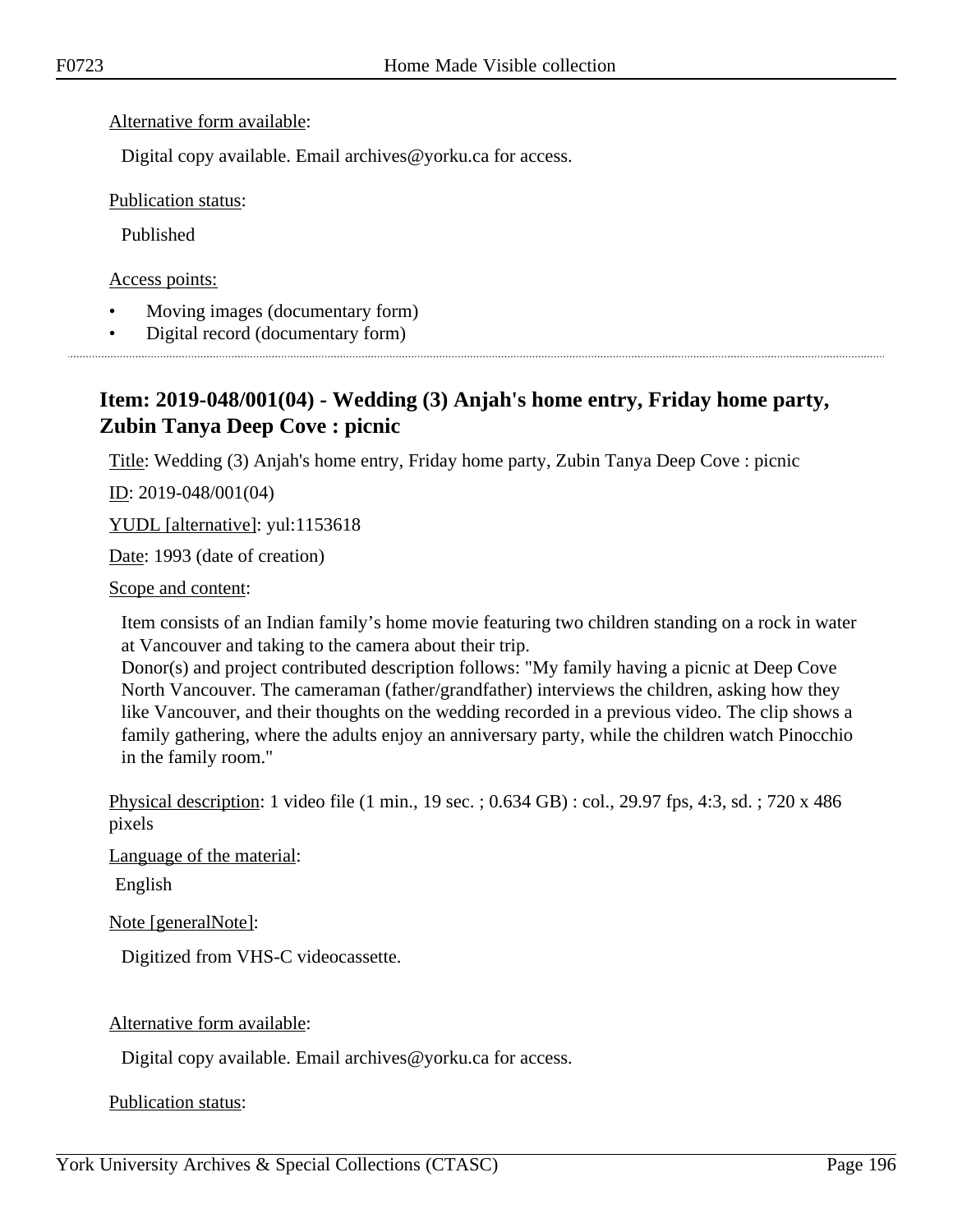#### Published

Access points:

- Moving images (documentary form)
- Digital record (documentary form)

# **Item: 2019-048/001(05) - Wedding (3) Anjah's home entry, Friday home party, Zubin Tanya Deep Cove : family and friends at home**

Title: Wedding (3) Anjah's home entry, Friday home party, Zubin Tanya Deep Cove : family and friends at home

ID: 2019-048/001(05)

YUDL [alternative]: yul:1153619

Date: 1993 (date of creation)

Scope and content:

Item consists of an Indian family's home movie featuring children sitting on a couch and on the floor eating food while watching Pinocchio on TV. The camera zooms in to the TV for the second half of the clip.

Donor(s) and project contributed description follows: "Family and friends party at home. The cameraman (father/grandfather) interviews the children, asking how they like Vancouver, and their thoughts on the wedding recorded in a previous video. The clip shows a family gathering, where the adults enjoy an anniversary party, while the children watch Pinocchio in the family room."

Physical description: 1 video file (41 sec. ; 0.33 GB) : col., 29.97 fps, 4:3, sd. ; 720 x 486 pixels

Language of the material:

English

Note [generalNote]:

Digitized from VHS-C videocassette.

#### Alternative form available:

Digital copy available. Email archives@yorku.ca for access.

### Publication status:

Published

Access points:

- Moving images (documentary form)
- Digital record (documentary form)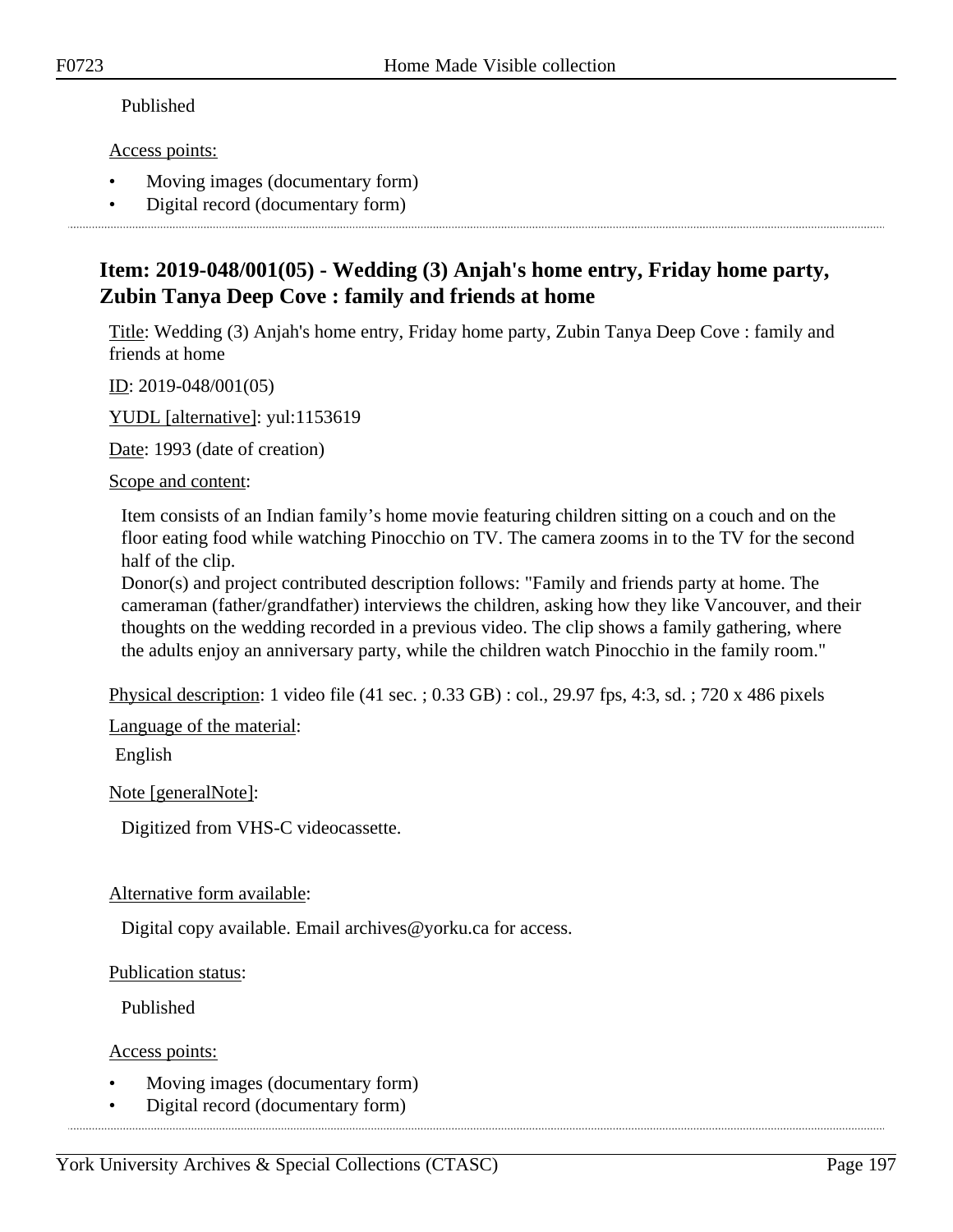# **Item: 2019-048/001(06) - Wedding (3) Anjah's home entry, Friday home party, Zubin Tanya Deep Cove : anniversary party**

Title: Wedding (3) Anjah's home entry, Friday home party, Zubin Tanya Deep Cove : anniversary party

ID: 2019-048/001(06)

YUDL [alternative]: yul:1153620

Date: 1993 (date of creation)

Scope and content:

Item consists of an Indian family's home movie featuring desserts on a table, zooms out to group of adults including on person filming the person behind the camera, everyone appears happy and are giggling, the person behind the camera starts singing happy birthday while a woman cuts a cake topped with kiwi slices, and everyone applauds at the end of the song with the camera panning to reveal many others in the room.

Donor(s) and project contributed description follows: "Adults enjoying an anniversary party. The cameraman (father/grandfather) interviews the children, asking how they like Vancouver, and their thoughts on the wedding recorded in a previous video. The clip shows a family gathering, where the adults enjoy an anniversary party, while the children watch Pinocchio in the family room."

Physical description: 1 video file (1 min., 35 sec. ; 0.792 GB) : col., 29.97 fps, 4:3, sd. ; 720 x 486 pixels

Language of the material:

English

Note [generalNote]:

Digitized from VHS-C videocassette.

#### Alternative form available:

Digital copy available. Email archives@yorku.ca for access.

#### Publication status:

Published

#### Access points:

- Moving images (documentary form)
- Digital record (documentary form)

# **Item: 2019-048/001(07) - Bijay's Graduation, Home Bhangra : graduating from Stanford University with an MBA**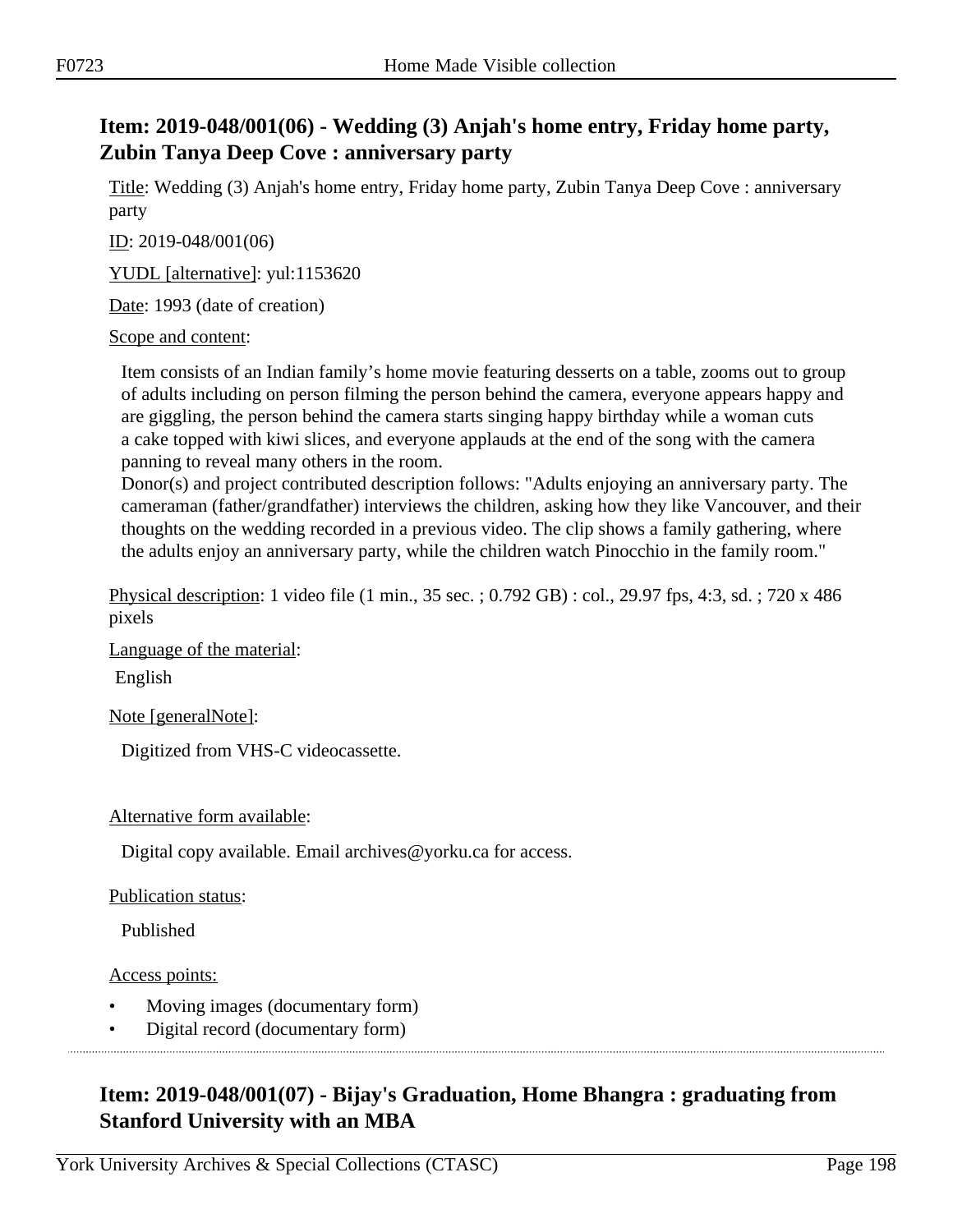Title: Bijay's Graduation, Home Bhangra : graduating from Stanford University with an MBA

ID: 2019-048/001(07)

YUDL [alternative]: yul:1153621

Date: 1993 (date of creation)

Scope and content:

Item consists of an Indian family's home movie featuring a graduation ceremony with camera zoomed on crowd and individuals in a hotel room celebrating by opening a champagne bottle. Donor(s) and project contributed description follows: "My son graduates with an MBA from Stanford University and we celebrate in a hotel room with his mother. Video shows the donors brother graduating from Stanford University, followed by a celebration in a hotel. A graduation toast is given by the father in English."

Physical description: 1 video file (1 min. ; 0.484 GB) : col., 29.97 fps, 4:3, sd. ; 720 x 486 pixels

Language of the material:

English

Note [generalNote]:

Digitized from VHS-C videocassette.

#### Alternative form available:

Digital copy available. Email archives@yorku.ca for access.

Publication status:

Published

Access points:

- Moving images (documentary form)
- Digital record (documentary form)

### **Item: 2019-048/001(08) - Bijay's Graduation, Home Bhangra : graduation toast**

Title: Bijay's Graduation, Home Bhangra : graduation toast

ID: 2019-048/001(08)

YUDL [alternative]: yul:1153622

Date: 1993 (date of creation)

Scope and content:

Item consists of an Indian family's home movie featuring three individuals drinking champagne and discussing a t-shirt that reads "A-B-C-D-E-F-U-C-K."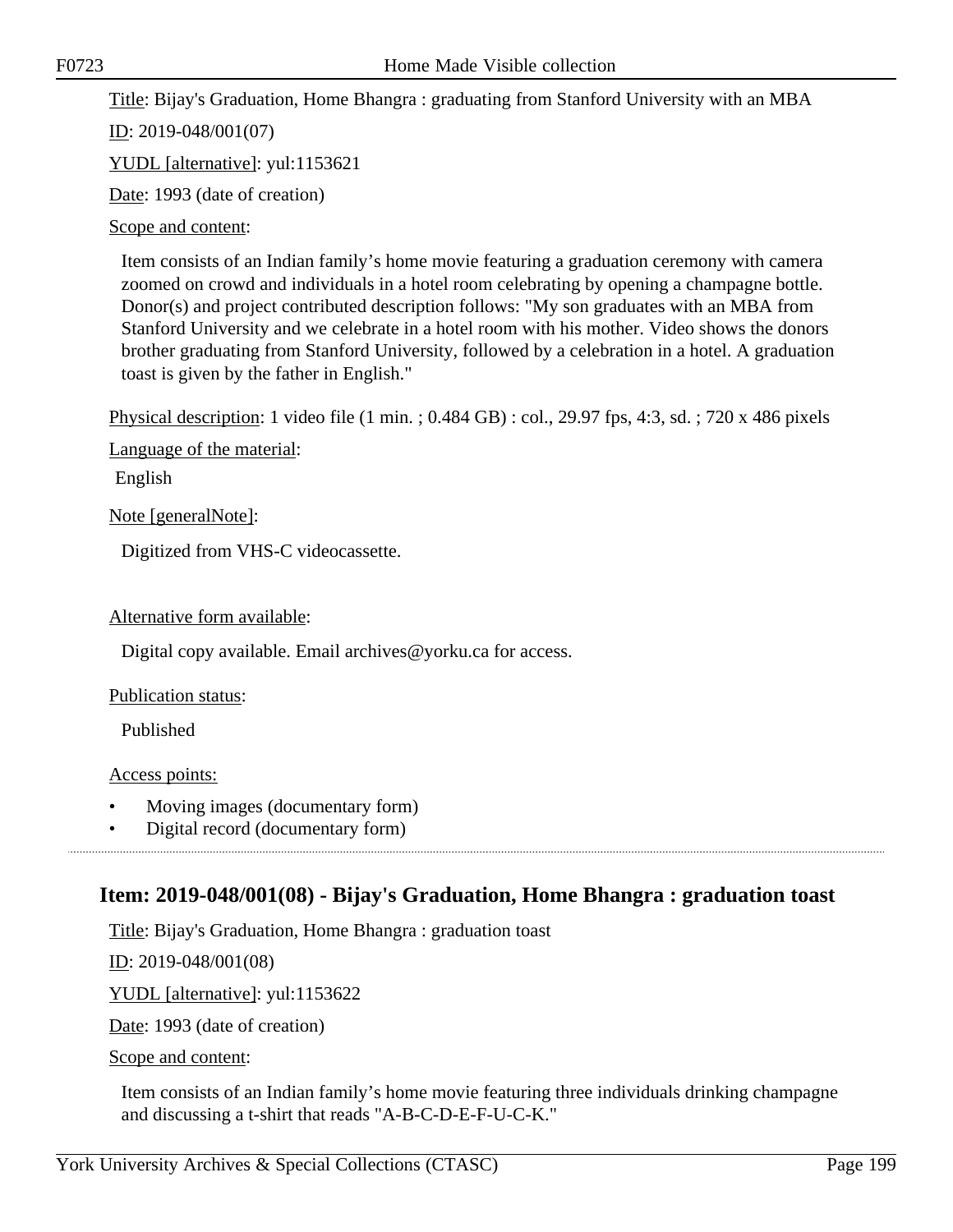Donor(s) and project contributed description follows: "This is a graduate toast with mum and dad (my wife and I). Video shows the donors brother graduating from Stanford University, followed by a celebration in a hotel. A graduation toast is given by the father in English."

Physical description: 1 video file (30 sec. ; 0.257 GB) : col., 29.97 fps, 4:3, sd. ; 720 x 486 pixels

Language of the material:

English

Note [generalNote]:

Digitized from VHS-C videocassette.

#### Alternative form available:

Digital copy available. Email archives@yorku.ca for access.

#### Publication status:

Published

#### Access points:

- Moving images (documentary form)
- Digital record (documentary form)

# **Item: 2019-048/001(09) - Bijay's Wedding (2) Civil Ceremony, Ghori, Cocktail Reception : civil vows**

Title: Bijay's Wedding (2) Civil Ceremony, Ghori, Cocktail Reception : civil vows

ID: 2019-048/001(09)

YUDL [alternative]: yul:1153623

Date: 1993 (date of creation)

Scope and content:

Item consists of an Indian family's home movie featuring officiant reciting wedding pledges and couple exchanging their vows.

Donor(s) and project contributed description follows: "My son's wedding civil vows. This video depicts an Indian family's wedding within North American customs, and shows a couple taking their civic vows, followed by a reception. Performances are held, afterwhich the dancers receive blessings where the guests circle them with cash and leave it as a blessing. Songs of romance are sung in Punjabi and Hindi.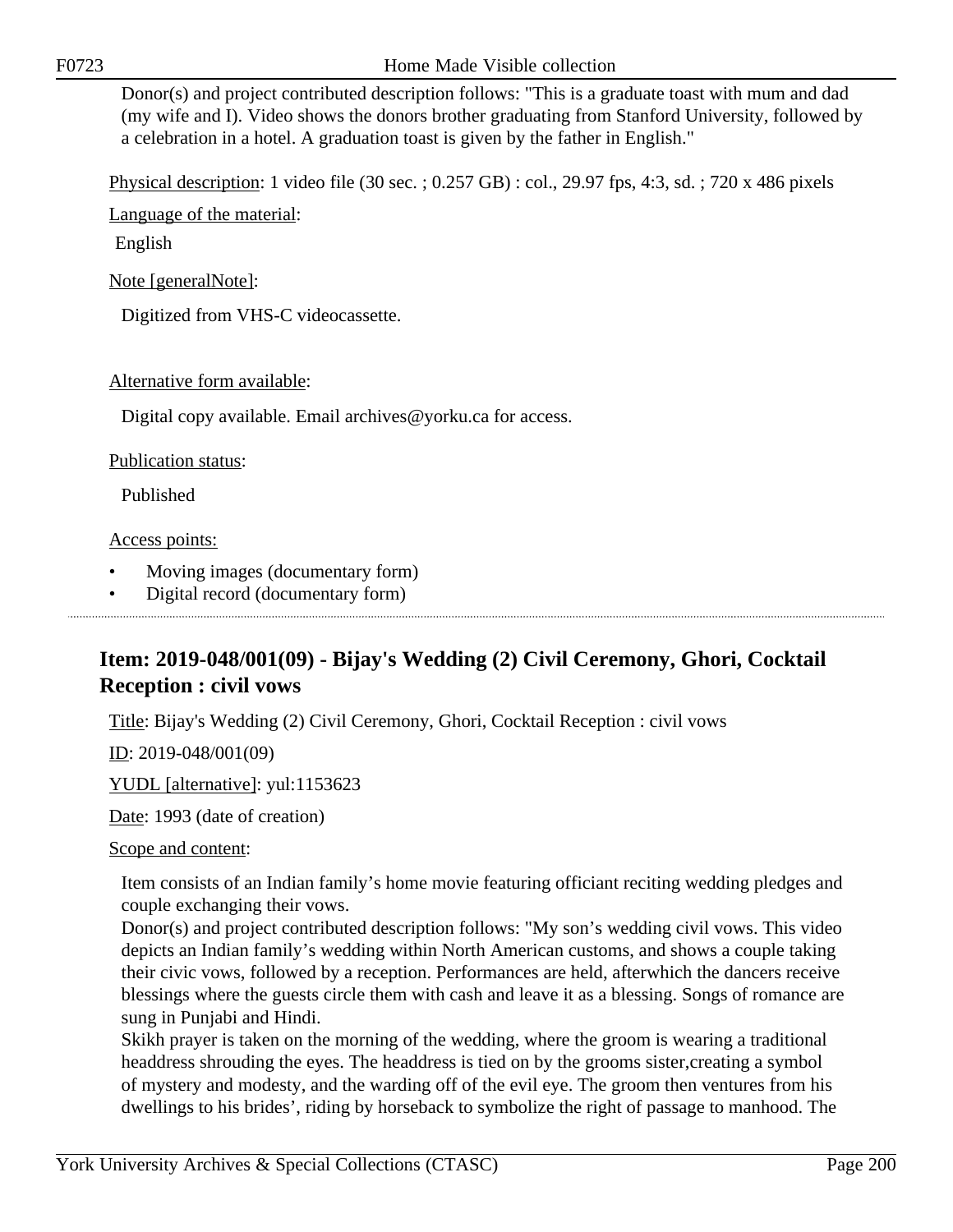Physical description: 1 video file (58 sec. ; 0.444 GB) : col., 29.97 fps, 4:3, sd. ; 720 x 486 pixels

Language of the material:

English

Note [generalNote]:

Digitized from VHS-C videocassette.

#### Alternative form available:

Digital copy available. Email archives@yorku.ca for access.

#### Publication status:

Published

#### Access points:

- Moving images (documentary form)
- Digital record (documentary form)

# **Item: 2019-048/001(10) - Bijay's Wedding (2) Civil Ceremony, Ghori, Cocktail Reception : grandson dance**

Title: Bijay's Wedding (2) Civil Ceremony, Ghori, Cocktail Reception : grandson dance

ID: 2019-048/001(10)

YUDL [alternative]: yul:1153624

Date: 1993 (date of creation)

#### Scope and content:

Item consists of an Indian family's home movie featuring a child dancing on a dance floor with disco lights in the background and a crowd cheering him on.

Donor(s) and project contributed description follows: "My son's wedding and Michael Jackson dance by my grandson. This video depicts an Indian family's wedding within North American customs, and shows a couple taking their civic vows, followed by a reception. Performances are held, after which the dancers receive blessings where the guests circle them with cash and leave it as a blessing. Songs of romance are sung in Punjabi and Hindi.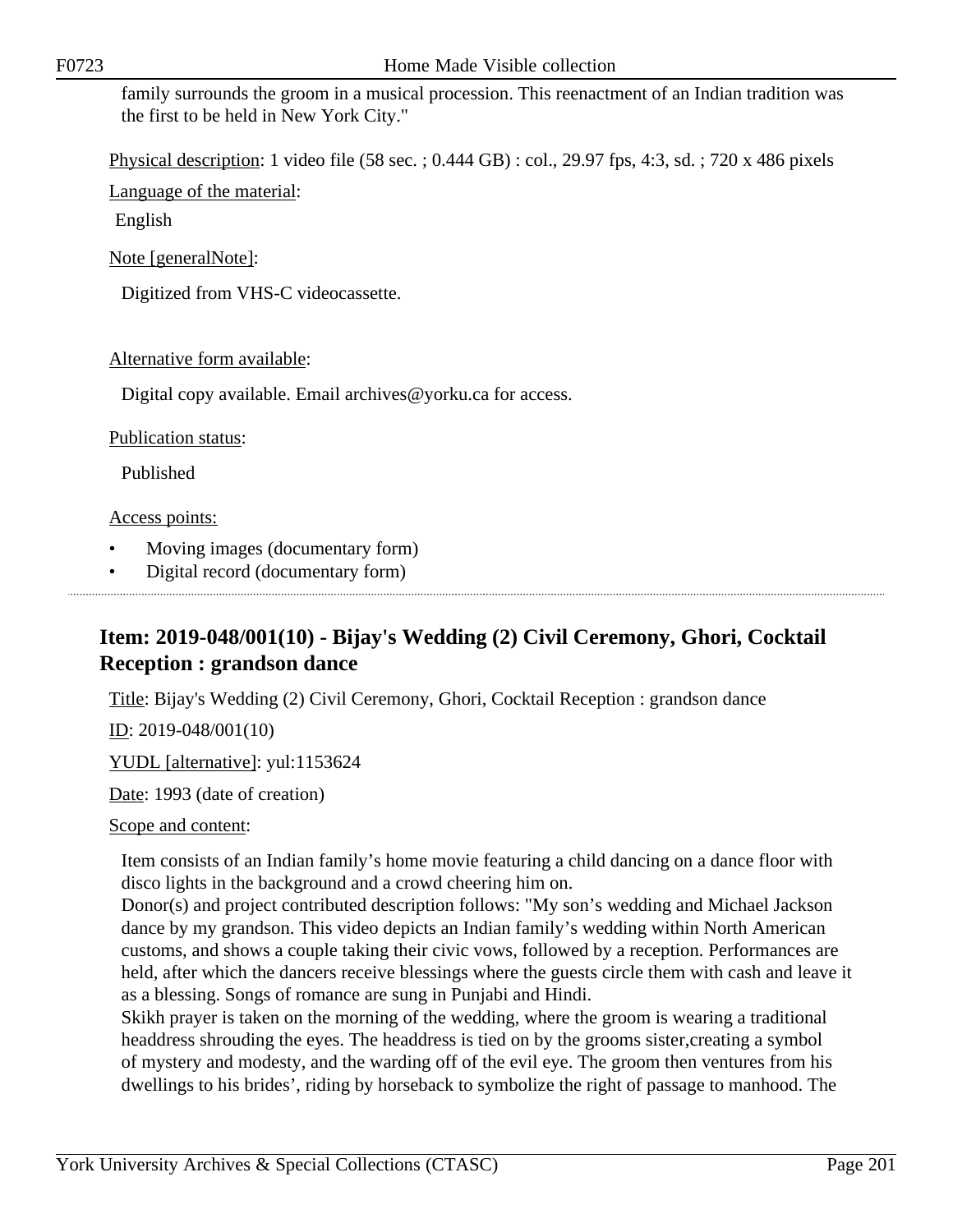Physical description: 1 video file (1 min., 20 sec. ; 0.653 GB) : col., 29.97 fps, 4:3, sd. ; 720 x 486 pixels

Language of the material:

English

Note [generalNote]:

Digitized from VHS-C videocassette.

#### Alternative form available:

Digital copy available. Email archives@yorku.ca for access.

#### Publication status:

Published

#### Access points:

- Moving images (documentary form)
- Digital record (documentary form)

# **Item: 2019-048/001(11) - Bijay's Wedding (2) Civil Ceremony, Ghori, Cocktail Reception : singing at my son's wedding**

Title: Bijay's Wedding (2) Civil Ceremony, Ghori, Cocktail Reception : singing at my son's wedding

ID: 2019-048/001(11)

YUDL [alternative]: yul:1153625

Date: 1993 (date of creation)

#### Scope and content:

Item consists of an Indian family's home movie featuring a wedding party listening to individuals performing.

Donor(s) and project contributed description follows: "I'm singing at my son's wedding. This video depicts an Indian family's wedding within North American customs, and shows a couple taking their civic vows, followed by a reception. Performances are held, after which the dancers receive blessings where the guests circle them with cash and leave it as a blessing. Songs of romance are sung in Punjabi and Hindi.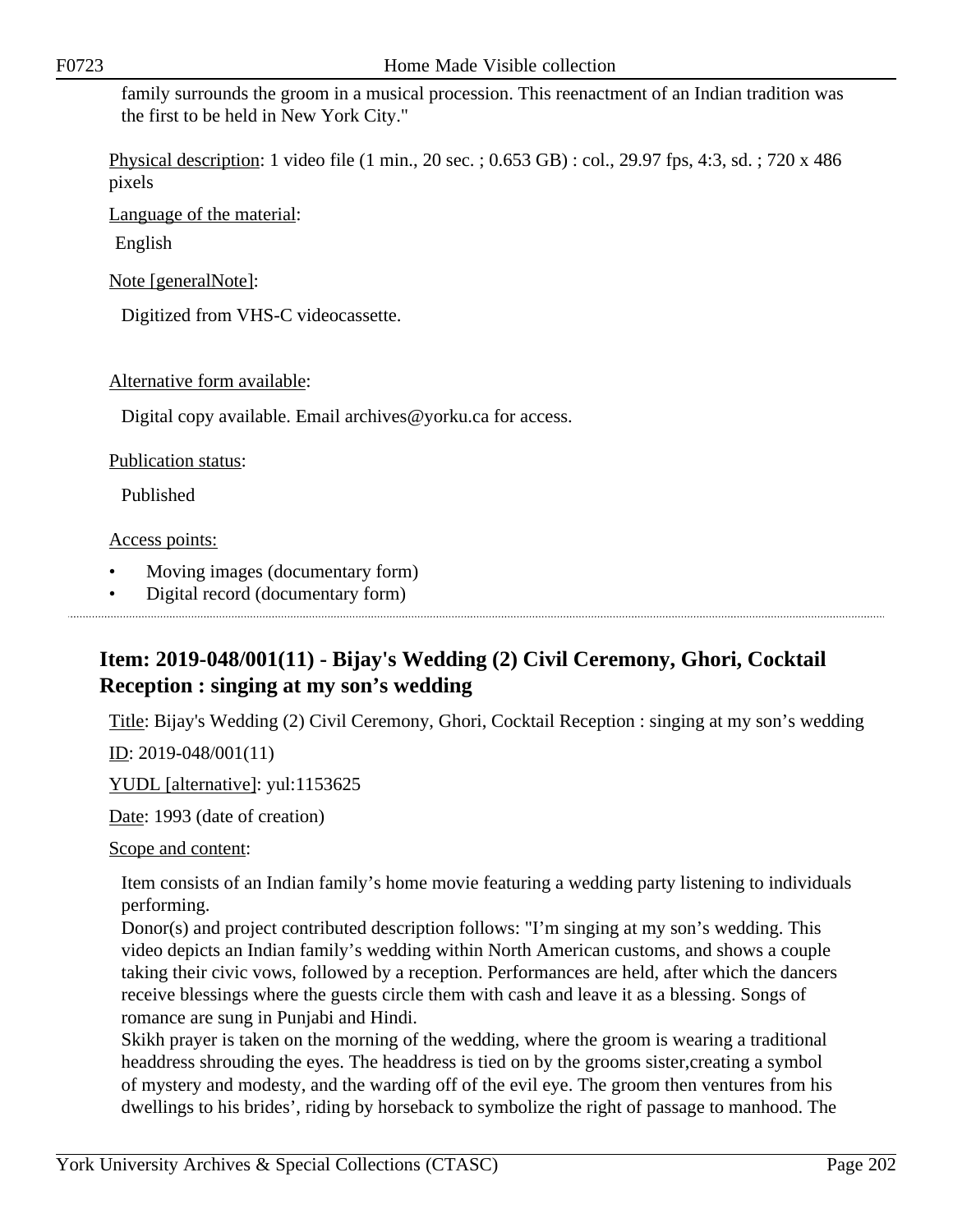Physical description: 1 video file (20 sec. ; 0.167 GB) : col., 29.97 fps, 4:3, sd. ; 720 x 486 pixels

Language of the material:

Punjabi

Note [generalNote]:

Digitized from VHS-C videocassette.

#### Alternative form available:

Digital copy available. Email archives@yorku.ca for access.

#### Publication status:

Published

#### Access points:

- Moving images (documentary form)
- Digital record (documentary form)

# **Item: 2019-048/001(12) - Bijay's Wedding (2) Civil Ceremony, Ghori, Cocktail Reception : prayers for groom**

Title: Bijay's Wedding (2) Civil Ceremony, Ghori, Cocktail Reception : prayers for groom

ID: 2019-048/001(12)

YUDL [alternative]: yul:1153626

Date: 1993 (date of creation)

Scope and content:

Item consists of an Indian family's home movie featuring a man encircled by woman saying prayers.

Donor(s) and project contributed description follows: "These are prayers for the groom. This video depicts an Indian family's wedding within North American customs, and shows a couple taking their civic vows, followed by a reception. Performances are held, after which the dancers receive blessings where the guests circle them with cash and leave it as a blessing. Songs of romance are sung in Punjabi and Hindi.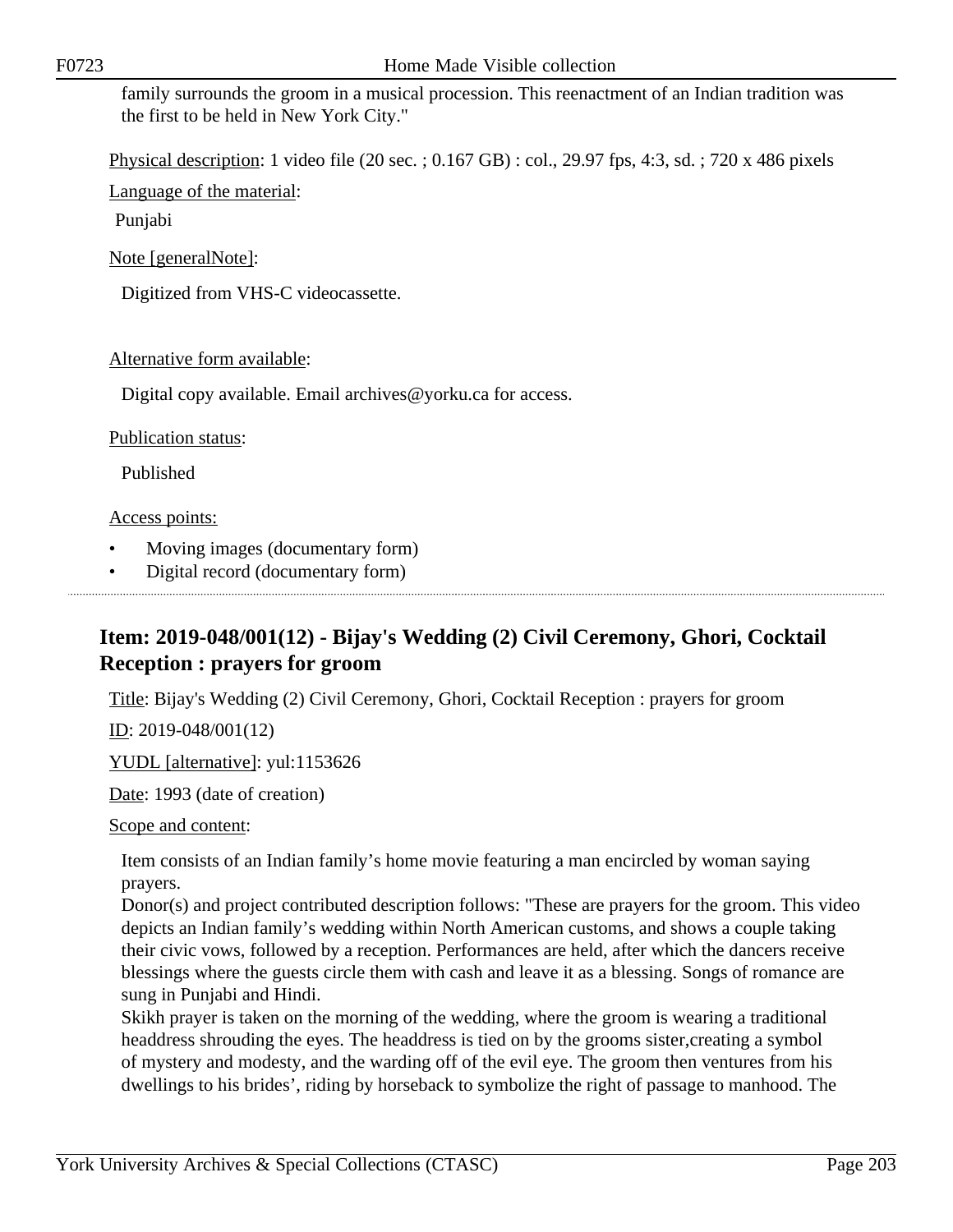Physical description: 1 video file (15 sec. ; 0.134 GB) : col., 29.97 fps, 4:3, sd. ; 720 x 486 pixels

Language of the material:

Punjabi

Note [generalNote]:

Digitized from VHS-C videocassette.

#### Alternative form available:

Digital copy available. Email archives@yorku.ca for access.

#### Publication status:

Published

#### Access points:

- Moving images (documentary form)
- Digital record (documentary form)

# **Item: 2019-048/001(13) - Bijay's Wedding (2) Civil Ceremony, Ghori, Cocktail Reception : sera bandi**

Title: Bijay's Wedding (2) Civil Ceremony, Ghori, Cocktail Reception : sera bandi

ID: 2019-048/001(13)

YUDL [alternative]: yul:1153627

Date: 1993 (date of creation)

Scope and content:

Item consists of an Indian family's home movie featuring women singing and putting a headdress on a seated man.

Donor(s) and project contributed description follows: "The "sera bandi" here is my daughters tying a headdress on my son before his traditional wedding ceremony. This video depicts an Indian family's wedding within North American customs, and shows a couple taking their civic vows, followed by a reception. Performances are held, after which the dancers receive blessings where the guests circle them with cash and leave it as a blessing. Songs of romance are sung in Punjabi and Hindi.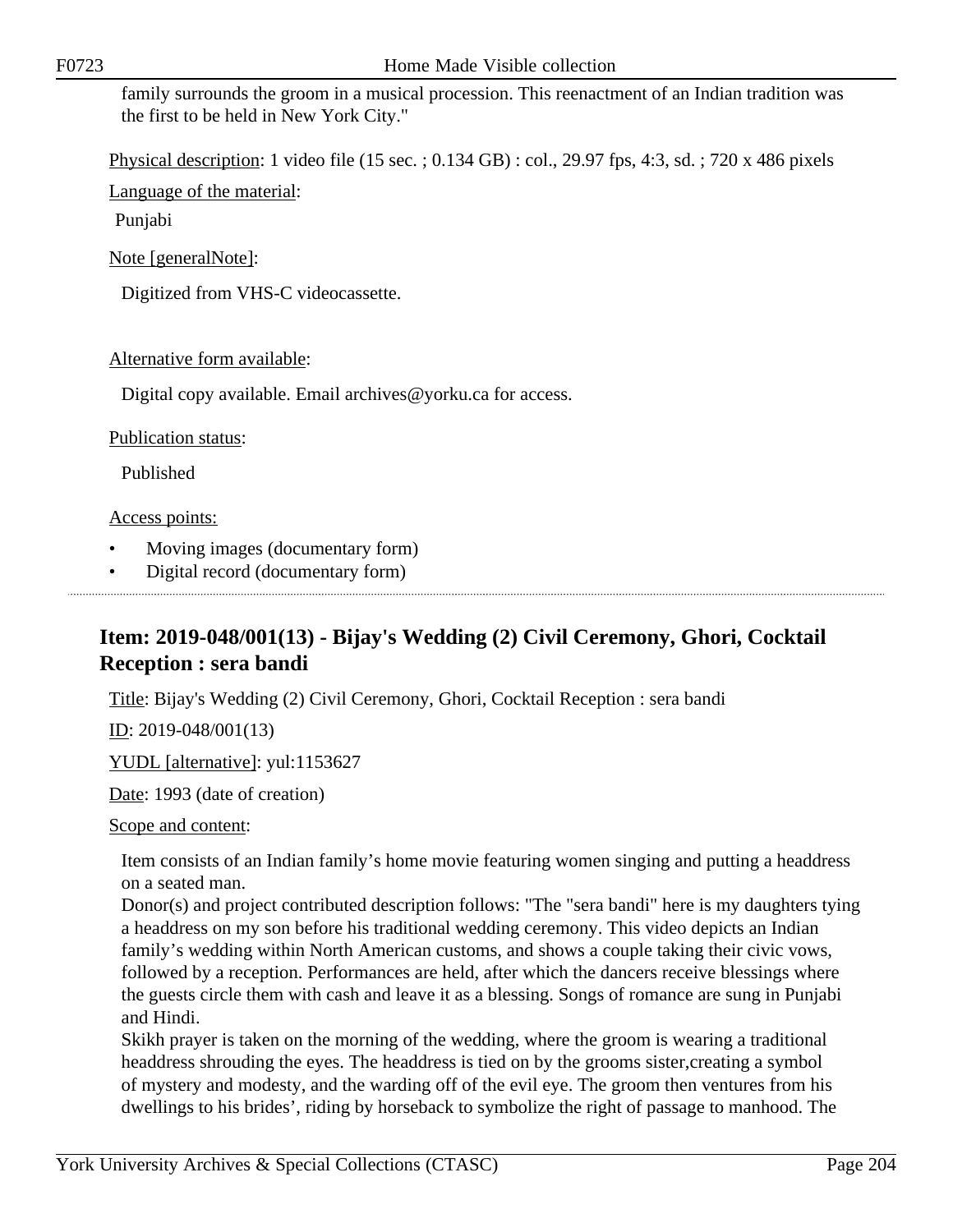Physical description: 1 video file (32 sec. ; 0.269 GB) : col., 29.97 fps, 4:3, sd. ; 720 x 486 pixels

Language of the material:

English

Note [generalNote]:

Digitized from VHS-C videocassette.

#### Alternative form available:

Digital copy available. Email archives@yorku.ca for access.

#### Publication status:

Published

#### Access points:

- Moving images (documentary form)
- Digital record (documentary form)

# **Item: 2019-048/001(14) - Bijay's Wedding (2) Civil Ceremony, Ghori, Cocktail Reception : riding a horse**

Title: Bijay's Wedding (2) Civil Ceremony, Ghori, Cocktail Reception : riding a horse

ID: 2019-048/001(14)

YUDL [alternative]: yul:1153628

Date: 1993 (date of creation)

#### Scope and content:

Item consists of an Indian family's home movie featuring a man riding a horse surrounded by family and friends dancing in New York City at the intersection of 48th street and 3rd avenue. Donor(s) and project contributed description follows: "My son (groom) is riding a horse through the streets of NYC to get to his marriage ceremony (traditional for India but first time it happened in NYC). This video depicts an Indian family's wedding within North American customs, and shows a couple taking their civic vows, followed by a reception. Performances are held, after which the dancers receive blessings where the guests circle them with cash and leave it as a blessing. Songs of romance are sung in Punjabi and Hindi.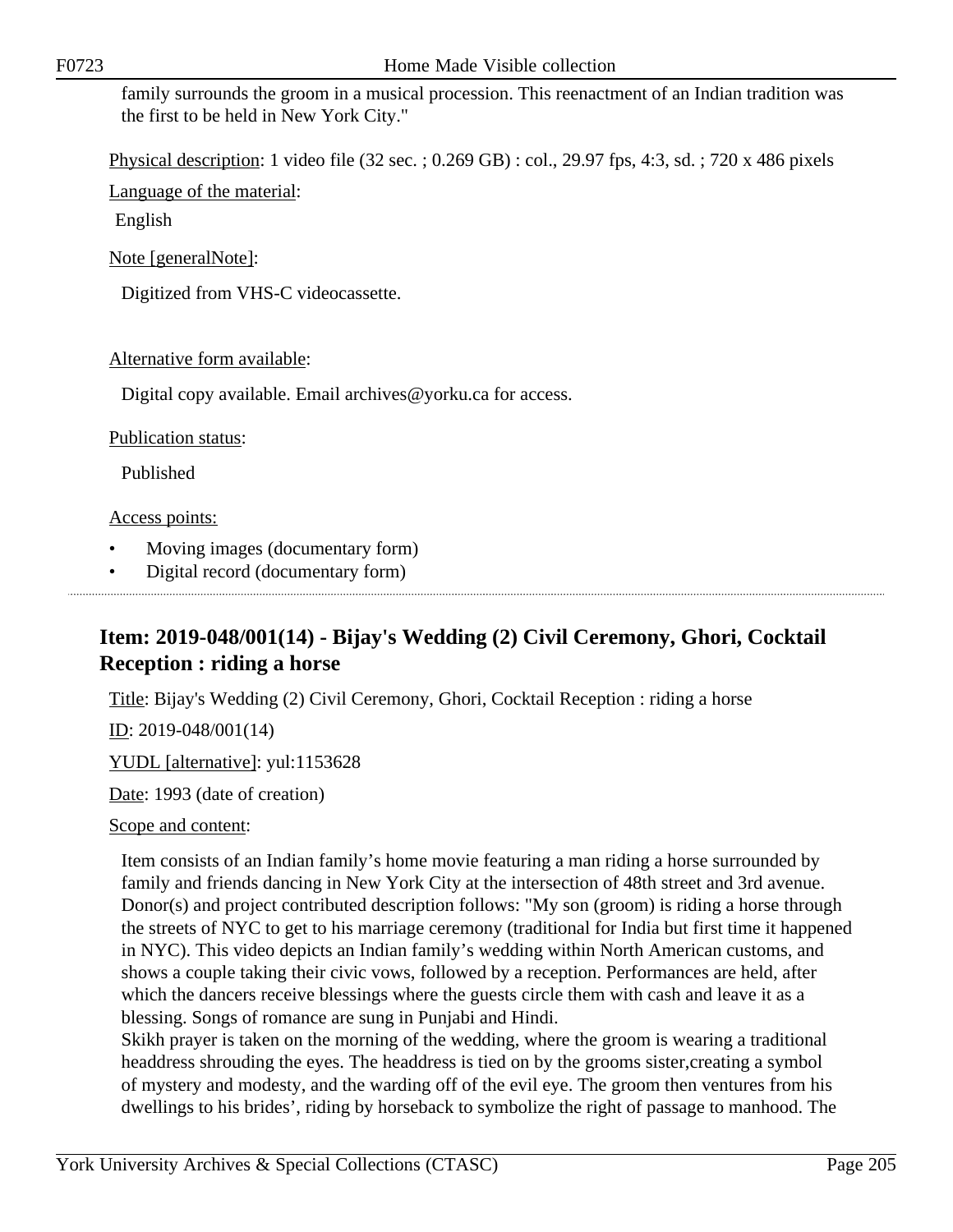Physical description: 1 video file (1 min. ; 0.49 GB) : col., 29.97 fps, 4:3, sd. ; 720 x 486 pixels

Language of the material:

English

Note [generalNote]:

Digitized from VHS-C videocassette.

#### Alternative form available:

Digital copy available. Email archives@yorku.ca for access.

#### Publication status:

Published

#### Access points:

- Moving images (documentary form)
- Digital record (documentary form)

# **Item: 2019-048/001(15) - Amrita's Mehndi Party, Nussarat Wedding Songs : daughter's pre-wedding music party**

Title: Amrita's Mehndi Party, Nussarat Wedding Songs : daughter's pre-wedding music party

ID: 2019-048/001(15)

YUDL [alternative]: yul:1153629

Date: Oct. 1983 (date of creation)

Scope and content:

Item consists of an Indian family's home movie featuring a woman walking into a room full of people and sitting down and the camera zooms in to her hands that are decorated with henna. Donor(s) and project contributed description follows: "My daughters pre-wedding music party. She walks in with henna on hands. The video depicts an Indian wedding held in British Columbia. A series of ceremonies took place over the course of many days, including the singing of wedding songs during the Sangeet music party, the father of the bride singing, and the application of henna on the hands. A North Indian Punjabi dance, Bhangra, is performed by aunts and uncles of the bride. The wedding was held at the paternal aunt's house."

Physical description: 1 video file (53 sec. ; 0.4 GB) : col., 29.97 fps, 4:3, sd. ; 720 x 486 pixels

Language of the material:

English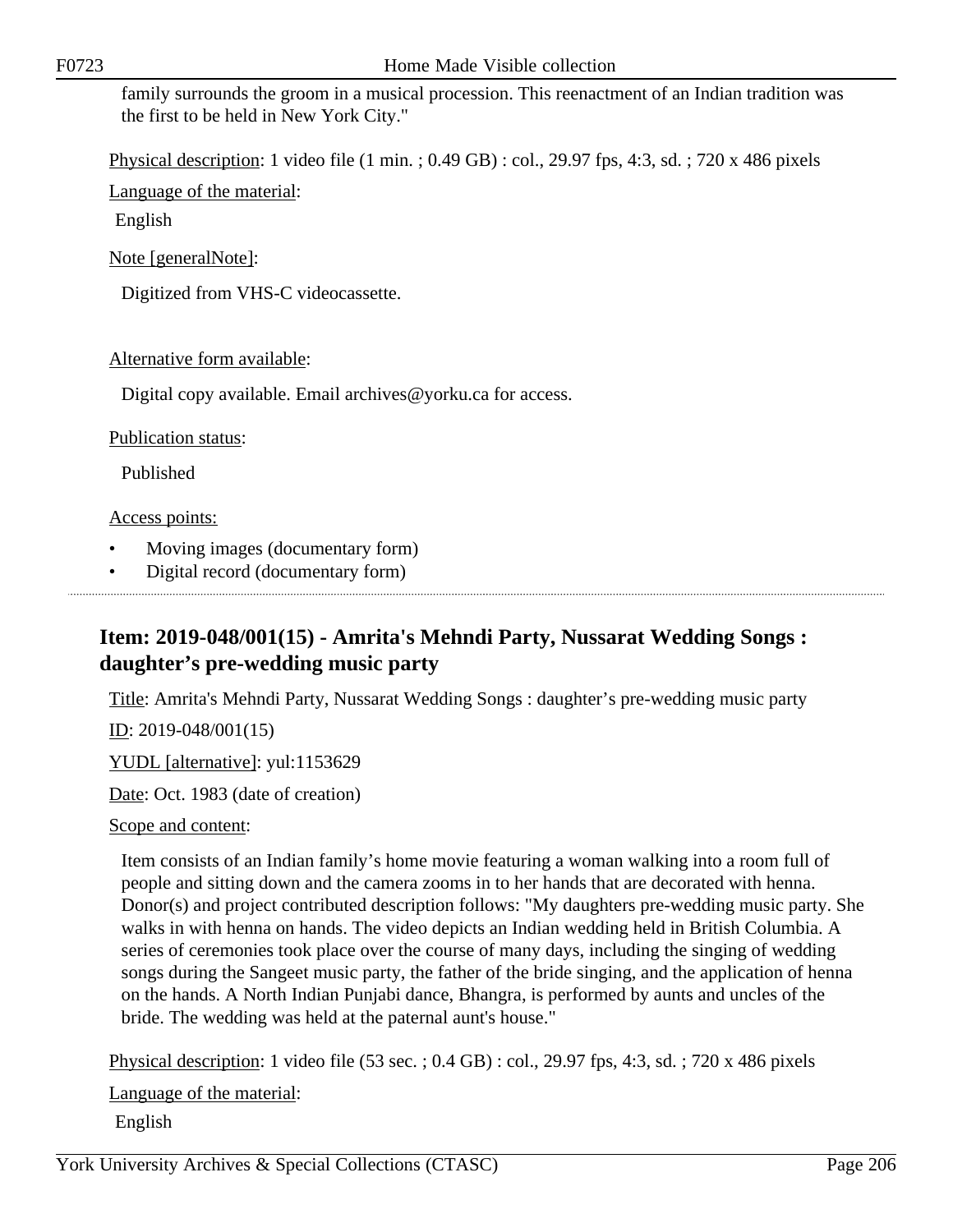Punjabi

Note [generalNote]:

Digitized from VHS.

Alternative form available:

Digital copy available. Email archives@yorku.ca for access.

Publication status:

Published

Access points:

• Moving images (documentary form)

• Digital record (documentary form)

### **Item: 2019-048/001(16) - Amrita's Mehndi Party, Nussarat Wedding Songs : singing at my daughter's wedding**

Title: Amrita's Mehndi Party, Nussarat Wedding Songs : singing at my daughter's wedding

ID: 2019-048/001(16)

YUDL [alternative]: yul:1153630

Date: Oct. 1983 (date of creation)

Scope and content:

Item consists of an Indian family's home movie featuring a man singing and playing a keyboard. Donor(s) and project contributed description follows: "I'm singing at my daughter wedding. Video depicts an Indian wedding held in British Columbia. A series of ceremonies took place over the course of many days, including the singing of wedding songs during the Sangeet music party, the father of the bride singing, and the application of henna on the hands. A North Indian Punjabi dance, Bhangra, is performed by aunts and uncles of the bride. The wedding was held at the paternal aunt's house."

Physical description: 1 video file (1 min., 37 sec. ; 0.79 GB) : col., 29.97 fps, 4:3, sd. ; 720 x 486 pixels

Language of the material:

English

Punjabi

Note [generalNote]:

Digitized from VHS.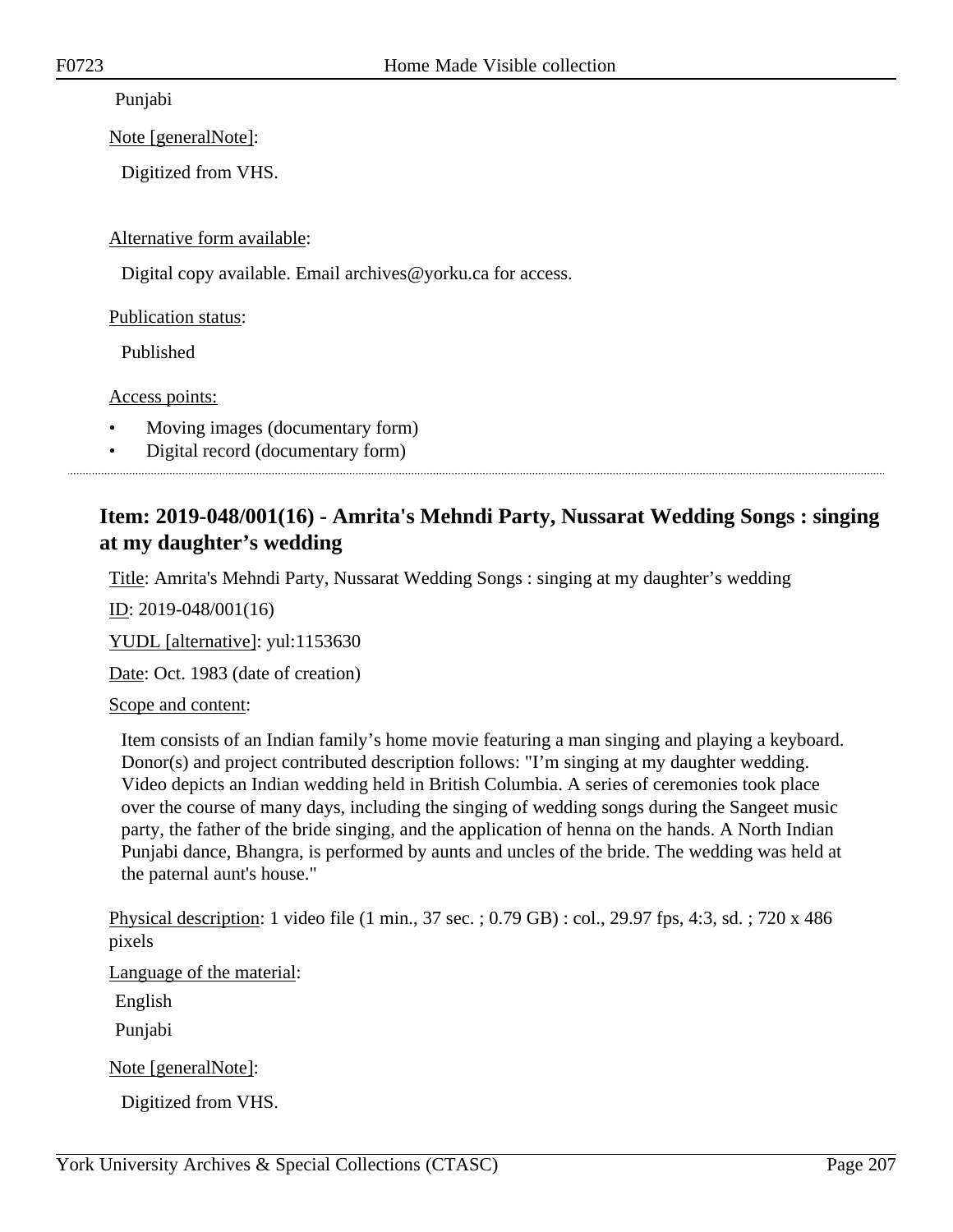#### Alternative form available:

Digital copy available. Email archives@yorku.ca for access.

Publication status:

Published

Access points:

- Moving images (documentary form)
- Digital record (documentary form)

# **Item: 2019-048/001(17) - Amrita's Mehndi Party, Nussarat Wedding Songs : siblings sing and dance**

Title: Amrita's Mehndi Party, Nussarat Wedding Songs : siblings sing and dance

<u>ID</u>: 2019-048/001(17)

YUDL [alternative]: yul:1153631

Date: Oct. 1983 (date of creation)

Scope and content:

Item consists of an Indian family's home movie featuring a woman and man dancing. Donor(s) and project contributed description follows: "My sister sings while another sister and brother dance Bhangra. Video depicts an Indian wedding held in British Columbia. A series of ceremonies took place over the course of many days, including the singing of wedding songs during the Sangeet music party, the father of the bride singing, and the application of henna on the hands. A North Indian Punjabi dance, Bhangra, is performed by aunts and uncles of the bride. The wedding was held at the paternal aunt's house."

Physical description: 1 video file (1 min., 1 sec. ; 0.49 GB) : col., 29.97 fps, 4:3, sd. ; 720 x 486 pixels

Language of the material:

Punjabi

Note [generalNote]:

Digitized from VHS.

Alternative form available:

Digital copy available. Email archives@yorku.ca for access.

Publication status:

Published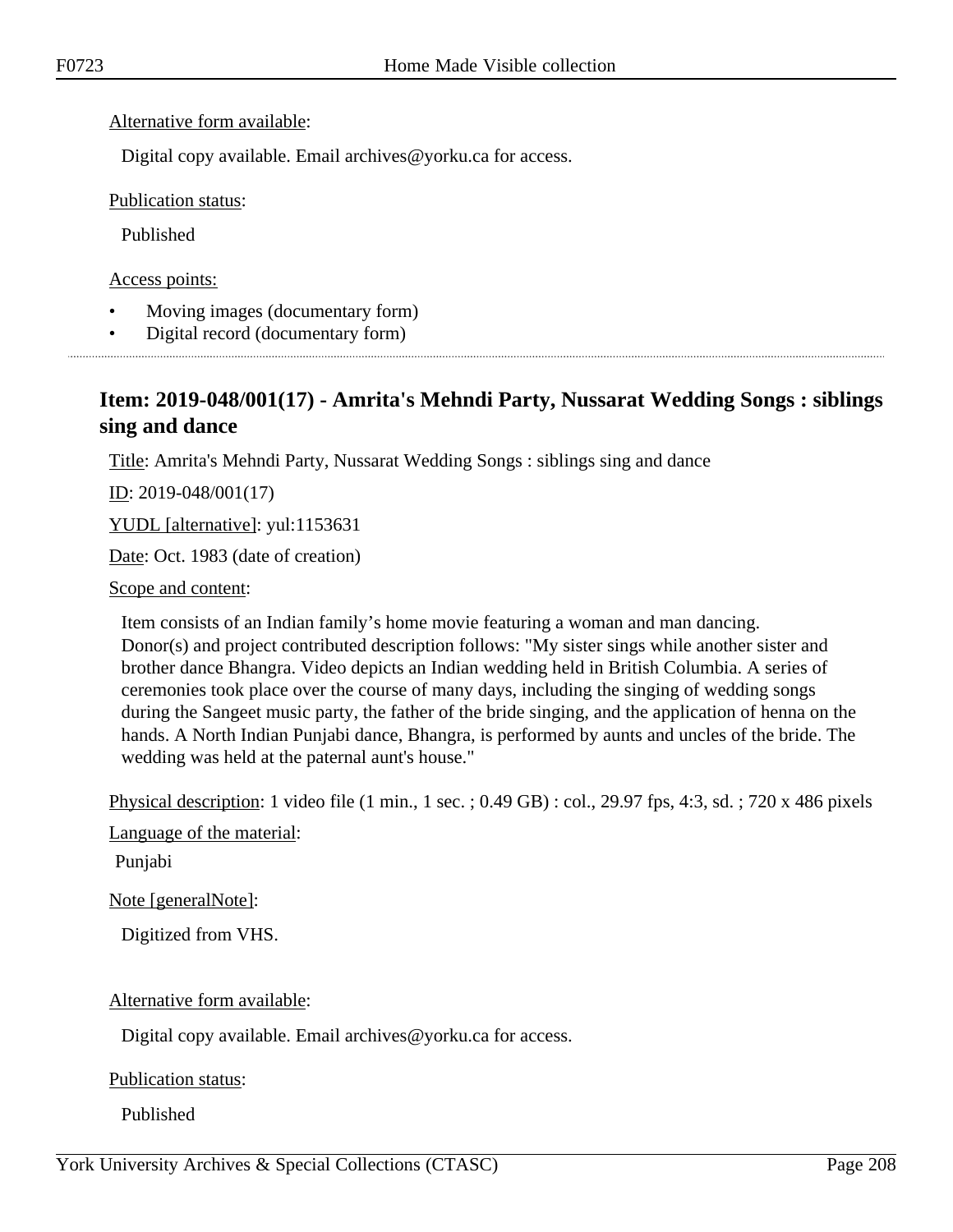Access points:

- Moving images (documentary form)
- Digital record (documentary form)

### **Series: S00927 - Rahi family videos**

Creator: Rahi family

Title: Rahi family videos

ID: S00927

Date: 1995-1996 (date of creation)

Scope and content:

Accession consists of home videos documenting Azada Rahi's participation in the Junior Toronto Raptors Dance Pak including rehearsals and performances at the YTV Achievement Awards.

Physical description: 3 video files (ca. 23 GB) : MOV, sd.

Language of the material: English

Note [generalNote]:

Digitized from VHS cassette.

Immediate source of acquisition:

Donated by Azada Rahi in May 2019.

Publication status:

Published

Access points:

• Moving images (documentary form)

### **Item: 2018-019/001(01) - Rahi Family – Skydome Dance Troupe (1995)**

Title: Rahi Family – Skydome Dance Troupe (1995) ID: 2018-019/001(01) YUDL [alternative]: yul:1147128 Date: 2 Nov. 1995 (date of creation) Scope and content: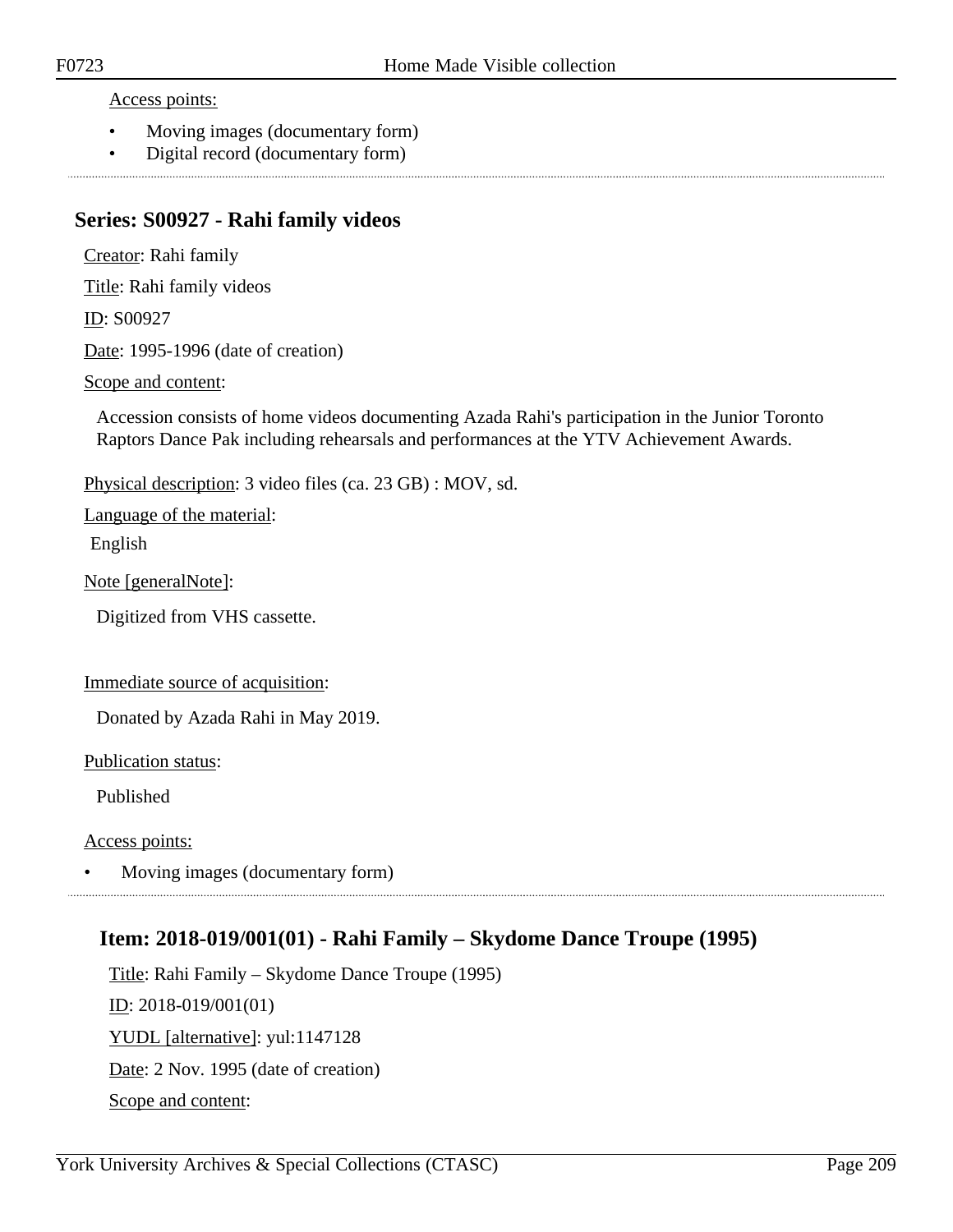Item consists of an Afghani family's home movie featuring children and teenagers from the Raptors Junior Dance Pak rehearsing a dance routine at the SkyDome.

Project and donor(s) contributed description follows: "Around 1994, 9-year old Azada Rahi living in a nearby co-op auditioned at the Cabbagetown Youth Centre to be part of the junior Toronto Raptors Dance Pak. The choreographer was Clarence Ford, who auditioned kids, teens and young adults from all over the city, and ran the Pak once the crew was established. He was a delight to work with, was extremely kind, and was great at keeping so many young people organized and focused.

Here, November 2nd ,1995, at the SkyDome (presently the Rogers Centre) the Pak rehearses the same routine over and over in preparation for the opening performance at the first-ever Toronto Raptors game. On the day of the performance, Azada recalls pushing through the stomach flu to perform, her hard work could not go to waste, and it was a very exciting time. They had already performed at the Toronto Raptors opening dinner gala the previous summer. The Junior Dance Pak continued to dance at games and other functions for some time, though Azada only stayed with them for about a year and a half to two years.

In 1996 the Pak was hired to perform at the YTV Achievement Awards. Dawning matching plaid and denim ensembles, the Pak backup danced for Indigenous Canadian country singer, Rebecca Miller. This country line-dancing number was one of three performances they did at the Awards that evening, including one with Aashna Patel.

For Azada, the years she spent in the Pak, encountering Canadian athletes and entertainers were "fun and weird". These tapes are the sole recordings of her dancing that she has had access to. Looking back at the footage proved surprisingly hilarious, and are a chance to reflect on herself as an uninhibited young dancer."

Physical description: 1 video file (10 min., 58 sec. ; 18 GB) : MOV, sd.

Language of the material:

English

Note [generalNote]:

Digitized from VHS cassette.

#### Alternative form available:

Digital copy available. Email archives@yorku.ca for access. Video can also be accessed at http:// homemadevisible.ca/home-movie/rahi-family-skydome-dance-troupe-1995/.

#### Related material:

For more information about Azada Rahi's experience with the Junior Raptors Dance Pak see Daubs, Katie, "An inside look at how the Raptors' kid dancers went from novelty act to regular showstoppers," Toronto Star, December 8, 2019, http://www.thestar.com/sports/2019/12/08/aninside-look-at-how-the-raptors-kid-dancers-went-from-novelty-act-to-regular-showstoppers.html.

#### Publication status: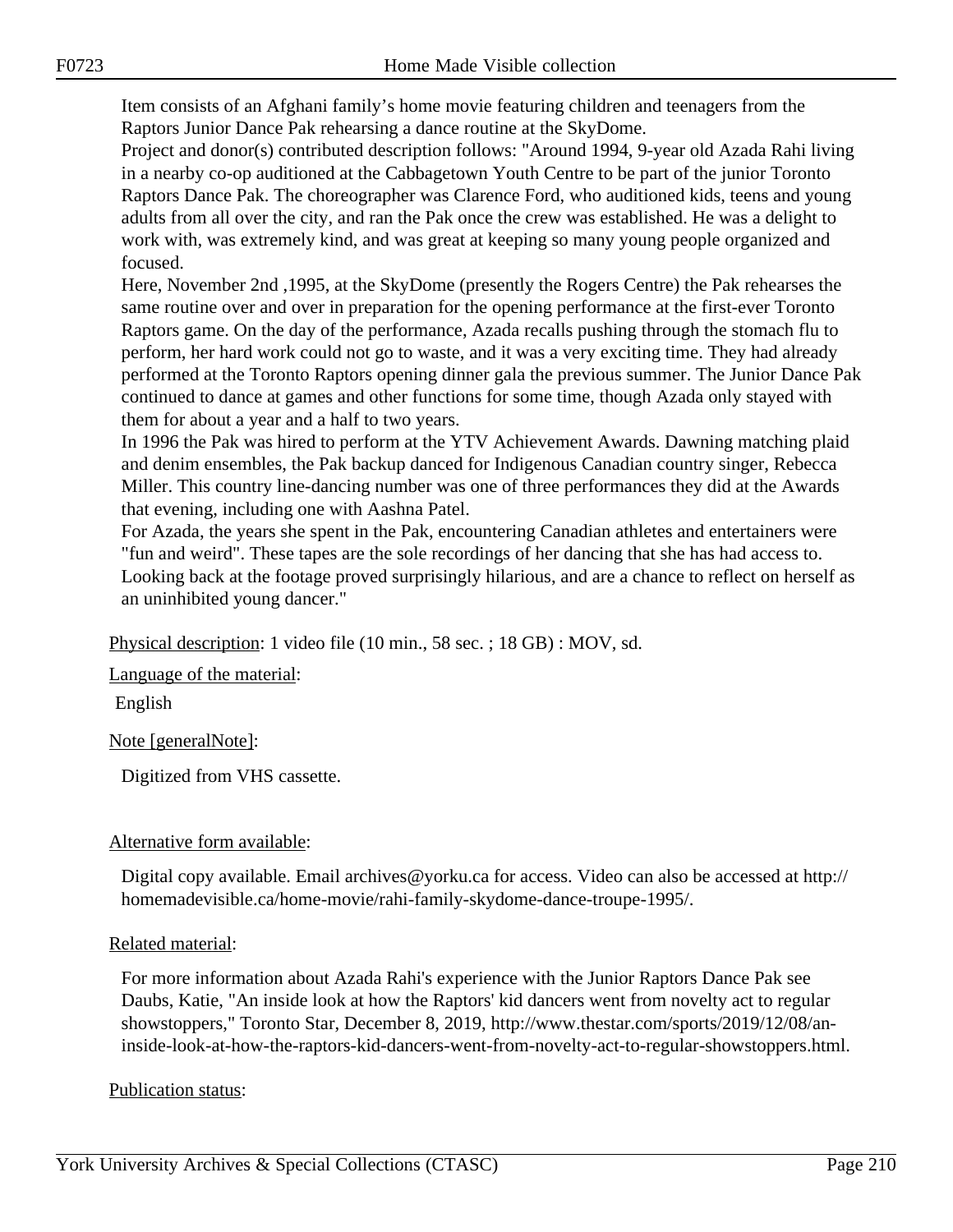#### Published

Access points:

- Moving images (documentary form)
- Digital record (documentary form)

### **Item: 2018-019/001(02) - Raptors Junior Dance Pak (1996) Part 1**

Title: Raptors Junior Dance Pak (1996) Part 1

ID: 2018-019/001(02)

YUDL [alternative]: yul:1147127

Date: 1996 (date of creation)

Scope and content:

Item consists of an Afghani family's home movie featuring children and teenagers from the Raptors Junior Dance Pak dancing on stage behind Six Nations country singer Rebecca Miller singing and introducing the YTV Achievement Award recipients.

Project and donor(s) contributed description follows: "Around 1994, 9-year old Azada Rahi living in a nearby co-op auditioned at the Cabbagetown Youth Centre to be part of the junior Toronto Raptors Dance Pak. The choreographer was Clarence Ford, who auditioned kids, teens and young adults from all over the city, and ran the Pak once the crew was established. He was a delight to work with, was extremely kind, and was great at keeping so many young people organized and focused.

Here, November 2nd ,1995, at the SkyDome (presently the Rogers Centre) the Pak rehearses the same routine over and over in preparation for the opening performance at the first-ever Toronto Raptors game. On the day of the performance, Azada recalls pushing through the stomach flu to perform, her hard work could not go to waste, and it was a very exciting time. They had already performed at the Toronto Raptors opening dinner gala the previous summer. The Junior Dance Pak continued to dance at games and other functions for some time, though Azada only stayed with them for about a year and a half to two years.

In 1996 the Pak was hired to perform at the YTV Achievement Awards. Dawning matching plaid and denim ensembles, the Pak backup danced for Indigenous Canadian country singer, Rebecca Miller. This country line-dancing number was one of three performances they did at the Awards that evening, including one with Aashna Patel.

For Azada, the years she spent in the Pak, encountering Canadian athletes and entertainers were "fun and weird". These tapes are the sole recordings of her dancing that she has had access to. Looking back at the footage proved surprisingly hilarious, and are a chance to reflect on herself as an uninhibited young dancer."

Physical description: 1 video file (1 min., 18 sec. ; 2 GB) : MOV, sd.

Language of the material:

English

Note [generalNote]: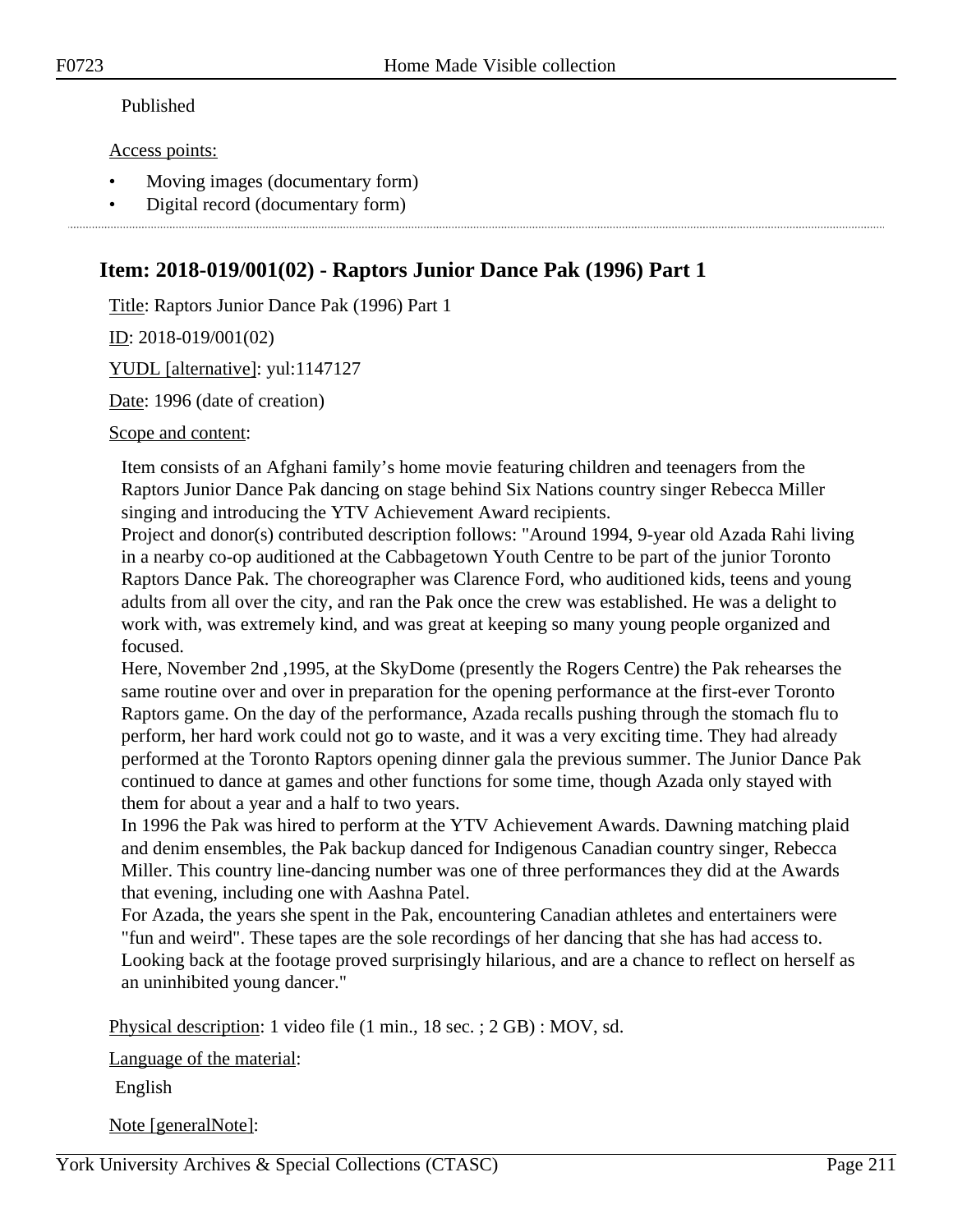Digitized from VHS cassette.

#### Alternative form available:

Digital copy available. Email archives@yorku.ca for access. Video can also be accessed at http:// homemadevisible.ca/home-movie/rahi-family-raptors-junior-dance-pak-1996-part-2/.

#### Related material:

Video also available project website at http://homemadevisible.ca/home-movie/rahi-familyraptors-junior-dance-pak-1996-part-2/.

Publication status:

Published

Access points:

- Moving images (documentary form)
- Digital record (documentary form)

### **Item: 2018-019/001(03) - Raptors Junior Dance Pak (1996) Part 2**

Title: Raptors Junior Dance Pak (1996) Part 2

ID: 2018-019/001(03)

YUDL [alternative]: yul:1147129

Date: 1996 (date of creation)

#### Scope and content:

Item consists of an Afghani family's home movie featuring children and teenagers from the Raptors Junior Dance Pak line dancing on stage behind Six Nations country singer Rebecca Miller singing "Listen to the Radio" at the YTV Achievement Award recipients.

Project and donor(s) contributed description follows: "Around 1994, 9-year old Azada Rahi living in a nearby co-op auditioned at the Cabbagetown Youth Centre to be part of the junior Toronto Raptors Dance Pak. The choreographer was Clarence Ford, who auditioned kids, teens and young adults from all over the city, and ran the Pak once the crew was established. He was a delight to work with, was extremely kind, and was great at keeping so many young people organized and focused.

Here, November 2nd ,1995, at the SkyDome (presently the Rogers Centre) the Pak rehearses the same routine over and over in preparation for the opening performance at the first-ever Toronto Raptors game. On the day of the performance, Azada recalls pushing through the stomach flu to perform, her hard work could not go to waste, and it was a very exciting time. They had already performed at the Toronto Raptors opening dinner gala the previous summer. The Junior Dance Pak continued to dance at games and other functions for some time, though Azada only stayed with them for about a year and a half to two years.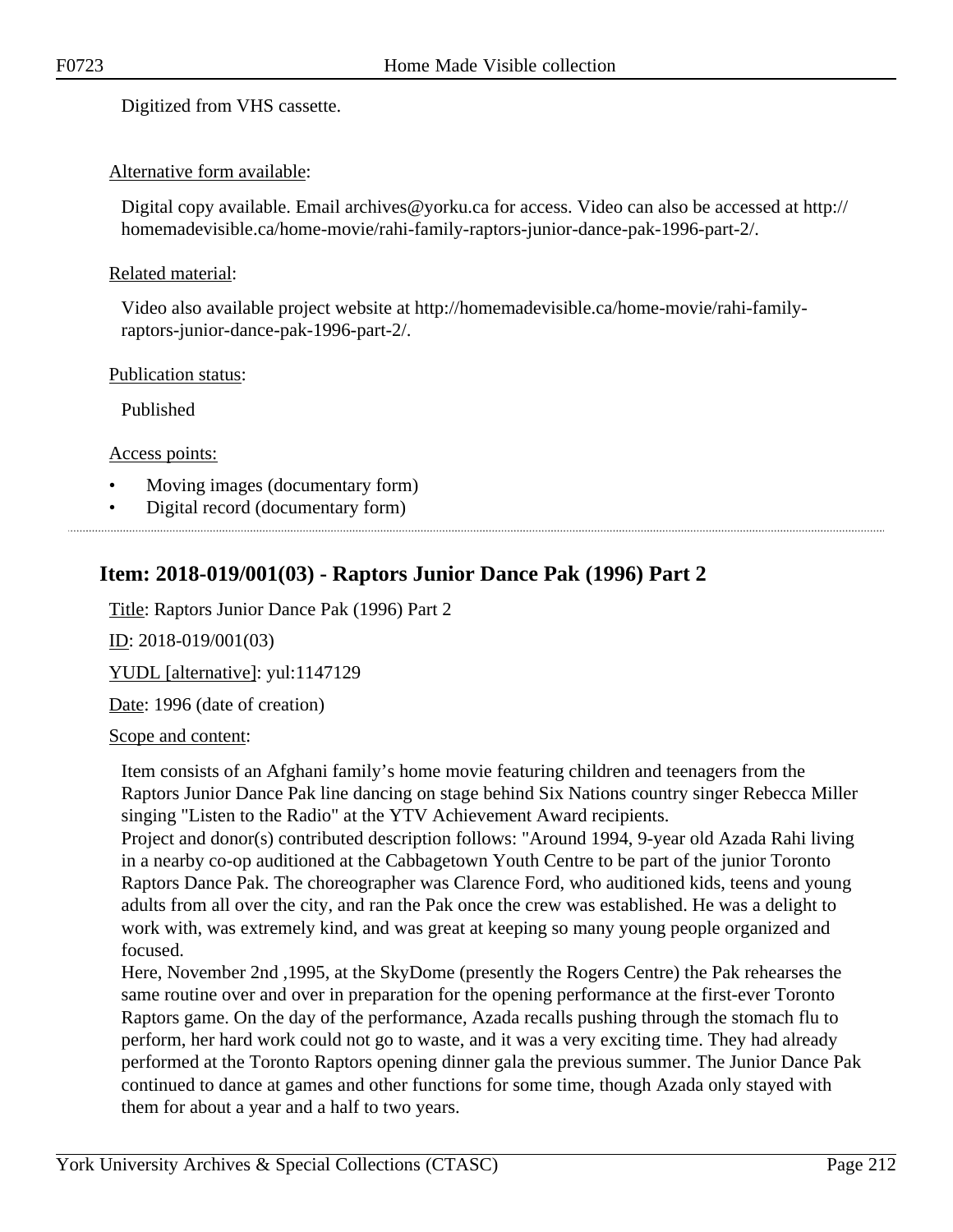F0723 Home Made Visible collection

In 1996 the Pak was hired to perform at the YTV Achievement Awards. Dawning matching plaid and denim ensembles, the Pak backup danced for Indigenous Canadian country singer, Rebecca Miller. This country line-dancing number was one of three performances they did at the Awards that evening, including one with Aashna Patel.

For Azada, the years she spent in the Pak, encountering Canadian athletes and entertainers were "fun and weird". These tapes are the sole recordings of her dancing that she has had access to. Looking back at the footage proved surprisingly hilarious, and are a chance to reflect on herself as an uninhibited young dancer."

Physical description: 1 video file ( 2 min., 22 sec. ; 3.9 GB) : MOV, sd.

Language of the material:

English

Note [generalNote]:

Digitized from VHS cassette.

#### Alternative form available:

Digital copy available. Email archives@yorku.ca for access.

Publication status:

Published

Access points:

- Moving images (documentary form)
- Digital record (documentary form)

### **Series: S00933 - Marchant family videos**

Creator: Marchant family

Title: Marchant family videos

ID: S00933

Date: 1975-1979, 2019 (date of creation)

Scope and content:

Series consists of home videos documenting an Argentine-Chilean family and friends in everyday life and at events such as picnics, parties, Christmas, and visiting the CN Tower and Niagara Falls.

Physical description: 5 video files (ca. 212 GB) 1 audio file (19 min., 59 sec. ; 0.2 GB) : WAV

Note [generalNote]: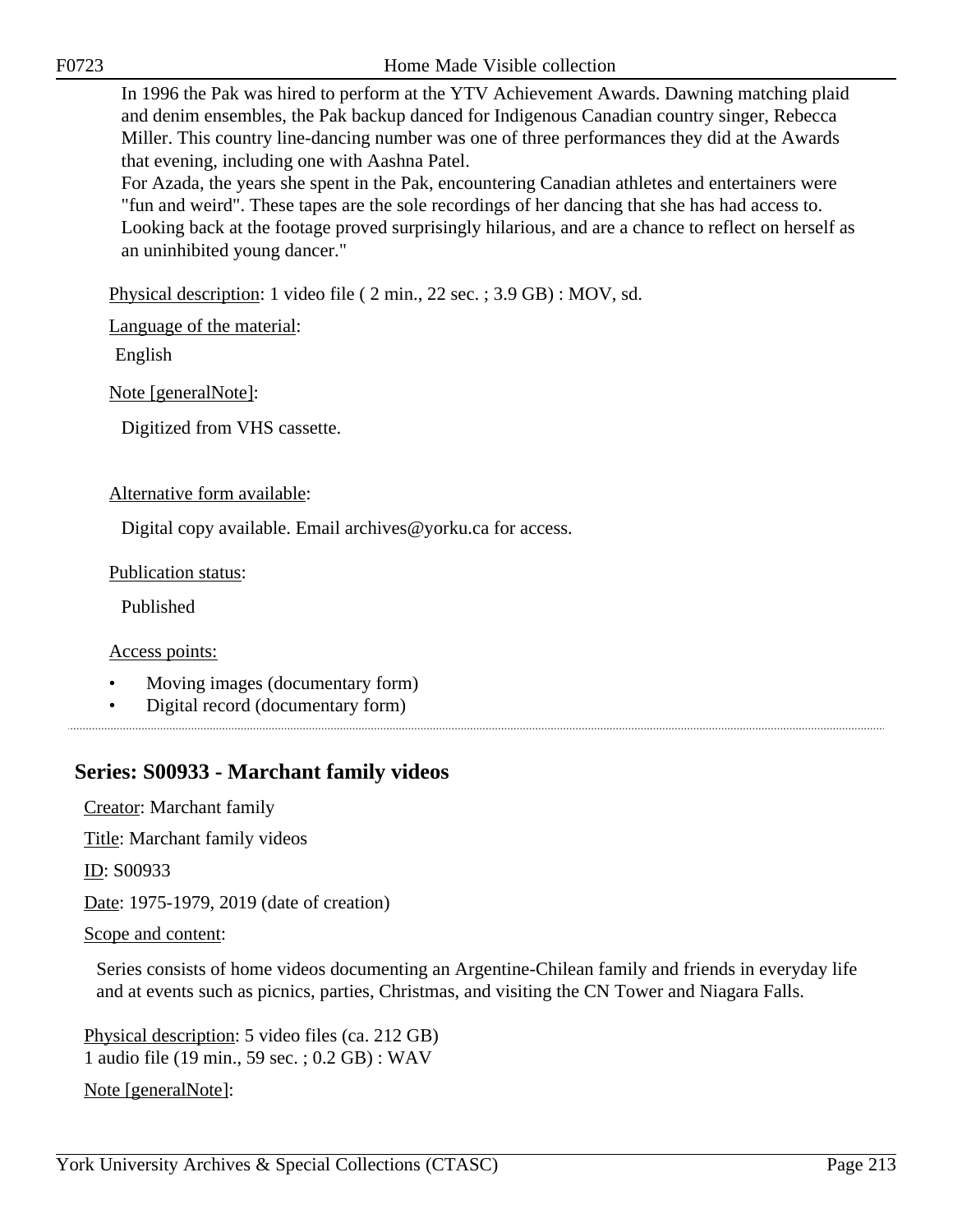Jean-Pierre Marchant's film, 'The Places We Lived' (2021) uses footage from this home movies. The filmmaker created synopsis reads: "The Places We Lived uses a large family archive of Super8 and digital home movies from the mid-1970s to late 1990s to grapple with the hopes, dreams, and disappointments of two South American immigrants who moved to Montreal in the wake of the excitement and optimism generated by Expo '67. This story focuses on the father, Jose ("Pepe"), whose life in Canada followed four hardscrabble decades in Chile. A story about childhood and fatherhood, aging, capitalism, and obsolescence, The Places We Lived opens up new questions about class, memory, diasporic narratives, and the complicated histories of migration and exile."

#### Immediate source of acquisition:

Donated by Jean-Pierre Marchant in October 2018.

Publication status:

Published

Access points:

- Moving images (documentary form)
- Sound recording (documentary form)

# **Item: 2018-040/001(05) - 3 J.P Birthday 1 year Old 1976 : Part 4 of 4**

Title: 3 J.P Birthday 1 year Old 1976 : Part 4 of 4

ID: 2018-040/001(05)

YUDL [alternative]: yul:1150719

Date: 1976-1978 (date of creation)

Scope and content:

Item consists of an Argentine-Chilean family's home movie with the first half featuring of children and adults gathered in a garage and backyard, and the second half capturing Niagara Falls during the wintertime.

Project and donor(s) contributed description follows: "These clips show episodes from Jean-Pierre Marchant's childhood in the mid-1970s Montreal. His parents were immigrants, recently arrived from Argentina and Chile. Throughout Jean-Pierre's childhood, they documented the family's life with a Super 8 camera (and would later switch to video). These clips depict him as a playful child, trips, and well-attended birthday parties. Looking back, Jean-Pierre recognizes that these parties were a big opportunity for the adults to get together and celebrate. The Marchants mostly socialized with people from similar backgrounds, and Jean-Pierre says that "it was important for my parents, who were trying to make a life in a new place, to associate with others who spoke their language."

Physical description: 1 video file (20 min., 11 sec. ; 56.6 GB) : MOV, si.

Language of the material: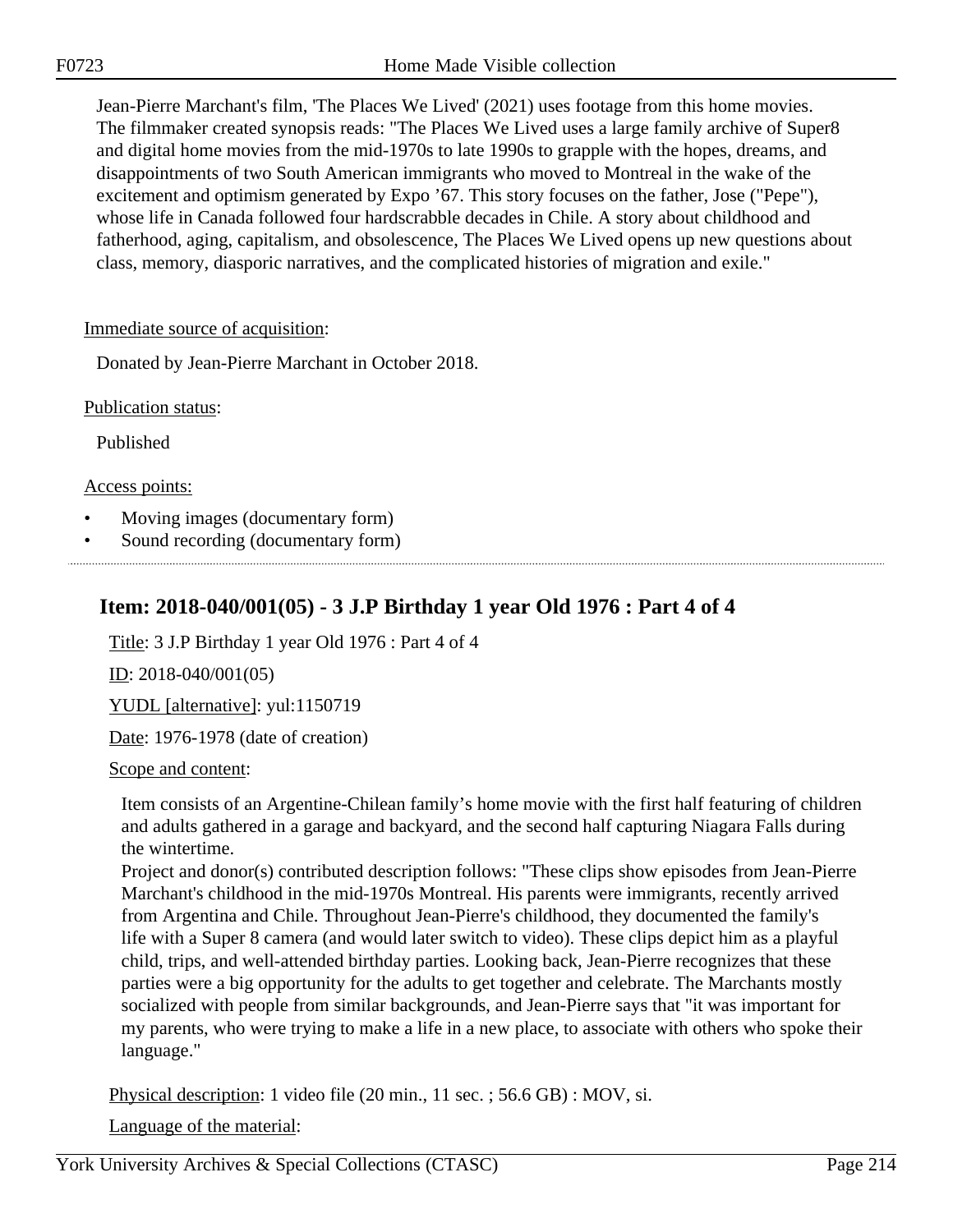Note [generalNote]:

Digitized from Super 8mm film.

#### Alternative form available:

Digital copy available. Email archives@yorku.ca for access. Video can also be accessed at http:// homemadevisible.ca/home-movie/marchant-family-3-j-p-birthday-1-year-old-1976-part-5/.

#### Publication status:

Published

#### Access points:

- Moving images (documentary form)
- Digital record (documentary form)

### **Item: 2019-079/001(04) - HMV interviewing Jean-Pierre Marchant**

Creator: Regent Park Film Festival

Title: HMV interviewing Jean-Pierre Marchant

ID: 2019-079/001(04)

YUDL [alternative]: yul:1153598

Date: 2019 (date of creation)

Scope and content:

Item contains a sound recording of an interview conducted by the Home Made Visible with a project participant.

Physical description: 1 audio file (19 min., 59 sec. ; 0.2 GB) : WAV

Language of the material:

English

#### Alternative form available:

Digital copy available. Email archives@yorku.ca for access.

Publication status:

Published

Access points:

Sound recording (documentary form)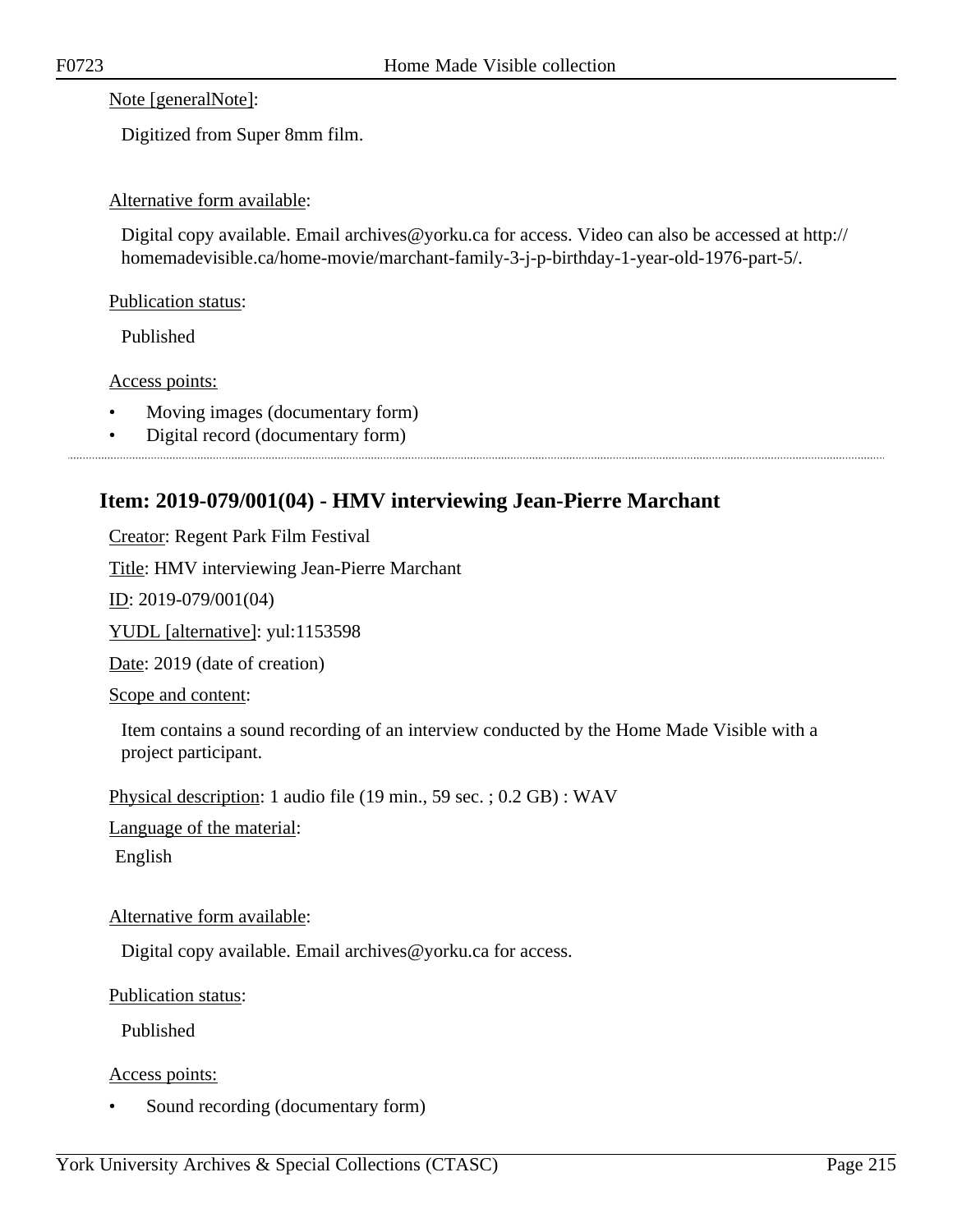• Digital record (documentary form)

### **Item: 2018-040/001(01) - N-5-6-7-8-9- 1976 (Jampi)**

Title: N-5-6-7-8-9- 1976 (Jampi)

ID: 2018-040/001(01)

YUDL [alternative]: yul:1150715

Date: 1976 (date of creation)

#### Scope and content:

Item consists of an Argentine-Chilean family's home movie featuring a child playing in his house and park; the first third of the clip consists of urban and rural landscapes.

Project and donor(s) contributed description follows: "Jean-Pierre Marchant's parents immigrated from South America in the early 1970s before he was born. His mother is from Argentina and his father is from Chile. Jean-Pierre was born in Vieux-Rosemont, Montreal, and spent the first year of his life there before they all moved to (what was then) the suburbs in Saint-Hubert, Longueuil, about 14 km from downtown Montreal. Jean-Pierre recalls day trips with his parents to the United States and Toronto. On this day, the family captures the roads and cityscapes of New Hampshire."

Physical description: 1 video file (14 min., 37 sec. ; 32.1 GB) : MOV, si.

Language of the material:

Note [generalNote]:

Digitized from Super 8mm film.

#### Alternative form available:

Digital copy available. Email archives@yorku.ca for access. Video can also be accessed at http:// homemadevisible.ca/home-movie/marchant-family-n-5-6-7-8-9-1976-jampi-new-hampshire/.

Publication status:

Published

Access points:

- Moving images (documentary form)
- Digital record (documentary form)

### **Item: 2018-040/001(02) - 3 J.P Birthday 1 year Old 1976 : Part 1 of 4**

Title: 3 J.P Birthday 1 year Old 1976 : Part 1 of 4 ID: 2018-040/001(02)

YUDL [alternative]: yul:1150716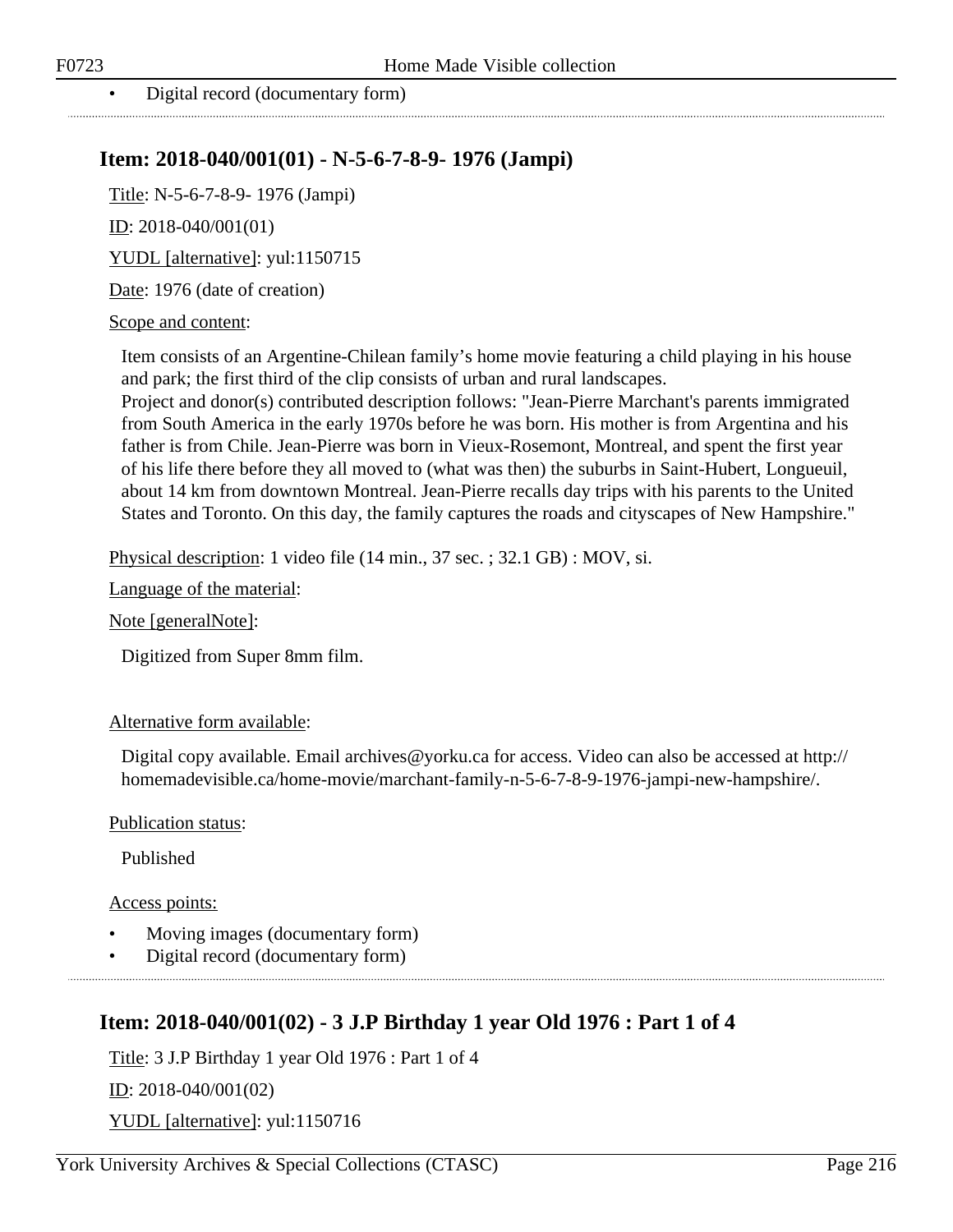Date: 1976-1978 (date of creation)

### Scope and content:

Item consists of an Argentine-Chilean family's home movie featuring a party with adults and children dancing, footage of and from the top of the CN tower, a child playing around the house and pool, and a child playing with a soccer ball wearing a 1978 Argentina Championship t-shirt. Project and donor(s) contributed description follows: "These clips show episodes from Jean-Pierre Marchant's childhood in the mid-1970s Montreal. His parents were immigrants, recently arrived from Argentina and Chile. Throughout Jean-Pierre's childhood, they documented the family's life with a Super 8 camera (and would later switch to video). These clips depict him as a playful child, trips, and well-attended birthday parties. Looking back, Jean-Pierre recognizes that these parties were a big opportunity for the adults to get together and celebrate. The Marchants mostly socialized with people from similar backgrounds, and Jean-Pierre says that 'it was important for my parents, who were trying to make a life in a new place, to associate with others who spoke their language'."

Physical description: 1 video file (20 min., 46 sec. ; 59 GB) : MOV, si.

Language of the material:

Note [generalNote]:

Digitized from Super 8mm film.

#### Alternative form available:

Digital copy available. Email archives@yorku.ca for access. Video can also be accessed at http:// homemadevisible.ca/home-movie/marchant-family-3-j-p-birthday-1-year-old-1976-part-1/.

#### Publication status:

Published

#### Access points:

- Moving images (documentary form)
- Digital record (documentary form)

### **Item: 2018-040/001(03) - 3 J.P Birthday 1 year Old 1976 : Part 2 of 4**

Title: 3 J.P Birthday 1 year Old 1976 : Part 2 of 4 ID: 2018-040/001(03) YUDL [alternative]: yul:1150717 Date: 1976-1978 (date of creation) Scope and content: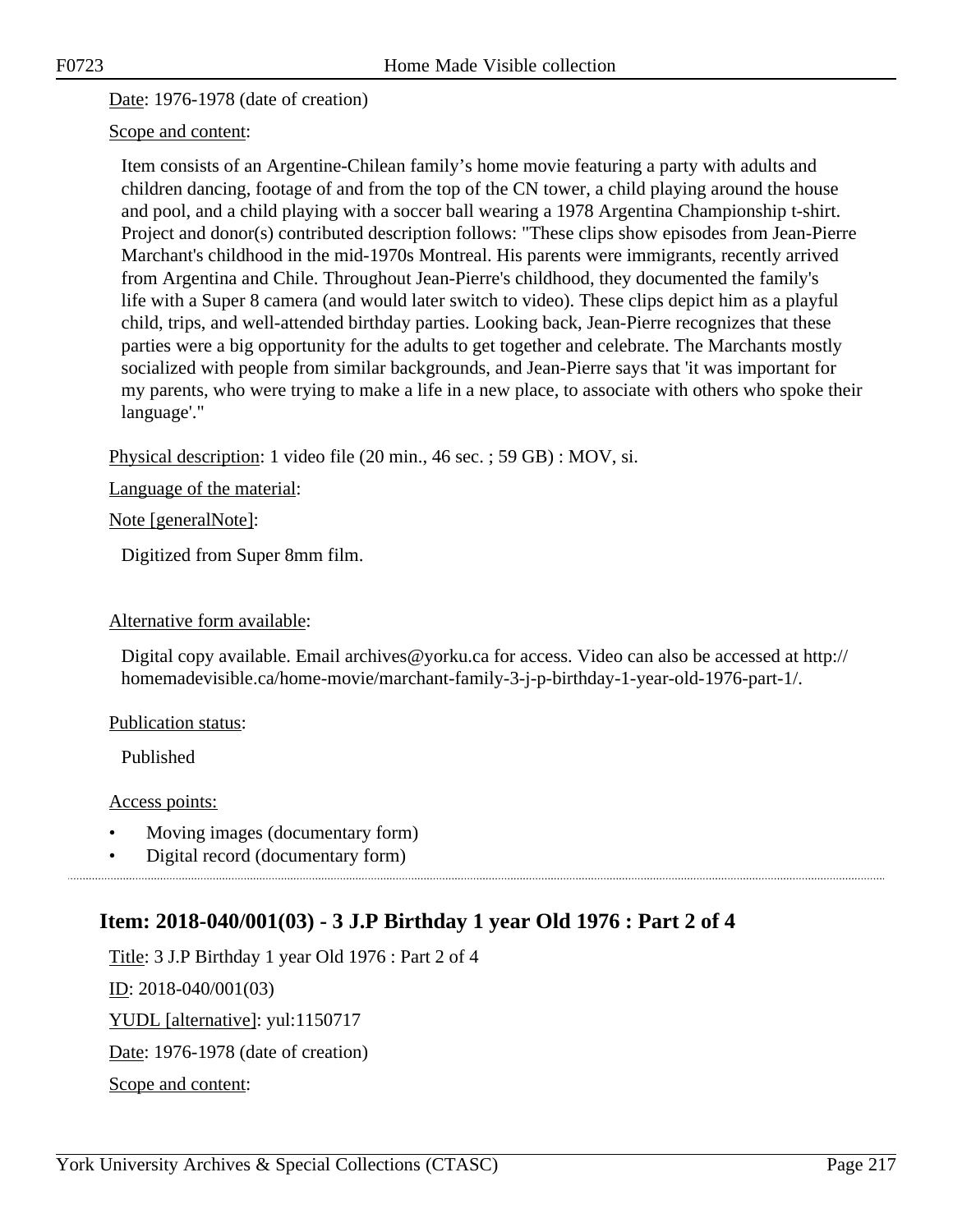Item consists of an Argentine-Chilean family's home movie featuring adults and children having a barbecue in a park, hanging out in a car, and meeting Santa Claus.

Project and donor(s) contributed description follows: "These clips show episodes from Jean-Pierre Marchant's childhood in the mid-1970s Montreal. His parents were immigrants, recently arrived from Argentina and Chile. Throughout Jean-Pierre's childhood, they documented the family's life with a Super 8 camera (and would later switch to video). These clips depict him as a playful child, trips, and well-attended birthday parties. Looking back, Jean-Pierre recognizes that these parties were a big opportunity for the adults to get together and celebrate. The Marchants mostly socialized with people from similar backgrounds, and Jean-Pierre says that "it was important for my parents, who were trying to make a life in a new place, to associate with others who spoke their language."

Physical description: 1 video file (2 min., 35 sec. ; 7.4 GB) : MOV, si.

Language of the material:

Note [generalNote]:

Digitized from Super 8mm film.

### Alternative form available:

Digital copy available. Email archives@yorku.ca for access. Video can also be accessed at http:// homemadevisible.ca/home-movie/marchant-family-3-j-p-birthday-1-year-old-1976-part-2/.

#### Publication status:

Published

### Access points:

- Moving images (documentary form)
- Digital record (documentary form)

### **Item: 2018-040/001(04) - 3 J.P Birthday 1 year Old 1976 : Part 3 of 4**

Title: 3 J.P Birthday 1 year Old 1976 : Part 3 of 4

ID: 2018-040/001(04)

YUDL [alternative]: yul:1150718

Date: [between 1976-1979] (date of creation)

#### Scope and content:

Item consists of an Argentine-Chilean family's home movie featuring several everyday moments including children playing in the snow during winter and by the pool during the summer, parties and celebrations, a trip to Niagara Falls, and a tour of a house for sale.

Project and donor(s) contributed description follows: "These clips show episodes from Jean-Pierre Marchant's childhood in the mid-1970s Montreal. His parents were immigrants, recently arrived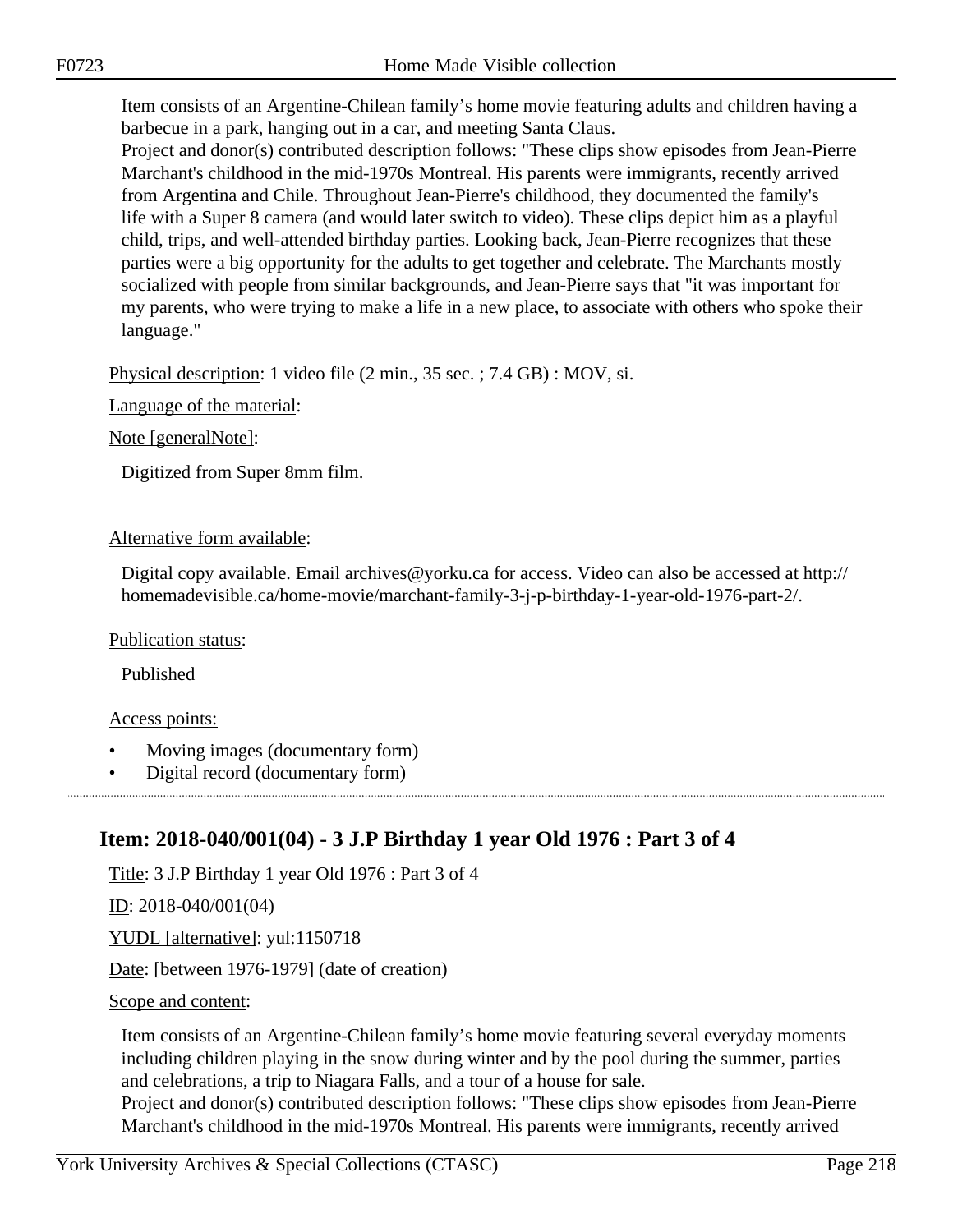from Argentina and Chile. Throughout Jean-Pierre's childhood, they documented the family's life with a Super 8 camera (and would later switch to video). These clips depict him as a playful child, trips, and well-attended birthday parties. Looking back, Jean-Pierre recognizes that these parties were a big opportunity for the adults to get together and celebrate. The Marchants mostly socialized with people from similar backgrounds, and Jean-Pierre says that 'it was important for my parents, who were trying to make a life in a new place, to associate with others who spoke their language.'"

Physical description: 1 video file (16 min., 51 sec. ; 47.9 GB) : MOV, si.

Language of the material:

Note [generalNote]:

Digitized from Super 8mm film.

### Alternative form available:

Digital copy available. Email archives@yorku.ca for access. Video can also be accessed at http:// homemadevisible.ca/home-movie/marchant-family-3-j-p-birthday-1-year-old-1976-part-4/.

### Publication status:

Published

Access points:

- Moving images (documentary form)
- Digital record (documentary form)

### **Series: S00934 - Kwan family videos**

Creator: Kwan family

Title: Kwan family videos

ID: S00934

Date: 1991-1994 (date of creation)

#### Scope and content:

Series consists of home movie footage documenting a Chinese family in Vancouver celebrating multiple birthdays.

Physical description: 1 video file (5.11 GB) : MOV, sd. 1 audio file (19 min., 20 sec. ; 0.2 GB) : WAV

Language of the material:

English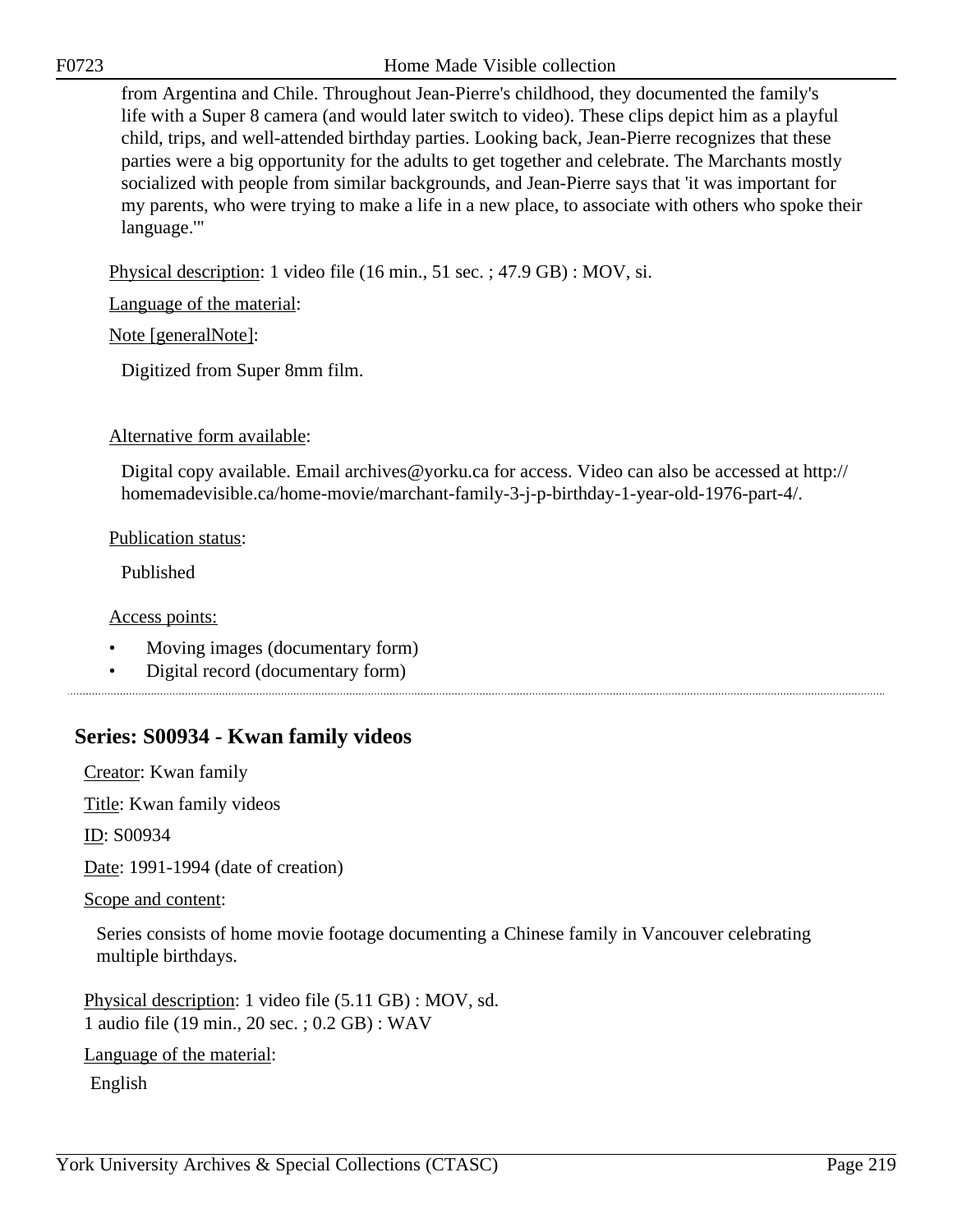### Immediate source of acquisition:

Donated by Derek Kwan in July 2019.

Publication status:

Published

Access points:

- Moving images (documentary form)
- Sound recording (documentary form)

### **Item: 2019-033/001(01) - Birthdays in Greater Vancouver Area**

Title: Birthdays in Greater Vancouver Area

ID: 2019-033/001(01)

YUDL [alternative]: yul:1152022

Date: 1991-1994 (date of creation)

#### Scope and content:

Item consists of a Chinese family's home movie featuring children playing, celebrating birthdays, opening presents, and eating sweets.

Project and donor contributed description follows: "This footage documents a series of four of Derek Kwan's birthdays in Vancouver in the nineties between October 1991 and 1994. In October 91, the setting is a McDonald's ball pit in the greater Vancouver area. Surrounded by friends, family and cousins, Kwan and other kids are wearing the McDonald's card paper hats eating birthday cake, with his mom sitting behind him. At present opening time, seen in the shot is his uncle, cousins, and grandma.

For Derek's 3rd birthday in October 1992, we are located in Richmond, a suburb 20 minutes away from the city of Vancouver. We are indoors and adults are encouraging Derek to hit a piñata of Mickey Mouse's head that was made by Derek's mom, Victoria. She loved to create themed birthday parties, and DIY party favors with her friends, and Derek remembers having a piñata every year, until he got too old for it.

Victoria made the piñata incredibly strong, and it's very difficult to break. Eventually the adults jump in and start helping the kids break through the Mickey piñata. Derek shares: "Disney holds cache to it as a kid growing up in the 90s as the happiest place on earth."

Each year, when Derek opens his gift, he consistently receives boxes from the Bay, which he notes is interesting as a staple Canadian store. At his third birthday he also receives a table hockey set, another inherently Canadian gift, and the family excitedly surrounds the set.

At Derek's fourth birthday in 1993, we are located at Chuck E Cheese. Much like the McDonalds ball pit, Chuck E Cheese was a go-to sport for 90s kids birthday parties. Derek receives action figures, and a ninja turtle toy.

Documented at Derek's fifth birthday in 1994, is Derek's childhood home in East Vancouver, where he lived during elementary and high school. We see the backyard and kids playing surrounding the basketball hoop.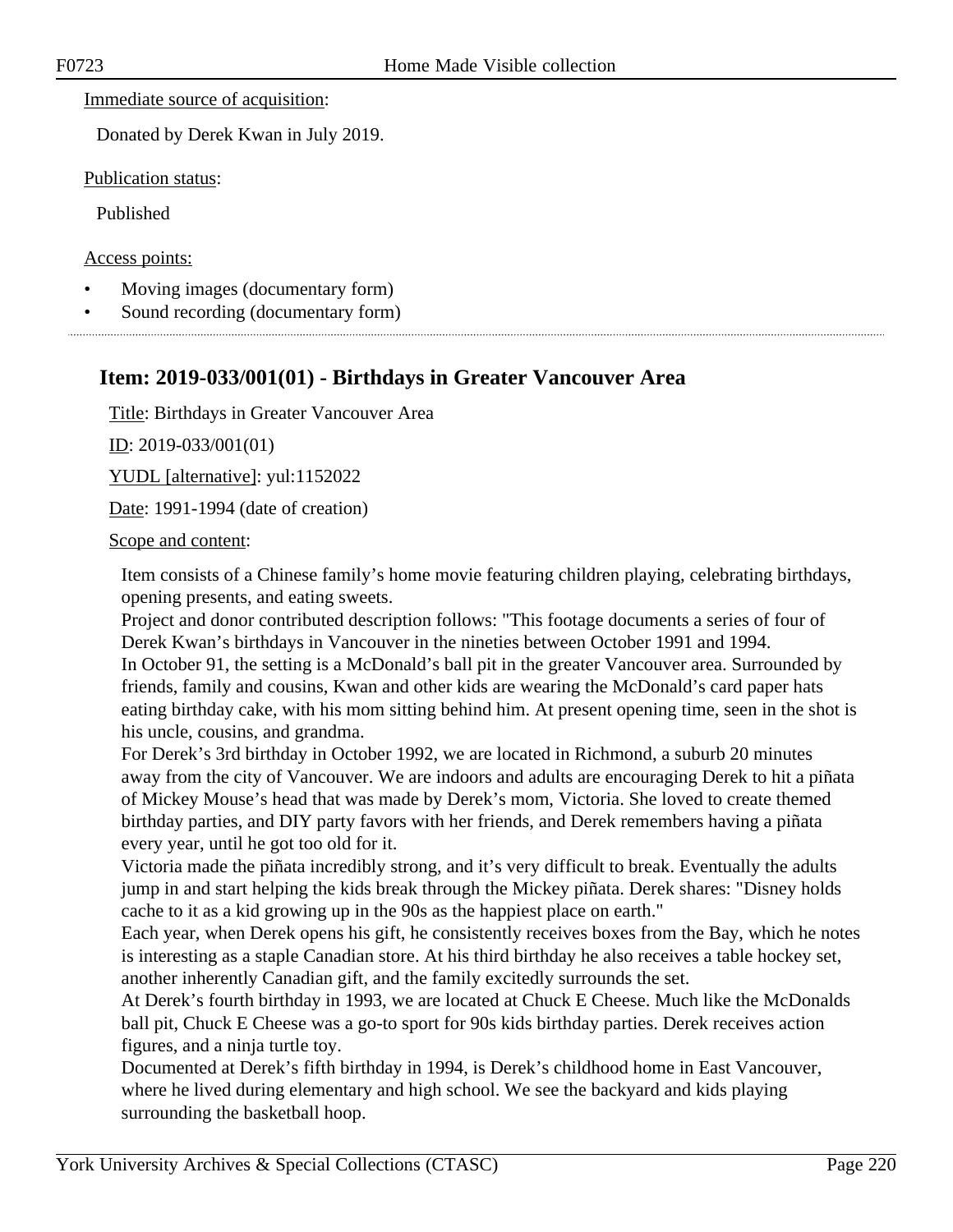Derek shares that thoughts of being Chinese took a back seat and he didn't think too deeply about it growing up. East Vancouver was very diverse and being white was the minority. He grew up around Chinese, Vietnamese, Pilipino and East Indian people. Although race wasn't a forefront in Derek's mind, it was brought to his attention during family functions when everyone spoke Cantonese, and for cultural festivals like Chinese New Year."

Physical description: 1 video file (24 min., 57 sec. ; 5.11 GB) : MOV, sd.

Language of the material:

English

### Alternative form available:

Digital copy available. Email archives@yorku.ca for access. Video can also be accessed at http:// homemadevisible.ca/home-movie/kwan-family-birthdays-1991-1994/.

### Publication status:

Published

### Access points:

• Moving images (documentary form)

• Digital record (documentary form)

### **Item: 2019-079/001(03) - HMV interviewing Derek Kwan**

Creator: Regent Park Film Festival Title: HMV interviewing Derek Kwan ID: 2019-079/001(03) YUDL [alternative]: yul:1153596 Date: 2019 (date of creation)

Scope and content:

Item contains a sound recording of an interview conducted by the Home Made Visible with a project participant.

Physical description: 1 audio file (19 min., 20 sec. ; 0.2 GB) : WAV

Language of the material:

English

Alternative form available:

Digital copy available. Email archives@yorku.ca for access.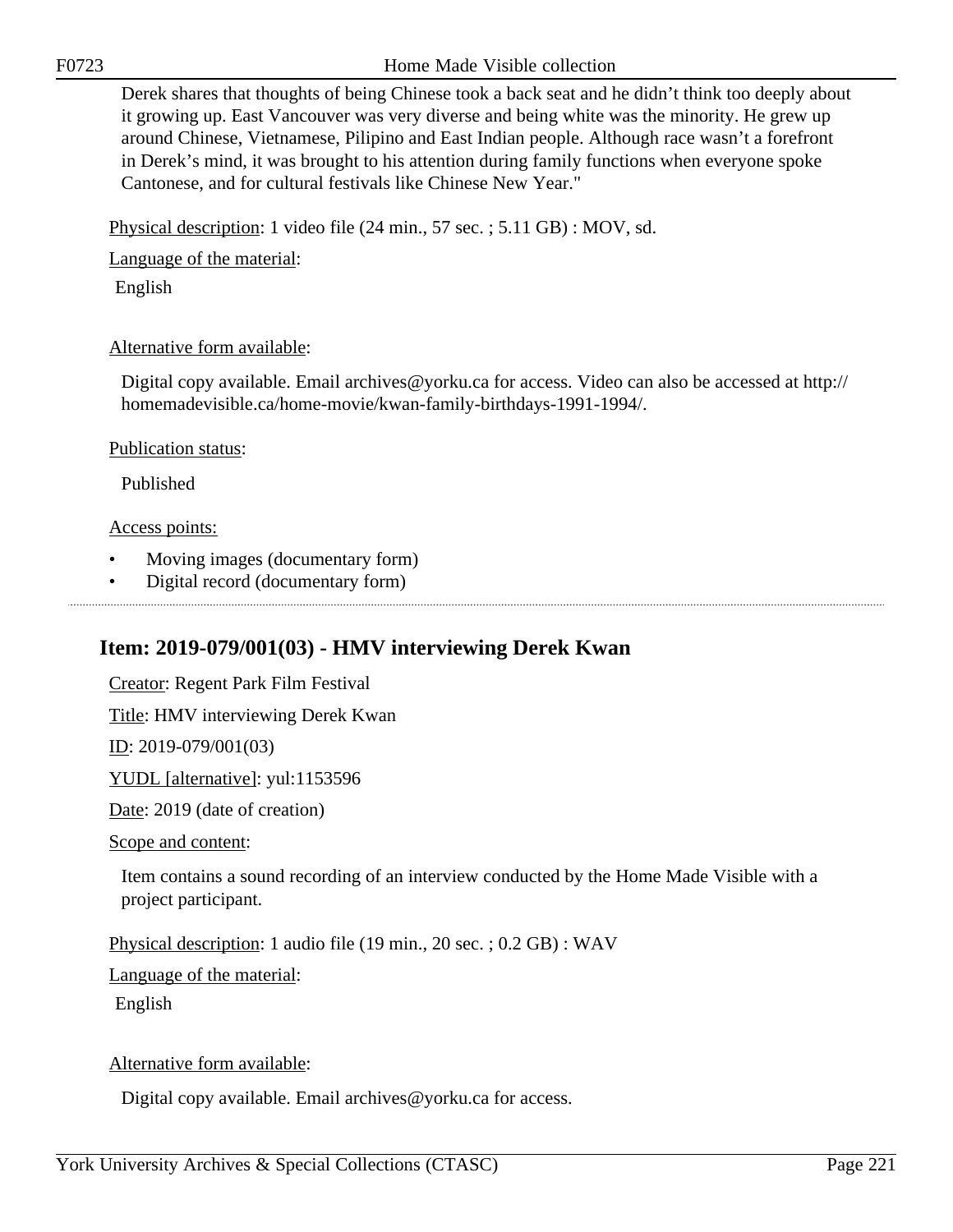### Publication status:

Published

### Access points:

- Sound recording (documentary form)
- Digital record (documentary form)

### **Series: S00935 - Isaac family videos**

Creator: Isaac family

Title: Isaac family videos

ID: S00935

Date: 2004 (date of creation)

### Scope and content:

Series consists of a Haitian and Sudanese family's home movie documenting a school performance at the École élémentaire catholique du Sacré-Coeur.

Physical description: 1 video file (4 min., 58 sec. ; 2.25 GB) : MOV, sd. 1 audio file (21 min., 27 sec. ; 0.24 GB) : WAV

Language of the material:

French

English

Immediate source of acquisition:

Donated by Stella Isaac in July 2019.

Publication status:

Published

#### Access points:

- Moving images (documentary form)
- Sound recording (documentary form)

### **Item: 2019-030/001(01) - Sacré-Cœur Christmas concert**

Title: Sacré-Cœur Christmas concert ID: 2019-030/001(01) YUDL [alternative]: yul:1152025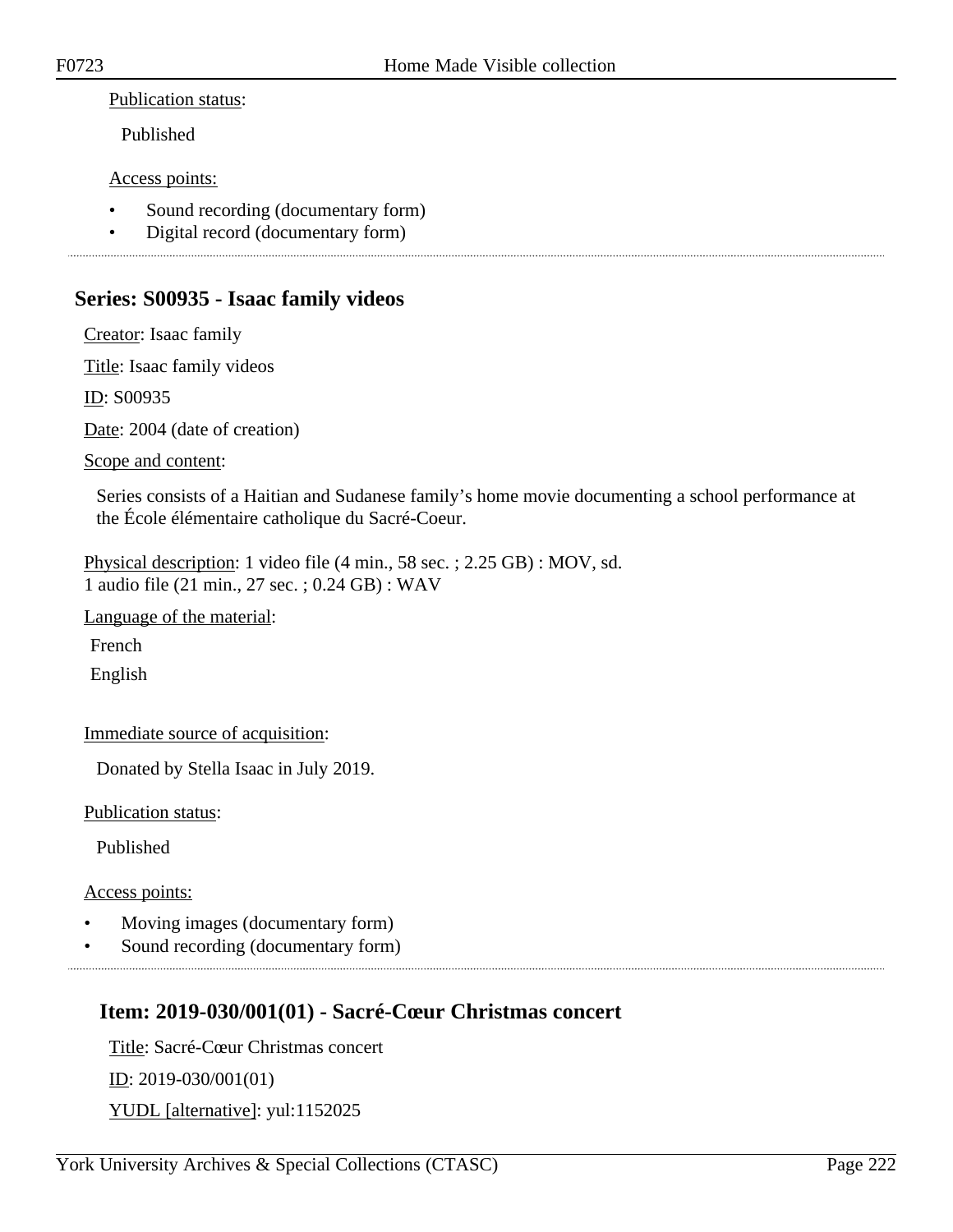Date: 2004 (date of creation)

Scope and content:

Item consists of a Haitian and Sudanese family's home movie featuring featuring speeches, performances such as children singing, and audience members at a francophone Catholic school's Christmas recital.

Project and donor contributed description follows: "Stella Isaac's sister films her at her elementary school, École élémentaire catholique du Sacré-Coeur during their annual Christmas concert in 2004 at la Paroisse du Sacré Coeur located at Sherbourne and College. The footage captures a particular experience and community of mostly Black students of Congolese, descent attending the French school, which was located at Sherbourne and Bloor. Now located near Christie Pits, the community and neighborhood is no longer remembered in the same way. On stage during the concert the school's principal mentions the students' practice of prayer exemplifying the experience of religiosity at the school.

Education at Sacré-Coeur is rooted in Catholicism and Christianity. Stella recalls a time when students in the class would put their Bibles and crosses on their tables before tests for an extra blessing. This was normal practice. Stella enjoyed attending a Catholic School and has fond memories of the experience, especially when receiving mentorship from particular teachers who pushed their students to prepare for success in their futures. "I have a slight obsession with this time period and this school, especially as it relates to what it was like educating Black students. It was in an environment where I had a teacher that completely pushed us and believed in us and our intelligence.

The footage also documents images of Stella's younger brother, Jordan, who has Down Syndrome. She describes him lovingly: "It was nice seeing my little brother making tons of noise and yelling my sister's name, rubbing my mom's face."

In relation to Home Made Visible, Stella shares: "It's great to allow families the opportunity to revisit old footage, explore their history and share that. A lot of people don't think of Black people in Canada just existing. It's a great way to change the Canadian narrative.""

Physical description: 1 video file (4 min., 58 sec. ; 2.25 GB) : MOV, sd.

Language of the material:

French

Note [generalNote]:

Digitized from VHS cassette.

### Alternative form available:

Digital copy available. Email archives@yorku.ca for access. Video can also be accessed at http:// homemadevisible.ca/home-movie/isaac-family-sacre-coeur-christmas-concert-2004/.

Publication status:

Published

Access points: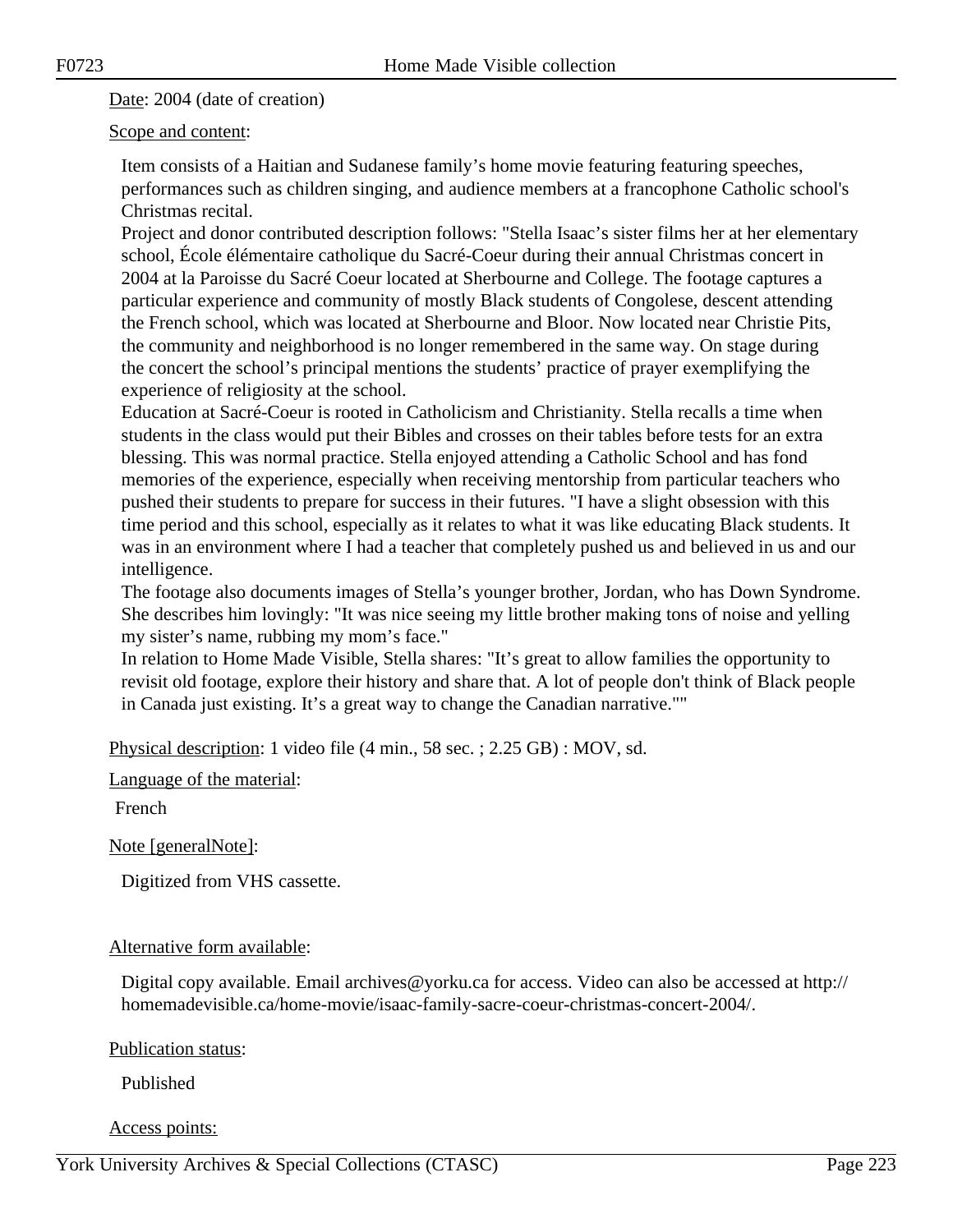- Moving images (documentary form)
- Digital record (documentary form)

### **Item: 2019-079/001(05) - HMV interviewing Stella Isaac**

Creator: Regent Park Film Festival

Title: HMV interviewing Stella Isaac

ID: 2019-079/001(05)

YUDL [alternative]: yul:1153604

Date: 2019 (date of creation)

#### Scope and content:

Item contains a sound recording of an interview conducted by the Home Made Visible with a project participant.

Physical description: 1 audio file (21 min., 27 sec. ; 0.24 GB) : WAV

Language of the material:

English

### Alternative form available:

Digital copy available. Email archives@yorku.ca for access.

#### Publication status:

Published

#### Access points:

- Sound recording (documentary form)
- Digital record (documentary form)

### **Series: S00936 - Joudaki family videos**

Creator: Joudaki family Title: Joudaki family videos ID: S00936 Date: 1998 (date of creation) Scope and content: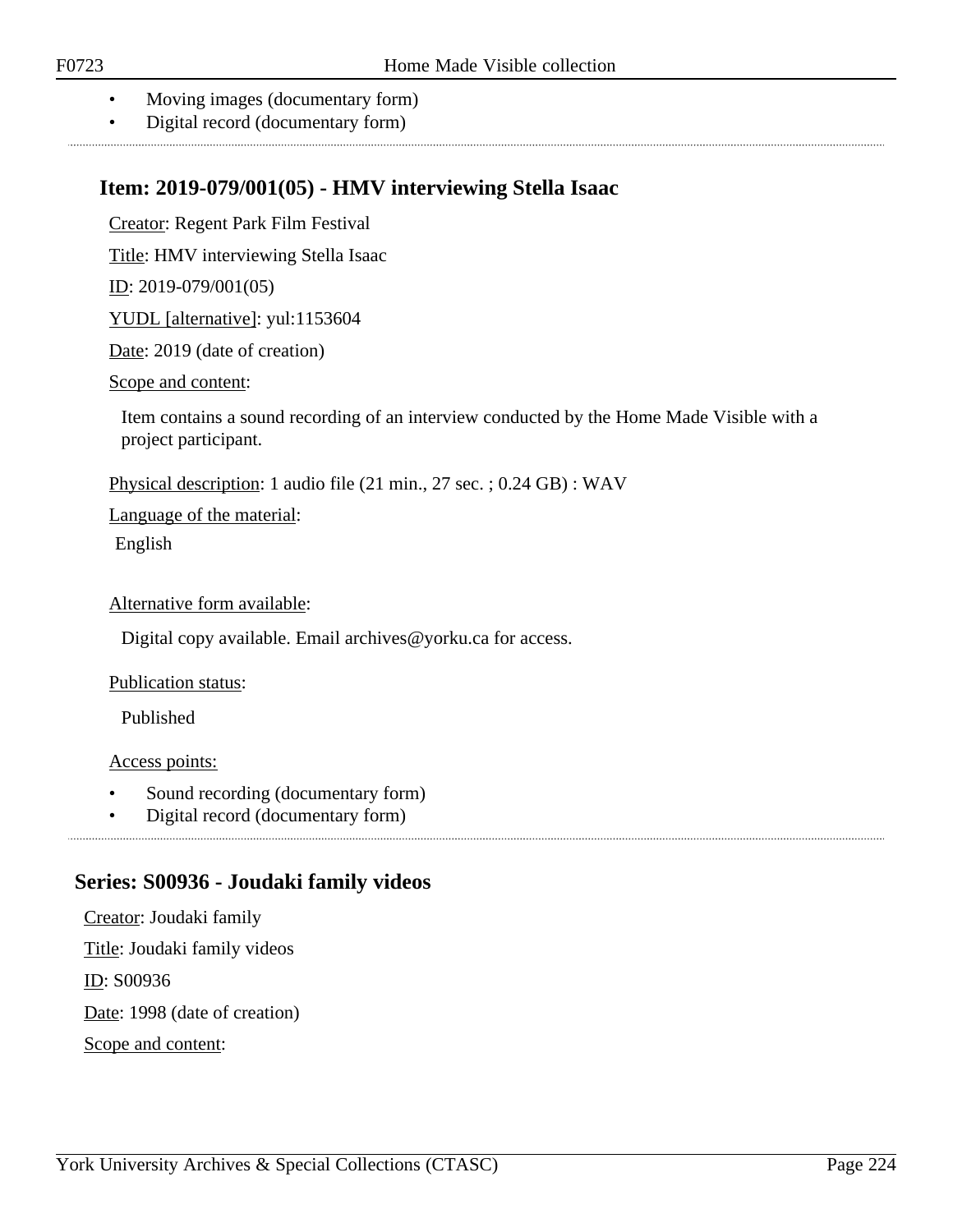Series consists of an Iranian-Canadian family's home video of a father and daughter visiting Iran and includes footage of Shiraz, the Takht-e Lamshid, Isfahan, the Great Mosque (Shah Mosque), and Naghsh-e Jahan Square. Footage captured by Abbas Joudaki.

Physical description: 1 video file (5 min. ; 2.3 GB) : MOV 1 audio file (9 min., 59 sec. ; 0.1 GB) : WAV

Language of the material:

English

Persian

### Immediate source of acquisition:

Donated by Bita Joudaki July 2019.

Conditions governing use:

Material to be used for research purposes only, can not be reproduced for use in other works.

#### Publication status:

Published

#### Access points:

• Moving images (documentary form)

### **Item: 2019-079/001(10) - HMV interviewing Bita Joudaki**

Creator: Regent Park Film Festival

Title: HMV interviewing Bita Joudaki

ID: 2019-079/001(10)

YUDL [alternative]: yul:1153595

Date: 2019 (date of creation)

Scope and content:

Item contains a sound recording of an interview conducted by the Home Made Visible with a project participant.

Physical description: 1 audio file (43 min., 36 sec. ; 0.5 GB) : WAV

Language of the material:

English

Alternative form available: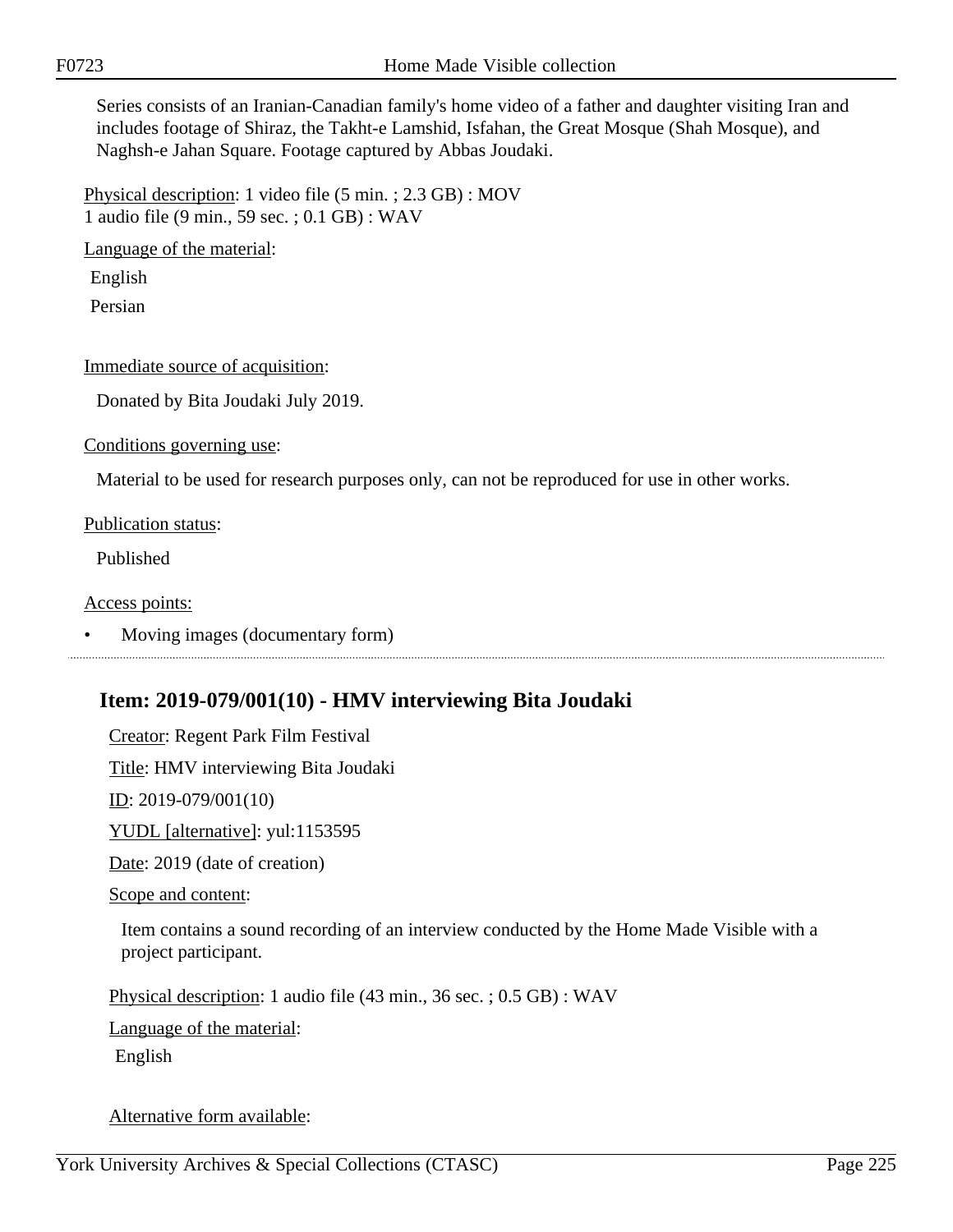Digital copy available. Email archives@yorku.ca for access.

Publication status:

Published

Access points:

- Sound recording (documentary form)
- Digital record (documentary form)

# **Item: 2019-029/001(01) - Iran vacation**

Title: Iran vacation

ID: 2019-029/001(01)

YUDL [alternative]: yul:1152026

Date: 1998 (date of creation)

#### Scope and content:

Item consists of an Iranian-Canadian family's home movie featuring landscapes, cityscapes, and heritage sites in Iran.

Project and donor contributed description follows: "Both Bita and her father, Abbas, contributed to this write up. Bita felt protective of her family and their image, and chose to contribute a clip that didn't centre people but a place. The scenery itself is a beautiful valuable contribution of a country in flux.

In 1998, Abbas visits Iran with his daughter Bita for the first time in sixteen years since moving to Canada. Bita at the time was a shy eight year-old and recalls that she didn't speak for the first three weeks of the trip and that this was her first time leaving Canada.

In this clip Abbas is alone behind the camera capturing historical sites. He was prompted to take this trip because an Iranian friend in Vancouver couldn't go home and asked him to make these movies of Cyrus the Great, Isfahan, etc. and to bring them back to show on local Persian TV. He did end up making these movies on a miniDV camcorder but never did give them to his friend. The clip starts out at night time in Shiraz, with the Takht-e Lamshid built for Cyrus the Great. Then moves on to Isfahan, the "Great Mosque" that in farsi they call the Shah Mosque based in Naghshe Jahan Square. Abbas recalls at the time wondering how locals knew he hadn't been living their for 16 years. People could tell that he had left and was living somewhere else. For Abbas, these clips show a country rich with stories and pride.

After years of searching for these tapes, they found them again in the summer of 2018 the night before Bita returned to Iran for the second time in her life."

Physical description: 1 video file (5 min. ; 2.3 GB) : MOV

Language of the material:

Persian

Note [generalNote]: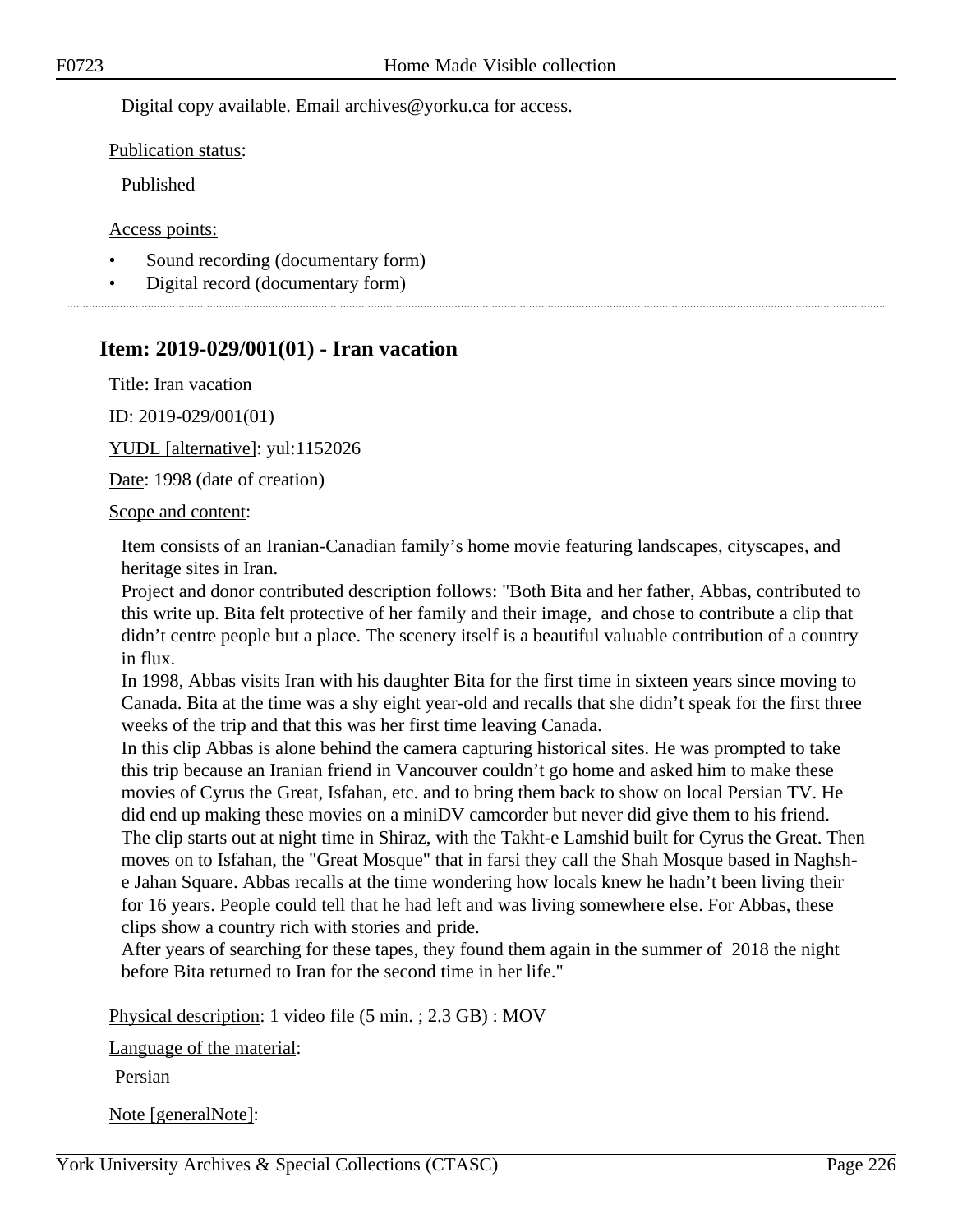Digitized from 8mm tape.

### Alternative form available:

Digital copy available. Email archives@yorku.ca for access. Video can also be accessed at http:// homemadevisible.ca/home-movie/joudaki-family-iran-vacation-1998/.

### Publication status:

Published

### Access points:

- Moving images (documentary form)
- Digital record (documentary form)

### **Series: S00937 - Javeed family videos**

Creator: Javeed family Title: Javeed family videos

ID: S00937

Date: 9 Feb. 2003 (date of creation)

### Scope and content:

Series consists of digitized home movies documenting an Indian family in Canada communicating via video letters to family in India. Video letters include Indian nursery rhymes, biryani songs, and footage of children practicing Urdu and memorizing the Quran in Arabic.

Project and donor contributed description follows: "In the Javeed family's apartment in Scarborough ON, two boys aged between 3 and 7 create a video letters to their grandmother who resides overseas in India. Both boys are born and live in Canada. The videos document shifts in communication technologies, at a time prior to the use of communication apps like WhatsApp, used to keep in touch with family. Scarborough was quite diverse by the early 2000s, and the boys generally felt connected to their peers, although their mother remembers they had experienced racism and some issues at school. She attests that they grew up differently than she did as a first generation immigrant, wherein she felt like an outsider in Toronto in the early eighties. The family had a lot of discussions as they were growing up about these issues, and ensured the boys were familiar with current affairs."

Physical description: 3 video files (3.19 GB) : MOV 1 audio file (42 min., 16 sec. ; 0.46 GB) : WAV

Language of the material:

Arabic

English

Urdu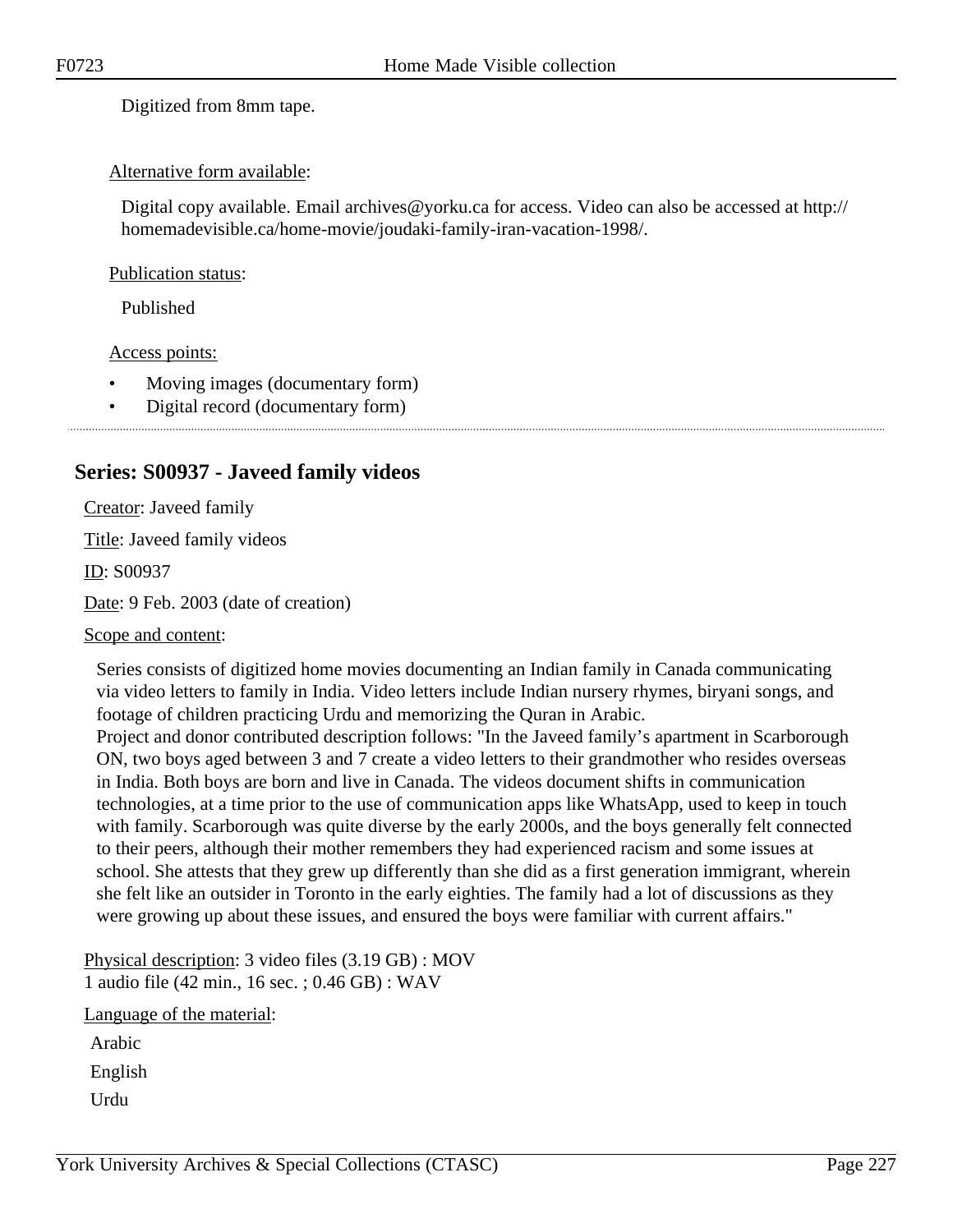Immediate source of acquisition:

Donated by Shehna Jabbar-Javeed in July 2019.

Publication status:

Published

Access points:

- Moving images (documentary form)
- Sound recording (documentary form)

## **Item: 2019-034/001(02) - I & A (ages 7 & 3) Feb 2003 video letter for India Grandma : part 2 of 3**

Title: I & A (ages 7 & 3) Feb 2003 video letter for India Grandma : part 2 of 3

ID: 2019-034/001(02)

YUDL [alternative]: yul:1152050

Date: 9 Feb. 2003 (date of creation)

Scope and content:

Item consists of an Indian family's home movie.

Project and donor contributed description follows: "The children are practicing Urdu by reciting what they know: a well-known Indian nursery rhyme about a thirsty crow, and a biryani song that the family made-up because the boys found it amusing. The video letter of the boys practicing Urdu is a way to build and maintain a relationship with their grandmother who doesn't speak English."

Physical description: 1 video file (2 min., 20 sec. ; 1.07 GB) : MOV, sd.

Language of the material:

English

Urdu

Note [generalNote]:

Digitized from VHS cassette.

Alternative form available:

Digital copy available. Email archives@yorku.ca for access.

Publication status:

Published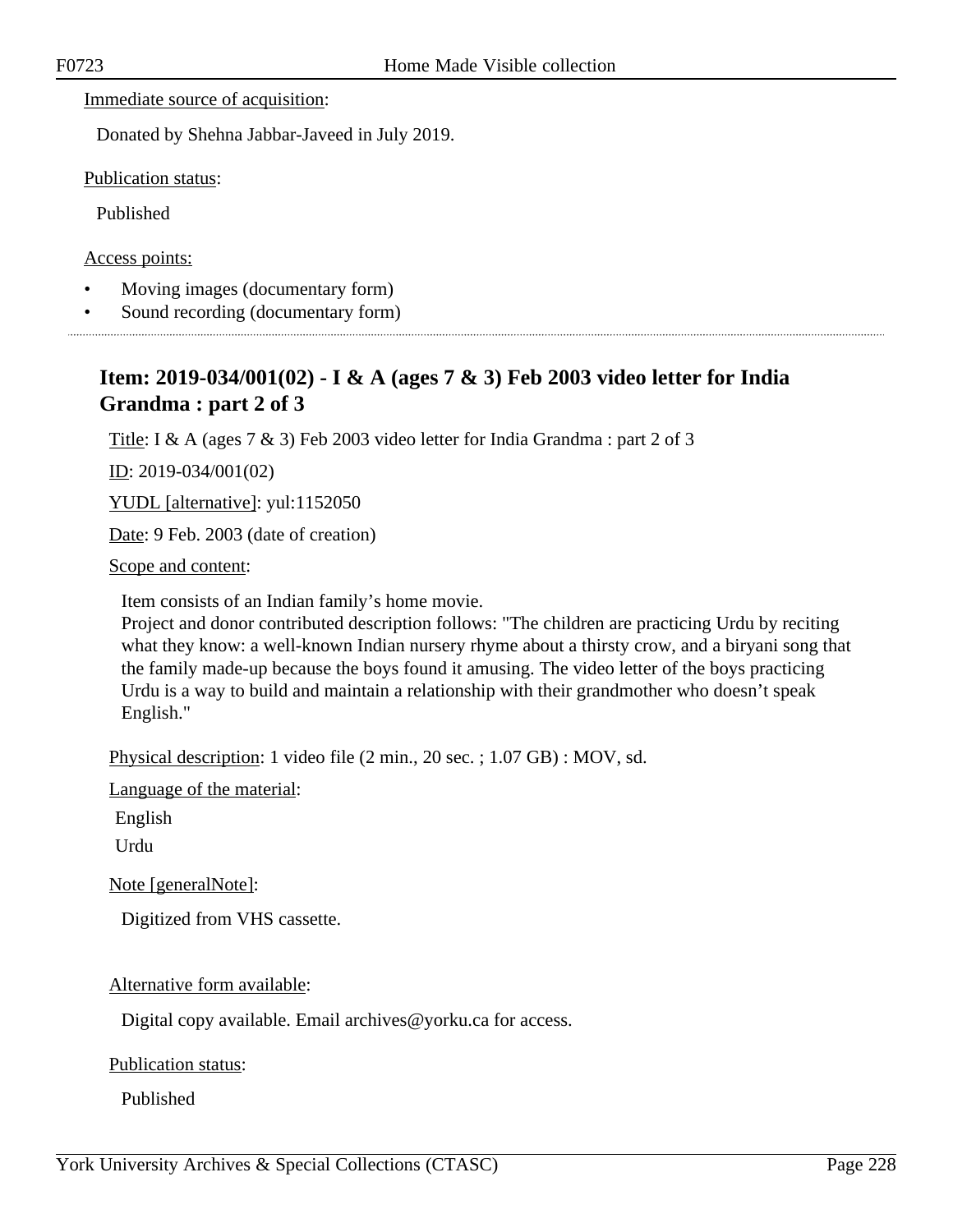#### Access points:

- Moving images (documentary form)
- Digital record (documentary form)

### **Item: 2019-034/001(01) - I & A (ages 7 & 3) Feb 2003 video letter for India Grandma : part 1 of 3**

Title: I & A (ages 7 & 3) Feb 2003 video letter for India Grandma : part 1 of 3

<u>ID</u>: 2019-034/001(01)

YUDL [alternative]: yul:1152049

Date: 9 Feb. 2003 (date of creation)

Scope and content:

Item consists of an Indian family's home movie.

Project and donor contributed description follows: "The children are reciting; reciting a shopping list, nursery rhymes like "itsy bitsy spider," and their ABCs. The video letter of the boys learning to write and spell is a way to build and maintain a relationship with their grandmother from afar."

Physical description: 1 video file (3 min., 6 sec. ; 1.33 GB) : MOV, sd.

Language of the material:

English

Note [generalNote]:

Digitized from VHS cassette.

Alternative form available:

Digital copy available. Email archives@yorku.ca for access.

Publication status:

Published

Access points:

- Moving images (documentary form)
- Digital record (documentary form)

### **Item: 2019-034/001(03) - I & A (ages 7 & 3) Feb 2003 video letter for India Grandma : part 3 of 3**

Title: I & A (ages 7 & 3) Feb 2003 video letter for India Grandma : part 3 of 3

ID: 2019-034/001(03)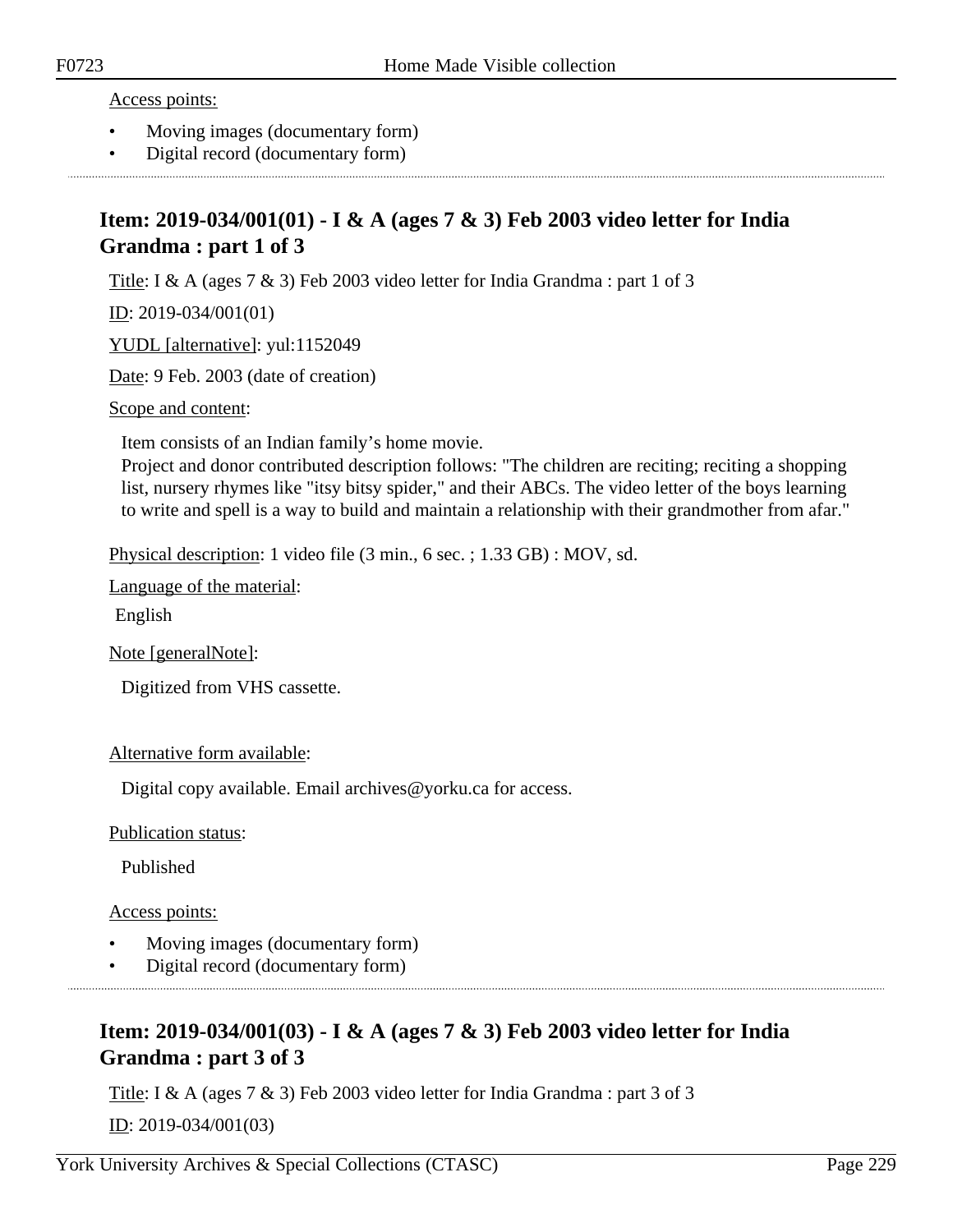YUDL [alternative]: yul:1152051

Date: 9 Feb. 2003 (date of creation)

Scope and content:

Item consists of an Indian family's home movie.

Project and donor contributed description follows: "Muslim by faith, the children practice memorizing the Quran in Arabic. Their parents teach them to recite one line at a time to ensure that they learn at a young age. They know that seeing this would bring their grandmother joy and make her proud. The video letter is a way to connect with her through these recitations of a shared faith as she doesn't speak English."

Physical description: 1 video file (1 min., 41 sec. ; 0.8 GB) : MOV, sd.

Language of the material:

English

Arabic

Note [generalNote]:

Digitized from VHS cassette.

Alternative form available:

Digital copy available. Email archives@yorku.ca for access.

Publication status:

Published

### Access points:

- Moving images (documentary form)
- Digital record (documentary form)

### **Item: 2019-079/001(06) - HMV interviewing Shehna Javeed**

Creator: Regent Park Film Festival

Title: HMV interviewing Shehna Javeed

ID: 2019-079/001(06)

YUDL [alternative]: yul:1153602

Date: 2019 (date of creation)

Scope and content:

Item contains a sound recording of an interview conducted by the Home Made Visible with a project participant.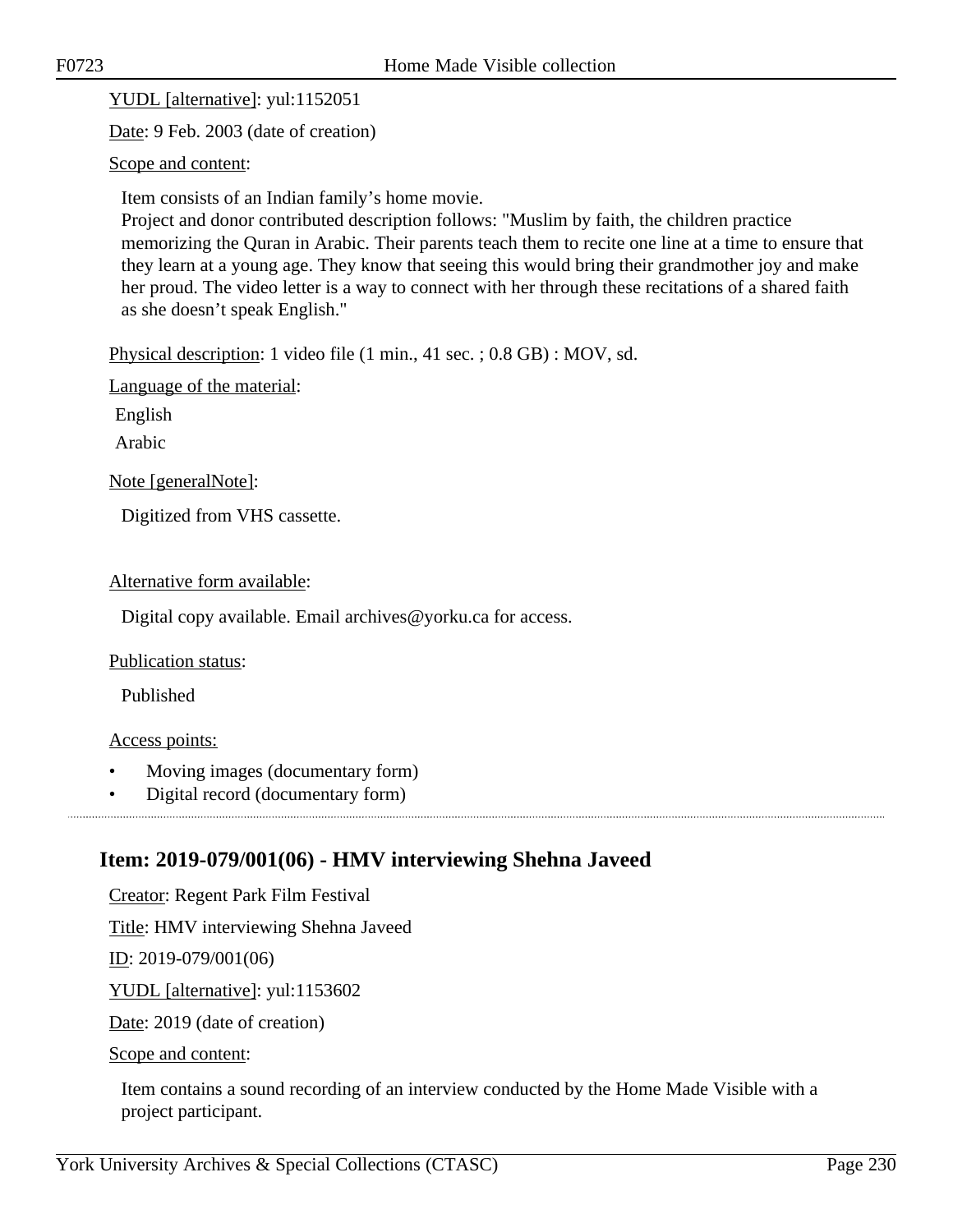Physical description: 1 audio file (42 min., 16 sec. ; 0.46 GB) : WAV

Language of the material: English

Alternative form available:

Digital copy available. Email archives@yorku.ca for access.

Publication status:

Published

Access points:

- Sound recording (documentary form)
- Digital record (documentary form)

### **Series: S00938 - Jabbar family videos**

Creator: Javeed family

Title: Jabbar family videos

ID: S00938

Date: 1989 (date of creation)

### Scope and content:

Accession consists of digitized home movies from an Indian family in Canada documenting family members visiting Canada. Project and donor contributed description follows: "Sometime between 1987 and 1988, it's the summer season and the Jabbar family welcomes uncles and aunts over for a visit to Canada, staying at their apartment in Scarborough, ON. Family was always welcome at the Jabbar household and they are happy and willing to stay for weeks at a time despite the small space. The footage shows how multigenerational the gatherings are, which included S's grandmother who recently came to live with the family."

Physical description: 4 video files (2.52 GB) : MOV

Language of the material:

English

Urdu

Immediate source of acquisition:

Donated by Zarina Jabbar in July 2019.

Publication status: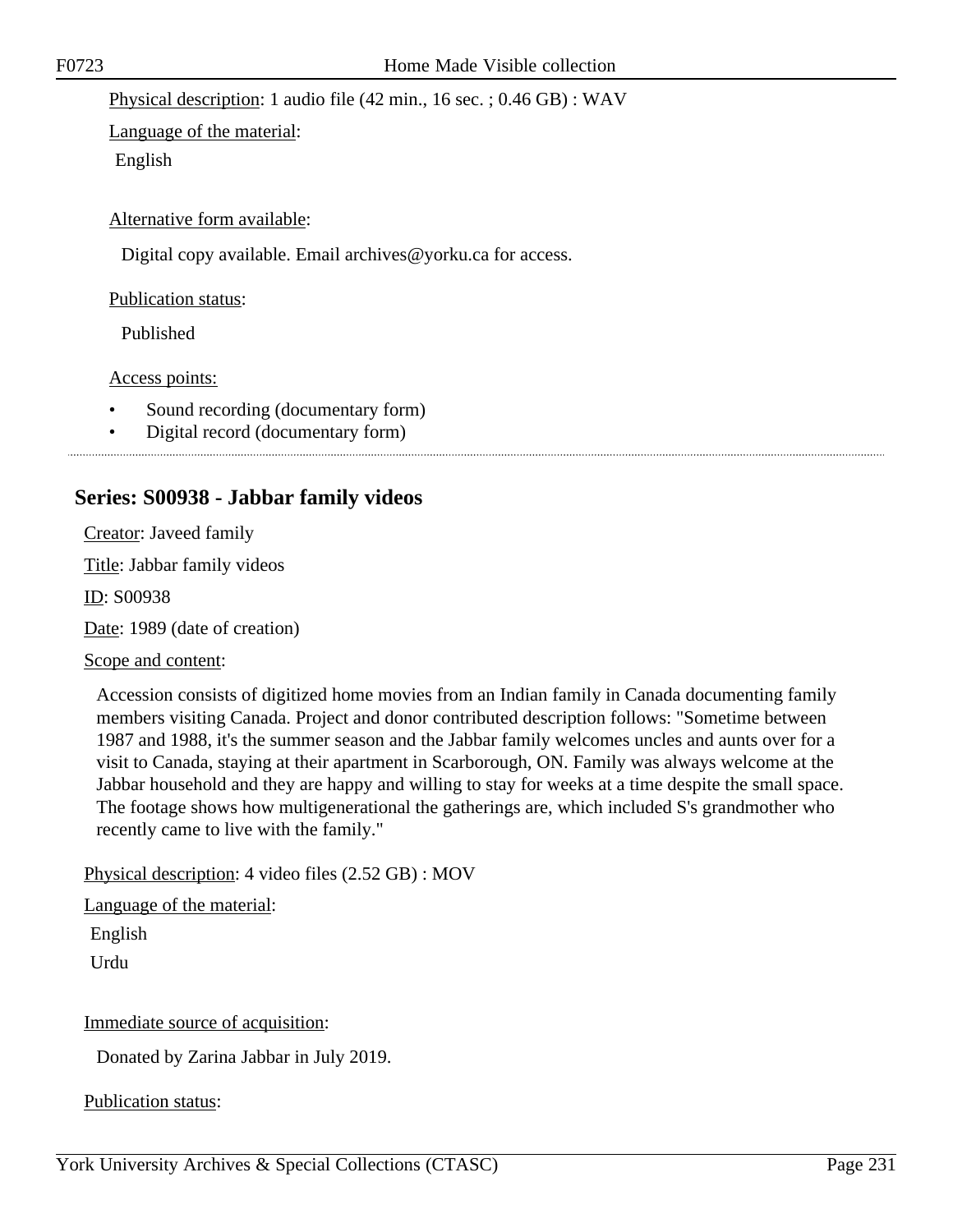### Published

### Access points:

• Moving images (documentary form)

### **Item: 2019-032/001(01) - America/Canada Visit Sep 89 Family Video : part 1 of 4**

Title: America/Canada Visit Sep 89 Family Video : part 1 of 4

ID: 2019-032/001(01)

YUDL [alternative]: yul:1152052

Date: 1989 (date of creation)

Scope and content:

Item consists of an Indian family's home movie.

Project and donor contributed description follows: "The clip shows a view of the landscape outside of the family's high-rise window. Seen are full, lush green trees, and in the distance is the Lake Ontario water line. The footage frames the wide six lane Kingston Rd. looking East. The view overlooks a sea of red rooftops, a suburban residential landscape of apartment towers in the distance and detached single family homes."

Physical description: 1 video file (39 sec.; 0.3 GB) : MOV, sd.

Language of the material:

Urdu

Note [generalNote]:

Digitized from T-120 VHS cassette.

#### Alternative form available:

Digital copy available. Email archives@yorku.ca for access.

#### Publication status:

Published

Access points:

- Moving images (documentary form)
- Digital record (documentary form)

### **Item: 2019-032/001(02) - America/Canada Visit Sep 89 Family Video : part 2 of 4**

Title: America/Canada Visit Sep 89 Family Video : part 2 of 4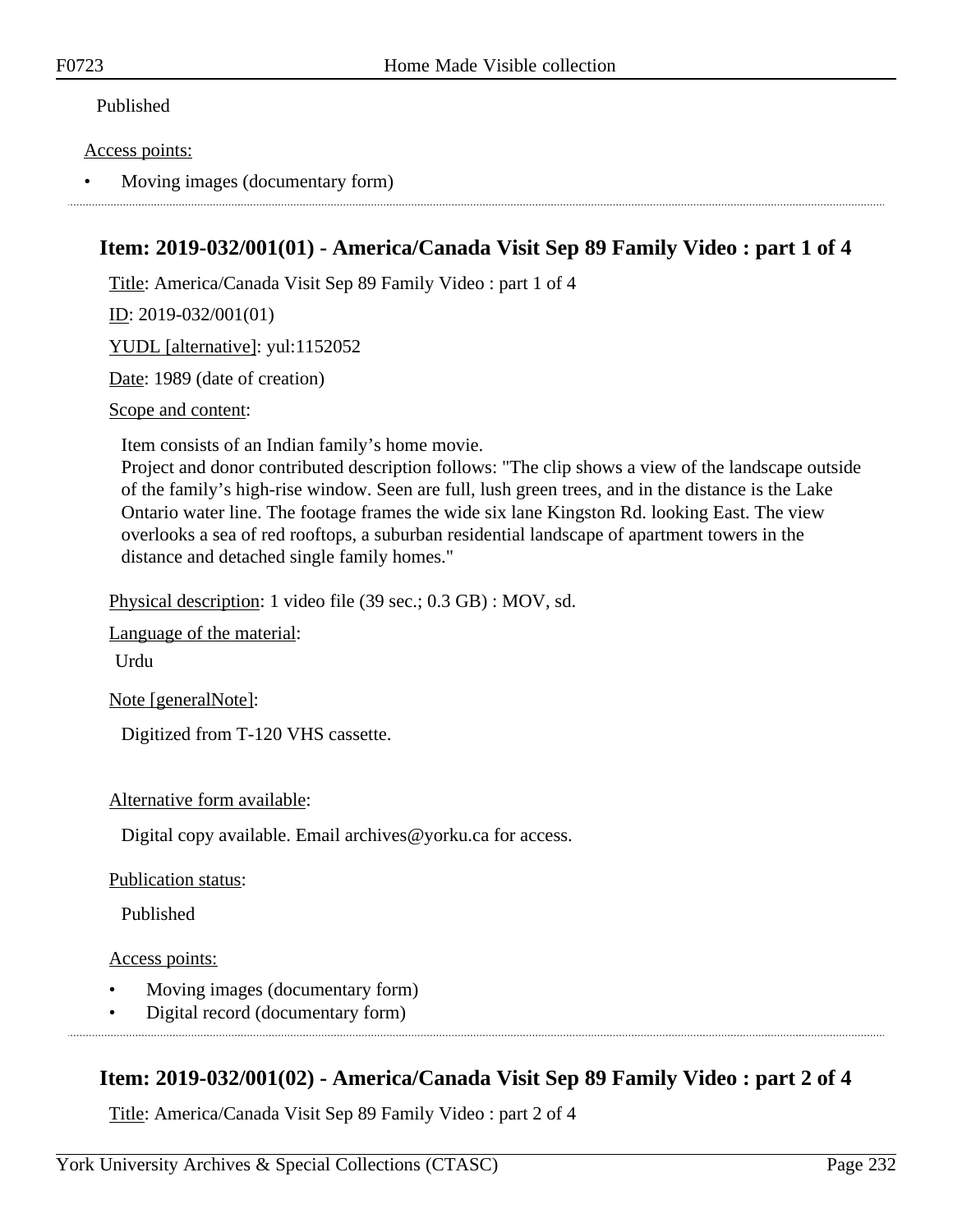ID: 2019-032/001(02) YUDL [alternative]: yul:1152053

Date: 1989 (date of creation)

### Scope and content:

Item consists of an Indian family's home movie.

Item consists of footage a family travelling to the Metropolitan Toronto Zoological Society. Project and donor contributed description follows: "In this clip, it's the family's first visit to Canada so the Jabbars take them to tourist sites. Seen here, the family is entering their vehicle on their way to a day excursion. S's father is getting into a large vehicle from the late eighties. The car accommodates hand-breaks, since her father could not use his legs due to his disability. Since S's father was the first of his siblings to come to Canada, everyone was excited to visit. It was also quite an accomplishment for a man with a physical disability to seek an independent life overseas for himself and his family so this was often admired."

Physical description: 1 video file (3 min., 41 sec. ; 1.61 GB ) : MOV, sd.

Language of the material:

Urdu

Note [generalNote]:

Digitized from T-120 VHS cassette.

Alternative form available:

Digital copy available. Email archives@yorku.ca for access.

Publication status:

Published

Access points:

- Moving images (documentary form)
- Digital record (documentary form)

### **Item: 2019-032/001(03) - America/Canada Visit Sep 89 Family Video : part 3 of 4**

Title: America/Canada Visit Sep 89 Family Video : part 3 of 4

ID: 2019-032/001(03)

YUDL [alternative]: yul:1152054

Date: 1989 (date of creation)

Scope and content:

Item consists of an Indian family's home movie.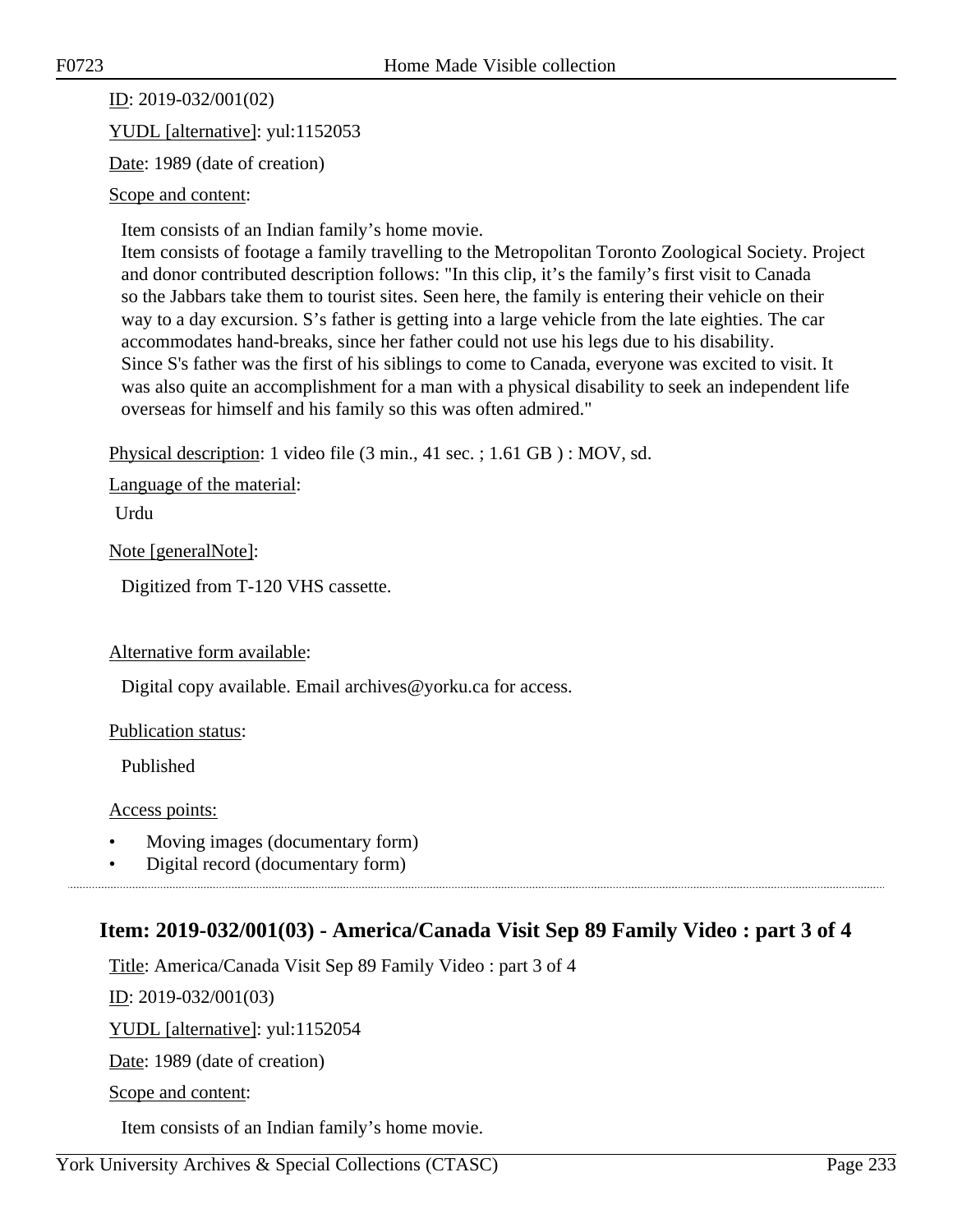Project and donor contributed description follows: "As their first visit to Canada, they take them to tourist sites. Seen here, the family is enjoying a picnic at the Toronto Zoo.

Since S's father was the first of his siblings to come to Canada, everyone was excited to visit. It was also quite an accomplishment for a man with a physical disability to seek an independent life overseas for himself and his family so this was often admired."

Physical description: 1 video file (48 sec. ; 2.52 GB) : MOV, sd.

Language of the material:

English

Urdu

Note [generalNote]:

Digitized from T-120 VHS cassette.

### Alternative form available:

Digital copy available. Email archives@yorku.ca for access.

Publication status:

Published

Access points:

- Moving images (documentary form)
- Digital record (documentary form)

### **Item: 2019-032/001(04) - America/Canada Visit Sep 89 Family Video : part 4 of 4**

Title: America/Canada Visit Sep 89 Family Video : part 4 of 4

ID: 2019-032/001(04)

YUDL [alternative]: yul:1152055

Date: 1989 (date of creation)

#### Scope and content:

Item consists of an Indian family's home movie.

Project and donor contributed description follows: "As their first visit to Canada, they take them to tourist sites. Pictured here are views of rides at the Canadian National Exhibition (CNE). S's father, who is the eldest sibling of their generation, attracted a lot of family to visit because it is customary for people to always visit the eldest. Since S's father was the first of his siblings to come to Canada, everyone was excited to visit. It was also quite an accomplishment for a man with a physical disability to seek an independent life overseas for himself and his family so this was often admired."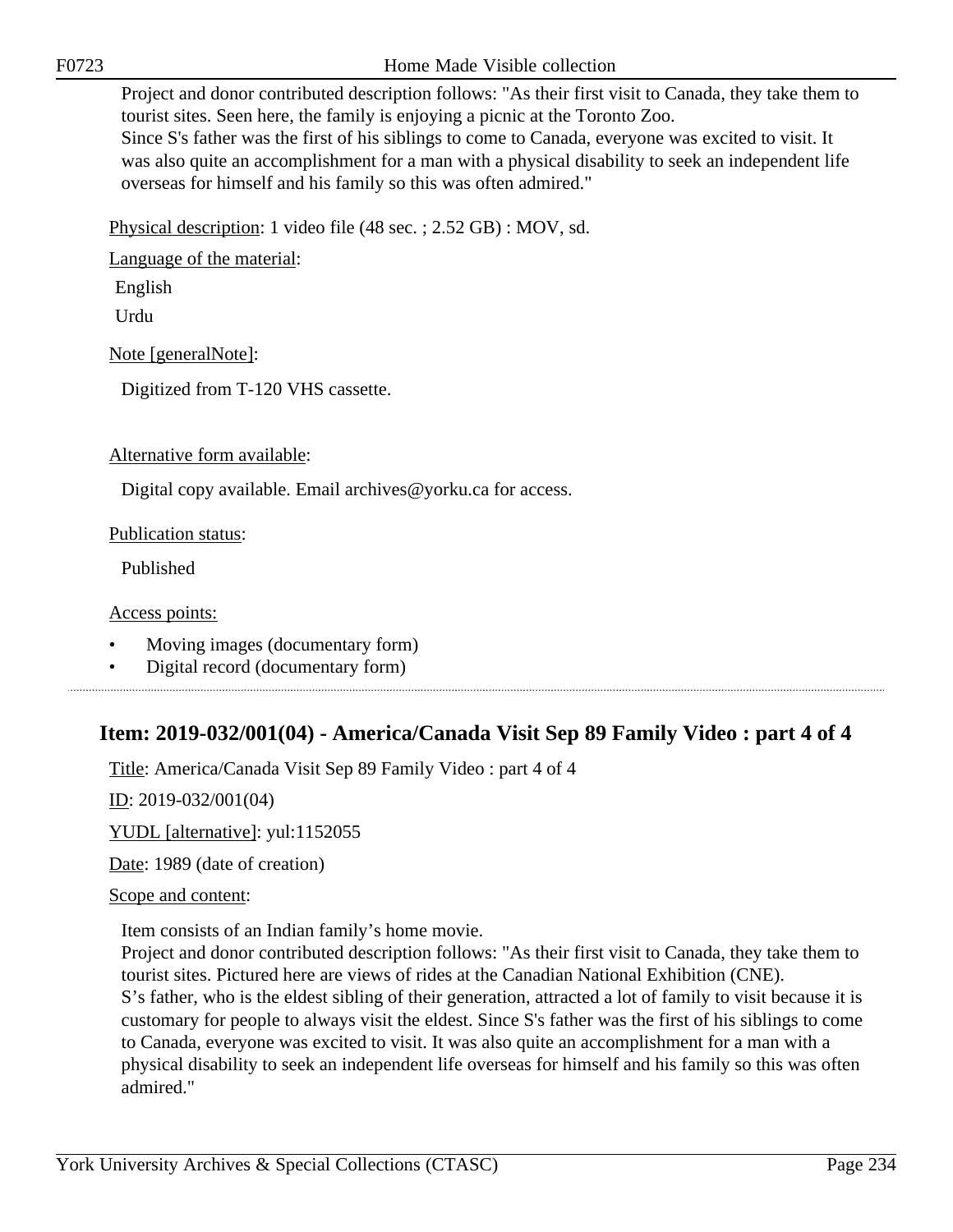Physical description: 1 video file (33 sec. ; 0.25 GB ) : MOV, sd.

Language of the material:

English

Note [generalNote]:

Digitized from T-120 VHS cassette.

### Alternative form available:

Digital copy available. Email archives@yorku.ca for access.

Publication status:

Published

Access points:

- Moving images (documentary form)
- Digital record (documentary form)

### **Series: S00959 - Reddick family videos**

Creator: Reddick family

Title: Reddick family videos

ID: S00959

Date: 2006 (date of creation)

Scope and content:

Series consists of footage captured by an African Nova Scotian/Indigenous Black family documenting the celebrations of and interviews about Kwanza, New Years, and a Christmas tree lighting.

Physical description: 1 video file (30 min., 1 sec. ; 19.2 GB) : MOV, col., sd.

Language of the material:

English

Immediate source of acquisition:

Donated by LeMeia Reddick in September 2019.

Publication status:

Published

### Access points: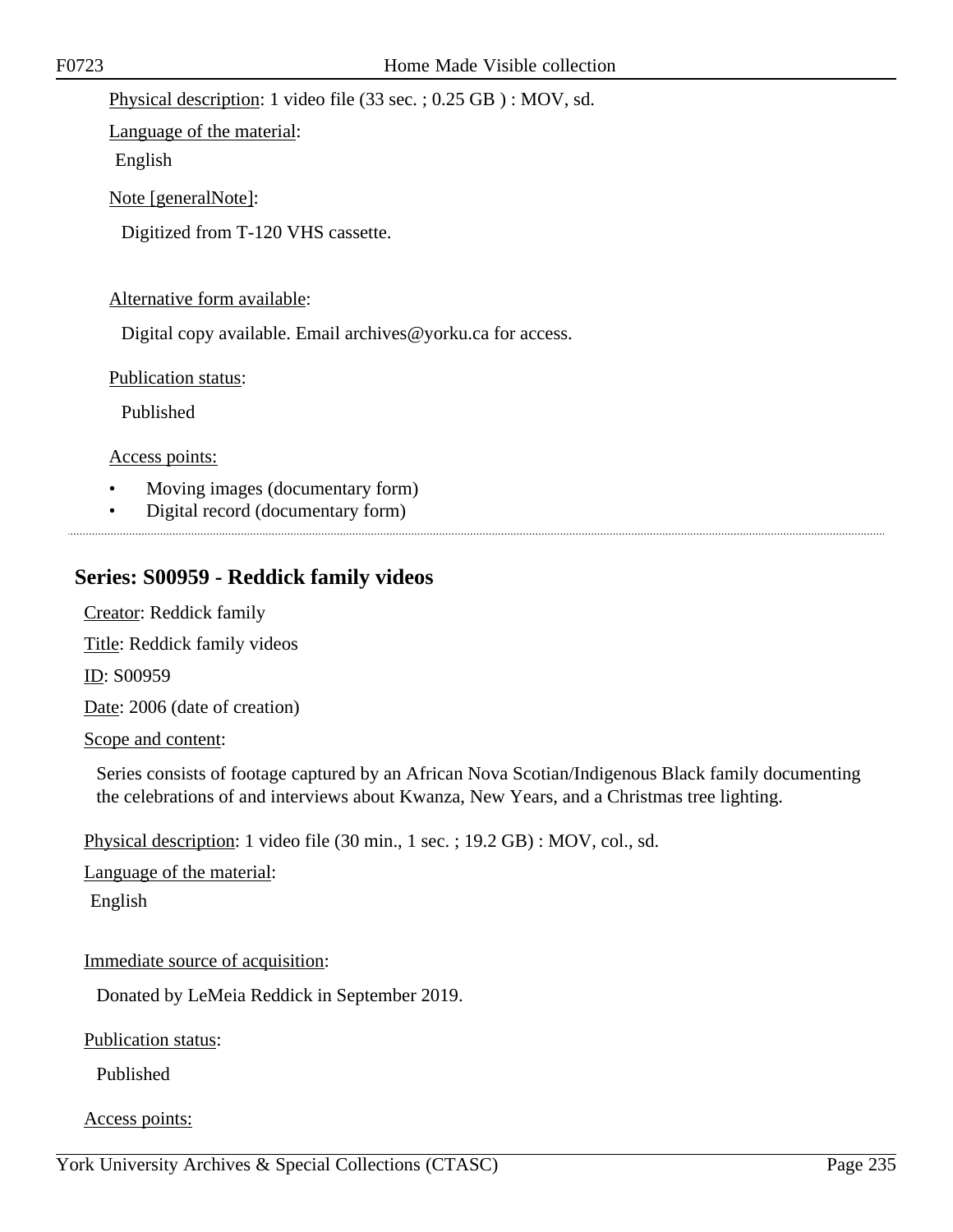### **Item: 2019-054/001(01) - Kwanzaa celebration at the Halifax Public Library**

Title: Kwanzaa celebration at the Halifax Public Library

ID: 2019-054/001(01)

YUDL [alternative]: yul:1152855

Date: 2006 (date of creation)

### Scope and content:

Item consists of a home movie captured by an African Nova Scotian/Indigenous Black family featuring celebrations and interviews about Kwanza, New Years, and a Christmas tree lighting. Project and donor(s) contributed description follows: "At Auburn Highschool in North Preston, Nova Scotia, LaMeia Reddick attended an applied broadcast journalism class, where she had the opportunity to learn and explore directing, interviewing, production and editing.

The school had its own news station, and LaMeia could nurture her interest in recording stories of african canadian content. The stories students recorded would be broadcast for the school. In the footage, LaMeia documents a big Kwanzaa celebration at the Halifax Public Library, a large and diverse gathering of people of African diaspora, from various backgrounds, faiths, cultures, and ethnicities. The celebration includes performances with drums, song and dance. LaMeia interviews Tracey Jones about the meaning, origin, and seven principles of Kwanzaa.

Karen Hudson, the principal at Auburn Highschool was influential to LaMeia, and continues to make a long lasting impression on the culture and students at the school. She has introduced African enrichment to the school's programs, including afrocentric math class, which helps black students excel at math. She continues to be an important role model and won the top principal in Canada award. LaMeia had a really positive experience at the school; having a black female principal as well as the courses available to her contributed to her future successes and set her up on the right path. "Having a school that valued your cultural experience and taught me about it, provided me with opportunities to nurture that part of myself, as well as understand my identity which [teenagers] are in the process of formulating."

The footage is a testament to how hard Principal Karen Hudson worked to introduce African culture to kids. LaMeia is interested in sharing the footage with Karen, and would like to interview her now. Karen and LaMeia live in neighboring communities, North Preston and Cherry Brook, which are large Indigenous and Black communities in Canada."

Physical description: 1 video file (30 min., 1 sec. ; 19.2 GB) : MOV, col., sd.

Language of the material:

English

Note [generalNote]:

Digitized from VHS cassette.

Alternative form available: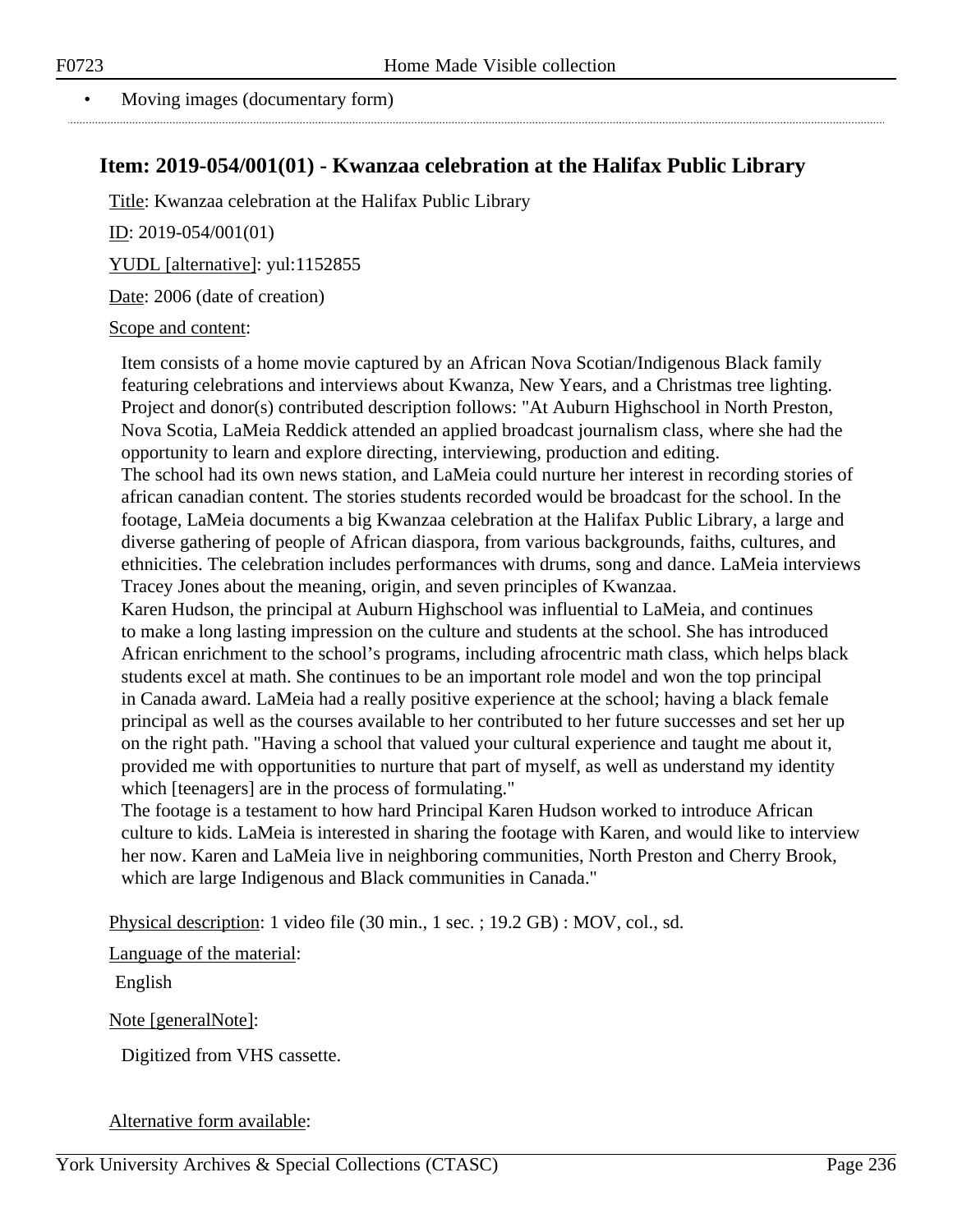Digital copy available. Email archives@yorku.ca for access.

Publication status:

Published

Access points:

- Moving images (documentary form)
- Digital record (documentary form)

### **Series: S00962 - Balachandran family videos**

Creator: Balachandran family

Title: Balachandran family videos

ID: S00962

Date: 1997-2003 (date of creation)

Scope and content:

Series consists of home movies documenting a Tamil family in their home Scarborough and their hometown of Jaffna in Sri Lanka to witness the cultural practice of thuku kavadi.

Physical description: 3 video file (1 GB) : MOV

Language of the material:

English

Immediate source of acquisition:

Donated by Abhirami Balachandran in September 2019.

Publication status:

Published

Access points:

• Moving images (documentary form)

### **Item: 2019-046/001(02) - Kavadi : hooks**

Title: Kavadi : hooks ID: 2019-046/001(02) YUDL [alternative]: yul:1152860 Date: 2003 (date of creation)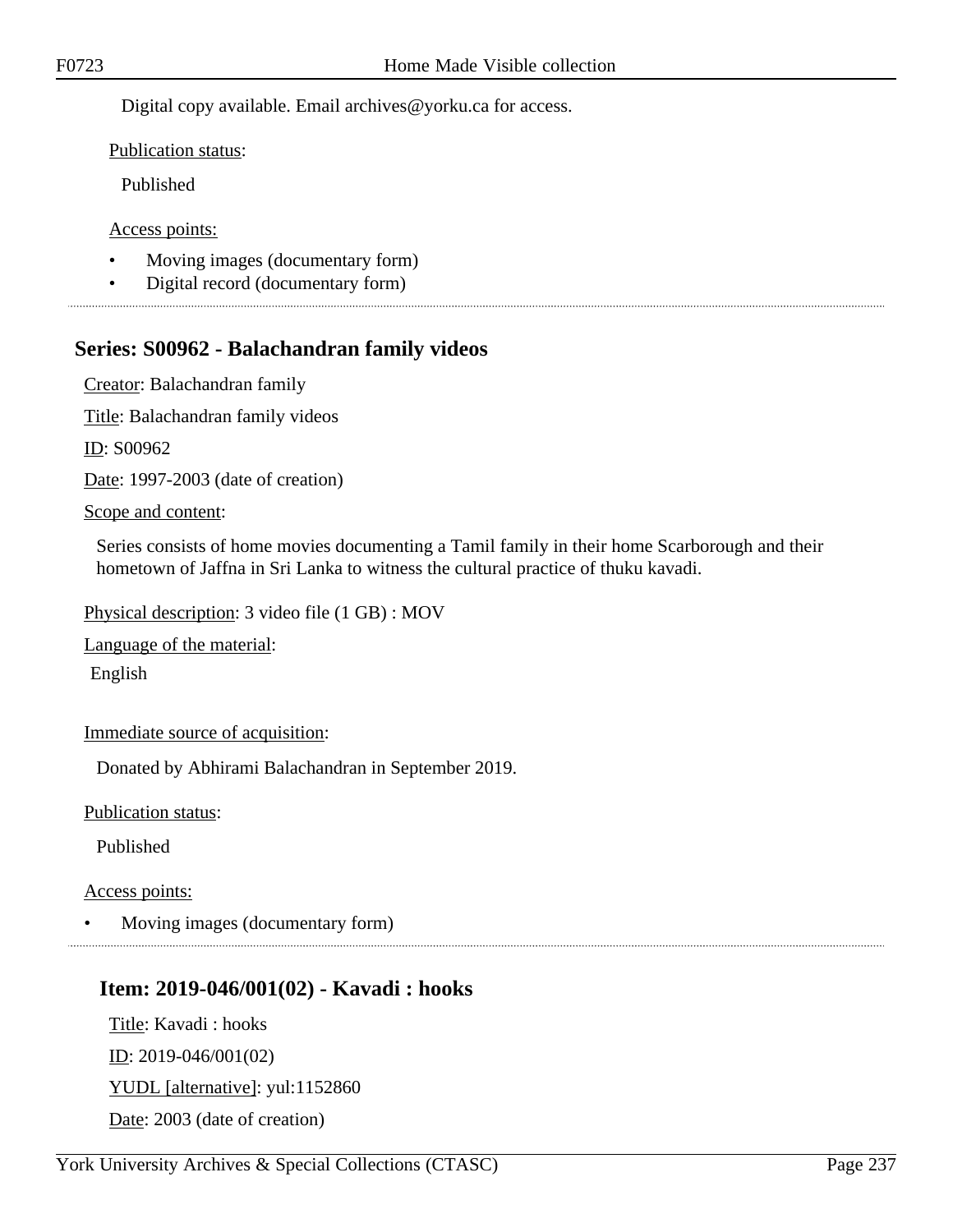### Scope and content:

Item consists of a Tamil family's home movie.

Project and donor(s) contributed description follows: "At nine-year-olds, Abhirami Balanchandran visits Sri Lanka for two months with her family for the second time. It was 2003 and during the civil war so it required multiple checkpoints before she was able to reach her hometown of Jaffna located in the north. They visited for Thaipusami, where she witnessed Kavadi for the first time. Kavadi is a ritual done for the Murugan, God of War where the back is pierced with several hooks while people partake in ceremonial dance. It was traditionally done for both sacrifice and preparation for war. It was Abhi's first time witnessing something like that from her community which was definitely a cultural shock. 'It was jarring, fascinating and beautiful.' So much has changed since this video was taken and looking back at the footage of what Jaffna looked like has skewed her idea of what home looks like."

Physical description: 1 video file (2 min., 54 sec. ; 0.603 GB) : MOV, col. sd.

Language of the material:

Alternative form available:

Digital copy available. Email archives@yorku.ca for access.

Publication status:

Published

Access points:

- Moving images (documentary form)
- Digital record (documentary form)

### **Item: 2019-046/001(01) - Learning to read**

Title: Learning to read

ID: 2019-046/001(01)

YUDL [alternative]: yul:1152859

Date: 1997 (date of creation)

Scope and content:

Item consists of a Tamil family's home movie.

Project and donor(s) contributed description follows: "It's 1997 and four-year-old Abhirami Balanchandran is being taught how to read by her mom. In her family home at Markham and Eglinton in Scarborough, Ontario, her mom goes through the alphabet with her one by one. Abhi looking back sees her funny facial expressions and sees a 'very inquisitive, more playful version of herself…. It's a sweet reminder.'"

Physical description: 1 video file (1 min., 1 sec. ; 0.215 GB) : MOV, col. sd.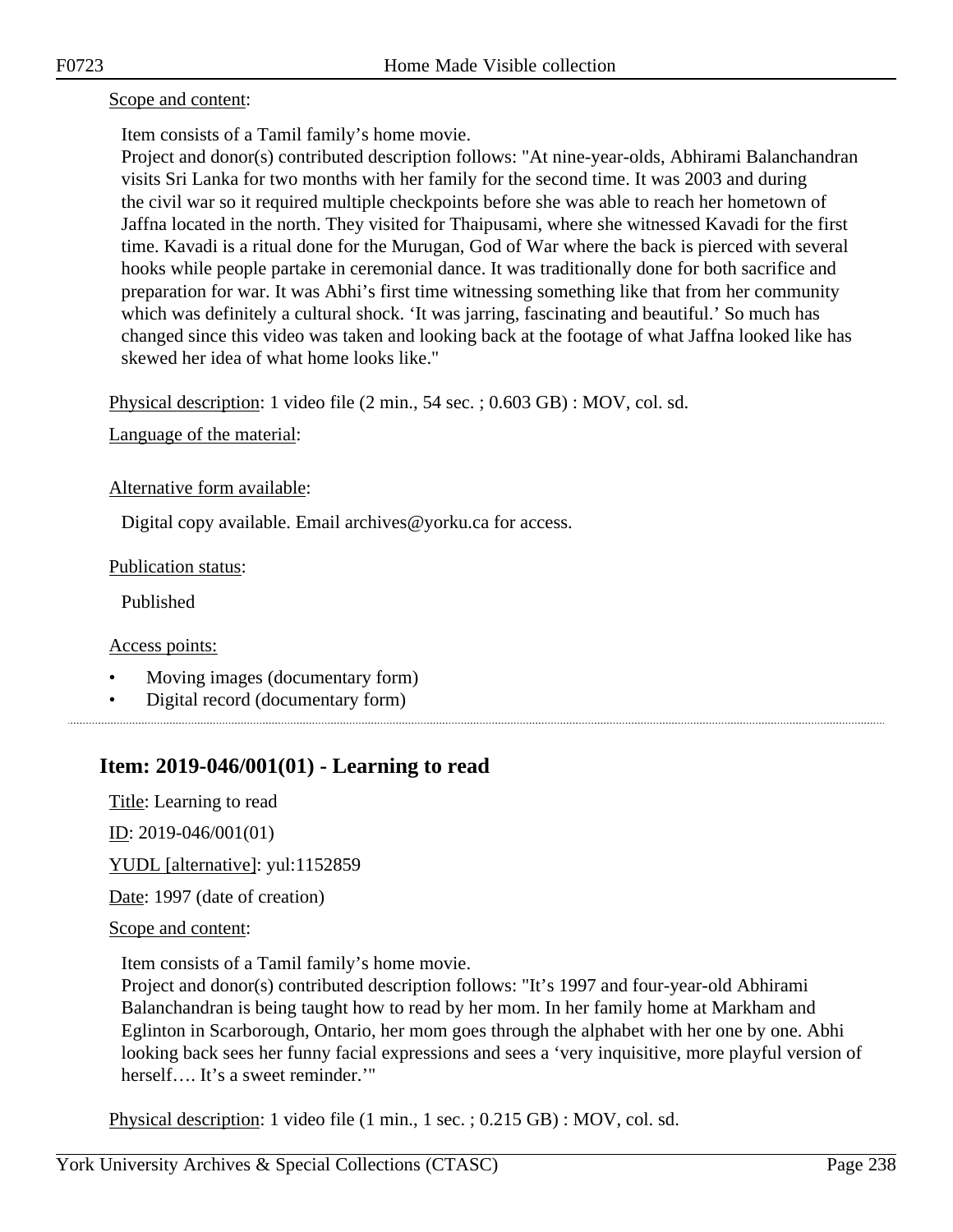Language of the material: English

### Alternative form available:

Digital copy available. Email archives@yorku.ca for access.

#### Publication status:

Published

#### Access points:

- Moving images (documentary form)
- Digital record (documentary form)

### **Item: 2019-046/001(03) - Kavadi : hanging from pillars**

Title: Kavadi : hanging from pillars

ID: 2019-046/001(03)

YUDL [alternative]: yul:1152861

Date: 2003 (date of creation)

Scope and content:

Item consists of a Tamil family's home movie.

Project and donor(s) contributed description follows: "At nine-year-olds, Abhirami Balanchandran visits Sri Lanka for two months with her family for the second time. Here her and her family join several other Tamils come to witness Thuku Kavadi] where a person's back is pierced with hooks hanging from a pillar, with no harness or anything else holding them up. It looks like you're flying. Abhi recalls asking her mom, 'How do they do that?' and her mom told her people train for months with such deep meditation that they transcend pain from their bodies. Sometimes they are suspended for as long as two hours. This ritual is also a part of the ceremonial festival Thaipusam for Murugan, the God of War."

Physical description: 1 video file (58 sec. ; 0.204 GB) : MOV, col., sd.

Language of the material:

Alternative form available:

Digital copy available. Email archives@yorku.ca for access.

#### Publication status:

Published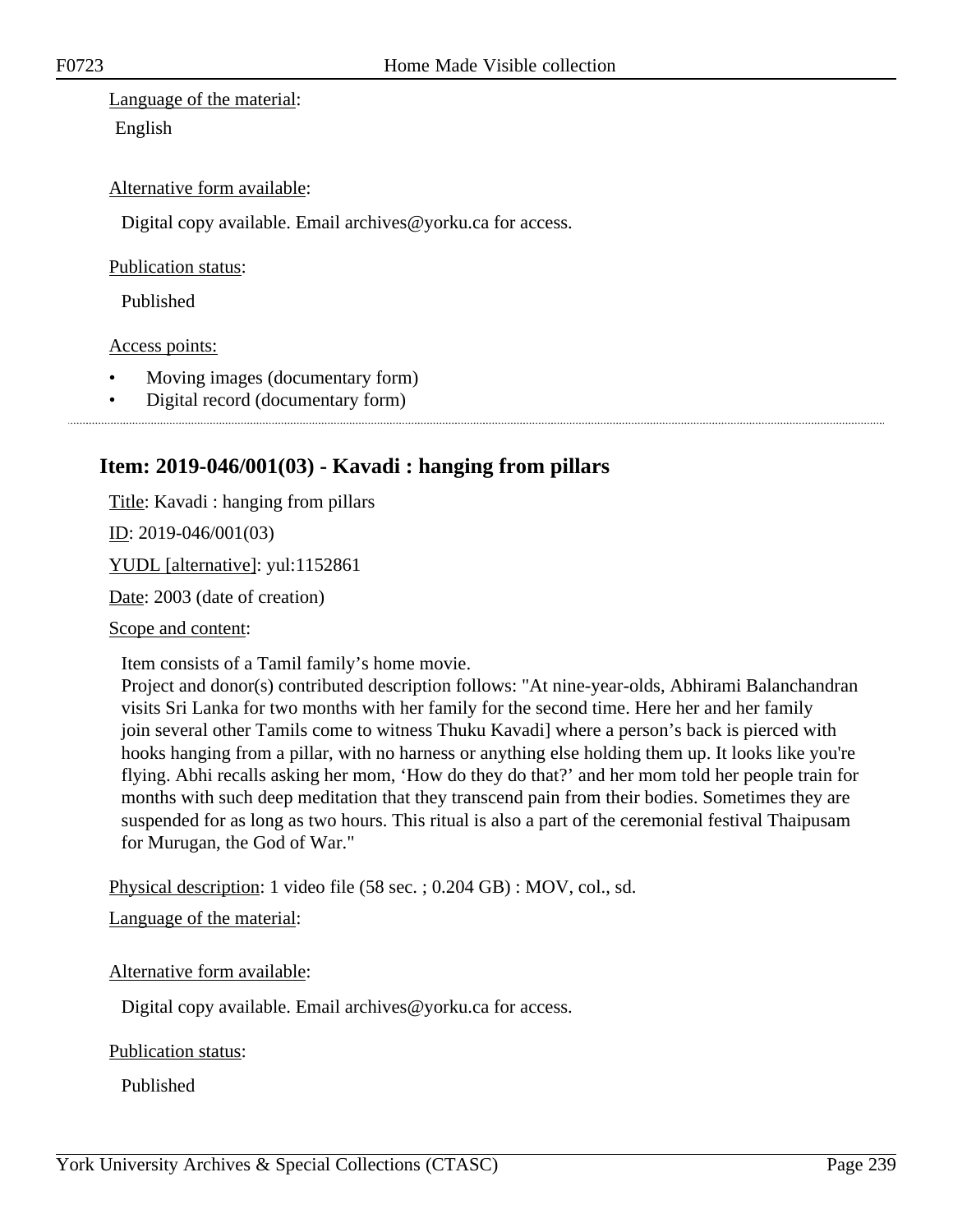Access points:

- Moving images (documentary form)
- Digital record (documentary form)

### **Series: S00963 - Asfaha family videos**

Title: Asfaha family videos

ID: S00963

Date: [1994?] (date of creation)

Scope and content:

Series consists of an Eritrean family's home movies documenting a family meal and the observation of Assumption of St. Mary. Footage captured by Michael Ghebreslassie and Mehret Asfaha.

Physical description: 3 video files (2.34 GB)

Language of the material:

Amharic

English

Immediate source of acquisition:

Donated by Lwam Asfaha in September 2019.

Publication status:

Published

#### Access points:

• Moving images (documentary form)

### **Item: 2019-055/001(01) - Preparing their home roasted coffee for the Jebana**

Title: Preparing their home roasted coffee for the Jebana

ID: 2019-055/001(01)

YUDL [alternative]: yul:1152862

Date: [1994?] (date of creation)

Scope and content:

Item consists of an Eritrean family's home movies featuring the preparation of home roasted coffee.

Project and donor(s) contributed description follows: "Lu Asfaha's family begins the day by preparing their home roasted coffee for the Jebana (coffee pot) on the Assumption of St. Mary.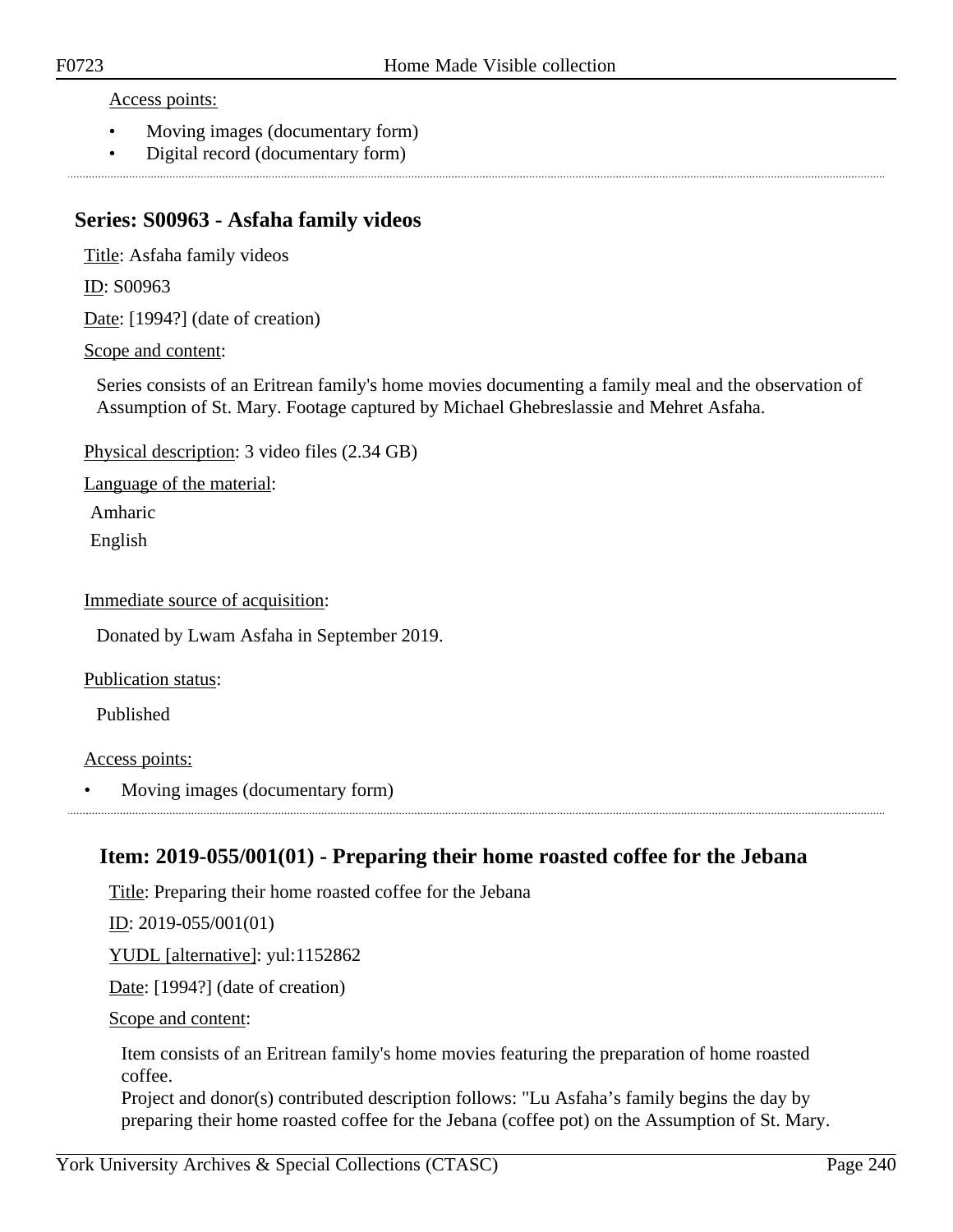Raised in a family of Christian Orthodox, Lu grew up taking the day off to observe this religious holiday with her family. Food, drinks and even a custom cake is ornamentally laid out to celebrate the day. Lu can be seen animatedly gesturing to the camera as she talks to her uncle behind the camera, a common occurrence in their home movies.

The only footage selected that did not take place on the Assumption of St. Mary is a typical family dinner of the Asfaha eating Injera and Tsebhi from a large dish. Common to many cultures from across the African continent, her family can be seen eating by hand, enjoying the flavourful dish. The adults appear to handle the spice level better than the children.

When asked about her identity, Lu speaks of the unique experience of being Eritrean in Toronto. Being from an East African identity that has a significantly smaller population compared to the Somali and Ethiopian one, the specific social location of Eritreans tends to be either rendered invisible or lumped in with the dominant East African identities represented in the city."

Physical description: 1 video file (39 sec. ; 0.303 GB) : MOV, col., sd.

Language of the material:

English

Note [generalNote]:

Digitized from VHS cassette.

### Alternative form available:

Digital copy available. Email archives@yorku.ca for access.

### Publication status:

Published

#### Access points:

- Moving images (documentary form)
- Digital record (documentary form)

### **Item: 2019-055/001(02) - Happy St. Mary Day**

Title: Happy St. Mary Day ID: 2019-055/001(02) YUDL [alternative]: yul:1152863 Date: [1994?] (date of creation) Scope and content:

### Item consists of an Eritrean family's home movies featuring a cake with "Happy St. Mary Day" text decoration, children sitting on a couch eating cake, and a child dancing in front of the camera. Project and donor(s) contributed description follows: "Lu Asfaha's family begins the day by preparing their home roasted coffee for the Jebana (coffee pot) on the Assumption of St. Mary.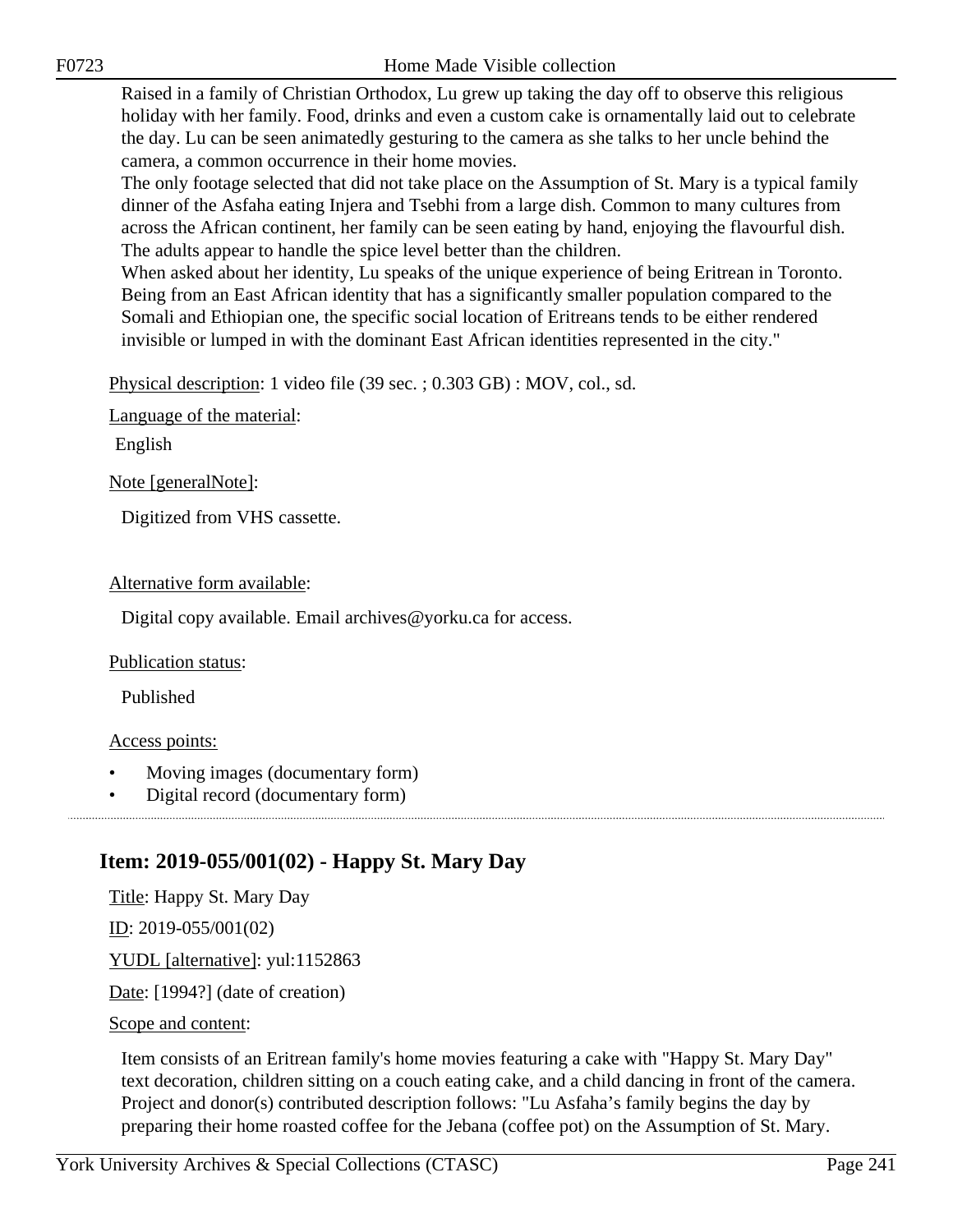Raised in a family of Christian Orthodox, Lu grew up taking the day off to observe this religious holiday with her family. Food, drinks and even a custom cake is ornamentally laid out to celebrate the day. Lu can be seen animatedly gesturing to the camera as she talks to her uncle behind the camera, a common occurrence in their home movies.

The only footage selected that did not take place on the Assumption of St. Mary is a typical family dinner of the Asfaha eating Injera and Tsebhi from a large dish. Common to many cultures from across the African continent, her family can be seen eating by hand, enjoying the flavourful dish. The adults appear to handle the spice level better than the children.

When asked about her identity, Lu speaks of the unique experience of being Eritrean in Toronto. Being from an East African identity that has a significantly smaller population compared to the Somali and Ethiopian one, the specific social location of Eritreans tends to be either rendered invisible or lumped in with the dominant East African identities represented in the city."

Physical description: 1 video file (2 min., 30 sec. ; 1.03 GB) : MOV, col., sd.

Language of the material:

English

Note [generalNote]:

Digitized from VHS cassette.

#### Alternative form available:

Digital copy available. Email archives@yorku.ca for access.

#### Publication status:

Published

#### Access points:

- Moving images (documentary form)
- Digital record (documentary form)

### **Item: 2019-055/001(03) - Family dinner eating Injera and Tsebhi from a large dish**

Title: Family dinner eating Injera and Tsebhi from a large dish

ID: 2019-055/001(03)

YUDL [alternative]: yul:1152864

Date: [1994?] (date of creation)

#### Scope and content:

Item consists of an Eritrean family's home movies featuring a family eating a meal together and discussing a Portuguese related class assignment.

Project and donor(s) contributed description follows: "Lu Asfaha's family begins the day by preparing their home roasted coffee for the Jebana (coffee pot) on the Assumption of St. Mary.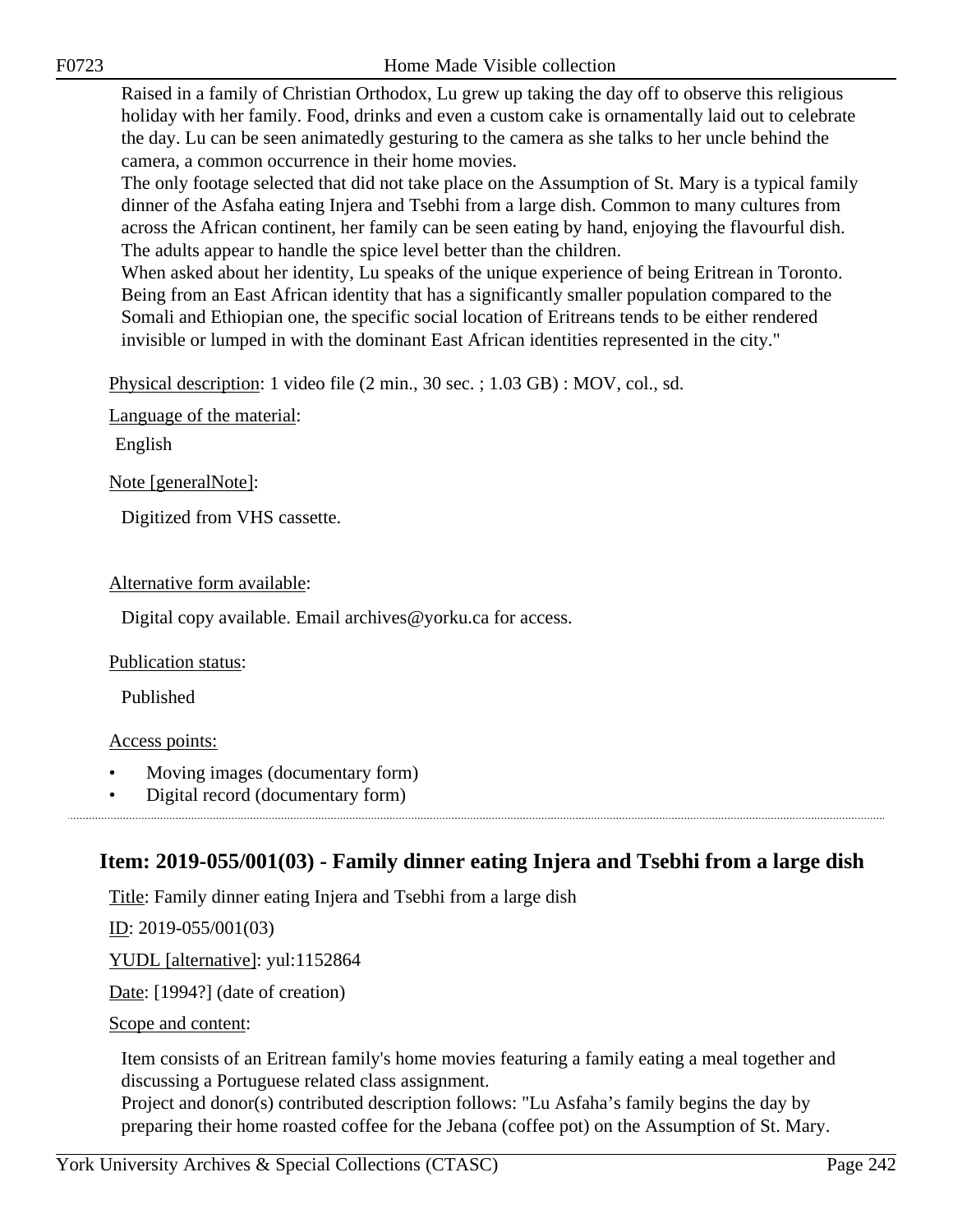Raised in a family of Christian Orthodox, Lu grew up taking the day off to observe this religious holiday with her family. Food, drinks and even a custom cake is ornamentally laid out to celebrate the day. Lu can be seen animatedly gesturing to the camera as she talks to her uncle behind the camera, a common occurrence in their home movies.

The only footage selected that did not take place on the Assumption of St. Mary is a typical family dinner of the Asfaha eating Injera and Tsebhi from a large dish. Common to many cultures from across the African continent, her family can be seen eating by hand, enjoying the flavourful dish. The adults appear to handle the spice level better than the children.

When asked about her identity, Lu speaks of the unique experience of being Eritrean in Toronto. Being from an East African identity that has a significantly smaller population compared to the Somali and Ethiopian one, the specific social location of Eritreans tends to be either rendered invisible or lumped in with the dominant East African identities represented in the city."

Physical description: 1 video file (2 min., 23 sec. ; 1.01 GB) : MOV, col., sd.

Language of the material:

English

Note [generalNote]:

Digitized from VHS cassette.

#### Alternative form available:

Digital copy available. Email archives@yorku.ca for access.

#### Publication status:

Published

#### Access points:

- Moving images (documentary form)
- Digital record (documentary form)

### **Series: S00973 - Seaman family videos**

Creator: Seaman family Title: Seaman family videos ID: S00973 Date: 1975-1978 (date of creation) Scope and content:

Series consists of a Black-Canadian family's home movies featuring everyday life including Carifesta, picnics in the park, Halloween, Christmas, birthdays, and vacations to the Commonwealth of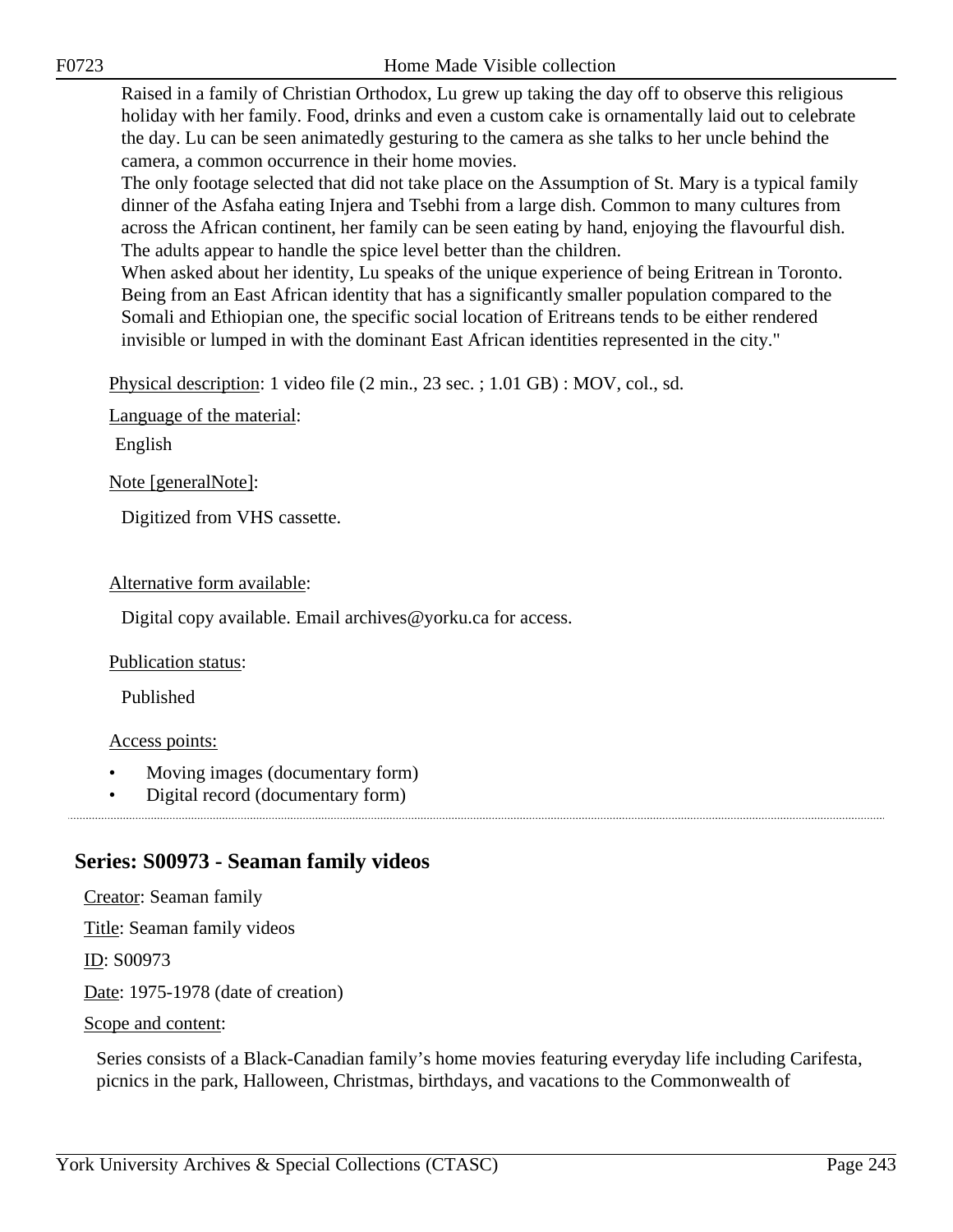Dominica. Footage captured by Althea Joseph Charles Seaman and Richard C. Seaman (the donor's parents).

Physical description: 7 video files (1.36 GB) : MP4 1 audio file (44 min., 8 sec. ; 0.48 GB) : WAV

Language of the material:

English

### Immediate source of acquisition:

Donated by Heather Seaman in September 2019.

Publication status:

Published

Access points:

- Moving images (documentary form)
- Sound recording (documentary form)

## **Item: 2019-067/001(01) - Montreal Caribbean Carnival**

Title: Montreal Caribbean Carnival

ID: 2019-067/001(01)

YUDL [alternative]: yul:1153661

Date: [between 1973-1976] (date of creation)

### Scope and content:

Item consists of a Black-Canadian family's home movies featuring crowds and performers at Montreal Carifiesta parade. Participants in costumes are playing mas, marching with a masquerade band. Several carnival bands - made up of dozens and sometimes hundreds of participants, wearing themed costumes created by various Caribbean designers and assembled by volunteers - would dance and perform for crowds and a group of judges (who would select and later announce the best mas band) at a local stadium, before the masquerade bands would make their way through downtown streets. In the 70's and 80's, the Carifiesta parade would mainly make its way along Ste-Catherine Street in Montreal, before the parade was moved to nearby René Lévesque Boulevard in later years.

Donor(s) and project contributed description follows: "This footage was shot in the mid-1970's and marks one of the first Montreal Caribbean Carnival celebrations in the city. Heather's parents, Richard and Althea Seaman, brought her and her siblings, Hazel and Herbert, to see their first few parades as spectators. In later years, the family was occasionally involved as participants – whether helping to create costumes, build floats or march in the annual parade. The summer event was established to celebrate and showcase the Caribbean culture and heritage of immigrants, who were born on one of the diverse islands of the West Indies or those who had ancestry there. While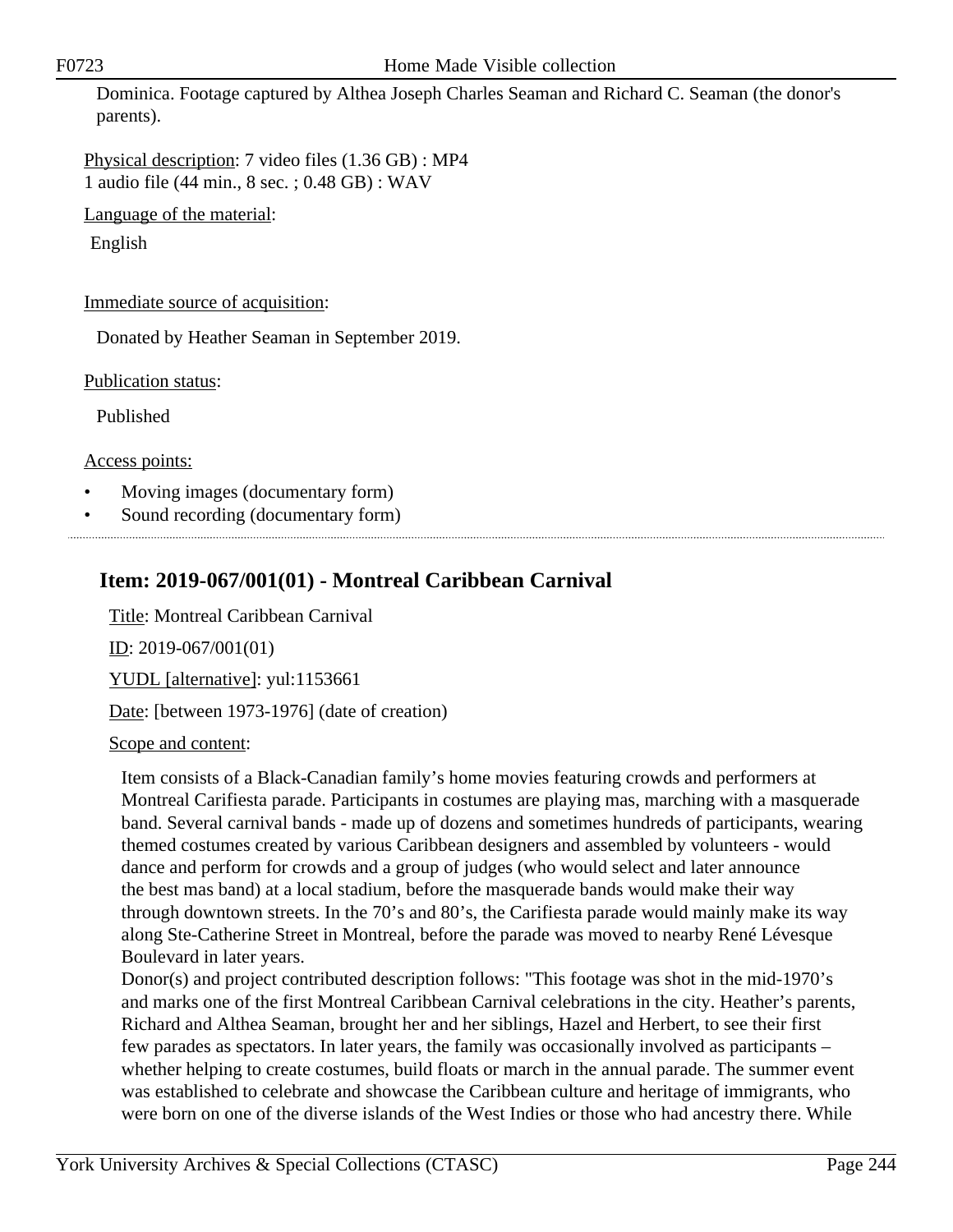Caribbean immigrants in Toronto started their carnival celebration - Caribana - in 1967, to mark Canada's centennial celebration, Montrealers held their first Carifiesta parade and festival in July 1975."

Physical description: 1 video file (5 min., 47 sec.; 0.30 GB) : MP4, col., si., 16:9 ; 960 x 540 pixels

Language of the material:

Note [generalNote]:

Digitized from Super 8mm Kodachrome film.

### Alternative form available:

Digital copy available. Email archives@yorku.ca for access. Video can also be accessed at http:// homemadevisible.ca/home-movie/seaman-family-montreal-caribbean-carnival-mid-1970s/.

### Publication status:

Published

### Access points:

- Moving images (documentary form)
- Digital record (documentary form)

## **Item: 2019-067/001(02) - Family picnic at La Fontaine Park, Montreal**

Title: Family picnic at La Fontaine Park, Montreal

 $ID: 2019-067/001(02)$ 

YUDL [alternative]: yul:1153660

Date: [between 1977-1979] (date of creation)

### Scope and content:

Item consists of a Black-Canadian family's home movie featuring adults and children preparing a BBQ and children playing at La Fontaine Park.

Donor(s) and project contributed description follows: "Heather describes her home video footage as "[my family] just going about our daily lives in Quebec." Footage from the mid or late-1970s, shows Heather – at maybe six or seven years old - with her family having a picnic in Montreal's La Fontaine Park. Her older brother, Herbert, was around ten or eleven years old. Her sister Hazel was maybe five. They used to go on family picnics almost every weekend in various city parks, where they would BBQ and have sandwiches and play games, or go swimming depending on the park. Every summer the Seaman family also held an annual picnic in their backyard, and invited neighbours, relatives and friends. Heather adds: "Our parents wanted to open us to other cultures and experiences - to experience other people. We used to go to our Jewish friends' houses and our Greek friends' houses. We used to have picnics all the time in our backyard." Their French Canadian and Italian friends and neighbours would also attend parties and picnics at their home."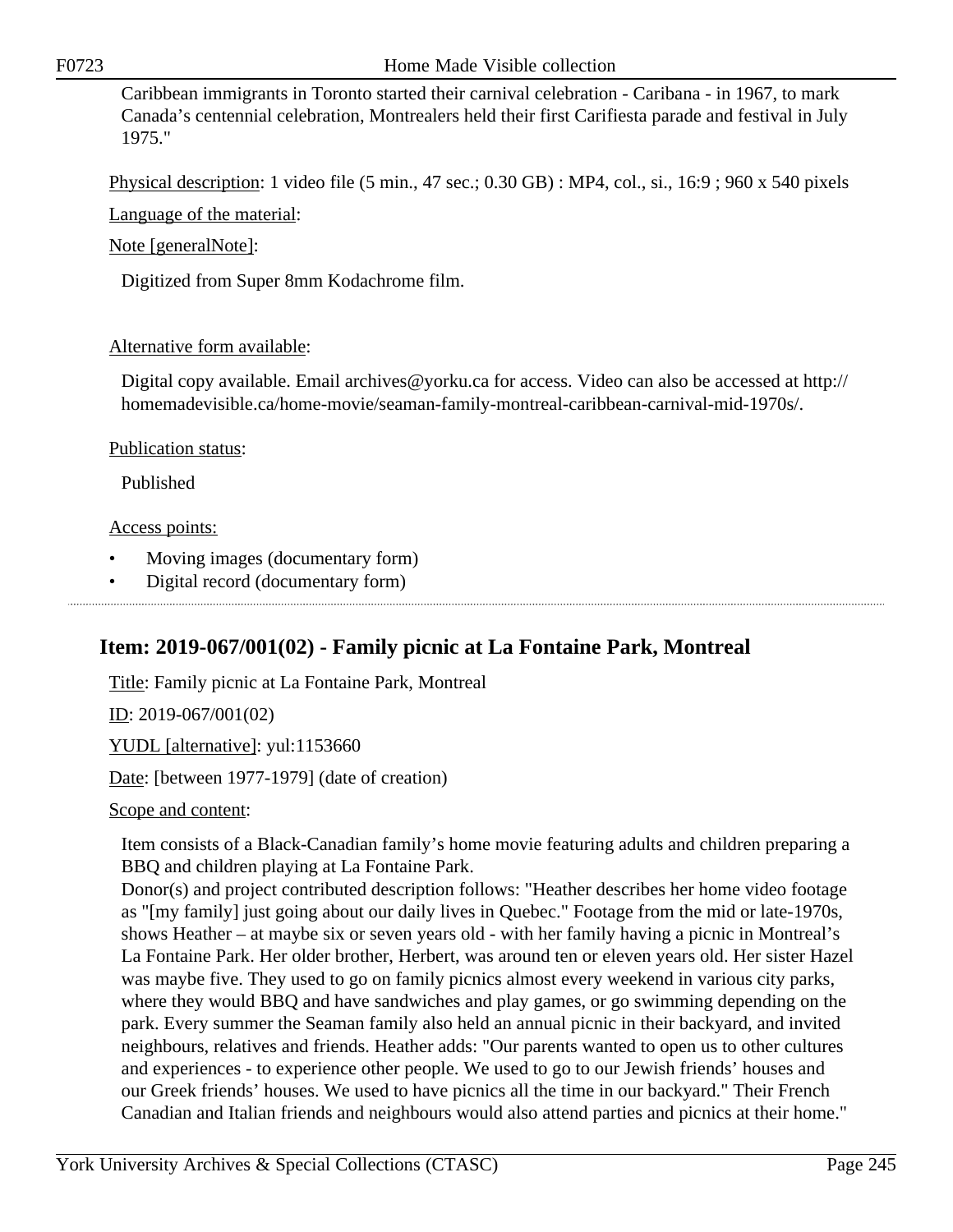Physical description: 1 video file (1 min., 30 sec.; 0.1 GB) : MP4, col., si., 16:9 ; 1280 x 720 pixels

Language of the material:

### Note [generalNote]:

Digitized from Super 8mm Kodachrome film.

### Alternative form available:

Digital copy available. Email archives@yorku.ca for access. Video can also be accessed at http:// homemadevisible.ca/home-movie/seaman-family-family-picnic-at-la-fontaine-park-montreallate-1970s/.

#### Publication status:

Published

Access points:

- Moving images (documentary form)
- Digital record (documentary form)

### **Item: 2019-067/001(03) - Celebrating Halloween in Laval, Quebec**

Title: Celebrating Halloween in Laval, Quebec

ID: 2019-067/001(03)

YUDL [alternative]: yul:1153656

Date: [between 1973-1976] (date of creation)

#### Scope and content:

Item consists of a Black-Canadian family's home movie featuring children in costumes, joking around, waving to the camera, entering and exiting a home, and showing off their treats. Donor(s) and project contributed description follows: "The Seaman family moved to their second family home on 100th Avenue in Chomedey, Laval, Quebec in the mid-1970s. In this particular footage, Heather recalls getting ready for Halloween and dressing up in homemade costumes. Heather recalls doing a multitude of different activities as a child, and explains that they weren't limited as children. For example, her brother, Herbert, played hockey at a high level and played guitar, while she and her sister Hazel figure skated, took piano lessons, and dance classes. "We were the only Black family in the neighbourhood and an interesting story is when we first moved there, people were shocked to see a Black family with two cars!"

In Laval, while living at their fourth family home, back on 100th Avenue in Chomedey, Heather's mother, Althea Joseph Charles Seaman, started the 'Laval Black Community Association' in 1983 to bring together Black people from different cultural backgrounds. The intention was to create a support system, but also a space for people to learn about each other's cultures and share their achievements and heritage with the wider Canadian community. Her mother also developed an annual Black History Month celebration where people showcased their artwork, music, writing,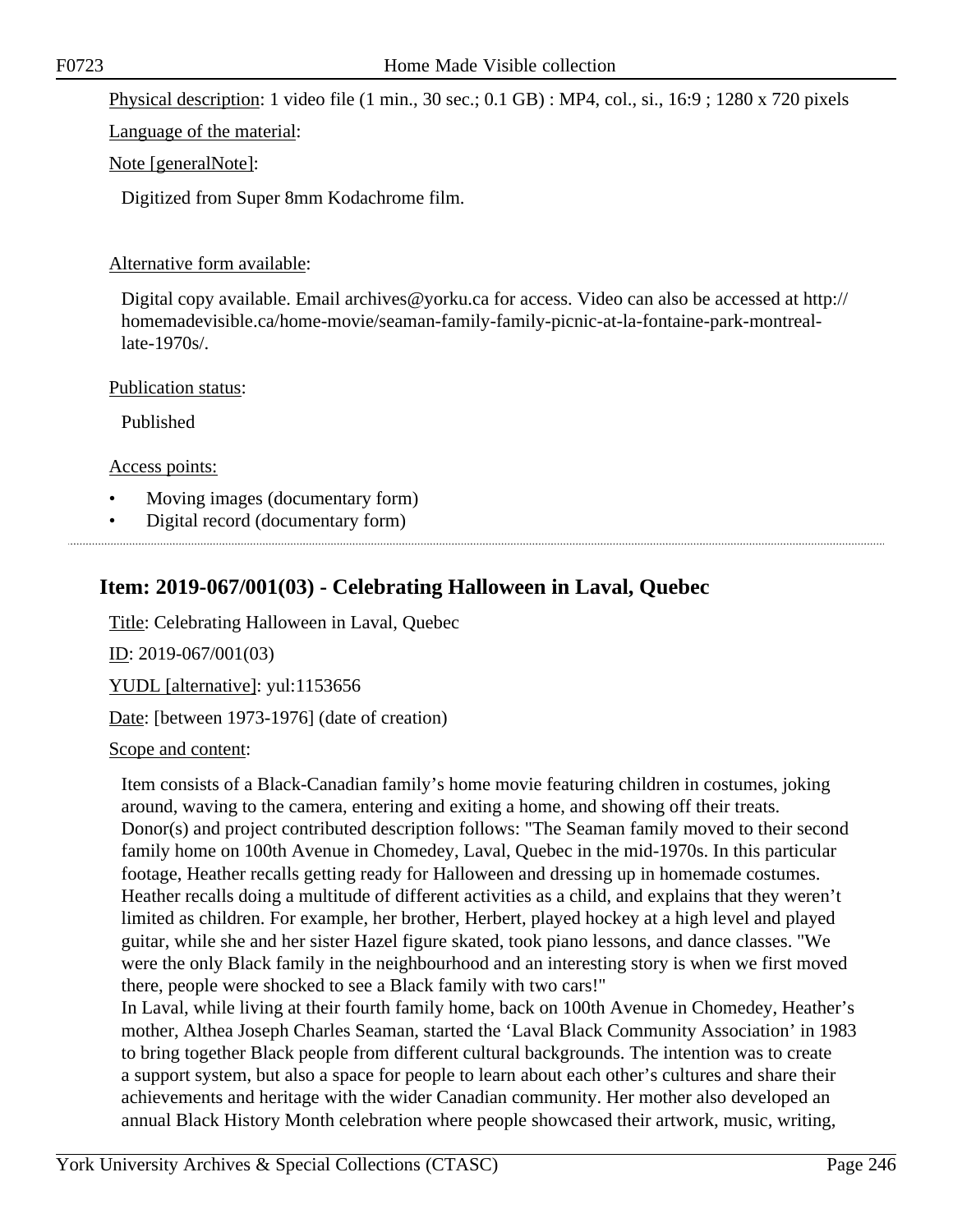spoken word pieces and dance performances. Business people, clergy from various faiths and politicians from all levels of government were always in the audience – no matter their race or whether they were English or French speakers. "The organizations that our mom created were to give us a sense of our heritage" and to share that with others."

Physical description: 1 video file (1 min., 3 sec.; 0.08 GB) : MP4, col., si., 16:9 ; 1280 x 720 pixels

Language of the material:

Note [generalNote]:

Digitized from Super 8mm Kodachrome film.

### Alternative form available:

Digital copy available. Email archives@yorku.ca for access. Video can also be accessed at http://homemadevisible.ca/home-movie/seaman-family-celebrating-halloween-in-laval-quebecmid-1970s/.

Publication status:

Published

### Access points:

- Moving images (documentary form)
- Digital record (documentary form)

### **Item: 2019-067/001(04) - Couvrette Street, St. Laurent, Quebec**

Title: Couvrette Street, St. Laurent, Quebec

ID: 2019-067/001(04)

YUDL [alternative]: yul:1153659

Date: [1973-1975] (date of creation)

### Scope and content:

Item consists of a Black-Canadian family's home movie featuring a child brushing the teeth of a younger child. Footage also features children playing on a swing set in a park, a boy riding a bicycle and a girl riding a tricycle, and playing on a slide.

Donor(s) and project contributed description follows: "Daily life in Montreal, Quebec. This footage shows Heather trying to teach her younger sister Hazel how to brush her teeth. Heather describes this footage as "normal kids doing normal things." Heather recalls playing at the park across from her family home a lot and riding their bikes. She describes the home in this footage as her "first family home in Montreal," located on Couvrette Street in St. Laurent, which is a borough in Montreal, Quebec."

Physical description: 1 video file (1 min., 48 sec.; 0.16 GB) : MP4, col., si., 16:9 ; 1280 x 720 pixels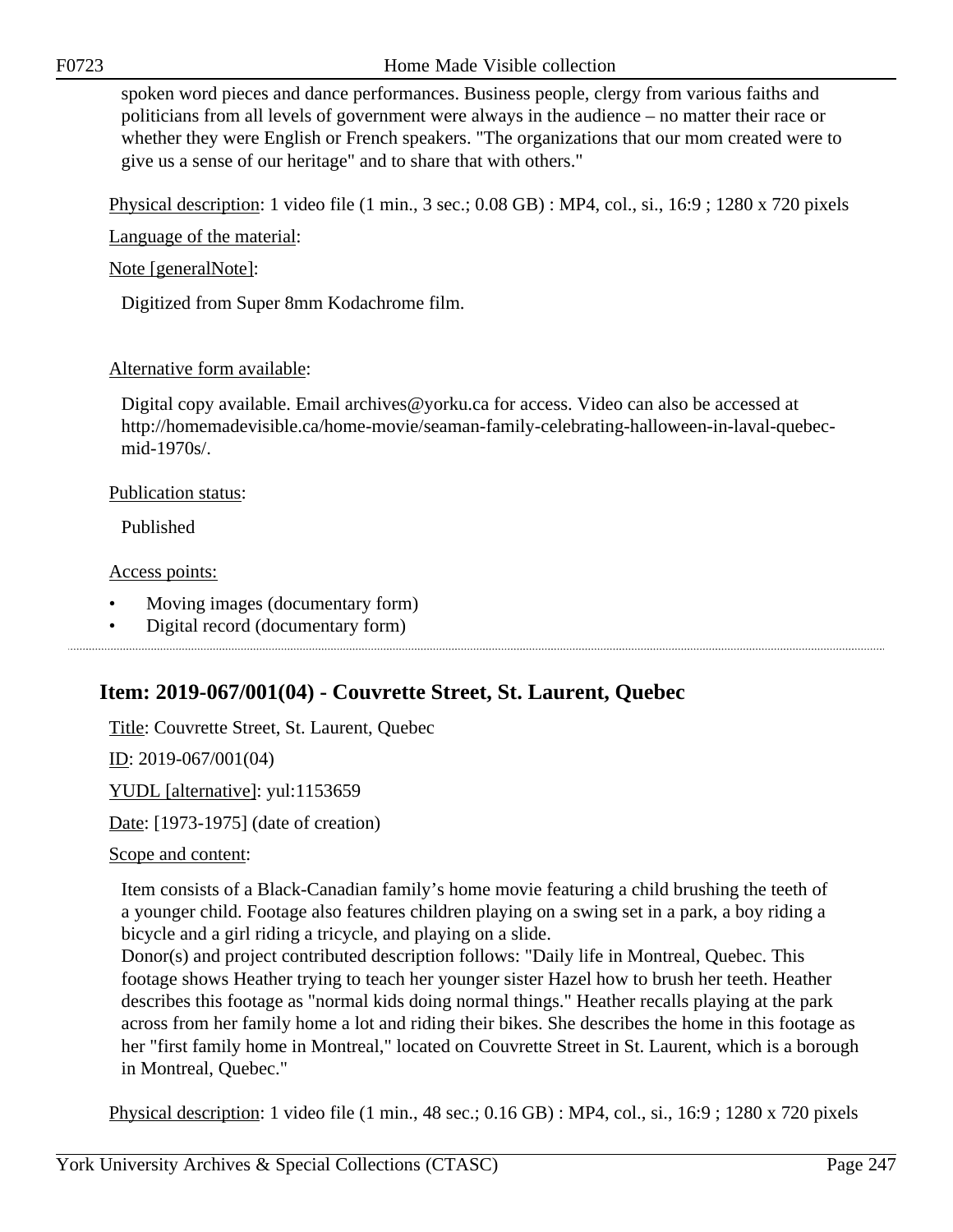Language of the material:

Note [generalNote]:

Digitized from Super 8mm Kodachrome film.

### Alternative form available:

Digital copy available. Email archives@yorku.ca for access. Video can also be accessed at http:// homemadevisible.ca/home-movie/seaman-family-couvrette-street-st-laurent-quebec-1973-1975/.

### Publication status:

Published

Access points:

- Moving images (documentary form)
- Digital record (documentary form)

### **Item: 2019-067/001(05) - Birthday Surprise**

Title: Birthday Surprise ID: 2019-067/001(05) YUDL [alternative]: yul:1153655 Date: 28 Dec. 1977 (date of creation)

### Scope and content:

Item consists of a Black-Canadian family's home movie featuring a blindfolded child being led to a birthday cake and blowing out the candles with her family by her side. The footage also features the family sharing kisses in front of a birthday cake and bringing presents to the birthday girl. Donor(s) and project contributed description follows: "Every year, on our birthdays, my parents would go all out. Birthday surprises in our house were everything! In this family footage, shot at our third family home on Lippé Street in St. Laurent, a borough in Montreal, Quebec, you can see Heather with her siblings and parents celebrating her seventh birthday. It was December 28, 1977 – three days after Christmas – so Heather always received double the presents every year! 1977 was also the same year that her sister, Hazel, broke her arm – you can see her wearing a cast on her left arm."

Physical description: 1 video file (2 min., 23 sec.; 0.17 GB) : MP4, col., si., 16:9 ; 1280 x 720 pixels

Language of the material:

Note [generalNote]:

Digitized from Super 8mm Kodachrome film.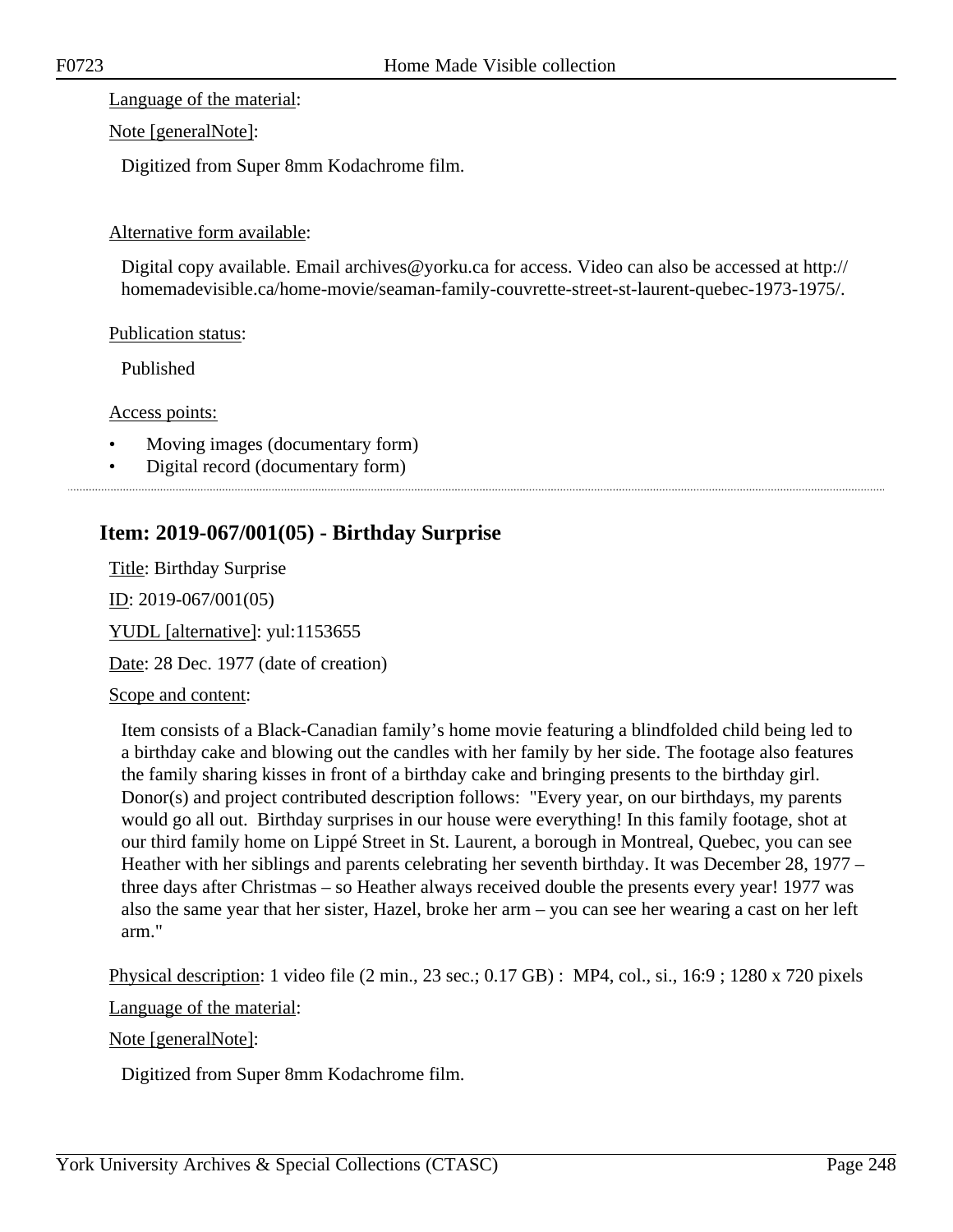### Alternative form available:

Digital copy available. Email archives@yorku.ca for access. Video can also be accessed at http:// homemadevisible.ca/home-movie/seaman-family-birthday-surprise-1977/.

Publication status:

Published

Access points:

- Moving images (documentary form)
- Digital record (documentary form)

### **Item: 2019-067/001(06) - Christmas Day Breakfast in St. Laurent, Quebec**

Title: Christmas Day Breakfast in St. Laurent, Quebec

ID: 2019-067/001(06)

YUDL [alternative]: yul:1153657

Date: 25 Dec. 1977 (date of creation)

#### Scope and content:

Item consists of a Black-Canadian family's home movie featuring children gathering around a kitchen table, making the sign of the holy cross, pointing to watches they just received for Christmas, and eating brunch with two adults.

Donor(s) and project contributed description follows: "The footage shows the Seaman family with some cousins, enjoying Christmas brunch at home on Lippé Street, in St. Laurent, where they lived for about three or four years. Christmas was a big deal in their house. Annually, they would enjoy a big breakfast before opening presents. As Catholics, the day would also include attending Christmas mass, then later welcoming relatives and friends at the home for a holiday celebration, involving lots more food, including Caribbean dishes and desserts."

Physical description: 1 video file (41 sec.; 0.05 GB) : MP4, col., si., 16:9 ; 1280 x 720 pixels

Language of the material:

Note [generalNote]:

Digitized from Super 8mm Kodachrome film.

#### Alternative form available:

Digital copy available. Email archives@yorku.ca for access. Video can also be accessed at http://homemadevisible.ca/home-movie/seaman-family-christmas-day-breakfast-in-st-laurentquebec-1977/.

#### Publication status: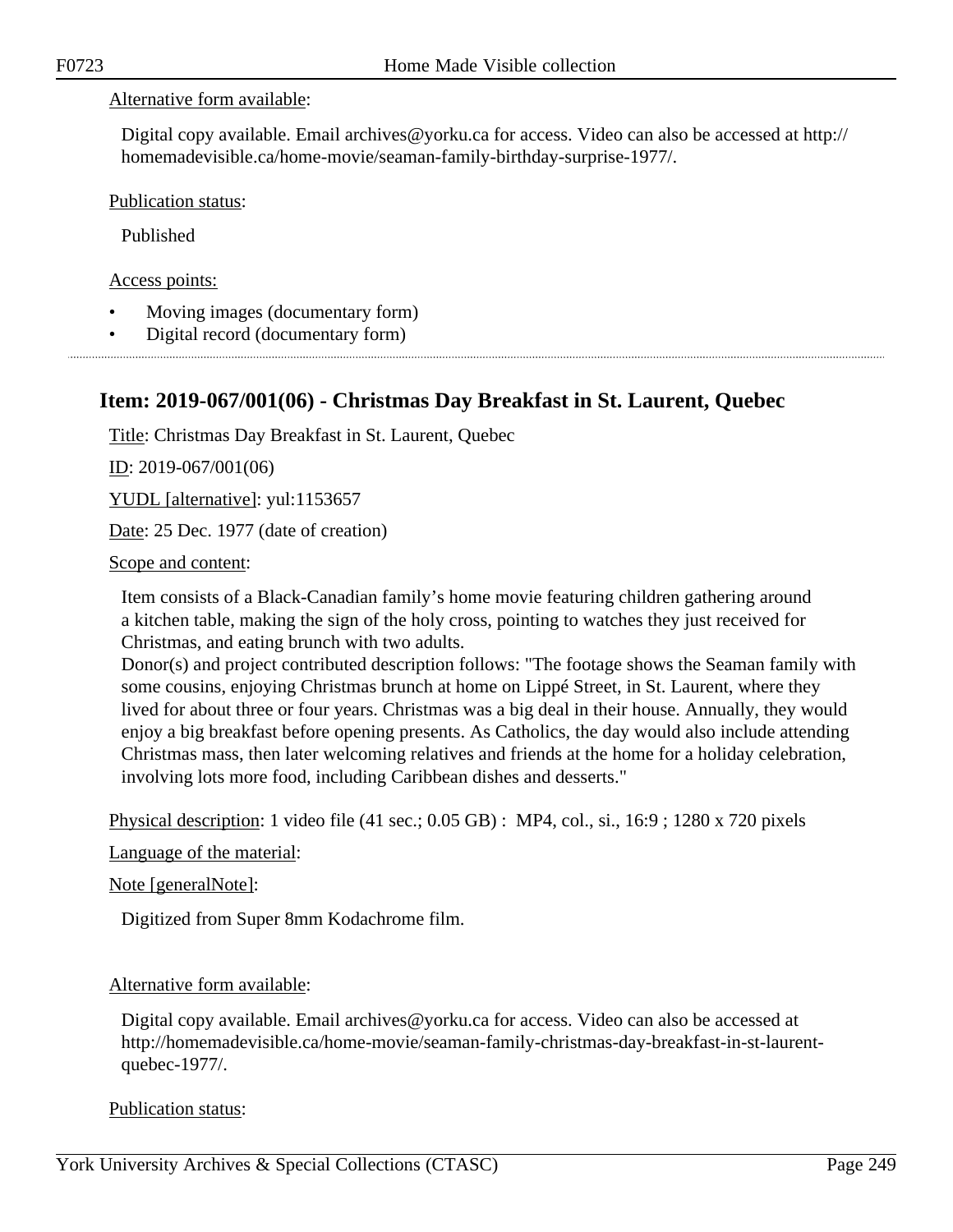### Published

Access points:

- Moving images (documentary form)
- Digital record (documentary form)

### **Item: 2019-067/001(07) - Commonwealth of Dominica family vacation**

Title: Commonwealth of Dominica family vacation

ID: 2019-067/001(07)

YUDL [alternative]: yul:1153658

Date: 1978 (date of creation)

Scope and content:

Item consists of a Black-Canadian family's home movie featuring a plane on the tarmac; children enjoying sugarcane and an adult milking a cow; adults and children drinking from a freshly-picked coconut; children swimming at a beach; cityscapes in parts of Dominica, with streets, buildings and mountains in the background; children playing in a shallow river; a family carrying beach supplies and walking on a path surrounded by a tropical forest.

Donor(s) and project contributed description follows: "Heather and her siblings met and visited her paternal grandparents for the first time in 1978. "My grandfather was born in 1898. He lived to about 105, so he got to see three centuries – the late 1800's, the 1900's and he died in the early 2000's." This was the family's first vacation overseas, a memorable time in the Commonwealth of Dominica where Heather's parents were born and raised - her father in Vieille Case and her mother in Portsmouth. In the travel clips, various footage shows the time Heather and her family swam at Purple Turtle Beach, enjoyed sugarcane, fresh coconut water and watched her Dad milk a cow on her grandparents' property in La Haut. There's also footage of their visit to a busy city. Then back in the countryside, Heather notes, "That's just us walking with a relative through a village in Dominica" as the relative carries a load of laundry, washed in the river, in a basket on her head. In those days, there was no plumbing or electricity in the rural area where her grandparents lived, so Heather remembers it being pitch-black at night, with only lanterns, candles and the moon to light the way. Using the outhouse there at night was scary for her as a child."

Physical description: 1 video file (6 min., 12 sec.; 0.5 GB) : MP4, col., si., 16:9 ; 1280 x 720 pixels

Language of the material:

Note [generalNote]:

Digitized from Super 8mm Kodachrome film.

Alternative form available: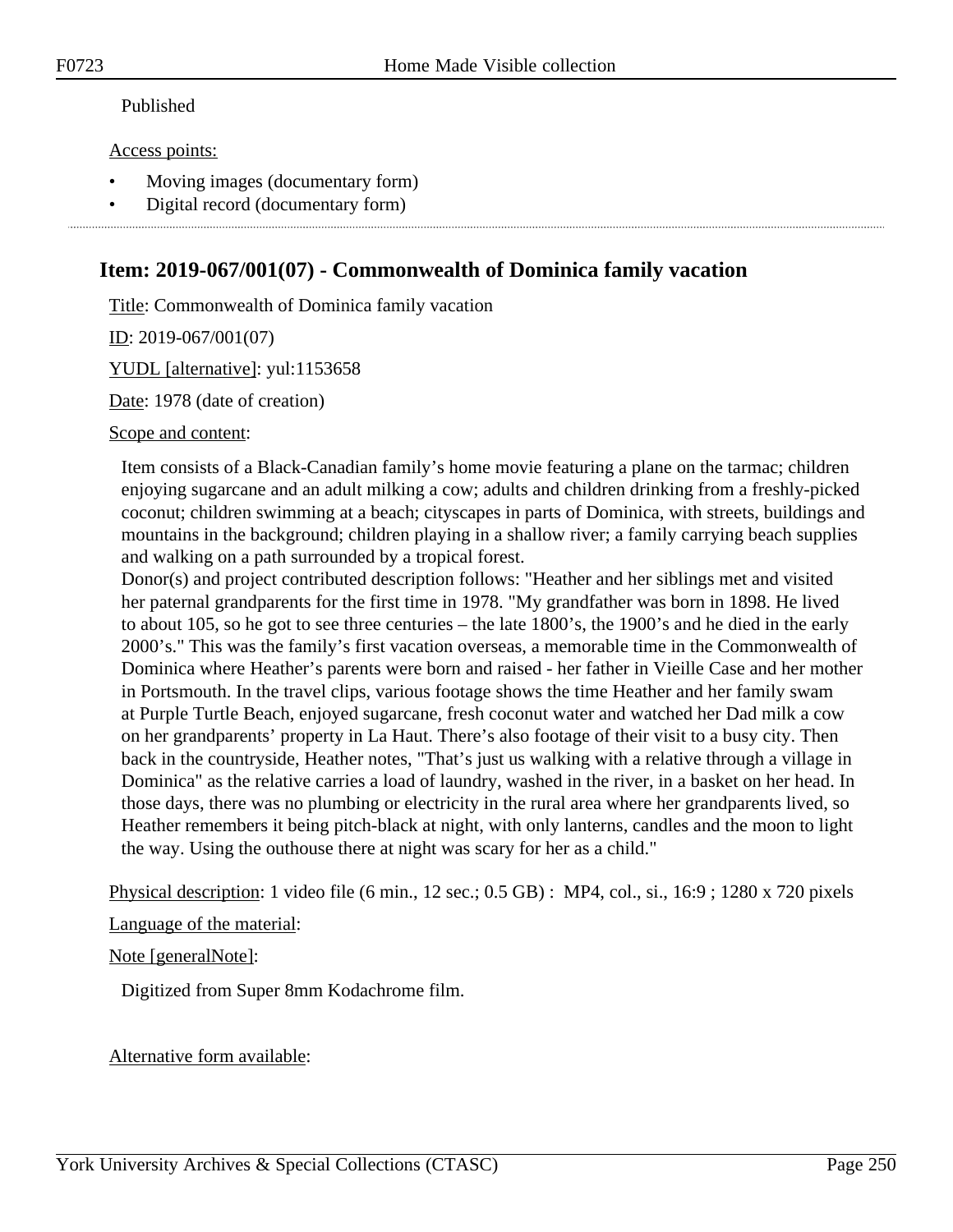Digital copy available. Email archives@yorku.ca for access. Video can also be accessed at http://homemadevisible.ca/home-movie/seaman-family-commonwealth-of-dominica-familyvacation-1978/.

Publication status:

Published

Access points:

- Moving images (documentary form)
- Digital record (documentary form)

### **Item: 2019-079/001(12) - HMV interviewing Heather Seaman**

Creator: Regent Park Film Festival

Title: HMV interviewing Heather Seaman

<u>ID</u>: 2019-079/001(12)

YUDL [alternative]: yul:1153597

Date: 2019 (date of creation)

Scope and content:

Item contains a sound recording of an interview conducted by the Home Made Visible with a project participant.

Physical description: 1 audio file (44 min., 8 sec. ; 0.48 GB) : WAV

Language of the material:

English

#### Alternative form available:

Digital copy available. Email archives@yorku.ca for access.

Publication status:

Published

Access points:

- Sound recording (documentary form)
- Digital record (documentary form)

### **Series: S00974 - Dhoré family videos**

Creator: Dhoré family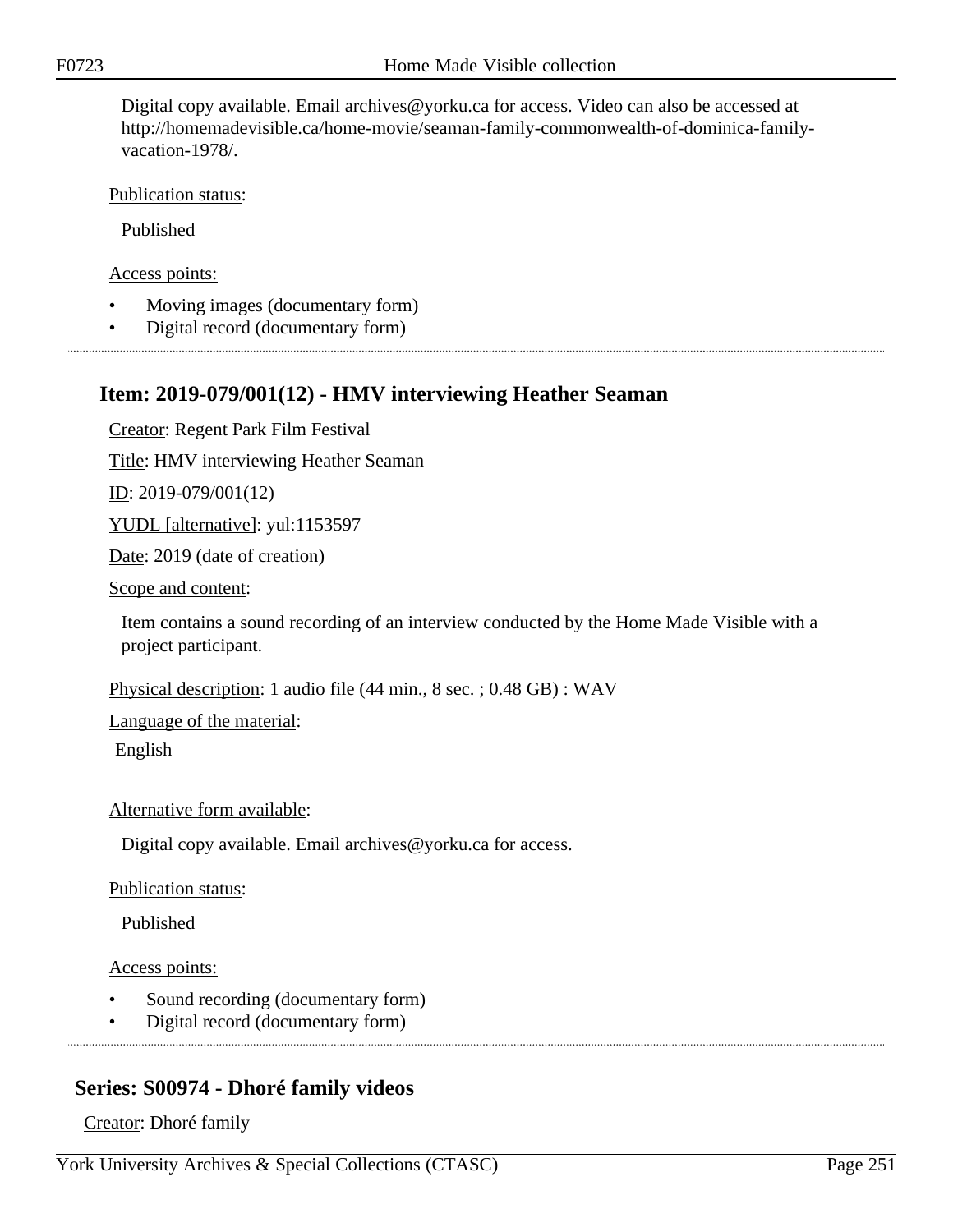Title: Dhoré family videos

ID: S00974

Date: 1996, 1998, 2001 (date of creation)

Scope and content:

Series consists of an Indo-Afro-Carribean family's home movies featuring visits to a family farm and the birth of a younger brother.

Physical description: 12 video files (1.81 GB) : MOV, col., sd.

Language of the material:

English

Immediate source of acquisition:

Donated by Shanti Dhoré, Leilah Dhoré, Roshahn Dhoré, and Deokee Jankee in September 2019.

Publication status:

Published

Access points:

• Moving images (documentary form)

### **Item: 2019-059/001(01) - Picking grapes**

Title: Picking grapes ID: 2019-059/001(01) YUDL [alternative]: yul:1153226

Date: 2001 (date of creation)

Scope and content:

Item consists of an Indo- and Black-Caribbean family's home movie featuring a women and a child picking grapes from the pergola.

Donor(s) and project contributed description follows: "Shanti's sister's farm is a treasured place in their family's collective memories. With 90 acres of land, the farm was a beloved retreat to the country for the Toronto family. In the footage, Leyla can be seen showing her picked grapes to her mother. Above them, Shanti's mother picks grapes from their pergola.

Having recently started ballet classes, Leyla is wearing a pink ballet outfit complete with her own tutu. Endured by her outfit and feeling affection, Leyla is hugged by her grandmother.

At almost 4 years old, Layla and her grandmother are preparing the lights (diyas) for Diwali. In the Caribbean, the diyas would be lit outside the home, but since the family lived in an apartment the practise was kept to inside the home. Carefully, Leyla is guided in helping her grandmother. Her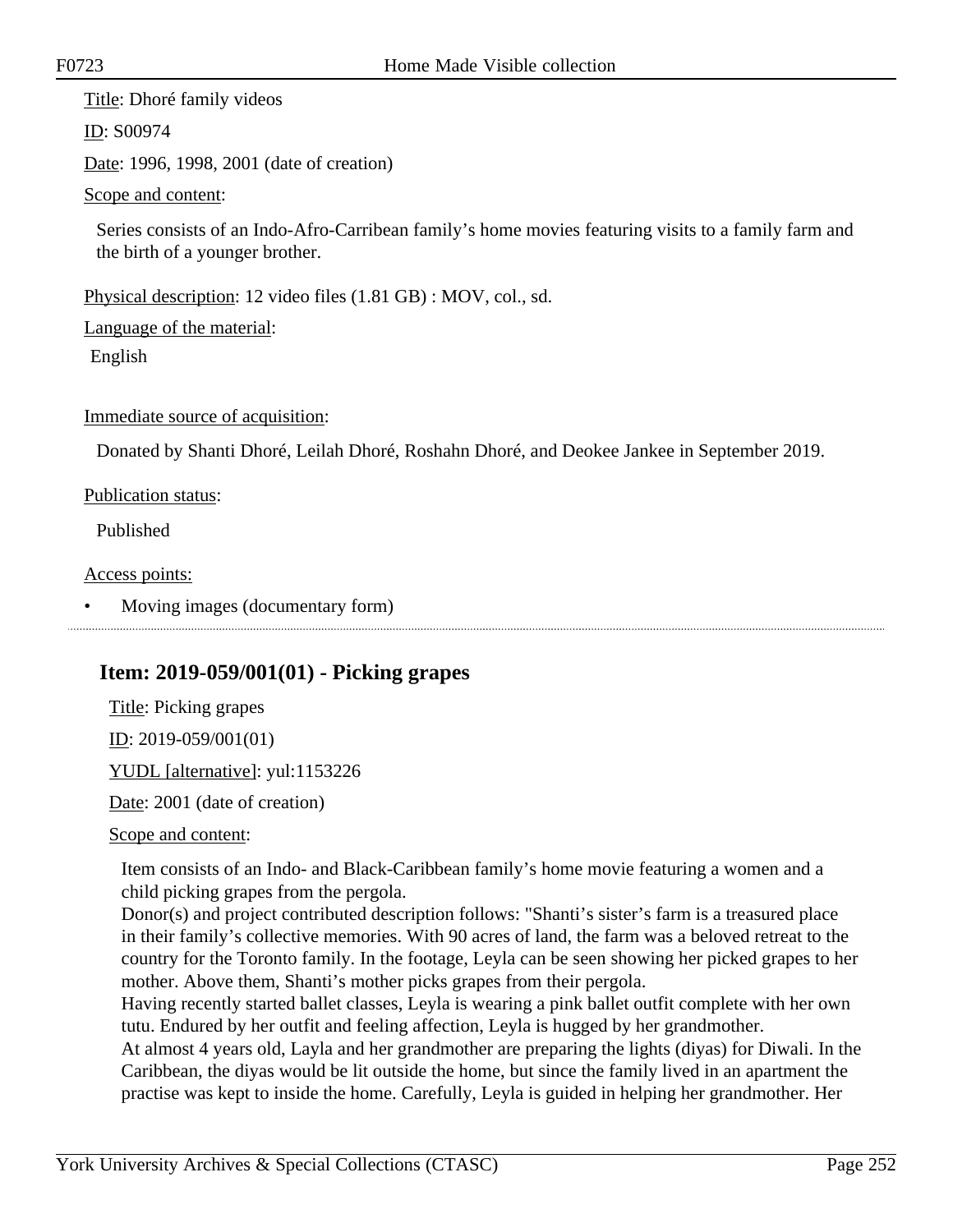In rare form, Shanti is in front of the camera. As the family documenter, Shanti is usually the one behind the camera. Dressed as a witch, Shanti can be seen posing with her daughter who decided to go as a fairy princess this year before their evening of trick-or-treating."

Physical description: 1 video file (9 sec. ; 1.81 GB) : MOV, col., sd.

Language of the material:

English

Note [generalNote]:

Digitized from Hi8 videocassette.

Alternative form available:

Digital copy available. Email archives@yorku.ca for access.

Publication status:

Published

Access points:

- Moving images (documentary form)
- Digital record (documentary form)

# **Item: 2019-059/001(02) - Hugs**

Title: Hugs

ID: 2019-059/001(02)

YUDL [alternative]: yul:1153186

Date: 2001 (date of creation)

Scope and content:

Item consists of an Indo- and Black-Caribbean family's home movie featuring a girl giving a woman a hug.

Donor(s) and project contributed description follows: "Shanti's sister's farm is a treasured place in their family's collective memories. With 90 acres of land, the farm was a beloved retreat to the country for the Toronto family. In the footage, Leyla can be seen showing her picked grapes to her mother. Above them, Shanti's mother picks grapes from their pergola.

Having recently started ballet classes, Leyla is wearing a pink ballet outfit complete with her own tutu. Endured by her outfit and feeling affection, Leyla is hugged by her grandmother.

At almost 4 years old, Layla and her grandmother are preparing the lights (diyas) for Diwali. In the Caribbean, the diyas would be lit outside the home, but since the family lived in an apartment the practise was kept to inside the home. Carefully, Leyla is guided in helping her grandmother. Her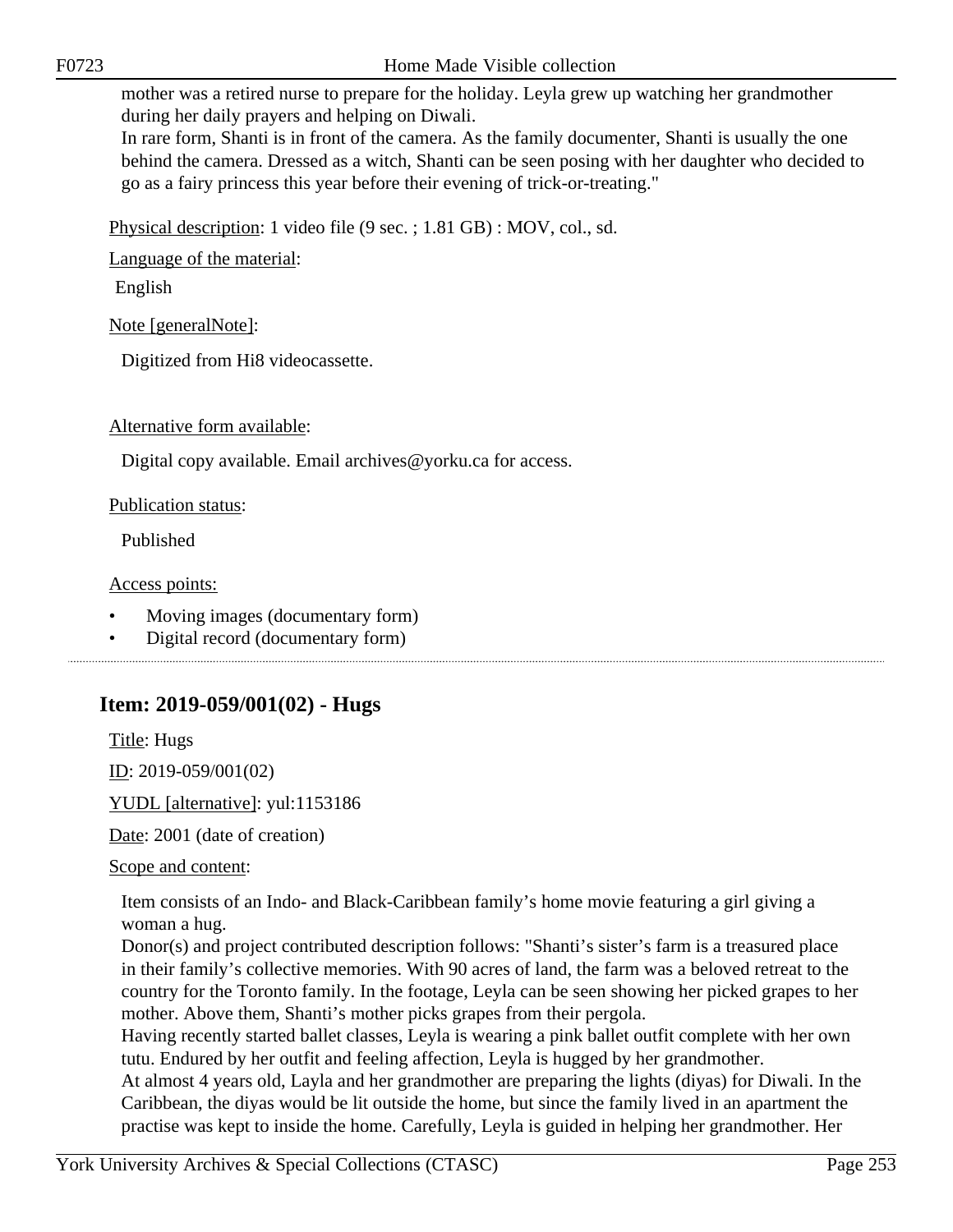In rare form, Shanti is in front of the camera. As the family documenter, Shanti is usually the one behind the camera. Dressed as a witch, Shanti can be seen posing with her daughter who decided to go as a fairy princess this year before their evening of trick-or-treating."

Physical description: 1 video file (9 sec, ; 0.738 GB) : MOV, col., sd.

Language of the material:

English

Note [generalNote]:

Digitized from Hi8 videocassette.

Alternative form available:

Digital copy available. Email archives@yorku.ca for access.

Publication status:

Published

Access points:

- Moving images (documentary form)
- Digital record (documentary form)

# **Item: 2019-059/001(03) - Diwali**

Title: Diwali

ID: 2019-059/001(03)

YUDL [alternative]: yul:1153181

Date: 20 Oct. 1998 (date of creation)

Scope and content:

Item consists of an Indo- and Black-Caribbean family's home movie featuring a child lighting diyas for Dwali.

Donor(s) and project contributed description follows: "Shanti's sister's farm is a treasured place in their family's collective memories. With 90 acres of land, the farm was a beloved retreat to the country for the Toronto family. In the footage, Leyla can be seen showing her picked grapes to her mother. Above them, Shanti's mother picks grapes from their pergola.

Having recently started ballet classes, Leyla is wearing a pink ballet outfit complete with her own tutu. Endured by her outfit and feeling affection, Leyla is hugged by her grandmother.

At almost 4 years old, Layla and her grandmother are preparing the lights (diyas) for Diwali. In the Caribbean, the diyas would be lit outside the home, but since the family lived in an apartment the practise was kept to inside the home. Carefully, Leyla is guided in helping her grandmother. Her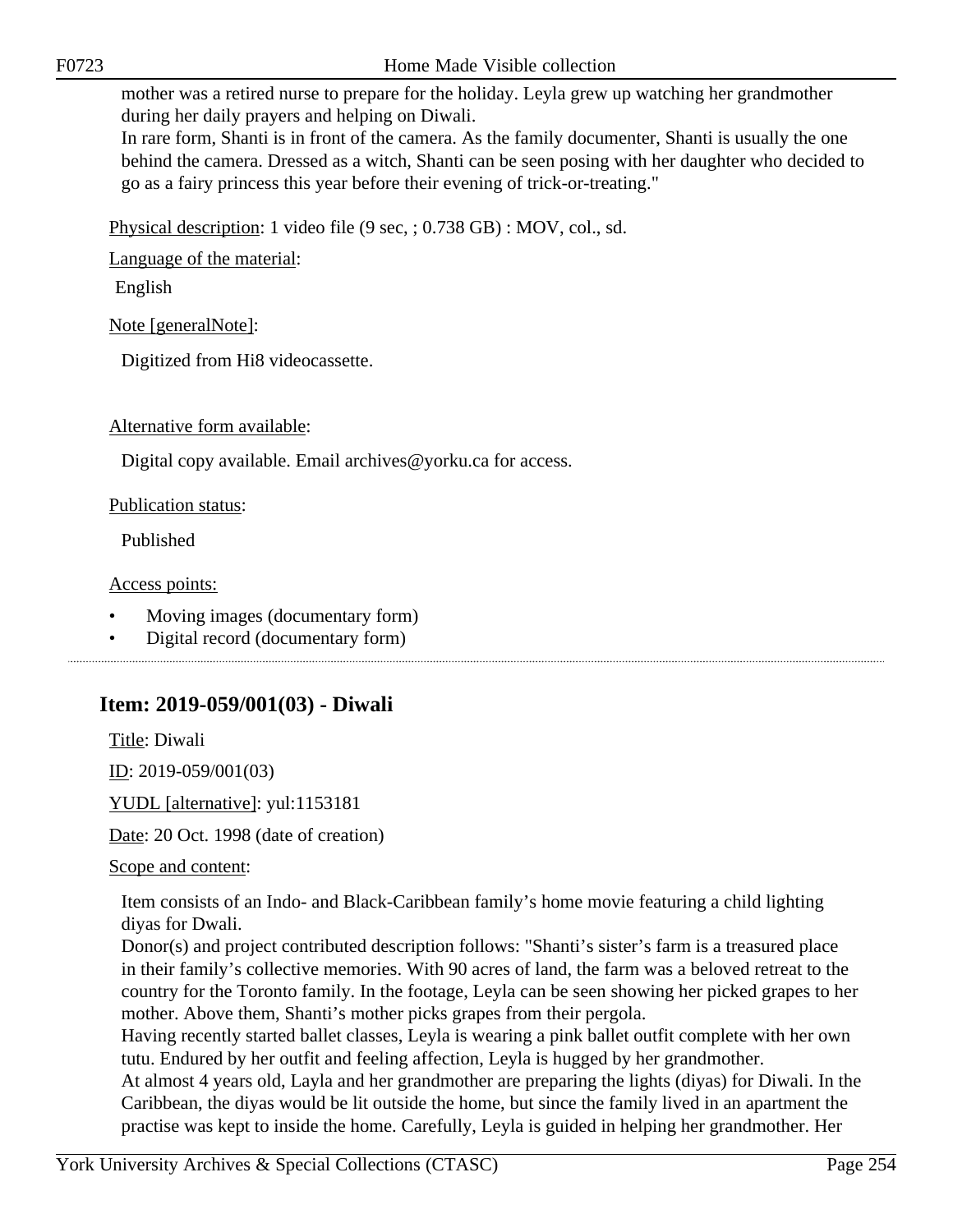In rare form, Shanti is in front of the camera. As the family documenter, Shanti is usually the one behind the camera. Dressed as a witch, Shanti can be seen posing with her daughter who decided to go as a fairy princess this year before their evening of trick-or-treating."

Physical description: 1 video file (40 sec. ; 0.315 GB) : MOV, col., sd.

Language of the material:

English

Note [generalNote]:

Digitized from Hi8 videocassette.

Alternative form available:

Digital copy available. Email archives@yorku.ca for access.

Publication status:

Published

Access points:

- Moving images (documentary form)
- Digital record (documentary form)

# **Item: 2019-059/001(04) - Halloween fairy princess**

Title: Halloween fairy princess

ID: 2019-059/001(04)

YUDL [alternative]: yul:1153180

Date: Oct. 2001 (date of creation)

## Scope and content:

Item consists of an Indo- and Black-Caribbean family's home movie featuring a girl wearing fairy princess costume singing a song and an adult wearing a witch costume.

Donor(s) and project contributed description follows: "Shanti's sister's farm is a treasured place in their family's collective memories. With 90 acres of land, the farm was a beloved retreat to the country for the Toronto family. In the footage, Leyla can be seen showing her picked grapes to her mother. Above them, Shanti's mother picks grapes from their pergola.

Having recently started ballet classes, Leyla is wearing a pink ballet outfit complete with her own tutu. Endured by her outfit and feeling affection, Leyla is hugged by her grandmother At almost 4 years old, Layla and her grandmother are preparing the lights (diyas) for Diwali. In the Caribbean, the diyas would be lit outside the home, but since the family lived in an apartment the practise was kept to inside the home. Carefully, Leyla is guided in helping her grandmother. Her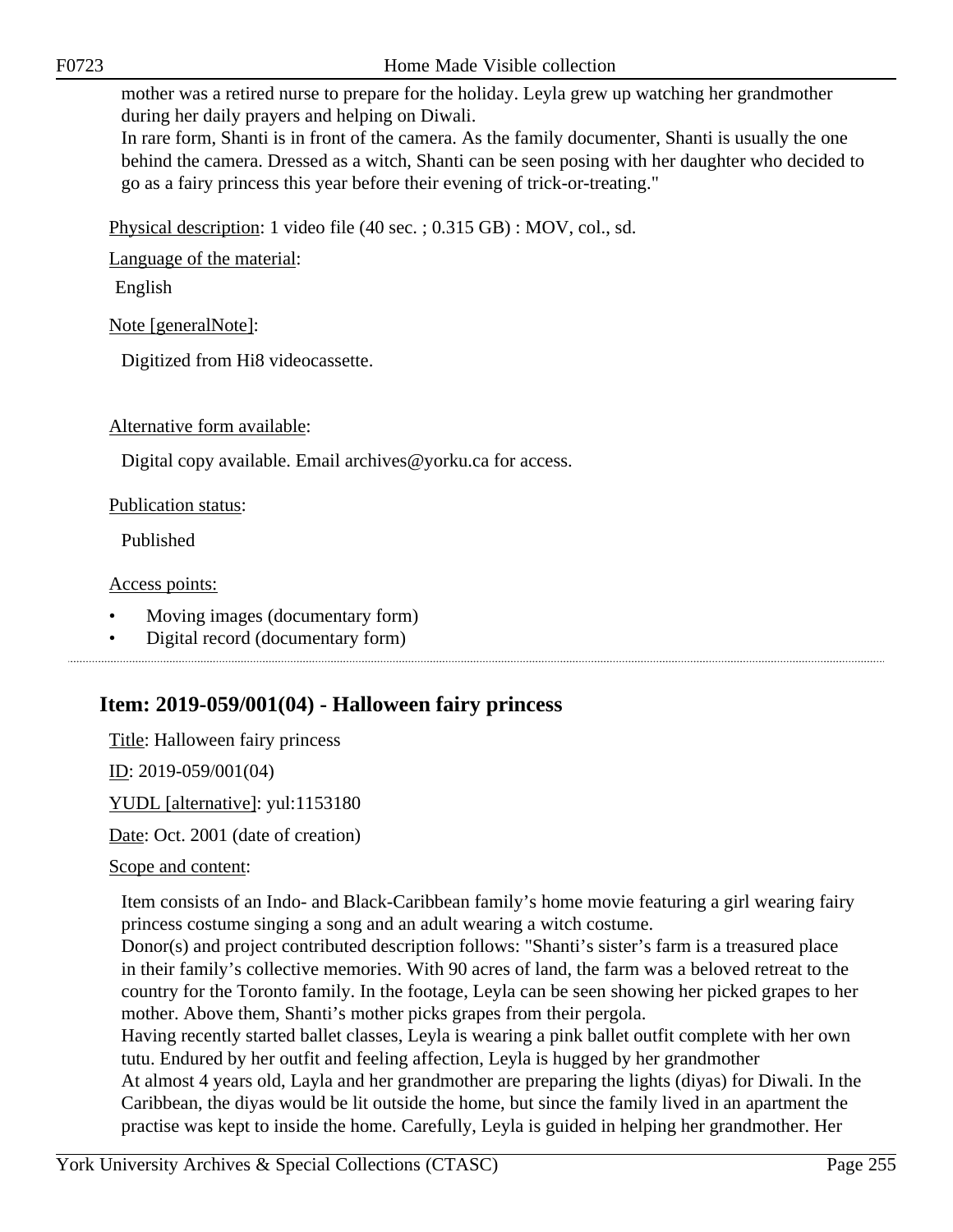In rare form, Shanti is in front of the camera. As the family documenter, Shanti is usually the one behind the camera. Dressed as a witch, Shanti can be seen posing with her daughter who decided to go as a fairy princess this year before their evening of trick-or-treating."

Physical description: 1 video file (1 min., 7 sec. ; 0.549 GB) : MOV, col., sd.

Language of the material:

English

Note [generalNote]:

Digitized from Hi8 videocassette.

Alternative form available:

Digital copy available. Email archives@yorku.ca for access.

Publication status:

Published

Access points:

- Moving images (documentary form)
- Digital record (documentary form)

# **Item: 2019-059/001(05) - Children spinning and laughing**

Title: Children spinning and laughing

ID: 2019-059/001(05)

YUDL [alternative]: yul:1153212

Date: 15 Jul. 1996 (date of creation)

Scope and content:

Item consists of an Indo- and Black-Caribbean family's home movie featuring a child spinning in circles while carrying another child who is laughing and giggling.

Donor(s) and project contributed description follows: "Robert, Shanti's nephew swings 2-year-old Layla around on his family's farm in Puslinch. Ten years older than Leyla and an only child, he cherished the weekend and summer visits from his younger cousin.

Her mother was an active swimmer in her youth and was excited to take up her old hobby on the family farm. Layla gestures to her grandmother in the pool who is clearly enjoying her self. Smiling brightly and leisurely swimming around she tells Layla how cold the pool is and not to come in."

Physical description: 1 video file (9 sec. ; 0.753 GB) : MOV, col., sd.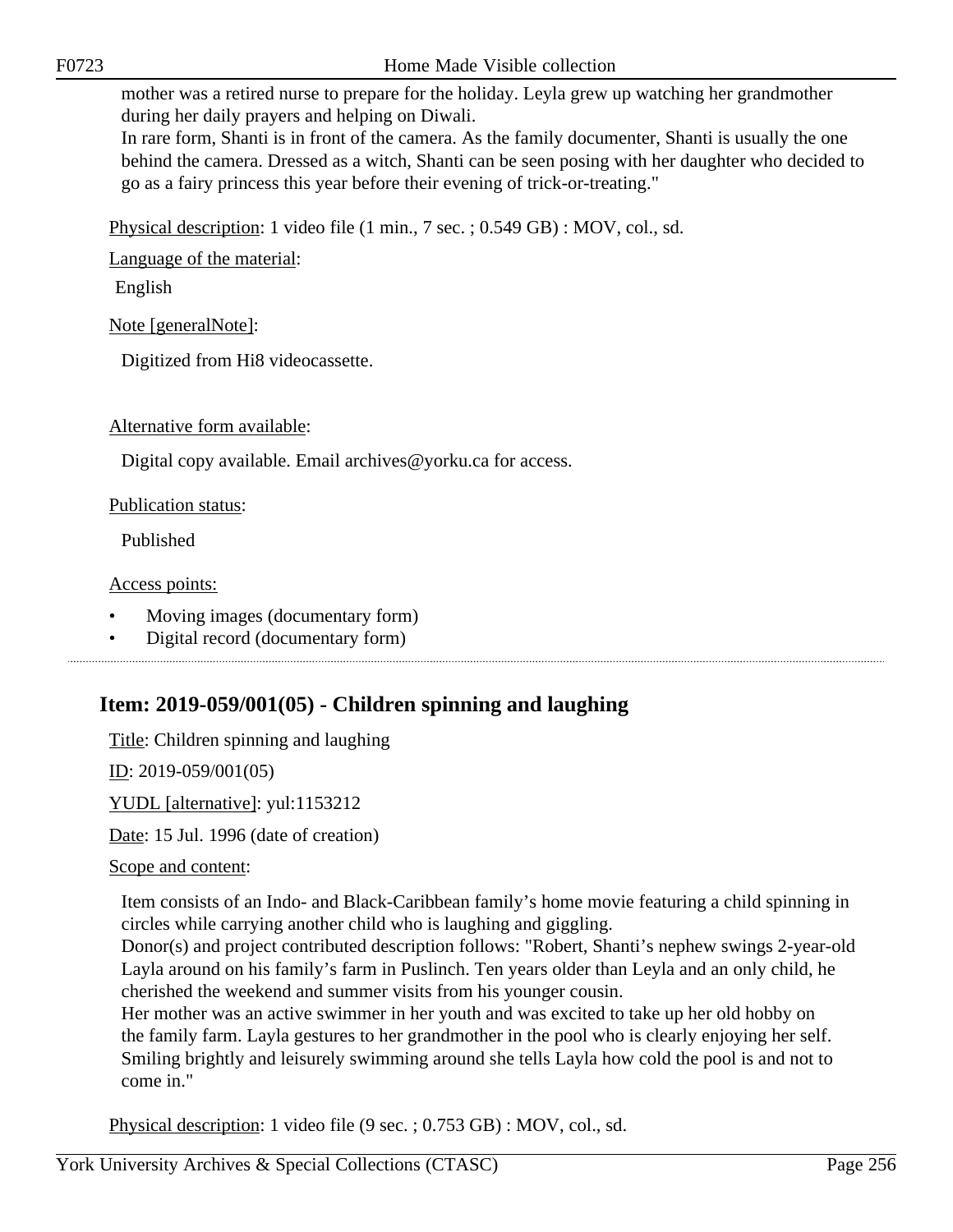## Language of the material:

English

Note [generalNote]:

Digitized from Hi8 videocassette.

## Alternative form available:

Digital copy available. Email archives@yorku.ca for access.

Publication status:

Published

Access points:

- Moving images (documentary form)
- Digital record (documentary form)

# **Item: 2019-059/001(06) - Grandma swimming the cold pool**

Title: Grandma swimming the cold pool

ID: 2019-059/001(06)

YUDL [alternative]: yul:1153224

Date: 1996 (date of creation)

Scope and content:

Item consists of an Indo- and Black-Caribbean family's home movie featuring an adult in the pool and a child watching.

Donor(s) and project contributed description follows: "Robert, Shanti's nephew swings 2-year-old Layla around on his family's farm in Puslinch. Ten years older than Leyla and an only child, he cherished the weekend and summer visits from his younger cousin.

Her mother was an active swimmer in her youth and was excited to take up her old hobby on the family farm. Layla gestures to her grandmother in the pool who is clearly enjoying her self. Smiling brightly and leisurely swimming around she tells Layla how cold the pool is and not to come in."

Physical description: 1 video file (33 sec. ; 0.265 GB) : MOV, col., sd.

Language of the material:

English

Note [generalNote]:

Digitized from Hi8 videocassette.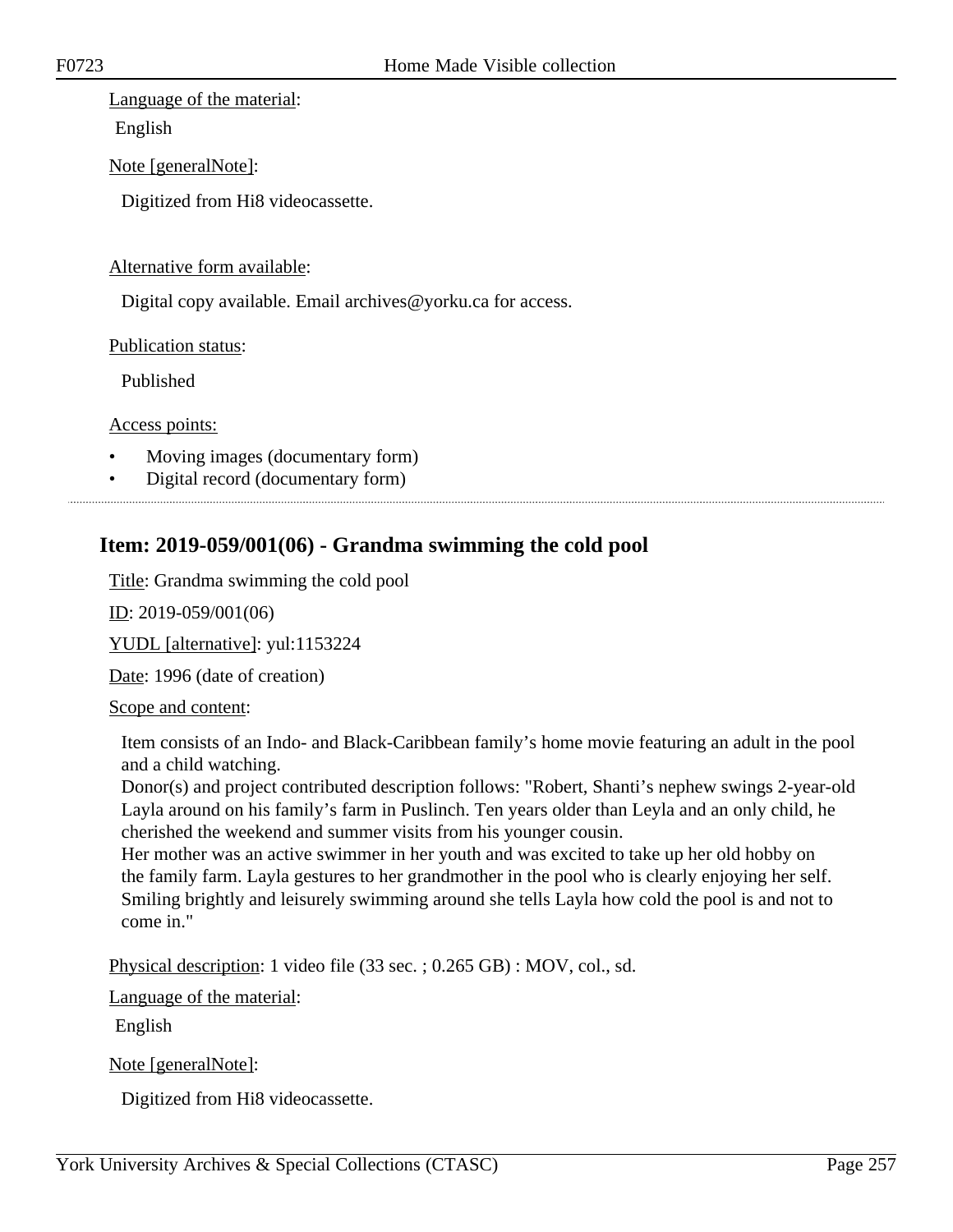## Alternative form available:

Digital copy available. Email archives@yorku.ca for access.

Publication status:

Published

Access points:

- Moving images (documentary form)
- Digital record (documentary form)

# **Item: 2019-059/001(07) - Holding a newborn**

Title: Holding a newborn

ID: 2019-059/001(07)

YUDL [alternative]: yul:1153203

Date: 1996 (date of creation)

Scope and content:

Item consists of an Indo- and Black-Caribbean family's home movie featuring a woman holding a newborn and a child asking to hold the baby.

Donor(s) and project contributed description follows: "Shanti has recently given birth to her second child, Rohan on April 8th 2001 at Scarborough Grace General Hospital. Her mother (a nurse herself) supported Shanti during the delivery. Leyla, the oldest and only child for the first 6 years of her life meets her younger brother for the first time on video.

Born closer to Easter, the rest of the family is able to travels down to meet the new member of the family. Robert who is now 16 is meeting his youngest cousin for the first time."

Physical description: 1 video file (8 sec. ; 0.655 GB) : MOV, col., sd.

Language of the material:

English

Note [generalNote]:

Digitized from Hi8 videocassette.

Alternative form available:

Digital copy available. Email archives@yorku.ca for access.

Publication status:

Published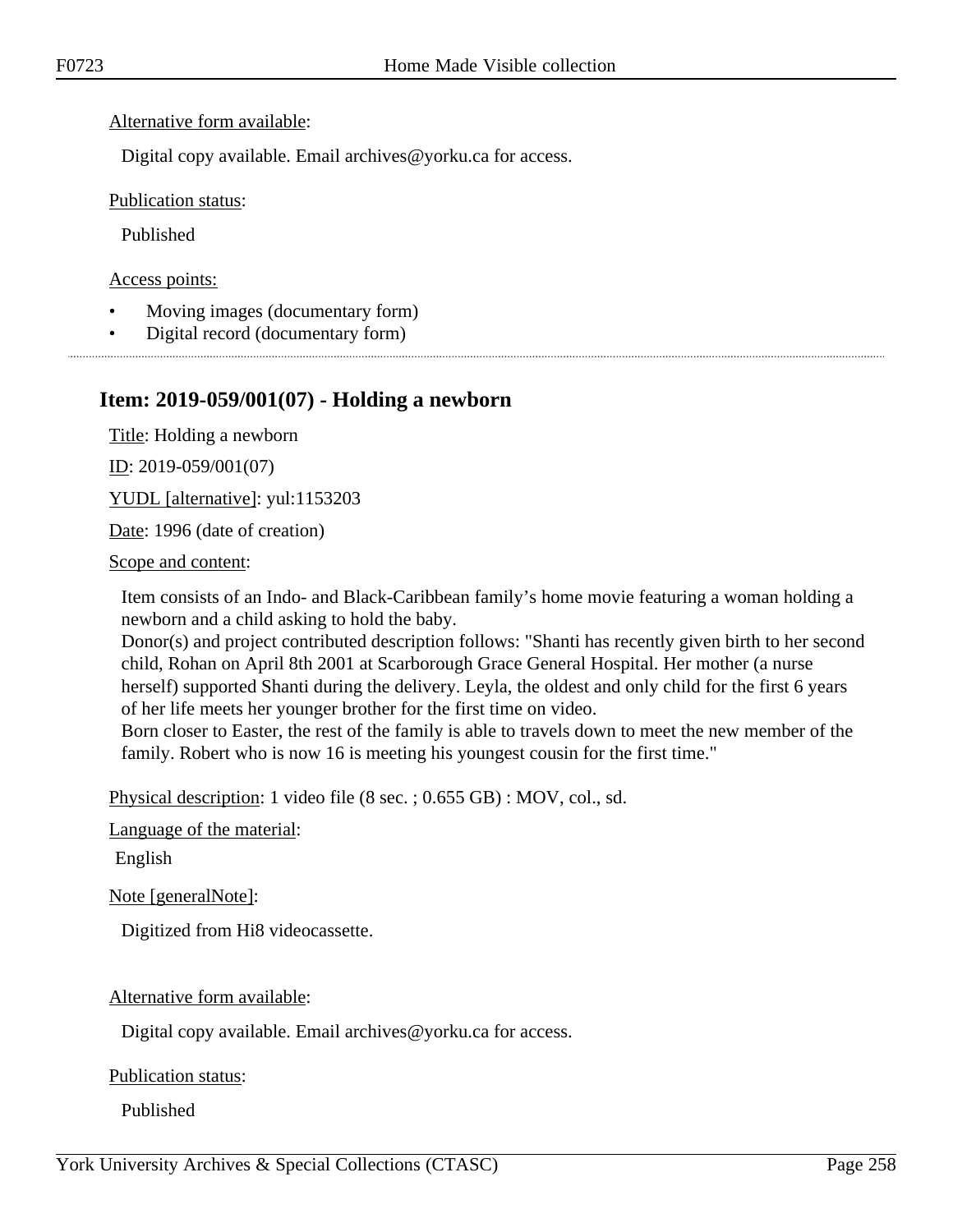Access points:

- Moving images (documentary form)
- Digital record (documentary form)

## **Item: 2019-059/001(08) - Holding a newborn**

Title: Holding a newborn

ID: 2019-059/001(08)

YUDL [alternative]: yul:1153190

Date: 2001 (date of creation)

Scope and content:

Item consists of an Indo- and Black-Caribbean family's home movie featuring a woman holding a newborn

Donor(s) and project contributed description follows: "Shanti has recently given birth to her second child, Rohan on April 8th 2001 at Scarborough Grace General Hospital. Her mother (a nurse herself) supported Shanti during the delivery. Leyla, the oldest and only child for the first 6 years of her life meets her younger brother for the first time on video.

Born closer to Easter, the rest of the family is able to travels down to meet the new member of the family. Robert who is now 16 is meeting his youngest cousin for the first time."

Physical description: 1 video file (10 sec. ; 0.814 GB) : MOV, col., sd.

Language of the material:

English

Note [generalNote]:

Digitized from Hi8 videocassette.

## Alternative form available:

Digital copy available. Email archives@yorku.ca for access.

## Publication status:

Published

Access points:

- Moving images (documentary form)
- Digital record (documentary form)

# **Item: 2019-059/001(09) - Meeting baby brother**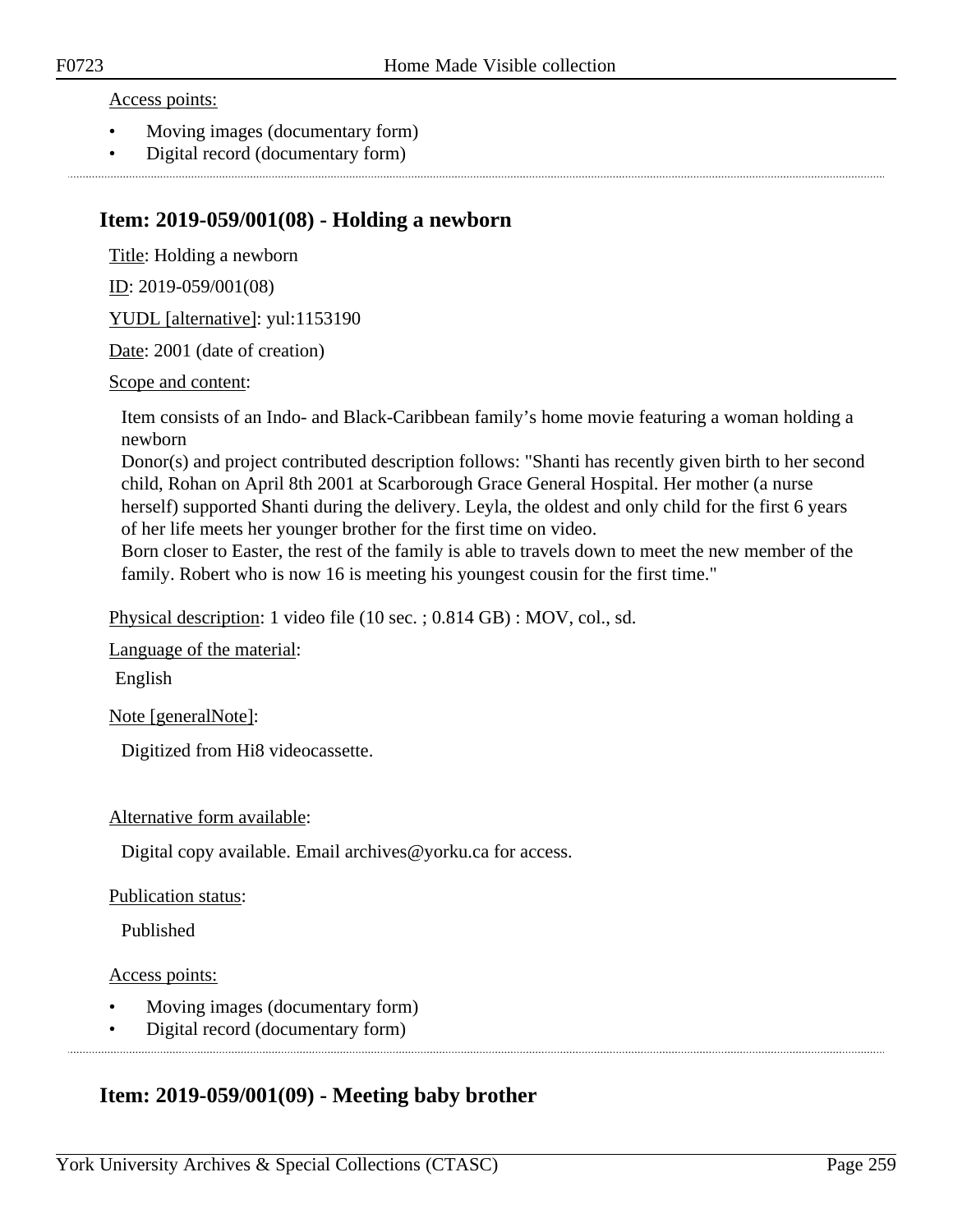Title: Meeting baby brother

ID: 2019-059/001(09)

YUDL [alternative]: yul:1153227

Date: 2001 (date of creation)

Scope and content:

Item consists of an Indo- and Black-Caribbean family's home movie featuring a girl sitting next to a hospital bed and saying "she's so beautiful."

Donor(s) and project contributed description follows: "Shanti has recently given birth to her second child, Rohan on April 8th 2001 at Scarborough Grace General Hospital. Her mother (a nurse herself) supported Shanti during the delivery. Leyla, the oldest and only child for the first 6 years of her life meets her younger brother for the first time on video.

Born closer to Easter, the rest of the family is able to travels down to meet the new member of the family. Robert who is now 16 is meeting his youngest cousin for the first time."

Physical description: 1 video file (5 sec. ; 0.41 GB) : MOV, col., sd.

Language of the material:

English

Note [generalNote]:

Digitized from Hi8 videocassette.

## Alternative form available:

Digital copy available. Email archives@yorku.ca for access.

Publication status:

Published

Access points:

- Moving images (documentary form)
- Digital record (documentary form)

## **Item: 2019-059/001(10) - Squeezing newborn's cheeks**

Title: Squeezing newborn's cheeks ID: 2019-059/001(10) YUDL [alternative]: yul:1153215 Date: 2001 (date of creation) Scope and content: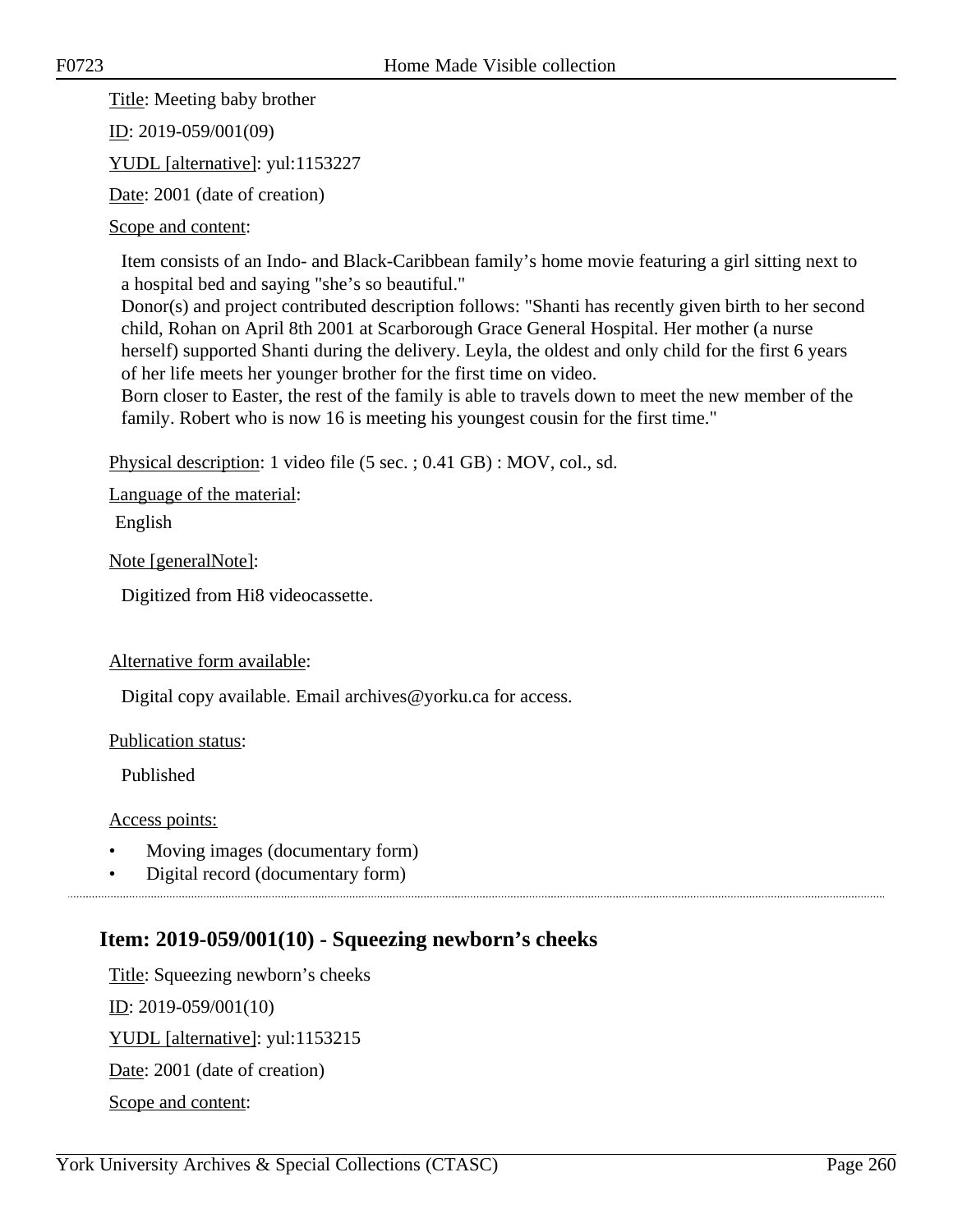Item consists of an Indo- and Black-Caribbean family's home movie featuring a close up of a newborn and a child squeezing his cheeks while saying "gougi gougi goo."

Donor(s) and project contributed description follows: "Shanti has recently given birth to her second child, Rohan on April 8th 2001 at Scarborough Grace General Hospital. Her mother (a nurse herself) supported Shanti during the delivery. Leyla, the oldest and only child for the first 6 years of her life meets her younger brother for the first time on video.

Born closer to Easter, the rest of the family is able to travels down to meet the new member of the family. Robert who is now 16 is meeting his youngest cousin for the first time."

Physical description: 1 video file (15 sec. ; 0.123 GB) : MOV, col., sd.

Language of the material:

English

Note [generalNote]:

Digitized from Hi8 videocassette.

## Alternative form available:

Digital copy available. Email archives@yorku.ca for access.

Publication status:

Published

Access points:

- Moving images (documentary form)
- Digital record (documentary form)

# **Item: 2019-059/001(11) - Peekaboo and kisses**

Title: Peekaboo and kisses

 $ID: 2019-059/001(11)$ 

YUDL [alternative]: yul:1153229

Date: 2001 (date of creation)

Scope and content:

Item consists of an Indo- and Black-Caribbean family's home movie featuring a girl playing peeka-boo and kissing a newborn.

Donor(s) and project contributed description follows: "Shanti has recently given birth to her second child, Rohan on April 8th 2001 at Scarborough Grace General Hospital. Her mother (a nurse herself) supported Shanti during the delivery. Leyla, the oldest and only child for the first 6 years of her life meets her younger brother for the first time on video.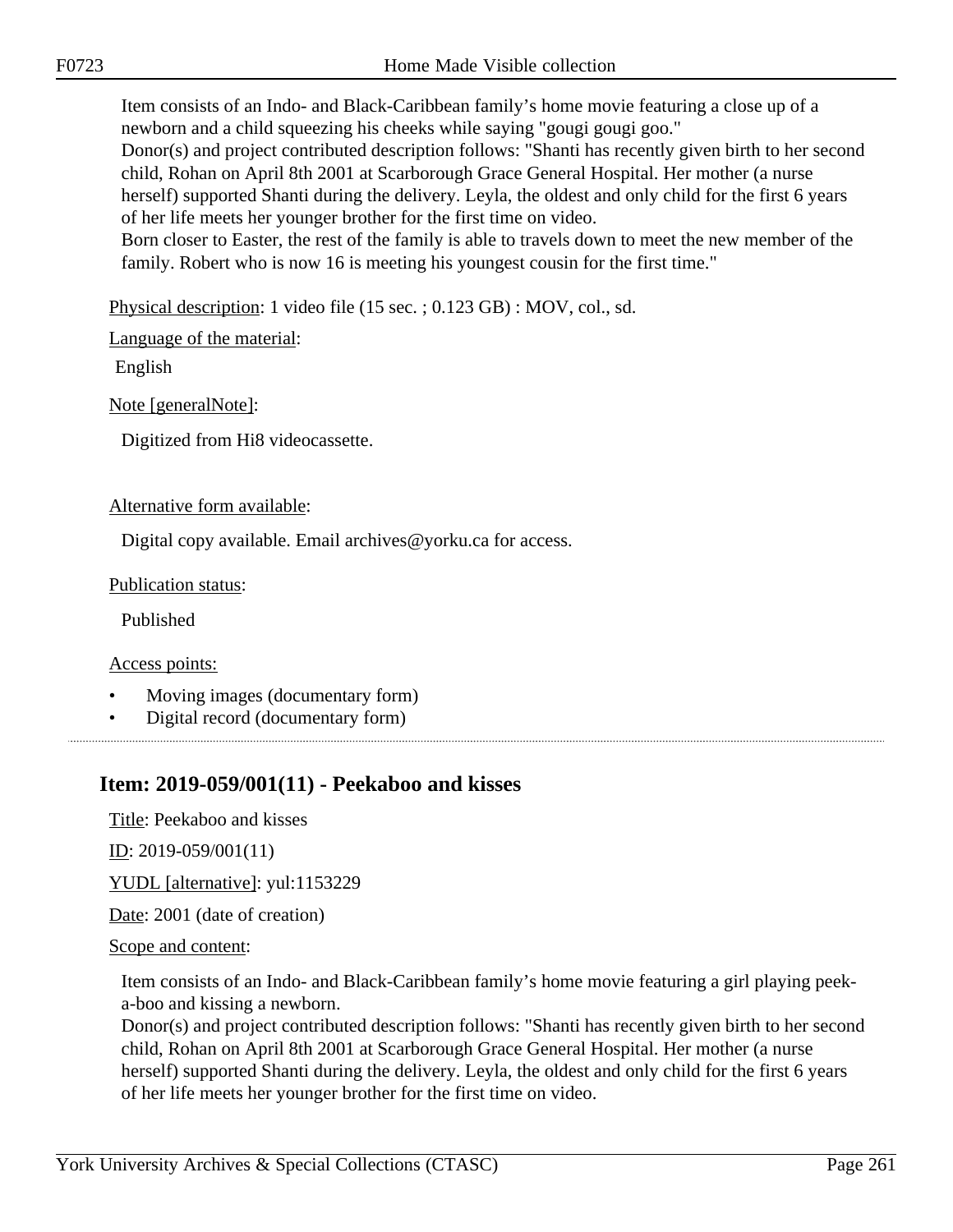Born closer to Easter, the rest of the family is able to travels down to meet the new member of the family. Robert who is now 16 is meeting his youngest cousin for the first time."

Physical description: 1 video file (13 sec. ; 0.101 GB) : MOV, col., sd.

Language of the material:

English

Note [generalNote]:

Digitized from Hi8 videocassette.

## Alternative form available:

Digital copy available. Email archives@yorku.ca for access.

## Publication status:

Published

## Access points:

- Moving images (documentary form)
- Digital record (documentary form)

# **Item: 2019-059/001(12) - Holding a newborn and men sleeping on the couch**

Title: Holding a newborn and men sleeping on the couch

ID: 2019-059/001(12)

YUDL [alternative]: yul:1153197

Date: 2001 (date of creation)

Scope and content:

Item consists of an Indo- and Black-Caribbean family's home movie featuring a man holding a newborn and three men sleeping on the couch.

Donor(s) and project contributed description follows: "Shanti has recently given birth to her second child, Rohan on April 8th 2001 at Scarborough Grace General Hospital. Her mother (a nurse herself) supported Shanti during the delivery. Leyla, the oldest and only child for the first 6 years of her life meets her younger brother for the first time on video.

Born closer to Easter, the rest of the family is able to travels down to meet the new member of the family. Robert who is now 16 is meeting his youngest cousin for the first time."

Physical description: 1 video file (12 sec. ; 0.949 GB) : MOV, col., sd.

Language of the material:

English

Note [generalNote]:

York University Archives & Special Collections (CTASC) Page 262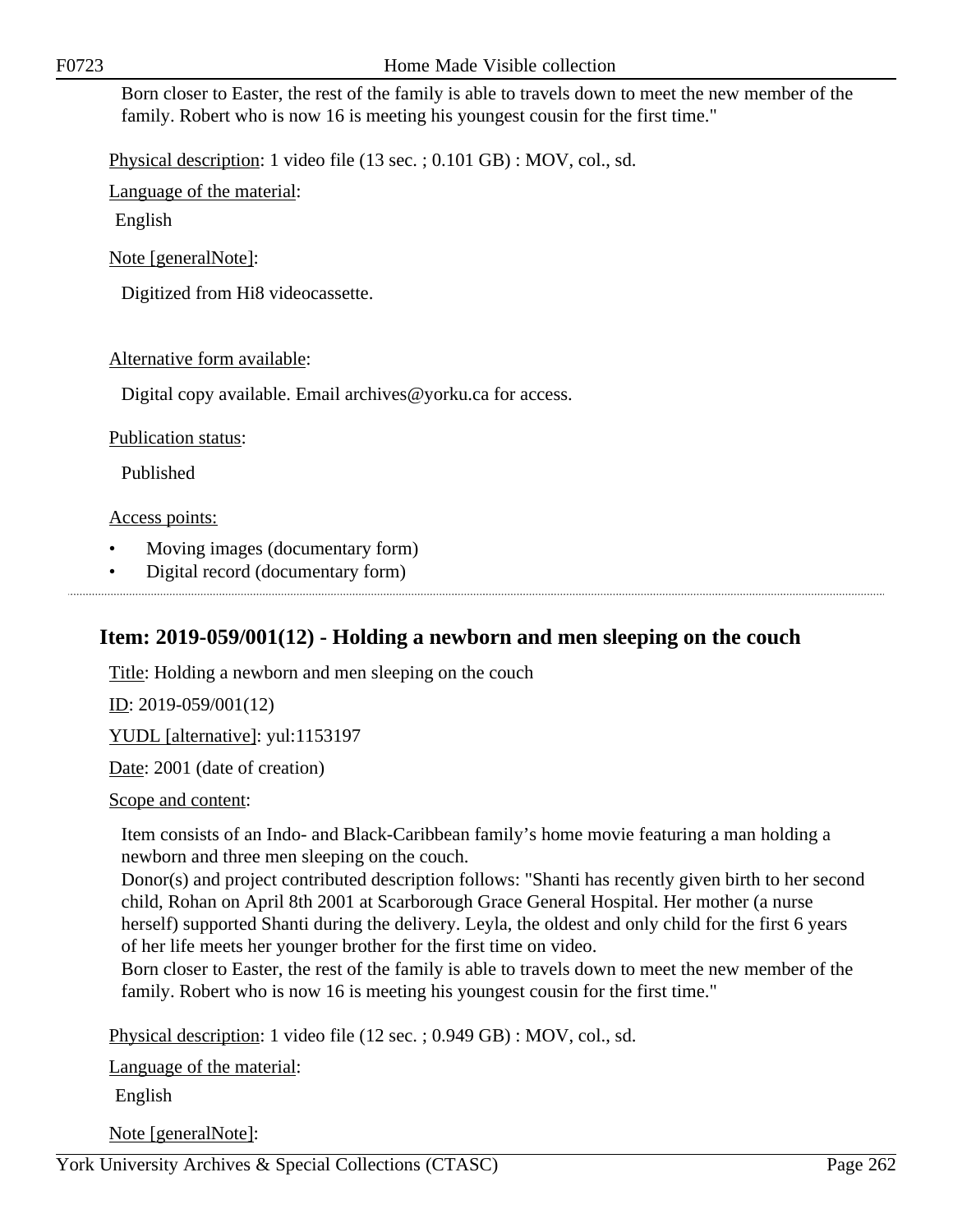Digitized from Hi8 videocassette.

## Alternative form available:

Digital copy available. Email archives@yorku.ca for access.

## Publication status:

Published

## Access points:

- Moving images (documentary form)
- Digital record (documentary form)
- 

## **Series: S00975 - Chen family videos**

Creator: Chen family

Title: Chen family videos

ID: S00975

Date: 1968-1978 (date of creation)

Scope and content:

Series consists of a Chinese family's home movies documenting a visit to Niagara Falls, the birth of a new family member, travels to parks across Southern Ontario and the Eastern seaboard, piano recitals, and cherry blossoms in High Park.

Physical description: 9 video files (18.8 GB) : MOV, col., si.

Immediate source of acquisition:

Donated by Mille Chen and Cecilia Chen in September 2019.

Publication status:

Published

## Access points:

• Moving images (documentary form)

# **Item: 2019-057/001(08) - High Park, May '78**

Title: High Park, May '78 ID: 2019-057/001(08)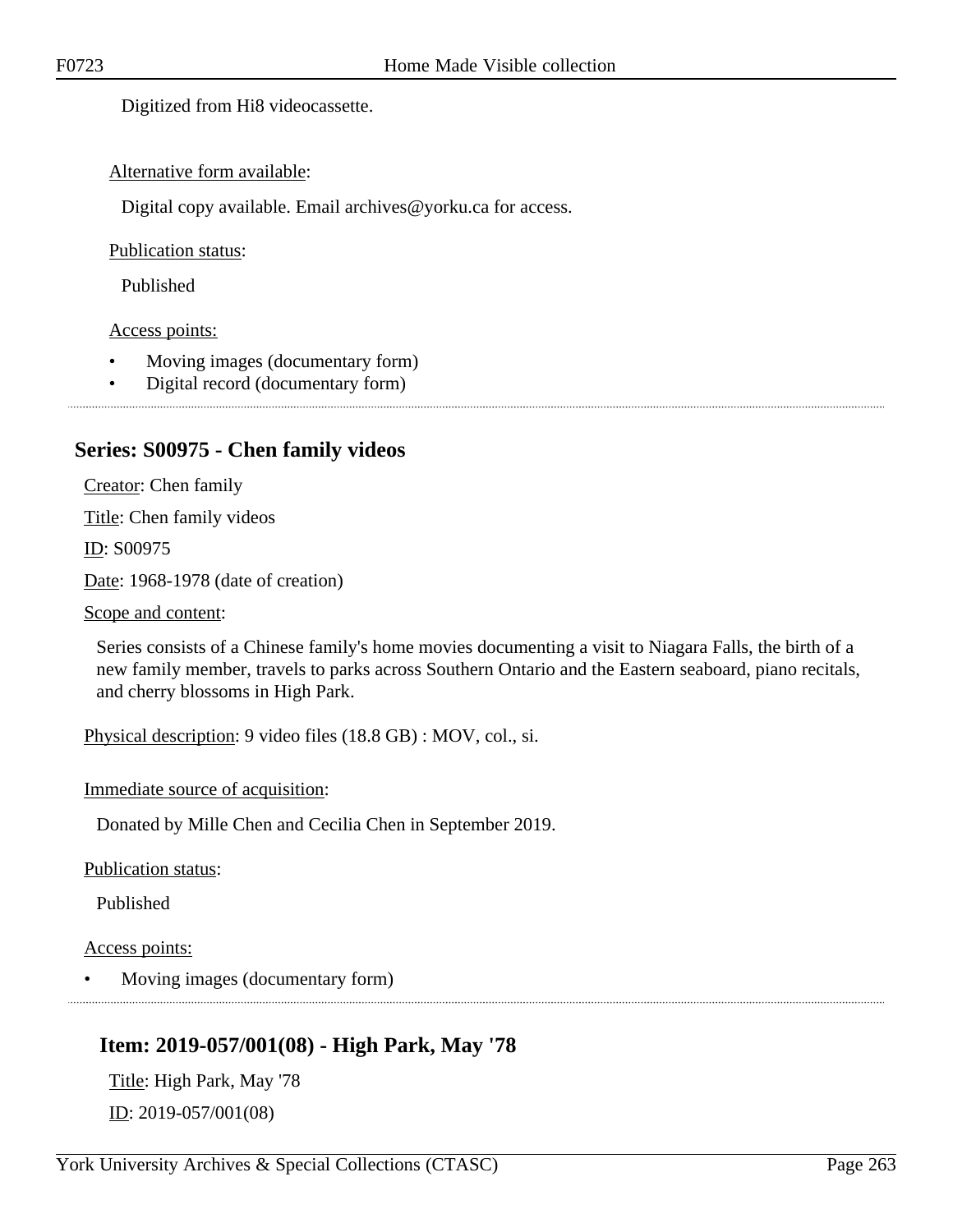YUDL [alternative]: yul:1153183

Date: 1978 (date of creation)

## Scope and content:

Item consists of a Chinese family's home movie featuring explorations of High Park with children running up and rolling down a hill, children climbing trees, the family enjoying each others company surrounded by Cherry Blossoms, and posing for the camera.

Donor(s) and project contributed description follows: "Shortly after arriving with her family in 1968 Canada, Millie's family visit Niagara Falls. This clip is the last recorded film of her older sister, Wendy, before she was killed in a car accident in the fall of that year. The next time the camera is picked up is for the birth of her younger sister Cecilia.

The other selected footage feature several outings to cottage country and parks all across Southern Ontario, as well as the Eastern seaboard. Millie's parents had an immense appreciation for the outdoors and wanted to nurture this relationship in their children. Mavericks in their own way, the Chens encouraged their children to take part in various cultural experiences. Millie and her sister were both trained in the arts and later continue to take part in the arts world through their careers. In February 1977, Millie plays the piano at her recital in a concert hall at the Royal Conservatory of Music. Always nervous when performing publicly, Millie was grateful to be wearing her mother's hand made skirt that was long enough to hide her trembling knees.

During Cherry Blossom season her family enjoy a beautiful afternoon in High Park. Unlike the present day, the park is mostly empty outside of a few people in the background. Her father who usually is behind the camera can be seen enjoying the day with his family. Over the years, Millie and her mother would occasionally take over the filming to get their father in front of the camera. Her mother is particularly teasing and playful on this day. She can be seen laying in the grass kicking up her feet and winking at the camera."

Physical description: 1 video file (3 min., 20 sec. ; 2.55 GB) : MOV, col., si.

Language of the material:

Note [generalNote]:

Digitized from Super 8 mm film.

## Alternative form available:

Digital copy available. Email archives@yorku.ca for access.

## Publication status:

Published

## Access points:

- Moving images (documentary form)
- Digital record (documentary form)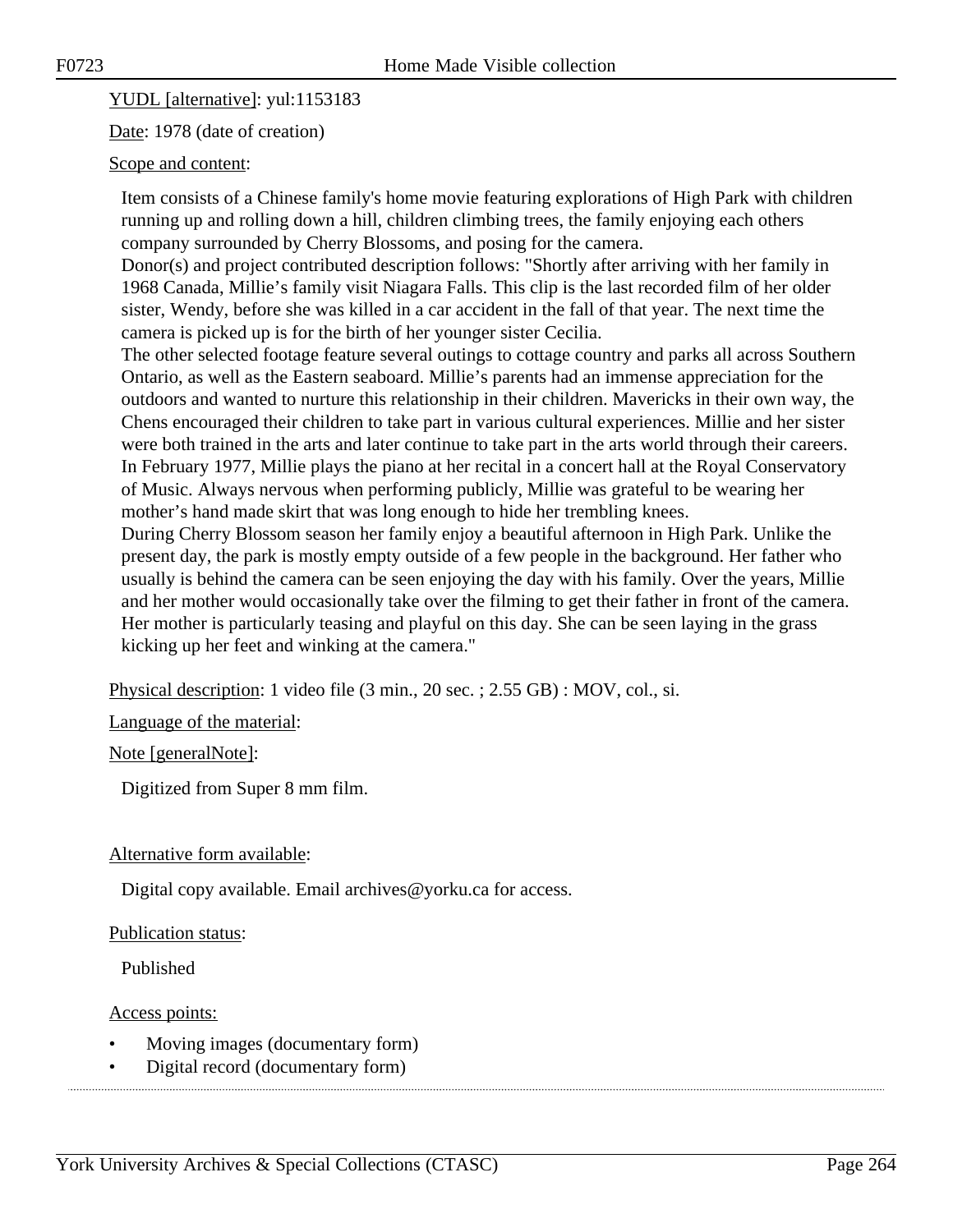# **Item: 2019-057/001(01) - 1968 Niagara Fall (before accident)**

Title: 1968 Niagara Fall (before accident)

ID: 2019-057/001(01)

YUDL [alternative]: yul:1153216

Date: 1968 (date of creation)

## Scope and content:

Item consists of a Chinese family's home movie featuring adults and children in front of the Horseshoe Falls in Niagara and family members taking care of a baby in a stroller. Donor(s) and project contributed description follows: "Shortly after arriving with her family in 1968 Canada, Millie's family visit Niagara Falls. This clip is the last recorded film of her older sister, Wendy, before she was killed in a car accident in the fall of that year. The next time the camera is picked up is for the birth of her younger sister Cecilia.

The other selected footage feature several outings to cottage country and parks all across Southern Ontario, as well as the Eastern seaboard. Millie's parents had an immense appreciation for the outdoors and wanted to nurture this relationship in their children. Mavericks in their own way, the Chens encouraged their children to take part in various cultural experiences. Millie and her sister were both trained in the arts and later continue to take part in the arts world through their careers. In February 1977, Millie plays the piano at her recital in a concert hall at the Royal Conservatory of Music. Always nervous when performing publicly, Millie was grateful to be wearing her mother's hand made skirt that was long enough to hide her trembling knees.

During Cherry Blossom season her family enjoy a beautiful afternoon in High Park. Unlike the present day, the park is mostly empty outside of a few people in the background. Her father who usually is behind the camera can be seen enjoying the day with his family. Over the years, Millie and her mother would occasionally take over the filming to get their father in front of the camera. Her mother is particularly teasing and playful on this day. She can be seen laying in the grass kicking up her feet and winking at the camera."

Physical description: 1 video file ( 1 min., 25 sec. ; 1.14 GB) : MOV, col., si.

Language of the material:

Note [generalNote]:

Digitized from Super 8 mm film.

## Alternative form available:

Digital copy available. Email archives@yorku.ca for access.

## Publication status:

Published

## Access points: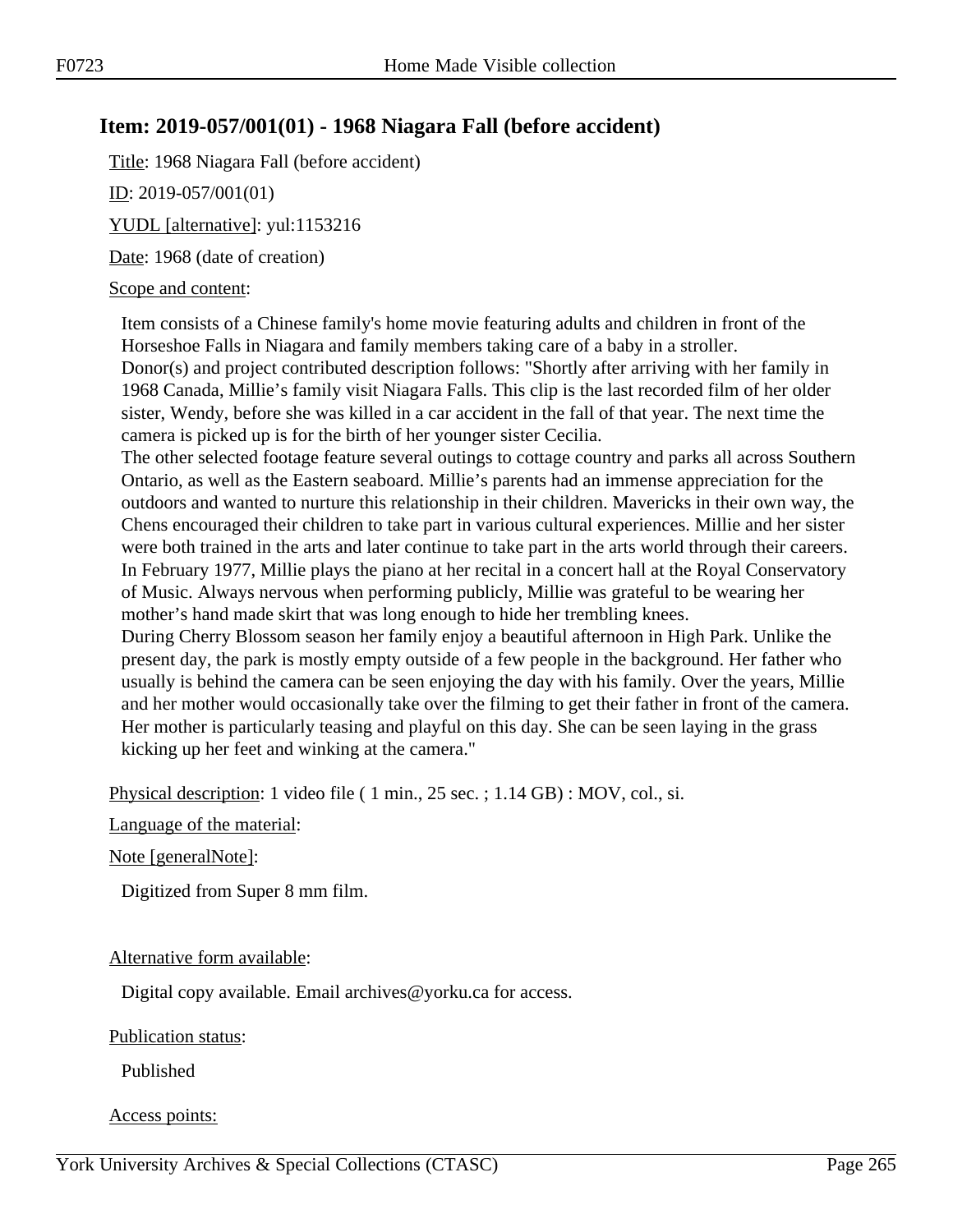- Moving images (documentary form)
- Digital record (documentary form)

# **Item: 2019-057/001(02) - 1968 Niagara Fall (before accident)**

Title: 1968 Niagara Fall (before accident)

ID: 2019-057/001(02)

YUDL [alternative]: yul:1153188

Date: 1968 (date of creation)

## Scope and content:

Item consists of a Chinese family's home movie featuring children and adults playing with a ball at a park, laying on picnic blankets, and eating.

Donor(s) and project contributed description follows: "Shortly after arriving with her family in 1968 Canada, Millie's family visit Niagara Falls. This clip is the last recorded film of her older sister, Wendy, before she was killed in a car accident in the fall of that year. The next time the camera is picked up is for the birth of her younger sister Cecilia.

The other selected footage feature several outings to cottage country and parks all across Southern Ontario, as well as the Eastern seaboard. Millie's parents had an immense appreciation for the outdoors and wanted to nurture this relationship in their children. Mavericks in their own way, the Chens encouraged their children to take part in various cultural experiences. Millie and her sister were both trained in the arts and later continue to take part in the arts world through their careers. In February 1977, Millie plays the piano at her recital in a concert hall at the Royal Conservatory of Music. Always nervous when performing publicly, Millie was grateful to be wearing her mother's hand made skirt that was long enough to hide her trembling knees.

During Cherry Blossom season her family enjoy a beautiful afternoon in High Park. Unlike the present day, the park is mostly empty outside of a few people in the background. Her father who usually is behind the camera can be seen enjoying the day with his family. Over the years, Millie and her mother would occasionally take over the filming to get their father in front of the camera. Her mother is particularly teasing and playful on this day. She can be seen laying in the grass kicking up her feet and winking at the camera."

Physical description: 1 video file ( 2 min., 10 sec. ; 1.96 GB) : MOV, col., si.

## Language of the material:

## Note [generalNote]:

Digitized from Super 8 mm film.

## Alternative form available:

Digital copy available. Email archives@yorku.ca for access.

Publication status: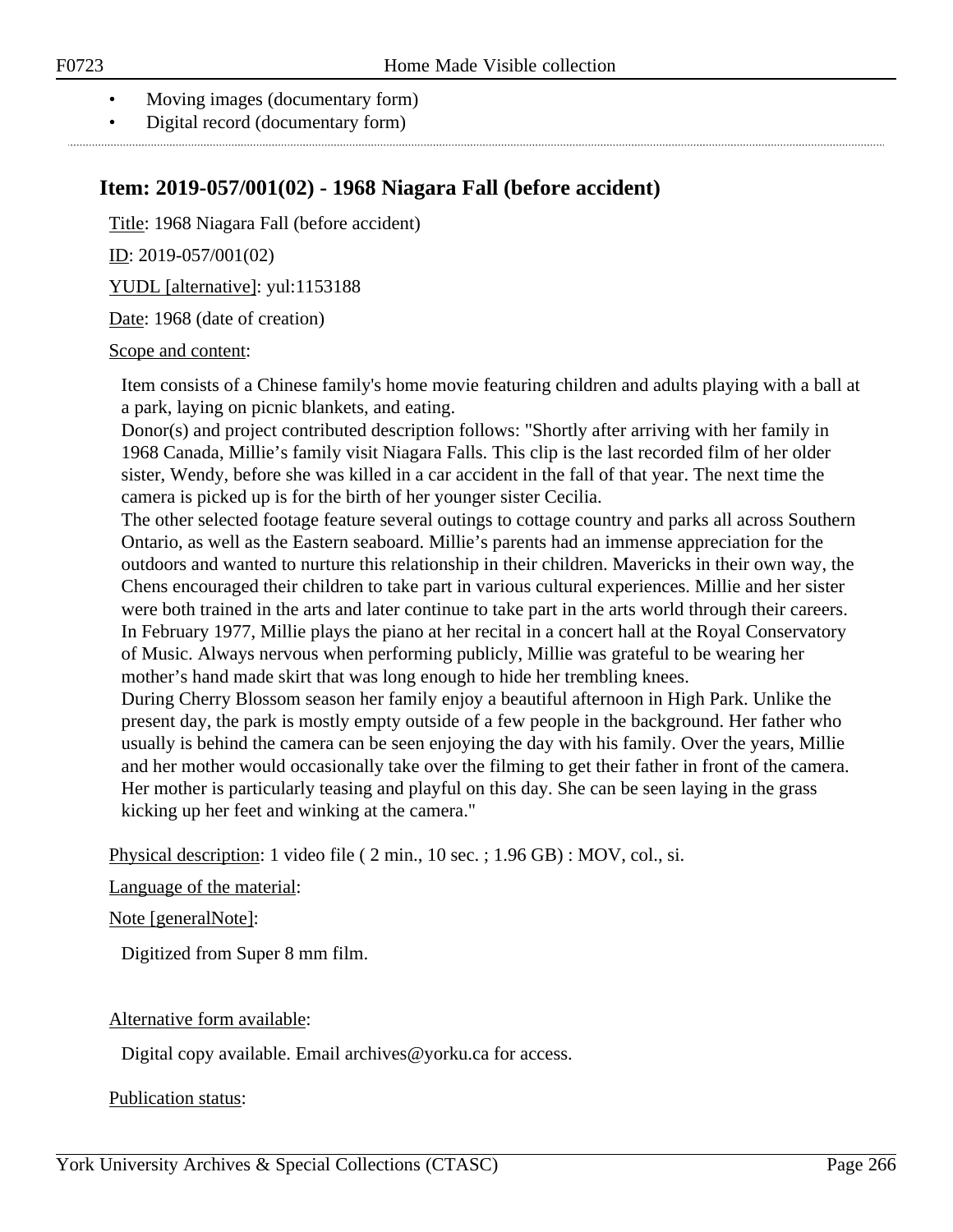## Published

## Access points:

- Moving images (documentary form)
- Digital record (documentary form)

# **Item: 2019-057/001(03) - Sledding and ice skating**

Title: Sledding and ice skating

ID: 2019-057/001(03)

YUDL [alternative]: yul:1153173

Date: [between 1968 and 1977] (date of creation)

Scope and content:

Item consists of a Chinese family's home movie featuring winter activities with children and adults sledding at a park and ice skating in the snow.

Donor(s) and project contributed description follows: "Shortly after arriving with her family in 1968 Canada, Millie's family visit Niagara Falls. This clip is the last recorded film of her older sister, Wendy, before she was killed in a car accident in the fall of that year. The next time the camera is picked up is for the birth of her younger sister Cecilia.

The other selected footage feature several outings to cottage country and parks all across Southern Ontario, as well as the Eastern seaboard. Millie's parents had an immense appreciation for the outdoors and wanted to nurture this relationship in their children. Mavericks in their own way, the Chens encouraged their children to take part in various cultural experiences. Millie and her sister were both trained in the arts and later continue to take part in the arts world through their careers. In February 1977, Millie plays the piano at her recital in a concert hall at the Royal Conservatory of Music. Always nervous when performing publicly, Millie was grateful to be wearing her mother's hand made skirt that was long enough to hide her trembling knees.

During Cherry Blossom season her family enjoy a beautiful afternoon in High Park. Unlike the present day, the park is mostly empty outside of a few people in the background. Her father who usually is behind the camera can be seen enjoying the day with his family. Over the years, Millie and her mother would occasionally take over the filming to get their father in front of the camera. Her mother is particularly teasing and playful on this day. She can be seen laying in the grass kicking up her feet and winking at the camera."

Physical description: 1 video file (3 min., 21 sec. ; 2.6 GB) : MOV, col., si.

Language of the material:

Note [generalNote]:

Digitized from Super 8 mm film.

## Alternative form available: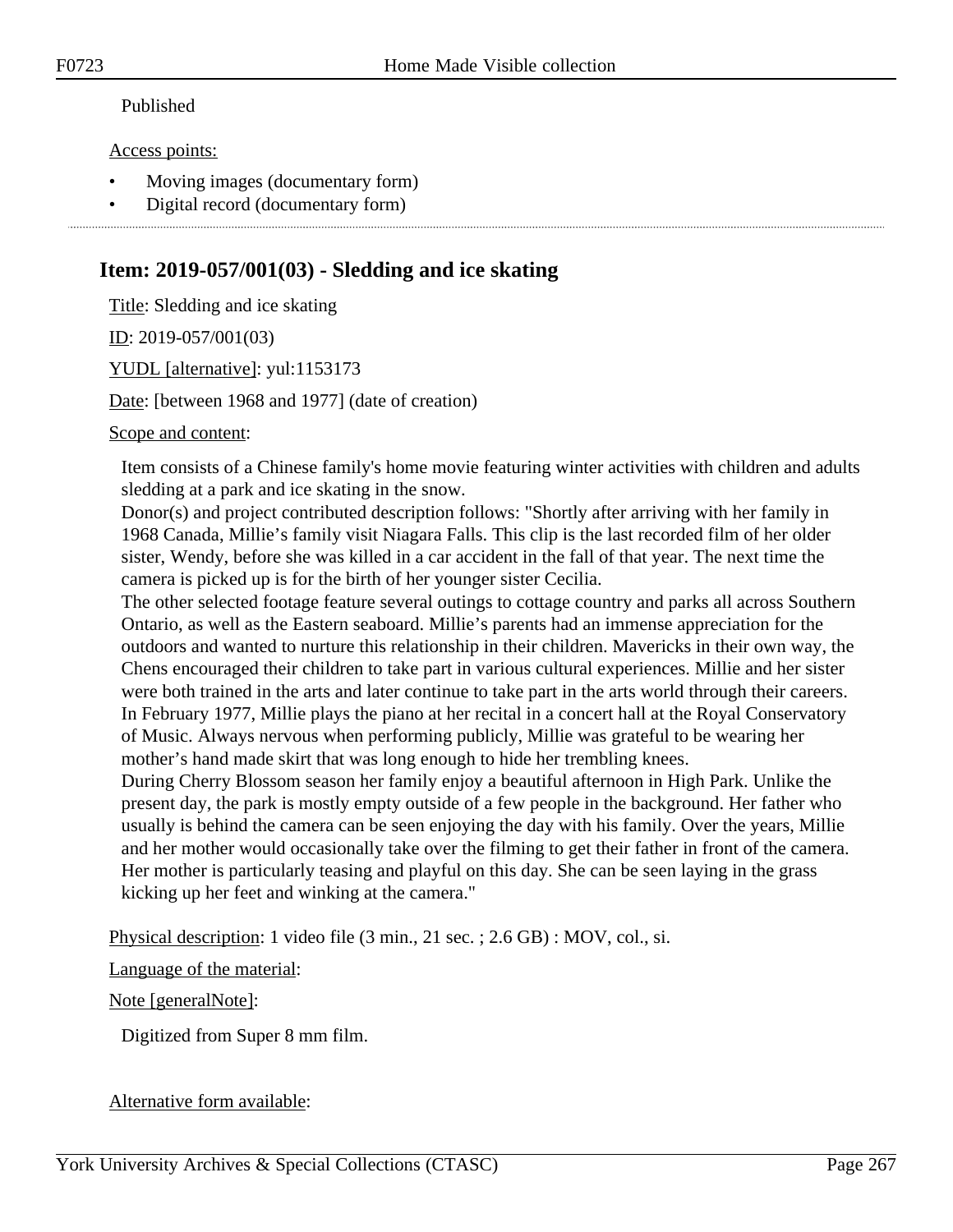Digital copy available. Email archives@yorku.ca for access.

Publication status:

Published

Access points:

- Moving images (documentary form)
- Digital record (documentary form)

# **Item: 2019-057/001(04) - Swimming at a lake**

Title: Swimming at a lake

ID: 2019-057/001(04)

YUDL [alternative]: yul:1153236

Date: [between 1968 and 1977] (date of creation)

## Scope and content:

Item consists of a Chinese family's home movie featuring children and adults swimming and playing in a lake.

Donor(s) and project contributed description follows: "Shortly after arriving with her family in 1968 Canada, Millie's family visit Niagara Falls. This clip is the last recorded film of her older sister, Wendy, before she was killed in a car accident in the fall of that year. The next time the camera is picked up is for the birth of her younger sister Cecilia.

The other selected footage feature several outings to cottage country and parks all across Southern Ontario, as well as the Eastern seaboard. Millie's parents had an immense appreciation for the outdoors and wanted to nurture this relationship in their children. Mavericks in their own way, the Chens encouraged their children to take part in various cultural experiences. Millie and her sister were both trained in the arts and later continue to take part in the arts world through their careers. In February 1977, Millie plays the piano at her recital in a concert hall at the Royal Conservatory of Music. Always nervous when performing publicly, Millie was grateful to be wearing her mother's hand made skirt that was long enough to hide her trembling knees.

During Cherry Blossom season her family enjoy a beautiful afternoon in High Park. Unlike the present day, the park is mostly empty outside of a few people in the background. Her father who usually is behind the camera can be seen enjoying the day with his family. Over the years, Millie and her mother would occasionally take over the filming to get their father in front of the camera. Her mother is particularly teasing and playful on this day. She can be seen laying in the grass kicking up her feet and winking at the camera."

Physical description: 1 video file (1 min., 7 sec. ; 0.923 GB) : MOV, col., si.

Language of the material:

Note [generalNote]: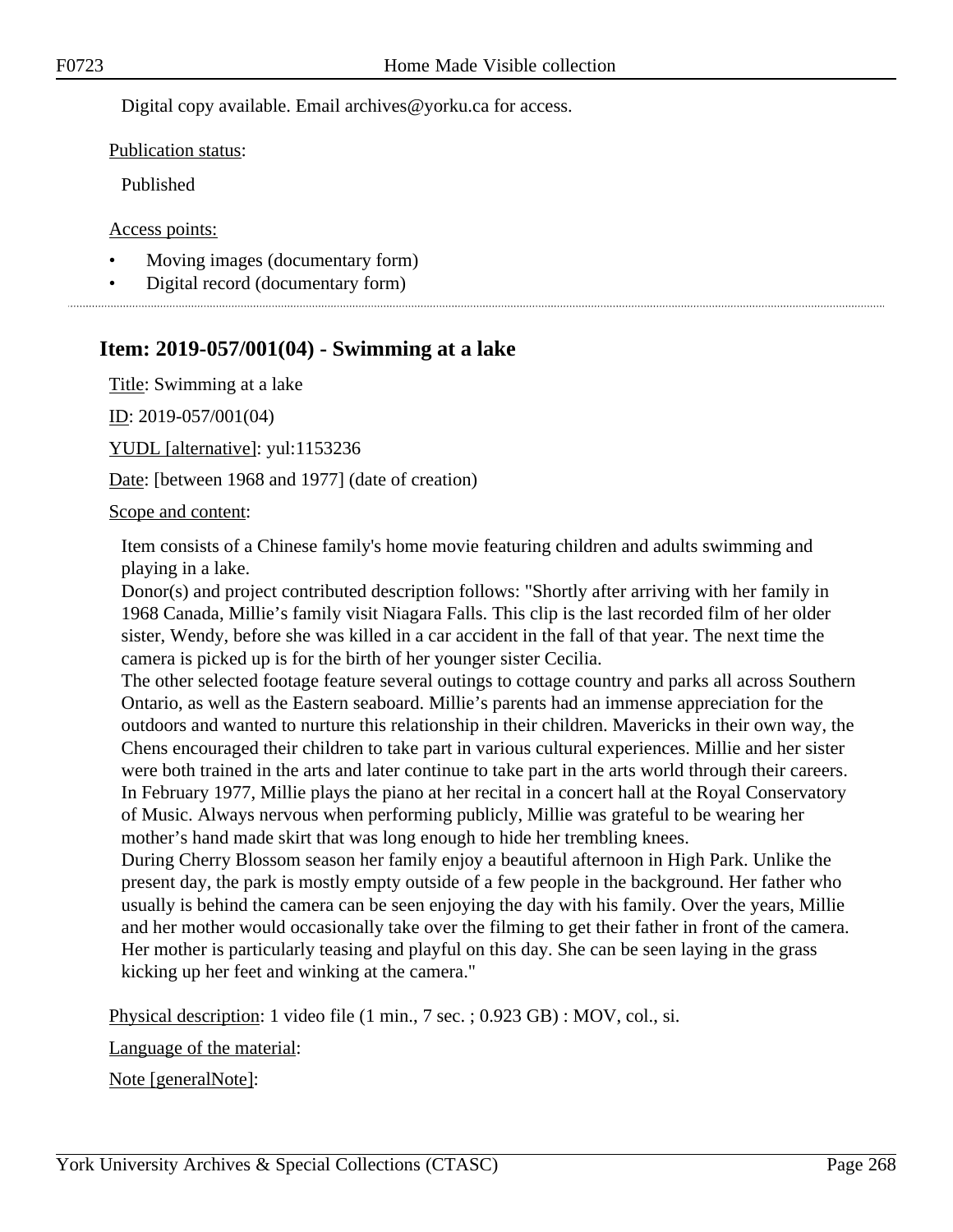Digitized from Super 8 mm film.

## Alternative form available:

Digital copy available. Email archives@yorku.ca for access.

## Publication status:

Published

## Access points:

- Moving images (documentary form)
- Digital record (documentary form)

# **Item: 2019-057/001(05) - Feb. Piano concert 77**

Title: Feb. Piano concert 77 <u>ID</u>: 2019-057/001(05) YUDL [alternative]: yul:1153192 Date: Feb. 1977 (date of creation)

Scope and content:

Item consists of a Chinese family's home movie featuring a girl playing the piano in front of an audience, a woman watering plants at home, and family members in a living room. Donor(s) and project contributed description follows: "Shortly after arriving with her family in 1968 Canada, Millie's family visit Niagara Falls. This clip is the last recorded film of her older sister, Wendy, before she was killed in a car accident in the fall of that year. The next time the camera is picked up is for the birth of her younger sister Cecilia.

The other selected footage feature several outings to cottage country and parks all across Southern Ontario, as well as the Eastern seaboard. Millie's parents had an immense appreciation for the outdoors and wanted to nurture this relationship in their children. Mavericks in their own way, the Chens encouraged their children to take part in various cultural experiences. Millie and her sister were both trained in the arts and later continue to take part in the arts world through their careers. In February 1977, Millie plays the piano at her recital in a concert hall at the Royal Conservatory of Music. Always nervous when performing publicly, Millie was grateful to be wearing her mother's hand made skirt that was long enough to hide her trembling knees.

During Cherry Blossom season her family enjoy a beautiful afternoon in High Park. Unlike the present day, the park is mostly empty outside of a few people in the background. Her father who usually is behind the camera can be seen enjoying the day with his family. Over the years, Millie and her mother would occasionally take over the filming to get their father in front of the camera. Her mother is particularly teasing and playful on this day. She can be seen laying in the grass kicking up her feet and winking at the camera."

Physical description: 1 video file (3 min., 3 sec. ; 2.3 GB) : MOV, col., si.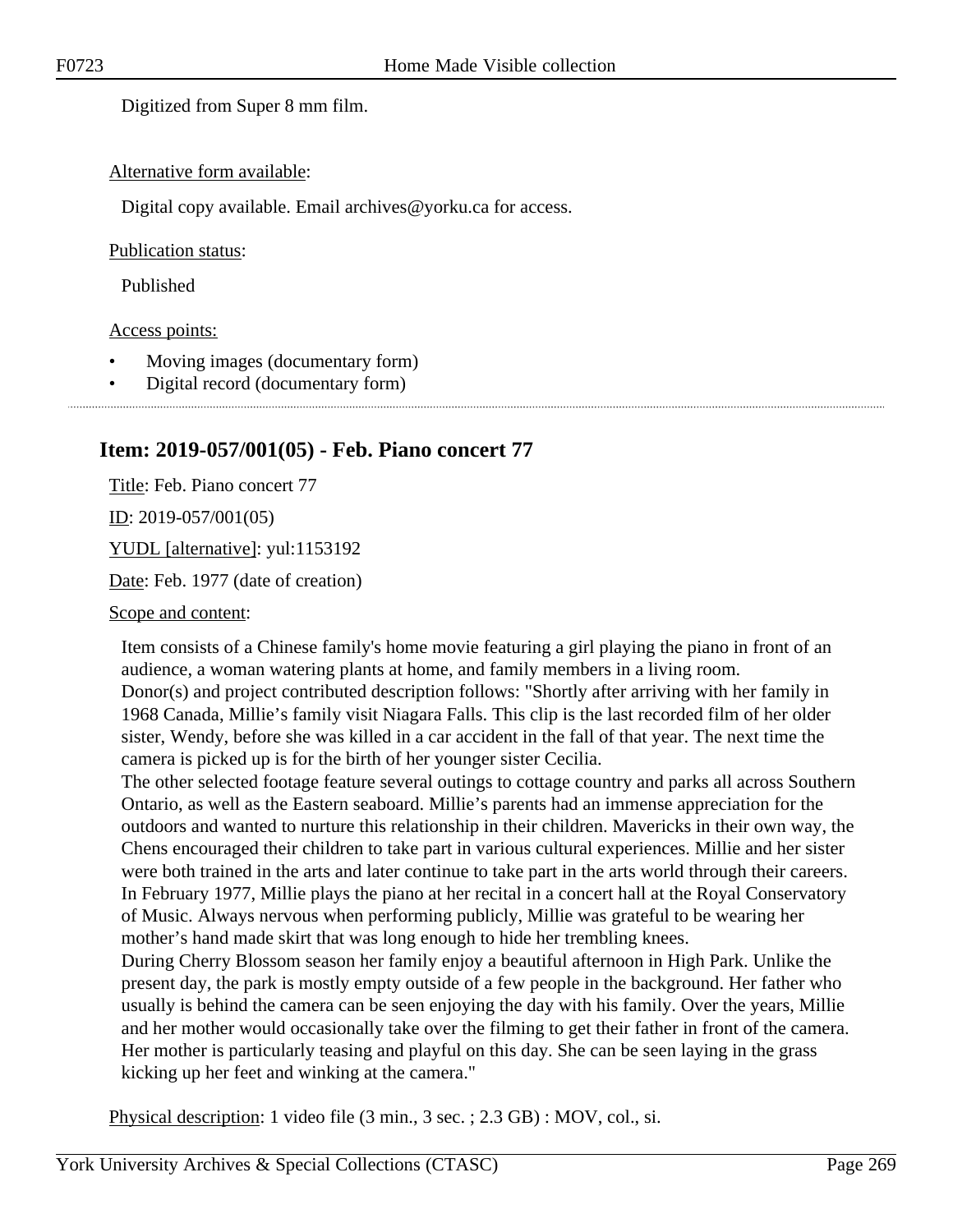Language of the material:

Note [generalNote]:

Digitized from Super 8 mm film.

## Alternative form available:

Digital copy available. Email archives@yorku.ca for access.

## Publication status:

Published

## Access points:

- Moving images (documentary form)
- Digital record (documentary form)

# **Item: 2019-057/001(06) - Cecilia Runnymede School, Sings the Rainbow 1977**

Title: Cecilia Runnymede School, Sings the Rainbow 1977

ID: 2019-057/001(06)

YUDL [alternative]: yul:1153232

Date: Feb. 1977 (date of creation)

## Scope and content:

Item consists of a Chinese family's home movie featuring a children's choir recital. Donor(s) and project contributed description follows: "Shortly after arriving with her family in 1968 Canada, Millie's family visit Niagara Falls. This clip is the last recorded film of her older sister, Wendy, before she was killed in a car accident in the fall of that year. The next time the camera is picked up is for the birth of her younger sister Cecilia.

The other selected footage feature several outings to cottage country and parks all across Southern Ontario, as well as the Eastern seaboard. Millie's parents had an immense appreciation for the outdoors and wanted to nurture this relationship in their children. Mavericks in their own way, the Chens encouraged their children to take part in various cultural experiences. Millie and her sister were both trained in the arts and later continue to take part in the arts world through their careers. In February 1977, Millie plays the piano at her recital in a concert hall at the Royal Conservatory of Music. Always nervous when performing publicly, Millie was grateful to be wearing her mother's hand made skirt that was long enough to hide her trembling knees.

During Cherry Blossom season her family enjoy a beautiful afternoon in High Park. Unlike the present day, the park is mostly empty outside of a few people in the background. Her father who usually is behind the camera can be seen enjoying the day with his family. Over the years, Millie and her mother would occasionally take over the filming to get their father in front of the camera. Her mother is particularly teasing and playful on this day. She can be seen laying in the grass kicking up her feet and winking at the camera."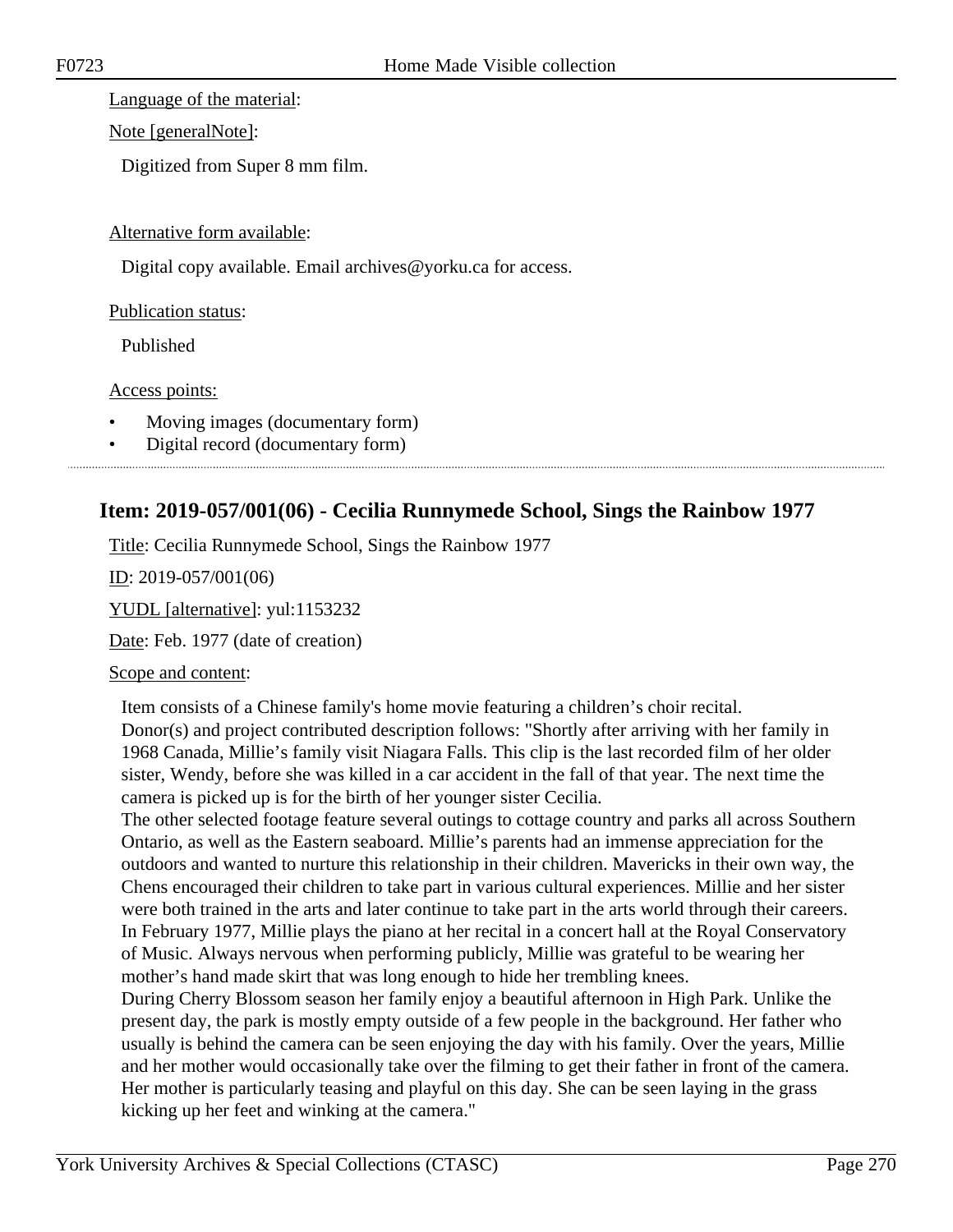Physical description: 1 video file (3 min., 18 sec. ; 2.61 GB) : MOV, col., si.

Language of the material:

Note [generalNote]:

Digitized from Super 8 mm film.

## Alternative form available:

Digital copy available. Email archives@yorku.ca for access.

Publication status:

Published

Access points:

- Moving images (documentary form)
- Digital record (documentary form)

# **Item: 2019-057/001(07) - Birthday cake**

Title: Birthday cake

ID: 2019-057/001(07)

YUDL [alternative]: yul:1153220

Date: [between 1968 and 1977] (date of creation)

## Scope and content:

Item consists of a Chinese family's home movie featuring three adults and a girl blowing out candles on a birthday cake, reading a booklet titled "happy birthday mom," removing the candles, and slicing the cake.

Donor(s) and project contributed description follows: "Shortly after arriving with her family in 1968 Canada, Millie's family visit Niagara Falls. This clip is the last recorded film of her older sister, Wendy, before she was killed in a car accident in the fall of that year. The next time the camera is picked up is for the birth of her younger sister Cecilia.

The other selected footage feature several outings to cottage country and parks all across Southern Ontario, as well as the Eastern seaboard. Millie's parents had an immense appreciation for the outdoors and wanted to nurture this relationship in their children. Mavericks in their own way, the Chens encouraged their children to take part in various cultural experiences. Millie and her sister were both trained in the arts and later continue to take part in the arts world through their careers. In February 1977, Millie plays the piano at her recital in a concert hall at the Royal Conservatory of Music. Always nervous when performing publicly, Millie was grateful to be wearing her mother's hand made skirt that was long enough to hide her trembling knees.

During Cherry Blossom season her family enjoy a beautiful afternoon in High Park. Unlike the present day, the park is mostly empty outside of a few people in the background. Her father who usually is behind the camera can be seen enjoying the day with his family. Over the years, Millie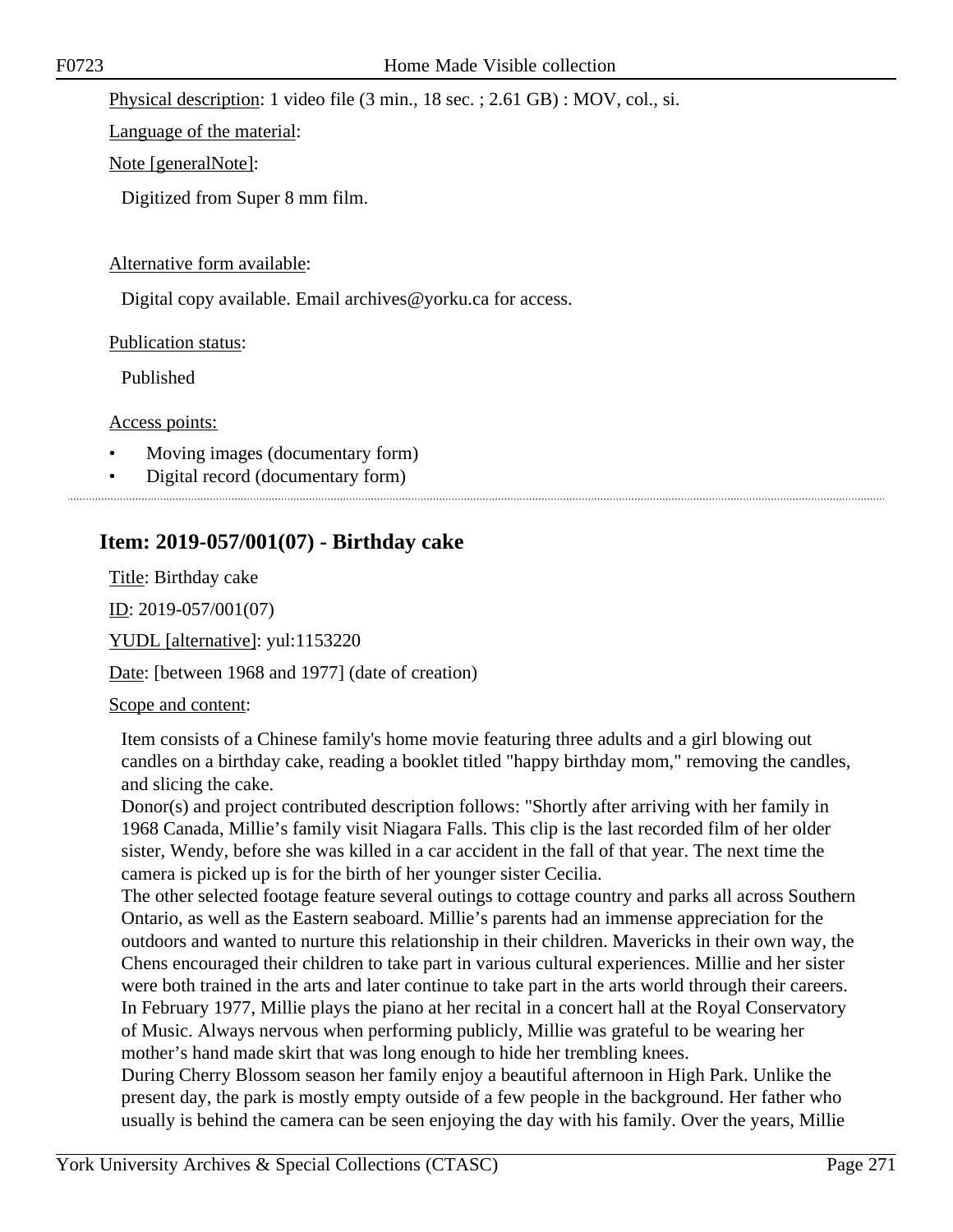F0723 Home Made Visible collection

and her mother would occasionally take over the filming to get their father in front of the camera. Her mother is particularly teasing and playful on this day. She can be seen laying in the grass kicking up her feet and winking at the camera."

Physical description: 1 video file (3 min., 18 sec. ; 2.43 GB) : MOV, col., si.

Language of the material:

Note [generalNote]:

Digitized from Super 8 mm film.

## Alternative form available:

Digital copy available. Email archives@yorku.ca for access.

## Publication status:

Published

## Access points:

- Moving images (documentary form)
- Digital record (documentary form)

# **Item: 2019-057/001(09) - 1973 Winter High Park**

Title: 1973 Winter High Park ID: 2019-057/001(09) YUDL [alternative]: yul:1153223

Date: 1973 (date of creation)

Scope and content:

Item consists of a Chinese family's home movie featuring adults and children skating on Grenadier Pond.

Donor(s) and project contributed description follows: "Shortly after arriving with her family in 1968 Canada, Millie's family visit Niagara Falls. This clip is the last recorded film of her older sister, Wendy, before she was killed in a car accident in the fall of that year. The next time the camera is picked up is for the birth of her younger sister Cecilia.

The other selected footage feature several outings to cottage country and parks all across Southern Ontario, as well as the Eastern seaboard. Millie's parents had an immense appreciation for the outdoors and wanted to nurture this relationship in their children. Mavericks in their own way, the Chens encouraged their children to take part in various cultural experiences. Millie and her sister were both trained in the arts and later continue to take part in the arts world through their careers. In February 1977, Millie plays the piano at her recital in a concert hall at the Royal Conservatory of Music. Always nervous when performing publicly, Millie was grateful to be wearing her mother's hand made skirt that was long enough to hide her trembling knees.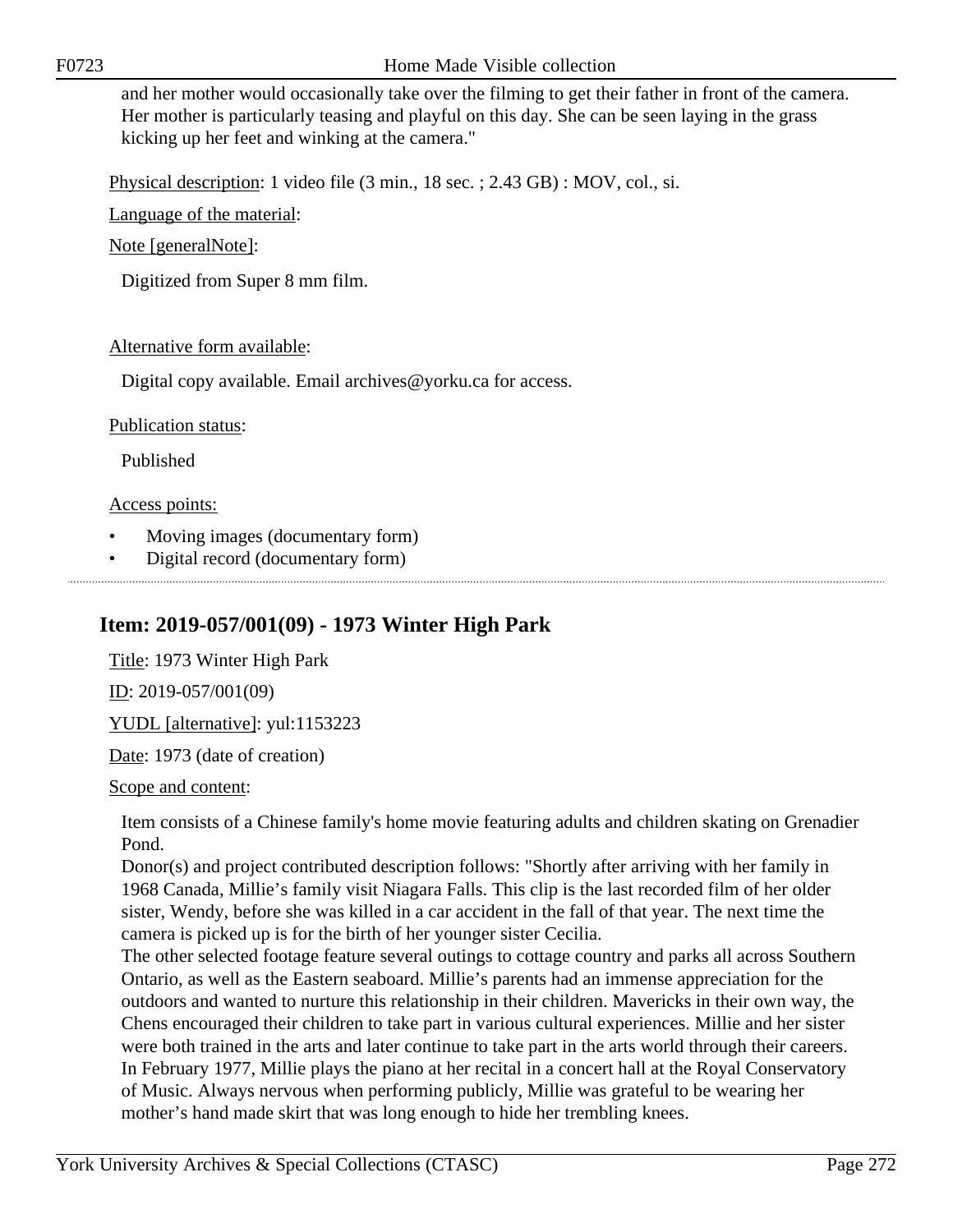F0723 Home Made Visible collection

During Cherry Blossom season her family enjoy a beautiful afternoon in High Park. Unlike the present day, the park is mostly empty outside of a few people in the background. Her father who usually is behind the camera can be seen enjoying the day with his family. Over the years, Millie and her mother would occasionally take over the filming to get their father in front of the camera. Her mother is particularly teasing and playful on this day. She can be seen laying in the grass kicking up her feet and winking at the camera."

Physical description: 1 video file (3 min., 20 sec. ; 2.54 GB) : MOV, col., si.

Language of the material:

Note [generalNote]:

Digitized from Super 8 mm film.

Alternative form available:

Digital copy available. Email archives@yorku.ca for access.

Publication status:

Published

Access points:

- Moving images (documentary form)
- Digital record (documentary form)

# **Series: S00991 - Dhaliwal family videos**

Creator: Dhaliwal family

Title: Dhaliwal family videos

ID: S00991

Date: Feb. 1985 (date of creation)

Scope and content:

Series consists of a Punjabi-, Jatt-, and Sikh-Canadian family's home movies documenting a Sikh wedding in India and a religious pilgrimage to pay respects at the Sri Harmandir Sahib.

Physical description: 4 video files (1 hr., 44 min., 54 sec. ; 21.5 GB) : MOV, col., sd.

Language of the material:

Punjabi

Immediate source of acquisition:

Donated by Jagtar Singh Dhaliwal in September 2019.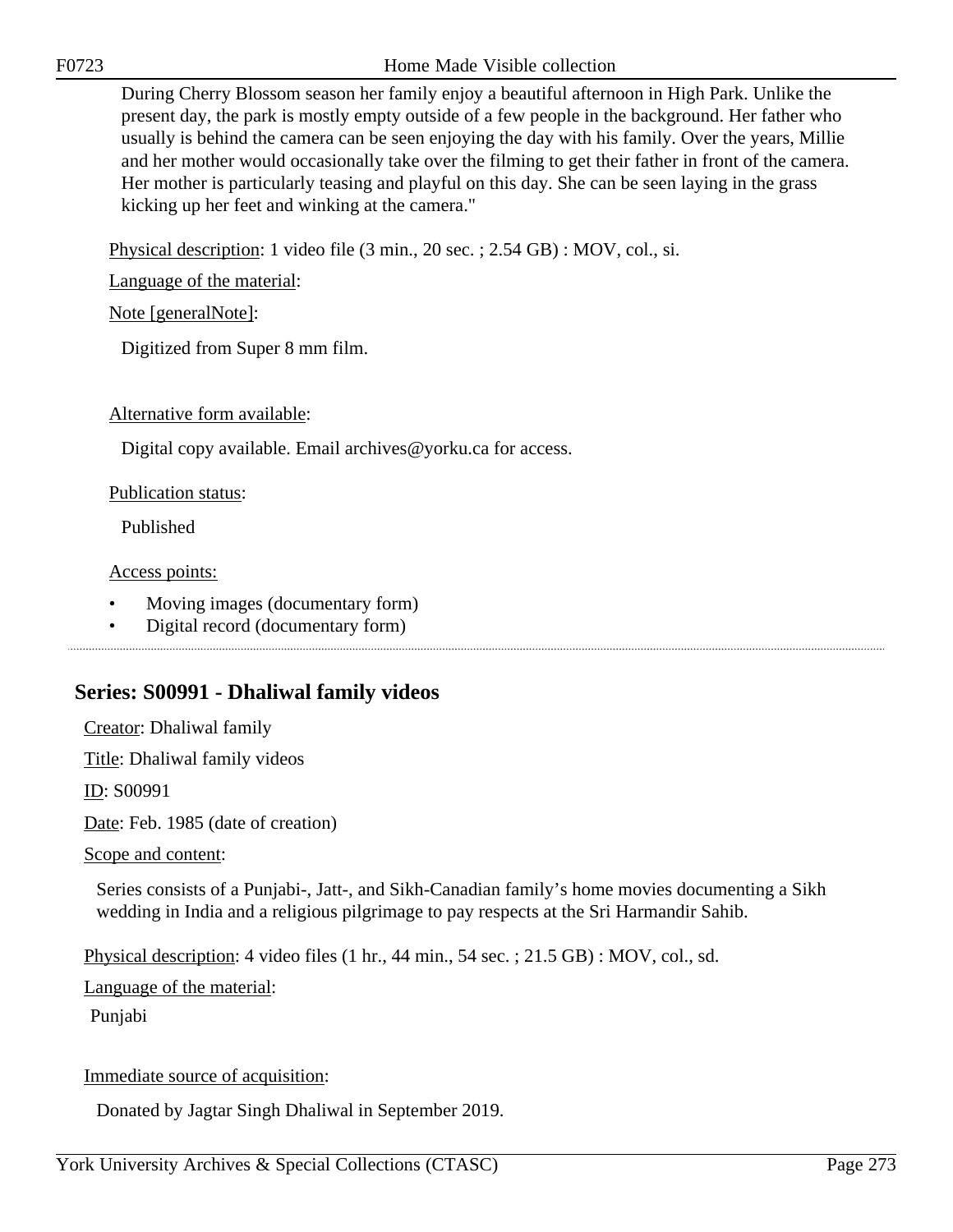## Publication status:

Published

## Access points:

• Moving images (documentary form)

# **Item: 2019-051/001(01) - Traditional Sikh marriage in India**

Title: Traditional Sikh marriage in India

ID: 2019-051/001(01)

YUDL [alternative]: yul:1153225

Date: Feb. 1985 (date of creation)

Scope and content:

Item consists of a Punjabi-, Jatt-, and Sikh-Canadian family's home movie featuring family members speaking to one another, driving through the countryside, and speaking one another at a wedding.

Donor(s) and project contributed description follows: "Jagtar's grandfather Sardar Bishon Singh left colonial India in 1902 and after enduring a two year journey via several steam ships from Calcutta, Hong Kong, The Philippines and Hawaii finally arrived on the shores of California in the Port of Stockton in 1904. Sardar Bishon Singh was instrumental in establishing the very first Sikh Gurdwara in North America in Stockton California. Following the devastating major San Francisco earthquake and then the resulting fires which completely destroyed San Francisco in 1906, Jagtar's grandfather escaped to Vancouver British Columbia on a boxcar, marking the first of his family's arrival in Canada. His grandfather was eventually able to sponsor his younger brothers son's arrival to Canada in January of 1960, and Jagtar born in India in December of 1959, arrived to Canada at five years of age on December 18th, 1964. Jagtar returned to India for the first time since his childhood at 25 years old for a traditional Sikh marriage in January of 1985. In this clip, on February 5th, 1985 in Gurdwara Karamsar Rara Sahib or Gurdwara Rara Sahib is situated at village Rara Sahib near Ludhiana, Punjab, India, Jagtar and his soon to be wife Gurinder Kaur, receive a blessing from the Gurdwara Sant Ji elder prior to their wedding. The two elder gentlemen are Jagtar's future father-in-law Sardar Mewa Singh Kular and father Sardar Hardev Singh Dhaliwal. Here his father is visible in a pale blue suit not far from Sant Ji. This home movie memorializes these two important figures in Jagtar's life who have since passed, his father-in-law and his father. After his father's passing, Jagtar says it was fate to see his father here and remember him as a young man.

In the next scene, Jagtar is in his ancestral village in Toosey, Punjab, India dressed in his wedding attire. As they are leaving, elders and family women offer their blessings by giving him sweet treats.

The car and the groom's family travel down to the Milni ceremony (meeting of the two families) for introduction between the two families. After both sides of the family arrive, the fathers meet and exchange garlands. The uncles at each level exchange an official introduction. Then people gather for tea and refreshments just before going to the Gurdwara, a place of worship.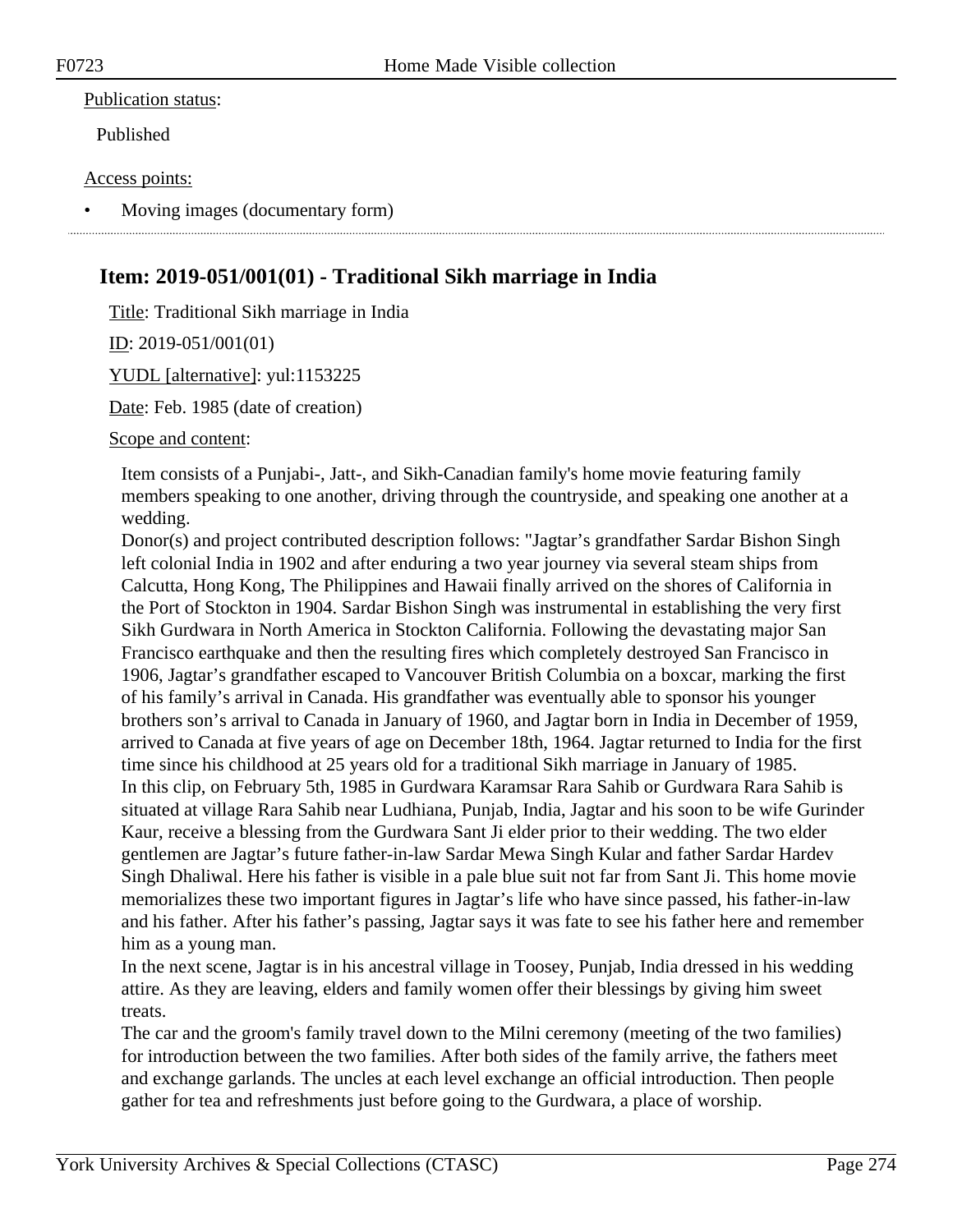The groom's side of the family pays respect to the Guru Granth Sahib, a living embodiment of the Sikh's gurus."

Physical description: 1 video file (40 min., 1 sec. ; 8.22 GB) : MOV, col., sd.

Language of the material:

Punjabi

Note [generalNote]:

Digitized from VHS videocassette.

# Alternative form available:

Digital copy available. Email archives@yorku.ca for access.

## Publication status:

Published

## Access points:

- Moving images (documentary form)
- Digital record (documentary form)

# **Item: 2019-051/001(02) - Traditional Sikh marriage in India**

Title: Traditional Sikh marriage in India

ID: 2019-051/001(02)

YUDL [alternative]: yul:1153196

Date: Feb. 1985 (date of creation)

Scope and content:

Item consists of a Punjabi-, Jatt-, and Sikh-Canadian family's home movie featuring family members speaking to one another, driving through the countryside, and speaking one another at a wedding.

Donor(s) and project contributed description follows: "Jagtar's grandfather Sardar Bishon Singh left colonial India in 1902 and after enduring a two year journey via several steam ships from Calcutta, Hong Kong, The Philippines and Hawaii finally arrived on the shores of California in the Port of Stockton in 1904. Sardar Bishon Singh was instrumental in establishing the very first Sikh Gurdwara in North America in Stockton California. Following the devastating major San Francisco earthquake and then the resulting fires which completely destroyed San Francisco in 1906, Jagtar's grandfather escaped to Vancouver British Columbia on a boxcar, marking the first of his family's arrival in Canada. His grandfather was eventually able to sponsor his younger brothers son's arrival to Canada in January of 1960, and Jagtar born in India in December of 1959, arrived to Canada at five years of age on December 18th, 1964. Jagtar returned to India for the first time since his childhood at 25 years old for a traditional Sikh marriage in January of 1985.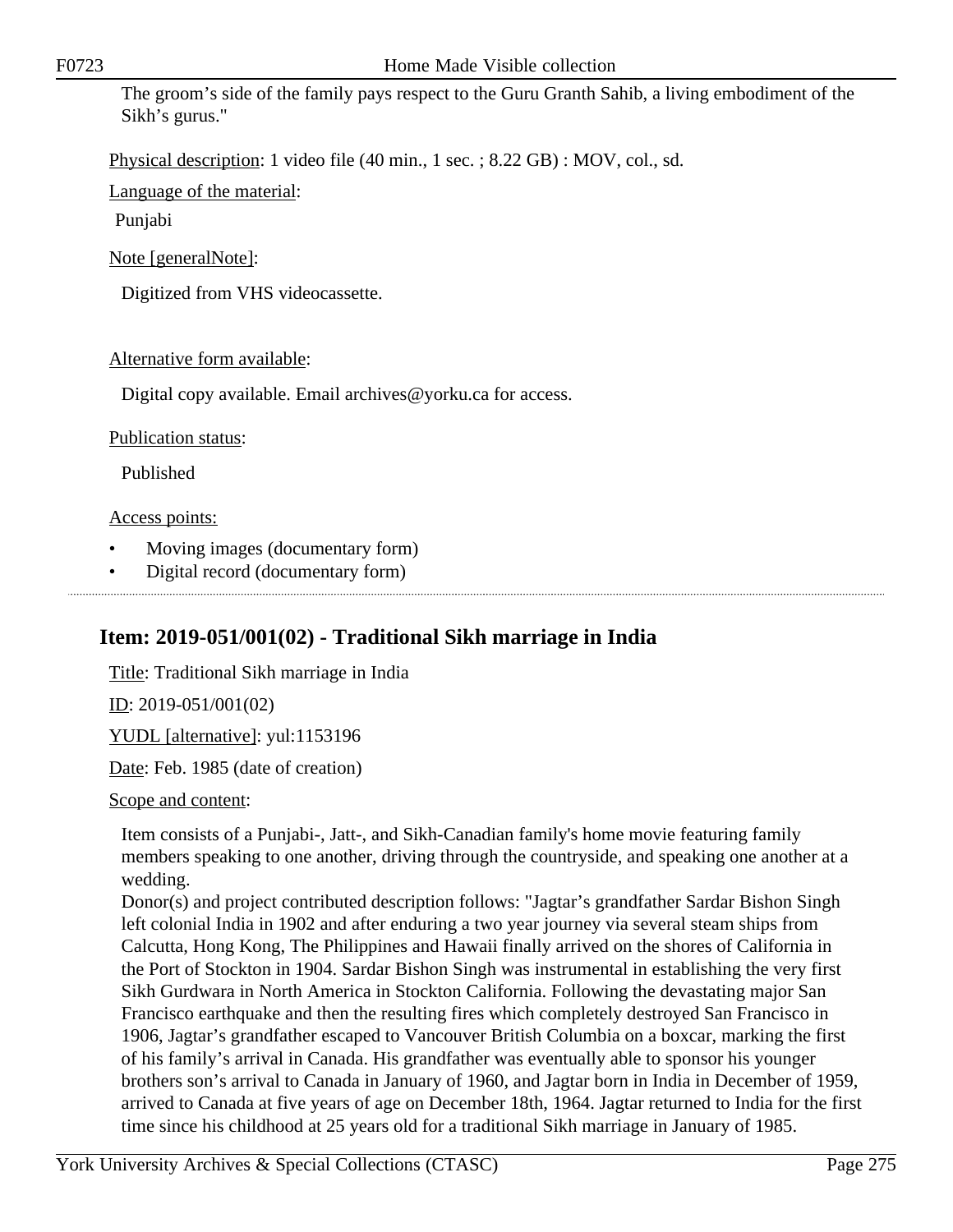In this clip, on February 5th, 1985 in Gurdwara Karamsar Rara Sahib or Gurdwara Rara Sahib is situated at village Rara Sahib near Ludhiana, Punjab, India, Jagtar and his soon to be wife Gurinder Kaur, receive a blessing from the Gurdwara Sant Ji elder prior to their wedding. The two elder gentlemen are Jagtar's future father-in-law Sardar Mewa Singh Kular and father Sardar Hardev Singh Dhaliwal. Here his father is visible in a pale blue suit not far from Sant Ji. This home movie memorializes these two important figures in Jagtar's life who have since passed, his father-in-law and his father. After his father's passing, Jagtar says it was fate to see his father here and remember him as a young man.

In the next scene, Jagtar is in his ancestral village in Toosey, Punjab, India dressed in his wedding attire. As they are leaving, elders and family women offer their blessings by giving him sweet treats.

The car and the groom's family travel down to the Milni ceremony (meeting of the two families) for introduction between the two families. After both sides of the family arrive, the fathers meet and exchange garlands. The uncles at each level exchange an official introduction. Then people gather for tea and refreshments just before going to the Gurdwara, a place of worship. The groom's side of the family pays respect to the Guru Granth Sahib, a living embodiment of the

Sikh's gurus."

Physical description: 1 video file (13 sec. ; 0.479 GB) : MOV, sd., col.

Language of the material:

Punjabi

Note [generalNote]:

Digitized from VHS videocassette.

## Alternative form available:

Digital copy available. Email archives@yorku.ca for access.

Publication status:

Published

Access points:

- Moving images (documentary form)
- Digital record (documentary form)

# **Item: 2019-051/001(03) - Traditional Sikh marriage in India : Sri Harmandir Sahib**

Title: Traditional Sikh marriage in India : Sri Harmandir Sahib

ID: 2019-051/001(03)

YUDL [alternative]: yul:1153191

Date: Feb. 1985 (date of creation)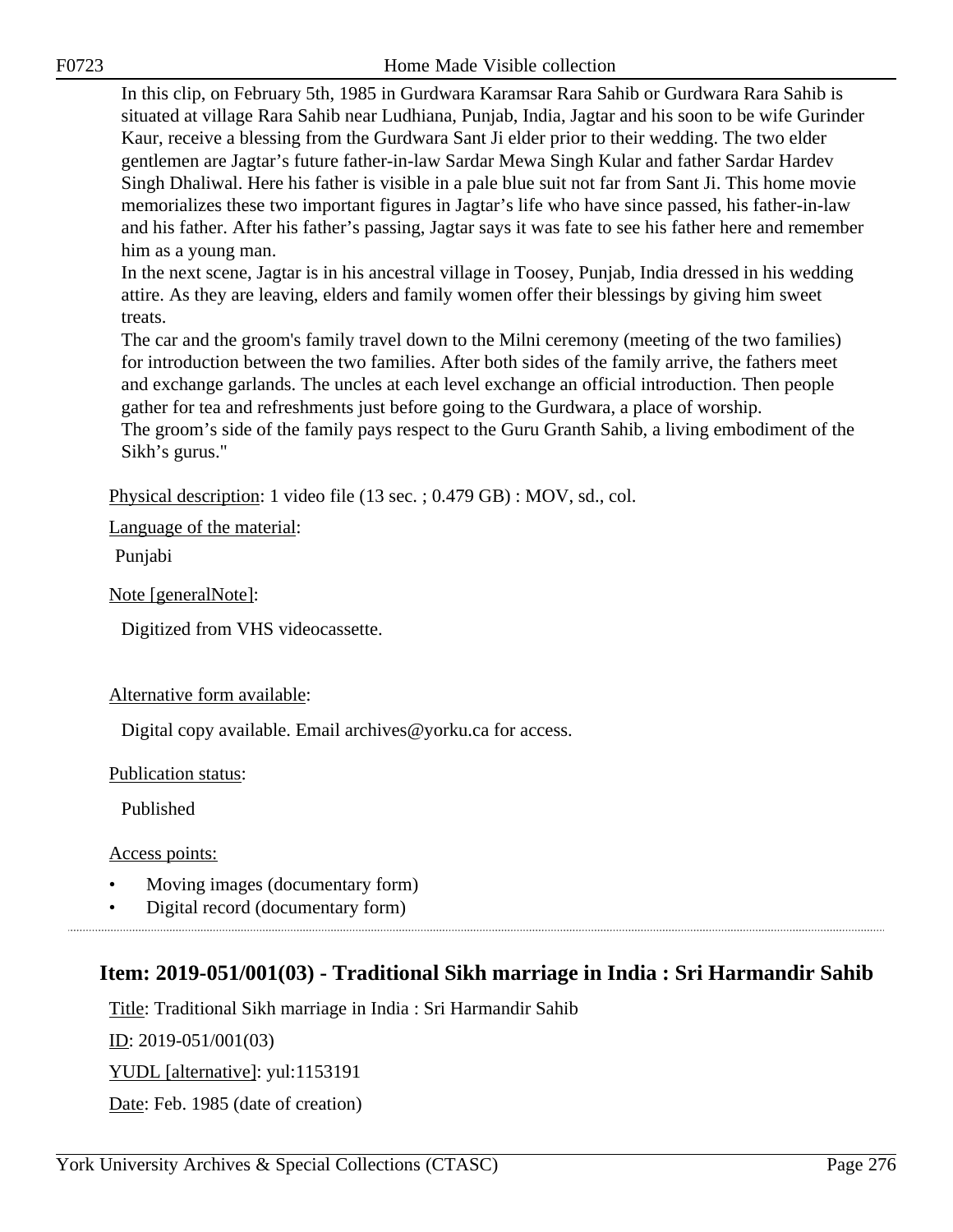## Scope and content:

Item consists of a Item consists of a Punjabi-, Jatt-, and Sikh-Canadian family's home movie featuring a portion of a wedding featuring singing and traditional ceremonies. Donor(s) and project contributed description follows: "In late February in 1985 Jagtar's after getting married in India for his wedding took a religious pilgrimage to pay respects at the Sri Harmandir Sahib. They visited the Sri Harmandir Sahib (Golden Temple) to see the aftermath of Operation Blue Star, where the 1984 attacks by the Indian paramilitary troops to oust out Sikh extremists happened. The attacks killed hundreds of people and left tons of damage to the buildings and structures of the Sri Harmandir Sahib complex, the holiest shrine of Sikhism. In the clip you see Jagtar pan the camera to the bullet holes and remnants of the attack. 'It was a tense and strange situation'. He proceeded in India with caution but was fortunate that his future father-in-law was a powerful man in India and provided protection at his wedding."

Physical description: 1 video file (1 min., 8 sec. ; 0.24 GB) : MOV, col., sd.

Language of the material:

Punjabi

Note [generalNote]:

Digitized from VHS videocassette.

## Alternative form available:

Digital copy available. Email archives@yorku.ca for access.

## Publication status:

Published

## Access points:

- Moving images (documentary form)
- Digital record (documentary form)

# **Item: 2019-051/001(04) - Traditional Sikh marriage in India : Ardas, palla, and lama**

Title: Traditional Sikh marriage in India : Ardas, palla, and lama

ID: 2019-051/001(04)

YUDL [alternative]: yul:1153233

Date: Feb. 1985 (date of creation)

Scope and content:

Item consists of a Punjabi-, Jatt-, and Sikh-Canadian family's home movie featuring a wedding and family members speaking outside, singing, and dancing.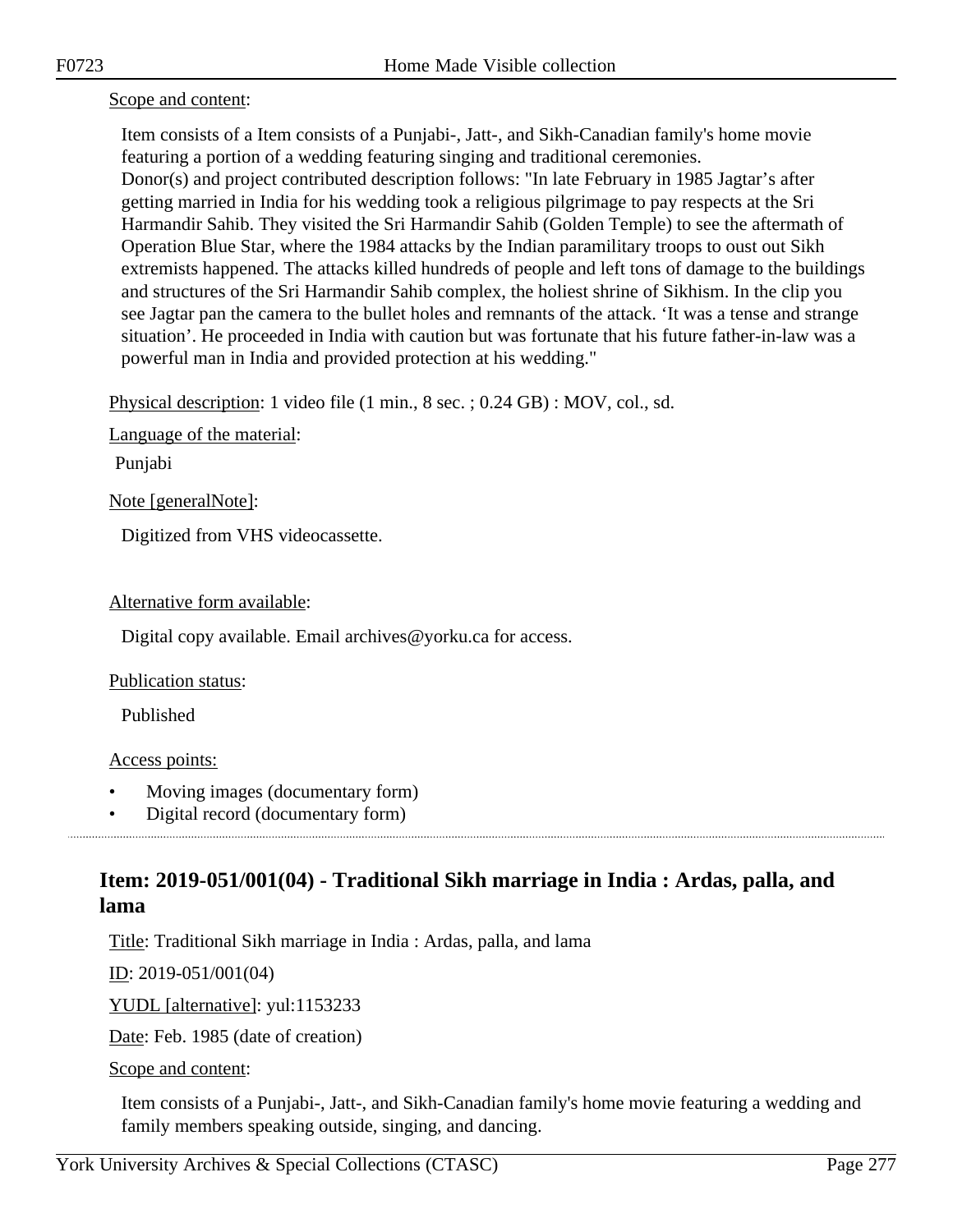Donor(s) and project contributed description follows: "The bride's side of the family takes their seat beside the groom and the ceremony begins. There's an Ardas, a request for a blessing. The priest Jathadar Ji advises the couple on how to conduct their lives together according to Sikh traditions and religious edicts.

The bride's father takes the palla around the groom's neck and puts it around his daughter, officially blessing them. The lamas begin; the couple bows down and walks around the Guru. The lama is repeated four times and with each lama, the couple gets closer to marriage. After that and more scripture, the audience members pay their respect one by one. The couple is seen off and returns and celebrates in their ancestral village with sweets, blessings and dancing."

Physical description: 1 video file (1 hr., 3 min., 32 sec. ; 13 GB) : MOV, col., sd.

Language of the material:

Punjabi

Note [generalNote]:

Digitized from VHS videocassette.

## Alternative form available:

Digital copy available. Email archives@yorku.ca for access.

Publication status:

Published

Access points:

- Moving images (documentary form)
- Digital record (documentary form)

# **Series: S01001 - Tabobondung family videos**

Creator: Tabobondung family

Title: Tabobondung family videos

ID: S01001

Date: 2001, 2002, 2005 (date of creation)

## Scope and content:

Series consists of home movies from an Anishinaabe family in Parry Sound, Ontario. The footage features an annual Pow Wow at the SkyDome in 2001, a book launch for "Nation to Nation: Aboriginal Sovereignty and the Future of Canada," a protest against the First Nations Governance Act (FNGA) at Parliament Hill in 2003 including a speech from Six Nation Chief Roberta Jamieson and the National Chief Matthew Coon Come, a road trip to the United States, and visiting the cabin for the summer.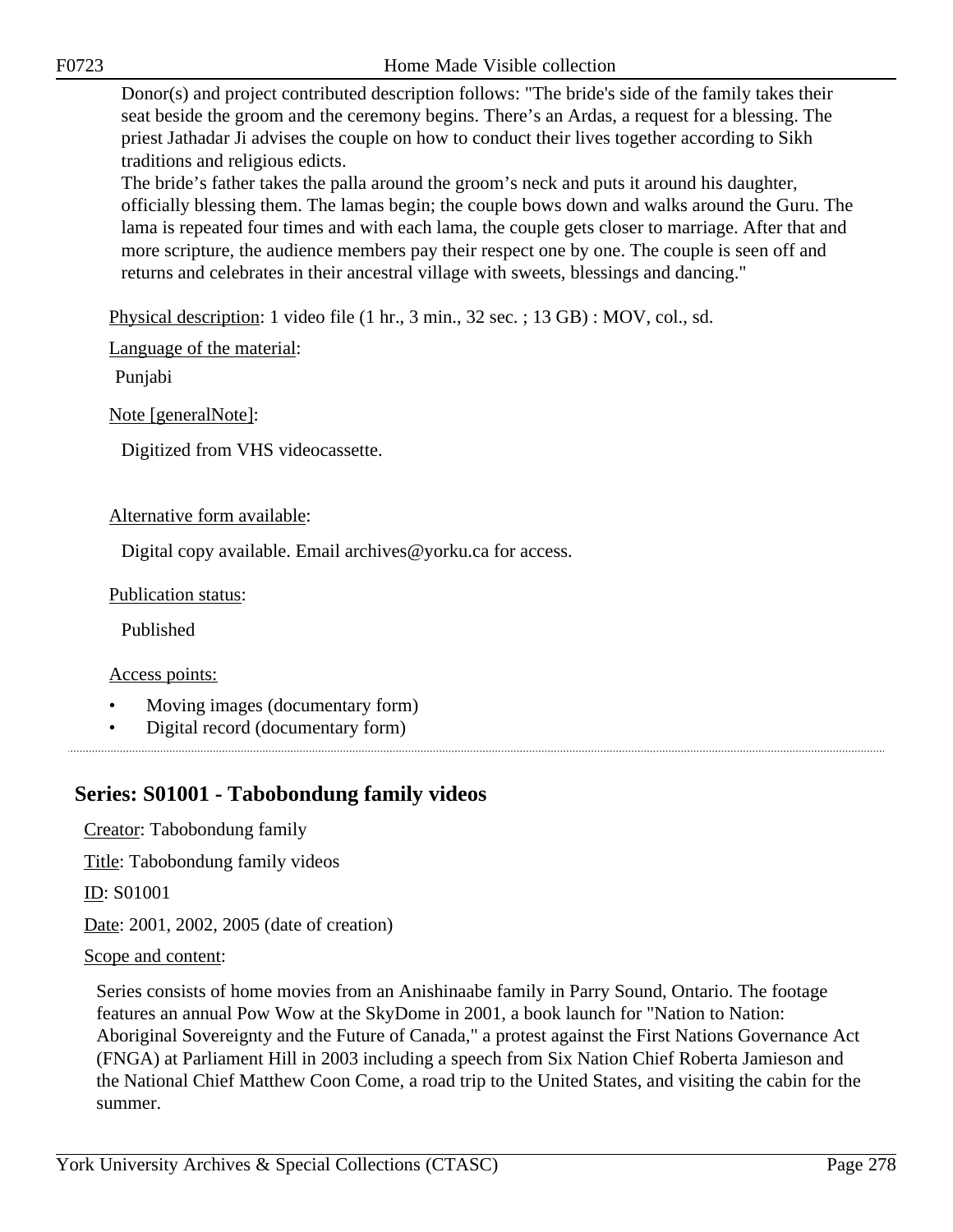Physical description: 3 video files (54.7 GB)

Language of the material:

English

Immediate source of acquisition:

Donated by Rebeka Tabobondung in September 2019.

Publication status:

Published

Access points:

• Moving images (documentary form)

# **Item: 2019-071/001(01) - Amesthgot - Father's Day 2005, Building Cabin Aug 2005**

Title: Amesthgot - Father's Day 2005, Building Cabin Aug 2005

ID: 2019-071/001(01)

YUDL [alternative]: yul:1153662

Date: Aug. 2005 (date of creation)

Scope and content:

Item consists of a Anishinaabe family's home movie.

Donor(s) and project contributed description follows: "Shot in August 2005, Rebeka Tabobondung and by her partner David Shilling, hang out and have fun with his two daughters, Amethyst and Maaiingan (meaning wolf in Ojibwe) in a Toronto park. At the time, the daughters were living with this mothers so it was great to have them for the weekend. Both Rebeka and Dave shoot, and Rebeka was pregnant at the time.

Later that same summer they go to Georgian Bay on Lake Huron. They are building their cabin in Wasauksing First Nation where Rebeka's family is from. They purchased a trailer, and were clearing and building on the land. Dave shoots his daughters exploring the woods. Towards the end they are visible making the foundation and the piers. Now that they have had their land and the cabin for 14 years, it has since turned into their dream house."

Physical description: 1 video file (55 min., 5 sec. ; 24.4 GB) : col., 29.97 fps, 4:3, sd. ; 720 x 486 pixels

Language of the material:

English

Note [generalNote]:

Digitized from MiniDV videocassette.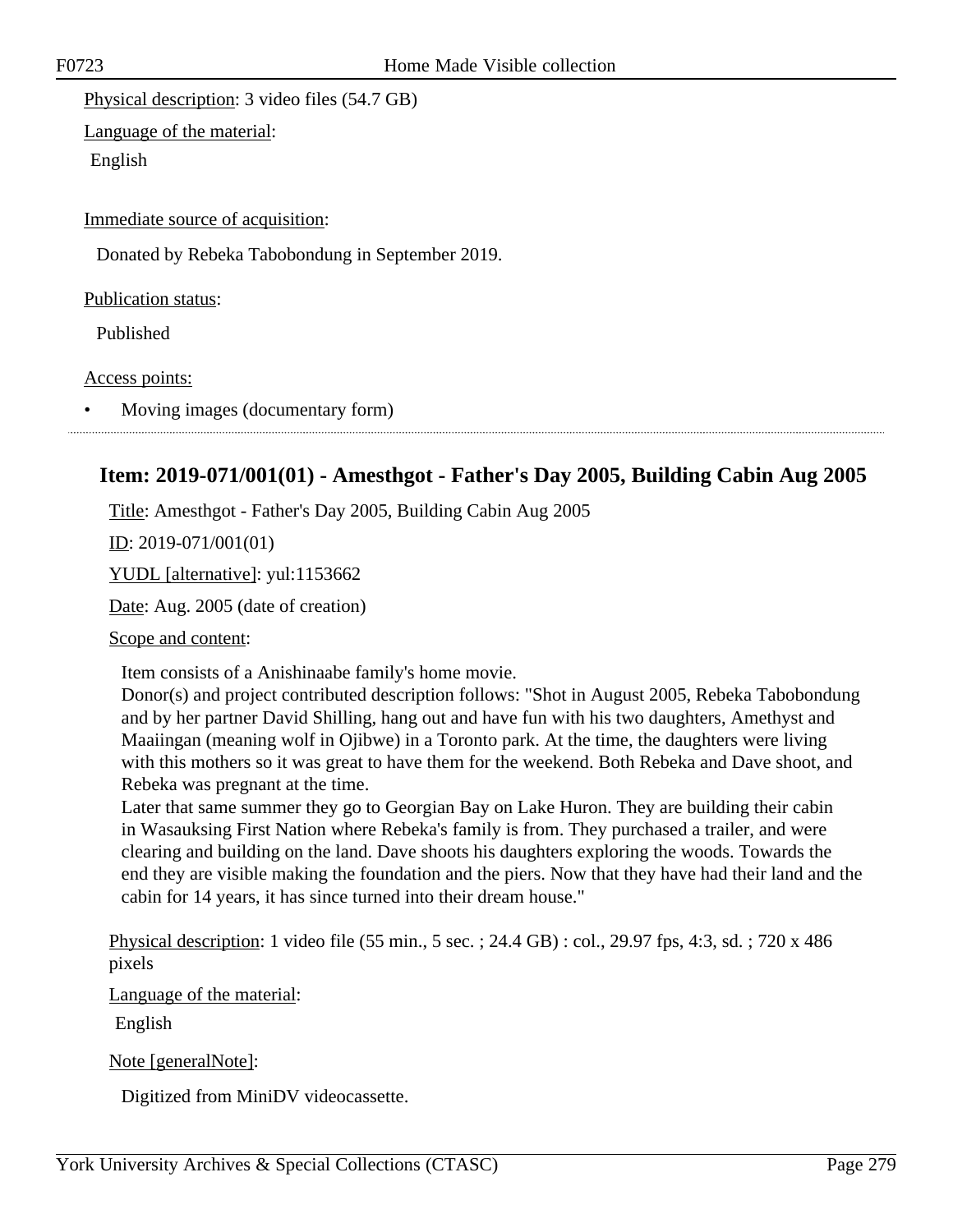## Alternative form available:

Digital copy available. Email archives@yorku.ca for access.

Publication status:

Published

Access points:

- Moving images (documentary form)
- Digital record (documentary form)

# **Item: 2020-071/001(02) - Skydome Pow wow 2001, City shots - Universe, Rebeka Reading Book Launch Nov/2001**

Title: Skydome Pow wow 2001, City shots - Universe, Rebeka Reading Book Launch Nov/2001

 $ID: 2020-071/001(02)$ 

YUDL [alternative]: yul:1153613

Date: 2001 (date of creation)

Scope and content:

Item consists of a Anishinaabe family's home movie.

Donor(s) and project contributed description follows: "In 2001 in Toronto, Ontario at the SkyDome for an annual Pow wow. It was a huge event that everyone in Toronto looked forward to. At the time Rebeka was working for Native Women in the Arts and Dave comes by to visit Rebeka and they go and walk around the pow wow and visit friends.

The second part of the clip is at an event, is a book launch for 'Nation to Nation: Aboriginal Sovereignty and the Future of Canada' (2001), a compilation of academic writings about Indigenous sovereignty. A friend of Rebeka's was one of the publishers, and at the time Rebeka was staying with her, and gifted her friend with a poem for letting her stay at her house. She loved the poem so much she made it the front cover of the book. Rebeka is seen in the clip speaking to the value of the book, at the time there weren't a lot of contemporary books about nation to nation."

Physical description: 1 video file (19 min., 35 sec. ; 8.76 GB) : col., 29.97 fps, 4:3, sd. ; 720 x 486 pixels

Language of the material:

English

Note [generalNote]:

Digitized from MiniDV videocassette.

Alternative form available: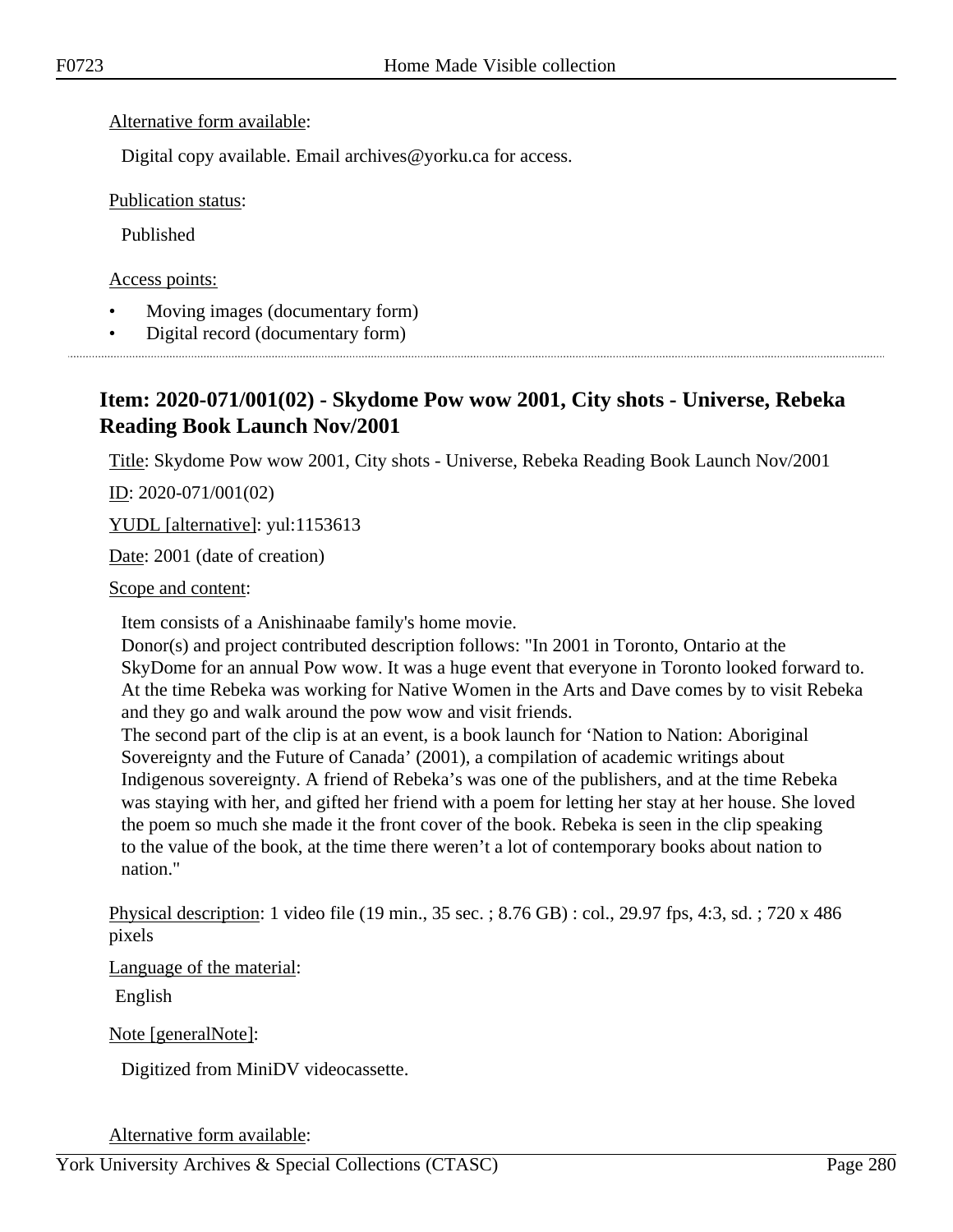Digital copy available. Email archives@yorku.ca for access.

Publication status:

Published

Access points:

- Moving images (documentary form)
- Digital record (documentary form)

# **Item: 2021-071/001(03) - F.N.G.A. 2002**

Title: F.N.G.A. 2002

ID: 2021-071/001(03)

YUDL [alternative]: yul:1153663

Date: 2002 (date of creation)

## Scope and content:

Item consists of a Anishinaabe family's home movie.

Donor(s) and project contributed description follows: "A protest against the First Nations Governance Act (FNGA) at Parliament Hill in 2003. FNGA was a legislation that the government was trying to impose on First Nations that would overstep their jurisdiction to First Nations relations, impeding their rights as sovereign nations in very much the same type Indigenous people had with the White Paper, it could lead to a slippery slope of further government control over our nations.

Various Chiefs across Canada organized this protest that gathered quite a lot of support across First Nations. This was part of a caravan to Ottawa and take place in Toronto, ON.

Chief Roberta Jamieson, the chief of Six Nation, is talking about the FNGA can negatively affect the community. Beside her is another respected leader Roger Obonsawin shared a few words among well-known community members. Rebeka and David travel in their van and on their way stops in a Mohawk community, Tyendinaga where they are hosted.

They arrive in Ottawa and people from across Canada came and in the end there are people the legislation was thrown out. They succeeded.

The National Chief Matthew Coon Come gave a speech on Parliament Hill. The National Chief spoke out a lot at that time against the Federal government. Many social organizations were afraid of having their funding pulled but it was really good to be apart of something larger, bringing people across the country together.

As young Indigenous people in Toronto they formed the Coalition of Indigenous Sovereignty, including allies, supported by unions and grassroots organizations, met regularly to oppose this legislation. 'It's pretty inspiring to review that part of our lives. It captured a moment in time in Toronto for our family that was very special with us. It reflects where our communities were at.' (4)

Rebeka and her family take a road trip to relatives in the states of David Shilling's in their old van. They were excited to cross this huge bridge into the states. His cousin plays with their kids.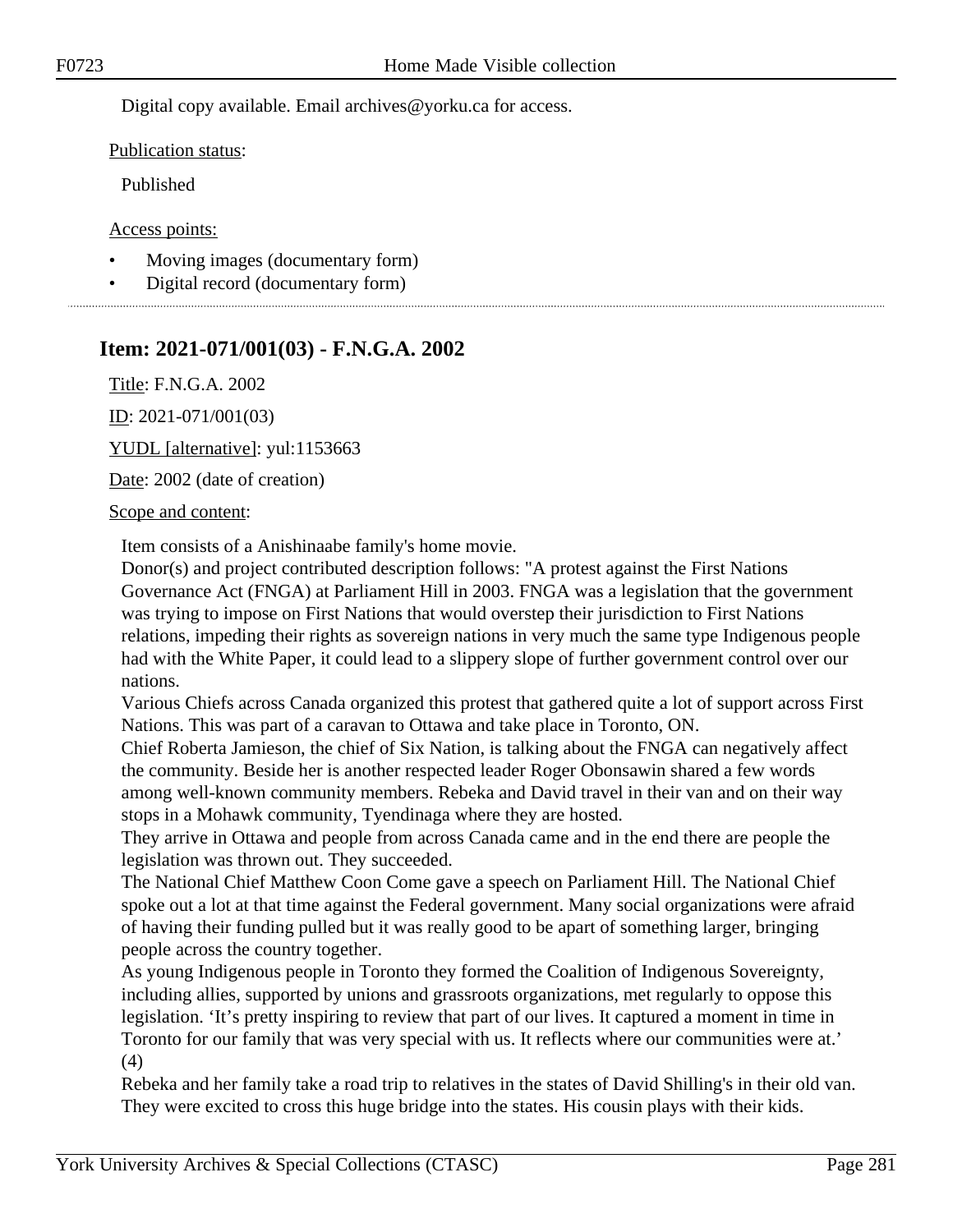There was a gathering to honor the live of the late Anishnaabe [Rodney Bobiwash] from the Mississaugas nations up north and [Kim Pernel Dominco]. Rodney was a professor at the University of Toronto and used to be the director of First Nations House. He worked international solidarity with Indigenous people in the South, and he had been support the work of [Kim penrecl Dominico] from Colombia. They had been working had together to bring light to the damning of a river on traditional territories. It was during the Free Trade Agreement summit happening in Montreal. Unfortunately, [Kim] was targeted and disappeared. It was devastating. Shortly after that Rodney passed away due to complications with diabetes. They had his funeral at the Native Canadian Centre in Toronto, hundreds and hundreds of people came out. A Mayan group performed a beautiful dance in his tribute. At the time they felt very fortunate to be able to document things for their communities and to have that proof of gatherings and also for their family.

(5)

In the late nineties and early 2000s Rebeka's brother and dad at the cabin for the summer. They had a huge catch and had a big fish fry and invited friends over. They made fried bread and lightly battered fish. Rebeka recalls that it was a lot of work to get the line ready, and to fillet it and to bred it, but it was heavenly to have."

Physical description: 1 video file (48 min., 56 sec. ; 21.7 GB) : col., 29.97 fps, 4:3, sd. ; 720 x 486 pixels

Language of the material:

English

Note [generalNote]:

Digitized from MiniDV videocassette.

## Alternative form available:

Digital copy available. Email archives@yorku.ca for access.

Publication status:

Published

Access points:

- Moving images (documentary form)
- Digital record (documentary form)

# **Series: S01006 - Husain family videos**

Creator: Husain family Title: Husain family videos ID: S01006 Date: [197-?] (date of creation)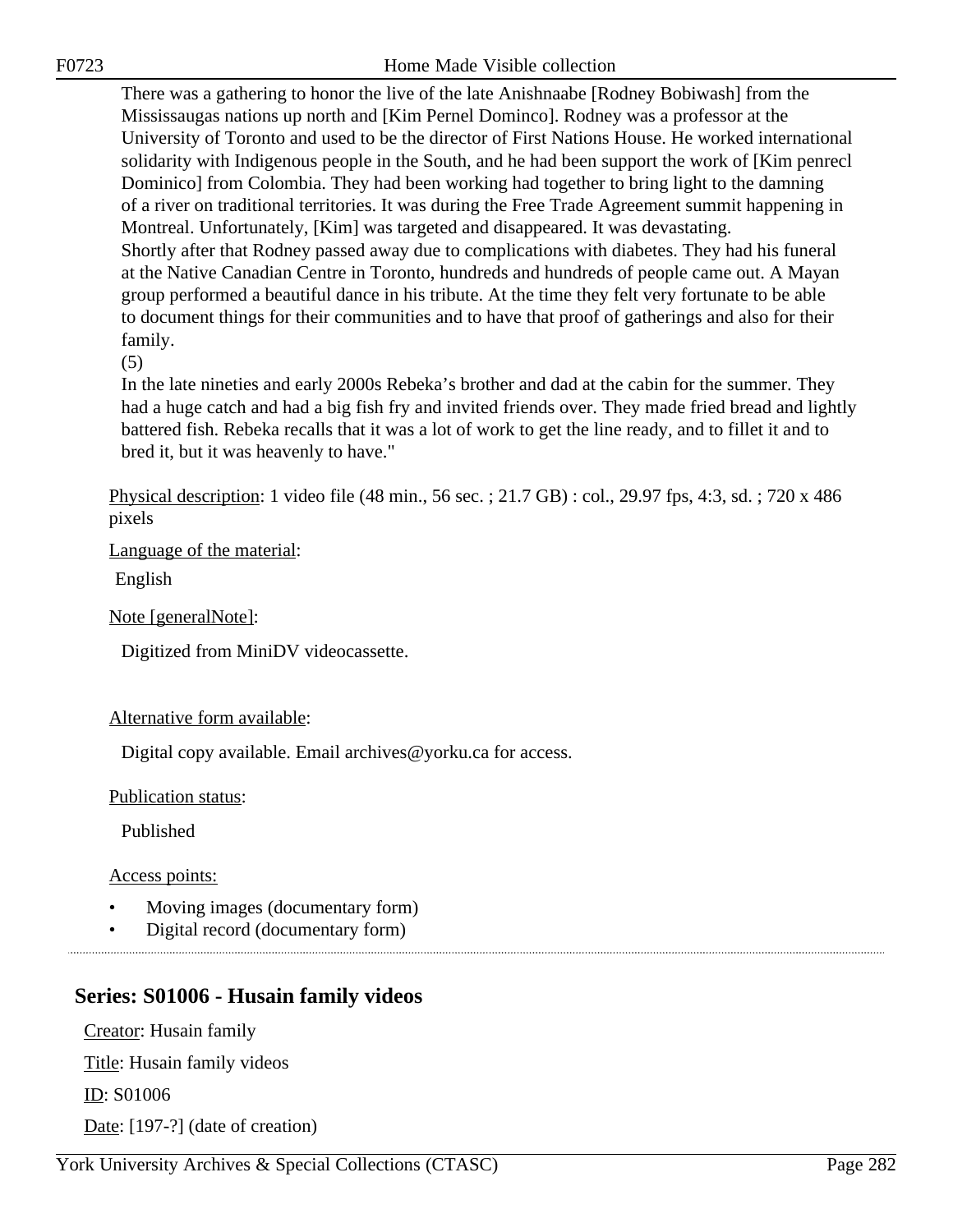## Scope and content:

Series consists of a home movie from an Iranian-Canadian family featuring footage of Baghdad. Footage captured by donor's father.

Physical description: 1 video file (3 min., 57 sec. ; 4.18 GB) : MOV, col., si. 1 audio file (28 min., 55 sec. ; 0.3 GB) : WAV

Language of the material:

English

Immediate source of acquisition:

Donated by Aeyliya Husain in September 2019.

Publication status:

Published

## Access points:

- Moving images (documentary form)
- Sound recording (documentary form)

# **Item: 2019-068/001(01) - Cityscapes of Baghdad, Iraq**

Title: Cityscapes of Baghdad, Iraq ID: 2019-068/001(01) YUDL [alternative]: yul:1153607 Date: [197-?] (date of creation)

Scope and content:

Item consists of an Iranian-Canadian family's home movie featuring cityscapes of Baghdad including footage of traditional architecture.

Donor(s) and project contributed description follows: "Although Aeyliya was born in London, England, she spent a year of her childhood in Baghdad, Iraq, a place in which she does not have too many strong memories of, yet finds fascination with when she watches her footage. "My grandmother, mom, brother, and I are in the footage. It's very interesting to see this place that kind of has a memory for me, and then seeing family members like my grandfather who's no longer alive, and then seeing my mother as a 'young mother.'" Aeyliya describes having memories of eating certain candy in Iraq, and specifically in the footage she speculates that her mother was going to the mosque perhaps to pray, while she and her brother were running around in the courtyard. "[It's] very surreal to see your past, to see yourself and your history. When I first watched the footage I thought 'oh, this is kind of a weird feeling, strange, but still good.'" There are a number of ways ones life could've been dramatically different. "Where is home?" She ponders. Aeyliya's family came to Montreal "literally" by boat. "We left London to Montreal and took the QE2, and then settled in St. Catherines, Ontario. "One decision that you have no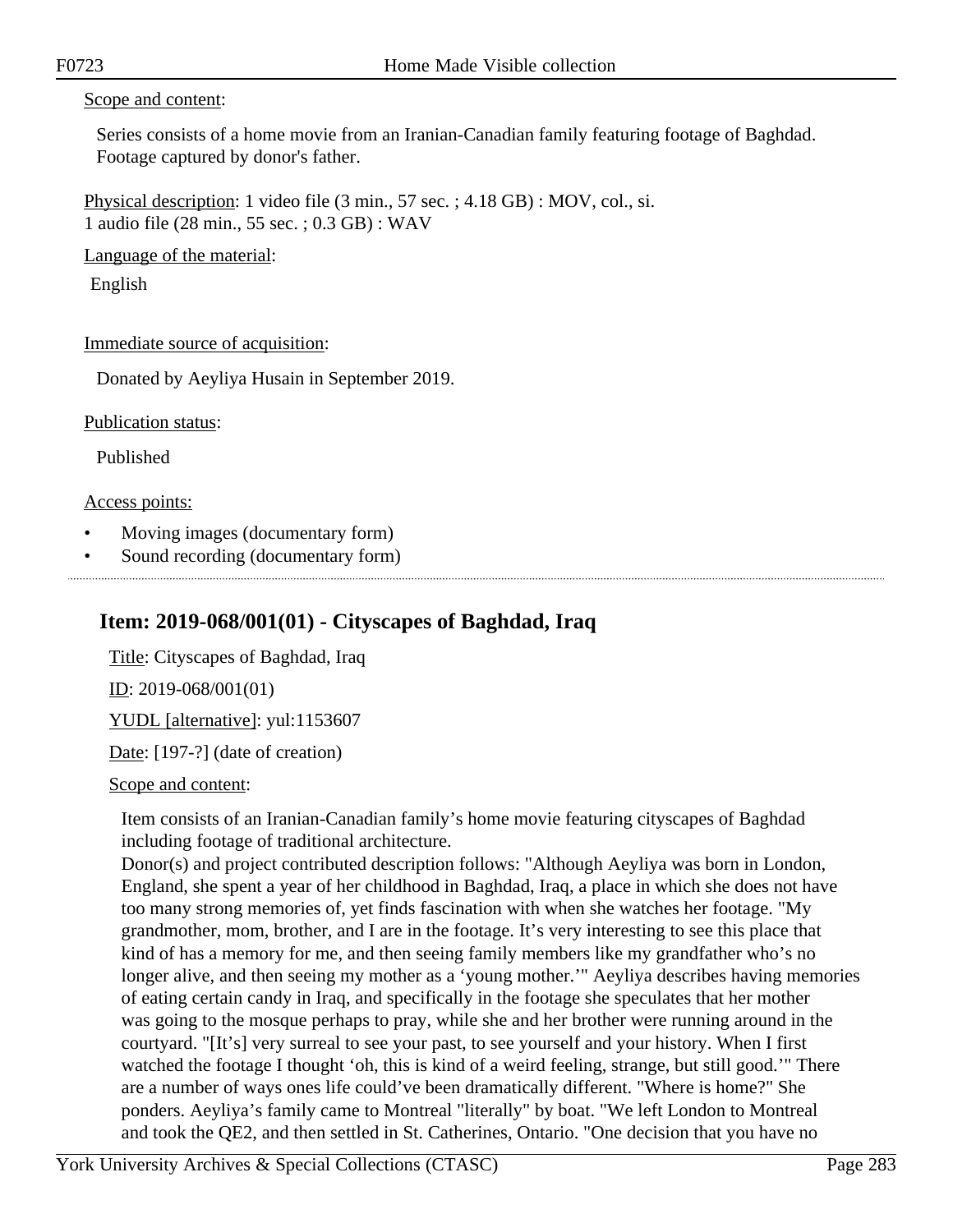F0723 Home Made Visible collection

control over could dramatically change your life," Aeyliya adds, describing her thoughts behind her parents decision to live in Iraq for a year, nearly settling there, before plans changed and then moved from London to St. Catherines instead, "I look at the footage and think of that sometimes.""

Physical description: 1 video file (3 min., 57 sec. ; 4.18 GB) : MOV, col., si.

Language of the material:

Note [generalNote]:

Digitized from Super 8mm Kodachrome film.

### Alternative form available:

Digital copy available. Email archives@yorku.ca for access. Video can also be accessed at http:// homemadevisible.ca/home-movie/ayeliya-husain-baghdad-iraq/.

Publication status:

Published

### Access points:

• Moving images (documentary form)

• Digital record (documentary form)

**Item: 2019-079/001(13) - HMV interviewing Aeyliya Husain**

Creator: Regent Park Film Festival

Title: HMV interviewing Aeyliya Husain

ID: 2019-079/001(13)

YUDL [alternative]: yul:1153593

Date: 2019 (date of creation)

Scope and content:

Item contains a sound recording of an interview conducted by the Home Made Visible with a project participant.

Physical description: 1 audio file (28 min., 55 sec. ; 0.3 GB) : WAV

Language of the material:

English

Alternative form available:

Digital copy available. Email archives@yorku.ca for access.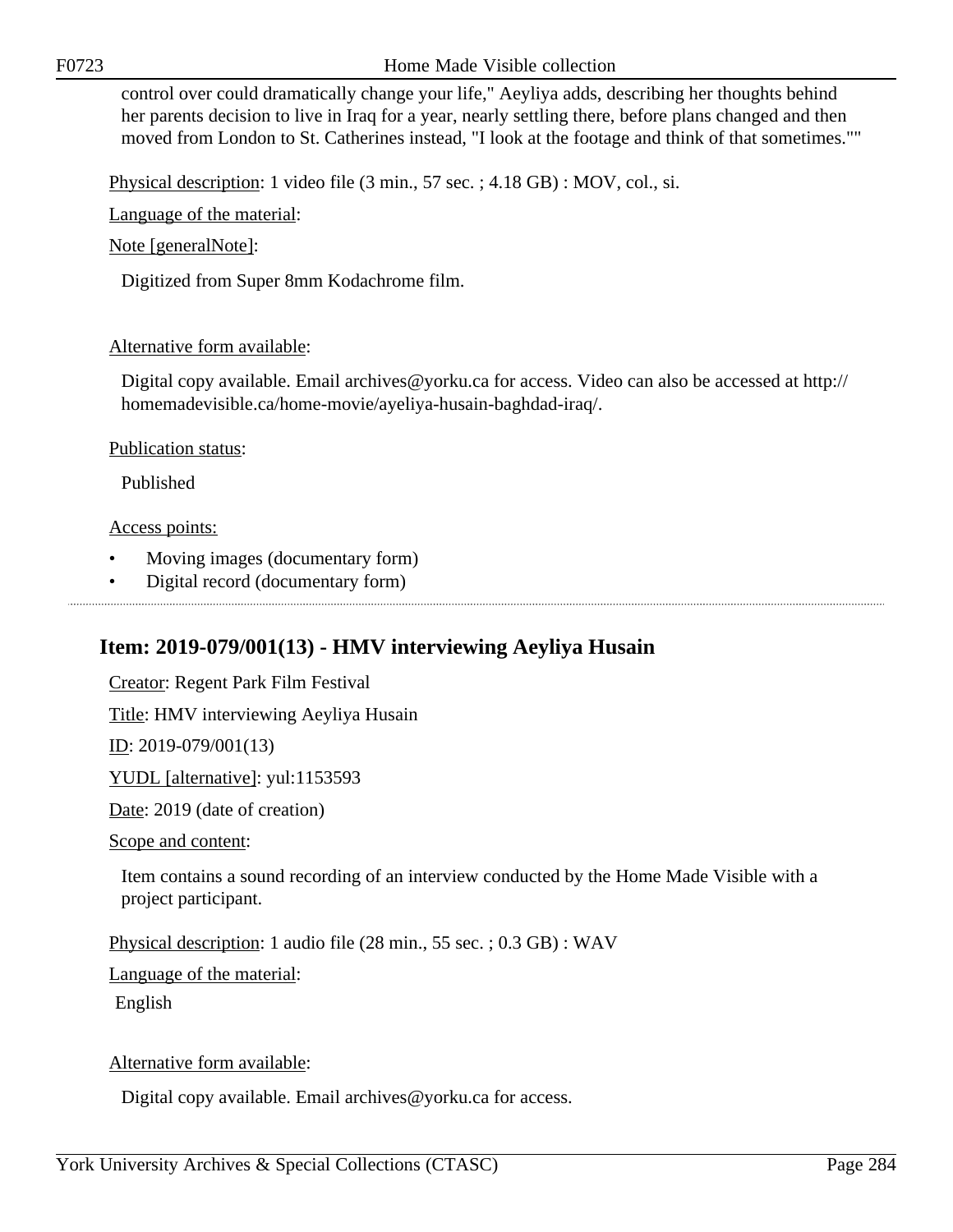## Publication status:

Published

## Access points:

- Sound recording (documentary form)
- Digital record (documentary form)

# **Series: S00931 - Baksh family videos**

Creator: Shenaz Baksh family

Title: Baksh family videos

ID: S00931

Date: [200-?], 2003, 2005, 2008 (date of creation)

## Scope and content:

Series consists of home videos documenting her friends and Guyanese family in Toronto and Guyana including the Mahaica Market and Kaieteur Falls.

Physical description: 7 video files (ca. 232 GB) : MOV 1 audio file (9 min., 59 sec. ; 0.1 GB) : WAV

## Immediate source of acquisition:

Donated by Shenaz Baksh in September 2018.

## Publication status:

Published

## Access points:

• Moving images (documentary form)

Sound recording (documentary form)

# **Item: 2018-033/001(01) - Road trip**

Title: Road trip

ID: 2018-033/001(01)

YUDL [alternative]: yul:1150167

Date: 2008 (date of creation)

Scope and content:

Item consists of a Guyanese family's home movie.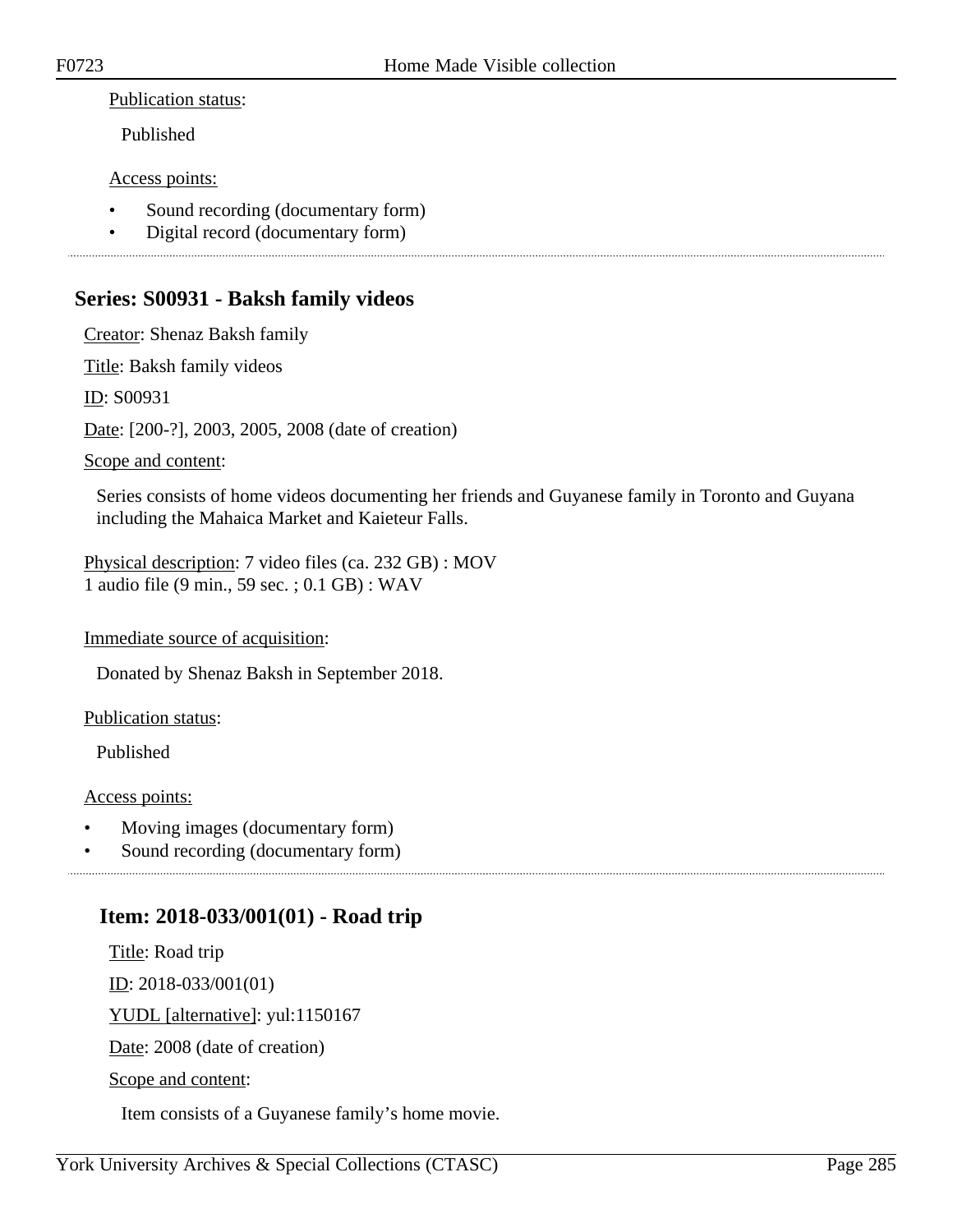Project and donor(s) contributed description follows: "In 2008, Shenaz sets up her Super 8 camera to test it out on the trip from Scarborough to North York and back again. The footage moves at double time, in a time lapse, due to the short filming capacity of Super 8 cameras. Her aunt accompanies her on the first leg of the trip, her expression almost static in the bright winter sunshine. As her aunt exits the car at her destination, Shenaz sets up the camera on the dashboard to face her for a moment, slipping on her sunglasses. The camera is later refocused on her father in the passenger seat, as she drives him to his chemotherapy session. For the last portion of the road trip, Shenaz turns the camera onto the road itself, finally parking in front of her home where she began."

Physical description: 1 video file (1 min., 50 sec. ; 28 GB) : MOV, si.

Language of the material:

Note [generalNote]:

Digitized from Super8mm Kodachrome film.

## Alternative form available:

Digital copy available. Email archives@yorku.ca for access. Video can also be accessed at http:// homemadevisible.ca/home-movie/shenaz-baksh-family-road-trip/.

## Publication status:

Published

## Access points:

• Moving images (documentary form)

• Digital record (documentary form)

# **Item: 2018-033/001(02) - Liberty Village**

Title: Liberty Village

ID: 2018-033/001(02)

YUDL [alternative]: yul:1150168

Date: 2005 (date of creation)

## Scope and content:

Item consists of a Guyanese family's home movie filmed by Shenaz Baksh in 2005. Clip features employees at their desks working and drinking beers. Recording also features the CN tower with cranes and construction of Liberty Village in the foreground.

Project and donor(s) contributed description follows: "Liberty Village in 2005 was a rapidly changing place, and Shenaz Baksh, equipped with a brand new Super 8 camera decided to document it. The community had changed so much and by the brief shots of construction seen outside her office window, would only continue to change more. This gave Shenaz all the more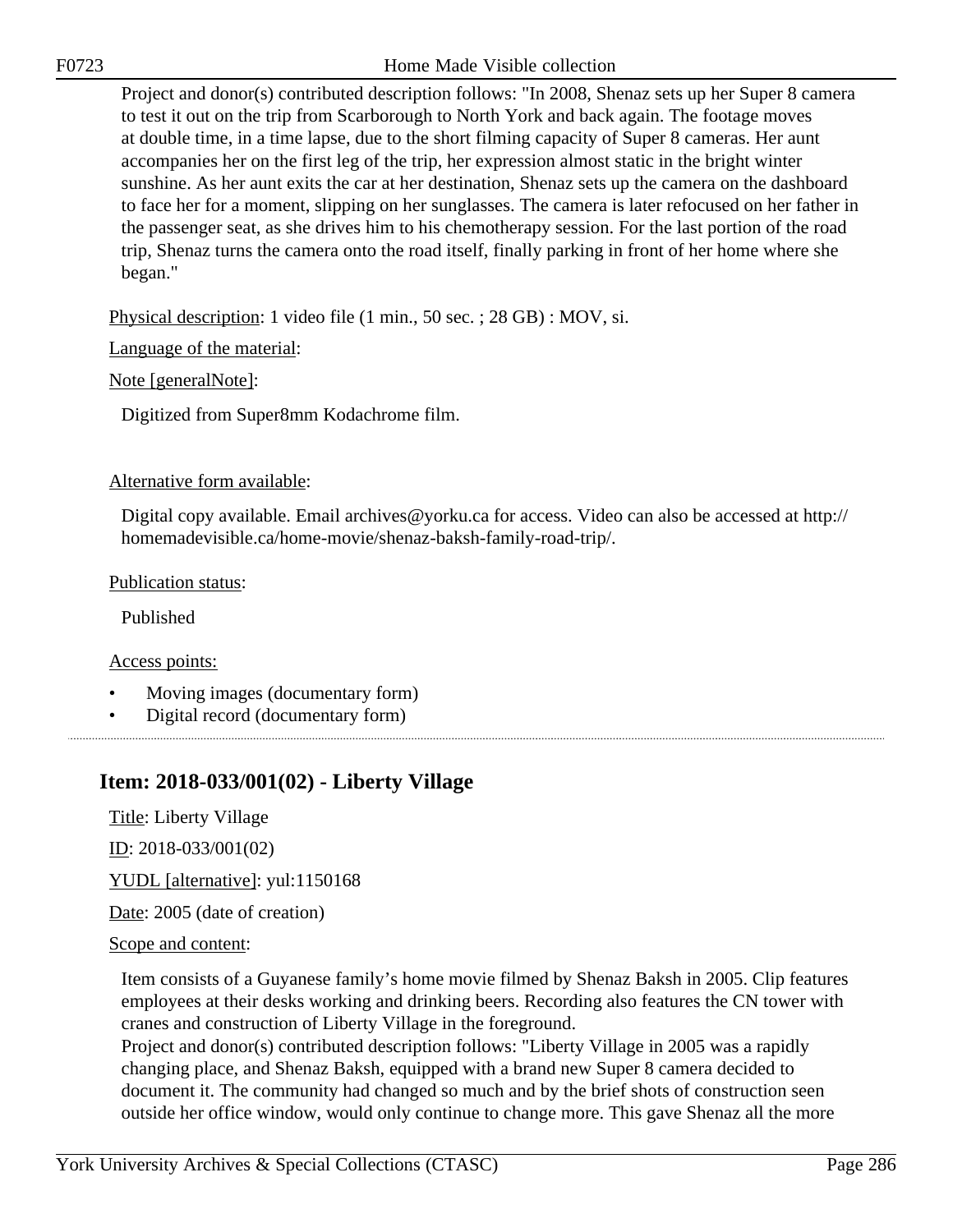F0723 Home Made Visible collection

reason to archive her workplace of five years. Nearing 15 years later, Shenaz's coworkers marveled less at how spaces change over time, like Shenaz had intentioned, but more at their youthful appearances."

Physical description: 1 video file (1 min., 11 sec. ; 18 GB) : MOV, si.

Language of the material:

Note [generalNote]:

Digitized from Super8mm Kodachrome film.

## Alternative form available:

Digital copy available. Email archives@yorku.ca for access. Video can also be accessed at http:// homemadevisible.ca/home-movie/shenaz-baksh-family-liberty-village/.

## Publication status:

Published

## Access points:

• Moving images (documentary form)

• Digital record (documentary form)

# **Item: 2018-033/001(03) - Mahaica Market, Guyana**

Title: Mahaica Market, Guyana <u>ID</u>: 2018-033/001(03) YUDL [alternative]: yul:1150169 Date: 2003 (date of creation)

## Scope and content:

Item consists of a Guyanese family's home movie on black and white footage featuring wide and panning shots of market stalls, mid and close shots of merchant interactions with customers, and tracking shots of customers walking through the market.

Project and donor(s) contributed description follows: "As a child, Shenaz wandered Mahaica Market with her mother shopping for the weeks groceries. As an adult and as a filmmaker, Shenaz wanted to capture her childhood memories and archive the vendors in the market. For Shenaz, recording her trip back to her childhood community had less to do with being Guyanese and more to do with being a filmmaker and an artist."

Physical description: 1 video file (2 min., 30 sec. ; 38 GB) : MOV, si.

Language of the material:

Note [generalNote]: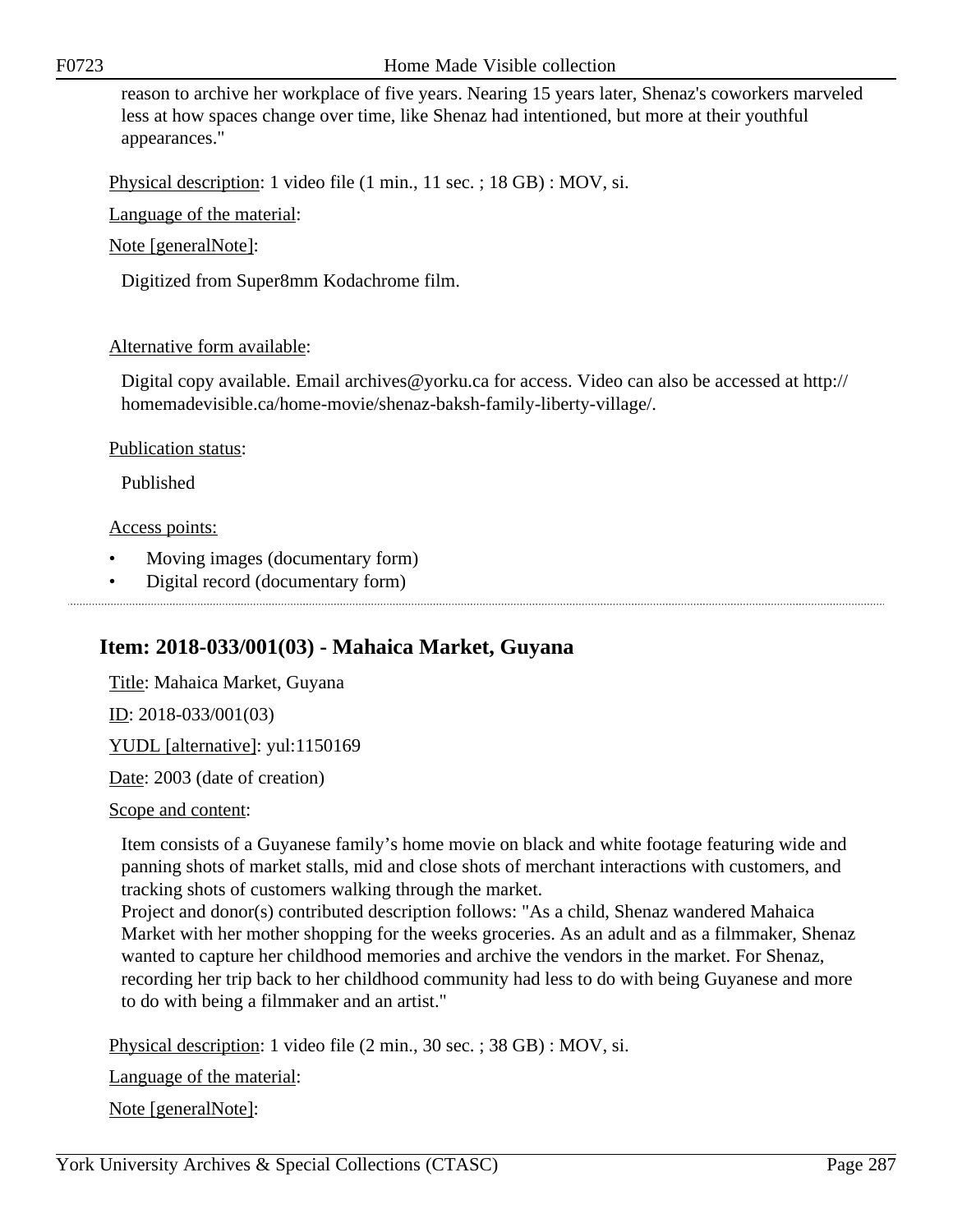Digitized from Super8mm Kodachrome film.

## Alternative form available:

Digital copy available. Email archives@yorku.ca for access. Video can also be accessed at http:// homemadevisible.ca/home-movie/shenaz-baksh-family-mahaica-market-guyana/.

## Publication status:

Published

## Access points:

- Moving images (documentary form)
- Digital record (documentary form)

# **Item: 2018-033/001(04) - Kaieteur Falls plane ride**

Title: Kaieteur Falls plane ride

ID: 2018-033/001(04)

YUDL [alternative]: yul:1153687

Date: [200-?] (date of creation)

Scope and content:

Item consists of a Guyanese family's home movie documenting what appears to most likely be a trip to Kaieteur Falls and includes footage from the plane's windows flying to and over the falls.

Physical description: 1 video file ( 2 min., 31 sec. ; 36.7 GB) : MOV, col., si.

Language of the material:

Note [generalNote]:

Digitized from Super8mm Kodachrome film.

## Alternative form available:

Digital copy available. Email archives@yorku.ca for access.

Publication status:

Published

Access points:

- Moving images (documentary form)
- Digital record (documentary form)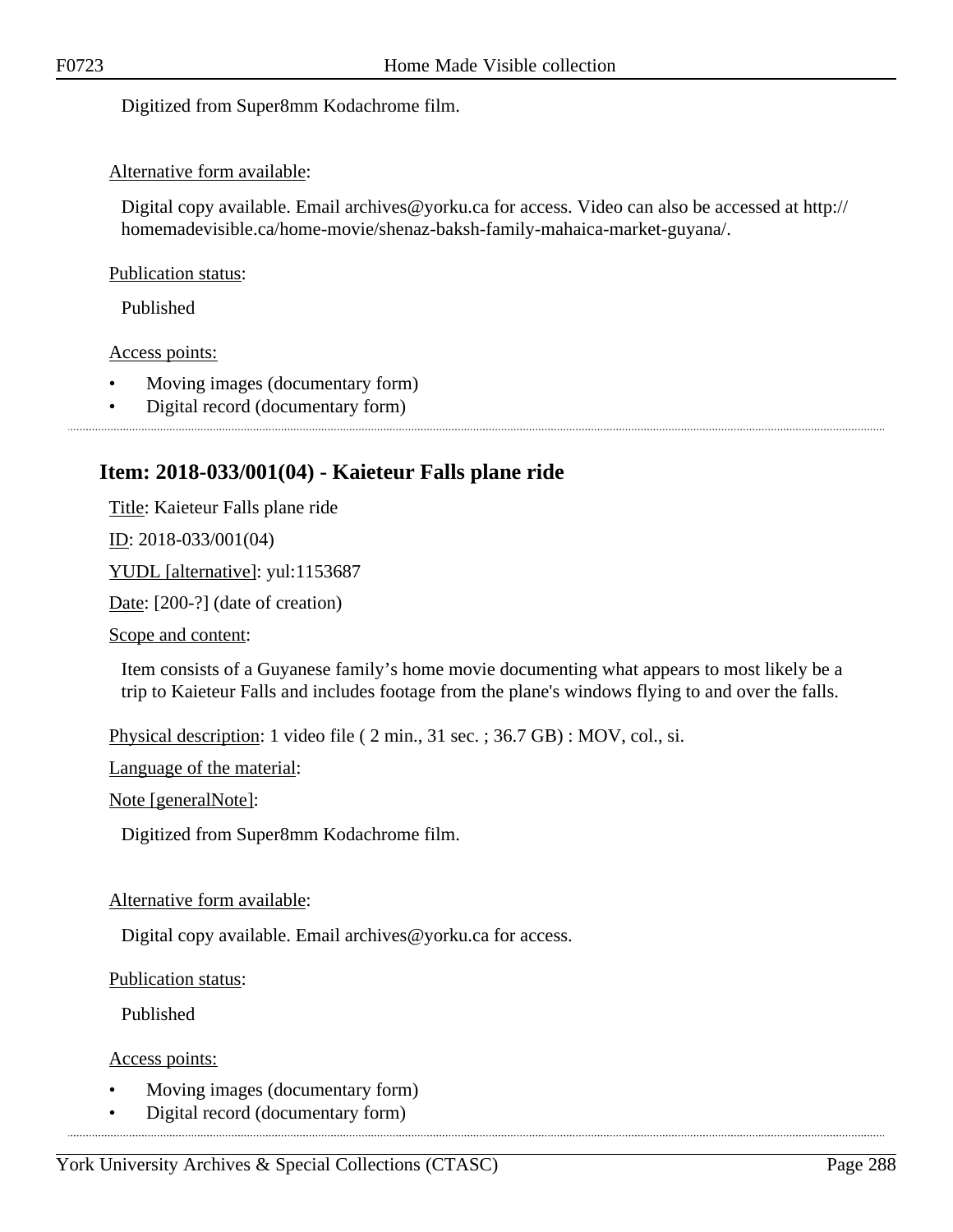# **Item: 2018-033/001(05) - Kaieteur Falls**

Title: Kaieteur Falls ID: 2018-033/001(05) YUDL [alternative]: yul:1153689 Date: [200-?] (date of creation)

#### Scope and content:

Item consists of a Guyanese family's home movie featuring what appears to most likely be Kaieteur Falls. Footage zooms out from the falls to a landscape shot, cuts to men walking in the Amazon, cuts to several shots of the falls and the valley below, and ends with the three men at the river bed.

Physical description: 1 video file (2 min., 18 sec. ; 36.4 GB) : MOV, col., si.

Language of the material:

Note [generalNote]:

Digitized from Super8mm Kodachrome film.

#### Alternative form available:

Digital copy available. Email archives@yorku.ca for access.

#### Publication status:

Published

#### Access points:

• Moving images (documentary form)

• Digital record (documentary form)

# **Item: 2018-033/001(06) - Kaieteur Falls and Orinduik Falls**

Title: Kaieteur Falls and Orinduik Falls

<u>ID</u>: 2018-033/001(06)

YUDL [alternative]: yul:1153688

Date: [200-?] (date of creation)

Scope and content:

Item consists of a Guyanese family's home movie featuring what appears to most likely be Kaieteur Falls and Orinduik Falls. Footage consists of a close up of the top of the falls; a close up of the middle section of the falls; another view of the falls, the river below, and a rainbow;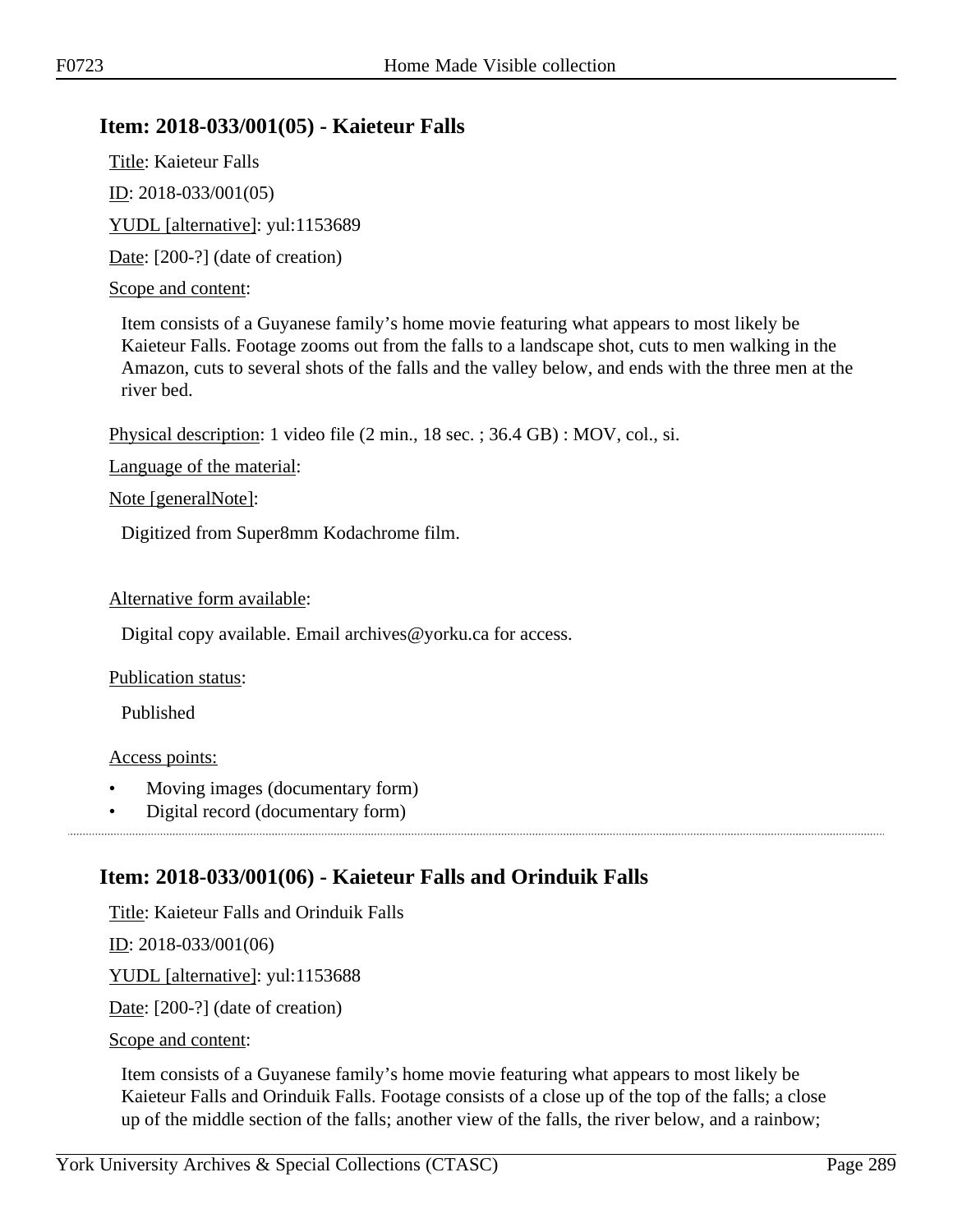a landscape shot of the falls from a far away plane window which is covered in water droplets alongside views of the winding river; three men walking on a trail; and a close up of a quickly moving river and rapids.

Physical description: 1 video file (2 min., 13 sec.; 32.9 GB) : MOV, col., si.

Language of the material:

Note [generalNote]:

Digitized from Super8mm Kodachrome film.

### Alternative form available:

Digital copy available. Email archives@yorku.ca for access.

Publication status:

Published

Access points:

- Moving images (documentary form)
- Digital record (documentary form)

# **Item: 2018-033/001(07) - Kaieteur Falls tour**

Title: Kaieteur Falls tour ID: 2018-033/001(07) YUDL [alternative]: yul:1153690 Date: [200-?] (date of creation)

Scope and content:

Item consists of a Guyanese family's home movie featuring what appears to most likely be Kaieteur Falls and includes footage of a plane, people walking through the Amazon and looking at the habitat, and a lookout with a scenic view of Kaieteur Falls and the valley below.

Physical description: 1 video file (2 min., 30 sec ; 36.6 GB) : MOV, col., si.

Language of the material:

Note [generalNote]:

Digitized from Super8mm Kodachrome film.

### Alternative form available:

Digital copy available. Email archives@yorku.ca for access.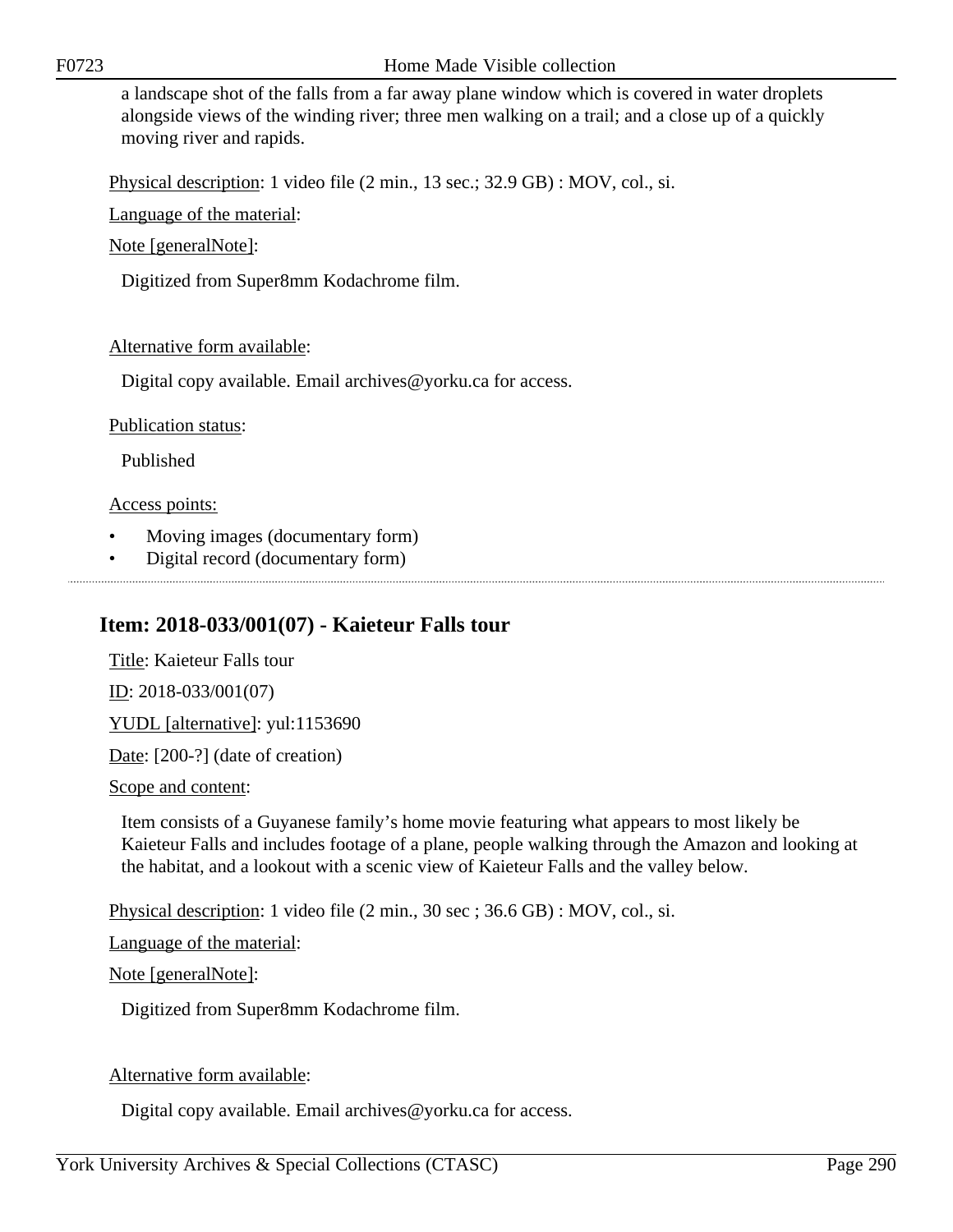#### Publication status:

Published

#### Access points:

- Moving images (documentary form)
- Digital record (documentary form)

# **Item: 2019-079/001(01) - HMV interviewing Shenaz Baksh**

Creator: Regent Park Film Festival

Title: HMV interviewing Shenaz Baksh

ID: 2019-079/001(01)

YUDL [alternative]: yul:1153603

Date: 2019 (date of creation)

Scope and content:

Item contains a sound recording of an interview conducted by the Home Made Visible with a project participant.

Physical description: 1 audio file (26 min., 39 sec. ; 0.29 GB) : WAV

Language of the material:

English

### Alternative form available:

Digital copy available. Email archives@yorku.ca for access.

Publication status:

Published

Access points:

- Sound recording (documentary form)
- Digital record (documentary form)

# **Series: S00976 - Edralin family videos**

Creator: Edralin family Title: Edralin family videos ID: S00976 Date: 1983 (date of creation)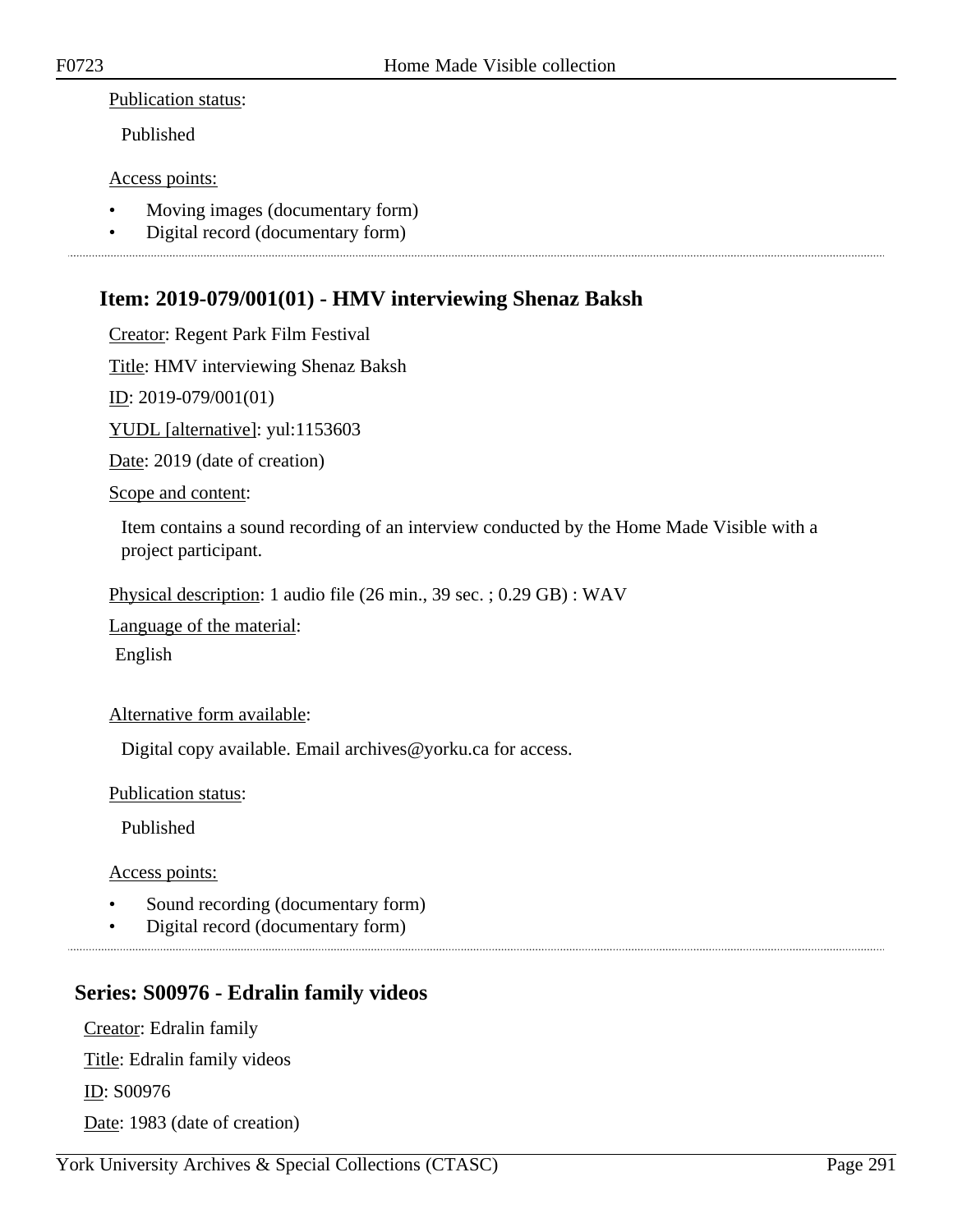#### Scope and content:

Series consists of a Filipino-Canadian family's home movies featuring children playing, fishing on vacations, and playing tennis. Footage captured by Reginaldo Edralin.

Physical description: 9 video files (3.2 GB) : MOV., col., sd.

Language of the material:

English

Tagalog

Immediate source of acquisition:

Donated by Martin Edralin in September 2019.

Publication status:

Published

Access points:

• Moving images (documentary form)

### **Item: 2019-069/001(01) - Dancing the wave**

Title: Dancing the wave ID: 2019-069/001(01) YUDL [alternative]: yul:1153214 Date: 1983 (date of creation)

Scope and content:

Item consists of a Filipino-Canadian family's home movie featuring children interacting with the camera and two women in the background setting a picnic table for a barbeque in the backyard. Donor(s) and project contributed description follows: "The year is 1983, and Martin's dad is filming him and his sister, aged 4 and 2 in their backyard home on Mississauga Valley Blvd. in Mississauga. Their dad wanted to see them dance, and they adorably practice "the wave." There is a community of Filipinos in Mississauga, and growing up, the Edralins had a close-knit group of family and friends. In 1983, when the footage was taken, there were no condos in the neighborhood. When Martin used to attend Francis Xavier Secondary School at the intersection of Mavis Rd. and Matheson Blvd., there was a farm across the street. Demographically, the neighborhood has changed immensely. At his elementary school, there were about three Asian families, four black kids who were brothers and the rest of the children were white."

Physical description: 1 video file (47 sec. ; 0.382 GB) : MOV, col., sd.

Language of the material: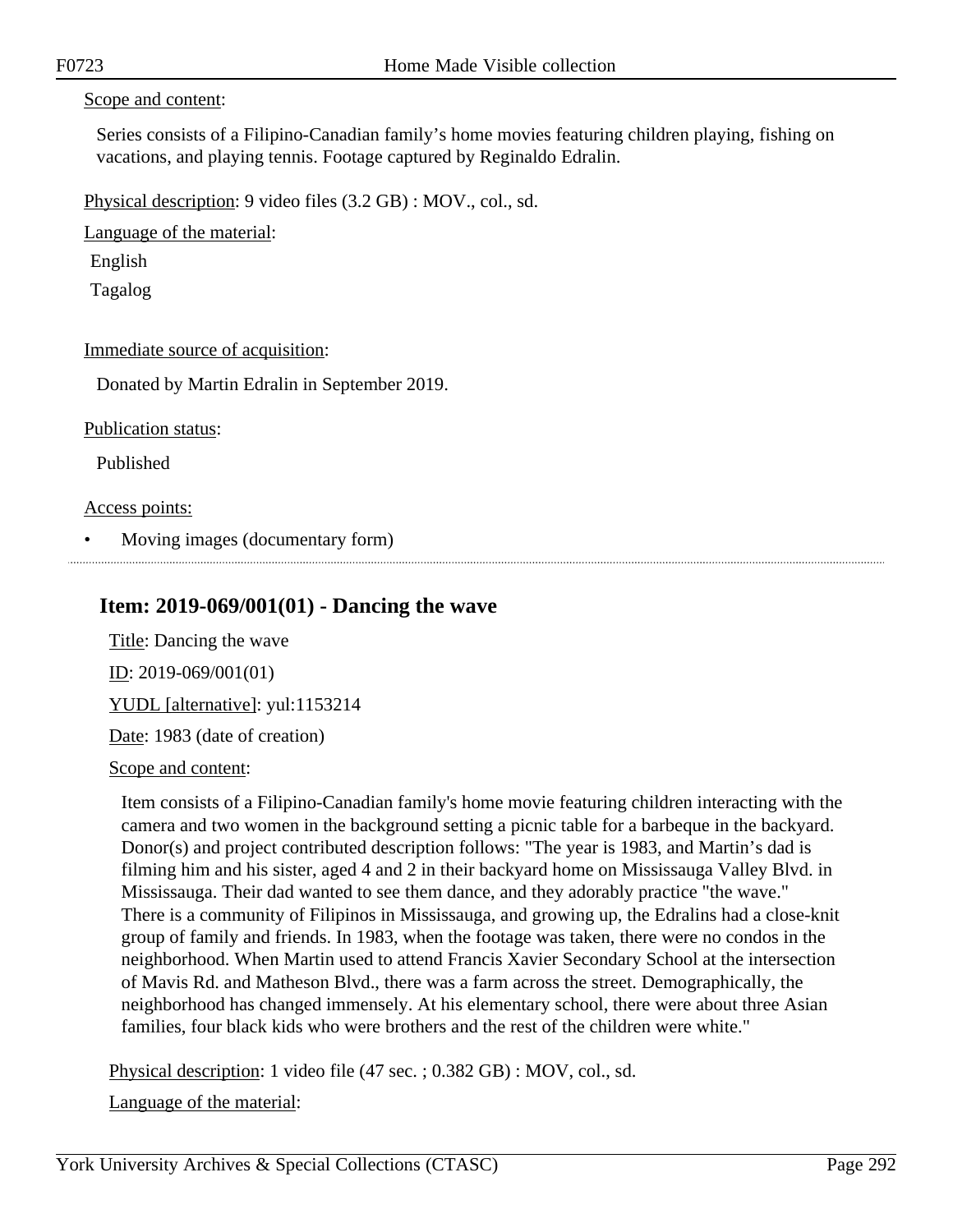English

Note [generalNote]:

Digitized from Betamax.

Alternative form available:

Digital copy available. Email archives@yorku.ca for access.

Publication status:

Published

Access points:

- Moving images (documentary form)
- Digital record (documentary form)

### 

# **Item: 2019-069/001(02) - Fishing**

Title: Fishing

ID: 2019-069/001(02)

YUDL [alternative]: yul:1153176

Date: 1983 (date of creation)

Scope and content:

Item consists of a Filipino-Canadian family's home movie featuring three men fishing, celebrating, reeling in, and gutting fish on the boardwalk.

Donor(s) and project contributed description follows: "Martin's grandfather on his mother's side and a family friend are fishing in Wooler, which is a small town close to Peterborough, ON. Vacations that the family took together were generally local, about two or three hours away, and they were invited by friends who have access to cottages. In the clip, they excitedly catch a fish and begin clipping it. Martin remembers going fishing with his dad and really enjoying holding the fishing rod."

Physical description: 1 video file (1 min., 40 sec. ; 0.68 GB) : MOV, col., sd.

Language of the material:

Tagalog

Note [generalNote]:

Digitized from Betamax.

Alternative form available: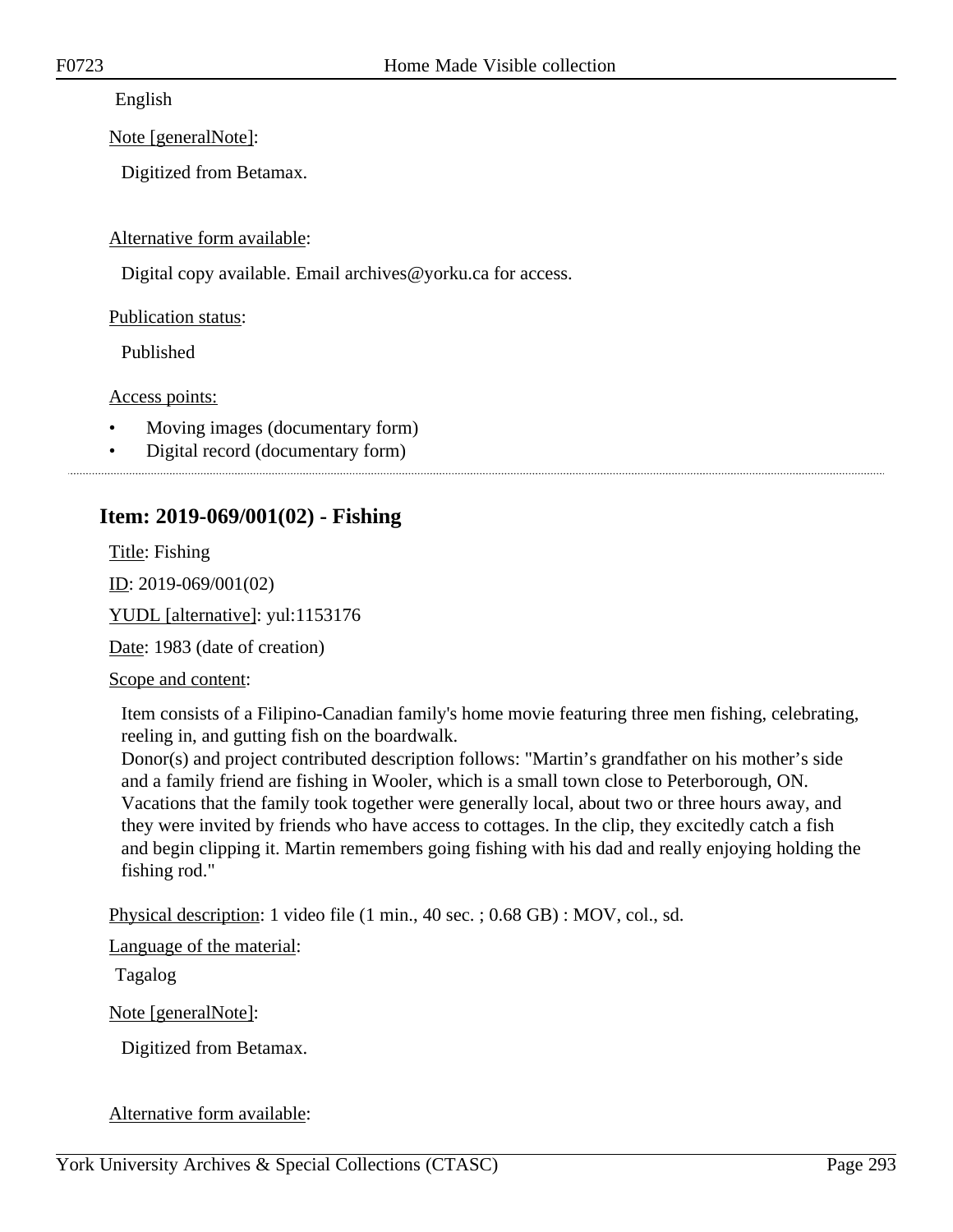Digital copy available. Email archives@yorku.ca for access.

Publication status:

Published

Access points:

- Moving images (documentary form)
- Digital record (documentary form)

# **Item: 2019-069/001(03) - Tennis : adults**

Title: Tennis : adults

ID: 2019-069/001(03)

YUDL [alternative]: yul:1153182

Date: 1983 (date of creation)

Scope and content:

Item consists of a Filipino-Canadian family's home movie featuring two men playing tennis at a park.

Donor(s) and project contributed description follows: "Martin's grandfather and neighbor, who is also Filipino are playing tennis together.

There is a community of Filipinos in Mississauga, and growing up, the Edralins had a close-knit group of family and friends. In 1983, when the footage was taken, there were no condos in the neighborhood. When Martin used to attend Francis Xavier Secondary School at the intersection of Mavis Rd. and Matheson Blvd, there was a farm across the street. Demographically, the neighborhood has changed immensely. At his elementary school, there were about three Asian families, four black kids who were brothers and the rest of the children were white."

Physical description: 1 video file (38 sec. ; 0.262 GB) : MOV, col., sd.

Language of the material:

Note [generalNote]:

Digitized from Betamax.

### Alternative form available:

Digital copy available. Email archives@yorku.ca for access.

Publication status:

Published

Access points: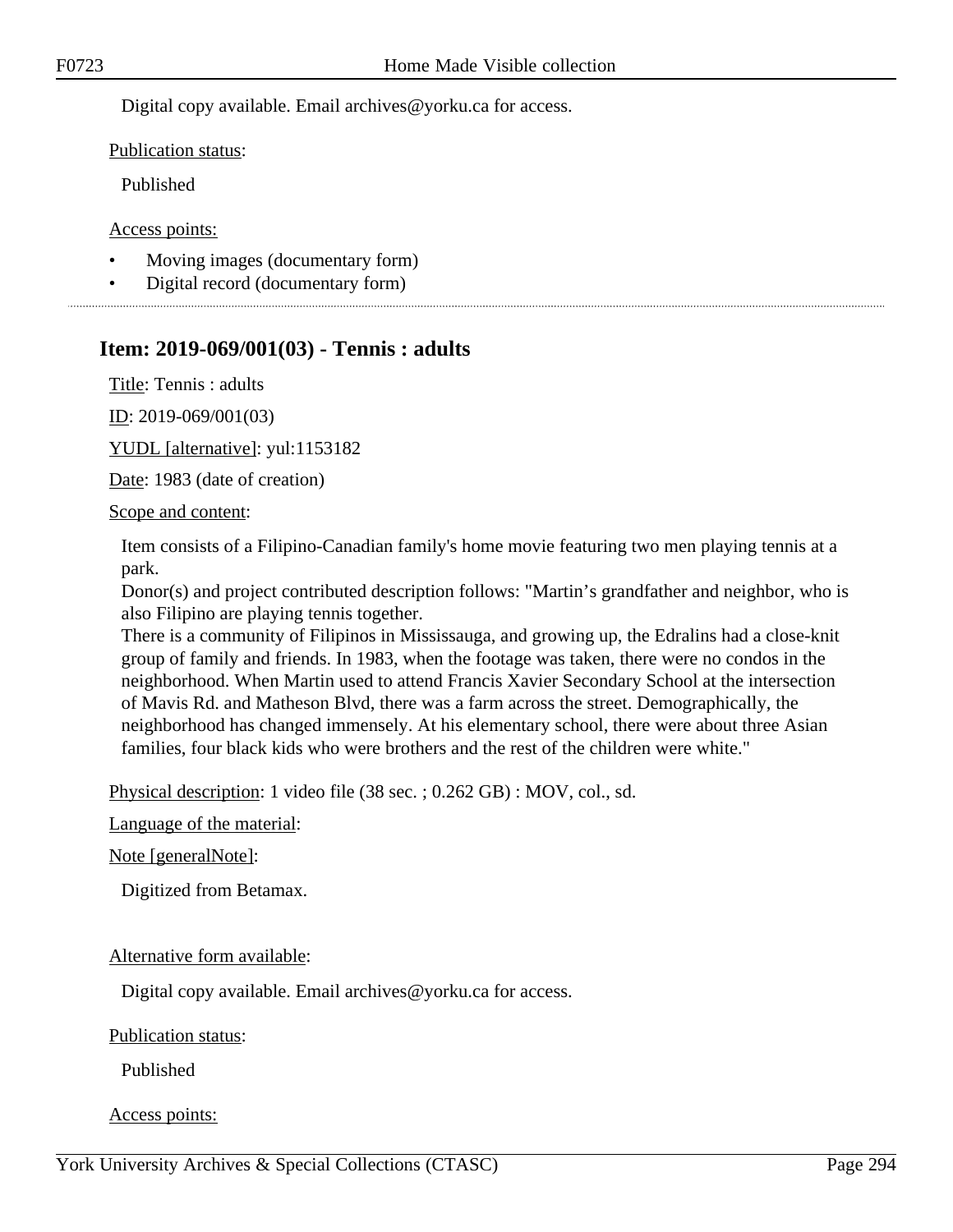- Moving images (documentary form)
- Digital record (documentary form)

# **Item: 2019-069/001(04) - Tennis : children on the court**

Title: Tennis : children on the court

ID: 2019-069/001(04)

YUDL [alternative]: yul:1153174

Date: 1983 (date of creation)

### Scope and content:

Item consists of a Filipino-Canadian family's home movie featuring two men playing tennis at a park and two children on the court.

Donor(s) and project contributed description follows: "Martin's grandfather and neighbor, who is also Filipinos are playing tennis together.

There is a community of Filipinos in Mississauga, and growing up, the Edralins had a close-knit group of family and friends. In 1983, when the footage was taken, there were no condos in the neighborhood. When Martin used to attend Francis Xavier Secondary School at the intersection of Mavis Rd. and Matheson Blvd, there was a farm across the street. Demographically, the neighborhood has changed immensely. At his elementary school, there were about three Asian families, four black kids who were brothers and the rest of the children were white."

Physical description: 1 video file (26 sec. ; 0.182 GB) : MOV, col., sd.

Language of the material:

Note [generalNote]:

Digitized from Betamax.

### Alternative form available:

Digital copy available. Email archives@yorku.ca for access.

### Publication status:

Published

### Access points:

- Moving images (documentary form)
- Digital record (documentary form)

# **Item: 2019-069/001(05) - Swing set**

Title: Swing set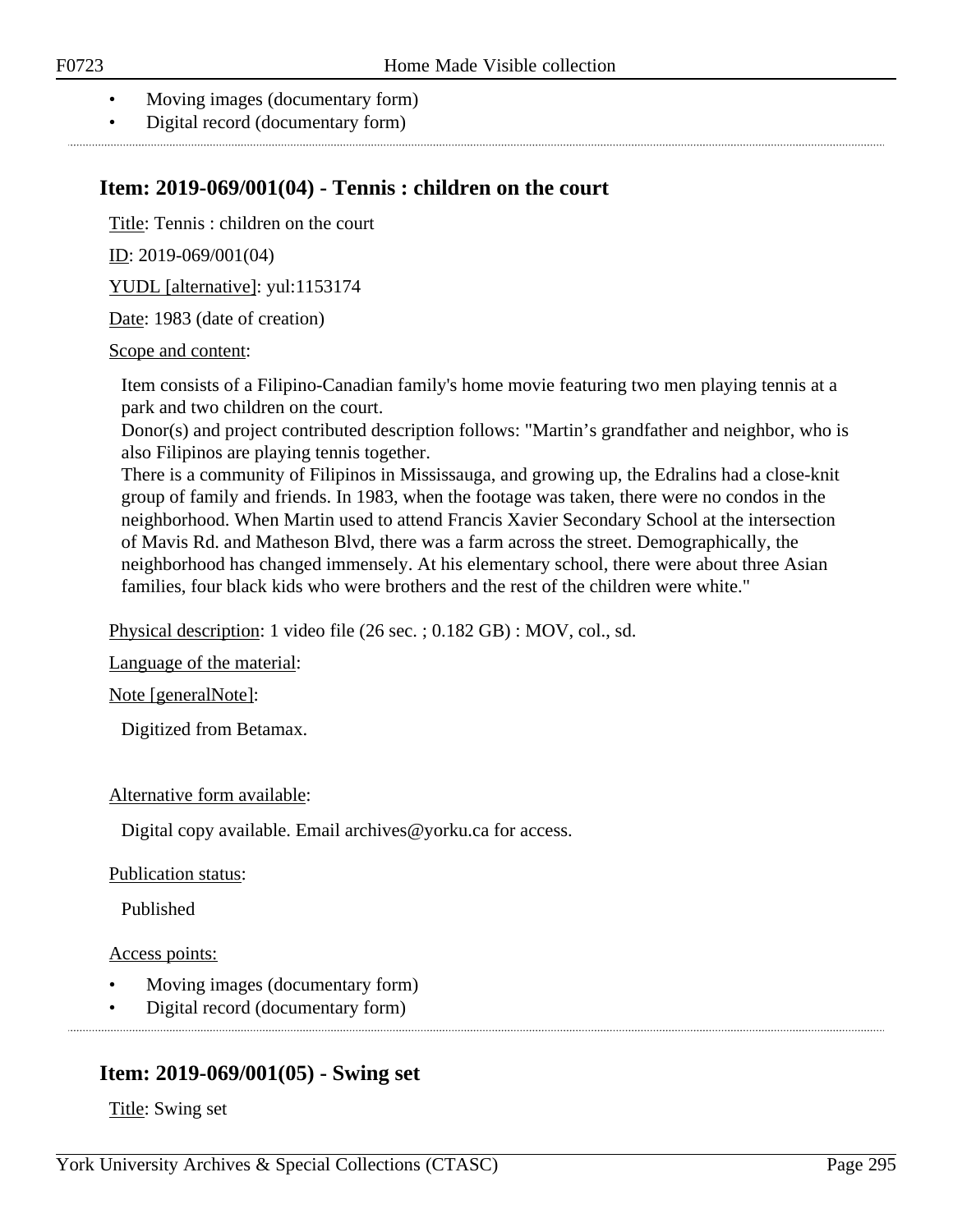ID: 2019-069/001(05)

YUDL [alternative]: yul:1153199

Date: 1983 (date of creation)

#### Scope and content:

Item consists of a Filipino-Canadian family's home movie featuring two children and a doll on a swing set.

Donor(s) and project contributed description follows: "At a neighborhood park, close to their townhome on Mississauga Valley, Martin and his sister aged 4 and 2 are playing on the swings, and filmed by their father. On the third swing they've placed a Cabbage Patch Doll on the swingset. The dolls were really big in the eighties, and unopened ones were worth a lot of money. Martin and his sister would often go to the park and play together whenever their parents allowed them, but they were never unsupervised. Growing up, Martin only had one cousin who lived in Canada near Pape Station, and then Markham. He spent a lot of time playing with his sister. There is a community of Filipinos in Mississauga, and growing up, the Edralins had a close-knit group of family and friends. In 1983, when the footage was taken, there were no condos in the neighborhood. When Martin used to attend Francis Xavier Secondary School at the intersection of Mavis Rd. and Matheson Blvd, there was a farm across the street. Demographically, the neighborhood has changed immensely. At his elementary school, there were about three Asian families, four black kids who were brothers and the rest of the children were white."

Physical description: 1 video file (44 sec. ; 0.32 GB) : MOV, col., sd.

Language of the material:

English

Note [generalNote]:

Digitized from Betamax.

Alternative form available:

Digital copy available. Email archives@yorku.ca for access.

Publication status:

Published

Access points:

- Moving images (documentary form)
- Digital record (documentary form)

# **Item: 2019-069/001(06) - Slide**

Title: Slide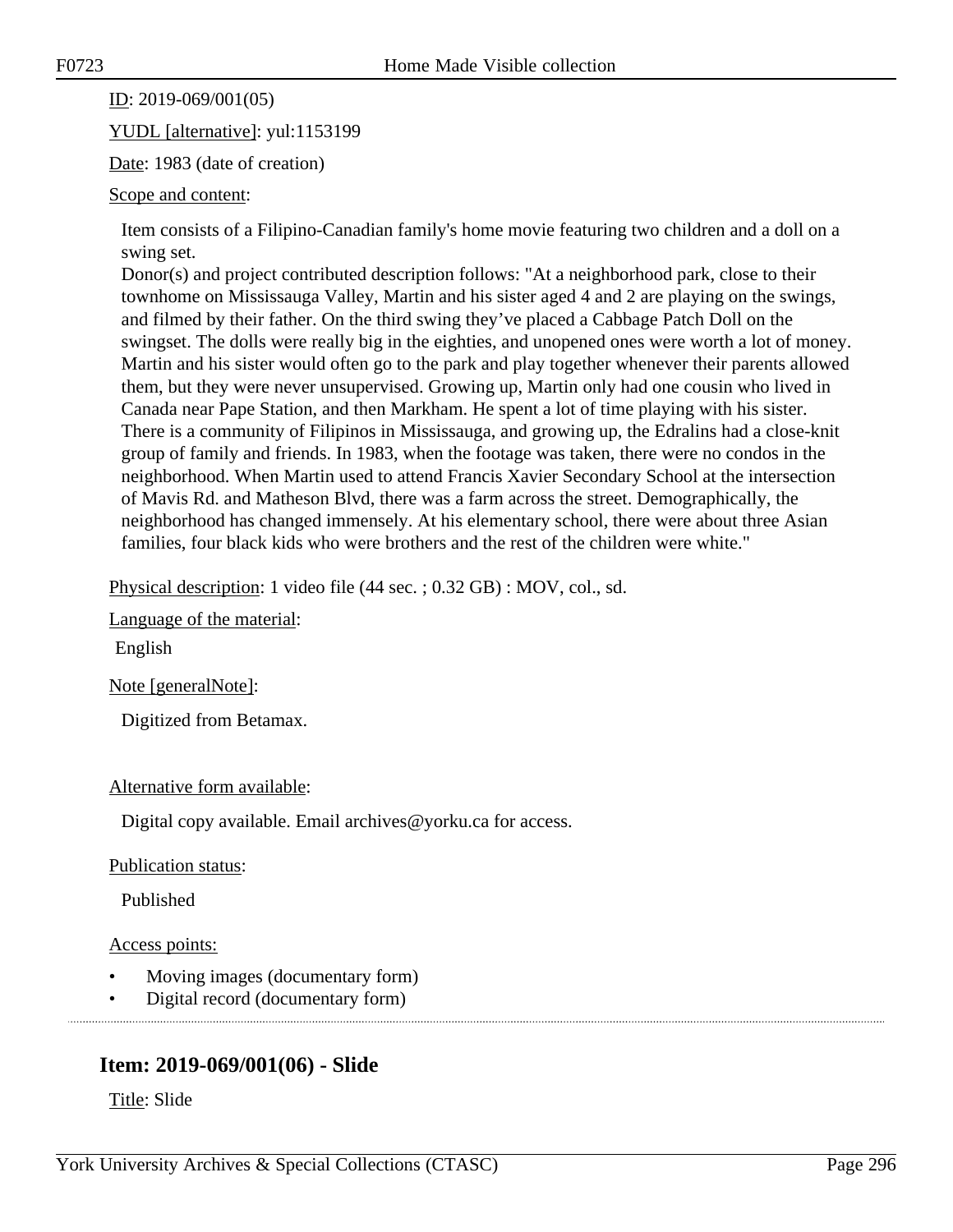ID: 2019-069/001(06)

YUDL [alternative]: yul:1153218

Date: 1983 (date of creation)

#### Scope and content:

tem consists of a Filipino-Canadian family's home movie featuring children climbing up and coming down a slide.

Donor(s) and project contributed description follows: "At a neighborhood park, close to their townhome on Mississauga Valley, Martin and his sister aged 4 and 2 are playing on the slide, and filmed by their father. The languages spoken are Filipino and English. It looks slightly overcast, and the children are wearing light jackets, so it could be in the Fall or Spring season. One memory that stands out about playing on the slide for Martin is that the metal felt really hot on the skin in the summer. Martin and his sister would often go to the park and play together whenever their parents allowed them, but they were never unsupervised. Growing up, Martin only had one cousin who lived in Canada who lived near Pape Station, and then Markham. He spent a lot of time playing with his sister. There is a community of Filipinos in Mississauga, and growing up, the Edralins had a close-knit group of family friends. In 1983, when the footage was taken, there were no condos in the neighborhood. When Martin used to attend Francis Xavier Secondary School at the intersection of Mavis Rd. and Matheson Blvd, there was a farm across the street. Demographically, the neighborhood has changed immensely. At his elementary school, there were about three Asian families, four black kids who were brothers and the rest of the children were white."

Physical description: 1 video file (58 sec. ; 0.399 GB) : MOV, col., sd.

Language of the material:

English

Note [generalNote]:

Digitized from Betamax.

### Alternative form available:

Digital copy available. Email archives@yorku.ca for access.

### Publication status:

Published

### Access points:

- Moving images (documentary form)
- Digital record (documentary form)

# **Item: 2019-069/001(07) - Tire swing**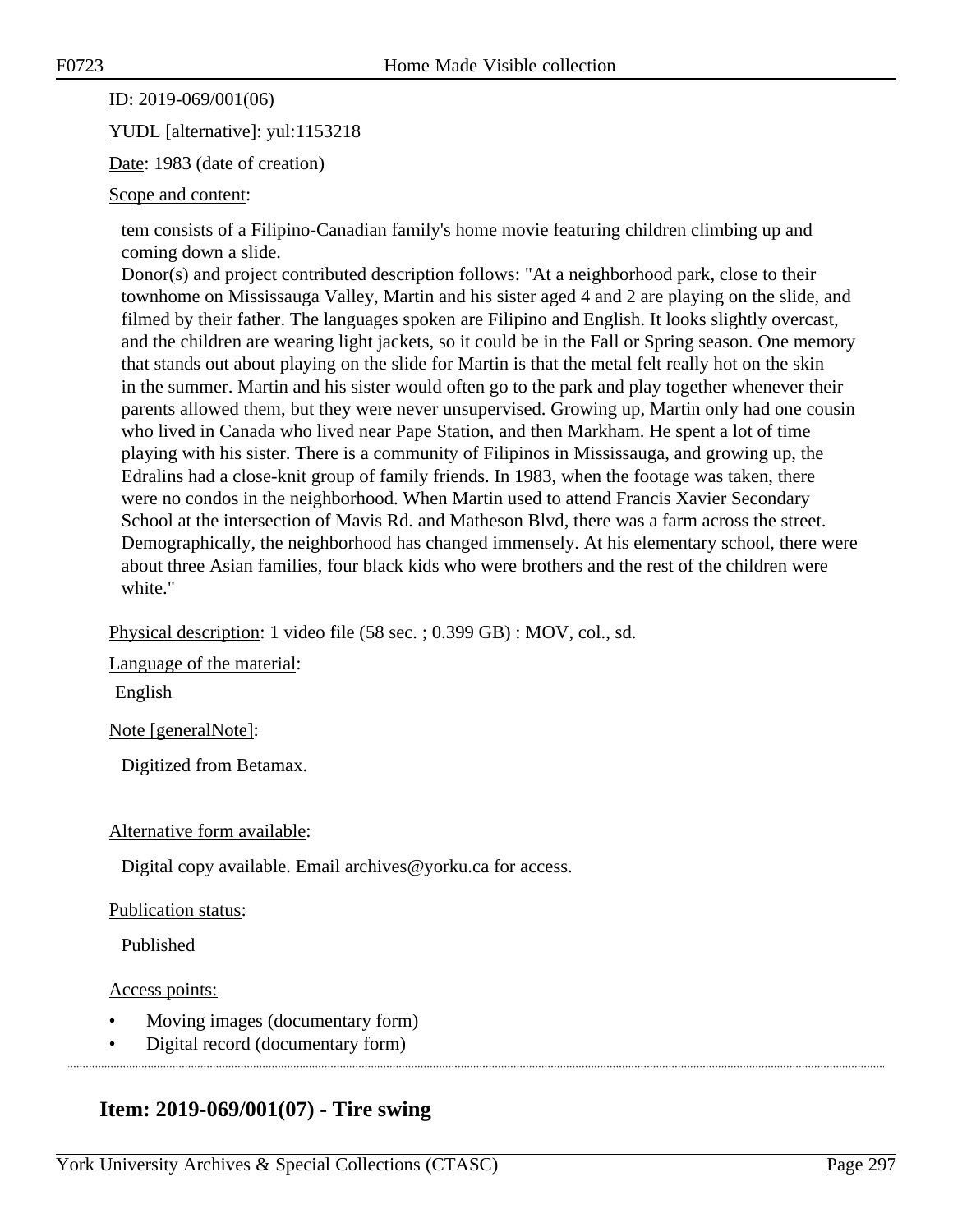Title: Tire swing

ID: 2019-069/001(07)

YUDL [alternative]: yul:1153198

Date: 1983 (date of creation)

#### Scope and content:

Item consists of a Filipino-Canadian family's home movie featuring a woman spinning two children on a tire swing.

Donor(s) and project contributed description follows: "On a trip at a family friend's cottage in Lindsay Ontario, Martin and his sister Carol are being spun on a tire swing by their mom. They are wearing light jackets, and it looks like it could be the Fall or Spring season. Vacations that the family took together were generally local, about two or three hours away, and they were invited by friends who have access to cottages."

Physical description: 1 video file (35 sec. ; 0.274 GB) : MOV, col., sd.

Language of the material:

Note [generalNote]:

Digitized from Betamax.

### Alternative form available:

Digital copy available. Email archives@yorku.ca for access.

### Publication status:

Published

### Access points:

- Moving images (documentary form)
- Digital record (documentary form)

# **Item: 2019-069/001(08) - Badminton**

Title: Badminton

ID: 2019-069/001(08)

YUDL [alternative]: yul:1153209

Date: 1983 (date of creation)

Scope and content:

Item consists of a Filipino-Canadian family's home movie featuring two adults playing badminton in a backyard with a creek in the background, a man dancing, and a child reading a book on a bench.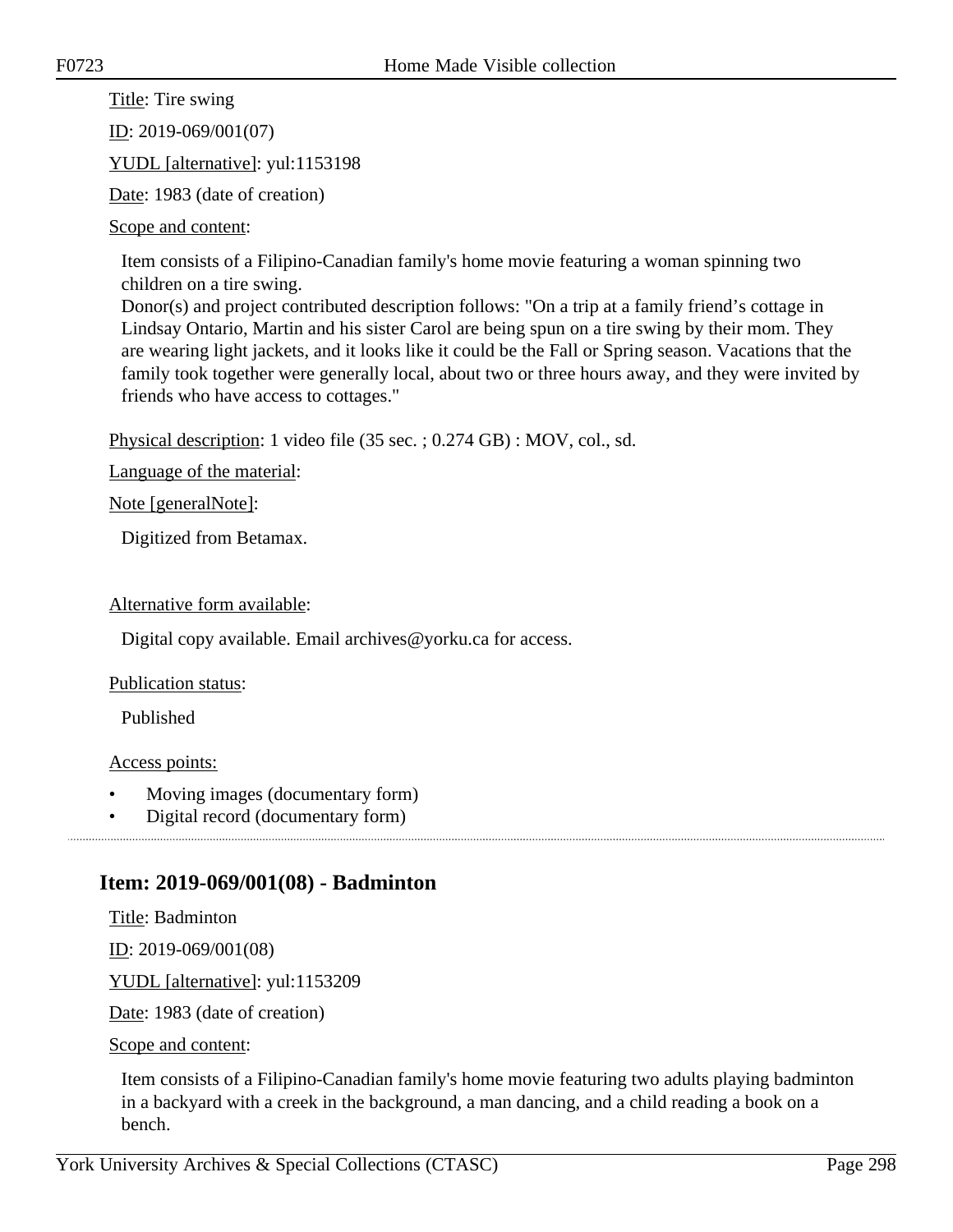F0723 Home Made Visible collection

Donor(s) and project contributed description follows: "Martin's parents are playing badminton on a trip at a family friend's cottage in Lindsay Ontario. Vacations that the family took together were generally local, about two or three hours away, and they were invited by friends who have access to cottages. His grandfather was the only one who was active, and joined badminton tournaments. Martin's uncles used to play tennis competitively in the Philippines."

Physical description: 1 video file (46 sec. ; 0.374 GB) : MOV, col., sd.

Language of the material:

English

Note [generalNote]:

Digitized from Betamax.

Alternative form available:

Digital copy available. Email archives@yorku.ca for access.

Publication status:

Published

Access points:

- Moving images (documentary form)
- Digital record (documentary form)

# **Item: 2019-069/001(09) - Tricycle**

Title: Tricycle

ID: 2019-069/001(09)

YUDL [alternative]: yul:1153231 Date: 1983 (date of creation)

Scope and content:

Item consists of a Filipino-Canadian family's home movie featuring a child and adult holding hands and walking, and a child riding a tricycle.

Donor(s) and project contributed description follows: "Martin's little sister and his mom are walking by Martin's elementary school, Metropolitan Andrei Catholic School on Mississauga Valley Blvd. The school is located right by their home across highway 10. The Edralins lived at this residence until Martin was around 10 years old, and then moved further west to Erin Mills. The family moved because his mother wanted a bigger detached house with a bigger lawn. There is a community of Filipinos in Mississauga, and growing up, the Edralins had a close-knit group of family friends. In 1983, when the footage was taken, there were no condos in the neighborhood. When Martin used to attend Francis Xavier Secondary School at the intersection of Mavis Rd. and Matheson Blvd, there was a farm across the street. Demographically, the neighborhood has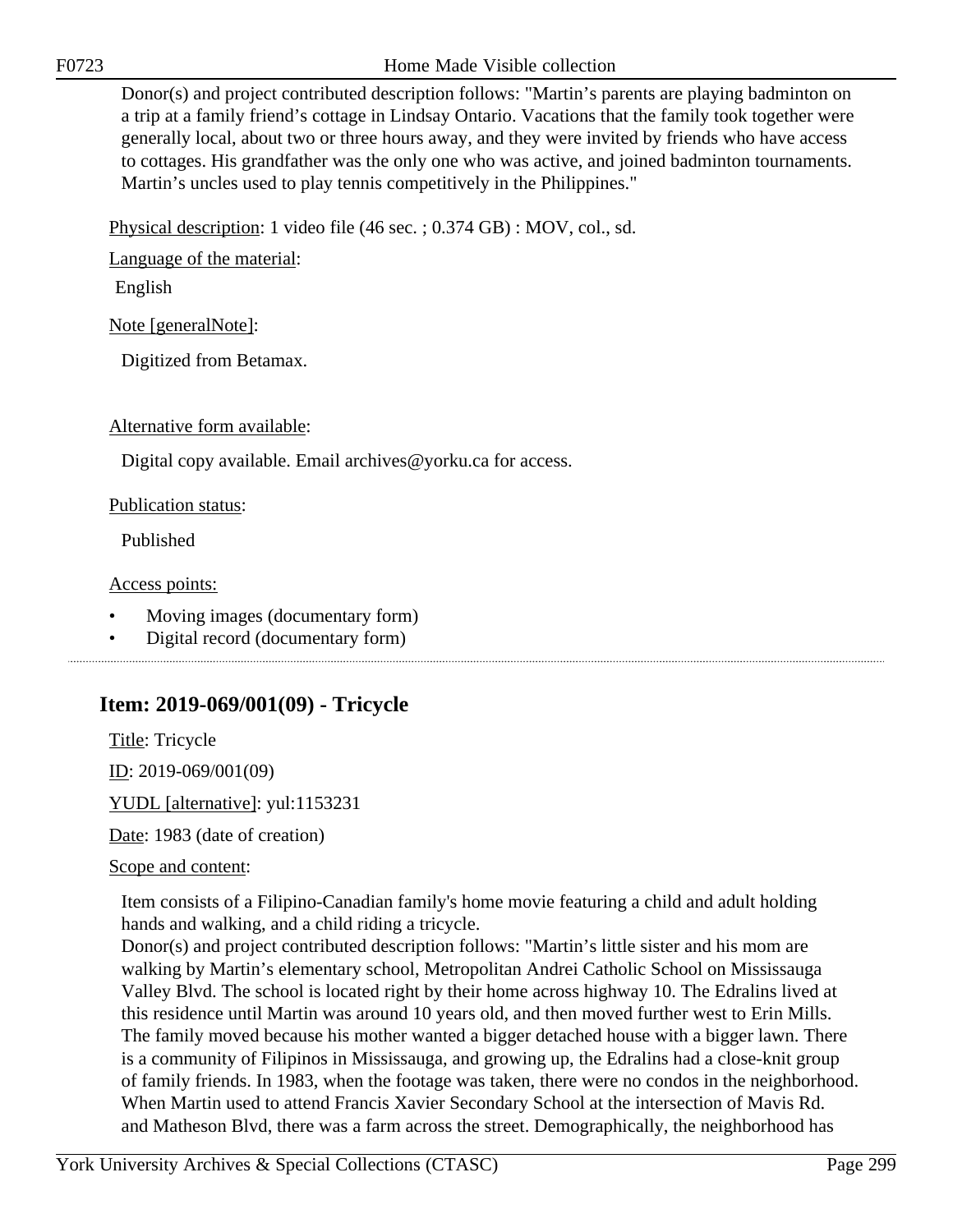F0723 Home Made Visible collection

changed immensely. At his elementary school, there were about three Asian families, four black kids who were brothers and the rest of the children were white. Martin shares that he grew up in Sauga at a time when there wasn't a lot of POC, and recalls sticking out at his elementary school. He dealt with a lot of racism but doesn't necessarily think of his childhood as a bad experience. Although the comments weren't hateful, but rather "kids being kids," "anything that makes you feel different hurts." It wasn't until middle school and high school that his environment became more diverse. It was still predominantly white but all the non-white people were sort of grouping together, and there was comfort in having others around who identified with each other's experience, and who were not quite fitting in with the majority."

Physical description: 1 video file (51 sec. ; 0.402 GB) : MOV, col., sd.

Language of the material:

Tagalog

Note [generalNote]:

Digitized from Betamax.

#### Alternative form available:

Digital copy available. Email archives@yorku.ca for access.

Publication status:

Published

Access points:

- Moving images (documentary form)
- Digital record (documentary form)

# **Series: S01007 - Benziane family videos**

Creator: Benzaine family

Title: Benziane family videos

ID: S01007

Date: 1998 (date of creation)

Scope and content:

Series consists of a home movie from a Moroccan-Canadian family documenting a day trip to La Ronde.

Physical description: 1 video file (15 min., 10 sec. ; 6.8 GB) :MOV, col., sd.

Language of the material:

French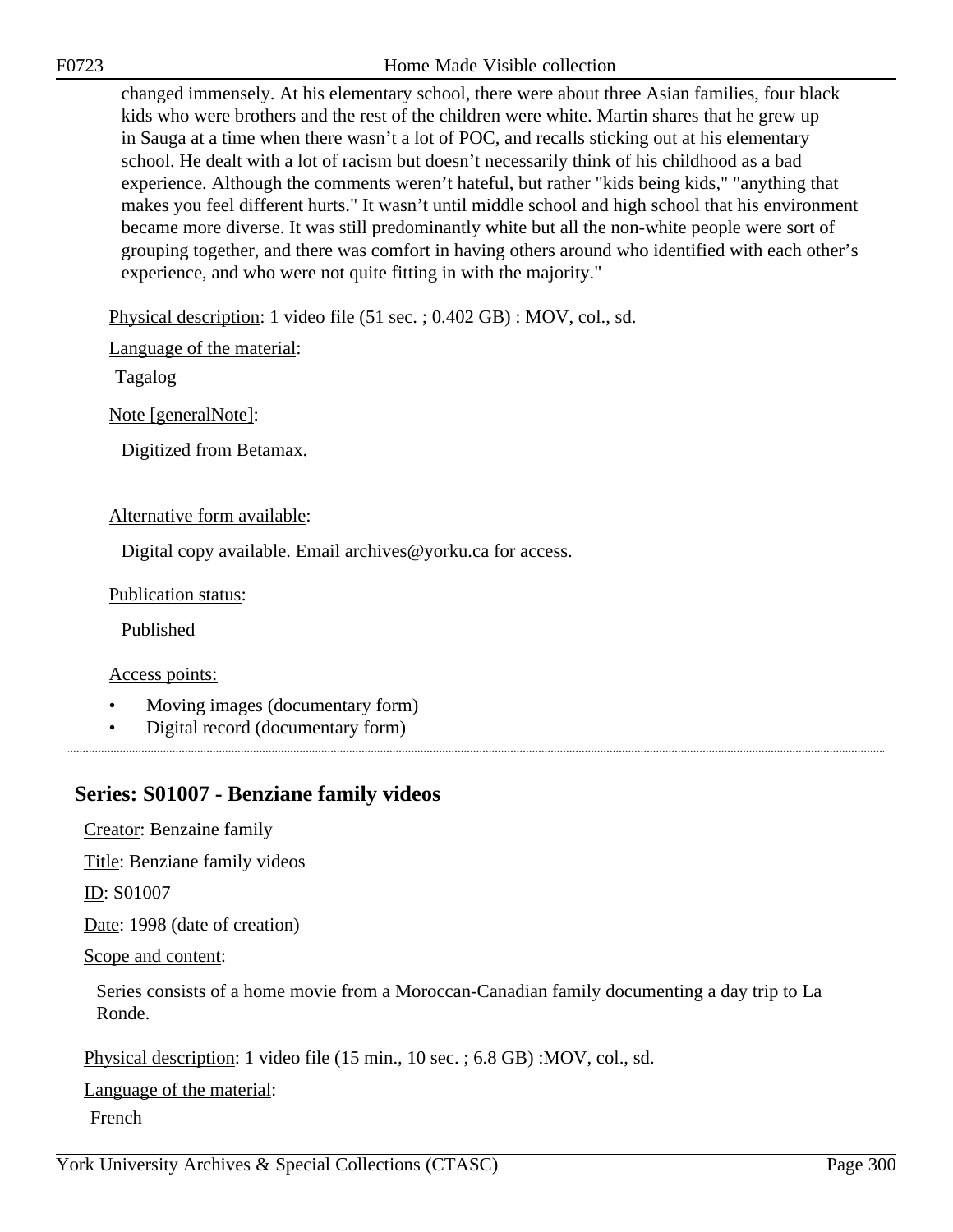Immediate source of acquisition:

Donated by Yousra Benziane in September 2019.

Publication status:

Published

Access points:

• Moving images (documentary form)

### **Item: 2019-072/001(01) - La Ronde**

Title: La Ronde ID: 2019-072/001(01)

YUDL [alternative]: yul:1153686

YUDL [alternative]: yul:1153686

Date: 1998 (date of creation)

Scope and content:

Item consists of a Morocan family's home movie featuring two children and a woman entering the park to ride the carousel, bumper cars, and ferris wheel amongst many other children's rides. Footage contains a 360 degree cityscape views of the Jacques-Cartier bridge, Longueuil, and Montreal (ncluding the Olympic Stadium).

Donor(s) and project contributed description follows: "A couple take their young daughter down to La Ronde on a warm sunny afternoon. Opened since 1967, this amusement park continues to be a popular family attraction during the summer season and a common childhood experience for many Montrealers. Yousra remembers going to the park with her family every couple of years and the excitement this visit would bring. She recounts how they"would be out from the day until night". When asked about her memories of the day, Yosura remembers most clearly the bumper cars and atmospheric nostalgia of being in that place. Like many families with home movies on older formats, she grew up seeing the tapes throughout the years, but stopped once her family no longer had a VHS player. Born and raised in Montreal, but with Moroccan heritage Yousra describes herself as being" someone with two identities [we] are culturally bilingual... I try to define myself and not let others define me.""

Physical description: 1 video file (15 min., 10 sec. ; 6.8 GB) :MOV, col., sd.

Language of the material:

French

Note [generalNote]:

Digitized from MiniDV videocassette.